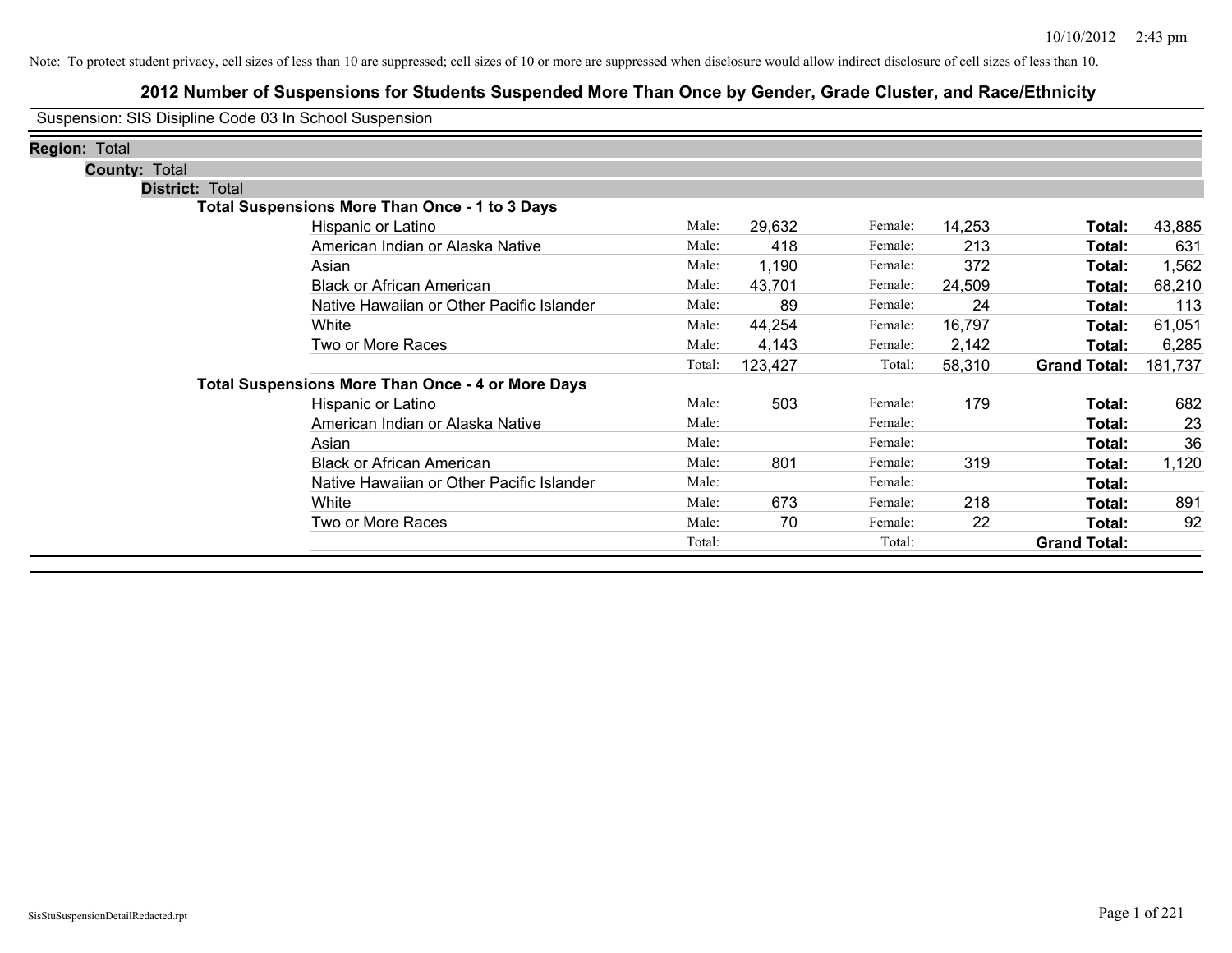| Suspension: SIS Disipline Code 03 In School Suspension |
|--------------------------------------------------------|
|--------------------------------------------------------|

| Region: Adams/Pike ROE (01)        |                                                 |        |         |                     |    |
|------------------------------------|-------------------------------------------------|--------|---------|---------------------|----|
| County: Adams (001)                |                                                 |        |         |                     |    |
| District: Central CUSD 3 (003026)  |                                                 |        |         |                     |    |
|                                    | <b>Suspensions More Than Once - 1 to 3 Days</b> |        |         |                     |    |
|                                    | Hispanic or Latino                              | Male:  | Female: | Total:              |    |
|                                    | American Indian or Alaska Native                | Male:  | Female: | Total:              |    |
|                                    | Asian                                           | Male:  | Female: | Total:              |    |
|                                    | <b>Black or African American</b>                | Male:  | Female: | Total:              |    |
|                                    | Native Hawaiian or Other Pacific Islander       | Male:  | Female: | Total:              |    |
|                                    | White                                           | Male:  | Female: | Total:              | 30 |
|                                    | Two or More Races                               | Male:  | Female: | Total:              |    |
|                                    |                                                 | Total: | Total:  | <b>Grand Total:</b> |    |
| District: Liberty CUSD 2 (002026)  |                                                 |        |         |                     |    |
|                                    | <b>Suspensions More Than Once - 1 to 3 Days</b> |        |         |                     |    |
|                                    | Hispanic or Latino                              | Male:  | Female: | Total:              |    |
|                                    | American Indian or Alaska Native                | Male:  | Female: | Total:              |    |
|                                    | Asian                                           | Male:  | Female: | Total:              |    |
|                                    | <b>Black or African American</b>                | Male:  | Female: | Total:              |    |
|                                    | Native Hawaiian or Other Pacific Islander       | Male:  | Female: | Total:              |    |
|                                    | White                                           | Male:  | Female: | Total:              | 12 |
|                                    | Two or More Races                               | Male:  | Female: | Total:              |    |
|                                    |                                                 | Total: | Total:  | <b>Grand Total:</b> |    |
| District: Non-Public School (1720) |                                                 |        |         |                     |    |
|                                    | <b>Suspensions More Than Once - 1 to 3 Days</b> |        |         |                     |    |
|                                    | Hispanic or Latino                              | Male:  | Female: | Total:              |    |
|                                    | American Indian or Alaska Native                | Male:  | Female: | Total:              |    |
|                                    | Asian                                           | Male:  | Female: | Total:              |    |
|                                    | <b>Black or African American</b>                | Male:  | Female: | Total:              |    |
|                                    | Native Hawaiian or Other Pacific Islander       | Male:  | Female: | Total:              |    |
|                                    | White                                           | Male:  | Female: | Total:              |    |
|                                    | Two or More Races                               | Male:  | Female: | Total:              |    |
|                                    |                                                 | Total: | Total:  | <b>Grand Total:</b> |    |
| District: Payson CUSD 1 (001026)   |                                                 |        |         |                     |    |
|                                    | <b>Suspensions More Than Once - 1 to 3 Days</b> |        |         |                     |    |
|                                    | Hispanic or Latino                              | Male:  | Female: | Total:              |    |
|                                    | American Indian or Alaska Native                | Male:  | Female: | Total:              |    |
|                                    | Asian                                           | Male:  | Female: | Total:              |    |
|                                    | <b>Black or African American</b>                | Male:  | Female: | Total:              |    |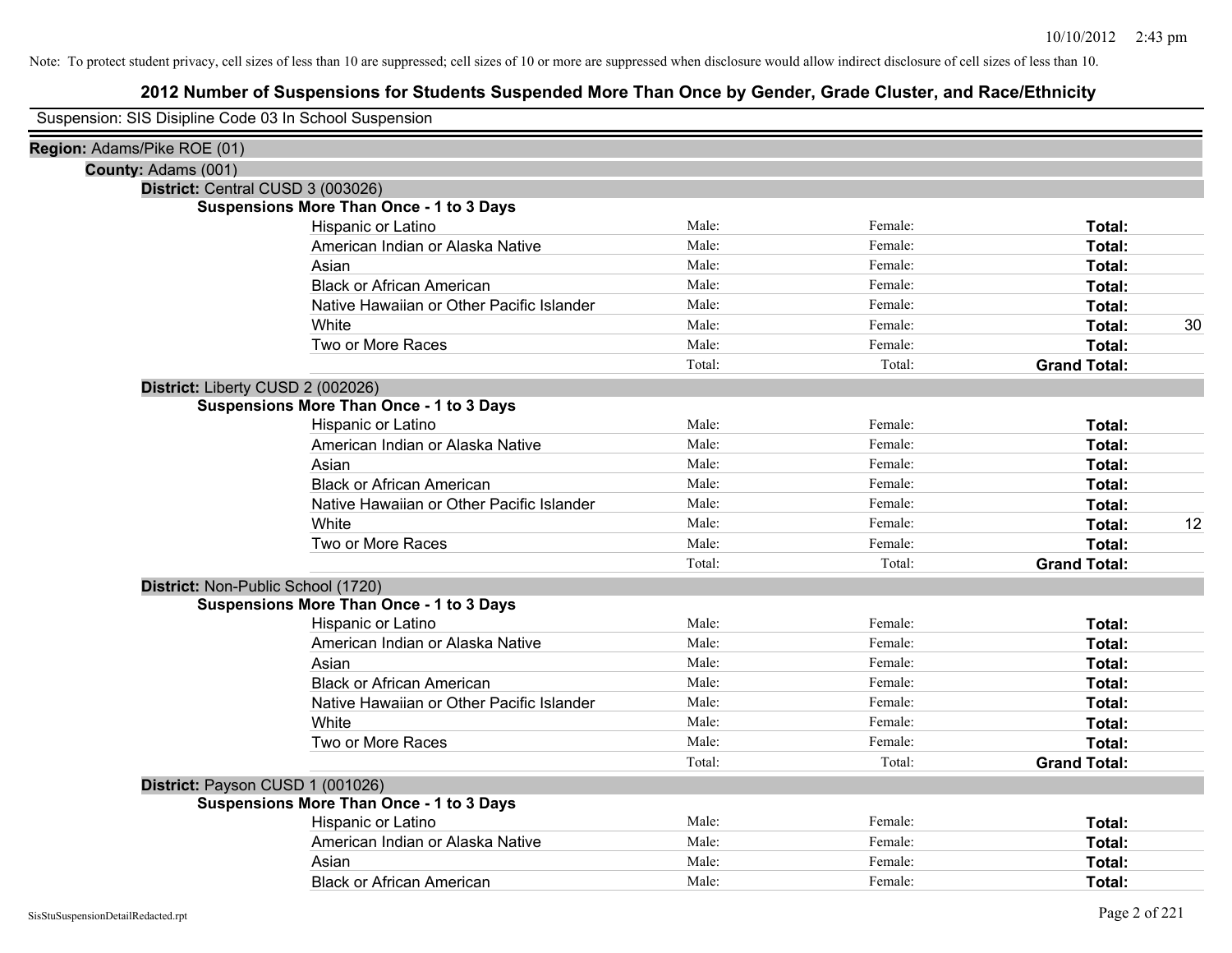| Suspension: SIS Disipline Code 03 In School Suspension |                                                    |        |     |         |    |                     |     |
|--------------------------------------------------------|----------------------------------------------------|--------|-----|---------|----|---------------------|-----|
|                                                        | Native Hawaiian or Other Pacific Islander          | Male:  |     | Female: |    | Total:              |     |
|                                                        | <b>White</b>                                       | Male:  | 14  | Female: | 12 | Total:              | 26  |
|                                                        | Two or More Races                                  | Male:  |     | Female: |    | <b>Total:</b>       |     |
|                                                        |                                                    | Total: |     | Total:  |    | <b>Grand Total:</b> |     |
|                                                        | <b>District: Quincy SD 172 (172022)</b>            |        |     |         |    |                     |     |
|                                                        | <b>Suspensions More Than Once - 1 to 3 Days</b>    |        |     |         |    |                     |     |
|                                                        | Hispanic or Latino                                 | Male:  |     | Female: |    | Total:              |     |
|                                                        | American Indian or Alaska Native                   | Male:  |     | Female: |    | Total:              |     |
|                                                        | Asian                                              | Male:  |     | Female: |    | Total:              |     |
|                                                        | <b>Black or African American</b>                   | Male:  | 52  | Female: | 21 | Total:              | 73  |
|                                                        | Native Hawaiian or Other Pacific Islander          | Male:  |     | Female: |    | Total:              |     |
|                                                        | White                                              | Male:  | 202 | Female: | 58 | Total:              | 260 |
|                                                        | Two or More Races                                  | Male:  |     | Female: |    | Total:              | 35  |
|                                                        |                                                    | Total: |     | Total:  |    | <b>Grand Total:</b> |     |
|                                                        | <b>Suspensions More Than Once - 4 or More Days</b> |        |     |         |    |                     |     |
|                                                        | Hispanic or Latino                                 | Male:  |     | Female: |    | Total:              |     |
|                                                        | American Indian or Alaska Native                   | Male:  |     | Female: |    | Total:              |     |
|                                                        | Asian                                              | Male:  |     | Female: |    | Total:              |     |
|                                                        | <b>Black or African American</b>                   | Male:  |     | Female: |    | Total:              |     |
|                                                        | Native Hawaiian or Other Pacific Islander          | Male:  |     | Female: |    | Total:              |     |
|                                                        | White                                              | Male:  |     | Female: |    | Total:              |     |
|                                                        | Two or More Races                                  | Male:  |     | Female: |    | Total:              |     |
|                                                        |                                                    | Total: |     | Total:  |    | <b>Grand Total:</b> | 16  |
| County: Pike (075)                                     |                                                    |        |     |         |    |                     |     |
|                                                        | District: Griggsville-Perry CUSD 4 (004026)        |        |     |         |    |                     |     |
|                                                        | <b>Suspensions More Than Once - 1 to 3 Days</b>    |        |     |         |    |                     |     |
|                                                        | Hispanic or Latino                                 | Male:  |     | Female: |    | Total:              |     |
|                                                        | American Indian or Alaska Native                   | Male:  |     | Female: |    | Total:              |     |
|                                                        | Asian                                              | Male:  |     | Female: |    | Total:              |     |
|                                                        | <b>Black or African American</b>                   | Male:  |     | Female: |    | Total:              |     |
|                                                        | Native Hawaiian or Other Pacific Islander          | Male:  |     | Female: |    | Total:              |     |
|                                                        | White                                              | Male:  |     | Female: |    | Total:              |     |
|                                                        | Two or More Races                                  | Male:  |     | Female: |    | Total:              |     |
|                                                        |                                                    | Total: |     | Total:  |    | <b>Grand Total:</b> | 12  |
|                                                        | District: Pleasant Hill CUSD 3 (003026)            |        |     |         |    |                     |     |
|                                                        | <b>Suspensions More Than Once - 1 to 3 Days</b>    |        |     |         |    |                     |     |
|                                                        | Hispanic or Latino                                 | Male:  |     | Female: |    | Total:              |     |
|                                                        | American Indian or Alaska Native                   | Male:  |     | Female: |    | Total:              |     |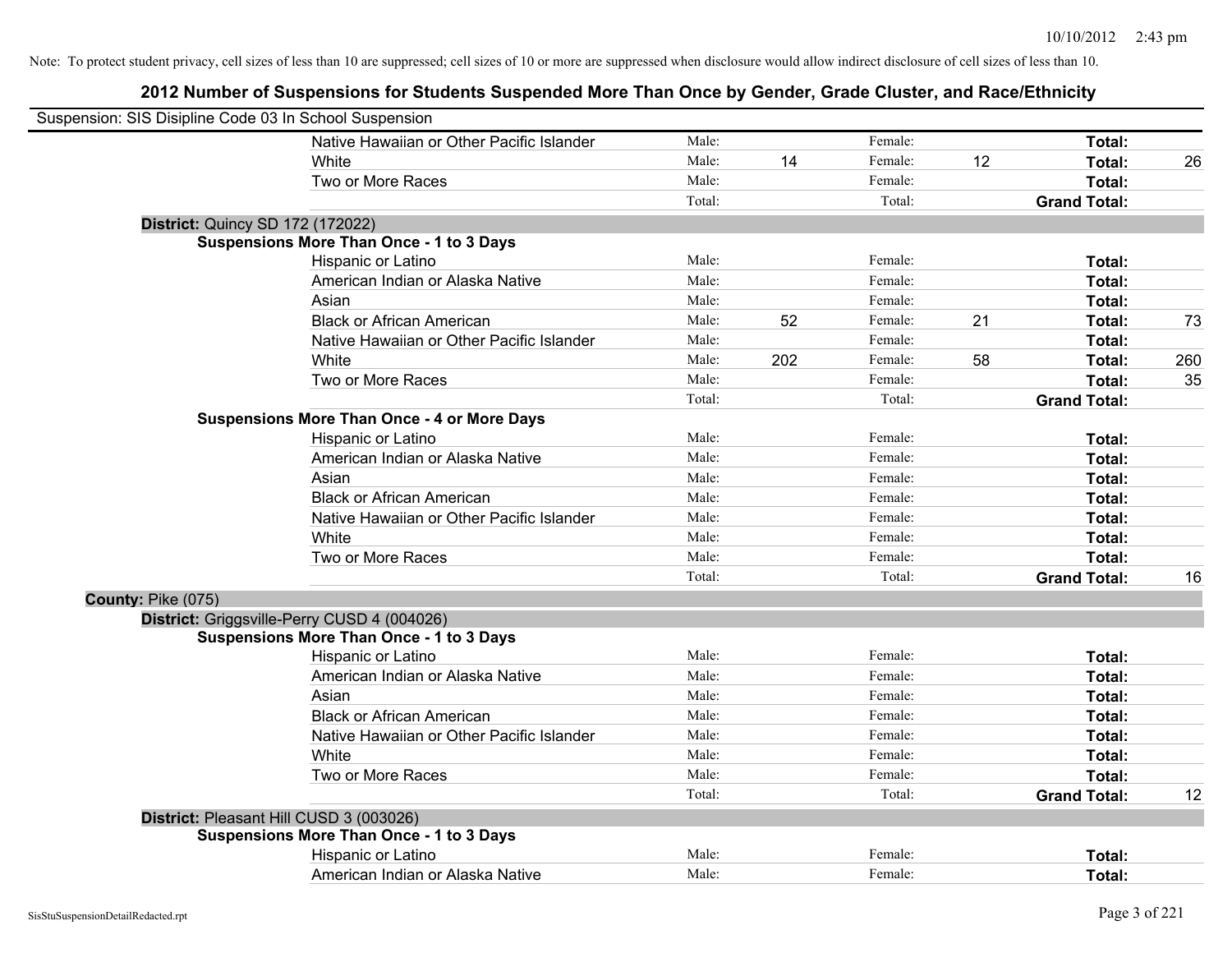| Suspension: SIS Disipline Code 03 In School Suspension |                                                    |        |    |         |    |                     |    |
|--------------------------------------------------------|----------------------------------------------------|--------|----|---------|----|---------------------|----|
|                                                        | Asian                                              | Male:  |    | Female: |    | Total:              |    |
|                                                        | <b>Black or African American</b>                   | Male:  |    | Female: |    | Total:              |    |
|                                                        | Native Hawaiian or Other Pacific Islander          | Male:  |    | Female: |    | Total:              |    |
|                                                        | White                                              | Male:  |    | Female: |    | <b>Total:</b>       | 41 |
|                                                        | Two or More Races                                  | Male:  |    | Female: |    | Total:              |    |
|                                                        |                                                    | Total: |    | Total:  |    | <b>Grand Total:</b> |    |
|                                                        | District: Western CUSD 12 (012026)                 |        |    |         |    |                     |    |
|                                                        | <b>Suspensions More Than Once - 1 to 3 Days</b>    |        |    |         |    |                     |    |
|                                                        | Hispanic or Latino                                 | Male:  |    | Female: |    | Total:              |    |
|                                                        | American Indian or Alaska Native                   | Male:  |    | Female: |    | Total:              |    |
|                                                        | Asian                                              | Male:  |    | Female: |    | Total:              |    |
|                                                        | <b>Black or African American</b>                   | Male:  |    | Female: |    | Total:              |    |
|                                                        | Native Hawaiian or Other Pacific Islander          | Male:  |    | Female: |    | Total:              |    |
|                                                        | White                                              | Male:  |    | Female: |    | Total:              |    |
|                                                        | Two or More Races                                  | Male:  |    | Female: |    | Total:              |    |
|                                                        |                                                    | Total: |    | Total:  |    | <b>Grand Total:</b> |    |
| County: Alexander (002)                                | District: Egyptian CUSD 5 (005026)                 |        |    |         |    |                     |    |
|                                                        | <b>Suspensions More Than Once - 1 to 3 Days</b>    |        |    |         |    |                     |    |
|                                                        | Hispanic or Latino                                 | Male:  |    | Female: |    | Total:              |    |
|                                                        | American Indian or Alaska Native                   | Male:  |    | Female: |    | Total:              |    |
|                                                        | Asian                                              | Male:  |    | Female: |    | Total:              |    |
|                                                        | <b>Black or African American</b>                   | Male:  | 31 | Female: | 34 | Total:              | 65 |
|                                                        | Native Hawaiian or Other Pacific Islander          | Male:  |    | Female: |    | Total:              |    |
|                                                        | White                                              | Male:  | 55 | Female: | 23 | Total:              | 78 |
|                                                        | Two or More Races                                  | Male:  |    | Female: |    | Total:              |    |
|                                                        |                                                    | Total: |    | Total:  |    | <b>Grand Total:</b> |    |
|                                                        | <b>Suspensions More Than Once - 4 or More Days</b> |        |    |         |    |                     |    |
|                                                        | Hispanic or Latino                                 | Male:  |    | Female: |    | Total:              |    |
|                                                        | American Indian or Alaska Native                   | Male:  |    | Female: |    | Total:              |    |
|                                                        | Asian                                              | Male:  |    | Female: |    | Total:              |    |
|                                                        | <b>Black or African American</b>                   | Male:  |    | Female: |    | Total:              |    |
|                                                        | Native Hawaiian or Other Pacific Islander          | Male:  |    | Female: |    | Total:              |    |
|                                                        | White                                              | Male:  |    | Female: |    | Total:              |    |
|                                                        | Two or More Races                                  | Male:  |    | Female: |    | Total:              |    |
|                                                        |                                                    | Total: |    | Total:  |    | <b>Grand Total:</b> | 14 |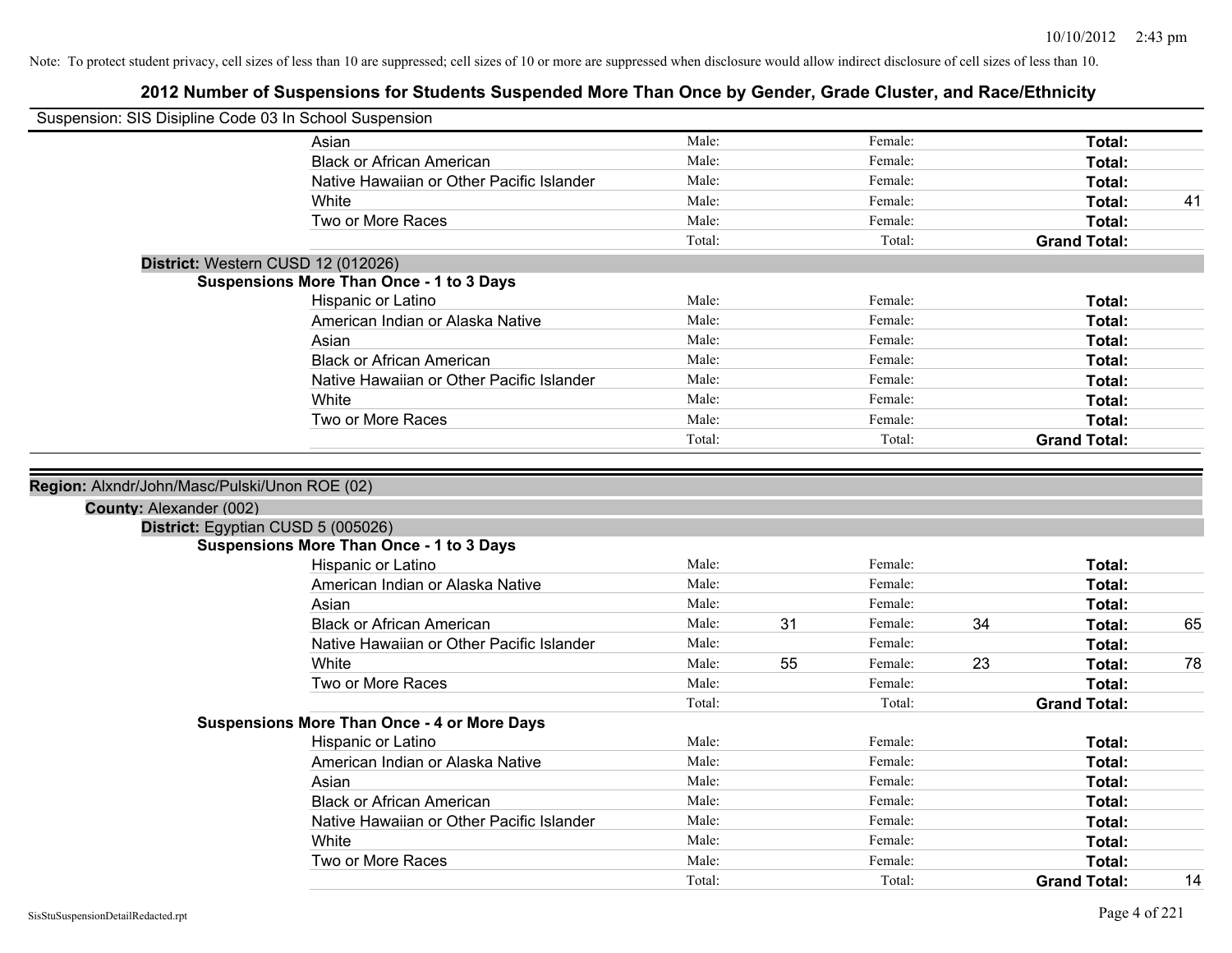|                       | Suspension: SIS Disipline Code 03 In School Suspension |        |     |         |    |                     |     |
|-----------------------|--------------------------------------------------------|--------|-----|---------|----|---------------------|-----|
|                       | District: Non-Public School (7480)                     |        |     |         |    |                     |     |
|                       | <b>Suspensions More Than Once - 1 to 3 Days</b>        |        |     |         |    |                     |     |
|                       | Hispanic or Latino                                     | Male:  |     | Female: |    | Total:              |     |
|                       | American Indian or Alaska Native                       | Male:  |     | Female: |    | Total:              |     |
|                       | Asian                                                  | Male:  |     | Female: |    | Total:              |     |
|                       | <b>Black or African American</b>                       | Male:  |     | Female: |    | Total:              |     |
|                       | Native Hawaiian or Other Pacific Islander              | Male:  |     | Female: |    | Total:              |     |
|                       | White                                                  | Male:  |     | Female: |    | Total:              |     |
|                       | Two or More Races                                      | Male:  |     | Female: |    | Total:              |     |
|                       |                                                        | Total: |     | Total:  |    | <b>Grand Total:</b> |     |
| County: Johnson (044) |                                                        |        |     |         |    |                     |     |
|                       | <b>District: Vienna HSD 133 (133017)</b>               |        |     |         |    |                     |     |
|                       | <b>Suspensions More Than Once - 1 to 3 Days</b>        |        |     |         |    |                     |     |
|                       | Hispanic or Latino                                     | Male:  |     | Female: |    | Total:              |     |
|                       | American Indian or Alaska Native                       | Male:  |     | Female: |    | Total:              |     |
|                       | Asian                                                  | Male:  |     | Female: |    | Total:              |     |
|                       | <b>Black or African American</b>                       | Male:  |     | Female: |    | Total:              |     |
|                       | Native Hawaiian or Other Pacific Islander              | Male:  |     | Female: |    | Total:              |     |
|                       | White                                                  | Male:  | 101 | Female: | 26 | Total:              | 127 |
|                       | Two or More Races                                      | Male:  |     | Female: |    | Total:              |     |
|                       |                                                        | Total: |     | Total:  |    | <b>Grand Total:</b> |     |
|                       | District: Vienna SD 55 (055002)                        |        |     |         |    |                     |     |
|                       | <b>Suspensions More Than Once - 1 to 3 Days</b>        |        |     |         |    |                     |     |
|                       | Hispanic or Latino                                     | Male:  |     | Female: |    | Total:              |     |
|                       | American Indian or Alaska Native                       | Male:  |     | Female: |    | Total:              |     |
|                       | Asian                                                  | Male:  |     | Female: |    | Total:              |     |
|                       | <b>Black or African American</b>                       | Male:  |     | Female: |    | Total:              |     |
|                       | Native Hawaiian or Other Pacific Islander              | Male:  |     | Female: |    | Total:              |     |
|                       | White                                                  | Male:  |     | Female: |    | Total:              |     |
|                       | Two or More Races                                      | Male:  |     | Female: |    | Total:              |     |
|                       |                                                        | Total: |     | Total:  |    | <b>Grand Total:</b> | 10  |
|                       | <b>Suspensions More Than Once - 4 or More Days</b>     |        |     |         |    |                     |     |
|                       | Hispanic or Latino                                     | Male:  |     | Female: |    | Total:              |     |
|                       | American Indian or Alaska Native                       | Male:  |     | Female: |    | Total:              |     |
|                       | Asian                                                  | Male:  |     | Female: |    | Total:              |     |
|                       | <b>Black or African American</b>                       | Male:  |     | Female: |    | Total:              |     |
|                       | Native Hawaiian or Other Pacific Islander              | Male:  |     | Female: |    | <b>Total:</b>       |     |
|                       | White                                                  | Male:  |     | Female: |    | Total:              |     |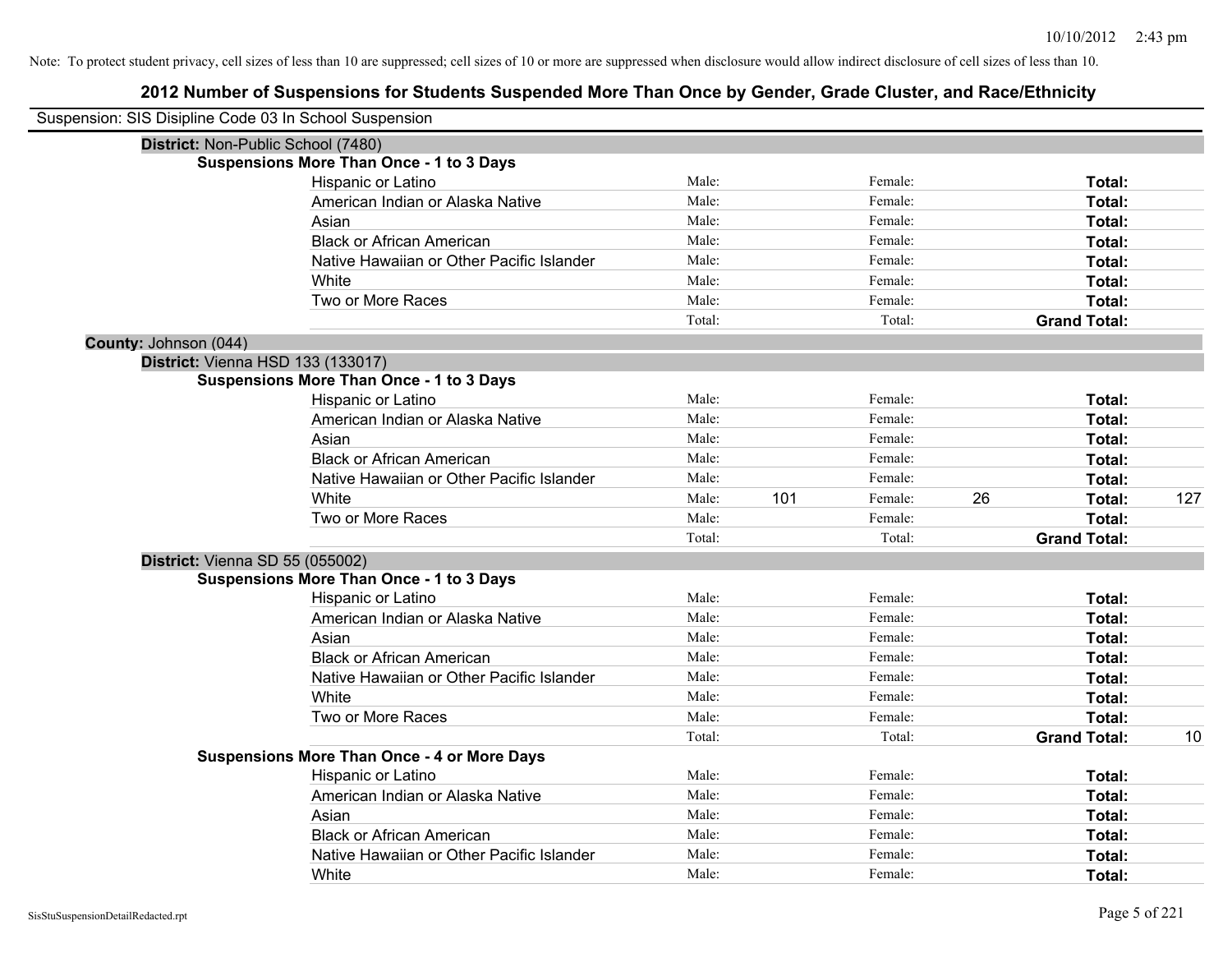| Suspension: SIS Disipline Code 03 In School Suspension |                                                    |        |         |                     |    |
|--------------------------------------------------------|----------------------------------------------------|--------|---------|---------------------|----|
|                                                        | Two or More Races                                  | Male:  | Female: | Total:              |    |
|                                                        |                                                    | Total: | Total:  | <b>Grand Total:</b> |    |
| County: Massac (061)                                   |                                                    |        |         |                     |    |
|                                                        | District: Joppa-Maple Grove UD 38 (038026)         |        |         |                     |    |
|                                                        | <b>Suspensions More Than Once - 1 to 3 Days</b>    |        |         |                     |    |
|                                                        | Hispanic or Latino                                 | Male:  | Female: | Total:              |    |
|                                                        | American Indian or Alaska Native                   | Male:  | Female: | Total:              |    |
|                                                        | Asian                                              | Male:  | Female: | Total:              |    |
|                                                        | <b>Black or African American</b>                   | Male:  | Female: | Total:              |    |
|                                                        | Native Hawaiian or Other Pacific Islander          | Male:  | Female: | Total:              |    |
|                                                        | White                                              | Male:  | Female: | Total:              |    |
|                                                        | Two or More Races                                  | Male:  | Female: | Total:              | 10 |
|                                                        |                                                    | Total: | Total:  | <b>Grand Total:</b> |    |
|                                                        | District: Massac UD 1 (001026)                     |        |         |                     |    |
|                                                        | <b>Suspensions More Than Once - 1 to 3 Days</b>    |        |         |                     |    |
|                                                        | Hispanic or Latino                                 | Male:  | Female: | Total:              |    |
|                                                        | American Indian or Alaska Native                   | Male:  | Female: | Total:              |    |
|                                                        | Asian                                              | Male:  | Female: | Total:              |    |
|                                                        | <b>Black or African American</b>                   | Male:  | Female: | Total:              |    |
|                                                        | Native Hawaiian or Other Pacific Islander          | Male:  | Female: | Total:              |    |
|                                                        | White                                              | Male:  | Female: | Total:              | 40 |
|                                                        | Two or More Races                                  | Male:  | Female: | Total:              |    |
|                                                        |                                                    | Total: | Total:  | <b>Grand Total:</b> |    |
|                                                        | <b>Suspensions More Than Once - 4 or More Days</b> |        |         |                     |    |
|                                                        | Hispanic or Latino                                 | Male:  | Female: | Total:              |    |
|                                                        | American Indian or Alaska Native                   | Male:  | Female: | Total:              |    |
|                                                        | Asian                                              | Male:  | Female: | Total:              |    |
|                                                        | <b>Black or African American</b>                   | Male:  | Female: | Total:              |    |
|                                                        | Native Hawaiian or Other Pacific Islander          | Male:  | Female: | Total:              |    |
|                                                        | White                                              | Male:  | Female: | Total:              |    |
|                                                        | Two or More Races                                  | Male:  | Female: | Total:              |    |
|                                                        |                                                    | Total: | Total:  | <b>Grand Total:</b> |    |
| County: Pulaski (077)                                  |                                                    |        |         |                     |    |
|                                                        | District: Century CUSD 100 (100026)                |        |         |                     |    |
|                                                        | <b>Suspensions More Than Once - 1 to 3 Days</b>    |        |         |                     |    |
|                                                        | Hispanic or Latino                                 | Male:  | Female: | Total:              |    |
|                                                        | American Indian or Alaska Native                   | Male:  | Female: | Total:              |    |
|                                                        | Asian                                              | Male:  | Female: | Total:              |    |
|                                                        | <b>Black or African American</b>                   | Male:  | Female: | Total:              | 23 |
| SisStuSuspensionDetailRedacted.rpt                     |                                                    |        |         | Page 6 of 221       |    |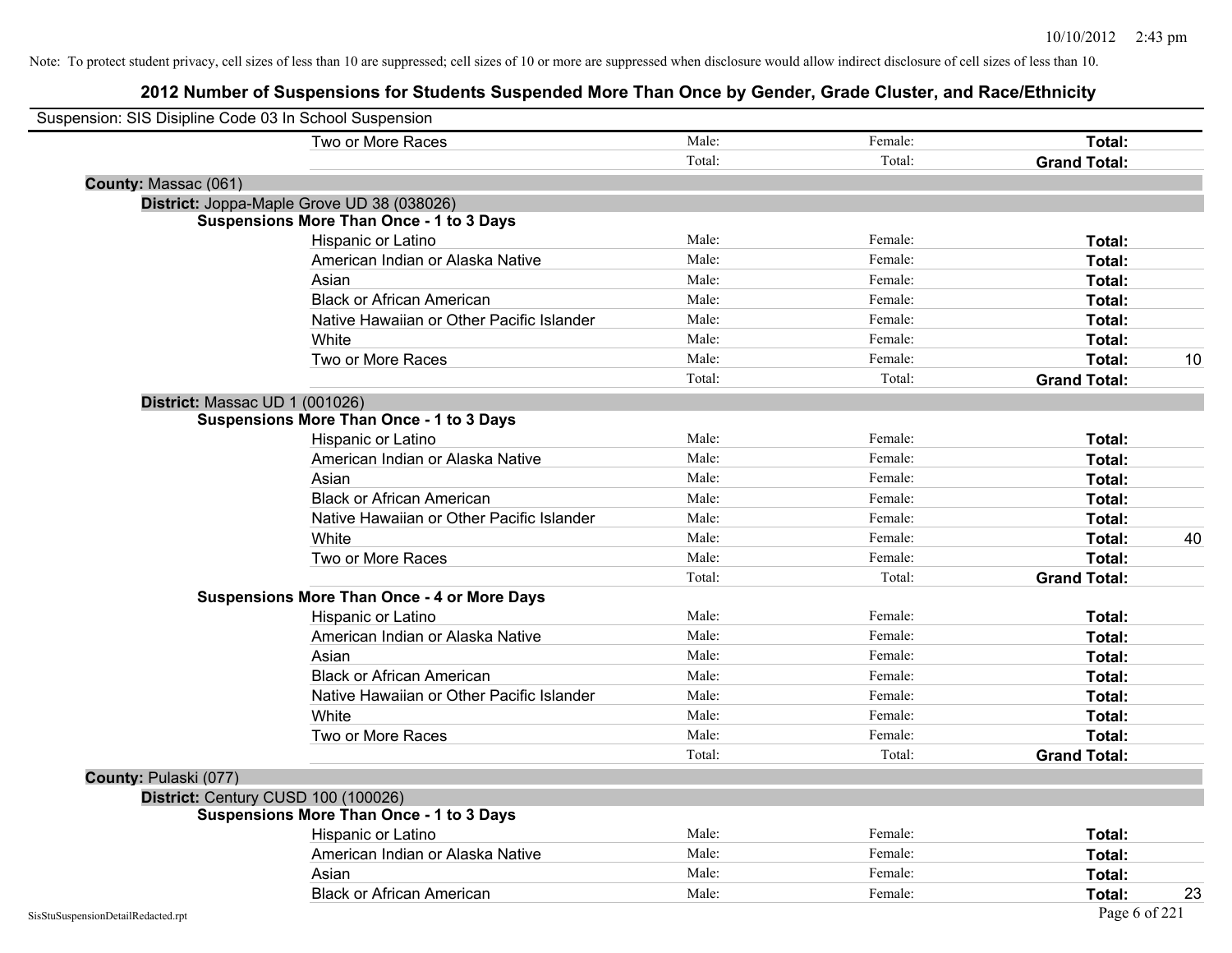| Suspension: SIS Disipline Code 03 In School Suspension |                                                    |        |     |         |    |                     |     |
|--------------------------------------------------------|----------------------------------------------------|--------|-----|---------|----|---------------------|-----|
|                                                        | Native Hawaiian or Other Pacific Islander          | Male:  |     | Female: |    | Total:              |     |
|                                                        | White                                              | Male:  | 98  | Female: | 20 | Total:              | 118 |
|                                                        | Two or More Races                                  | Male:  |     | Female: |    | Total:              |     |
|                                                        |                                                    | Total: |     | Total:  |    | <b>Grand Total:</b> |     |
|                                                        | <b>Suspensions More Than Once - 4 or More Days</b> |        |     |         |    |                     |     |
|                                                        | Hispanic or Latino                                 | Male:  |     | Female: |    | Total:              |     |
|                                                        | American Indian or Alaska Native                   | Male:  |     | Female: |    | Total:              |     |
|                                                        | Asian                                              | Male:  |     | Female: |    | Total:              |     |
|                                                        | <b>Black or African American</b>                   | Male:  |     | Female: |    | Total:              |     |
|                                                        | Native Hawaiian or Other Pacific Islander          | Male:  |     | Female: |    | Total:              |     |
|                                                        | White                                              | Male:  |     | Female: |    | Total:              |     |
|                                                        | Two or More Races                                  | Male:  |     | Female: |    | Total:              |     |
|                                                        |                                                    | Total: |     | Total:  |    | <b>Grand Total:</b> |     |
|                                                        | District: Meridian CUSD 101 (101026)               |        |     |         |    |                     |     |
|                                                        | <b>Suspensions More Than Once - 1 to 3 Days</b>    |        |     |         |    |                     |     |
|                                                        | Hispanic or Latino                                 | Male:  |     | Female: |    | Total:              |     |
|                                                        | American Indian or Alaska Native                   | Male:  |     | Female: |    | Total:              |     |
|                                                        | Asian                                              | Male:  |     | Female: |    | Total:              |     |
|                                                        | <b>Black or African American</b>                   | Male:  | 200 | Female: | 81 | Total:              | 281 |
|                                                        | Native Hawaiian or Other Pacific Islander          | Male:  |     | Female: |    | Total:              |     |
|                                                        | White                                              | Male:  | 34  | Female: | 22 | Total:              | 56  |
|                                                        | Two or More Races                                  | Male:  |     | Female: |    | Total:              | 33  |
|                                                        |                                                    | Total: |     | Total:  |    | <b>Grand Total:</b> |     |
|                                                        | <b>Suspensions More Than Once - 4 or More Days</b> |        |     |         |    |                     |     |
|                                                        | Hispanic or Latino                                 | Male:  |     | Female: |    | Total:              |     |
|                                                        | American Indian or Alaska Native                   | Male:  |     | Female: |    | Total:              |     |
|                                                        | Asian                                              | Male:  |     | Female: |    | Total:              |     |
|                                                        | <b>Black or African American</b>                   | Male:  |     | Female: |    | Total:              |     |
|                                                        | Native Hawaiian or Other Pacific Islander          | Male:  |     | Female: |    | Total:              |     |
|                                                        | White                                              | Male:  |     | Female: |    | Total:              |     |
|                                                        | Two or More Races                                  | Male:  |     | Female: |    | Total:              |     |
|                                                        |                                                    | Total: |     | Total:  |    | <b>Grand Total:</b> |     |
| County: Union (091)                                    |                                                    |        |     |         |    |                     |     |
|                                                        | District: Cobden SUD 17 (017022)                   |        |     |         |    |                     |     |
|                                                        | <b>Suspensions More Than Once - 1 to 3 Days</b>    |        |     |         |    |                     |     |
|                                                        | Hispanic or Latino                                 | Male:  |     | Female: |    | Total:              | 18  |
|                                                        | American Indian or Alaska Native                   | Male:  |     | Female: |    | Total:              |     |
|                                                        | Asian                                              | Male:  |     | Female: |    | Total:              |     |
|                                                        | <b>Black or African American</b>                   | Male:  |     | Female: |    | Total:              |     |
| SisStuSuspensionDetailRedacted.rpt                     |                                                    |        |     |         |    | Page 7 of 221       |     |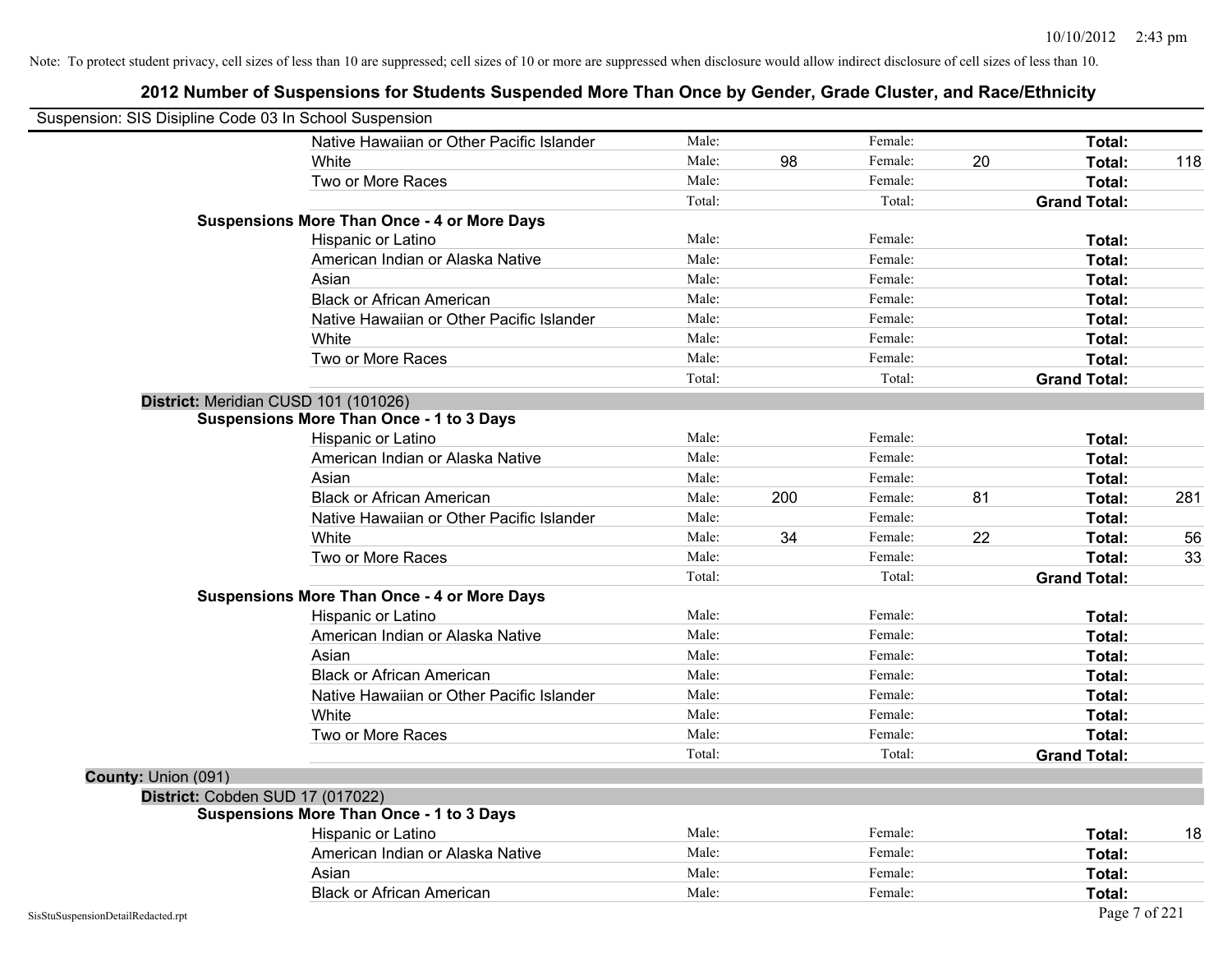## **2012 Number of Suspensions for Students Suspended More Than Once by Gender, Grade Cluster, and Race/Ethnicity**

| Suspension: SIS Disipline Code 03 In School Suspension |                                                    |        |    |         |    |                     |    |
|--------------------------------------------------------|----------------------------------------------------|--------|----|---------|----|---------------------|----|
|                                                        | Native Hawaiian or Other Pacific Islander          | Male:  |    | Female: |    | Total:              |    |
|                                                        | White                                              | Male:  | 25 | Female: | 11 | Total:              | 36 |
|                                                        | Two or More Races                                  | Male:  |    | Female: |    | Total:              |    |
|                                                        |                                                    | Total: |    | Total:  |    | <b>Grand Total:</b> |    |
|                                                        | <b>Suspensions More Than Once - 4 or More Days</b> |        |    |         |    |                     |    |
|                                                        | Hispanic or Latino                                 | Male:  |    | Female: |    | Total:              |    |
|                                                        | American Indian or Alaska Native                   | Male:  |    | Female: |    | <b>Total:</b>       |    |
|                                                        | Asian                                              | Male:  |    | Female: |    | <b>Total:</b>       |    |
|                                                        | <b>Black or African American</b>                   | Male:  |    | Female: |    | <b>Total:</b>       |    |
|                                                        | Native Hawaiian or Other Pacific Islander          | Male:  |    | Female: |    | <b>Total:</b>       |    |
|                                                        | White                                              | Male:  |    | Female: |    | <b>Total:</b>       |    |
|                                                        | Two or More Races                                  | Male:  |    | Female: |    | Total:              |    |
|                                                        |                                                    | Total: |    | Total:  |    | <b>Grand Total:</b> |    |
| District: Lick Creek CCSD 16 (016004)                  |                                                    |        |    |         |    |                     |    |
|                                                        | <b>Suspensions More Than Once - 1 to 3 Days</b>    |        |    |         |    |                     |    |
|                                                        | Hispanic or Latino                                 | Male:  |    | Female: |    | Total:              |    |
|                                                        | American Indian or Alaska Native                   | Male:  |    | Female: |    | <b>Total:</b>       |    |
|                                                        | Asian                                              | Male:  |    | Female: |    | Total:              |    |
|                                                        | <b>Black or African American</b>                   | Male:  |    | Female: |    | <b>Total:</b>       |    |
|                                                        | Native Hawaiian or Other Pacific Islander          | Male:  |    | Female: |    | <b>Total:</b>       |    |
|                                                        | White                                              | Male:  |    | Female: |    | <b>Total:</b>       |    |
|                                                        | Two or More Races                                  | Male:  |    | Female: |    | <b>Total:</b>       |    |
|                                                        |                                                    | Total: |    | Total:  |    | <b>Grand Total:</b> |    |
|                                                        |                                                    |        |    |         |    |                     |    |
| Region: Bond/Effingham/Fayette ROE (03)                |                                                    |        |    |         |    |                     |    |
| County: Bond (003)                                     |                                                    |        |    |         |    |                     |    |
| District: Bond County CUSD 2 (002026)                  |                                                    |        |    |         |    |                     |    |
|                                                        | <b>Suspensions More Than Once - 1 to 3 Days</b>    |        |    |         |    |                     |    |
|                                                        | Hispanic or Latino                                 | Male:  |    | Female: |    | <b>Total:</b>       |    |
|                                                        | American Indian or Alaska Native                   | Male:  |    | Female: |    | <b>Total:</b>       |    |
|                                                        | Asian                                              | Male:  |    | Female: |    | <b>Total:</b>       |    |
|                                                        | <b>Black or African American</b>                   | Male:  |    | Female: |    | <b>Total:</b>       |    |
|                                                        | Native Hawaiian or Other Pacific Islander          | Male:  |    | Female: |    | Total:              |    |
|                                                        | White                                              | Male:  |    | Female: |    | Total:              | 54 |
|                                                        | Two or More Races                                  | Male:  |    | Female: |    | Total:              |    |
|                                                        |                                                    | Total: |    | Total:  |    | <b>Grand Total:</b> |    |
|                                                        | District: Mulberry Grove CUSD 1 (001026)           |        |    |         |    |                     |    |

**Suspensions More Than Once - 1 to 3 Days**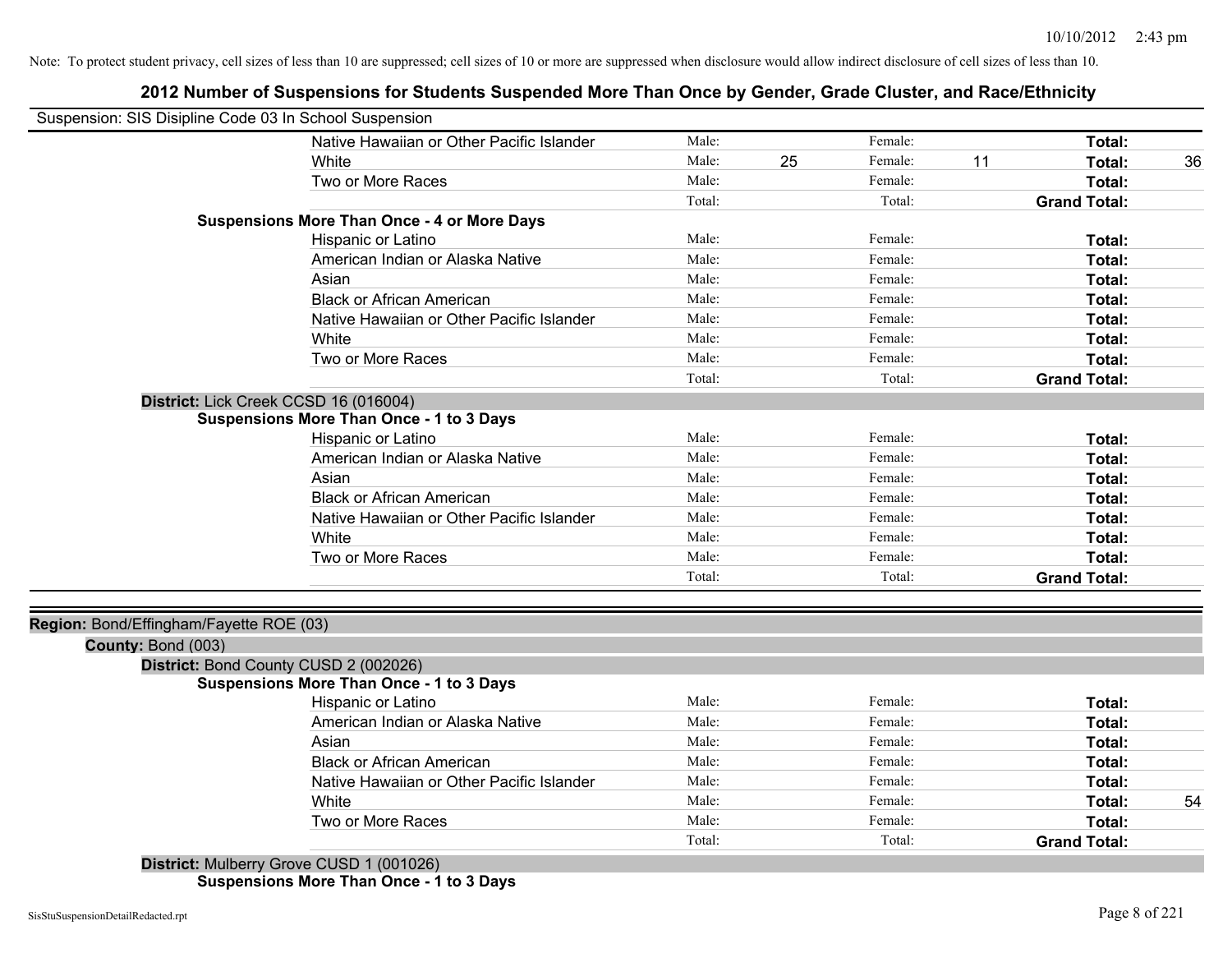| Suspension: SIS Disipline Code 03 In School Suspension |                                                 |        |         |                     |    |
|--------------------------------------------------------|-------------------------------------------------|--------|---------|---------------------|----|
|                                                        | Hispanic or Latino                              | Male:  | Female: | Total:              |    |
|                                                        | American Indian or Alaska Native                | Male:  | Female: | Total:              |    |
|                                                        | Asian                                           | Male:  | Female: | Total:              |    |
|                                                        | <b>Black or African American</b>                | Male:  | Female: | Total:              | 12 |
|                                                        | Native Hawaiian or Other Pacific Islander       | Male:  | Female: | Total:              |    |
|                                                        | White                                           | Male:  | Female: | Total:              | 36 |
|                                                        | Two or More Races                               | Male:  | Female: | Total:              |    |
|                                                        |                                                 | Total: | Total:  | <b>Grand Total:</b> |    |
| County: Effingham (025)                                |                                                 |        |         |                     |    |
|                                                        | District: Beecher City CUSD 20 (020026)         |        |         |                     |    |
|                                                        | <b>Suspensions More Than Once - 1 to 3 Days</b> |        |         |                     |    |
|                                                        | Hispanic or Latino                              | Male:  | Female: | Total:              |    |
|                                                        | American Indian or Alaska Native                | Male:  | Female: | Total:              |    |
|                                                        | Asian                                           | Male:  | Female: | Total:              |    |
|                                                        | <b>Black or African American</b>                | Male:  | Female: | Total:              |    |
|                                                        | Native Hawaiian or Other Pacific Islander       | Male:  | Female: | Total:              |    |
|                                                        | White                                           | Male:  | Female: | Total:              | 10 |
|                                                        | Two or More Races                               | Male:  | Female: | Total:              |    |
|                                                        |                                                 | Total: | Total:  | <b>Grand Total:</b> |    |
|                                                        | District: Dieterich CUSD 30 (030026)            |        |         |                     |    |
|                                                        | <b>Suspensions More Than Once - 1 to 3 Days</b> |        |         |                     |    |
|                                                        | Hispanic or Latino                              | Male:  | Female: | Total:              |    |
|                                                        | American Indian or Alaska Native                | Male:  | Female: | Total:              |    |
|                                                        | Asian                                           | Male:  | Female: | Total:              |    |
|                                                        | <b>Black or African American</b>                | Male:  | Female: | Total:              |    |
|                                                        | Native Hawaiian or Other Pacific Islander       | Male:  | Female: | Total:              |    |
|                                                        | White                                           | Male:  | Female: | Total:              |    |
|                                                        | Two or More Races                               | Male:  | Female: | Total:              |    |
|                                                        |                                                 | Total: | Total:  | <b>Grand Total:</b> |    |
|                                                        | District: Effingham CUSD 40 (040026)            |        |         |                     |    |
|                                                        | <b>Suspensions More Than Once - 1 to 3 Days</b> |        |         |                     |    |
|                                                        | Hispanic or Latino                              | Male:  | Female: | Total:              |    |
|                                                        | American Indian or Alaska Native                | Male:  | Female: | Total:              |    |
|                                                        | Asian                                           | Male:  | Female: | Total:              |    |
|                                                        | <b>Black or African American</b>                | Male:  | Female: | Total:              |    |
|                                                        | Native Hawaiian or Other Pacific Islander       | Male:  | Female: | Total:              |    |
|                                                        | White                                           | Male:  | Female: | Total:              | 25 |
|                                                        | Two or More Races                               | Male:  | Female: | Total:              |    |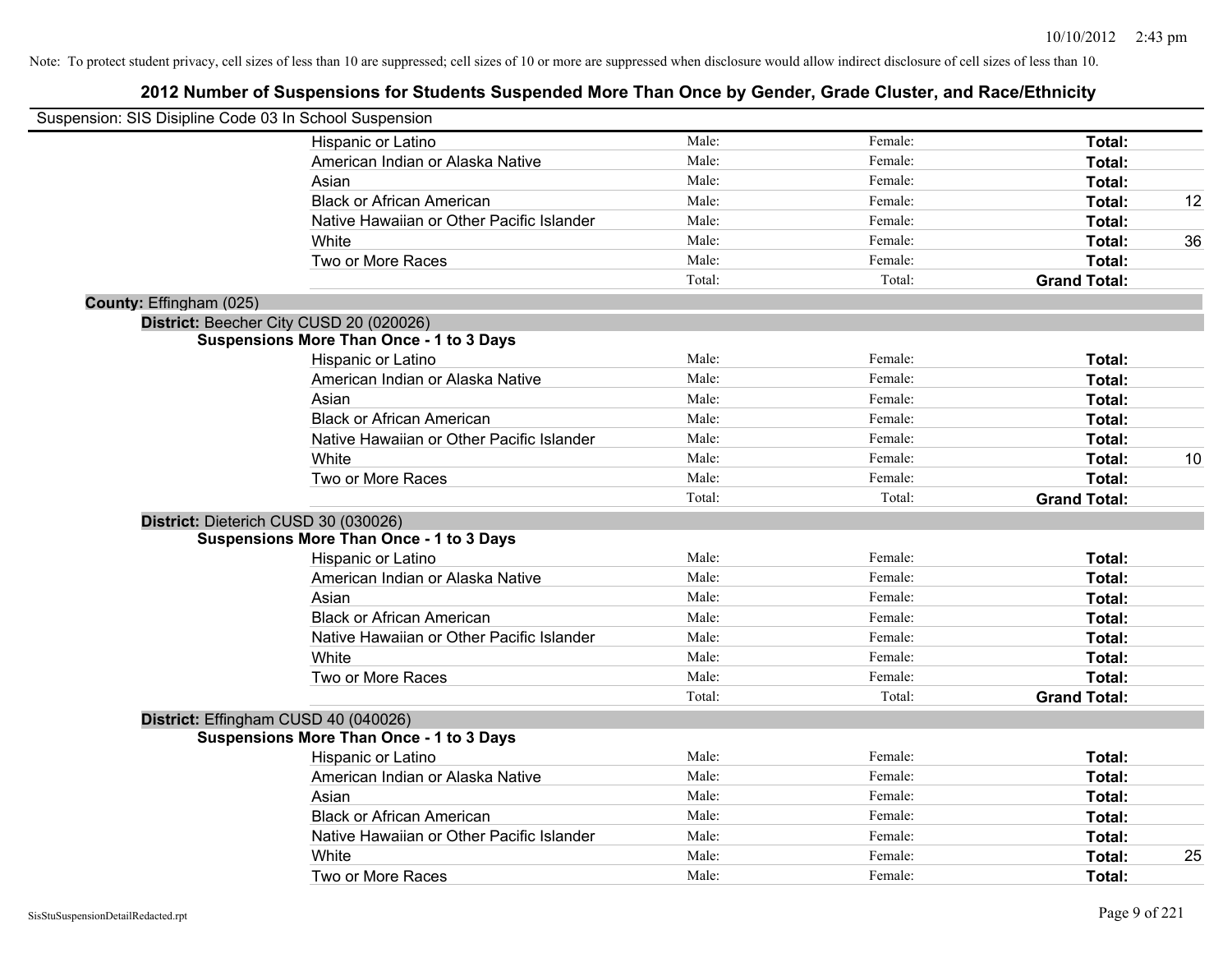|                       | Suspension: SIS Disipline Code 03 In School Suspension |        |         |                     |    |
|-----------------------|--------------------------------------------------------|--------|---------|---------------------|----|
|                       |                                                        | Total: | Total:  | <b>Grand Total:</b> |    |
|                       | <b>Suspensions More Than Once - 4 or More Days</b>     |        |         |                     |    |
|                       | Hispanic or Latino                                     | Male:  | Female: | Total:              |    |
|                       | American Indian or Alaska Native                       | Male:  | Female: | Total:              |    |
|                       | Asian                                                  | Male:  | Female: | <b>Total:</b>       |    |
|                       | <b>Black or African American</b>                       | Male:  | Female: | Total:              |    |
|                       | Native Hawaiian or Other Pacific Islander              | Male:  | Female: | Total:              |    |
|                       | White                                                  | Male:  | Female: | Total:              | 17 |
|                       | Two or More Races                                      | Male:  | Female: | Total:              |    |
|                       |                                                        | Total: | Total:  | <b>Grand Total:</b> |    |
| County: Fayette (026) |                                                        |        |         |                     |    |
|                       | District: Brownstown CUSD 201 (201026)                 |        |         |                     |    |
|                       | <b>Suspensions More Than Once - 1 to 3 Days</b>        |        |         |                     |    |
|                       | Hispanic or Latino                                     | Male:  | Female: | Total:              |    |
|                       | American Indian or Alaska Native                       | Male:  | Female: | Total:              |    |
|                       | Asian                                                  | Male:  | Female: | Total:              |    |
|                       | <b>Black or African American</b>                       | Male:  | Female: | Total:              |    |
|                       | Native Hawaiian or Other Pacific Islander              | Male:  | Female: | Total:              |    |
|                       | White                                                  | Male:  | Female: | Total:              | 12 |
|                       | Two or More Races                                      | Male:  | Female: | Total:              |    |
|                       |                                                        | Total: | Total:  | <b>Grand Total:</b> |    |
|                       | District: Non-Public School (2030)                     |        |         |                     |    |
|                       | <b>Suspensions More Than Once - 1 to 3 Days</b>        |        |         |                     |    |
|                       | Hispanic or Latino                                     | Male:  | Female: | Total:              |    |
|                       | American Indian or Alaska Native                       | Male:  | Female: | Total:              |    |
|                       | Asian                                                  | Male:  | Female: | Total:              |    |
|                       | <b>Black or African American</b>                       | Male:  | Female: | Total:              |    |
|                       | Native Hawaiian or Other Pacific Islander              | Male:  | Female: | Total:              |    |
|                       | White                                                  | Male:  | Female: | Total:              |    |
|                       | Two or More Races                                      | Male:  | Female: | Total:              |    |
|                       |                                                        | Total: | Total:  | <b>Grand Total:</b> |    |
|                       | District: Ramsey CUSD 204 (204026)                     |        |         |                     |    |
|                       | <b>Suspensions More Than Once - 1 to 3 Days</b>        |        |         |                     |    |
|                       | Hispanic or Latino                                     | Male:  | Female: | Total:              |    |
|                       | American Indian or Alaska Native                       | Male:  | Female: | Total:              |    |
|                       | Asian                                                  | Male:  | Female: | Total:              |    |
|                       | <b>Black or African American</b>                       | Male:  | Female: | Total:              |    |
|                       | Native Hawaiian or Other Pacific Islander              | Male:  | Female: | Total:              |    |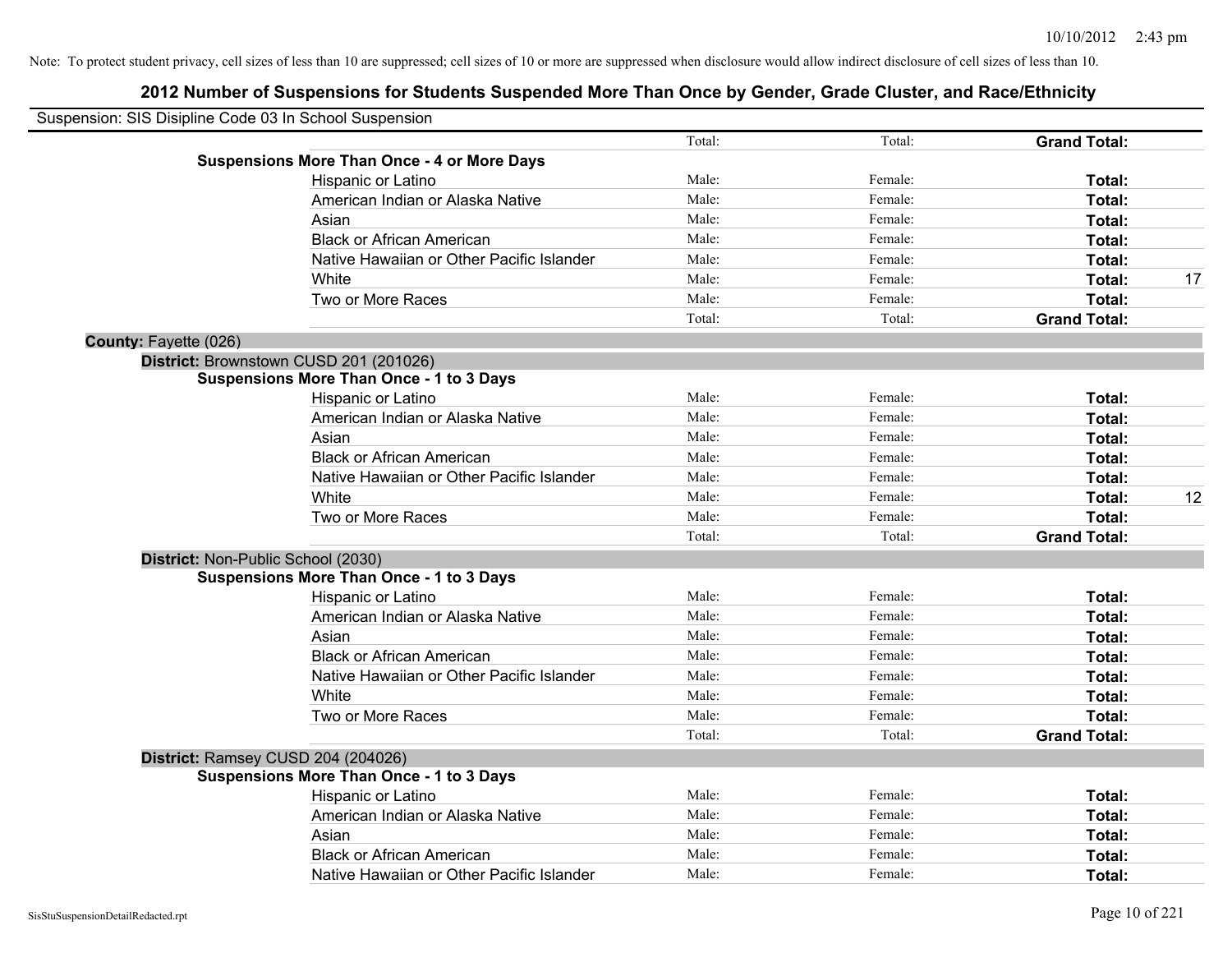| Suspension: SIS Disipline Code 03 In School Suspension |                                                    |        |     |         |    |                     |     |
|--------------------------------------------------------|----------------------------------------------------|--------|-----|---------|----|---------------------|-----|
|                                                        | White                                              | Male:  |     | Female: |    | Total:              |     |
|                                                        | Two or More Races                                  | Male:  |     | Female: |    | Total:              |     |
|                                                        |                                                    | Total: |     | Total:  |    | <b>Grand Total:</b> |     |
| District: St Elmo CUSD 202 (202026)                    |                                                    |        |     |         |    |                     |     |
|                                                        | <b>Suspensions More Than Once - 1 to 3 Days</b>    |        |     |         |    |                     |     |
|                                                        | Hispanic or Latino                                 | Male:  |     | Female: |    | Total:              |     |
|                                                        | American Indian or Alaska Native                   | Male:  |     | Female: |    | Total:              |     |
|                                                        | Asian                                              | Male:  |     | Female: |    | Total:              |     |
|                                                        | <b>Black or African American</b>                   | Male:  |     | Female: |    | Total:              |     |
|                                                        | Native Hawaiian or Other Pacific Islander          | Male:  |     | Female: |    | Total:              |     |
|                                                        | White                                              | Male:  | 105 | Female: | 39 | Total:              | 144 |
|                                                        | Two or More Races                                  | Male:  |     | Female: |    | Total:              |     |
|                                                        |                                                    | Total: |     | Total:  |    | <b>Grand Total:</b> |     |
| District: Vandalia CUSD 203 (203026)                   |                                                    |        |     |         |    |                     |     |
|                                                        | <b>Suspensions More Than Once - 1 to 3 Days</b>    |        |     |         |    |                     |     |
|                                                        | Hispanic or Latino                                 | Male:  |     | Female: |    | Total:              |     |
|                                                        | American Indian or Alaska Native                   | Male:  |     | Female: |    | Total:              |     |
|                                                        | Asian                                              | Male:  |     | Female: |    | Total:              |     |
|                                                        | <b>Black or African American</b>                   | Male:  |     | Female: |    | Total:              |     |
|                                                        | Native Hawaiian or Other Pacific Islander          | Male:  |     | Female: |    | Total:              |     |
|                                                        | White                                              | Male:  | 286 | Female: | 46 | Total:              | 332 |
|                                                        | Two or More Races                                  | Male:  |     | Female: |    | Total:              |     |
|                                                        |                                                    | Total: |     | Total:  |    | <b>Grand Total:</b> | 346 |
|                                                        | <b>Suspensions More Than Once - 4 or More Days</b> |        |     |         |    |                     |     |
|                                                        | Hispanic or Latino                                 | Male:  |     | Female: |    | Total:              |     |
|                                                        | American Indian or Alaska Native                   | Male:  |     | Female: |    | Total:              |     |
|                                                        | Asian                                              | Male:  |     | Female: |    | Total:              |     |
|                                                        | <b>Black or African American</b>                   | Male:  |     | Female: |    | Total:              |     |
|                                                        | Native Hawaiian or Other Pacific Islander          | Male:  |     | Female: |    | Total:              |     |
|                                                        | White                                              | Male:  |     | Female: |    | Total:              |     |
|                                                        | Two or More Races                                  | Male:  |     | Female: |    | Total:              |     |
|                                                        |                                                    | Total: |     | Total:  |    | <b>Grand Total:</b> |     |
| County: Non-Public School (000)                        |                                                    |        |     |         |    |                     |     |
|                                                        | District: Bond/Effingham/Fayette ROE (000000)      |        |     |         |    |                     |     |
|                                                        | <b>Suspensions More Than Once - 1 to 3 Days</b>    |        |     |         |    |                     |     |
|                                                        | Hispanic or Latino                                 | Male:  |     | Female: |    | Total:              |     |
|                                                        | American Indian or Alaska Native                   | Male:  |     | Female: |    | Total:              |     |
|                                                        | Asian                                              | Male:  |     | Female: |    | Total:              |     |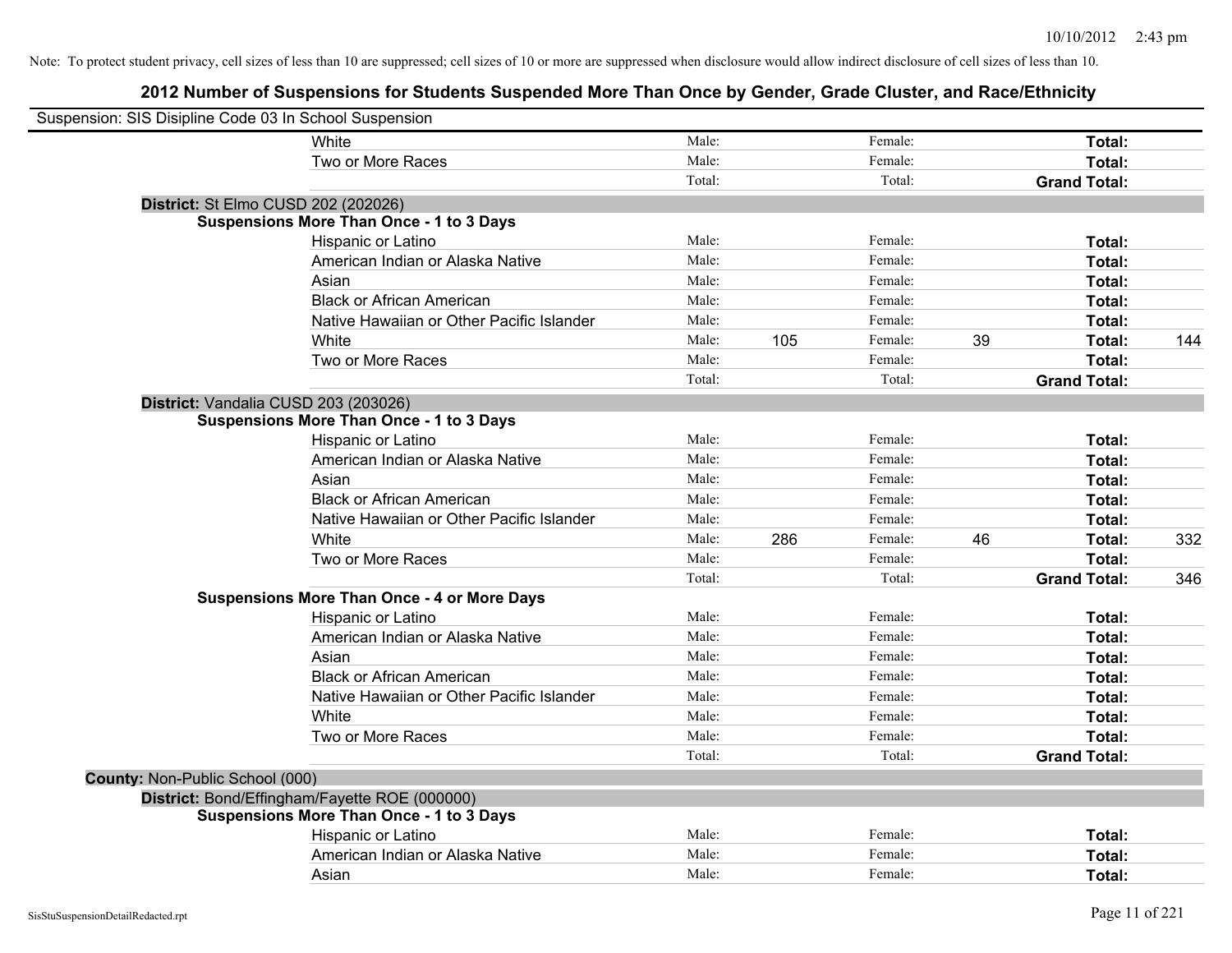| Suspension: SIS Disipline Code 03 In School Suspension |                                                    |        |     |         |    |                     |     |
|--------------------------------------------------------|----------------------------------------------------|--------|-----|---------|----|---------------------|-----|
|                                                        | <b>Black or African American</b>                   | Male:  |     | Female: |    | Total:              |     |
|                                                        | Native Hawaiian or Other Pacific Islander          | Male:  |     | Female: |    | Total:              |     |
|                                                        | White                                              | Male:  |     | Female: |    | Total:              |     |
|                                                        | Two or More Races                                  | Male:  |     | Female: |    | Total:              |     |
|                                                        |                                                    | Total: |     | Total:  |    | <b>Grand Total:</b> |     |
| Region: Boone/Winnebago ROE (04)                       |                                                    |        |     |         |    |                     |     |
| County: Boone (004)                                    |                                                    |        |     |         |    |                     |     |
|                                                        | District: Belvidere CUSD 100 (100026)              |        |     |         |    |                     |     |
|                                                        | <b>Suspensions More Than Once - 1 to 3 Days</b>    |        |     |         |    |                     |     |
|                                                        | Hispanic or Latino                                 | Male:  | 260 | Female: | 79 | Total:              | 339 |
|                                                        | American Indian or Alaska Native                   | Male:  |     | Female: |    | <b>Total:</b>       |     |
|                                                        | Asian                                              | Male:  |     | Female: |    | Total:              |     |
|                                                        | <b>Black or African American</b>                   | Male:  | 30  | Female: | 11 | Total:              | 41  |
|                                                        | Native Hawaiian or Other Pacific Islander          | Male:  |     | Female: |    | Total:              | 17  |
|                                                        | White                                              | Male:  | 348 | Female: | 77 | Total:              | 425 |
|                                                        | Two or More Races                                  | Male:  |     | Female: |    | Total:              | 19  |
|                                                        |                                                    | Total: |     | Total:  |    | <b>Grand Total:</b> |     |
|                                                        | <b>Suspensions More Than Once - 4 or More Days</b> |        |     |         |    |                     |     |
|                                                        | Hispanic or Latino                                 | Male:  |     | Female: |    | Total:              |     |
|                                                        | American Indian or Alaska Native                   | Male:  |     | Female: |    | Total:              |     |
|                                                        | Asian                                              | Male:  |     | Female: |    | Total:              |     |
|                                                        | <b>Black or African American</b>                   | Male:  |     | Female: |    | Total:              |     |
|                                                        | Native Hawaiian or Other Pacific Islander          | Male:  |     | Female: |    | Total:              |     |
|                                                        | White                                              | Male:  |     | Female: |    | Total:              |     |
|                                                        | Two or More Races                                  | Male:  |     | Female: |    | Total:              |     |
|                                                        |                                                    | Total: |     | Total:  |    | <b>Grand Total:</b> |     |
| County: Non-Public School (000)                        |                                                    |        |     |         |    |                     |     |
|                                                        | District: Boone/Winnebago ROE (000000)             |        |     |         |    |                     |     |
|                                                        | <b>Suspensions More Than Once - 1 to 3 Days</b>    |        |     |         |    |                     |     |
|                                                        | Hispanic or Latino                                 | Male:  |     | Female: |    | Total:              |     |
|                                                        | American Indian or Alaska Native                   | Male:  |     | Female: |    | Total:              |     |
|                                                        | Asian                                              | Male:  |     | Female: |    | Total:              |     |
|                                                        | <b>Black or African American</b>                   | Male:  |     | Female: |    | Total:              |     |
|                                                        | Native Hawaiian or Other Pacific Islander          | Male:  |     | Female: |    | Total:              |     |
|                                                        | White                                              | Male:  |     | Female: |    | <b>Total:</b>       |     |
|                                                        | Two or More Races                                  | Male:  |     | Female: |    | Total:              |     |
|                                                        |                                                    | Total: |     | Total:  |    | <b>Grand Total:</b> |     |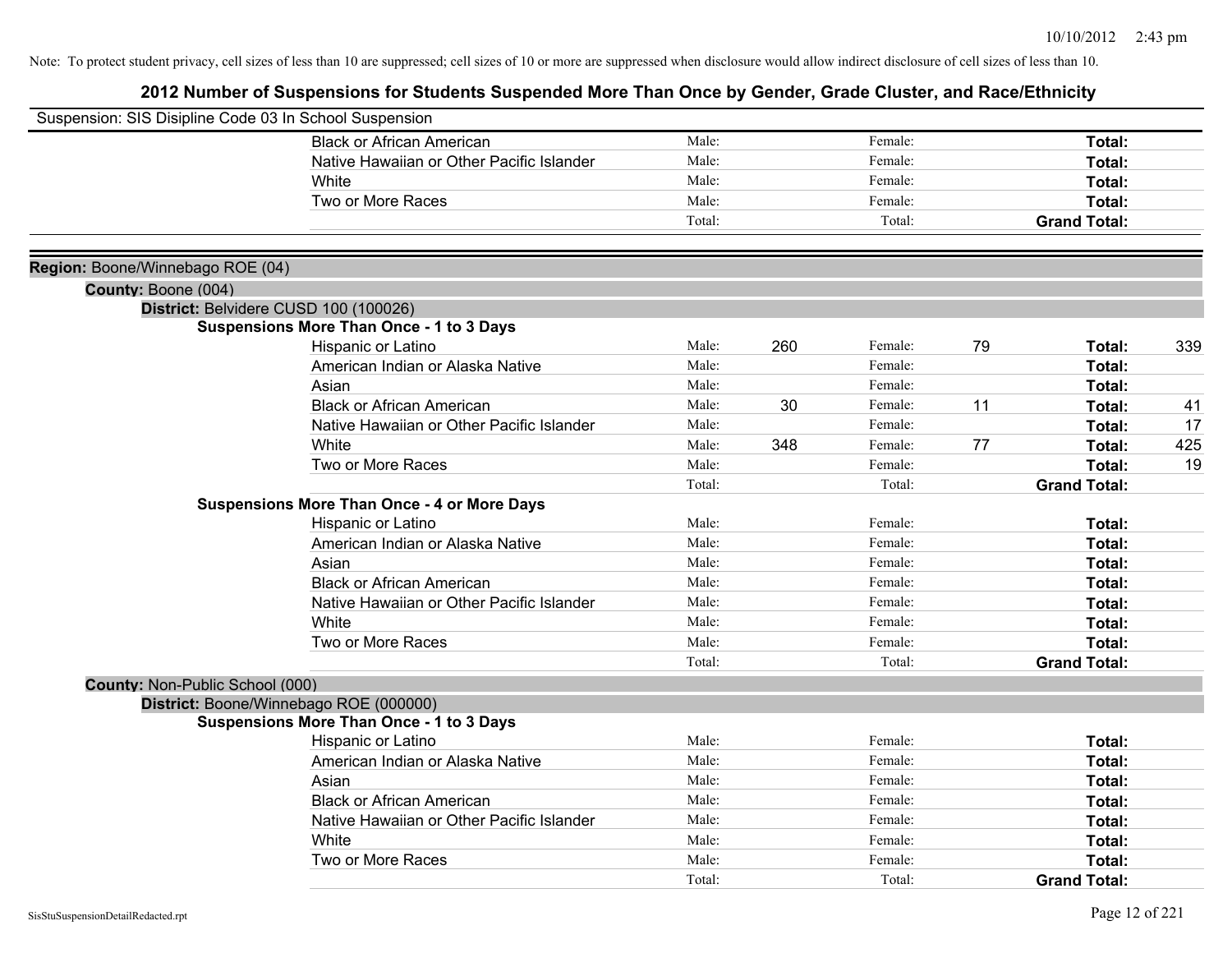| Suspension: SIS Disipline Code 03 In School Suspension |        |     |         |    |                     |     |
|--------------------------------------------------------|--------|-----|---------|----|---------------------|-----|
| County: Winnebago (101)                                |        |     |         |    |                     |     |
| District: County of Winnebago SD 320 (320026)          |        |     |         |    |                     |     |
| <b>Suspensions More Than Once - 1 to 3 Days</b>        |        |     |         |    |                     |     |
| Hispanic or Latino                                     | Male:  |     | Female: |    | Total:              |     |
| American Indian or Alaska Native                       | Male:  |     | Female: |    | Total:              |     |
| Asian                                                  | Male:  |     | Female: |    | Total:              |     |
| <b>Black or African American</b>                       | Male:  |     | Female: |    | Total:              |     |
| Native Hawaiian or Other Pacific Islander              | Male:  |     | Female: |    | Total:              |     |
| White                                                  | Male:  |     | Female: |    | Total:              | 39  |
| Two or More Races                                      | Male:  |     | Female: |    | Total:              |     |
|                                                        | Total: |     | Total:  |    | <b>Grand Total:</b> | 58  |
| <b>Suspensions More Than Once - 4 or More Days</b>     |        |     |         |    |                     |     |
| Hispanic or Latino                                     | Male:  |     | Female: |    | Total:              |     |
| American Indian or Alaska Native                       | Male:  |     | Female: |    | Total:              |     |
| Asian                                                  | Male:  |     | Female: |    | Total:              |     |
| <b>Black or African American</b>                       | Male:  |     | Female: |    | Total:              |     |
| Native Hawaiian or Other Pacific Islander              | Male:  |     | Female: |    | Total:              |     |
| White                                                  | Male:  |     | Female: |    | Total:              |     |
| Two or More Races                                      | Male:  |     | Female: |    | Total:              |     |
|                                                        | Total: |     | Total:  |    | <b>Grand Total:</b> |     |
| District: Durand CUSD 322 (322026)                     |        |     |         |    |                     |     |
| <b>Suspensions More Than Once - 1 to 3 Days</b>        |        |     |         |    |                     |     |
| Hispanic or Latino                                     | Male:  |     | Female: |    | Total:              |     |
| American Indian or Alaska Native                       | Male:  |     | Female: |    | Total:              |     |
| Asian                                                  | Male:  |     | Female: |    | Total:              |     |
| <b>Black or African American</b>                       | Male:  |     | Female: |    | Total:              |     |
| Native Hawaiian or Other Pacific Islander              | Male:  |     | Female: |    | Total:              |     |
| White                                                  | Male:  | 109 | Female: | 44 | Total:              | 153 |
| Two or More Races                                      | Male:  |     | Female: |    | Total:              |     |
|                                                        | Total: |     | Total:  |    | <b>Grand Total:</b> |     |
| <b>Suspensions More Than Once - 4 or More Days</b>     |        |     |         |    |                     |     |
| Hispanic or Latino                                     | Male:  |     | Female: |    | Total:              |     |
| American Indian or Alaska Native                       | Male:  |     | Female: |    | Total:              |     |
| Asian                                                  | Male:  |     | Female: |    | Total:              |     |
| <b>Black or African American</b>                       | Male:  |     | Female: |    | Total:              |     |
| Native Hawaiian or Other Pacific Islander              | Male:  |     | Female: |    | Total:              |     |
| White                                                  | Male:  |     | Female: |    | Total:              |     |
| Two or More Races                                      | Male:  |     | Female: |    | Total:              |     |
|                                                        | Total: |     | Total:  |    | <b>Grand Total:</b> |     |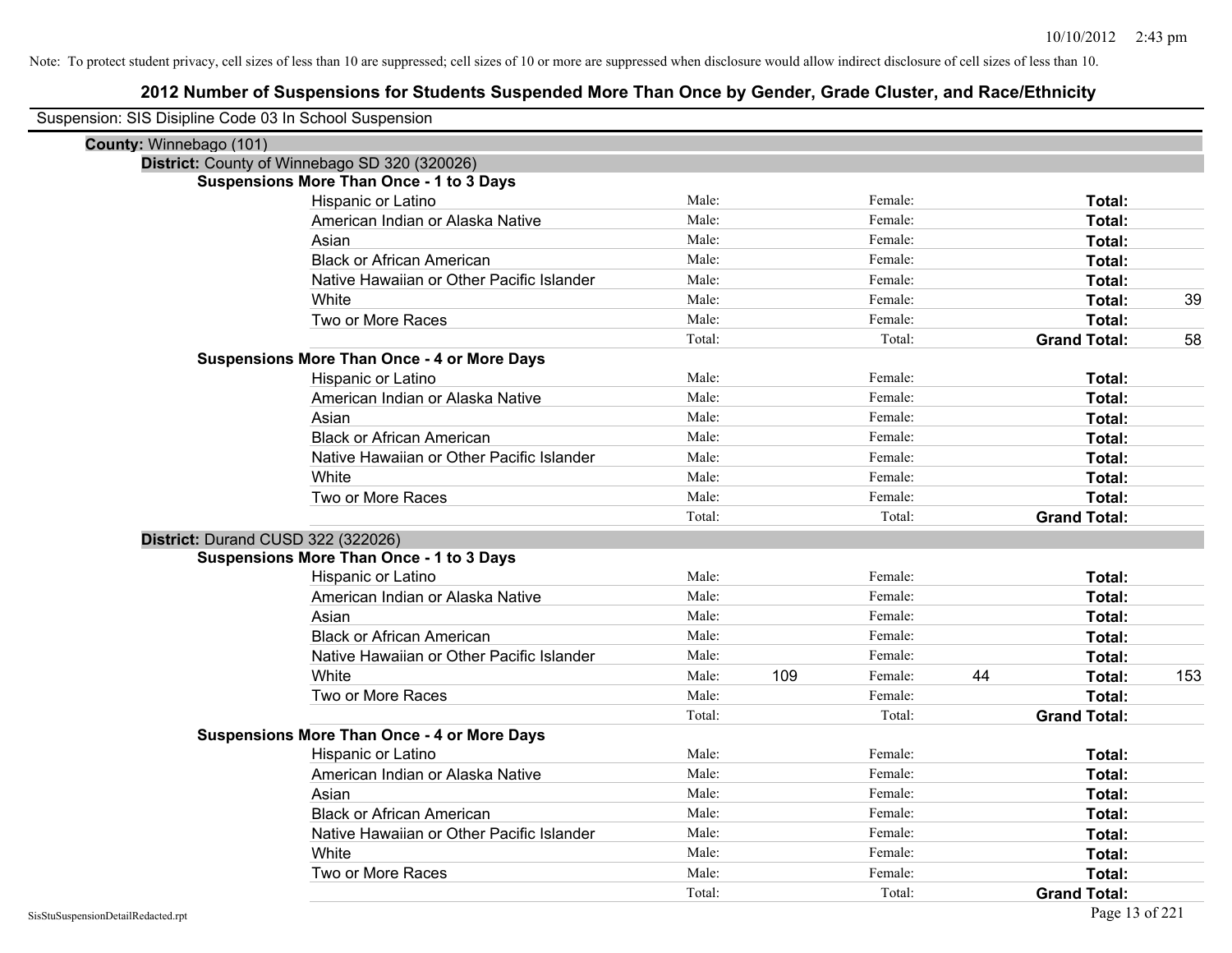| Suspension: SIS Disipline Code 03 In School Suspension |                                                    |        |     |         |     |                     |       |
|--------------------------------------------------------|----------------------------------------------------|--------|-----|---------|-----|---------------------|-------|
| District: Harlem UD 122 (122022)                       |                                                    |        |     |         |     |                     |       |
|                                                        | <b>Suspensions More Than Once - 1 to 3 Days</b>    |        |     |         |     |                     |       |
|                                                        | Hispanic or Latino                                 | Male:  | 68  | Female: | 66  | Total:              | 134   |
|                                                        | American Indian or Alaska Native                   | Male:  |     | Female: |     | Total:              | 13    |
|                                                        | Asian                                              | Male:  |     | Female: |     | Total:              |       |
|                                                        | <b>Black or African American</b>                   | Male:  | 69  | Female: | 65  | Total:              | 134   |
|                                                        | Native Hawaiian or Other Pacific Islander          | Male:  |     | Female: |     | Total:              |       |
|                                                        | White                                              | Male:  | 733 | Female: | 333 | Total:              | 1,066 |
|                                                        | Two or More Races                                  | Male:  | 51  | Female: | 11  | Total:              | 62    |
|                                                        |                                                    | Total: |     | Total:  |     | <b>Grand Total:</b> |       |
|                                                        | <b>Suspensions More Than Once - 4 or More Days</b> |        |     |         |     |                     |       |
|                                                        | Hispanic or Latino                                 | Male:  |     | Female: |     | Total:              |       |
|                                                        | American Indian or Alaska Native                   | Male:  |     | Female: |     | Total:              |       |
|                                                        | Asian                                              | Male:  |     | Female: |     | Total:              |       |
|                                                        | <b>Black or African American</b>                   | Male:  |     | Female: |     | Total:              |       |
|                                                        | Native Hawaiian or Other Pacific Islander          | Male:  |     | Female: |     | Total:              |       |
|                                                        | White                                              | Male:  |     | Female: |     | Total:              |       |
|                                                        | Two or More Races                                  | Male:  |     | Female: |     | Total:              |       |
|                                                        |                                                    | Total: |     | Total:  |     | <b>Grand Total:</b> |       |
| District: Hononegah CHD 207 (207016)                   |                                                    |        |     |         |     |                     |       |
|                                                        | <b>Suspensions More Than Once - 1 to 3 Days</b>    |        |     |         |     |                     |       |
|                                                        | Hispanic or Latino                                 | Male:  |     | Female: |     | Total:              | 52    |
|                                                        | American Indian or Alaska Native                   | Male:  |     | Female: |     | Total:              |       |
|                                                        | Asian                                              | Male:  |     | Female: |     | Total:              |       |
|                                                        | <b>Black or African American</b>                   | Male:  |     | Female: |     | Total:              | 13    |
|                                                        | Native Hawaiian or Other Pacific Islander          | Male:  |     | Female: |     | Total:              |       |
|                                                        | White                                              | Male:  | 283 | Female: | 116 | Total:              | 399   |
|                                                        | Two or More Races                                  | Male:  |     | Female: |     | Total:              | 22    |
|                                                        |                                                    | Total: | 365 | Total:  | 133 | <b>Grand Total:</b> | 498   |
|                                                        | <b>Suspensions More Than Once - 4 or More Days</b> |        |     |         |     |                     |       |
|                                                        | Hispanic or Latino                                 | Male:  |     | Female: |     | Total:              |       |
|                                                        | American Indian or Alaska Native                   | Male:  |     | Female: |     | Total:              |       |
|                                                        | Asian                                              | Male:  |     | Female: |     | Total:              |       |
|                                                        | <b>Black or African American</b>                   | Male:  |     | Female: |     | Total:              |       |
|                                                        | Native Hawaiian or Other Pacific Islander          | Male:  |     | Female: |     | Total:              |       |
|                                                        | White                                              | Male:  |     | Female: |     | Total:              |       |
|                                                        | Two or More Races                                  | Male:  |     | Female: |     | Total:              |       |
|                                                        |                                                    | Total: |     | Total:  |     | <b>Grand Total:</b> |       |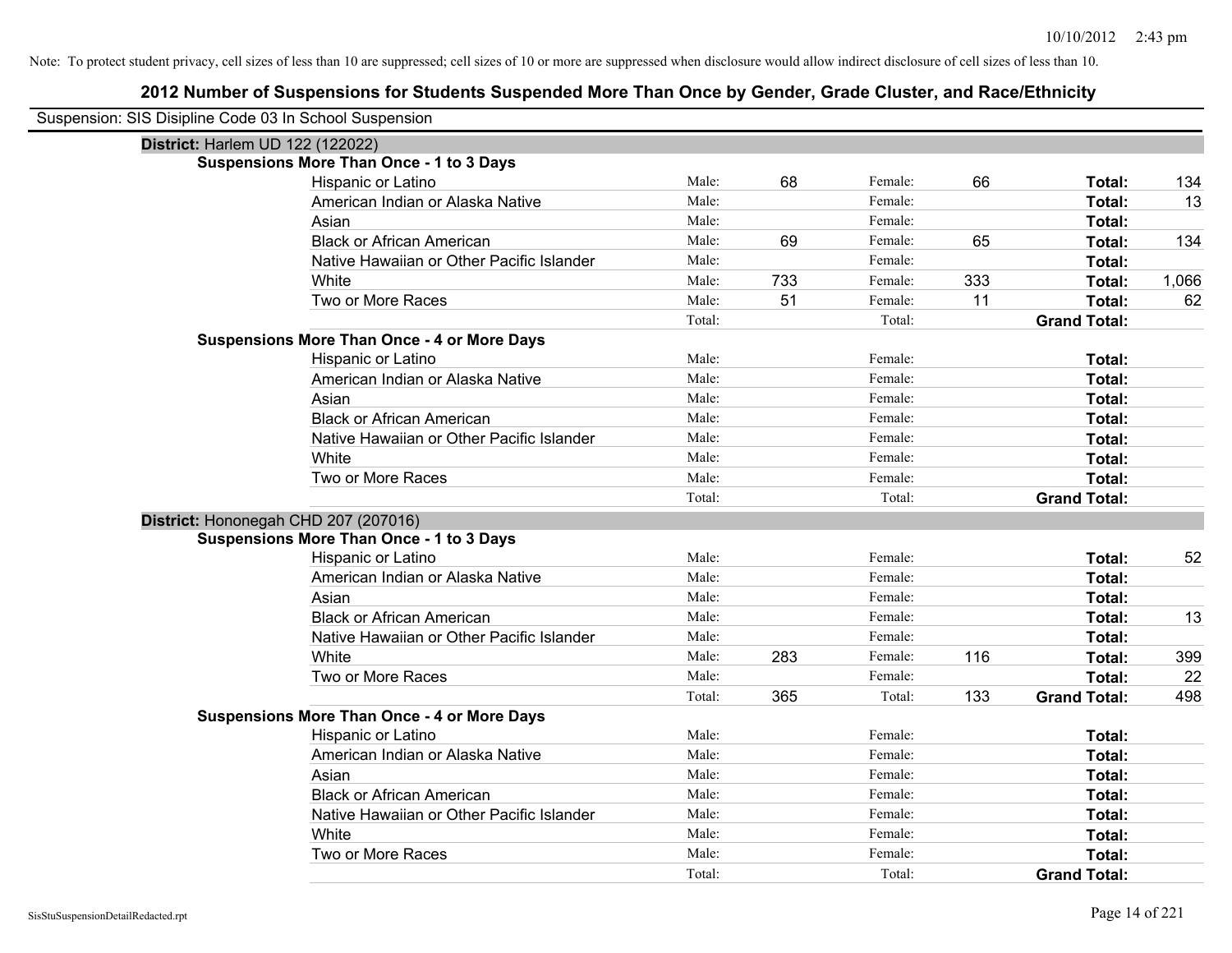| Suspension: SIS Disipline Code 03 In School Suspension |                                                    |        |       |         |       |                     |       |
|--------------------------------------------------------|----------------------------------------------------|--------|-------|---------|-------|---------------------|-------|
|                                                        | District: Kinnikinnick CCSD 131 (131004)           |        |       |         |       |                     |       |
|                                                        | <b>Suspensions More Than Once - 1 to 3 Days</b>    |        |       |         |       |                     |       |
|                                                        | Hispanic or Latino                                 | Male:  |       | Female: |       | Total:              |       |
|                                                        | American Indian or Alaska Native                   | Male:  |       | Female: |       | Total:              |       |
|                                                        | Asian                                              | Male:  |       | Female: |       | Total:              |       |
|                                                        | <b>Black or African American</b>                   | Male:  |       | Female: |       | Total:              |       |
|                                                        | Native Hawaiian or Other Pacific Islander          | Male:  |       | Female: |       | Total:              |       |
|                                                        | White                                              | Male:  | 64    | Female: | 19    | Total:              | 83    |
|                                                        | Two or More Races                                  | Male:  |       | Female: |       | Total:              |       |
|                                                        |                                                    | Total: |       | Total:  |       | <b>Grand Total:</b> | 98    |
|                                                        | District: Pecatonica CUSD 321 (321026)             |        |       |         |       |                     |       |
|                                                        | <b>Suspensions More Than Once - 1 to 3 Days</b>    |        |       |         |       |                     |       |
|                                                        | Hispanic or Latino                                 | Male:  |       | Female: |       | Total:              |       |
|                                                        | American Indian or Alaska Native                   | Male:  |       | Female: |       | Total:              |       |
|                                                        | Asian                                              | Male:  |       | Female: |       | Total:              |       |
|                                                        | <b>Black or African American</b>                   | Male:  |       | Female: |       | Total:              |       |
|                                                        | Native Hawaiian or Other Pacific Islander          | Male:  |       | Female: |       | Total:              |       |
|                                                        | White                                              | Male:  |       | Female: |       | Total:              |       |
|                                                        | Two or More Races                                  | Male:  |       | Female: |       | Total:              |       |
|                                                        |                                                    | Total: |       | Total:  |       | <b>Grand Total:</b> |       |
|                                                        | District: Rockford SD 205 (205025)                 |        |       |         |       |                     |       |
|                                                        | <b>Suspensions More Than Once - 1 to 3 Days</b>    |        |       |         |       |                     |       |
|                                                        | Hispanic or Latino                                 | Male:  | 974   | Female: | 425   | Total:              | 1,399 |
|                                                        | American Indian or Alaska Native                   | Male:  | 10    | Female: | 14    | Total:              | 24    |
|                                                        | Asian                                              | Male:  | 37    | Female: | 18    | Total:              | 55    |
|                                                        | <b>Black or African American</b>                   | Male:  | 3,994 | Female: | 2,253 | Total:              | 6,247 |
|                                                        | Native Hawaiian or Other Pacific Islander          | Male:  |       | Female: |       | Total:              |       |
|                                                        | White                                              | Male:  | 1,329 | Female: | 588   | Total:              | 1,917 |
|                                                        | Two or More Races                                  | Male:  | 286   | Female: | 171   | Total:              | 457   |
|                                                        |                                                    | Total: |       | Total:  |       | <b>Grand Total:</b> |       |
|                                                        | <b>Suspensions More Than Once - 4 or More Days</b> |        |       |         |       |                     |       |
|                                                        | Hispanic or Latino                                 | Male:  |       | Female: |       | Total:              |       |
|                                                        | American Indian or Alaska Native                   | Male:  |       | Female: |       | Total:              |       |
|                                                        | Asian                                              | Male:  |       | Female: |       | Total:              |       |
|                                                        | <b>Black or African American</b>                   | Male:  | 21    | Female: | 10    | Total:              | 31    |
|                                                        | Native Hawaiian or Other Pacific Islander          | Male:  |       | Female: |       | Total:              |       |
|                                                        | White                                              | Male:  |       | Female: |       | Total:              |       |
|                                                        | Two or More Races                                  | Male:  |       | Female: |       | Total:              |       |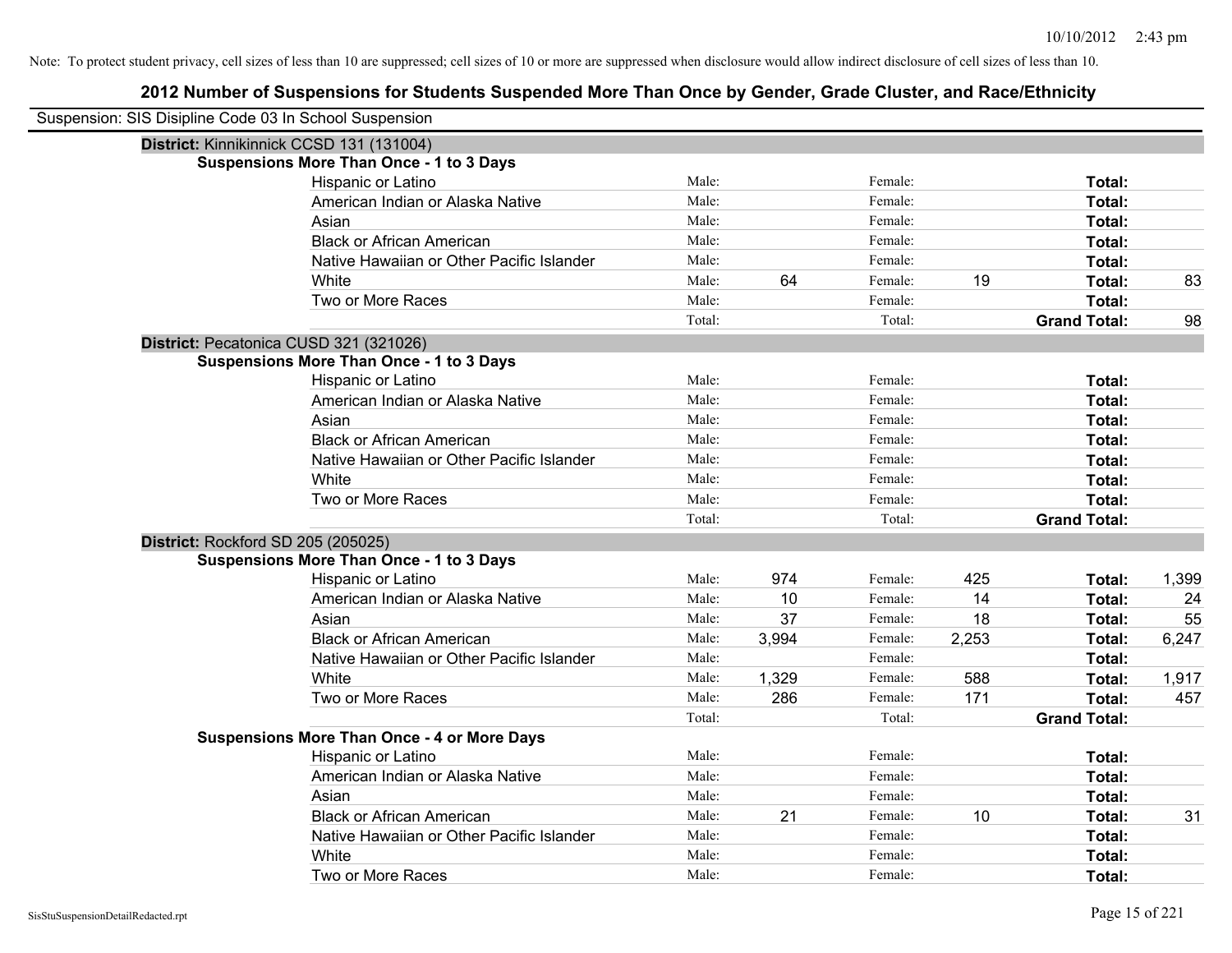| Total:<br>Total:<br><b>Grand Total:</b><br>45<br>District: Rockton SD 140 (140004)<br><b>Suspensions More Than Once - 1 to 3 Days</b><br>Hispanic or Latino<br>Male:<br>Female:<br>Total:<br>Male:<br>American Indian or Alaska Native<br>Female:<br>Total:<br>Male:<br>Female:<br>Asian<br>Total:<br><b>Black or African American</b><br>Male:<br>Female:<br>Total:<br>Native Hawaiian or Other Pacific Islander<br>Male:<br>Female:<br>Total:<br>White<br>Male:<br>Female:<br>Total:<br>Two or More Races<br>Male:<br>Female:<br>Total:<br>Total:<br>Total:<br><b>Grand Total:</b><br>District: Shirland CCSD 134 (134004)<br><b>Suspensions More Than Once - 1 to 3 Days</b><br>Male:<br>Hispanic or Latino<br>Female:<br>Total:<br>American Indian or Alaska Native<br>Male:<br>Female:<br>Total:<br>Male:<br>Female:<br>Asian<br>Total:<br><b>Black or African American</b><br>Male:<br>Female:<br>Total:<br>Male:<br>Female:<br>Total:<br>Native Hawaiian or Other Pacific Islander<br>Male:<br>Female:<br>White<br>Total:<br>Male:<br>Female:<br>Two or More Races<br>Total:<br>Total:<br>Total:<br><b>Grand Total:</b><br><b>Suspensions More Than Once - 4 or More Days</b><br>Male:<br>Hispanic or Latino<br>Female:<br>Total:<br>Male:<br>American Indian or Alaska Native<br>Female:<br>Total:<br>Male:<br>Female:<br>Total:<br>Asian<br>Male:<br><b>Black or African American</b><br>Female:<br>Total:<br>Male:<br>Native Hawaiian or Other Pacific Islander<br>Female:<br>Total:<br>Male:<br>White<br>Female:<br>Total:<br>Two or More Races<br>Male:<br>Total:<br>Female:<br>Total:<br>Total:<br><b>Grand Total:</b><br>Region: Brown/Cass/Morgan/Scott ROE (46)<br>County: Brown (005)<br>District: Brown County CUSD 1 (001026)<br><b>Suspensions More Than Once - 1 to 3 Days</b><br>Male:<br>Hispanic or Latino<br>Female:<br>Total:<br>Male:<br>American Indian or Alaska Native<br>Female:<br>Total:<br>Male:<br>Female:<br>Asian<br>Total: | Suspension: SIS Disipline Code 03 In School Suspension |  |  |  |
|------------------------------------------------------------------------------------------------------------------------------------------------------------------------------------------------------------------------------------------------------------------------------------------------------------------------------------------------------------------------------------------------------------------------------------------------------------------------------------------------------------------------------------------------------------------------------------------------------------------------------------------------------------------------------------------------------------------------------------------------------------------------------------------------------------------------------------------------------------------------------------------------------------------------------------------------------------------------------------------------------------------------------------------------------------------------------------------------------------------------------------------------------------------------------------------------------------------------------------------------------------------------------------------------------------------------------------------------------------------------------------------------------------------------------------------------------------------------------------------------------------------------------------------------------------------------------------------------------------------------------------------------------------------------------------------------------------------------------------------------------------------------------------------------------------------------------------------------------------------------------------------------------------------------------------------------------------------|--------------------------------------------------------|--|--|--|
| 17                                                                                                                                                                                                                                                                                                                                                                                                                                                                                                                                                                                                                                                                                                                                                                                                                                                                                                                                                                                                                                                                                                                                                                                                                                                                                                                                                                                                                                                                                                                                                                                                                                                                                                                                                                                                                                                                                                                                                               |                                                        |  |  |  |
|                                                                                                                                                                                                                                                                                                                                                                                                                                                                                                                                                                                                                                                                                                                                                                                                                                                                                                                                                                                                                                                                                                                                                                                                                                                                                                                                                                                                                                                                                                                                                                                                                                                                                                                                                                                                                                                                                                                                                                  |                                                        |  |  |  |
|                                                                                                                                                                                                                                                                                                                                                                                                                                                                                                                                                                                                                                                                                                                                                                                                                                                                                                                                                                                                                                                                                                                                                                                                                                                                                                                                                                                                                                                                                                                                                                                                                                                                                                                                                                                                                                                                                                                                                                  |                                                        |  |  |  |
|                                                                                                                                                                                                                                                                                                                                                                                                                                                                                                                                                                                                                                                                                                                                                                                                                                                                                                                                                                                                                                                                                                                                                                                                                                                                                                                                                                                                                                                                                                                                                                                                                                                                                                                                                                                                                                                                                                                                                                  |                                                        |  |  |  |
|                                                                                                                                                                                                                                                                                                                                                                                                                                                                                                                                                                                                                                                                                                                                                                                                                                                                                                                                                                                                                                                                                                                                                                                                                                                                                                                                                                                                                                                                                                                                                                                                                                                                                                                                                                                                                                                                                                                                                                  |                                                        |  |  |  |
|                                                                                                                                                                                                                                                                                                                                                                                                                                                                                                                                                                                                                                                                                                                                                                                                                                                                                                                                                                                                                                                                                                                                                                                                                                                                                                                                                                                                                                                                                                                                                                                                                                                                                                                                                                                                                                                                                                                                                                  |                                                        |  |  |  |
|                                                                                                                                                                                                                                                                                                                                                                                                                                                                                                                                                                                                                                                                                                                                                                                                                                                                                                                                                                                                                                                                                                                                                                                                                                                                                                                                                                                                                                                                                                                                                                                                                                                                                                                                                                                                                                                                                                                                                                  |                                                        |  |  |  |
|                                                                                                                                                                                                                                                                                                                                                                                                                                                                                                                                                                                                                                                                                                                                                                                                                                                                                                                                                                                                                                                                                                                                                                                                                                                                                                                                                                                                                                                                                                                                                                                                                                                                                                                                                                                                                                                                                                                                                                  |                                                        |  |  |  |
|                                                                                                                                                                                                                                                                                                                                                                                                                                                                                                                                                                                                                                                                                                                                                                                                                                                                                                                                                                                                                                                                                                                                                                                                                                                                                                                                                                                                                                                                                                                                                                                                                                                                                                                                                                                                                                                                                                                                                                  |                                                        |  |  |  |
|                                                                                                                                                                                                                                                                                                                                                                                                                                                                                                                                                                                                                                                                                                                                                                                                                                                                                                                                                                                                                                                                                                                                                                                                                                                                                                                                                                                                                                                                                                                                                                                                                                                                                                                                                                                                                                                                                                                                                                  |                                                        |  |  |  |
|                                                                                                                                                                                                                                                                                                                                                                                                                                                                                                                                                                                                                                                                                                                                                                                                                                                                                                                                                                                                                                                                                                                                                                                                                                                                                                                                                                                                                                                                                                                                                                                                                                                                                                                                                                                                                                                                                                                                                                  |                                                        |  |  |  |
|                                                                                                                                                                                                                                                                                                                                                                                                                                                                                                                                                                                                                                                                                                                                                                                                                                                                                                                                                                                                                                                                                                                                                                                                                                                                                                                                                                                                                                                                                                                                                                                                                                                                                                                                                                                                                                                                                                                                                                  |                                                        |  |  |  |
|                                                                                                                                                                                                                                                                                                                                                                                                                                                                                                                                                                                                                                                                                                                                                                                                                                                                                                                                                                                                                                                                                                                                                                                                                                                                                                                                                                                                                                                                                                                                                                                                                                                                                                                                                                                                                                                                                                                                                                  |                                                        |  |  |  |
|                                                                                                                                                                                                                                                                                                                                                                                                                                                                                                                                                                                                                                                                                                                                                                                                                                                                                                                                                                                                                                                                                                                                                                                                                                                                                                                                                                                                                                                                                                                                                                                                                                                                                                                                                                                                                                                                                                                                                                  |                                                        |  |  |  |
|                                                                                                                                                                                                                                                                                                                                                                                                                                                                                                                                                                                                                                                                                                                                                                                                                                                                                                                                                                                                                                                                                                                                                                                                                                                                                                                                                                                                                                                                                                                                                                                                                                                                                                                                                                                                                                                                                                                                                                  |                                                        |  |  |  |
|                                                                                                                                                                                                                                                                                                                                                                                                                                                                                                                                                                                                                                                                                                                                                                                                                                                                                                                                                                                                                                                                                                                                                                                                                                                                                                                                                                                                                                                                                                                                                                                                                                                                                                                                                                                                                                                                                                                                                                  |                                                        |  |  |  |
|                                                                                                                                                                                                                                                                                                                                                                                                                                                                                                                                                                                                                                                                                                                                                                                                                                                                                                                                                                                                                                                                                                                                                                                                                                                                                                                                                                                                                                                                                                                                                                                                                                                                                                                                                                                                                                                                                                                                                                  |                                                        |  |  |  |
|                                                                                                                                                                                                                                                                                                                                                                                                                                                                                                                                                                                                                                                                                                                                                                                                                                                                                                                                                                                                                                                                                                                                                                                                                                                                                                                                                                                                                                                                                                                                                                                                                                                                                                                                                                                                                                                                                                                                                                  |                                                        |  |  |  |
|                                                                                                                                                                                                                                                                                                                                                                                                                                                                                                                                                                                                                                                                                                                                                                                                                                                                                                                                                                                                                                                                                                                                                                                                                                                                                                                                                                                                                                                                                                                                                                                                                                                                                                                                                                                                                                                                                                                                                                  |                                                        |  |  |  |
|                                                                                                                                                                                                                                                                                                                                                                                                                                                                                                                                                                                                                                                                                                                                                                                                                                                                                                                                                                                                                                                                                                                                                                                                                                                                                                                                                                                                                                                                                                                                                                                                                                                                                                                                                                                                                                                                                                                                                                  |                                                        |  |  |  |
|                                                                                                                                                                                                                                                                                                                                                                                                                                                                                                                                                                                                                                                                                                                                                                                                                                                                                                                                                                                                                                                                                                                                                                                                                                                                                                                                                                                                                                                                                                                                                                                                                                                                                                                                                                                                                                                                                                                                                                  |                                                        |  |  |  |
|                                                                                                                                                                                                                                                                                                                                                                                                                                                                                                                                                                                                                                                                                                                                                                                                                                                                                                                                                                                                                                                                                                                                                                                                                                                                                                                                                                                                                                                                                                                                                                                                                                                                                                                                                                                                                                                                                                                                                                  |                                                        |  |  |  |
|                                                                                                                                                                                                                                                                                                                                                                                                                                                                                                                                                                                                                                                                                                                                                                                                                                                                                                                                                                                                                                                                                                                                                                                                                                                                                                                                                                                                                                                                                                                                                                                                                                                                                                                                                                                                                                                                                                                                                                  |                                                        |  |  |  |
|                                                                                                                                                                                                                                                                                                                                                                                                                                                                                                                                                                                                                                                                                                                                                                                                                                                                                                                                                                                                                                                                                                                                                                                                                                                                                                                                                                                                                                                                                                                                                                                                                                                                                                                                                                                                                                                                                                                                                                  |                                                        |  |  |  |
|                                                                                                                                                                                                                                                                                                                                                                                                                                                                                                                                                                                                                                                                                                                                                                                                                                                                                                                                                                                                                                                                                                                                                                                                                                                                                                                                                                                                                                                                                                                                                                                                                                                                                                                                                                                                                                                                                                                                                                  |                                                        |  |  |  |
|                                                                                                                                                                                                                                                                                                                                                                                                                                                                                                                                                                                                                                                                                                                                                                                                                                                                                                                                                                                                                                                                                                                                                                                                                                                                                                                                                                                                                                                                                                                                                                                                                                                                                                                                                                                                                                                                                                                                                                  |                                                        |  |  |  |
|                                                                                                                                                                                                                                                                                                                                                                                                                                                                                                                                                                                                                                                                                                                                                                                                                                                                                                                                                                                                                                                                                                                                                                                                                                                                                                                                                                                                                                                                                                                                                                                                                                                                                                                                                                                                                                                                                                                                                                  |                                                        |  |  |  |
|                                                                                                                                                                                                                                                                                                                                                                                                                                                                                                                                                                                                                                                                                                                                                                                                                                                                                                                                                                                                                                                                                                                                                                                                                                                                                                                                                                                                                                                                                                                                                                                                                                                                                                                                                                                                                                                                                                                                                                  |                                                        |  |  |  |
|                                                                                                                                                                                                                                                                                                                                                                                                                                                                                                                                                                                                                                                                                                                                                                                                                                                                                                                                                                                                                                                                                                                                                                                                                                                                                                                                                                                                                                                                                                                                                                                                                                                                                                                                                                                                                                                                                                                                                                  |                                                        |  |  |  |
|                                                                                                                                                                                                                                                                                                                                                                                                                                                                                                                                                                                                                                                                                                                                                                                                                                                                                                                                                                                                                                                                                                                                                                                                                                                                                                                                                                                                                                                                                                                                                                                                                                                                                                                                                                                                                                                                                                                                                                  |                                                        |  |  |  |
|                                                                                                                                                                                                                                                                                                                                                                                                                                                                                                                                                                                                                                                                                                                                                                                                                                                                                                                                                                                                                                                                                                                                                                                                                                                                                                                                                                                                                                                                                                                                                                                                                                                                                                                                                                                                                                                                                                                                                                  |                                                        |  |  |  |
|                                                                                                                                                                                                                                                                                                                                                                                                                                                                                                                                                                                                                                                                                                                                                                                                                                                                                                                                                                                                                                                                                                                                                                                                                                                                                                                                                                                                                                                                                                                                                                                                                                                                                                                                                                                                                                                                                                                                                                  |                                                        |  |  |  |
|                                                                                                                                                                                                                                                                                                                                                                                                                                                                                                                                                                                                                                                                                                                                                                                                                                                                                                                                                                                                                                                                                                                                                                                                                                                                                                                                                                                                                                                                                                                                                                                                                                                                                                                                                                                                                                                                                                                                                                  |                                                        |  |  |  |
|                                                                                                                                                                                                                                                                                                                                                                                                                                                                                                                                                                                                                                                                                                                                                                                                                                                                                                                                                                                                                                                                                                                                                                                                                                                                                                                                                                                                                                                                                                                                                                                                                                                                                                                                                                                                                                                                                                                                                                  |                                                        |  |  |  |
|                                                                                                                                                                                                                                                                                                                                                                                                                                                                                                                                                                                                                                                                                                                                                                                                                                                                                                                                                                                                                                                                                                                                                                                                                                                                                                                                                                                                                                                                                                                                                                                                                                                                                                                                                                                                                                                                                                                                                                  |                                                        |  |  |  |
|                                                                                                                                                                                                                                                                                                                                                                                                                                                                                                                                                                                                                                                                                                                                                                                                                                                                                                                                                                                                                                                                                                                                                                                                                                                                                                                                                                                                                                                                                                                                                                                                                                                                                                                                                                                                                                                                                                                                                                  |                                                        |  |  |  |
|                                                                                                                                                                                                                                                                                                                                                                                                                                                                                                                                                                                                                                                                                                                                                                                                                                                                                                                                                                                                                                                                                                                                                                                                                                                                                                                                                                                                                                                                                                                                                                                                                                                                                                                                                                                                                                                                                                                                                                  |                                                        |  |  |  |
|                                                                                                                                                                                                                                                                                                                                                                                                                                                                                                                                                                                                                                                                                                                                                                                                                                                                                                                                                                                                                                                                                                                                                                                                                                                                                                                                                                                                                                                                                                                                                                                                                                                                                                                                                                                                                                                                                                                                                                  |                                                        |  |  |  |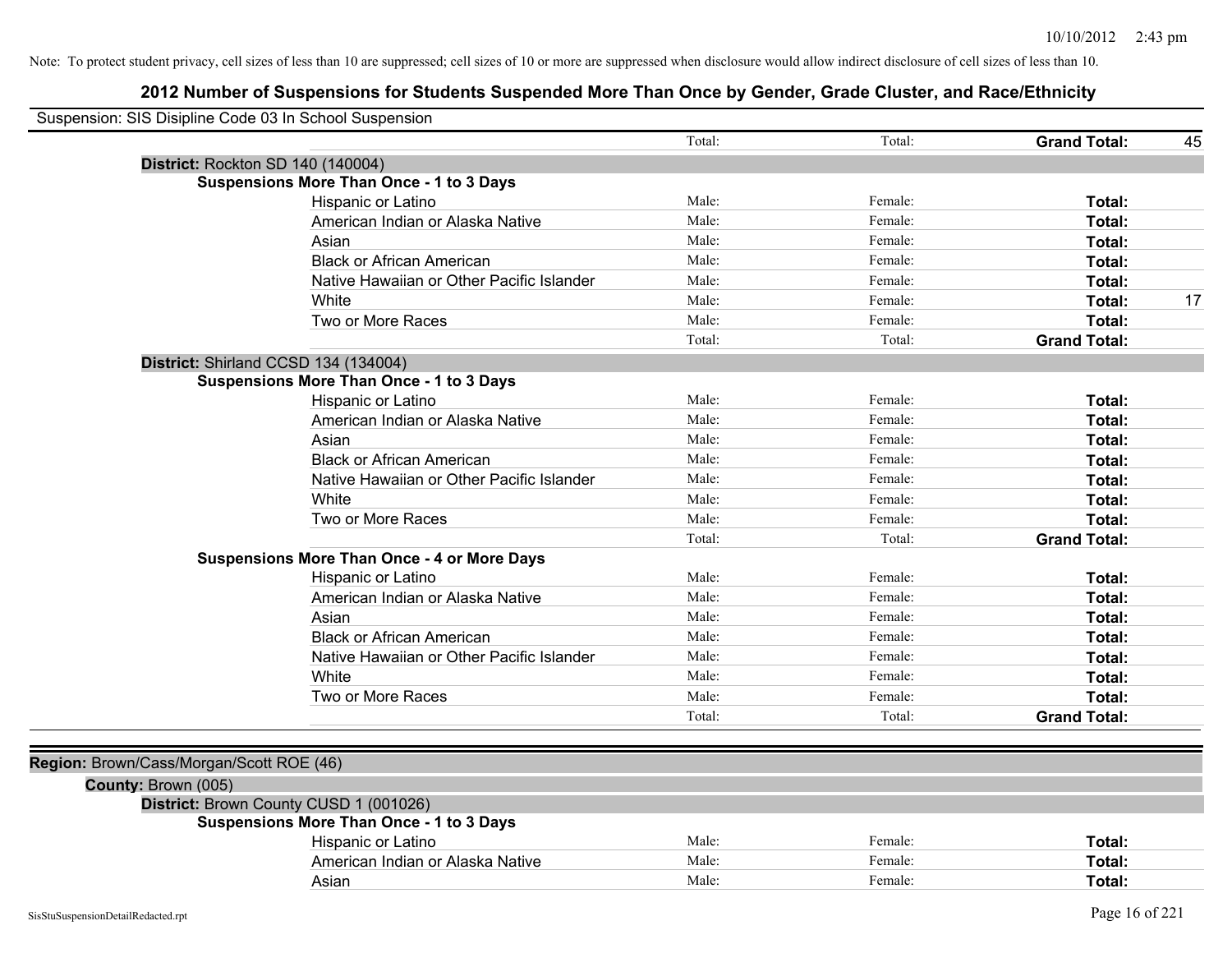|                      | Suspension: SIS Disipline Code 03 In School Suspension |        |     |         |    |                     |     |
|----------------------|--------------------------------------------------------|--------|-----|---------|----|---------------------|-----|
|                      | <b>Black or African American</b>                       | Male:  |     | Female: |    | Total:              |     |
|                      | Native Hawaiian or Other Pacific Islander              | Male:  |     | Female: |    | Total:              |     |
|                      | White                                                  | Male:  |     | Female: |    | Total:              |     |
|                      | Two or More Races                                      | Male:  |     | Female: |    | Total:              |     |
|                      |                                                        | Total: |     | Total:  |    | <b>Grand Total:</b> |     |
| County: Cass (009)   |                                                        |        |     |         |    |                     |     |
|                      | District: Beardstown CUSD 15 (015026)                  |        |     |         |    |                     |     |
|                      | <b>Suspensions More Than Once - 1 to 3 Days</b>        |        |     |         |    |                     |     |
|                      | Hispanic or Latino                                     | Male:  | 155 | Female: | 80 | Total:              | 235 |
|                      | American Indian or Alaska Native                       | Male:  |     | Female: |    | Total:              |     |
|                      | Asian                                                  | Male:  |     | Female: |    | Total:              |     |
|                      | <b>Black or African American</b>                       | Male:  |     | Female: |    | Total:              | 25  |
|                      | Native Hawaiian or Other Pacific Islander              | Male:  |     | Female: |    | Total:              |     |
|                      | White                                                  | Male:  | 128 | Female: | 60 | Total:              | 188 |
|                      | Two or More Races                                      | Male:  |     | Female: |    | Total:              | 17  |
|                      |                                                        | Total: |     | Total:  |    | <b>Grand Total:</b> |     |
|                      | <b>Suspensions More Than Once - 4 or More Days</b>     |        |     |         |    |                     |     |
|                      | Hispanic or Latino                                     | Male:  |     | Female: |    | Total:              |     |
|                      | American Indian or Alaska Native                       | Male:  |     | Female: |    | Total:              |     |
|                      | Asian                                                  | Male:  |     | Female: |    | Total:              |     |
|                      | <b>Black or African American</b>                       | Male:  |     | Female: |    | Total:              |     |
|                      | Native Hawaiian or Other Pacific Islander              | Male:  |     | Female: |    | Total:              |     |
|                      | White                                                  | Male:  |     | Female: |    | Total:              |     |
|                      | Two or More Races                                      | Male:  |     | Female: |    | Total:              |     |
|                      |                                                        | Total: |     | Total:  |    | <b>Grand Total:</b> |     |
|                      | District: Virginia CUSD 64 (064026)                    |        |     |         |    |                     |     |
|                      | <b>Suspensions More Than Once - 1 to 3 Days</b>        |        |     |         |    |                     |     |
|                      | Hispanic or Latino                                     | Male:  |     | Female: |    | Total:              |     |
|                      | American Indian or Alaska Native                       | Male:  |     | Female: |    | Total:              |     |
|                      | Asian                                                  | Male:  |     | Female: |    | Total:              |     |
|                      | <b>Black or African American</b>                       | Male:  |     | Female: |    | Total:              |     |
|                      | Native Hawaiian or Other Pacific Islander              | Male:  |     | Female: |    | Total:              |     |
|                      | White                                                  | Male:  | 27  | Female: | 10 | Total:              | 37  |
|                      | Two or More Races                                      | Male:  |     | Female: |    | Total:              |     |
|                      |                                                        | Total: |     | Total:  |    | <b>Grand Total:</b> |     |
| County: Morgan (069) |                                                        |        |     |         |    |                     |     |
|                      | District: Franklin CUSD 1 (001026)                     |        |     |         |    |                     |     |
|                      | <b>Suspensions More Than Once - 1 to 3 Days</b>        |        |     |         |    |                     |     |
|                      | Hispanic or Latino                                     | Male:  |     | Female: |    | Total:              |     |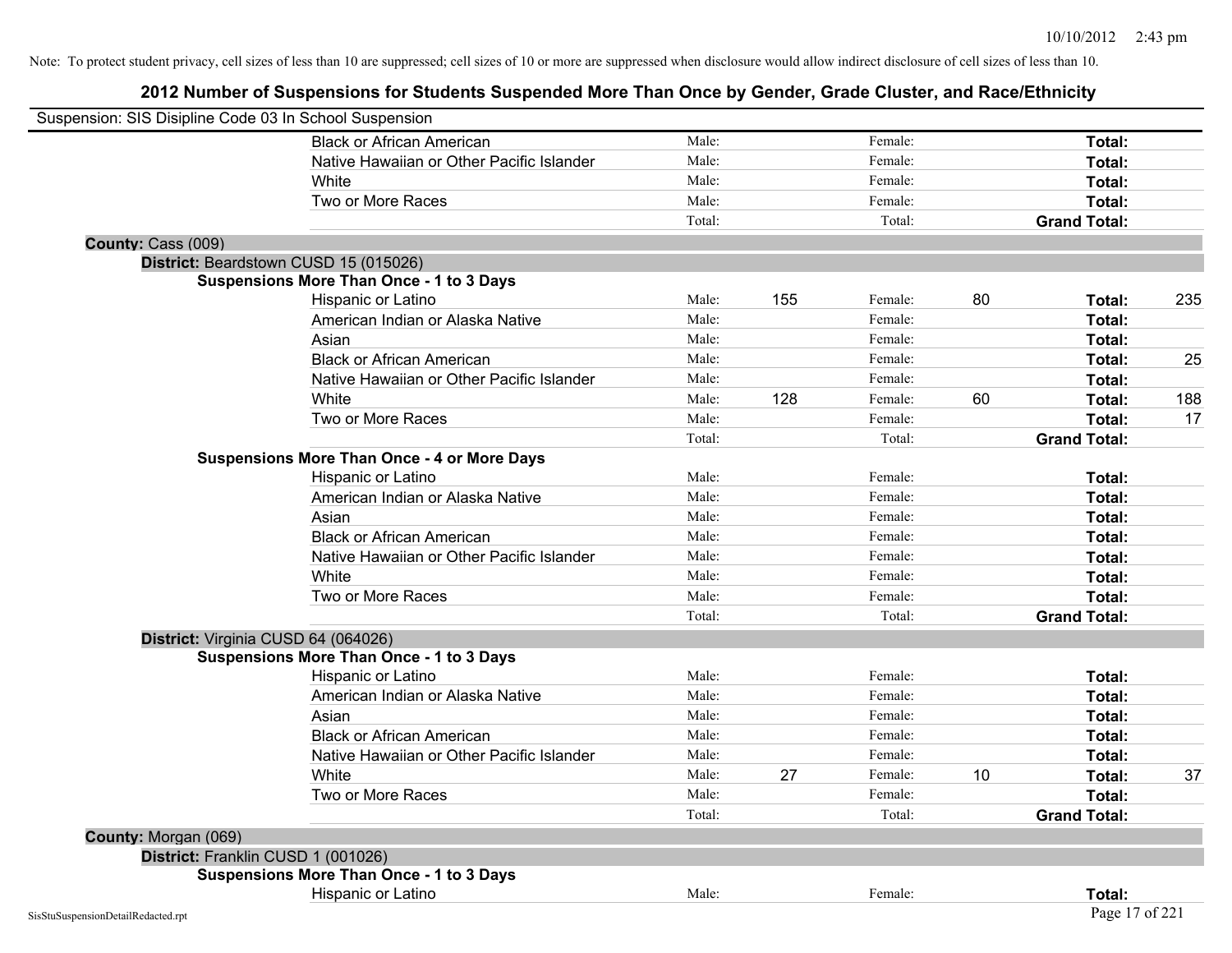### **2012 Number of Suspensions for Students Suspended More Than Once by Gender, Grade Cluster, and Race/Ethnicity**

|                                   |                                                    | Male:  |    | Female: |    | Total:              |    |
|-----------------------------------|----------------------------------------------------|--------|----|---------|----|---------------------|----|
|                                   | American Indian or Alaska Native                   | Male:  |    | Female: |    |                     |    |
|                                   | Asian                                              |        |    |         |    | Total:              |    |
|                                   | <b>Black or African American</b>                   | Male:  |    | Female: |    | Total:              |    |
|                                   | Native Hawaiian or Other Pacific Islander          | Male:  |    | Female: |    | Total:              |    |
|                                   | White                                              | Male:  | 51 | Female: | 14 | Total:              | 65 |
|                                   | Two or More Races                                  | Male:  |    | Female: |    | Total:              |    |
|                                   | <b>Suspensions More Than Once - 4 or More Days</b> | Total: |    | Total:  |    | <b>Grand Total:</b> |    |
|                                   |                                                    | Male:  |    | Female: |    |                     |    |
|                                   | Hispanic or Latino                                 | Male:  |    | Female: |    | Total:              |    |
|                                   | American Indian or Alaska Native                   | Male:  |    | Female: |    | <b>Total:</b>       |    |
|                                   | Asian                                              | Male:  |    |         |    | <b>Total:</b>       |    |
|                                   | <b>Black or African American</b>                   |        |    | Female: |    | Total:              |    |
|                                   | Native Hawaiian or Other Pacific Islander          | Male:  |    | Female: |    | Total:              |    |
|                                   | White                                              | Male:  |    | Female: |    | Total:              |    |
|                                   | Two or More Races                                  | Male:  |    | Female: |    | Total:              |    |
|                                   |                                                    | Total: |    | Total:  |    | <b>Grand Total:</b> |    |
|                                   | District: Meredosia-Chambersburg CUSD 11 (011026)  |        |    |         |    |                     |    |
|                                   | <b>Suspensions More Than Once - 1 to 3 Days</b>    |        |    |         |    |                     |    |
|                                   | Hispanic or Latino                                 | Male:  |    | Female: |    | Total:              |    |
|                                   | American Indian or Alaska Native                   | Male:  |    | Female: |    | Total:              |    |
|                                   | Asian                                              | Male:  |    | Female: |    | Total:              |    |
|                                   | <b>Black or African American</b>                   | Male:  |    | Female: |    | Total:              |    |
|                                   | Native Hawaiian or Other Pacific Islander          | Male:  |    | Female: |    | Total:              |    |
|                                   | White                                              | Male:  |    | Female: |    | Total:              |    |
|                                   | Two or More Races                                  | Male:  |    | Female: |    | Total:              |    |
|                                   |                                                    | Total: |    | Total:  |    | <b>Grand Total:</b> |    |
| District: Waverly CUSD 6 (006026) |                                                    |        |    |         |    |                     |    |
|                                   | <b>Suspensions More Than Once - 1 to 3 Days</b>    |        |    |         |    |                     |    |
|                                   | Hispanic or Latino                                 | Male:  |    | Female: |    | Total:              |    |
|                                   | American Indian or Alaska Native                   | Male:  |    | Female: |    | Total:              |    |
|                                   | Asian                                              | Male:  |    | Female: |    | Total:              |    |
|                                   | <b>Black or African American</b>                   | Male:  |    | Female: |    | Total:              |    |
|                                   | Native Hawaiian or Other Pacific Islander          | Male:  |    | Female: |    | Total:              |    |
|                                   | White                                              | Male:  |    | Female: |    | Total:              | 22 |
|                                   | Two or More Races                                  | Male:  |    | Female: |    | Total:              |    |
|                                   |                                                    | Total: |    | Total:  |    | <b>Grand Total:</b> |    |

**District:** Scott-Morgan CUSD 2 (002026)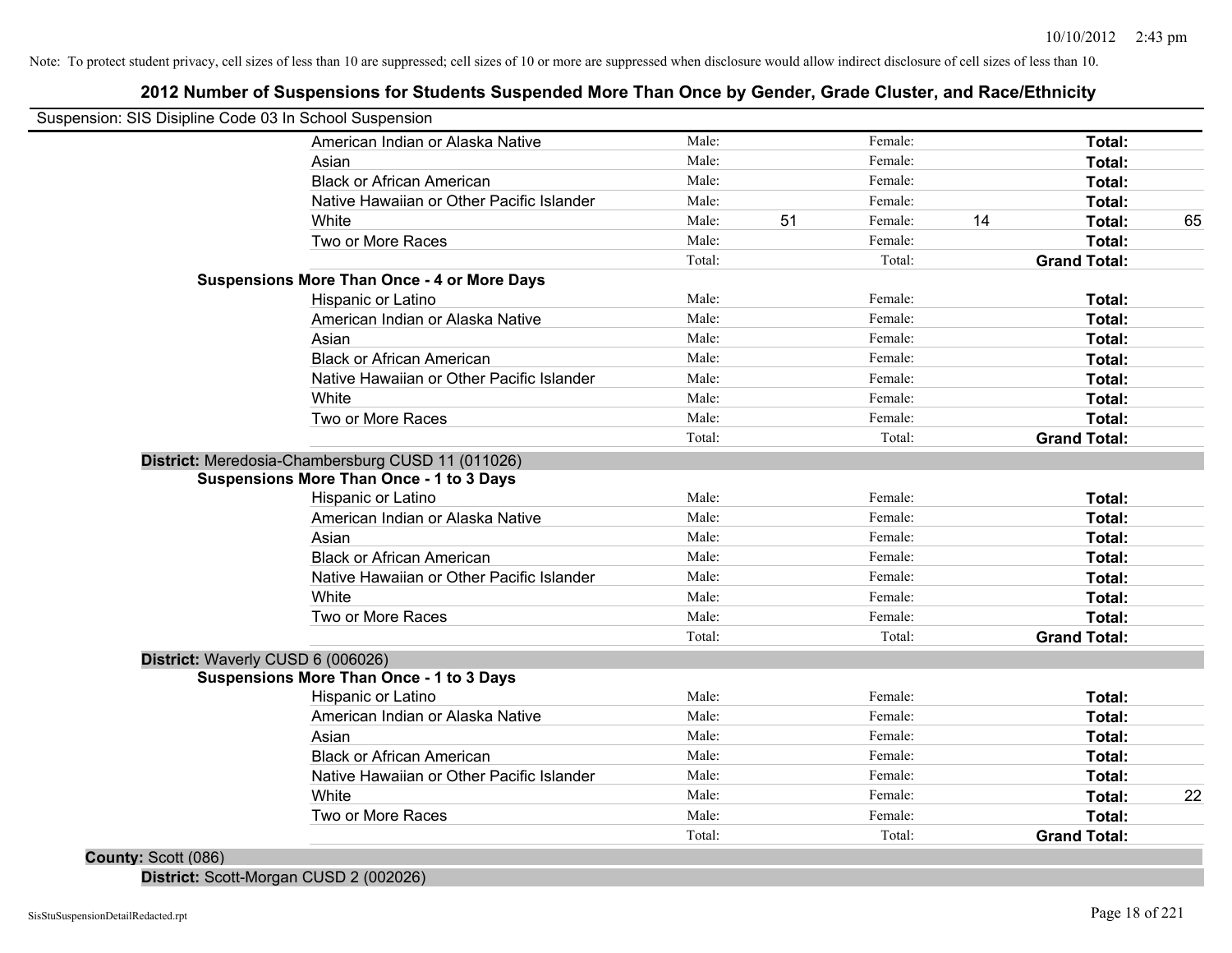| <b>Suspensions More Than Once - 1 to 3 Days</b><br>Male:<br>Female:<br>Hispanic or Latino<br>Total:<br>Male:<br>Female:<br>American Indian or Alaska Native<br>Total:<br>Male:<br>Female:<br>Total:<br>Asian<br>Male:<br>Female:<br><b>Black or African American</b><br>Total:<br>Male:<br>Native Hawaiian or Other Pacific Islander<br>Female:<br>Total:<br>Male:<br>Female:<br>White<br>Total:<br>Male:<br>Female:<br>Total:<br>Two or More Races<br>Total:<br>Total:<br><b>Grand Total:</b><br>District: Winchester CUSD 1 (001026)<br><b>Suspensions More Than Once - 1 to 3 Days</b><br>Hispanic or Latino<br>Male:<br>Female:<br>Total:<br>Male:<br>American Indian or Alaska Native<br>Female:<br>Total:<br>Male:<br>Asian<br>Female:<br>Total:<br><b>Black or African American</b><br>Male:<br>Female:<br>Total:<br>Native Hawaiian or Other Pacific Islander<br>Male:<br>Female:<br>Total:<br>Male:<br>47<br>White<br>Female:<br>Total:<br>Two or More Races<br>Male:<br>Female:<br>Total:<br>Total:<br>Total:<br><b>Grand Total:</b><br>Region: Bureau/Henry/Stark ROE (28)<br>County: Bureau (006)<br>District: Bureau Valley CUSD 340 (340026)<br><b>Suspensions More Than Once - 1 to 3 Days</b><br>Male:<br>Hispanic or Latino<br>Female:<br>Total:<br>American Indian or Alaska Native<br>Male:<br>Female:<br>Total:<br>Asian<br>Male:<br>Female:<br>Total:<br><b>Black or African American</b><br>Female:<br>Male:<br>Total:<br>Native Hawaiian or Other Pacific Islander<br>Male:<br>Female:<br>Total:<br>Male:<br>Female:<br>67<br>White<br>Total:<br>Two or More Races<br>Male:<br>Female:<br>Total:<br>Total:<br>Total:<br><b>Grand Total:</b><br>District: DePue USD 103 (103022)<br><b>Suspensions More Than Once - 1 to 3 Days</b><br>Male:<br>101<br>32<br>133<br>Hispanic or Latino<br>Female:<br>Total:<br>Male:<br>Female:<br>American Indian or Alaska Native<br>Total:<br>Male:<br>Female:<br>Asian<br>Total:<br><b>Black or African American</b><br>Male:<br>Female:<br>Total: | Suspension: SIS Disipline Code 03 In School Suspension |  |  |  |  |
|--------------------------------------------------------------------------------------------------------------------------------------------------------------------------------------------------------------------------------------------------------------------------------------------------------------------------------------------------------------------------------------------------------------------------------------------------------------------------------------------------------------------------------------------------------------------------------------------------------------------------------------------------------------------------------------------------------------------------------------------------------------------------------------------------------------------------------------------------------------------------------------------------------------------------------------------------------------------------------------------------------------------------------------------------------------------------------------------------------------------------------------------------------------------------------------------------------------------------------------------------------------------------------------------------------------------------------------------------------------------------------------------------------------------------------------------------------------------------------------------------------------------------------------------------------------------------------------------------------------------------------------------------------------------------------------------------------------------------------------------------------------------------------------------------------------------------------------------------------------------------------------------------------------------------------------------------------------------------------------------------------------|--------------------------------------------------------|--|--|--|--|
|                                                                                                                                                                                                                                                                                                                                                                                                                                                                                                                                                                                                                                                                                                                                                                                                                                                                                                                                                                                                                                                                                                                                                                                                                                                                                                                                                                                                                                                                                                                                                                                                                                                                                                                                                                                                                                                                                                                                                                                                              |                                                        |  |  |  |  |
|                                                                                                                                                                                                                                                                                                                                                                                                                                                                                                                                                                                                                                                                                                                                                                                                                                                                                                                                                                                                                                                                                                                                                                                                                                                                                                                                                                                                                                                                                                                                                                                                                                                                                                                                                                                                                                                                                                                                                                                                              |                                                        |  |  |  |  |
|                                                                                                                                                                                                                                                                                                                                                                                                                                                                                                                                                                                                                                                                                                                                                                                                                                                                                                                                                                                                                                                                                                                                                                                                                                                                                                                                                                                                                                                                                                                                                                                                                                                                                                                                                                                                                                                                                                                                                                                                              |                                                        |  |  |  |  |
|                                                                                                                                                                                                                                                                                                                                                                                                                                                                                                                                                                                                                                                                                                                                                                                                                                                                                                                                                                                                                                                                                                                                                                                                                                                                                                                                                                                                                                                                                                                                                                                                                                                                                                                                                                                                                                                                                                                                                                                                              |                                                        |  |  |  |  |
|                                                                                                                                                                                                                                                                                                                                                                                                                                                                                                                                                                                                                                                                                                                                                                                                                                                                                                                                                                                                                                                                                                                                                                                                                                                                                                                                                                                                                                                                                                                                                                                                                                                                                                                                                                                                                                                                                                                                                                                                              |                                                        |  |  |  |  |
|                                                                                                                                                                                                                                                                                                                                                                                                                                                                                                                                                                                                                                                                                                                                                                                                                                                                                                                                                                                                                                                                                                                                                                                                                                                                                                                                                                                                                                                                                                                                                                                                                                                                                                                                                                                                                                                                                                                                                                                                              |                                                        |  |  |  |  |
|                                                                                                                                                                                                                                                                                                                                                                                                                                                                                                                                                                                                                                                                                                                                                                                                                                                                                                                                                                                                                                                                                                                                                                                                                                                                                                                                                                                                                                                                                                                                                                                                                                                                                                                                                                                                                                                                                                                                                                                                              |                                                        |  |  |  |  |
|                                                                                                                                                                                                                                                                                                                                                                                                                                                                                                                                                                                                                                                                                                                                                                                                                                                                                                                                                                                                                                                                                                                                                                                                                                                                                                                                                                                                                                                                                                                                                                                                                                                                                                                                                                                                                                                                                                                                                                                                              |                                                        |  |  |  |  |
|                                                                                                                                                                                                                                                                                                                                                                                                                                                                                                                                                                                                                                                                                                                                                                                                                                                                                                                                                                                                                                                                                                                                                                                                                                                                                                                                                                                                                                                                                                                                                                                                                                                                                                                                                                                                                                                                                                                                                                                                              |                                                        |  |  |  |  |
|                                                                                                                                                                                                                                                                                                                                                                                                                                                                                                                                                                                                                                                                                                                                                                                                                                                                                                                                                                                                                                                                                                                                                                                                                                                                                                                                                                                                                                                                                                                                                                                                                                                                                                                                                                                                                                                                                                                                                                                                              |                                                        |  |  |  |  |
|                                                                                                                                                                                                                                                                                                                                                                                                                                                                                                                                                                                                                                                                                                                                                                                                                                                                                                                                                                                                                                                                                                                                                                                                                                                                                                                                                                                                                                                                                                                                                                                                                                                                                                                                                                                                                                                                                                                                                                                                              |                                                        |  |  |  |  |
|                                                                                                                                                                                                                                                                                                                                                                                                                                                                                                                                                                                                                                                                                                                                                                                                                                                                                                                                                                                                                                                                                                                                                                                                                                                                                                                                                                                                                                                                                                                                                                                                                                                                                                                                                                                                                                                                                                                                                                                                              |                                                        |  |  |  |  |
|                                                                                                                                                                                                                                                                                                                                                                                                                                                                                                                                                                                                                                                                                                                                                                                                                                                                                                                                                                                                                                                                                                                                                                                                                                                                                                                                                                                                                                                                                                                                                                                                                                                                                                                                                                                                                                                                                                                                                                                                              |                                                        |  |  |  |  |
|                                                                                                                                                                                                                                                                                                                                                                                                                                                                                                                                                                                                                                                                                                                                                                                                                                                                                                                                                                                                                                                                                                                                                                                                                                                                                                                                                                                                                                                                                                                                                                                                                                                                                                                                                                                                                                                                                                                                                                                                              |                                                        |  |  |  |  |
|                                                                                                                                                                                                                                                                                                                                                                                                                                                                                                                                                                                                                                                                                                                                                                                                                                                                                                                                                                                                                                                                                                                                                                                                                                                                                                                                                                                                                                                                                                                                                                                                                                                                                                                                                                                                                                                                                                                                                                                                              |                                                        |  |  |  |  |
|                                                                                                                                                                                                                                                                                                                                                                                                                                                                                                                                                                                                                                                                                                                                                                                                                                                                                                                                                                                                                                                                                                                                                                                                                                                                                                                                                                                                                                                                                                                                                                                                                                                                                                                                                                                                                                                                                                                                                                                                              |                                                        |  |  |  |  |
|                                                                                                                                                                                                                                                                                                                                                                                                                                                                                                                                                                                                                                                                                                                                                                                                                                                                                                                                                                                                                                                                                                                                                                                                                                                                                                                                                                                                                                                                                                                                                                                                                                                                                                                                                                                                                                                                                                                                                                                                              |                                                        |  |  |  |  |
|                                                                                                                                                                                                                                                                                                                                                                                                                                                                                                                                                                                                                                                                                                                                                                                                                                                                                                                                                                                                                                                                                                                                                                                                                                                                                                                                                                                                                                                                                                                                                                                                                                                                                                                                                                                                                                                                                                                                                                                                              |                                                        |  |  |  |  |
|                                                                                                                                                                                                                                                                                                                                                                                                                                                                                                                                                                                                                                                                                                                                                                                                                                                                                                                                                                                                                                                                                                                                                                                                                                                                                                                                                                                                                                                                                                                                                                                                                                                                                                                                                                                                                                                                                                                                                                                                              |                                                        |  |  |  |  |
|                                                                                                                                                                                                                                                                                                                                                                                                                                                                                                                                                                                                                                                                                                                                                                                                                                                                                                                                                                                                                                                                                                                                                                                                                                                                                                                                                                                                                                                                                                                                                                                                                                                                                                                                                                                                                                                                                                                                                                                                              |                                                        |  |  |  |  |
|                                                                                                                                                                                                                                                                                                                                                                                                                                                                                                                                                                                                                                                                                                                                                                                                                                                                                                                                                                                                                                                                                                                                                                                                                                                                                                                                                                                                                                                                                                                                                                                                                                                                                                                                                                                                                                                                                                                                                                                                              |                                                        |  |  |  |  |
|                                                                                                                                                                                                                                                                                                                                                                                                                                                                                                                                                                                                                                                                                                                                                                                                                                                                                                                                                                                                                                                                                                                                                                                                                                                                                                                                                                                                                                                                                                                                                                                                                                                                                                                                                                                                                                                                                                                                                                                                              |                                                        |  |  |  |  |
|                                                                                                                                                                                                                                                                                                                                                                                                                                                                                                                                                                                                                                                                                                                                                                                                                                                                                                                                                                                                                                                                                                                                                                                                                                                                                                                                                                                                                                                                                                                                                                                                                                                                                                                                                                                                                                                                                                                                                                                                              |                                                        |  |  |  |  |
|                                                                                                                                                                                                                                                                                                                                                                                                                                                                                                                                                                                                                                                                                                                                                                                                                                                                                                                                                                                                                                                                                                                                                                                                                                                                                                                                                                                                                                                                                                                                                                                                                                                                                                                                                                                                                                                                                                                                                                                                              |                                                        |  |  |  |  |
|                                                                                                                                                                                                                                                                                                                                                                                                                                                                                                                                                                                                                                                                                                                                                                                                                                                                                                                                                                                                                                                                                                                                                                                                                                                                                                                                                                                                                                                                                                                                                                                                                                                                                                                                                                                                                                                                                                                                                                                                              |                                                        |  |  |  |  |
|                                                                                                                                                                                                                                                                                                                                                                                                                                                                                                                                                                                                                                                                                                                                                                                                                                                                                                                                                                                                                                                                                                                                                                                                                                                                                                                                                                                                                                                                                                                                                                                                                                                                                                                                                                                                                                                                                                                                                                                                              |                                                        |  |  |  |  |
|                                                                                                                                                                                                                                                                                                                                                                                                                                                                                                                                                                                                                                                                                                                                                                                                                                                                                                                                                                                                                                                                                                                                                                                                                                                                                                                                                                                                                                                                                                                                                                                                                                                                                                                                                                                                                                                                                                                                                                                                              |                                                        |  |  |  |  |
|                                                                                                                                                                                                                                                                                                                                                                                                                                                                                                                                                                                                                                                                                                                                                                                                                                                                                                                                                                                                                                                                                                                                                                                                                                                                                                                                                                                                                                                                                                                                                                                                                                                                                                                                                                                                                                                                                                                                                                                                              |                                                        |  |  |  |  |
|                                                                                                                                                                                                                                                                                                                                                                                                                                                                                                                                                                                                                                                                                                                                                                                                                                                                                                                                                                                                                                                                                                                                                                                                                                                                                                                                                                                                                                                                                                                                                                                                                                                                                                                                                                                                                                                                                                                                                                                                              |                                                        |  |  |  |  |
|                                                                                                                                                                                                                                                                                                                                                                                                                                                                                                                                                                                                                                                                                                                                                                                                                                                                                                                                                                                                                                                                                                                                                                                                                                                                                                                                                                                                                                                                                                                                                                                                                                                                                                                                                                                                                                                                                                                                                                                                              |                                                        |  |  |  |  |
|                                                                                                                                                                                                                                                                                                                                                                                                                                                                                                                                                                                                                                                                                                                                                                                                                                                                                                                                                                                                                                                                                                                                                                                                                                                                                                                                                                                                                                                                                                                                                                                                                                                                                                                                                                                                                                                                                                                                                                                                              |                                                        |  |  |  |  |
|                                                                                                                                                                                                                                                                                                                                                                                                                                                                                                                                                                                                                                                                                                                                                                                                                                                                                                                                                                                                                                                                                                                                                                                                                                                                                                                                                                                                                                                                                                                                                                                                                                                                                                                                                                                                                                                                                                                                                                                                              |                                                        |  |  |  |  |
|                                                                                                                                                                                                                                                                                                                                                                                                                                                                                                                                                                                                                                                                                                                                                                                                                                                                                                                                                                                                                                                                                                                                                                                                                                                                                                                                                                                                                                                                                                                                                                                                                                                                                                                                                                                                                                                                                                                                                                                                              |                                                        |  |  |  |  |
|                                                                                                                                                                                                                                                                                                                                                                                                                                                                                                                                                                                                                                                                                                                                                                                                                                                                                                                                                                                                                                                                                                                                                                                                                                                                                                                                                                                                                                                                                                                                                                                                                                                                                                                                                                                                                                                                                                                                                                                                              |                                                        |  |  |  |  |
|                                                                                                                                                                                                                                                                                                                                                                                                                                                                                                                                                                                                                                                                                                                                                                                                                                                                                                                                                                                                                                                                                                                                                                                                                                                                                                                                                                                                                                                                                                                                                                                                                                                                                                                                                                                                                                                                                                                                                                                                              |                                                        |  |  |  |  |
|                                                                                                                                                                                                                                                                                                                                                                                                                                                                                                                                                                                                                                                                                                                                                                                                                                                                                                                                                                                                                                                                                                                                                                                                                                                                                                                                                                                                                                                                                                                                                                                                                                                                                                                                                                                                                                                                                                                                                                                                              |                                                        |  |  |  |  |
|                                                                                                                                                                                                                                                                                                                                                                                                                                                                                                                                                                                                                                                                                                                                                                                                                                                                                                                                                                                                                                                                                                                                                                                                                                                                                                                                                                                                                                                                                                                                                                                                                                                                                                                                                                                                                                                                                                                                                                                                              |                                                        |  |  |  |  |
|                                                                                                                                                                                                                                                                                                                                                                                                                                                                                                                                                                                                                                                                                                                                                                                                                                                                                                                                                                                                                                                                                                                                                                                                                                                                                                                                                                                                                                                                                                                                                                                                                                                                                                                                                                                                                                                                                                                                                                                                              |                                                        |  |  |  |  |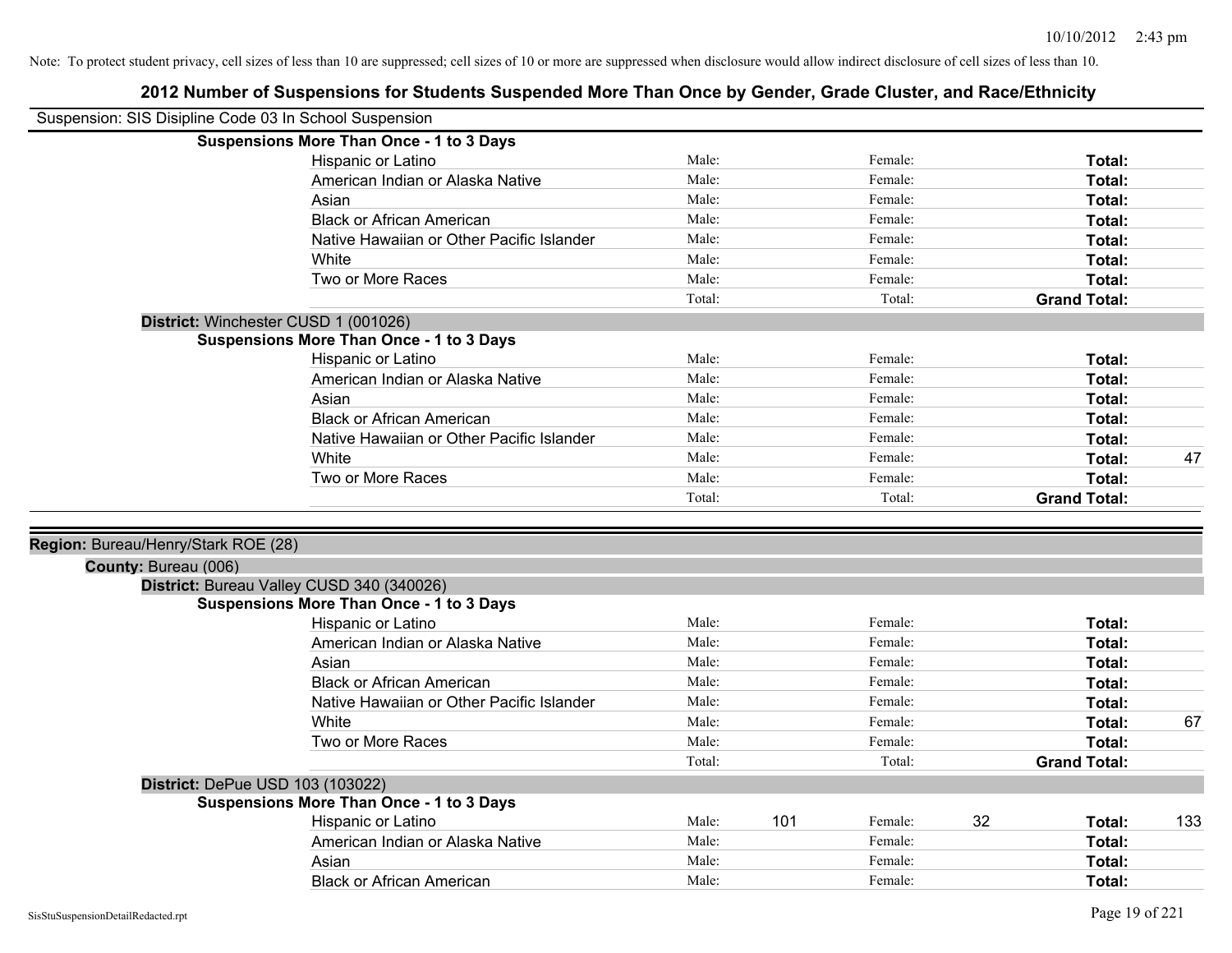| Suspension: SIS Disipline Code 03 In School Suspension |                                                    |        |    |         |    |                     |    |
|--------------------------------------------------------|----------------------------------------------------|--------|----|---------|----|---------------------|----|
|                                                        | Native Hawaiian or Other Pacific Islander          | Male:  |    | Female: |    | Total:              |    |
|                                                        | White                                              | Male:  |    | Female: |    | <b>Total:</b>       | 49 |
|                                                        | Two or More Races                                  | Male:  |    | Female: |    | Total:              |    |
|                                                        |                                                    | Total: |    | Total:  |    | <b>Grand Total:</b> |    |
| District: Hall HSD 502 (502017)                        |                                                    |        |    |         |    |                     |    |
|                                                        | Suspensions More Than Once - 1 to 3 Days           |        |    |         |    |                     |    |
|                                                        | Hispanic or Latino                                 | Male:  | 12 | Female: | 25 | Total:              | 37 |
|                                                        | American Indian or Alaska Native                   | Male:  |    | Female: |    | Total:              |    |
|                                                        | Asian                                              | Male:  |    | Female: |    | Total:              |    |
|                                                        | <b>Black or African American</b>                   | Male:  |    | Female: |    | Total:              |    |
|                                                        | Native Hawaiian or Other Pacific Islander          | Male:  |    | Female: |    | Total:              |    |
|                                                        | White                                              | Male:  | 45 | Female: | 32 | Total:              | 77 |
|                                                        | Two or More Races                                  | Male:  |    | Female: |    | Total:              |    |
|                                                        |                                                    | Total: |    | Total:  |    | <b>Grand Total:</b> |    |
|                                                        | <b>Suspensions More Than Once - 4 or More Days</b> |        |    |         |    |                     |    |
|                                                        | Hispanic or Latino                                 | Male:  |    | Female: |    | Total:              |    |
|                                                        | American Indian or Alaska Native                   | Male:  |    | Female: |    | Total:              |    |
|                                                        | Asian                                              | Male:  |    | Female: |    | Total:              |    |
|                                                        | <b>Black or African American</b>                   | Male:  |    | Female: |    | Total:              |    |
|                                                        | Native Hawaiian or Other Pacific Islander          | Male:  |    | Female: |    | Total:              |    |
|                                                        | White                                              | Male:  |    | Female: |    | Total:              |    |
|                                                        | Two or More Races                                  | Male:  |    | Female: |    | Total:              |    |
|                                                        |                                                    | Total: |    | Total:  |    | <b>Grand Total:</b> |    |
| District: Malden CCSD 84 (084004)                      |                                                    |        |    |         |    |                     |    |
|                                                        | <b>Suspensions More Than Once - 1 to 3 Days</b>    |        |    |         |    |                     |    |
|                                                        | Hispanic or Latino                                 | Male:  |    | Female: |    | Total:              |    |
|                                                        | American Indian or Alaska Native                   | Male:  |    | Female: |    | Total:              |    |
|                                                        | Asian                                              | Male:  |    | Female: |    | Total:              |    |
|                                                        | <b>Black or African American</b>                   | Male:  |    | Female: |    | Total:              |    |
|                                                        | Native Hawaiian or Other Pacific Islander          | Male:  |    | Female: |    | Total:              |    |
|                                                        | White                                              | Male:  |    | Female: |    | Total:              |    |
|                                                        | Two or More Races                                  | Male:  |    | Female: |    | Total:              |    |
|                                                        |                                                    | Total: |    | Total:  |    | <b>Grand Total:</b> |    |
| District: Princeton ESD 115 (115002)                   |                                                    |        |    |         |    |                     |    |
|                                                        | <b>Suspensions More Than Once - 1 to 3 Days</b>    |        |    |         |    |                     |    |
|                                                        | Hispanic or Latino                                 | Male:  |    | Female: |    | Total:              |    |
|                                                        | American Indian or Alaska Native                   | Male:  |    | Female: |    | Total:              |    |
|                                                        | Asian                                              | Male:  |    | Female: |    | Total:              |    |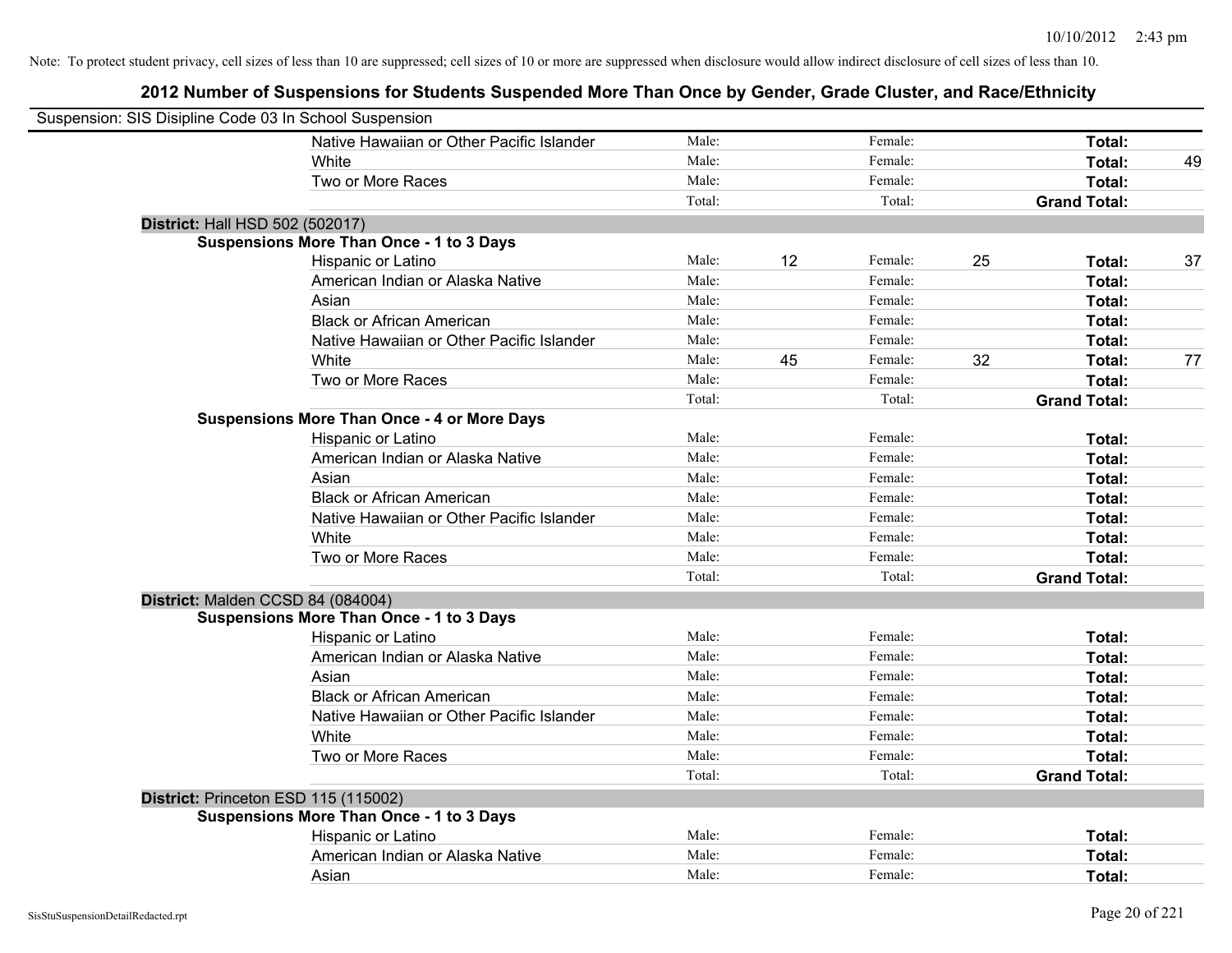| Suspension: SIS Disipline Code 03 In School Suspension |                                                    |        |         |                     |    |
|--------------------------------------------------------|----------------------------------------------------|--------|---------|---------------------|----|
|                                                        | <b>Black or African American</b>                   | Male:  | Female: | Total:              |    |
|                                                        | Native Hawaiian or Other Pacific Islander          | Male:  | Female: | Total:              |    |
|                                                        | White                                              | Male:  | Female: | Total:              | 13 |
|                                                        | Two or More Races                                  | Male:  | Female: | Total:              |    |
|                                                        |                                                    | Total: | Total:  | <b>Grand Total:</b> |    |
|                                                        | District: Spring Valley CCSD 99 (099004)           |        |         |                     |    |
|                                                        | <b>Suspensions More Than Once - 1 to 3 Days</b>    |        |         |                     |    |
|                                                        | Hispanic or Latino                                 | Male:  | Female: | Total:              |    |
|                                                        | American Indian or Alaska Native                   | Male:  | Female: | Total:              |    |
|                                                        | Asian                                              | Male:  | Female: | Total:              |    |
|                                                        | <b>Black or African American</b>                   | Male:  | Female: | Total:              |    |
|                                                        | Native Hawaiian or Other Pacific Islander          | Male:  | Female: | Total:              |    |
|                                                        | White                                              | Male:  | Female: | Total:              |    |
|                                                        | Two or More Races                                  | Male:  | Female: | Total:              |    |
|                                                        |                                                    | Total: | Total:  | <b>Grand Total:</b> |    |
|                                                        | <b>Suspensions More Than Once - 4 or More Days</b> |        |         |                     |    |
|                                                        | Hispanic or Latino                                 | Male:  | Female: | Total:              |    |
|                                                        | American Indian or Alaska Native                   | Male:  | Female: | Total:              |    |
|                                                        | Asian                                              | Male:  | Female: | Total:              |    |
|                                                        | <b>Black or African American</b>                   | Male:  | Female: | Total:              |    |
|                                                        | Native Hawaiian or Other Pacific Islander          | Male:  | Female: | Total:              |    |
|                                                        | White                                              | Male:  | Female: | Total:              |    |
|                                                        | Two or More Races                                  | Male:  | Female: | Total:              |    |
|                                                        |                                                    | Total: | Total:  | <b>Grand Total:</b> |    |
| County: Henry (037)                                    |                                                    |        |         |                     |    |
|                                                        | District: AlWood CUSD 225 (225026)                 |        |         |                     |    |
|                                                        | <b>Suspensions More Than Once - 1 to 3 Days</b>    |        |         |                     |    |
|                                                        | Hispanic or Latino                                 | Male:  | Female: | Total:              |    |
|                                                        | American Indian or Alaska Native                   | Male:  | Female: | Total:              |    |
|                                                        | Asian                                              | Male:  | Female: | Total:              |    |
|                                                        | <b>Black or African American</b>                   | Male:  | Female: | Total:              |    |
|                                                        | Native Hawaiian or Other Pacific Islander          | Male:  | Female: | Total:              |    |
|                                                        | White                                              | Male:  | Female: | Total:              | 18 |
|                                                        | Two or More Races                                  | Male:  | Female: | Total:              |    |
|                                                        |                                                    | Total: | Total:  | <b>Grand Total:</b> |    |
|                                                        | District: Annawan CUSD 226 (226026)                |        |         |                     |    |
|                                                        | <b>Suspensions More Than Once - 1 to 3 Days</b>    |        |         |                     |    |
|                                                        | Hispanic or Latino                                 | Male:  | Female: | Total:              |    |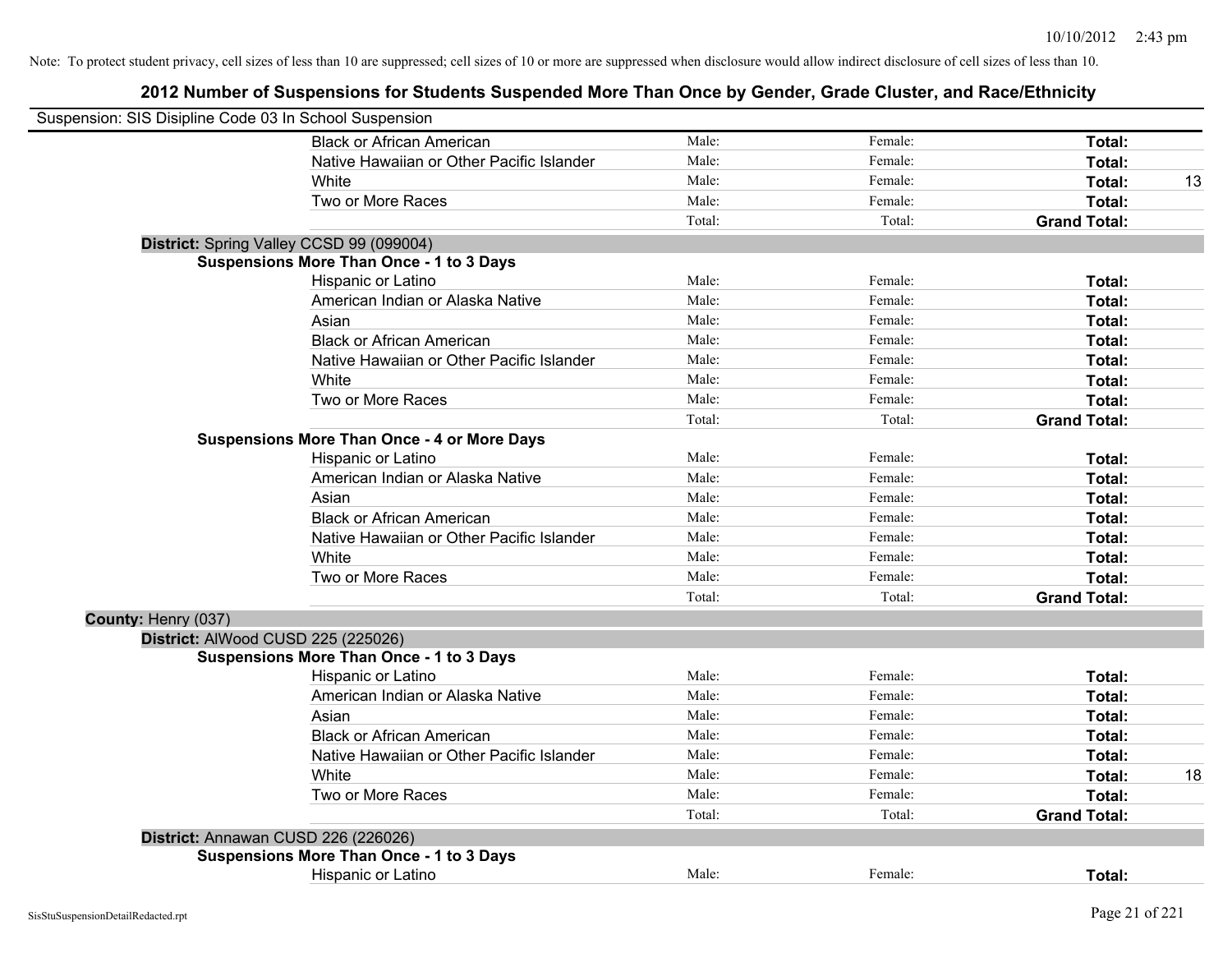### **2012 Number of Suspensions for Students Suspended More Than Once by Gender, Grade Cluster, and Race/Ethnicity**

| Suspension: SIS Disipline Code 03 In School Suspension |                                                 |        |         |                     |    |
|--------------------------------------------------------|-------------------------------------------------|--------|---------|---------------------|----|
|                                                        | American Indian or Alaska Native                | Male:  | Female: | Total:              |    |
|                                                        | Asian                                           | Male:  | Female: | Total:              |    |
|                                                        | <b>Black or African American</b>                | Male:  | Female: | Total:              |    |
|                                                        | Native Hawaiian or Other Pacific Islander       | Male:  | Female: | Total:              |    |
|                                                        | White                                           | Male:  | Female: | Total:              | 19 |
|                                                        | Two or More Races                               | Male:  | Female: | Total:              |    |
|                                                        |                                                 | Total: | Total:  | <b>Grand Total:</b> |    |
|                                                        | District: Cambridge CUSD 227 (227026)           |        |         |                     |    |
|                                                        | <b>Suspensions More Than Once - 1 to 3 Days</b> |        |         |                     |    |
|                                                        | Hispanic or Latino                              | Male:  | Female: | Total:              |    |
|                                                        | American Indian or Alaska Native                | Male:  | Female: | Total:              |    |
|                                                        | Asian                                           | Male:  | Female: | Total:              |    |
|                                                        | <b>Black or African American</b>                | Male:  | Female: | Total:              |    |
|                                                        | Native Hawaiian or Other Pacific Islander       | Male:  | Female: | Total:              |    |
|                                                        | White                                           | Male:  | Female: | Total:              |    |
|                                                        | Two or More Races                               | Male:  | Female: | Total:              |    |
|                                                        |                                                 | Total: | Total:  | <b>Grand Total:</b> |    |
| District: Colona SD 190 (190002)                       |                                                 |        |         |                     |    |
|                                                        | <b>Suspensions More Than Once - 1 to 3 Days</b> |        |         |                     |    |
|                                                        | Hispanic or Latino                              | Male:  | Female: | Total:              |    |
|                                                        | American Indian or Alaska Native                | Male:  | Female: | Total:              |    |
|                                                        | Asian                                           | Male:  | Female: | Total:              |    |
|                                                        | <b>Black or African American</b>                | Male:  | Female: | Total:              |    |
|                                                        | Native Hawaiian or Other Pacific Islander       | Male:  | Female: | Total:              |    |
|                                                        | White                                           | Male:  | Female: | Total:              |    |
|                                                        | Two or More Races                               | Male:  | Female: | Total:              |    |
|                                                        |                                                 | Total: | Total:  | <b>Grand Total:</b> |    |
| District: Galva CUSD 224 (224026)                      |                                                 |        |         |                     |    |
|                                                        | <b>Suspensions More Than Once - 1 to 3 Days</b> |        |         |                     |    |
|                                                        | Hispanic or Latino                              | Male:  | Female: | Total:              |    |
|                                                        | American Indian or Alaska Native                | Male:  | Female: | Total:              |    |
|                                                        | Asian                                           | Male:  | Female: | Total:              |    |
|                                                        | <b>Black or African American</b>                | Male:  | Female: | Total:              |    |
|                                                        | Native Hawaiian or Other Pacific Islander       | Male:  | Female: | Total:              |    |
|                                                        | White                                           | Male:  | Female: | Total:              |    |
|                                                        | Two or More Races                               | Male:  | Female: | Total:              |    |
|                                                        |                                                 | Total: | Total:  | <b>Grand Total:</b> |    |

**District:** Geneseo CUSD 228 (228026)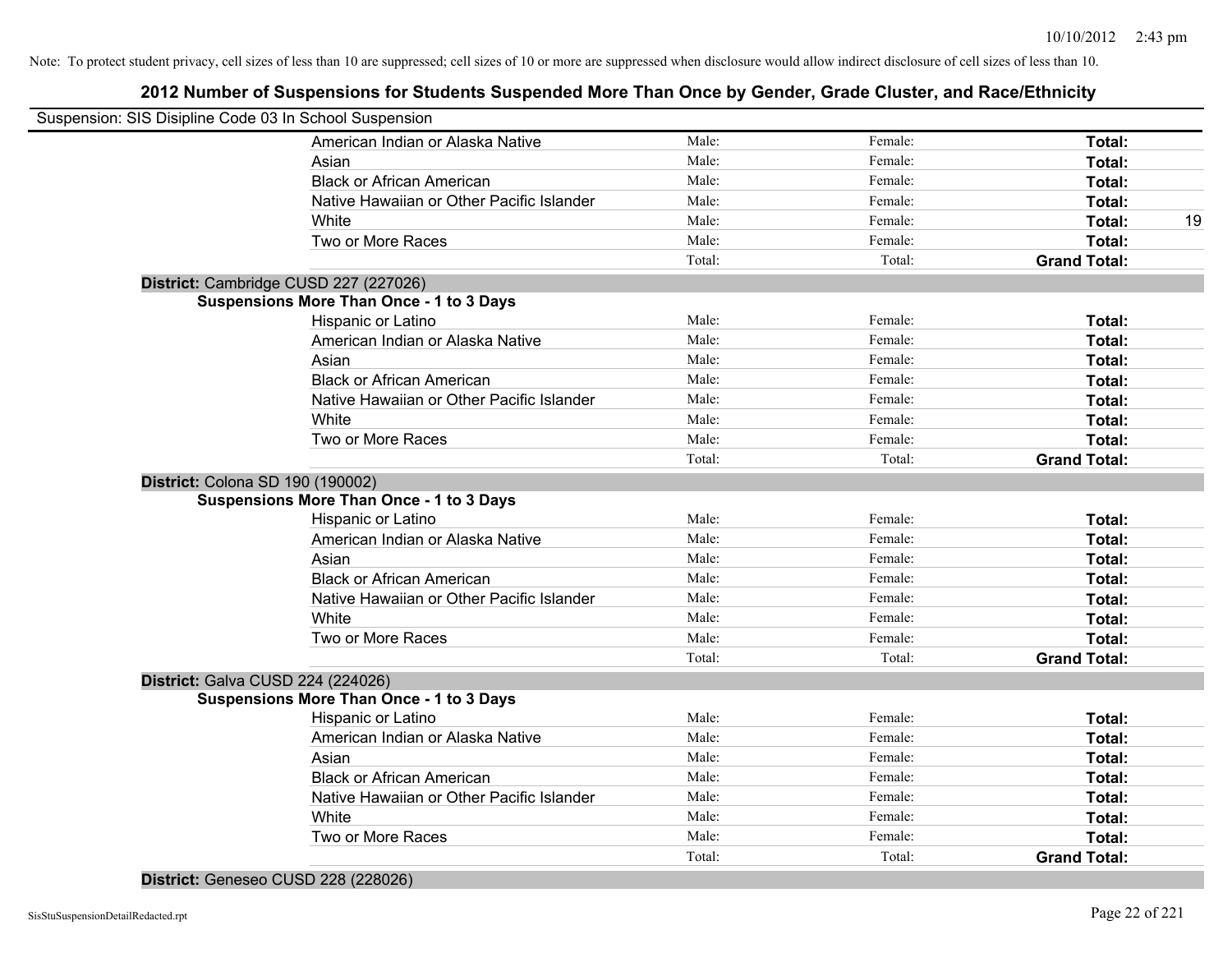| Suspension: SIS Disipline Code 03 In School Suspension |                                                 |        |     |         |     |                     |     |
|--------------------------------------------------------|-------------------------------------------------|--------|-----|---------|-----|---------------------|-----|
|                                                        | <b>Suspensions More Than Once - 1 to 3 Days</b> |        |     |         |     |                     |     |
|                                                        | Hispanic or Latino                              | Male:  | 36  | Female: | 27  | Total:              | 63  |
|                                                        | American Indian or Alaska Native                | Male:  |     | Female: |     | Total:              |     |
|                                                        | Asian                                           | Male:  |     | Female: |     | Total:              |     |
|                                                        | <b>Black or African American</b>                | Male:  |     | Female: |     | Total:              |     |
|                                                        | Native Hawaiian or Other Pacific Islander       | Male:  |     | Female: |     | Total:              |     |
|                                                        | White                                           | Male:  | 228 | Female: | 189 | Total:              | 417 |
|                                                        | Two or More Races                               | Male:  |     | Female: |     | Total:              | 10  |
|                                                        |                                                 | Total: |     | Total:  |     | <b>Grand Total:</b> |     |
|                                                        | District: Kewanee CUSD 229 (229026)             |        |     |         |     |                     |     |
|                                                        | <b>Suspensions More Than Once - 1 to 3 Days</b> |        |     |         |     |                     |     |
|                                                        | Hispanic or Latino                              | Male:  |     | Female: |     | Total:              | 32  |
|                                                        | American Indian or Alaska Native                | Male:  |     | Female: |     | Total:              |     |
|                                                        | Asian                                           | Male:  |     | Female: |     | Total:              |     |
|                                                        | <b>Black or African American</b>                | Male:  |     | Female: |     | Total:              | 49  |
|                                                        | Native Hawaiian or Other Pacific Islander       | Male:  |     | Female: |     | Total:              |     |
|                                                        | White                                           | Male:  | 139 | Female: | 28  | Total:              | 167 |
|                                                        | Two or More Races                               | Male:  |     | Female: |     | Total:              |     |
|                                                        |                                                 | Total: |     | Total:  |     | <b>Grand Total:</b> |     |
| <b>District: Orion CUSD 223 (223026)</b>               |                                                 |        |     |         |     |                     |     |
|                                                        | <b>Suspensions More Than Once - 1 to 3 Days</b> |        |     |         |     |                     |     |
|                                                        | Hispanic or Latino                              | Male:  |     | Female: |     | Total:              |     |
|                                                        | American Indian or Alaska Native                | Male:  |     | Female: |     | Total:              |     |
|                                                        | Asian                                           | Male:  |     | Female: |     | Total:              |     |
|                                                        | <b>Black or African American</b>                | Male:  |     | Female: |     | Total:              |     |
|                                                        | Native Hawaiian or Other Pacific Islander       | Male:  |     | Female: |     | Total:              |     |
|                                                        | White                                           | Male:  |     | Female: |     | Total:              | 31  |
|                                                        | Two or More Races                               | Male:  |     | Female: |     | Total:              |     |
|                                                        |                                                 | Total: |     | Total:  |     | <b>Grand Total:</b> |     |
|                                                        | District: Wethersfield CUSD 230 (230026)        |        |     |         |     |                     |     |
|                                                        | <b>Suspensions More Than Once - 1 to 3 Days</b> |        |     |         |     |                     |     |
|                                                        | Hispanic or Latino                              | Male:  |     | Female: |     | Total:              |     |
|                                                        | American Indian or Alaska Native                | Male:  |     | Female: |     | Total:              |     |
|                                                        | Asian                                           | Male:  |     | Female: |     | Total:              |     |
|                                                        | <b>Black or African American</b>                | Male:  |     | Female: |     | Total:              |     |
|                                                        | Native Hawaiian or Other Pacific Islander       | Male:  |     | Female: |     | Total:              |     |
|                                                        | White                                           | Male:  | 49  | Female: | 14  | Total:              | 63  |
|                                                        | Two or More Races                               | Male:  |     | Female: |     | Total:              | 19  |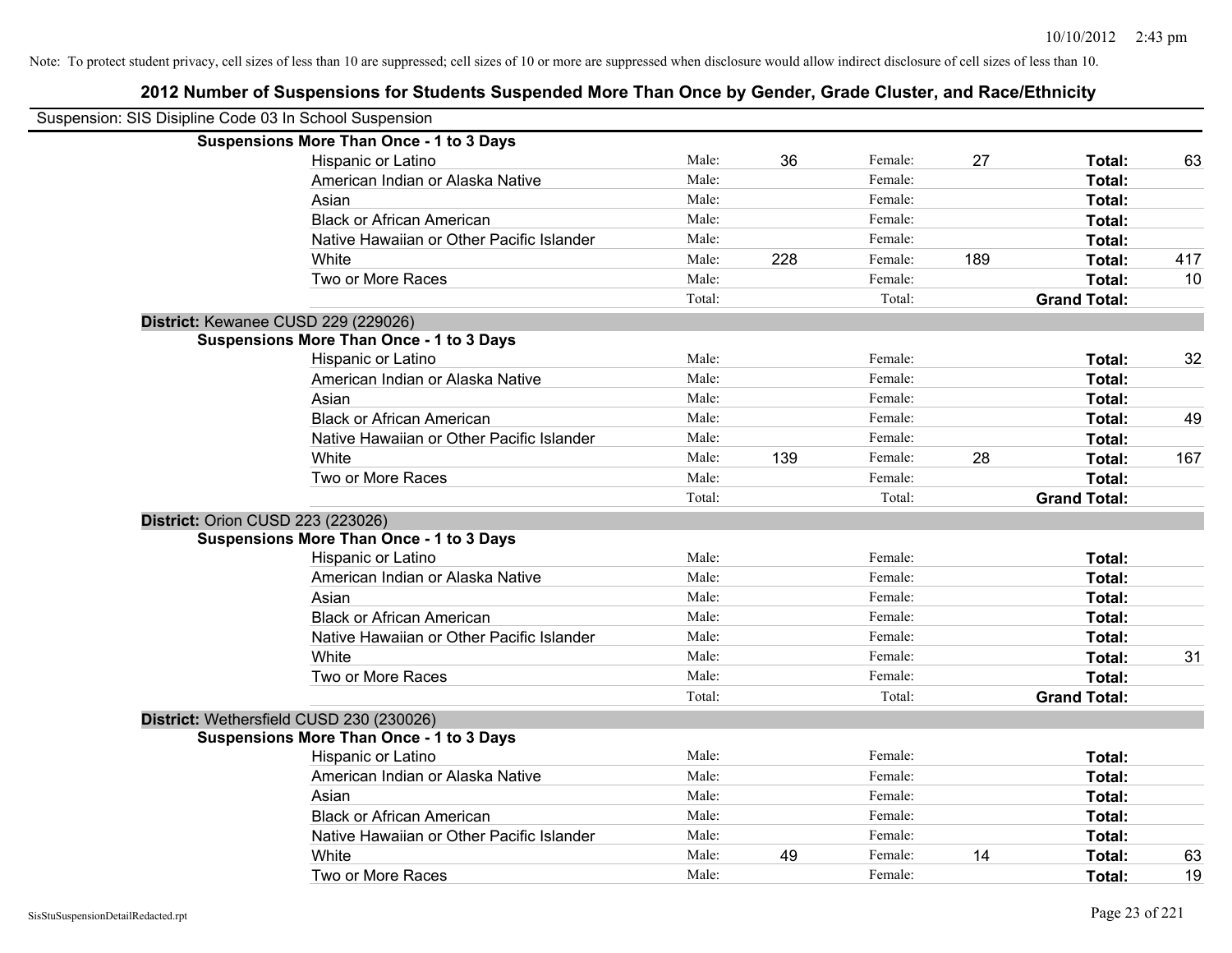| Suspension: SIS Disipline Code 03 In School Suspension |                                                    |        |    |         |    |                     |    |
|--------------------------------------------------------|----------------------------------------------------|--------|----|---------|----|---------------------|----|
|                                                        |                                                    | Total: |    | Total:  |    | <b>Grand Total:</b> |    |
|                                                        | <b>Suspensions More Than Once - 4 or More Days</b> |        |    |         |    |                     |    |
|                                                        | Hispanic or Latino                                 | Male:  |    | Female: |    | Total:              |    |
|                                                        | American Indian or Alaska Native                   | Male:  |    | Female: |    | Total:              |    |
|                                                        | Asian                                              | Male:  |    | Female: |    | Total:              |    |
|                                                        | <b>Black or African American</b>                   | Male:  |    | Female: |    | Total:              |    |
|                                                        | Native Hawaiian or Other Pacific Islander          | Male:  |    | Female: |    | Total:              |    |
|                                                        | White                                              | Male:  |    | Female: |    | Total:              |    |
|                                                        | Two or More Races                                  | Male:  |    | Female: |    | Total:              |    |
|                                                        |                                                    | Total: |    | Total:  |    | <b>Grand Total:</b> |    |
| County: Stark (088)                                    |                                                    |        |    |         |    |                     |    |
|                                                        | District: Stark County CUSD 100 (100026)           |        |    |         |    |                     |    |
|                                                        | <b>Suspensions More Than Once - 1 to 3 Days</b>    |        |    |         |    |                     |    |
|                                                        | Hispanic or Latino                                 | Male:  |    | Female: |    | Total:              |    |
|                                                        | American Indian or Alaska Native                   | Male:  |    | Female: |    | Total:              |    |
|                                                        | Asian                                              | Male:  |    | Female: |    | Total:              |    |
|                                                        | <b>Black or African American</b>                   | Male:  |    | Female: |    | Total:              |    |
|                                                        | Native Hawaiian or Other Pacific Islander          | Male:  |    | Female: |    | Total:              |    |
|                                                        | White                                              | Male:  | 58 | Female: | 13 | Total:              | 71 |
|                                                        | Two or More Races                                  | Male:  |    | Female: |    | Total:              |    |
|                                                        |                                                    | Total: |    | Total:  |    | <b>Grand Total:</b> |    |
|                                                        |                                                    |        |    |         |    |                     |    |
| Region: Calhoun/Greene/Jersy/Macoupin ROE (40)         |                                                    |        |    |         |    |                     |    |
| County: Calhoun (007)                                  |                                                    |        |    |         |    |                     |    |
|                                                        | District: Brussels CUSD 42 (042026)                |        |    |         |    |                     |    |
|                                                        | <b>Suspensions More Than Once - 1 to 3 Days</b>    |        |    |         |    |                     |    |
|                                                        | Hispanic or Latino                                 | Male:  |    | Female: |    | Total:              |    |
|                                                        | American Indian or Alaska Native                   | Male:  |    | Female: |    | Total:              |    |
|                                                        | Asian                                              | Male:  |    | Female: |    | Total:              |    |
|                                                        | <b>Black or African American</b>                   | Male:  |    | Female: |    | Total:              |    |
|                                                        | Native Hawaiian or Other Pacific Islander          | Male:  |    | Female: |    | Total:              |    |
|                                                        | White                                              | Male:  |    | Female: |    | Total:              | 12 |
|                                                        | Two or More Races                                  | Male:  |    | Female: |    | Total:              |    |
|                                                        |                                                    | Total: |    | Total:  |    | <b>Grand Total:</b> |    |
|                                                        | <b>Suspensions More Than Once - 4 or More Days</b> |        |    |         |    |                     |    |
|                                                        | Hispanic or Latino                                 | Male:  |    | Female: |    | Total:              |    |
|                                                        | American Indian or Alaska Native                   | Male:  |    | Female: |    | Total:              |    |
|                                                        | Asian                                              | Male:  |    | Female: |    | Total:              |    |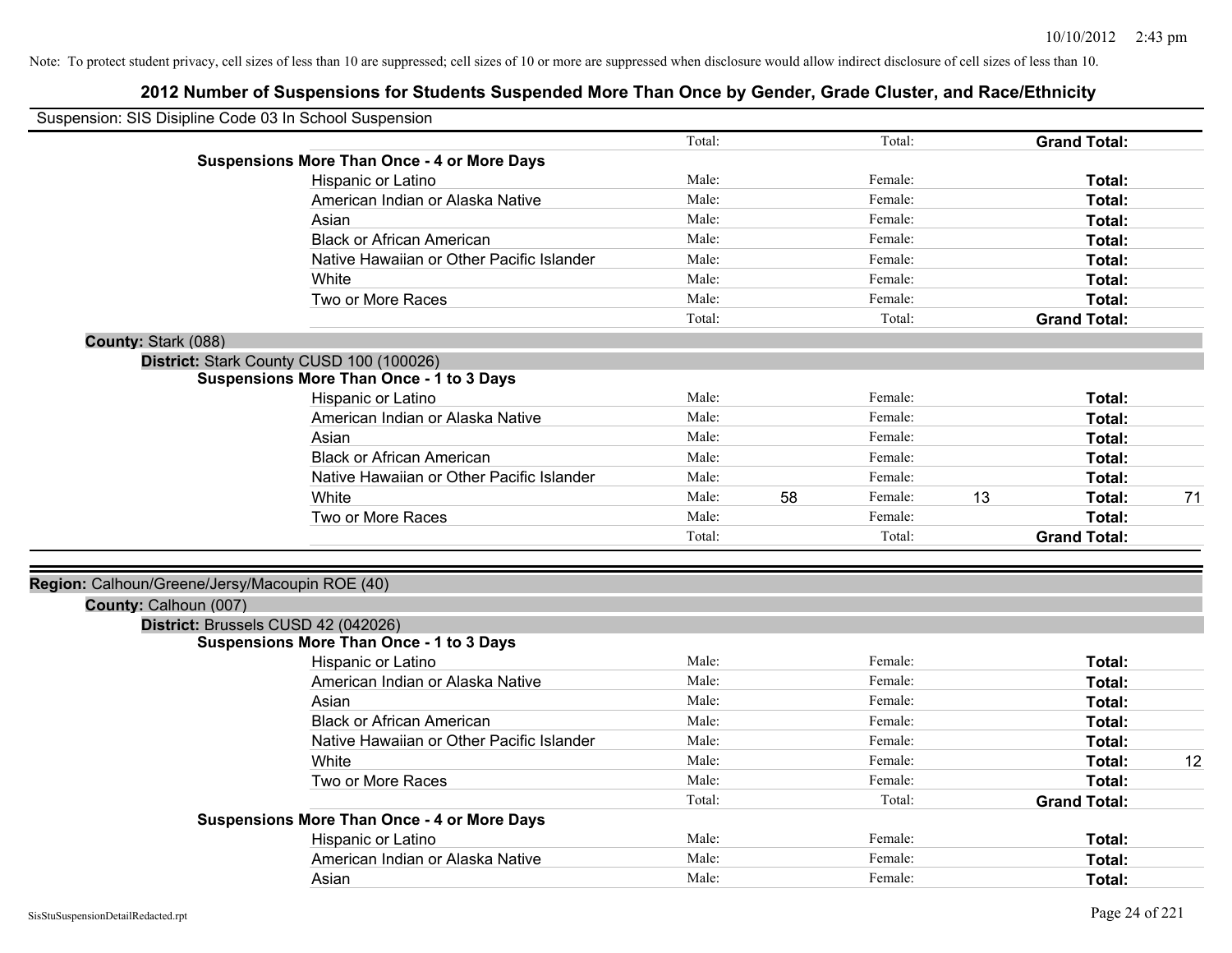### **2012 Number of Suspensions for Students Suspended More Than Once by Gender, Grade Cluster, and Race/Ethnicity**

| Suspension: SIS Disipline Code 03 In School Suspension |                                                 |        |    |         |    |                     |    |
|--------------------------------------------------------|-------------------------------------------------|--------|----|---------|----|---------------------|----|
|                                                        | <b>Black or African American</b>                | Male:  |    | Female: |    | Total:              |    |
|                                                        | Native Hawaiian or Other Pacific Islander       | Male:  |    | Female: |    | Total:              |    |
|                                                        | White                                           | Male:  |    | Female: |    | Total:              |    |
|                                                        | Two or More Races                               | Male:  |    | Female: |    | Total:              |    |
|                                                        |                                                 | Total: |    | Total:  |    | <b>Grand Total:</b> |    |
| District: Calhoun CUSD 40 (040026)                     |                                                 |        |    |         |    |                     |    |
|                                                        | <b>Suspensions More Than Once - 1 to 3 Days</b> |        |    |         |    |                     |    |
|                                                        | Hispanic or Latino                              | Male:  |    | Female: |    | Total:              |    |
|                                                        | American Indian or Alaska Native                | Male:  |    | Female: |    | Total:              |    |
|                                                        | Asian                                           | Male:  |    | Female: |    | Total:              |    |
|                                                        | <b>Black or African American</b>                | Male:  |    | Female: |    | Total:              |    |
|                                                        | Native Hawaiian or Other Pacific Islander       | Male:  |    | Female: |    | Total:              |    |
|                                                        | White                                           | Male:  |    | Female: |    | Total:              | 13 |
|                                                        | Two or More Races                               | Male:  |    | Female: |    | Total:              |    |
|                                                        |                                                 | Total: |    | Total:  |    | <b>Grand Total:</b> |    |
| County: Greene (031)                                   |                                                 |        |    |         |    |                     |    |
| District: Carrollton CUSD 1 (001026)                   |                                                 |        |    |         |    |                     |    |
|                                                        | <b>Suspensions More Than Once - 1 to 3 Days</b> |        |    |         |    |                     |    |
|                                                        | Hispanic or Latino                              | Male:  |    | Female: |    | Total:              |    |
|                                                        | American Indian or Alaska Native                | Male:  |    | Female: |    | Total:              |    |
|                                                        | Asian                                           | Male:  |    | Female: |    | Total:              |    |
|                                                        | <b>Black or African American</b>                | Male:  |    | Female: |    | Total:              |    |
|                                                        | Native Hawaiian or Other Pacific Islander       | Male:  |    | Female: |    | Total:              |    |
|                                                        | White                                           | Male:  |    | Female: |    | Total:              | 20 |
|                                                        | Two or More Races                               | Male:  |    | Female: |    | Total:              |    |
|                                                        |                                                 | Total: |    | Total:  |    | <b>Grand Total:</b> |    |
|                                                        | District: Greenfield CUSD 10 (010026)           |        |    |         |    |                     |    |
|                                                        | <b>Suspensions More Than Once - 1 to 3 Days</b> |        |    |         |    |                     |    |
|                                                        | Hispanic or Latino                              | Male:  |    | Female: |    | Total:              |    |
|                                                        | American Indian or Alaska Native                | Male:  |    | Female: |    | Total:              |    |
|                                                        | Asian                                           | Male:  |    | Female: |    | Total:              |    |
|                                                        | <b>Black or African American</b>                | Male:  |    | Female: |    | Total:              |    |
|                                                        | Native Hawaiian or Other Pacific Islander       | Male:  |    | Female: |    | Total:              |    |
|                                                        | White                                           | Male:  | 47 | Female: | 11 | Total:              | 58 |
|                                                        |                                                 | Male:  |    | Female: |    | Total:              |    |
|                                                        | Two or More Races                               |        |    |         |    |                     |    |

**Suspensions More Than Once - 1 to 3 Days**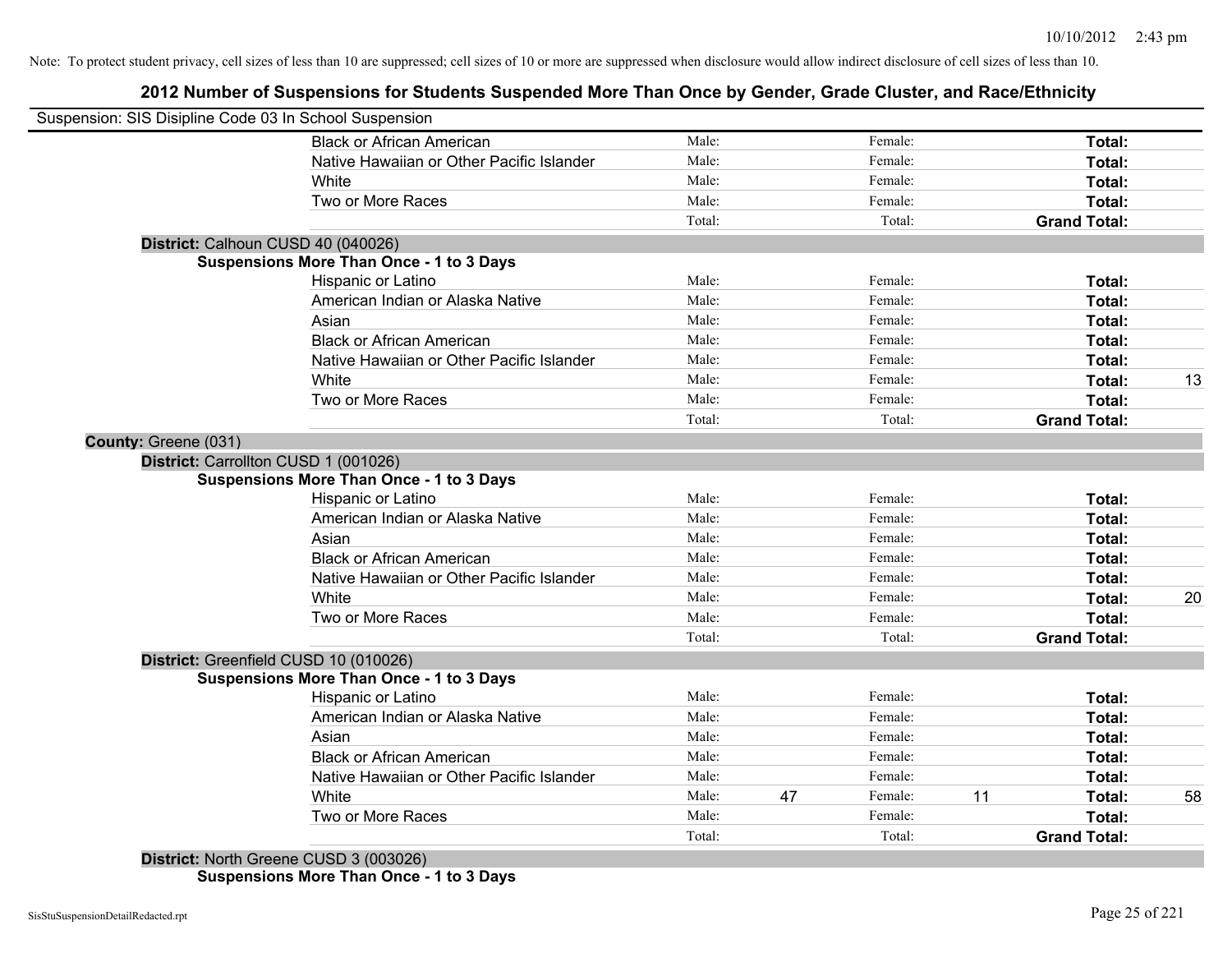| Suspension: SIS Disipline Code 03 In School Suspension |                                                    |        |         |                     |    |
|--------------------------------------------------------|----------------------------------------------------|--------|---------|---------------------|----|
|                                                        | Hispanic or Latino                                 | Male:  | Female: | Total:              |    |
|                                                        | American Indian or Alaska Native                   | Male:  | Female: | Total:              |    |
|                                                        | Asian                                              | Male:  | Female: | Total:              |    |
|                                                        | <b>Black or African American</b>                   | Male:  | Female: | Total:              |    |
|                                                        | Native Hawaiian or Other Pacific Islander          | Male:  | Female: | Total:              |    |
|                                                        | White                                              | Male:  | Female: | Total:              | 22 |
|                                                        | Two or More Races                                  | Male:  | Female: | Total:              |    |
|                                                        |                                                    | Total: | Total:  | <b>Grand Total:</b> |    |
|                                                        | <b>Suspensions More Than Once - 4 or More Days</b> |        |         |                     |    |
|                                                        | Hispanic or Latino                                 | Male:  | Female: | Total:              |    |
|                                                        | American Indian or Alaska Native                   | Male:  | Female: | Total:              |    |
|                                                        | Asian                                              | Male:  | Female: | Total:              |    |
|                                                        | <b>Black or African American</b>                   | Male:  | Female: | Total:              |    |
|                                                        | Native Hawaiian or Other Pacific Islander          | Male:  | Female: | Total:              |    |
|                                                        | White                                              | Male:  | Female: | Total:              |    |
|                                                        | Two or More Races                                  | Male:  | Female: | Total:              |    |
|                                                        |                                                    | Total: | Total:  | <b>Grand Total:</b> |    |
| County: Macoupin (056)                                 |                                                    |        |         |                     |    |
|                                                        | District: Bunker Hill CUSD 8 (008026)              |        |         |                     |    |
|                                                        | <b>Suspensions More Than Once - 1 to 3 Days</b>    |        |         |                     |    |
|                                                        | Hispanic or Latino                                 | Male:  | Female: | Total:              |    |
|                                                        | American Indian or Alaska Native                   | Male:  | Female: | Total:              |    |
|                                                        | Asian                                              | Male:  | Female: | Total:              |    |
|                                                        | <b>Black or African American</b>                   | Male:  | Female: | Total:              |    |
|                                                        | Native Hawaiian or Other Pacific Islander          | Male:  | Female: | Total:              |    |
|                                                        | White                                              | Male:  | Female: | Total:              | 32 |
|                                                        | Two or More Races                                  | Male:  | Female: | Total:              |    |
|                                                        |                                                    | Total: | Total:  | <b>Grand Total:</b> | 44 |
|                                                        | District: Carlinville CUSD 1 (001026)              |        |         |                     |    |
|                                                        | <b>Suspensions More Than Once - 1 to 3 Days</b>    |        |         |                     |    |
|                                                        | Hispanic or Latino                                 | Male:  | Female: | Total:              |    |
|                                                        | American Indian or Alaska Native                   | Male:  | Female: | Total:              |    |
|                                                        | Asian                                              | Male:  | Female: | Total:              |    |
|                                                        | <b>Black or African American</b>                   | Male:  | Female: | Total:              |    |
|                                                        | Native Hawaiian or Other Pacific Islander          | Male:  | Female: | Total:              |    |
|                                                        | White                                              | Male:  | Female: | Total:              | 49 |
|                                                        | Two or More Races                                  | Male:  | Female: | Total:              |    |
|                                                        |                                                    | Total: | Total:  | <b>Grand Total:</b> |    |
|                                                        |                                                    |        |         |                     |    |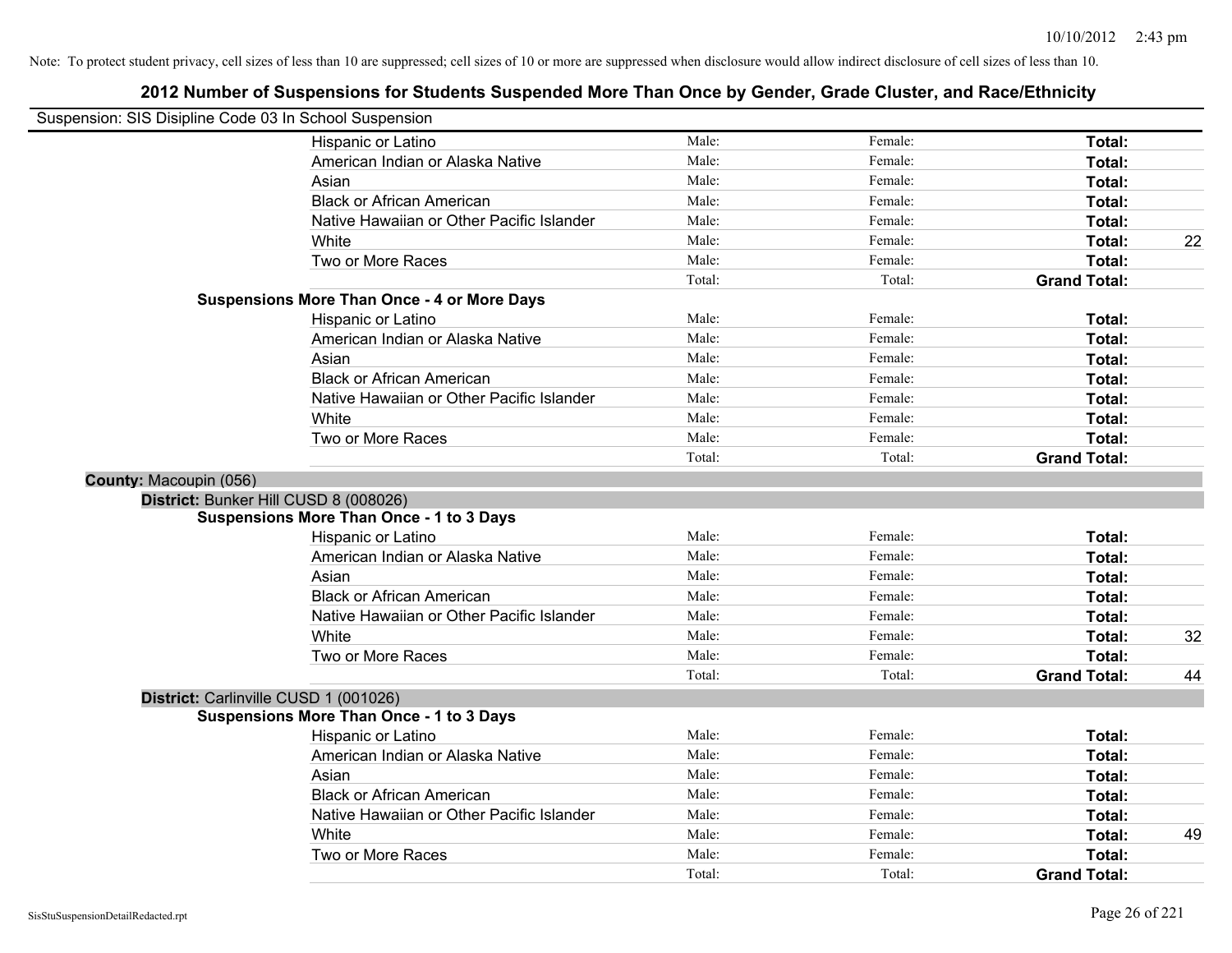| Suspension: SIS Disipline Code 03 In School Suspension                                    |        |         |                     |    |
|-------------------------------------------------------------------------------------------|--------|---------|---------------------|----|
|                                                                                           |        |         |                     |    |
| District: Mount Olive CUSD 5 (005026)<br><b>Suspensions More Than Once - 1 to 3 Days</b>  |        |         |                     |    |
| Hispanic or Latino                                                                        | Male:  | Female: | Total:              |    |
| American Indian or Alaska Native                                                          | Male:  | Female: | Total:              |    |
| Asian                                                                                     | Male:  | Female: | Total:              |    |
| <b>Black or African American</b>                                                          | Male:  | Female: | Total:              |    |
| Native Hawaiian or Other Pacific Islander                                                 | Male:  | Female: | Total:              |    |
| White                                                                                     | Male:  | Female: | Total:              | 11 |
| Two or More Races                                                                         | Male:  | Female: | Total:              |    |
|                                                                                           | Total: | Total:  | <b>Grand Total:</b> |    |
|                                                                                           |        |         |                     |    |
| District: North Mac CUSD 34 (034026)<br><b>Suspensions More Than Once - 1 to 3 Days</b>   |        |         |                     |    |
| Hispanic or Latino                                                                        | Male:  | Female: | Total:              |    |
| American Indian or Alaska Native                                                          | Male:  | Female: | Total:              |    |
| Asian                                                                                     | Male:  | Female: | Total:              |    |
| <b>Black or African American</b>                                                          | Male:  | Female: | Total:              |    |
| Native Hawaiian or Other Pacific Islander                                                 | Male:  | Female: | Total:              |    |
| White                                                                                     | Male:  | Female: | Total:              | 12 |
| Two or More Races                                                                         | Male:  | Female: | Total:              |    |
|                                                                                           | Total: | Total:  | <b>Grand Total:</b> |    |
|                                                                                           |        |         |                     |    |
| District: Northwestern CUSD 2 (002026)<br><b>Suspensions More Than Once - 1 to 3 Days</b> |        |         |                     |    |
| Hispanic or Latino                                                                        | Male:  | Female: | Total:              |    |
| American Indian or Alaska Native                                                          | Male:  | Female: | Total:              |    |
| Asian                                                                                     | Male:  | Female: | Total:              |    |
| <b>Black or African American</b>                                                          | Male:  | Female: | Total:              |    |
| Native Hawaiian or Other Pacific Islander                                                 | Male:  | Female: | Total:              |    |
| White                                                                                     | Male:  | Female: | Total:              | 25 |
| Two or More Races                                                                         | Male:  | Female: | Total:              |    |
|                                                                                           | Total: | Total:  | <b>Grand Total:</b> |    |
| <b>Suspensions More Than Once - 4 or More Days</b>                                        |        |         |                     |    |
| Hispanic or Latino                                                                        | Male:  | Female: | Total:              |    |
| American Indian or Alaska Native                                                          | Male:  | Female: | Total:              |    |
| Asian                                                                                     | Male:  | Female: | Total:              |    |
| <b>Black or African American</b>                                                          | Male:  | Female: | Total:              |    |
| Native Hawaiian or Other Pacific Islander                                                 | Male:  | Female: | Total:              |    |
| White                                                                                     | Male:  | Female: | Total:              |    |
| Two or More Races                                                                         | Male:  | Female: | Total:              |    |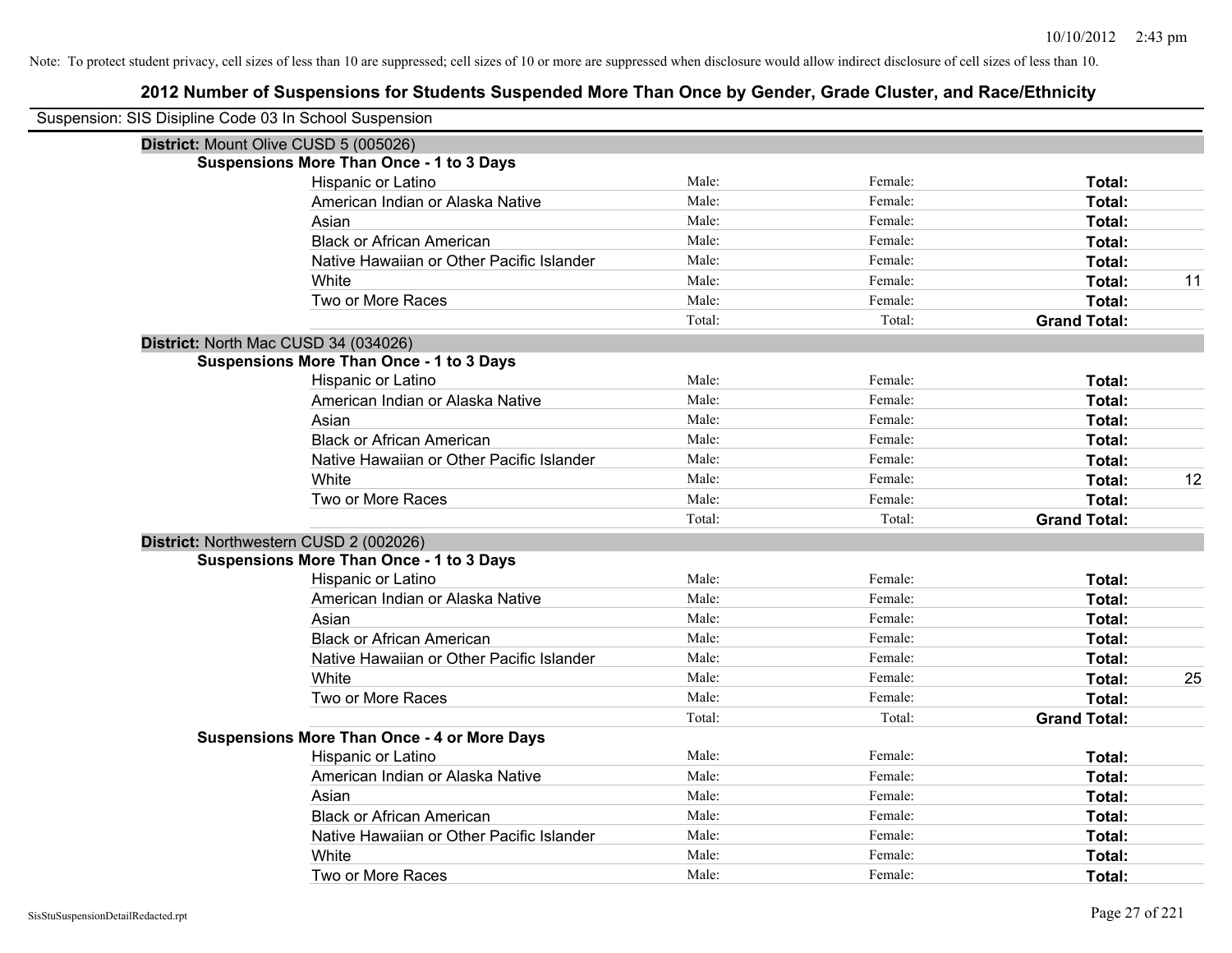| Suspension: SIS Disipline Code 03 In School Suspension |                                                                                             |        |    |         |    |                               |    |
|--------------------------------------------------------|---------------------------------------------------------------------------------------------|--------|----|---------|----|-------------------------------|----|
|                                                        |                                                                                             | Total: |    | Total:  |    | <b>Grand Total:</b>           |    |
|                                                        | District: Southwestern CUSD 9 (009026)                                                      |        |    |         |    |                               |    |
|                                                        | <b>Suspensions More Than Once - 1 to 3 Days</b>                                             |        |    |         |    |                               |    |
|                                                        | Hispanic or Latino                                                                          | Male:  |    | Female: |    | Total:                        |    |
|                                                        | American Indian or Alaska Native                                                            | Male:  |    | Female: |    | Total:                        |    |
|                                                        | Asian                                                                                       | Male:  |    | Female: |    | Total:                        |    |
|                                                        | <b>Black or African American</b>                                                            | Male:  |    | Female: |    | Total:                        |    |
|                                                        | Native Hawaiian or Other Pacific Islander                                                   | Male:  |    | Female: |    | Total:                        |    |
|                                                        | White                                                                                       | Male:  | 64 | Female: | 14 | Total:                        | 78 |
|                                                        | Two or More Races                                                                           | Male:  |    | Female: |    | Total:                        | 10 |
|                                                        |                                                                                             | Total: |    | Total:  |    | <b>Grand Total:</b>           |    |
|                                                        |                                                                                             |        |    |         |    |                               |    |
| Region: Carroll/Jo Daviess/Stephenson ROE (08)         |                                                                                             |        |    |         |    |                               |    |
| County: Carroll (008)                                  |                                                                                             |        |    |         |    |                               |    |
|                                                        | District: Eastland CUSD 308 (308026)                                                        |        |    |         |    |                               |    |
|                                                        | <b>Suspensions More Than Once - 1 to 3 Days</b>                                             | Male:  |    | Female: |    |                               |    |
|                                                        | Hispanic or Latino<br>American Indian or Alaska Native                                      | Male:  |    | Female: |    | Total:                        |    |
|                                                        | Asian                                                                                       | Male:  |    | Female: |    | Total:                        |    |
|                                                        | <b>Black or African American</b>                                                            | Male:  |    | Female: |    | Total:<br>Total:              |    |
|                                                        | Native Hawaiian or Other Pacific Islander                                                   | Male:  |    | Female: |    |                               |    |
|                                                        | White                                                                                       | Male:  |    | Female: |    | Total:                        |    |
|                                                        | Two or More Races                                                                           | Male:  |    | Female: |    | Total:                        |    |
|                                                        |                                                                                             | Total: |    | Total:  |    | Total:<br><b>Grand Total:</b> | 11 |
|                                                        |                                                                                             |        |    |         |    |                               |    |
|                                                        | District: West Carroll CUSD 314 (314026)<br><b>Suspensions More Than Once - 1 to 3 Days</b> |        |    |         |    |                               |    |
|                                                        | Hispanic or Latino                                                                          | Male:  |    | Female: |    | Total:                        | 17 |
|                                                        | American Indian or Alaska Native                                                            | Male:  |    | Female: |    | Total:                        |    |
|                                                        | Asian                                                                                       | Male:  |    | Female: |    | Total:                        |    |
|                                                        | <b>Black or African American</b>                                                            | Male:  |    | Female: |    | Total:                        | 11 |
|                                                        | Native Hawaiian or Other Pacific Islander                                                   | Male:  |    | Female: |    | Total:                        |    |
|                                                        | White                                                                                       | Male:  | 58 | Female: | 36 | Total:                        | 94 |
|                                                        | Two or More Races                                                                           | Male:  |    | Female: |    | Total:                        |    |
|                                                        |                                                                                             | Total: |    | Total:  |    | <b>Grand Total:</b>           |    |
| County: Jodaviess (043)                                |                                                                                             |        |    |         |    |                               |    |
|                                                        | District: River Ridge CUSD 210 (210026)                                                     |        |    |         |    |                               |    |
|                                                        | <b>Suspensions More Than Once - 1 to 3 Days</b>                                             |        |    |         |    |                               |    |
|                                                        | Hispanic or Latino                                                                          | Male:  |    | Female: |    | Total:                        |    |
|                                                        |                                                                                             |        |    |         |    |                               |    |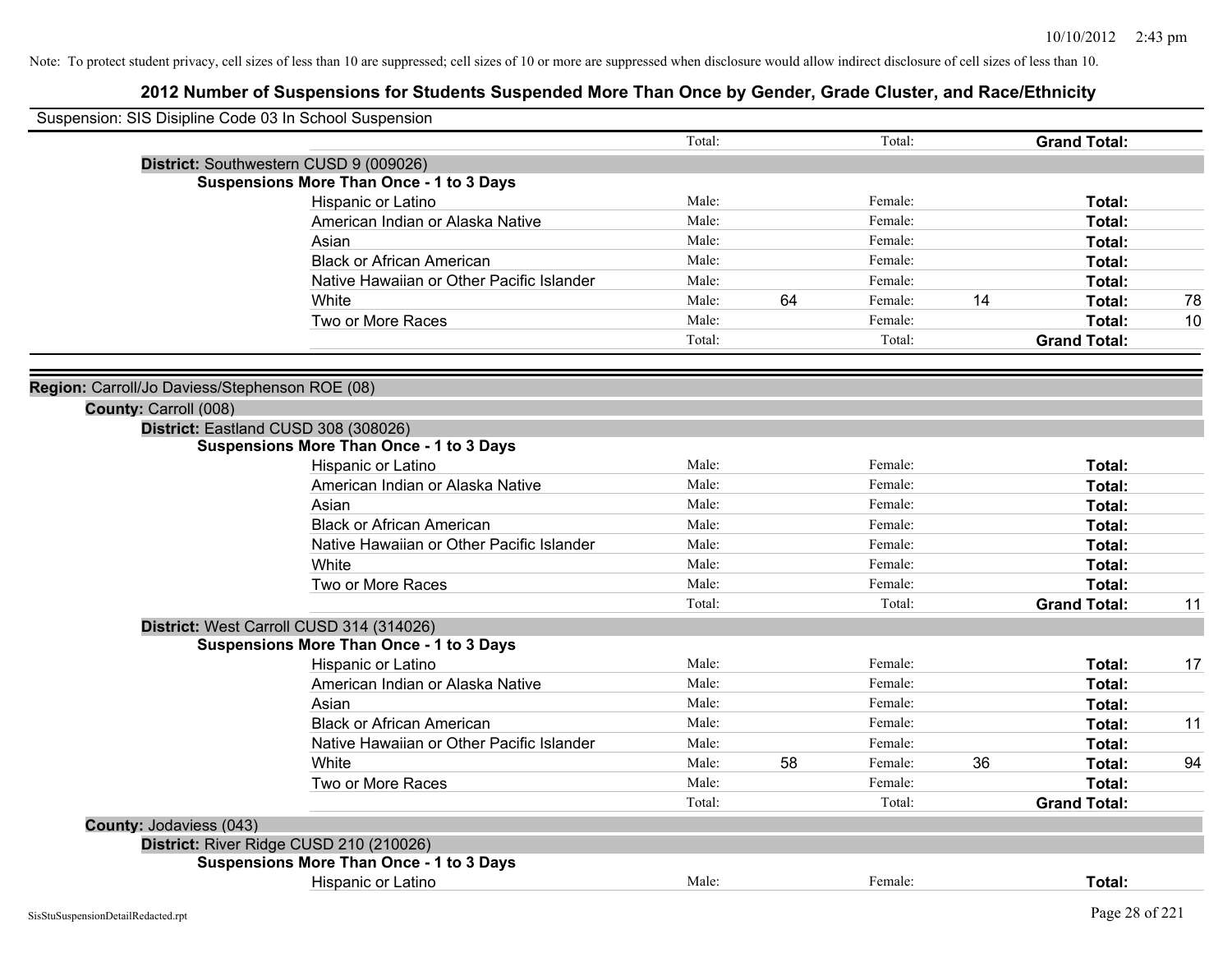### **2012 Number of Suspensions for Students Suspended More Than Once by Gender, Grade Cluster, and Race/Ethnicity**

| Suspension: SIS Disipline Code 03 In School Suspension |                                                    |        |         |                     |    |
|--------------------------------------------------------|----------------------------------------------------|--------|---------|---------------------|----|
|                                                        | American Indian or Alaska Native                   | Male:  | Female: | Total:              |    |
|                                                        | Asian                                              | Male:  | Female: | Total:              |    |
|                                                        | <b>Black or African American</b>                   | Male:  | Female: | Total:              |    |
|                                                        | Native Hawaiian or Other Pacific Islander          | Male:  | Female: | Total:              |    |
|                                                        | White                                              | Male:  | Female: | Total:              |    |
|                                                        | Two or More Races                                  | Male:  | Female: | Total:              |    |
|                                                        |                                                    | Total: | Total:  | <b>Grand Total:</b> |    |
|                                                        | <b>Suspensions More Than Once - 4 or More Days</b> |        |         |                     |    |
|                                                        | Hispanic or Latino                                 | Male:  | Female: | Total:              |    |
|                                                        | American Indian or Alaska Native                   | Male:  | Female: | Total:              |    |
|                                                        | Asian                                              | Male:  | Female: | Total:              |    |
|                                                        | <b>Black or African American</b>                   | Male:  | Female: | Total:              |    |
|                                                        | Native Hawaiian or Other Pacific Islander          | Male:  | Female: | Total:              |    |
|                                                        | White                                              | Male:  | Female: | Total:              |    |
|                                                        | Two or More Races                                  | Male:  | Female: | Total:              |    |
|                                                        |                                                    | Total: | Total:  | <b>Grand Total:</b> |    |
|                                                        | District: Warren CUSD 205 (205026)                 |        |         |                     |    |
|                                                        | <b>Suspensions More Than Once - 1 to 3 Days</b>    |        |         |                     |    |
|                                                        | Hispanic or Latino                                 | Male:  | Female: | Total:              |    |
|                                                        | American Indian or Alaska Native                   | Male:  | Female: | Total:              |    |
|                                                        | Asian                                              | Male:  | Female: | Total:              |    |
|                                                        | <b>Black or African American</b>                   | Male:  | Female: | Total:              |    |
|                                                        | Native Hawaiian or Other Pacific Islander          | Male:  | Female: | Total:              |    |
|                                                        | White                                              | Male:  | Female: | Total:              | 12 |
|                                                        | Two or More Races                                  | Male:  | Female: | Total:              |    |
|                                                        |                                                    | Total: | Total:  | <b>Grand Total:</b> |    |
| County: Stephenson (089)                               |                                                    |        |         |                     |    |
|                                                        | District: Dakota CUSD 201 (201026)                 |        |         |                     |    |
|                                                        | <b>Suspensions More Than Once - 1 to 3 Days</b>    |        |         |                     |    |
|                                                        | Hispanic or Latino                                 | Male:  | Female: | Total:              |    |
|                                                        | American Indian or Alaska Native                   | Male:  | Female: | Total:              |    |
|                                                        | Asian                                              | Male:  | Female: | Total:              |    |
|                                                        | <b>Black or African American</b>                   | Male:  | Female: | Total:              |    |
|                                                        | Native Hawaiian or Other Pacific Islander          | Male:  | Female: | Total:              |    |
|                                                        | White                                              | Male:  | Female: | Total:              | 32 |
|                                                        | Two or More Races                                  | Male:  | Female: | Total:              |    |
|                                                        |                                                    | Total: | Total:  | <b>Grand Total:</b> |    |
|                                                        |                                                    |        |         |                     |    |

**District:** Freeport SD 145 (145022)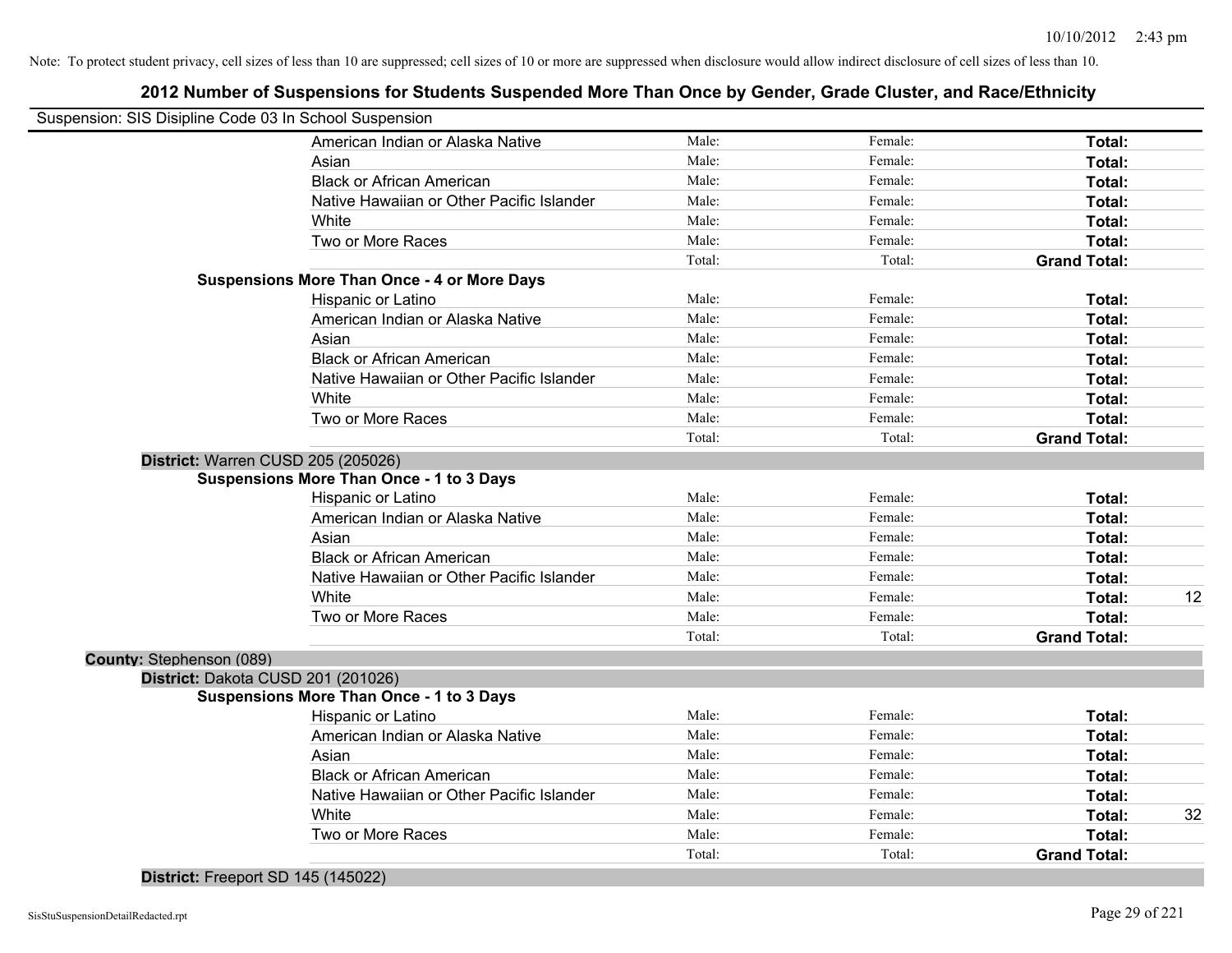| Suspension: SIS Disipline Code 03 In School Suspension |                                                    |        |     |         |     |                     |       |
|--------------------------------------------------------|----------------------------------------------------|--------|-----|---------|-----|---------------------|-------|
|                                                        | <b>Suspensions More Than Once - 1 to 3 Days</b>    |        |     |         |     |                     |       |
|                                                        | Hispanic or Latino                                 | Male:  | 104 | Female: | 41  | Total:              | 145   |
|                                                        | American Indian or Alaska Native                   | Male:  |     | Female: |     | Total:              | 18    |
|                                                        | Asian                                              | Male:  |     | Female: |     | Total:              |       |
|                                                        | <b>Black or African American</b>                   | Male:  | 832 | Female: | 564 | Total:              | 1,396 |
|                                                        | Native Hawaiian or Other Pacific Islander          | Male:  |     | Female: |     | Total:              |       |
|                                                        | White                                              | Male:  | 528 | Female: | 317 | Total:              | 845   |
|                                                        | Two or More Races                                  | Male:  | 259 | Female: | 129 | Total:              | 388   |
|                                                        |                                                    | Total: |     | Total:  |     | <b>Grand Total:</b> |       |
|                                                        | <b>Suspensions More Than Once - 4 or More Days</b> |        |     |         |     |                     |       |
|                                                        | Hispanic or Latino                                 | Male:  |     | Female: |     | Total:              |       |
|                                                        | American Indian or Alaska Native                   | Male:  |     | Female: |     | Total:              |       |
|                                                        | Asian                                              | Male:  |     | Female: |     | Total:              |       |
|                                                        | <b>Black or African American</b>                   | Male:  |     | Female: |     | Total:              |       |
|                                                        | Native Hawaiian or Other Pacific Islander          | Male:  |     | Female: |     | Total:              |       |
|                                                        | White                                              | Male:  |     | Female: |     | Total:              |       |
|                                                        | Two or More Races                                  | Male:  |     | Female: |     | Total:              |       |
|                                                        |                                                    | Total: |     | Total:  |     | <b>Grand Total:</b> | 11    |
|                                                        | District: Lena Winslow CUSD 202 (202026)           |        |     |         |     |                     |       |
|                                                        | <b>Suspensions More Than Once - 1 to 3 Days</b>    |        |     |         |     |                     |       |
|                                                        | Hispanic or Latino                                 | Male:  |     | Female: |     | Total:              |       |
|                                                        | American Indian or Alaska Native                   | Male:  |     | Female: |     | Total:              |       |
|                                                        | Asian                                              | Male:  |     | Female: |     | Total:              |       |
|                                                        | <b>Black or African American</b>                   | Male:  |     | Female: |     | Total:              |       |
|                                                        | Native Hawaiian or Other Pacific Islander          | Male:  |     | Female: |     | Total:              |       |
|                                                        | White                                              | Male:  |     | Female: |     | Total:              | 79    |
|                                                        | Two or More Races                                  | Male:  |     | Female: |     | Total:              |       |
|                                                        |                                                    | Total: |     | Total:  |     | <b>Grand Total:</b> |       |
|                                                        | District: Orangeville CUSD 203 (203026)            |        |     |         |     |                     |       |
|                                                        | <b>Suspensions More Than Once - 1 to 3 Days</b>    |        |     |         |     |                     |       |
|                                                        | Hispanic or Latino                                 | Male:  |     | Female: |     | Total:              |       |
|                                                        | American Indian or Alaska Native                   | Male:  |     | Female: |     | Total:              |       |
|                                                        | Asian                                              | Male:  |     | Female: |     | Total:              |       |
|                                                        | <b>Black or African American</b>                   | Male:  |     | Female: |     | Total:              |       |
|                                                        | Native Hawaiian or Other Pacific Islander          | Male:  |     | Female: |     | Total:              |       |
|                                                        | White                                              | Male:  |     | Female: |     | Total:              |       |
|                                                        | Two or More Races                                  | Male:  |     | Female: |     | Total:              |       |
|                                                        |                                                    | Total: |     | Total:  |     | <b>Grand Total:</b> |       |
|                                                        |                                                    |        |     |         |     |                     |       |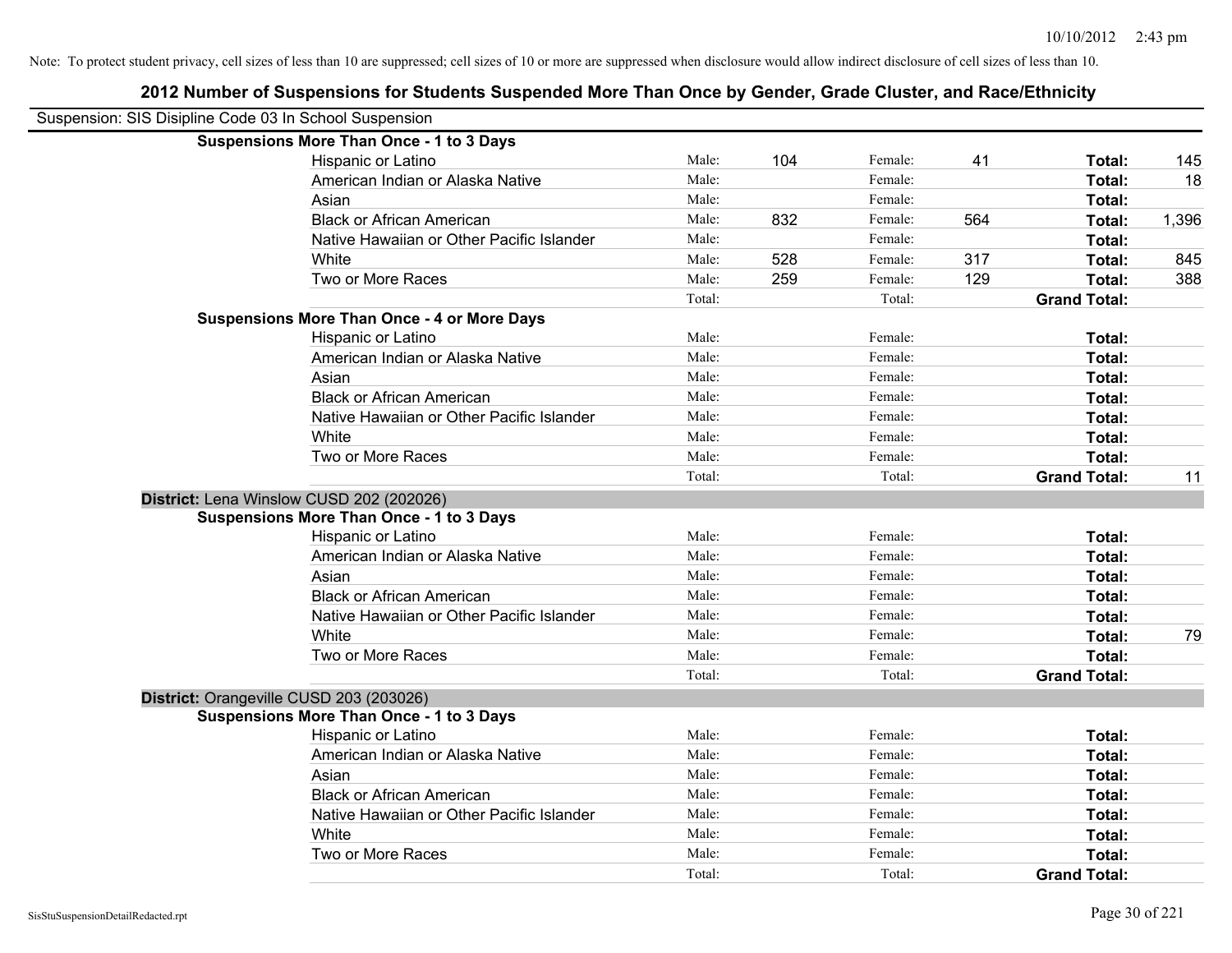### **2012 Number of Suspensions for Students Suspended More Than Once by Gender, Grade Cluster, and Race/Ethnicity**

Suspension: SIS Disipline Code 03 In School Suspension

| Region: Champaign/Ford ROE (09) |                                                 |        |         |                     |    |
|---------------------------------|-------------------------------------------------|--------|---------|---------------------|----|
|                                 | County: Champaign (010)                         |        |         |                     |    |
|                                 | District: Champaign CUSD 4 (004026)             |        |         |                     |    |
|                                 | <b>Suspensions More Than Once - 1 to 3 Days</b> |        |         |                     |    |
|                                 | Hispanic or Latino                              | Male:  | Female: | Total:              |    |
|                                 | American Indian or Alaska Native                | Male:  | Female: | Total:              |    |
|                                 | Asian                                           | Male:  | Female: | Total:              |    |
|                                 | <b>Black or African American</b>                | Male:  | Female: | Total:              |    |
|                                 | Native Hawaiian or Other Pacific Islander       | Male:  | Female: | Total:              |    |
|                                 | White                                           | Male:  | Female: | Total:              |    |
|                                 | Two or More Races                               | Male:  | Female: | Total:              |    |
|                                 |                                                 | Total: | Total:  | <b>Grand Total:</b> |    |
|                                 | District: Fisher CUSD 1 (001026)                |        |         |                     |    |
|                                 | <b>Suspensions More Than Once - 1 to 3 Days</b> |        |         |                     |    |
|                                 | Hispanic or Latino                              | Male:  | Female: | Total:              |    |
|                                 | American Indian or Alaska Native                | Male:  | Female: | Total:              |    |
|                                 | Asian                                           | Male:  | Female: | Total:              |    |
|                                 | <b>Black or African American</b>                | Male:  | Female: | Total:              |    |
|                                 | Native Hawaiian or Other Pacific Islander       | Male:  | Female: | Total:              |    |
|                                 | White                                           | Male:  | Female: | Total:              |    |
|                                 | Two or More Races                               | Male:  | Female: | Total:              |    |
|                                 |                                                 | Total: | Total:  | <b>Grand Total:</b> |    |
|                                 | District: Mahomet-Seymour CUSD 3 (003026)       |        |         |                     |    |
|                                 | <b>Suspensions More Than Once - 1 to 3 Days</b> |        |         |                     |    |
|                                 | Hispanic or Latino                              | Male:  | Female: | Total:              |    |
|                                 | American Indian or Alaska Native                | Male:  | Female: | Total:              |    |
|                                 | Asian                                           | Male:  | Female: | Total:              |    |
|                                 | <b>Black or African American</b>                | Male:  | Female: | Total:              |    |
|                                 | Native Hawaiian or Other Pacific Islander       | Male:  | Female: | Total:              |    |
|                                 | White                                           | Male:  | Female: | Total:              | 18 |
|                                 | Two or More Races                               | Male:  | Female: | Total:              |    |
|                                 |                                                 | Total: | Total:  | <b>Grand Total:</b> |    |
|                                 | District: Prairieview-Ogden CCSD 197 (197004)   |        |         |                     |    |
|                                 | <b>Suspensions More Than Once - 1 to 3 Days</b> |        |         |                     |    |
|                                 | Hispanic or Latino                              | Male:  | Female: | Total:              |    |
|                                 | American Indian or Alaska Native                | Male:  | Female: | Total:              |    |
|                                 | Asian                                           | Male:  | Female: | Total:              |    |
|                                 |                                                 |        |         |                     |    |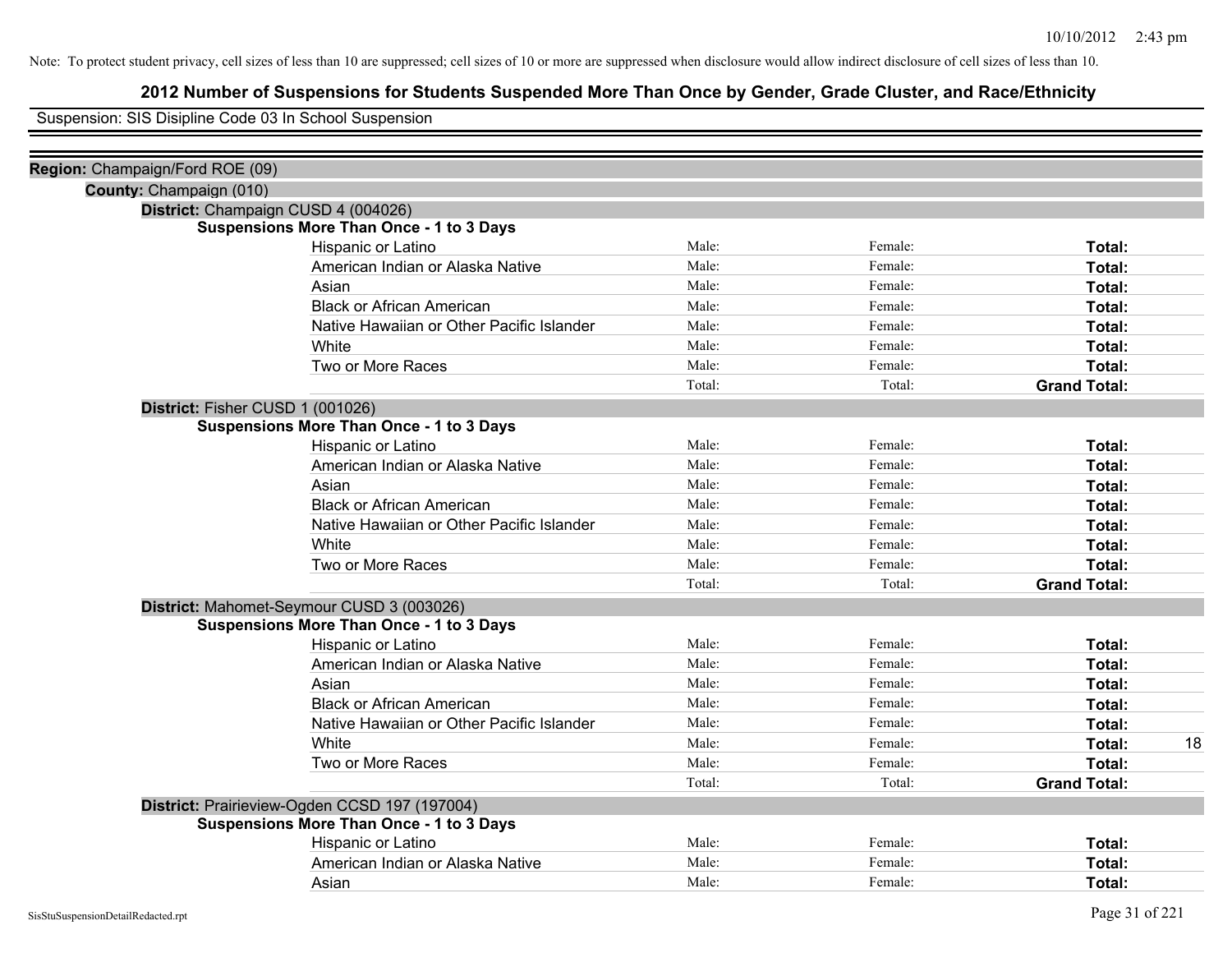| Suspension: SIS Disipline Code 03 In School Suspension |                                                    |        |     |         |     |                     |     |
|--------------------------------------------------------|----------------------------------------------------|--------|-----|---------|-----|---------------------|-----|
|                                                        | <b>Black or African American</b>                   | Male:  |     | Female: |     | Total:              |     |
|                                                        | Native Hawaiian or Other Pacific Islander          | Male:  |     | Female: |     | Total:              |     |
|                                                        | White                                              | Male:  |     | Female: |     | Total:              |     |
|                                                        | Two or More Races                                  | Male:  |     | Female: |     | Total:              |     |
|                                                        |                                                    | Total: |     | Total:  |     | <b>Grand Total:</b> |     |
|                                                        | District: St Joseph Ogden CHSD 305 (305016)        |        |     |         |     |                     |     |
|                                                        | <b>Suspensions More Than Once - 1 to 3 Days</b>    |        |     |         |     |                     |     |
|                                                        | Hispanic or Latino                                 | Male:  |     | Female: |     | Total:              |     |
|                                                        | American Indian or Alaska Native                   | Male:  |     | Female: |     | Total:              |     |
|                                                        | Asian                                              | Male:  |     | Female: |     | Total:              |     |
|                                                        | <b>Black or African American</b>                   | Male:  |     | Female: |     | Total:              |     |
|                                                        | Native Hawaiian or Other Pacific Islander          | Male:  |     | Female: |     | Total:              |     |
|                                                        | White                                              | Male:  |     | Female: |     | Total:              | 32  |
|                                                        | Two or More Races                                  | Male:  |     | Female: |     | Total:              |     |
|                                                        |                                                    | Total: |     | Total:  |     | <b>Grand Total:</b> |     |
|                                                        | District: Thomasboro CCSD 130 (130004)             |        |     |         |     |                     |     |
|                                                        | <b>Suspensions More Than Once - 1 to 3 Days</b>    |        |     |         |     |                     |     |
|                                                        | Hispanic or Latino                                 | Male:  |     | Female: |     | Total:              |     |
|                                                        | American Indian or Alaska Native                   | Male:  |     | Female: |     | Total:              |     |
|                                                        | Asian                                              | Male:  |     | Female: |     | Total:              |     |
|                                                        | <b>Black or African American</b>                   | Male:  |     | Female: |     | Total:              |     |
|                                                        | Native Hawaiian or Other Pacific Islander          | Male:  |     | Female: |     | Total:              |     |
|                                                        | White                                              | Male:  |     | Female: |     | Total:              | 11  |
|                                                        | Two or More Races                                  | Male:  |     | Female: |     | Total:              |     |
|                                                        |                                                    | Total: |     | Total:  |     | <b>Grand Total:</b> |     |
|                                                        | District: Urbana SD 116 (116022)                   |        |     |         |     |                     |     |
|                                                        | <b>Suspensions More Than Once - 1 to 3 Days</b>    |        |     |         |     |                     |     |
|                                                        | Hispanic or Latino                                 | Male:  | 34  | Female: | 24  | Total:              | 58  |
|                                                        | American Indian or Alaska Native                   | Male:  |     | Female: |     | Total:              | 15  |
|                                                        | Asian                                              | Male:  |     | Female: |     | Total:              |     |
|                                                        | <b>Black or African American</b>                   | Male:  | 451 | Female: | 249 | Total:              | 700 |
|                                                        | Native Hawaiian or Other Pacific Islander          | Male:  |     | Female: |     | Total:              | 11  |
|                                                        | White                                              | Male:  | 123 | Female: | 81  | Total:              | 204 |
|                                                        | Two or More Races                                  | Male:  | 35  | Female: | 20  | Total:              | 55  |
|                                                        |                                                    | Total: |     | Total:  |     | <b>Grand Total:</b> |     |
|                                                        | <b>Suspensions More Than Once - 4 or More Days</b> |        |     |         |     |                     |     |
|                                                        | Hispanic or Latino                                 | Male:  |     | Female: |     | Total:              |     |
|                                                        | American Indian or Alaska Native                   | Male:  |     | Female: |     | Total:              |     |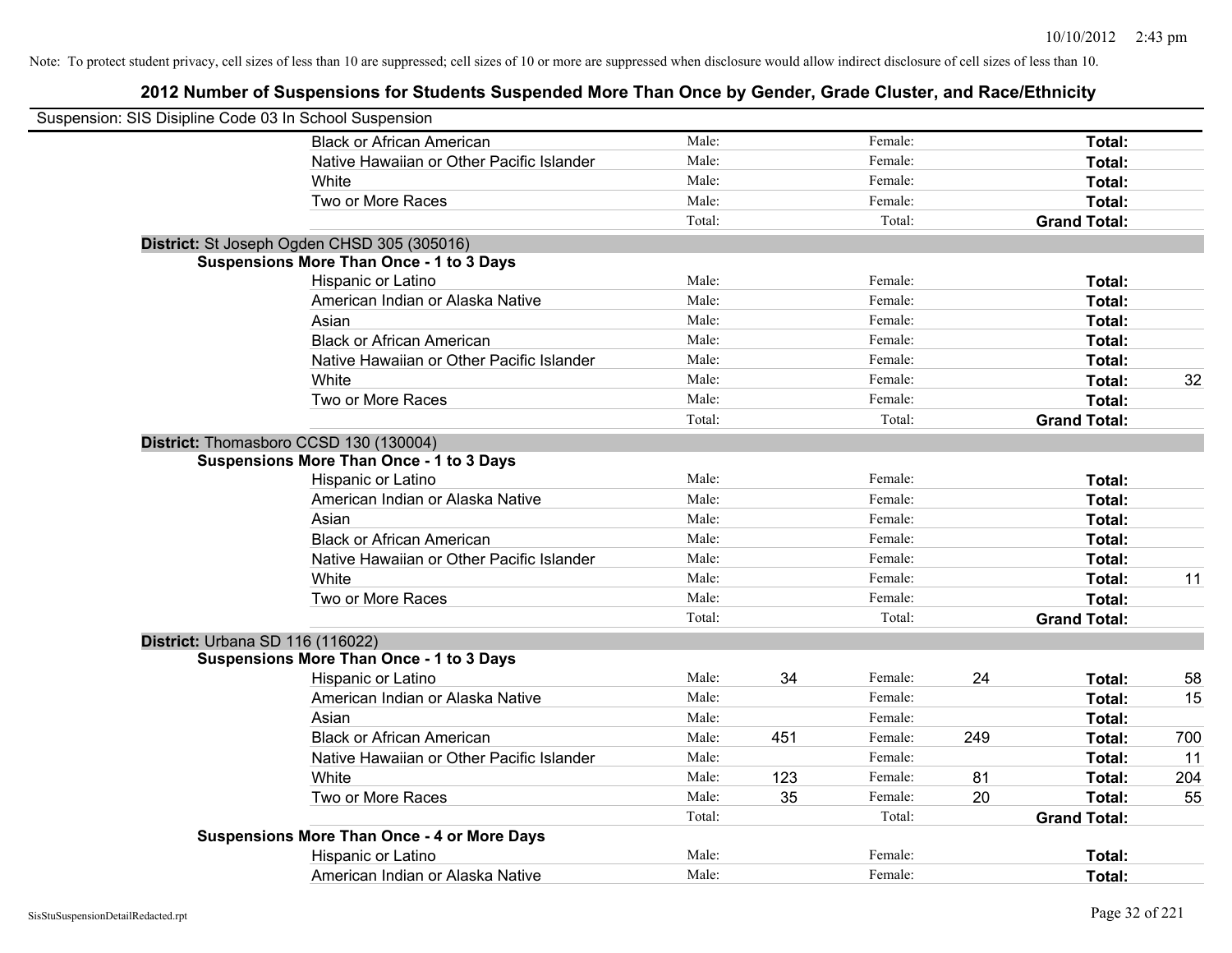| Suspension: SIS Disipline Code 03 In School Suspension |                                                 |        |    |         |    |                     |
|--------------------------------------------------------|-------------------------------------------------|--------|----|---------|----|---------------------|
|                                                        | Asian                                           | Male:  |    | Female: |    | Total:              |
|                                                        | <b>Black or African American</b>                | Male:  |    | Female: |    | Total:              |
|                                                        | Native Hawaiian or Other Pacific Islander       | Male:  |    | Female: |    | Total:              |
|                                                        | White                                           | Male:  |    | Female: |    | Total:              |
|                                                        | Two or More Races                               | Male:  |    | Female: |    | Total:              |
|                                                        |                                                 | Total: |    | Total:  |    | <b>Grand Total:</b> |
| County: Ford (027)                                     |                                                 |        |    |         |    |                     |
| District: Gibson City-Melvin-Sibley CUSD 5 (005026)    |                                                 |        |    |         |    |                     |
|                                                        | <b>Suspensions More Than Once - 1 to 3 Days</b> |        |    |         |    |                     |
|                                                        | Hispanic or Latino                              | Male:  |    | Female: |    | Total:              |
|                                                        | American Indian or Alaska Native                | Male:  |    | Female: |    | Total:              |
|                                                        | Asian                                           | Male:  |    | Female: |    | Total:              |
|                                                        | <b>Black or African American</b>                | Male:  |    | Female: |    | Total:              |
|                                                        | Native Hawaiian or Other Pacific Islander       | Male:  |    | Female: |    | Total:              |
|                                                        | White                                           | Male:  |    | Female: |    | Total:              |
|                                                        | Two or More Races                               | Male:  |    | Female: |    | <b>Total:</b>       |
|                                                        |                                                 | Total: |    | Total:  |    | <b>Grand Total:</b> |
|                                                        |                                                 |        |    |         |    |                     |
| Region: Christian/Montgomery ROE (10)                  |                                                 |        |    |         |    |                     |
| County: Christian (011)                                |                                                 |        |    |         |    |                     |
| District: Morrisonville CUSD 1 (001026)                |                                                 |        |    |         |    |                     |
|                                                        | <b>Suspensions More Than Once - 1 to 3 Days</b> |        |    |         |    |                     |
|                                                        | Hispanic or Latino                              | Male:  |    | Female: |    | Total:              |
|                                                        | American Indian or Alaska Native                | Male:  |    | Female: |    | Total:              |
|                                                        | Asian                                           | Male:  |    | Female: |    | Total:              |
|                                                        | <b>Black or African American</b>                | Male:  |    | Female: |    | Total:              |
|                                                        | Native Hawaiian or Other Pacific Islander       | Male:  |    | Female: |    | Total:              |
|                                                        | White                                           | Male:  |    | Female: |    | Total:              |
|                                                        | Two or More Races                               | Male:  |    | Female: |    | Total:              |
|                                                        |                                                 | Total: |    | Total:  |    | <b>Grand Total:</b> |
| District: Pana CUSD 8 (008026)                         |                                                 |        |    |         |    |                     |
|                                                        | <b>Suspensions More Than Once - 1 to 3 Days</b> |        |    |         |    |                     |
|                                                        | Hispanic or Latino                              | Male:  |    | Female: |    | Total:              |
|                                                        | American Indian or Alaska Native                | Male:  |    | Female: |    | Total:              |
|                                                        | Asian                                           | Male:  |    | Female: |    | Total:              |
|                                                        | <b>Black or African American</b>                | Male:  |    | Female: |    | Total:              |
|                                                        | Native Hawaiian or Other Pacific Islander       | Male:  |    | Female: |    | Total:              |
|                                                        | White                                           | Male:  | 26 | Female: | 22 | Total:              |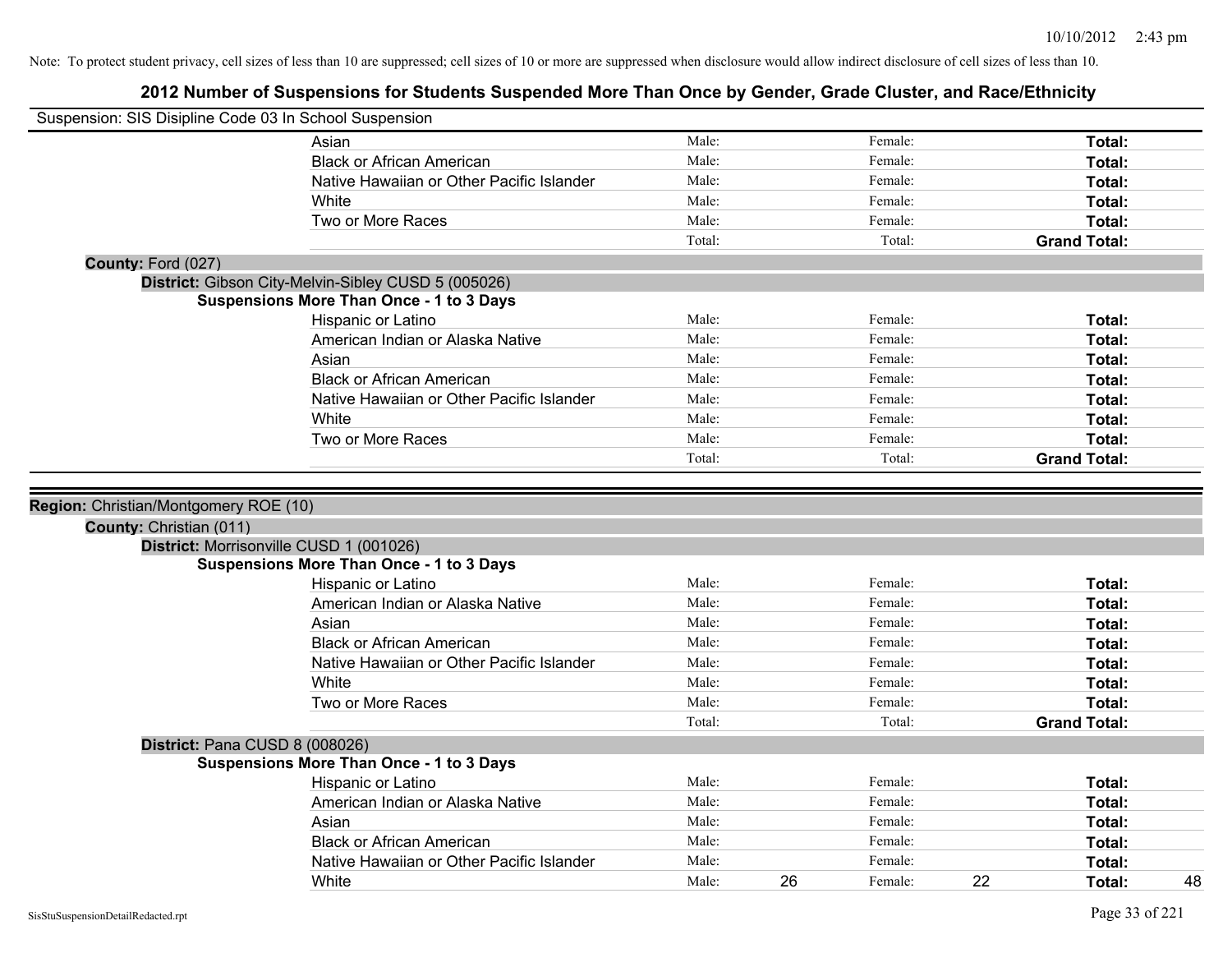| Suspension: SIS Disipline Code 03 In School Suspension |        |     |         |    |                     |     |
|--------------------------------------------------------|--------|-----|---------|----|---------------------|-----|
| Two or More Races                                      | Male:  |     | Female: |    | Total:              |     |
|                                                        | Total: |     | Total:  |    | <b>Grand Total:</b> |     |
| <b>Suspensions More Than Once - 4 or More Days</b>     |        |     |         |    |                     |     |
| Hispanic or Latino                                     | Male:  |     | Female: |    | Total:              |     |
| American Indian or Alaska Native                       | Male:  |     | Female: |    | Total:              |     |
| Asian                                                  | Male:  |     | Female: |    | Total:              |     |
| <b>Black or African American</b>                       | Male:  |     | Female: |    | Total:              |     |
| Native Hawaiian or Other Pacific Islander              | Male:  |     | Female: |    | Total:              |     |
| White                                                  | Male:  |     | Female: |    | Total:              |     |
| Two or More Races                                      | Male:  |     | Female: |    | Total:              |     |
|                                                        | Total: |     | Total:  |    | <b>Grand Total:</b> |     |
| District: Taylorville CUSD 3 (003026)                  |        |     |         |    |                     |     |
| <b>Suspensions More Than Once - 1 to 3 Days</b>        |        |     |         |    |                     |     |
| Hispanic or Latino                                     | Male:  |     | Female: |    | Total:              |     |
| American Indian or Alaska Native                       | Male:  |     | Female: |    | Total:              |     |
| Asian                                                  | Male:  |     | Female: |    | Total:              |     |
| <b>Black or African American</b>                       | Male:  |     | Female: |    | Total:              |     |
| Native Hawaiian or Other Pacific Islander              | Male:  |     | Female: |    | Total:              |     |
| White                                                  | Male:  |     | Female: |    | Total:              | 16  |
| Two or More Races                                      | Male:  |     | Female: |    | Total:              |     |
|                                                        | Total: |     | Total:  |    | <b>Grand Total:</b> |     |
| County: Montgomery (068)                               |        |     |         |    |                     |     |
| District: Hillsboro CUSD 3 (003026)                    |        |     |         |    |                     |     |
| <b>Suspensions More Than Once - 1 to 3 Days</b>        |        |     |         |    |                     |     |
| Hispanic or Latino                                     | Male:  |     | Female: |    | Total:              |     |
| American Indian or Alaska Native                       | Male:  |     | Female: |    | Total:              |     |
| Asian                                                  | Male:  |     | Female: |    | Total:              |     |
| <b>Black or African American</b>                       | Male:  |     | Female: |    | Total:              |     |
| Native Hawaiian or Other Pacific Islander              | Male:  |     | Female: |    | Total:              |     |
| White                                                  | Male:  | 196 | Female: | 57 | Total:              | 253 |
| Two or More Races                                      | Male:  |     | Female: |    | Total:              |     |
|                                                        | Total: |     | Total:  |    | <b>Grand Total:</b> |     |
| <b>Suspensions More Than Once - 4 or More Days</b>     |        |     |         |    |                     |     |
| Hispanic or Latino                                     | Male:  |     | Female: |    | Total:              |     |
| American Indian or Alaska Native                       | Male:  |     | Female: |    | Total:              |     |
| Asian                                                  | Male:  |     | Female: |    | Total:              |     |
| <b>Black or African American</b>                       | Male:  |     | Female: |    | Total:              |     |
| Native Hawaiian or Other Pacific Islander              | Male:  |     | Female: |    | Total:              |     |
| White                                                  | Male:  |     | Female: |    | Total:              |     |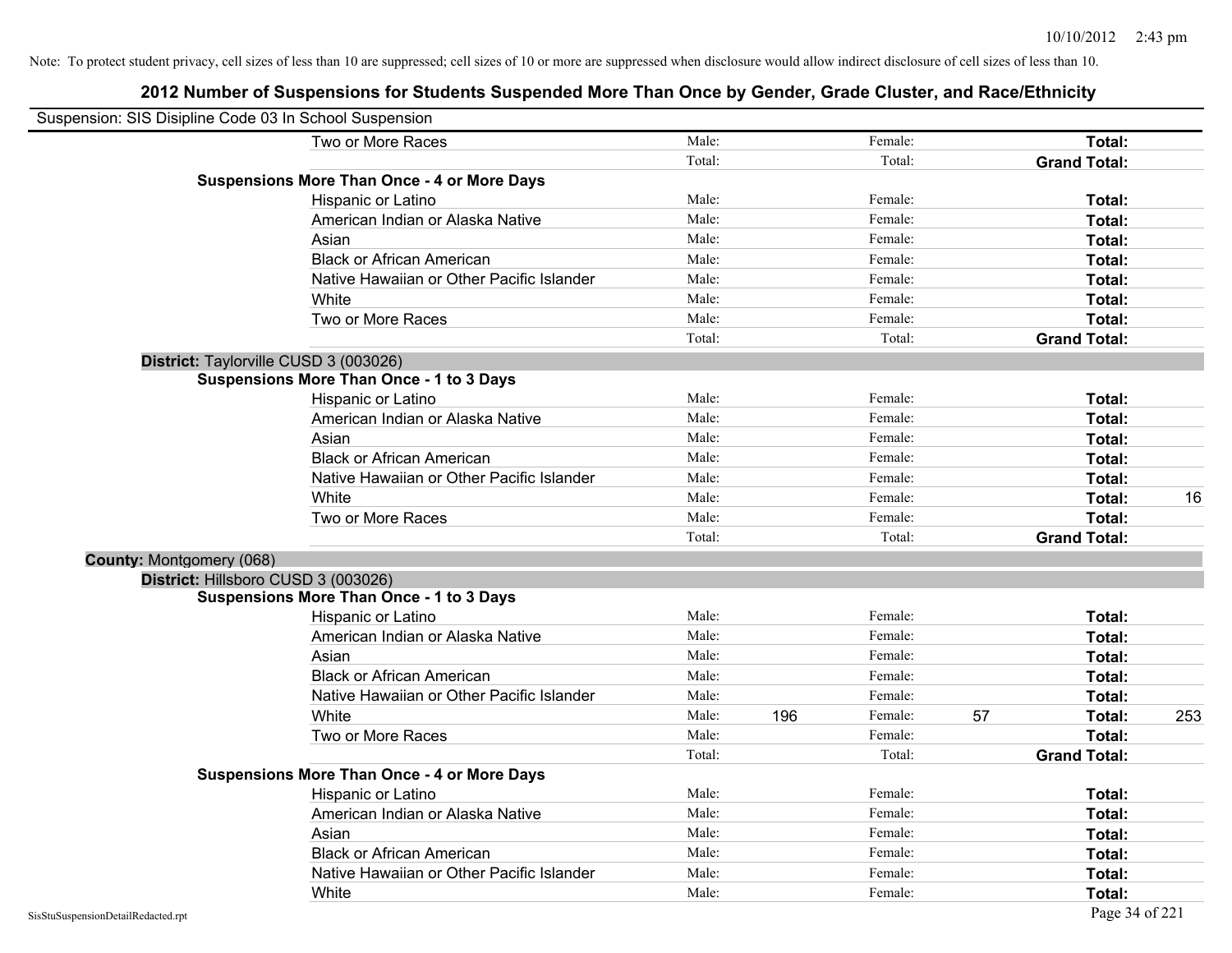| Suspension: SIS Disipline Code 03 In School Suspension |                                                    |        |    |         |    |                     |    |
|--------------------------------------------------------|----------------------------------------------------|--------|----|---------|----|---------------------|----|
|                                                        | Two or More Races                                  | Male:  |    | Female: |    | Total:              |    |
|                                                        |                                                    | Total: |    | Total:  |    | <b>Grand Total:</b> |    |
|                                                        | District: Litchfield CUSD 12 (012026)              |        |    |         |    |                     |    |
|                                                        | <b>Suspensions More Than Once - 1 to 3 Days</b>    |        |    |         |    |                     |    |
|                                                        | Hispanic or Latino                                 | Male:  |    | Female: |    | Total:              |    |
|                                                        | American Indian or Alaska Native                   | Male:  |    | Female: |    | Total:              |    |
|                                                        | Asian                                              | Male:  |    | Female: |    | Total:              |    |
|                                                        | <b>Black or African American</b>                   | Male:  |    | Female: |    | Total:              |    |
|                                                        | Native Hawaiian or Other Pacific Islander          | Male:  |    | Female: |    | Total:              |    |
|                                                        | White                                              | Male:  | 38 | Female: | 15 | Total:              | 53 |
|                                                        | Two or More Races                                  | Male:  |    | Female: |    | Total:              |    |
|                                                        |                                                    | Total: |    | Total:  |    | <b>Grand Total:</b> | 66 |
|                                                        | <b>Suspensions More Than Once - 4 or More Days</b> |        |    |         |    |                     |    |
|                                                        | Hispanic or Latino                                 | Male:  |    | Female: |    | Total:              |    |
|                                                        | American Indian or Alaska Native                   | Male:  |    | Female: |    | Total:              |    |
|                                                        | Asian                                              | Male:  |    | Female: |    | Total:              |    |
|                                                        | <b>Black or African American</b>                   | Male:  |    | Female: |    | Total:              |    |
|                                                        | Native Hawaiian or Other Pacific Islander          | Male:  |    | Female: |    | Total:              |    |
|                                                        | White                                              | Male:  |    | Female: |    | Total:              | 13 |
|                                                        | Two or More Races                                  | Male:  |    | Female: |    | Total:              |    |
|                                                        |                                                    | Total: |    | Total:  |    | <b>Grand Total:</b> |    |
|                                                        | District: Nokomis CUSD 22 (022026)                 |        |    |         |    |                     |    |
|                                                        | <b>Suspensions More Than Once - 1 to 3 Days</b>    |        |    |         |    |                     |    |
|                                                        | Hispanic or Latino                                 | Male:  |    | Female: |    | Total:              |    |
|                                                        | American Indian or Alaska Native                   | Male:  |    | Female: |    | Total:              |    |
|                                                        | Asian                                              | Male:  |    | Female: |    | Total:              |    |
|                                                        | <b>Black or African American</b>                   | Male:  |    | Female: |    | Total:              |    |
|                                                        | Native Hawaiian or Other Pacific Islander          | Male:  |    | Female: |    | Total:              |    |
|                                                        | White                                              | Male:  | 24 | Female: | 30 | Total:              | 54 |
|                                                        | Two or More Races                                  | Male:  |    | Female: |    | Total:              |    |
|                                                        |                                                    | Total: |    | Total:  |    | <b>Grand Total:</b> |    |
|                                                        | <b>Suspensions More Than Once - 4 or More Days</b> |        |    |         |    |                     |    |
|                                                        | Hispanic or Latino                                 | Male:  |    | Female: |    | Total:              |    |
|                                                        | American Indian or Alaska Native                   | Male:  |    | Female: |    | Total:              |    |
|                                                        | Asian                                              | Male:  |    | Female: |    | Total:              |    |
|                                                        | <b>Black or African American</b>                   | Male:  |    | Female: |    | Total:              |    |
|                                                        | Native Hawaiian or Other Pacific Islander          | Male:  |    | Female: |    | Total:              |    |
|                                                        | White                                              | Male:  |    | Female: |    | Total:              |    |
|                                                        | Two or More Races                                  | Male:  |    | Female: |    | Total:              |    |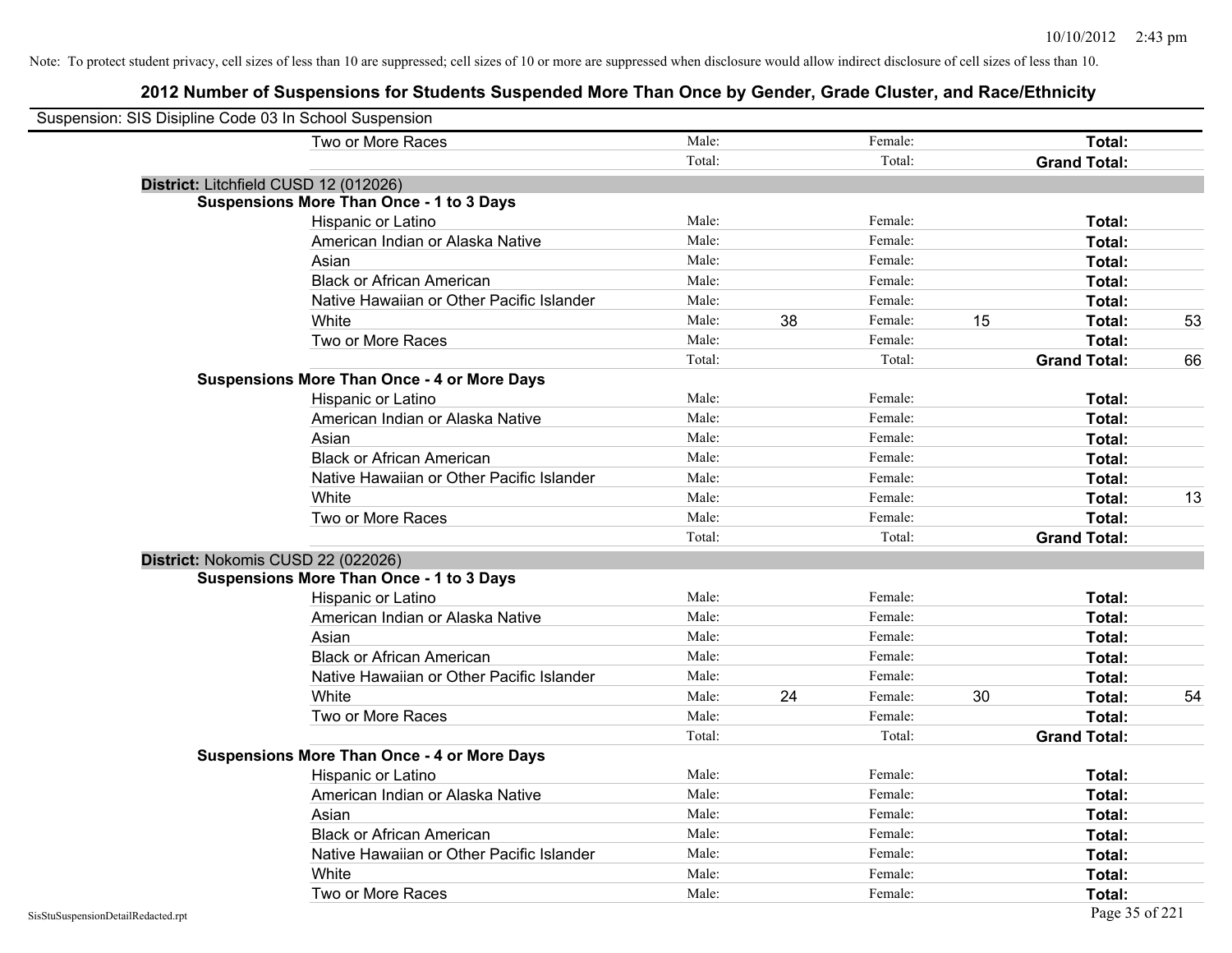| Suspension: SIS Disipline Code 03 In School Suspension |                                                    |        |    |         |                     |        |     |
|--------------------------------------------------------|----------------------------------------------------|--------|----|---------|---------------------|--------|-----|
|                                                        |                                                    | Total: |    | Total:  | <b>Grand Total:</b> |        |     |
|                                                        | District: Panhandle CUSD 2 (002026)                |        |    |         |                     |        |     |
|                                                        | <b>Suspensions More Than Once - 1 to 3 Days</b>    |        |    |         |                     |        |     |
|                                                        | Hispanic or Latino                                 | Male:  |    | Female: |                     | Total: |     |
|                                                        | American Indian or Alaska Native                   | Male:  |    | Female: |                     | Total: |     |
|                                                        | Asian                                              | Male:  |    | Female: |                     | Total: |     |
|                                                        | <b>Black or African American</b>                   | Male:  |    | Female: |                     | Total: |     |
|                                                        | Native Hawaiian or Other Pacific Islander          | Male:  |    | Female: |                     | Total: |     |
|                                                        | White                                              | Male:  |    | Female: |                     | Total: | 36  |
|                                                        | Two or More Races                                  | Male:  |    | Female: |                     | Total: |     |
|                                                        |                                                    | Total: |    | Total:  | <b>Grand Total:</b> |        |     |
| Region: Clay/Cwford/Jsper/Lwrnce/Rhland (12)           |                                                    |        |    |         |                     |        |     |
| County: Clay (013)                                     |                                                    |        |    |         |                     |        |     |
| District: Flora CUSD 35 (035026)                       |                                                    |        |    |         |                     |        |     |
|                                                        | <b>Suspensions More Than Once - 1 to 3 Days</b>    |        |    |         |                     |        |     |
|                                                        | Hispanic or Latino                                 | Male:  |    | Female: |                     | Total: |     |
|                                                        | American Indian or Alaska Native                   | Male:  |    | Female: |                     | Total: |     |
|                                                        | Asian                                              | Male:  |    | Female: |                     | Total: |     |
|                                                        | <b>Black or African American</b>                   | Male:  |    | Female: |                     | Total: |     |
|                                                        | Native Hawaiian or Other Pacific Islander          | Male:  |    | Female: |                     | Total: |     |
|                                                        | White                                              | Male:  | 97 | Female: | 24                  | Total: | 121 |
|                                                        | Two or More Races                                  | Male:  |    | Female: |                     | Total: |     |
|                                                        |                                                    | Total: |    | Total:  | <b>Grand Total:</b> |        |     |
|                                                        | <b>Suspensions More Than Once - 4 or More Days</b> |        |    |         |                     |        |     |
|                                                        | Hispanic or Latino                                 | Male:  |    | Female: |                     | Total: |     |
|                                                        | American Indian or Alaska Native                   | Male:  |    | Female: |                     | Total: |     |
|                                                        | Asian                                              | Male:  |    | Female: |                     | Total: |     |
|                                                        | <b>Black or African American</b>                   | Male:  |    | Female: |                     | Total: |     |
|                                                        | Native Hawaiian or Other Pacific Islander          | Male:  |    | Female: |                     | Total: |     |
|                                                        | White                                              | Male:  |    | Female: |                     | Total: |     |
|                                                        | Two or More Races                                  | Male:  |    | Female: |                     | Total: |     |
|                                                        |                                                    | Total: |    | Total:  | <b>Grand Total:</b> |        |     |
|                                                        | District: North Clay CUSD 25 (025026)              |        |    |         |                     |        |     |
|                                                        | <b>Suspensions More Than Once - 1 to 3 Days</b>    |        |    |         |                     |        |     |
|                                                        | Hispanic or Latino                                 | Male:  |    | Female: |                     | Total: |     |
|                                                        | American Indian or Alaska Native                   | Male:  |    | Female: |                     | Total: |     |
|                                                        | Asian                                              | Male:  |    | Female: |                     | Total: |     |
|                                                        |                                                    |        |    |         |                     |        |     |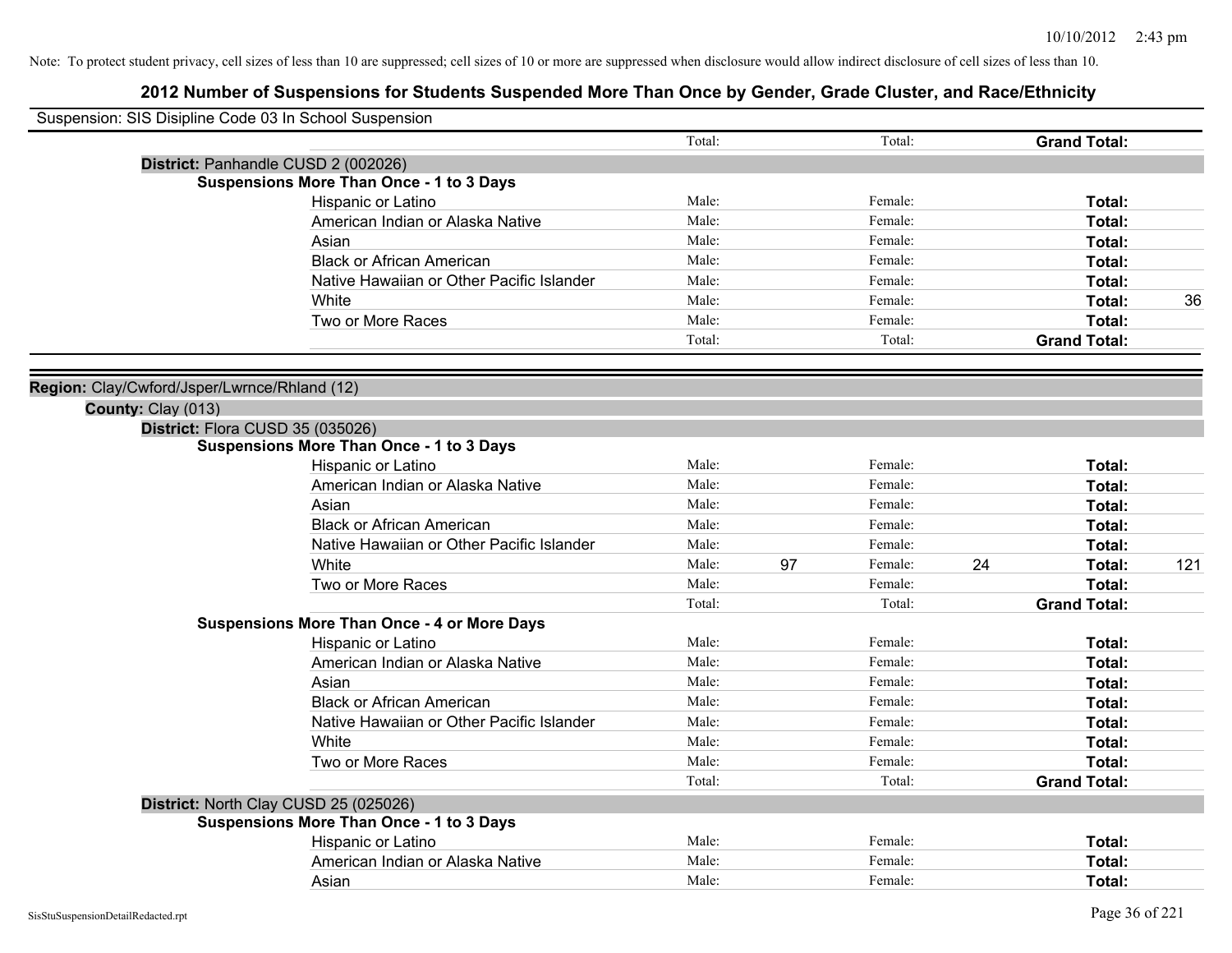| Suspension: SIS Disipline Code 03 In School Suspension |                                                    |        |    |         |    |                     |    |
|--------------------------------------------------------|----------------------------------------------------|--------|----|---------|----|---------------------|----|
|                                                        | <b>Black or African American</b>                   | Male:  |    | Female: |    | Total:              |    |
|                                                        | Native Hawaiian or Other Pacific Islander          | Male:  |    | Female: |    | Total:              |    |
|                                                        | White                                              | Male:  | 58 | Female: | 16 | Total:              | 74 |
|                                                        | Two or More Races                                  | Male:  |    | Female: |    | Total:              |    |
|                                                        |                                                    | Total: |    | Total:  |    | <b>Grand Total:</b> |    |
|                                                        | <b>Suspensions More Than Once - 4 or More Days</b> |        |    |         |    |                     |    |
|                                                        | Hispanic or Latino                                 | Male:  |    | Female: |    | Total:              |    |
|                                                        | American Indian or Alaska Native                   | Male:  |    | Female: |    | Total:              |    |
|                                                        | Asian                                              | Male:  |    | Female: |    | Total:              |    |
|                                                        | <b>Black or African American</b>                   | Male:  |    | Female: |    | Total:              |    |
|                                                        | Native Hawaiian or Other Pacific Islander          | Male:  |    | Female: |    | Total:              |    |
|                                                        | White                                              | Male:  |    | Female: |    | Total:              |    |
|                                                        | Two or More Races                                  | Male:  |    | Female: |    | Total:              |    |
|                                                        |                                                    | Total: |    | Total:  |    | <b>Grand Total:</b> |    |
| County: Crawford (017)                                 |                                                    |        |    |         |    |                     |    |
|                                                        | District: Oblong CUSD 4 (004026)                   |        |    |         |    |                     |    |
|                                                        | <b>Suspensions More Than Once - 1 to 3 Days</b>    |        |    |         |    |                     |    |
|                                                        | Hispanic or Latino                                 | Male:  |    | Female: |    | Total:              |    |
|                                                        | American Indian or Alaska Native                   | Male:  |    | Female: |    | Total:              |    |
|                                                        | Asian                                              | Male:  |    | Female: |    | Total:              |    |
|                                                        | <b>Black or African American</b>                   | Male:  |    | Female: |    | Total:              |    |
|                                                        | Native Hawaiian or Other Pacific Islander          | Male:  |    | Female: |    | Total:              |    |
|                                                        | White                                              | Male:  |    | Female: |    | Total:              | 24 |
|                                                        | Two or More Races                                  | Male:  |    | Female: |    | Total:              |    |
|                                                        |                                                    | Total: |    | Total:  |    | <b>Grand Total:</b> |    |
|                                                        | <b>Suspensions More Than Once - 4 or More Days</b> |        |    |         |    |                     |    |
|                                                        | Hispanic or Latino                                 | Male:  |    | Female: |    | Total:              |    |
|                                                        | American Indian or Alaska Native                   | Male:  |    | Female: |    | Total:              |    |
|                                                        | Asian                                              | Male:  |    | Female: |    | Total:              |    |
|                                                        | <b>Black or African American</b>                   | Male:  |    | Female: |    | Total:              |    |
|                                                        | Native Hawaiian or Other Pacific Islander          | Male:  |    | Female: |    | Total:              |    |
|                                                        | White                                              | Male:  |    | Female: |    | Total:              |    |
|                                                        | Two or More Races                                  | Male:  |    | Female: |    | Total:              |    |
|                                                        |                                                    | Total: |    | Total:  |    | <b>Grand Total:</b> |    |
|                                                        | District: Robinson CUSD 2 (002026)                 |        |    |         |    |                     |    |
|                                                        | <b>Suspensions More Than Once - 1 to 3 Days</b>    |        |    |         |    |                     |    |
|                                                        | Hispanic or Latino                                 | Male:  |    | Female: |    | Total:              |    |
|                                                        | American Indian or Alaska Native                   | Male:  |    | Female: |    | Total:              |    |
|                                                        | Asian                                              | Male:  |    | Female: |    | Total:              |    |
| SisStuSuspensionDetailRedacted.rpt                     |                                                    |        |    |         |    | Page 37 of 221      |    |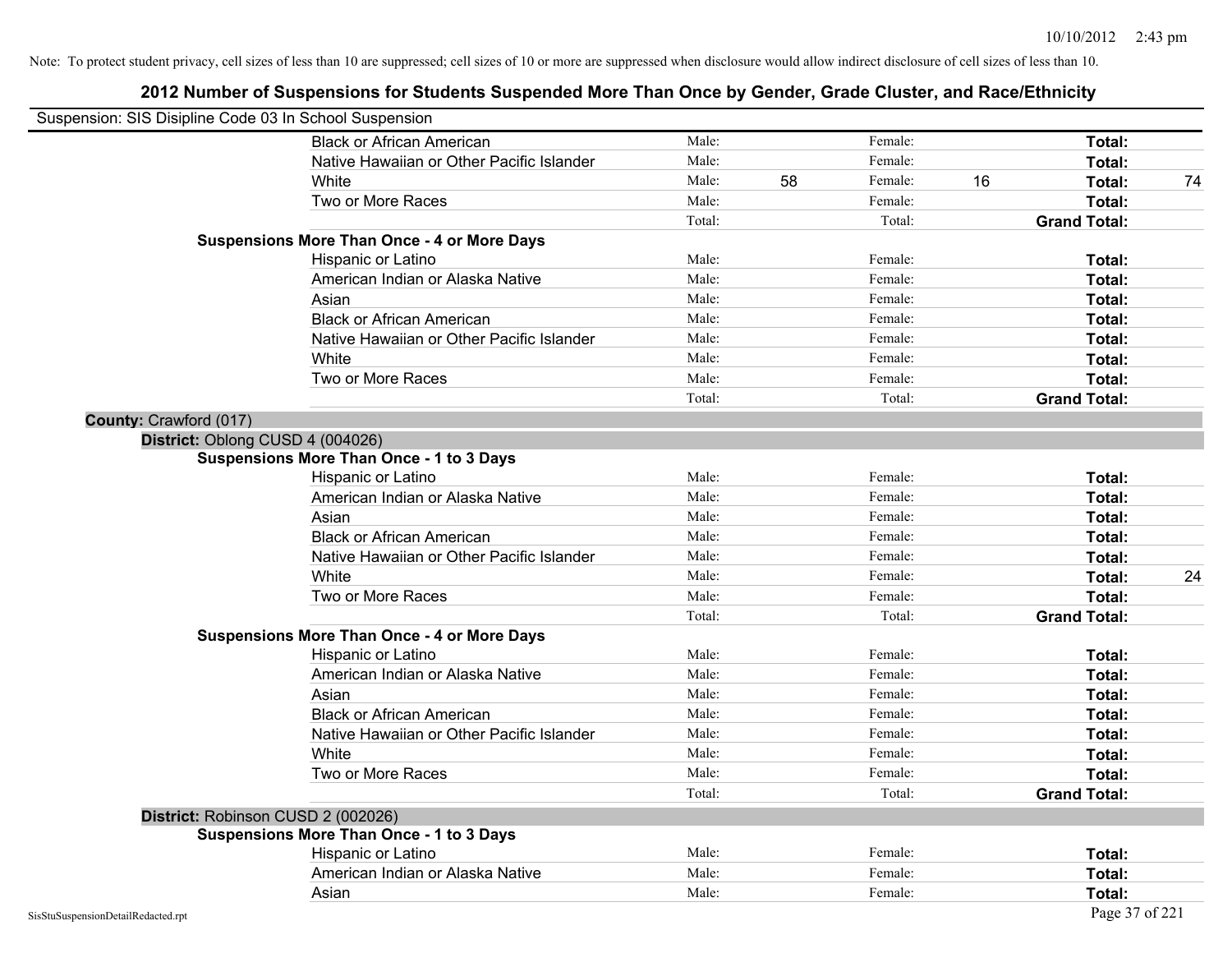| Suspension: SIS Disipline Code 03 In School Suspension |                                                    |        |     |         |    |                     |     |
|--------------------------------------------------------|----------------------------------------------------|--------|-----|---------|----|---------------------|-----|
|                                                        | <b>Black or African American</b>                   | Male:  |     | Female: |    | Total:              |     |
|                                                        | Native Hawaiian or Other Pacific Islander          | Male:  |     | Female: |    | Total:              |     |
|                                                        | White                                              | Male:  |     | Female: |    | Total:              | 11  |
|                                                        | Two or More Races                                  | Male:  |     | Female: |    | Total:              |     |
|                                                        |                                                    | Total: |     | Total:  |    | <b>Grand Total:</b> |     |
| County: Jasper (040)                                   |                                                    |        |     |         |    |                     |     |
|                                                        | District: Jasper County CUD 1 (001026)             |        |     |         |    |                     |     |
|                                                        | <b>Suspensions More Than Once - 1 to 3 Days</b>    |        |     |         |    |                     |     |
|                                                        | Hispanic or Latino                                 | Male:  |     | Female: |    | Total:              |     |
|                                                        | American Indian or Alaska Native                   | Male:  |     | Female: |    | Total:              |     |
|                                                        | Asian                                              | Male:  |     | Female: |    | Total:              |     |
|                                                        | <b>Black or African American</b>                   | Male:  |     | Female: |    | Total:              |     |
|                                                        | Native Hawaiian or Other Pacific Islander          | Male:  |     | Female: |    | Total:              |     |
|                                                        | White                                              | Male:  |     | Female: |    | Total:              | 61  |
|                                                        | Two or More Races                                  | Male:  |     | Female: |    | Total:              |     |
|                                                        |                                                    | Total: |     | Total:  |    | <b>Grand Total:</b> |     |
| County: Lawrence (051)                                 |                                                    |        |     |         |    |                     |     |
|                                                        | District: Lawrence County CUD 20 (020026)          |        |     |         |    |                     |     |
|                                                        | <b>Suspensions More Than Once - 1 to 3 Days</b>    |        |     |         |    |                     |     |
|                                                        | Hispanic or Latino                                 | Male:  |     | Female: |    | Total:              |     |
|                                                        | American Indian or Alaska Native                   | Male:  |     | Female: |    | Total:              |     |
|                                                        | Asian                                              | Male:  |     | Female: |    | Total:              |     |
|                                                        | <b>Black or African American</b>                   | Male:  |     | Female: |    | Total:              |     |
|                                                        | Native Hawaiian or Other Pacific Islander          | Male:  |     | Female: |    | Total:              |     |
|                                                        | White                                              | Male:  | 132 | Female: | 12 | Total:              | 144 |
|                                                        | Two or More Races                                  | Male:  |     | Female: |    | Total:              |     |
|                                                        |                                                    | Total: |     | Total:  |    | <b>Grand Total:</b> | 154 |
|                                                        | <b>Suspensions More Than Once - 4 or More Days</b> |        |     |         |    |                     |     |
|                                                        | Hispanic or Latino                                 | Male:  |     | Female: |    | Total:              |     |
|                                                        | American Indian or Alaska Native                   | Male:  |     | Female: |    | Total:              |     |
|                                                        | Asian                                              | Male:  |     | Female: |    | Total:              |     |
|                                                        | <b>Black or African American</b>                   | Male:  |     | Female: |    | Total:              |     |
|                                                        | Native Hawaiian or Other Pacific Islander          | Male:  |     | Female: |    | Total:              |     |
|                                                        | White                                              | Male:  |     | Female: |    | Total:              |     |
|                                                        | Two or More Races                                  | Male:  |     | Female: |    | Total:              |     |
|                                                        |                                                    | Total: |     | Total:  |    | <b>Grand Total:</b> |     |
|                                                        | District: Red Hill CUSD 10 (010026)                |        |     |         |    |                     |     |
|                                                        | <b>Suspensions More Than Once - 1 to 3 Days</b>    |        |     |         |    |                     |     |
|                                                        | Hispanic or Latino                                 | Male:  |     | Female: |    | Total:              |     |
| SisStuSuspensionDetailRedacted.rpt                     |                                                    |        |     |         |    | Page 38 of 221      |     |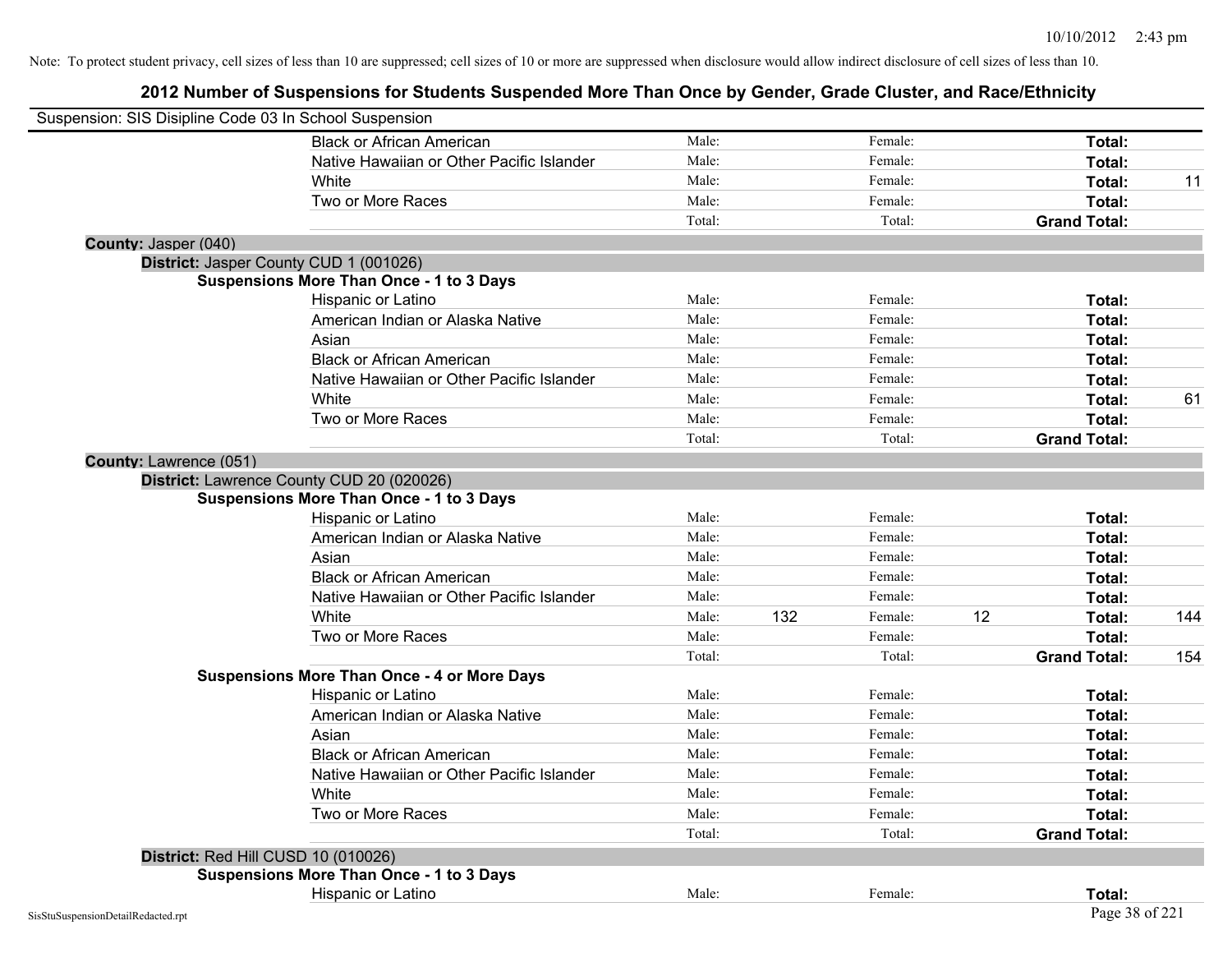| Suspension: SIS Disipline Code 03 In School Suspension |                                                    |        |     |         |    |                     |     |
|--------------------------------------------------------|----------------------------------------------------|--------|-----|---------|----|---------------------|-----|
|                                                        | American Indian or Alaska Native                   | Male:  |     | Female: |    | Total:              |     |
|                                                        | Asian                                              | Male:  |     | Female: |    | Total:              |     |
|                                                        | <b>Black or African American</b>                   | Male:  |     | Female: |    | Total:              |     |
|                                                        | Native Hawaiian or Other Pacific Islander          | Male:  |     | Female: |    | Total:              |     |
|                                                        | White                                              | Male:  | 122 | Female: | 38 | Total:              | 160 |
|                                                        | Two or More Races                                  | Male:  |     | Female: |    | Total:              |     |
|                                                        |                                                    | Total: |     | Total:  |    | <b>Grand Total:</b> |     |
|                                                        | <b>Suspensions More Than Once - 4 or More Days</b> |        |     |         |    |                     |     |
|                                                        | Hispanic or Latino                                 | Male:  |     | Female: |    | Total:              |     |
|                                                        | American Indian or Alaska Native                   | Male:  |     | Female: |    | Total:              |     |
|                                                        | Asian                                              | Male:  |     | Female: |    | Total:              |     |
|                                                        | <b>Black or African American</b>                   | Male:  |     | Female: |    | Total:              |     |
|                                                        | Native Hawaiian or Other Pacific Islander          | Male:  |     | Female: |    | Total:              |     |
|                                                        | White                                              | Male:  |     | Female: |    | Total:              |     |
|                                                        | Two or More Races                                  | Male:  |     | Female: |    | Total:              |     |
|                                                        |                                                    | Total: |     | Total:  |    | <b>Grand Total:</b> |     |
| County: Non-Public School (000)                        |                                                    |        |     |         |    |                     |     |
|                                                        | District: Clay/Cwford/Jsper/Lwrnce/Rhland (000000) |        |     |         |    |                     |     |
|                                                        | <b>Suspensions More Than Once - 1 to 3 Days</b>    |        |     |         |    |                     |     |
|                                                        | Hispanic or Latino                                 | Male:  |     | Female: |    | Total:              |     |
|                                                        | American Indian or Alaska Native                   | Male:  |     | Female: |    | Total:              |     |
|                                                        | Asian                                              | Male:  |     | Female: |    | Total:              |     |
|                                                        | <b>Black or African American</b>                   | Male:  |     | Female: |    | Total:              |     |
|                                                        | Native Hawaiian or Other Pacific Islander          | Male:  |     | Female: |    | Total:              |     |
|                                                        | White                                              | Male:  |     | Female: |    | Total:              |     |
|                                                        | Two or More Races                                  | Male:  |     | Female: |    | Total:              |     |
|                                                        |                                                    | Total: |     | Total:  |    | <b>Grand Total:</b> |     |
| County: Richland (080)                                 |                                                    |        |     |         |    |                     |     |
|                                                        | District: East Richland CUSD 1 (001026)            |        |     |         |    |                     |     |
|                                                        | Suspensions More Than Once - 1 to 3 Days           |        |     |         |    |                     |     |
|                                                        | Hispanic or Latino                                 | Male:  |     | Female: |    | Total:              |     |
|                                                        | American Indian or Alaska Native                   | Male:  |     | Female: |    | Total:              |     |
|                                                        | Asian                                              | Male:  |     | Female: |    | Total:              |     |
|                                                        | <b>Black or African American</b>                   | Male:  |     | Female: |    | Total:              |     |
|                                                        | Native Hawaiian or Other Pacific Islander          | Male:  |     | Female: |    | Total:              |     |
|                                                        | White                                              | Male:  |     | Female: |    | Total:              | 68  |
|                                                        | Two or More Races                                  | Male:  |     | Female: |    | <b>Total:</b>       |     |
|                                                        |                                                    | Total: |     | Total:  |    | <b>Grand Total:</b> |     |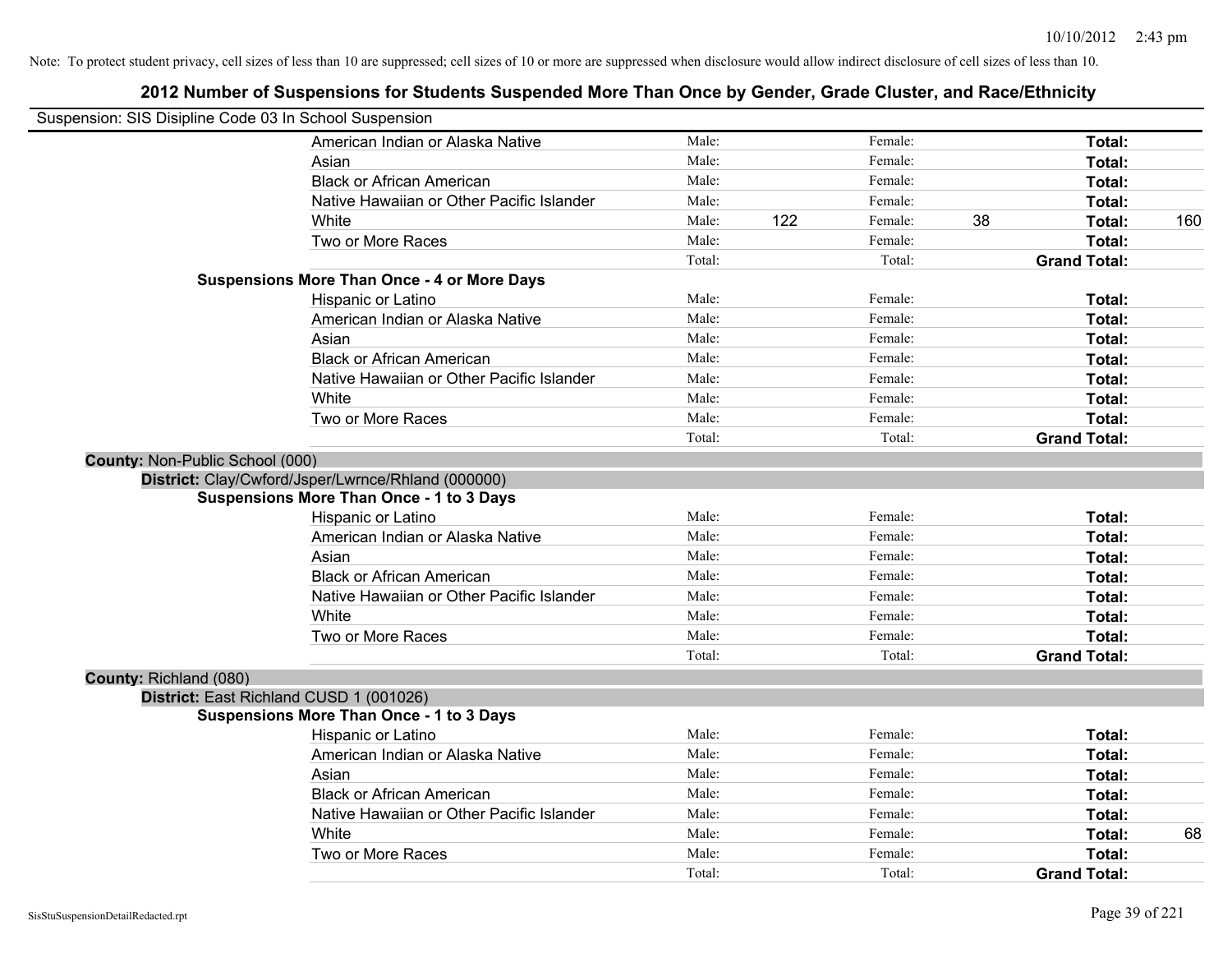# **2012 Number of Suspensions for Students Suspended More Than Once by Gender, Grade Cluster, and Race/Ethnicity**

Suspension: SIS Disipline Code 03 In School Suspension

| Region: Clinton/Marion/Washington ROE (13) |                                                    |        |    |         |    |                     |     |
|--------------------------------------------|----------------------------------------------------|--------|----|---------|----|---------------------|-----|
| County: Clinton (014)                      |                                                    |        |    |         |    |                     |     |
| <b>District: Breese SD 12 (012004)</b>     |                                                    |        |    |         |    |                     |     |
|                                            | <b>Suspensions More Than Once - 1 to 3 Days</b>    |        |    |         |    |                     |     |
|                                            | Hispanic or Latino                                 | Male:  |    | Female: |    | Total:              |     |
|                                            | American Indian or Alaska Native                   | Male:  |    | Female: |    | Total:              |     |
|                                            | Asian                                              | Male:  |    | Female: |    | Total:              |     |
|                                            | <b>Black or African American</b>                   | Male:  |    | Female: |    | Total:              |     |
|                                            | Native Hawaiian or Other Pacific Islander          | Male:  |    | Female: |    | Total:              |     |
|                                            | White                                              | Male:  |    | Female: |    | Total:              | 11  |
|                                            | Two or More Races                                  | Male:  |    | Female: |    | Total:              |     |
|                                            |                                                    | Total: |    | Total:  |    | <b>Grand Total:</b> |     |
| District: Carlyle CUSD 1 (001026)          |                                                    |        |    |         |    |                     |     |
|                                            | <b>Suspensions More Than Once - 1 to 3 Days</b>    |        |    |         |    |                     |     |
|                                            | Hispanic or Latino                                 | Male:  |    | Female: |    | Total:              |     |
|                                            | American Indian or Alaska Native                   | Male:  |    | Female: |    | Total:              |     |
|                                            | Asian                                              | Male:  |    | Female: |    | Total:              |     |
|                                            | <b>Black or African American</b>                   | Male:  |    | Female: |    | Total:              | 19  |
|                                            | Native Hawaiian or Other Pacific Islander          | Male:  |    | Female: |    | Total:              |     |
|                                            | White                                              | Male:  | 97 | Female: | 27 | Total:              | 124 |
|                                            | Two or More Races                                  | Male:  |    | Female: |    | Total:              |     |
|                                            |                                                    | Total: |    | Total:  |    | <b>Grand Total:</b> |     |
| District: Central CHSD 71 (071016)         |                                                    |        |    |         |    |                     |     |
|                                            | <b>Suspensions More Than Once - 1 to 3 Days</b>    |        |    |         |    |                     |     |
|                                            | Hispanic or Latino                                 | Male:  |    | Female: |    | Total:              |     |
|                                            | American Indian or Alaska Native                   | Male:  |    | Female: |    | Total:              |     |
|                                            | Asian                                              | Male:  |    | Female: |    | Total:              |     |
|                                            | <b>Black or African American</b>                   | Male:  |    | Female: |    | Total:              |     |
|                                            | Native Hawaiian or Other Pacific Islander          | Male:  |    | Female: |    | Total:              |     |
|                                            | White                                              | Male:  | 45 | Female: | 10 | Total:              | 55  |
|                                            | Two or More Races                                  | Male:  |    | Female: |    | Total:              |     |
|                                            |                                                    | Total: |    | Total:  |    | <b>Grand Total:</b> |     |
|                                            | <b>Suspensions More Than Once - 4 or More Days</b> |        |    |         |    |                     |     |
|                                            | Hispanic or Latino                                 | Male:  |    | Female: |    | Total:              |     |
|                                            | American Indian or Alaska Native                   | Male:  |    | Female: |    | <b>Total:</b>       |     |
|                                            | Asian                                              | Male:  |    | Female: |    | <b>Total:</b>       |     |
|                                            | <b>Black or African American</b>                   | Male:  |    | Female: |    | Total:              |     |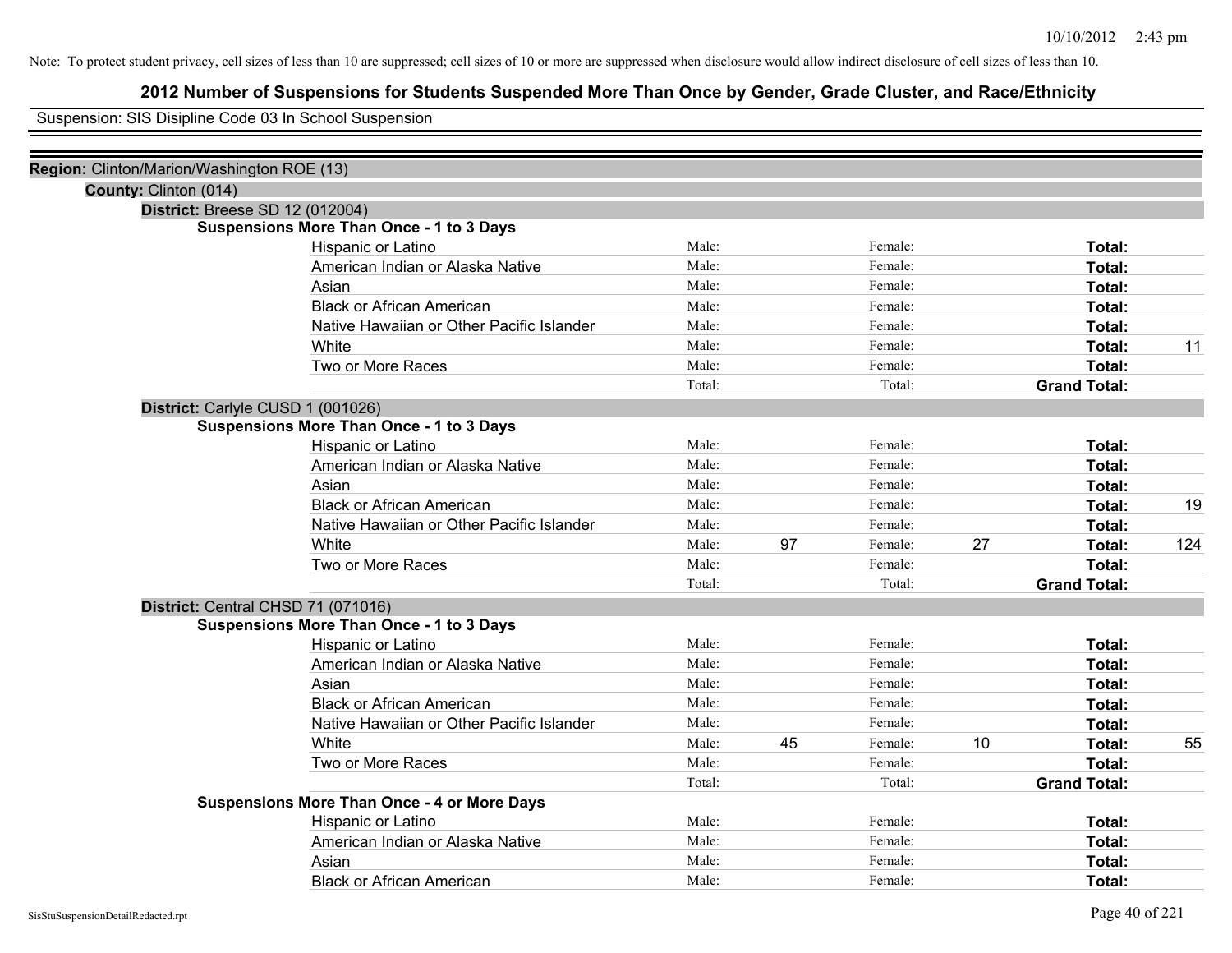|                      | Suspension: SIS Disipline Code 03 In School Suspension |        |    |         |    |                     |    |
|----------------------|--------------------------------------------------------|--------|----|---------|----|---------------------|----|
|                      | Native Hawaiian or Other Pacific Islander              | Male:  |    | Female: |    | Total:              |    |
|                      | White                                                  | Male:  |    | Female: |    | Total:              |    |
|                      | Two or More Races                                      | Male:  |    | Female: |    | Total:              |    |
|                      |                                                        | Total: |    | Total:  |    | <b>Grand Total:</b> |    |
|                      | District: Germantown SD 60 (060002)                    |        |    |         |    |                     |    |
|                      | <b>Suspensions More Than Once - 1 to 3 Days</b>        |        |    |         |    |                     |    |
|                      | Hispanic or Latino                                     | Male:  |    | Female: |    | Total:              |    |
|                      | American Indian or Alaska Native                       | Male:  |    | Female: |    | Total:              |    |
|                      | Asian                                                  | Male:  |    | Female: |    | Total:              |    |
|                      | <b>Black or African American</b>                       | Male:  |    | Female: |    | Total:              |    |
|                      | Native Hawaiian or Other Pacific Islander              | Male:  |    | Female: |    | Total:              |    |
|                      | White                                                  | Male:  |    | Female: |    | Total:              |    |
|                      | Two or More Races                                      | Male:  |    | Female: |    | Total:              |    |
|                      |                                                        | Total: |    | Total:  |    | <b>Grand Total:</b> |    |
|                      | District: Wesclin CUSD 3 (003026)                      |        |    |         |    |                     |    |
|                      | <b>Suspensions More Than Once - 1 to 3 Days</b>        |        |    |         |    |                     |    |
|                      | Hispanic or Latino                                     | Male:  |    | Female: |    | Total:              | 10 |
|                      | American Indian or Alaska Native                       | Male:  |    | Female: |    | Total:              |    |
|                      | Asian                                                  | Male:  |    | Female: |    | Total:              |    |
|                      | <b>Black or African American</b>                       | Male:  |    | Female: |    | Total:              |    |
|                      | Native Hawaiian or Other Pacific Islander              | Male:  |    | Female: |    | Total:              |    |
|                      | White                                                  | Male:  | 28 | Female: | 13 | Total:              | 41 |
|                      | Two or More Races                                      | Male:  |    | Female: |    | Total:              |    |
|                      |                                                        | Total: |    | Total:  |    | <b>Grand Total:</b> |    |
| County: Marion (058) |                                                        |        |    |         |    |                     |    |
|                      | District: Centralia SD 135 (135002)                    |        |    |         |    |                     |    |
|                      | <b>Suspensions More Than Once - 1 to 3 Days</b>        |        |    |         |    |                     |    |
|                      | Hispanic or Latino                                     | Male:  |    | Female: |    | Total:              |    |
|                      | American Indian or Alaska Native                       | Male:  |    | Female: |    | Total:              |    |
|                      | Asian                                                  | Male:  |    | Female: |    | Total:              |    |
|                      | <b>Black or African American</b>                       | Male:  |    | Female: |    | Total:              |    |
|                      | Native Hawaiian or Other Pacific Islander              | Male:  |    | Female: |    | Total:              |    |
|                      | White                                                  | Male:  | 24 | Female: | 10 | Total:              | 34 |
|                      | Two or More Races                                      | Male:  |    | Female: |    | Total:              |    |
|                      |                                                        | Total: |    | Total:  |    | <b>Grand Total:</b> | 47 |
|                      | <b>Suspensions More Than Once - 4 or More Days</b>     |        |    |         |    |                     |    |
|                      | Hispanic or Latino                                     | Male:  |    | Female: |    | <b>Total:</b>       |    |
|                      | American Indian or Alaska Native                       | Male:  |    | Female: |    | Total:              |    |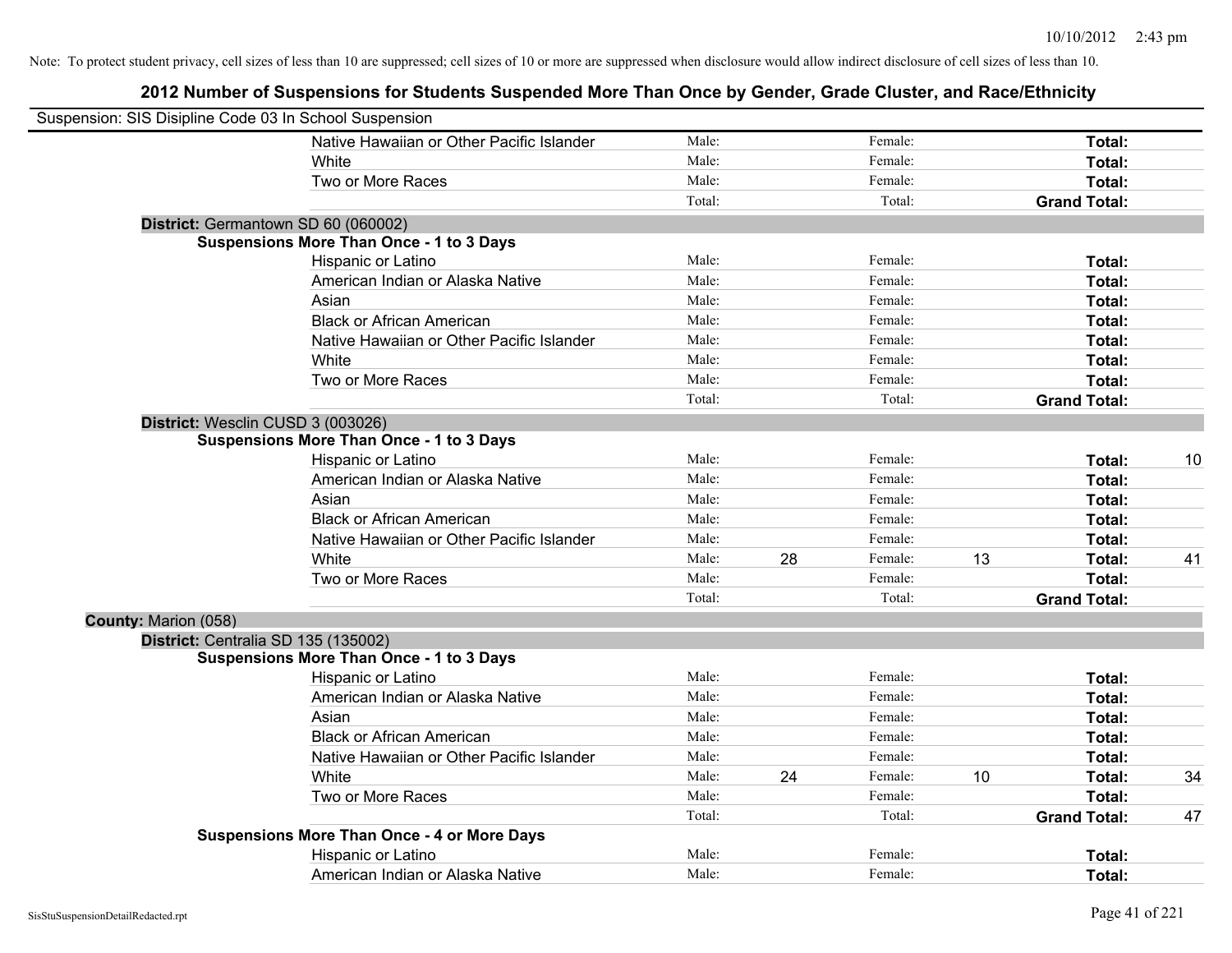| Suspension: SIS Disipline Code 03 In School Suspension |                                                    |        |         |                     |    |
|--------------------------------------------------------|----------------------------------------------------|--------|---------|---------------------|----|
|                                                        | Asian                                              | Male:  | Female: | Total:              |    |
|                                                        | <b>Black or African American</b>                   | Male:  | Female: | Total:              |    |
|                                                        | Native Hawaiian or Other Pacific Islander          | Male:  | Female: | Total:              |    |
|                                                        | White                                              | Male:  | Female: | Total:              |    |
|                                                        | Two or More Races                                  | Male:  | Female: | Total:              |    |
|                                                        |                                                    | Total: | Total:  | <b>Grand Total:</b> |    |
| District: Odin PSD 722 (722026)                        |                                                    |        |         |                     |    |
|                                                        | <b>Suspensions More Than Once - 1 to 3 Days</b>    |        |         |                     |    |
|                                                        | Hispanic or Latino                                 | Male:  | Female: | Total:              |    |
|                                                        | American Indian or Alaska Native                   | Male:  | Female: | Total:              |    |
|                                                        | Asian                                              | Male:  | Female: | Total:              |    |
|                                                        | <b>Black or African American</b>                   | Male:  | Female: | Total:              |    |
|                                                        | Native Hawaiian or Other Pacific Islander          | Male:  | Female: | Total:              |    |
|                                                        | White                                              | Male:  | Female: | Total:              | 14 |
|                                                        | Two or More Races                                  | Male:  | Female: | Total:              |    |
|                                                        |                                                    | Total: | Total:  | <b>Grand Total:</b> |    |
| District: Patoka CUSD 100 (100026)                     |                                                    |        |         |                     |    |
|                                                        | <b>Suspensions More Than Once - 1 to 3 Days</b>    |        |         |                     |    |
|                                                        | Hispanic or Latino                                 | Male:  | Female: | Total:              |    |
|                                                        | American Indian or Alaska Native                   | Male:  | Female: | Total:              |    |
|                                                        | Asian                                              | Male:  | Female: | Total:              |    |
|                                                        | <b>Black or African American</b>                   | Male:  | Female: | Total:              |    |
|                                                        | Native Hawaiian or Other Pacific Islander          | Male:  | Female: | Total:              |    |
|                                                        | White                                              | Male:  | Female: | Total:              | 18 |
|                                                        | Two or More Races                                  | Male:  | Female: | Total:              |    |
|                                                        |                                                    | Total: | Total:  | <b>Grand Total:</b> |    |
|                                                        | <b>Suspensions More Than Once - 4 or More Days</b> |        |         |                     |    |
|                                                        | Hispanic or Latino                                 | Male:  | Female: | Total:              |    |
|                                                        | American Indian or Alaska Native                   | Male:  | Female: | Total:              |    |
|                                                        | Asian                                              | Male:  | Female: | Total:              |    |
|                                                        | <b>Black or African American</b>                   | Male:  | Female: | Total:              |    |
|                                                        | Native Hawaiian or Other Pacific Islander          | Male:  | Female: | Total:              |    |
|                                                        | White                                              | Male:  | Female: | Total:              |    |
|                                                        | Two or More Races                                  | Male:  | Female: | Total:              |    |
|                                                        |                                                    | Total: | Total:  | <b>Grand Total:</b> |    |
| District: Salem CHSD 600 (600016)                      |                                                    |        |         |                     |    |
|                                                        | <b>Suspensions More Than Once - 1 to 3 Days</b>    |        |         |                     |    |
|                                                        | <b>Hispanic or Latino</b>                          | Male:  | Female: | Total:              |    |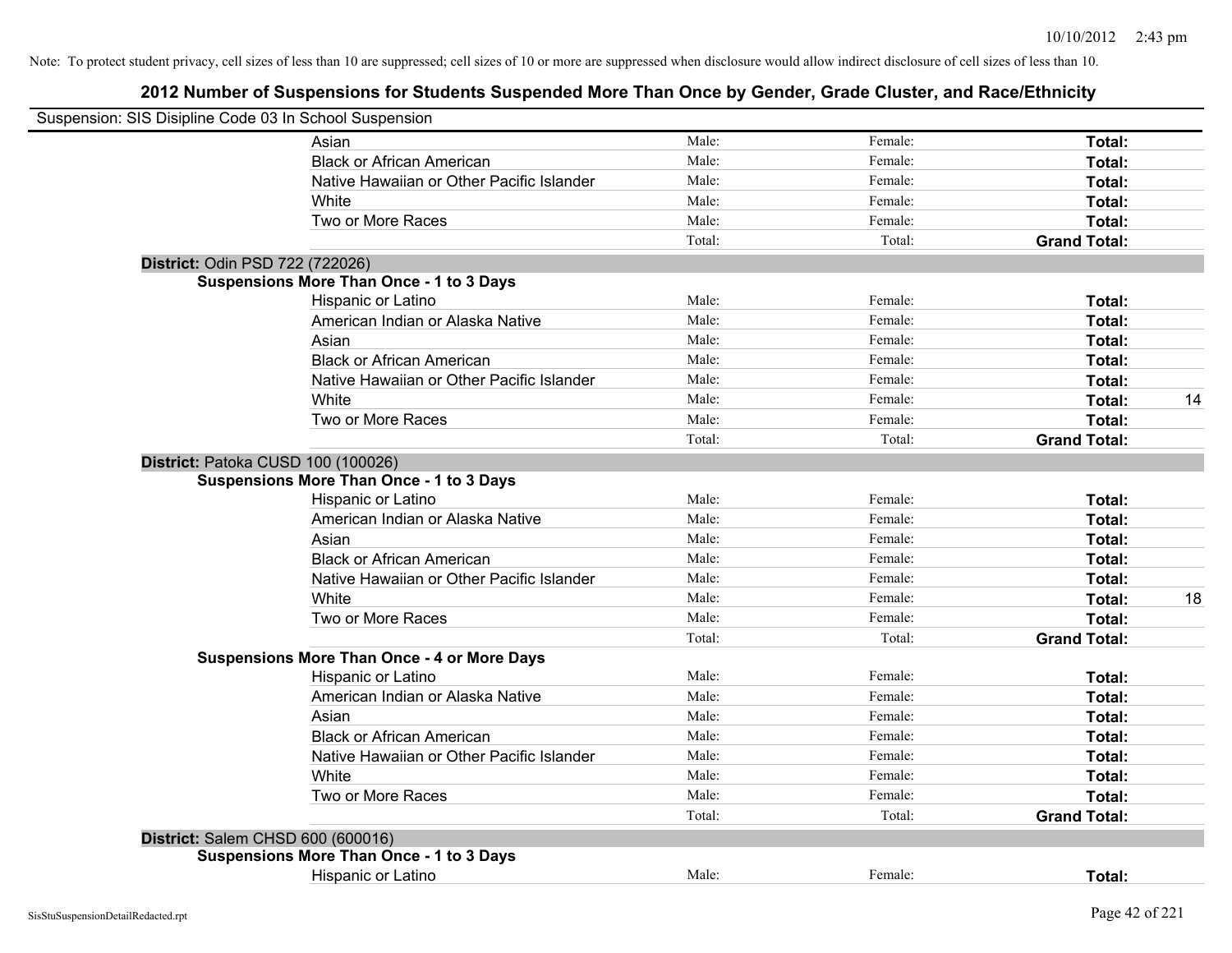# **2012 Number of Suspensions for Students Suspended More Than Once by Gender, Grade Cluster, and Race/Ethnicity**

| Suspension: SIS Disipline Code 03 In School Suspension |                                                    |        |     |         |    |                     |     |
|--------------------------------------------------------|----------------------------------------------------|--------|-----|---------|----|---------------------|-----|
|                                                        | American Indian or Alaska Native                   | Male:  |     | Female: |    | Total:              |     |
|                                                        | Asian                                              | Male:  |     | Female: |    | Total:              |     |
|                                                        | <b>Black or African American</b>                   | Male:  |     | Female: |    | Total:              |     |
|                                                        | Native Hawaiian or Other Pacific Islander          | Male:  |     | Female: |    | Total:              |     |
|                                                        | White                                              | Male:  | 126 | Female: | 44 | Total:              | 170 |
|                                                        | Two or More Races                                  | Male:  |     | Female: |    | Total:              |     |
|                                                        |                                                    | Total: |     | Total:  |    | <b>Grand Total:</b> |     |
|                                                        | <b>Suspensions More Than Once - 4 or More Days</b> |        |     |         |    |                     |     |
|                                                        | Hispanic or Latino                                 | Male:  |     | Female: |    | Total:              |     |
|                                                        | American Indian or Alaska Native                   | Male:  |     | Female: |    | Total:              |     |
|                                                        | Asian                                              | Male:  |     | Female: |    | Total:              |     |
|                                                        | <b>Black or African American</b>                   | Male:  |     | Female: |    | Total:              |     |
|                                                        | Native Hawaiian or Other Pacific Islander          | Male:  |     | Female: |    | Total:              |     |
|                                                        | White                                              | Male:  |     | Female: |    | Total:              |     |
|                                                        | Two or More Races                                  | Male:  |     | Female: |    | Total:              |     |
|                                                        |                                                    | Total: |     | Total:  |    | <b>Grand Total:</b> |     |
| District: Salem SD 111 (111002)                        |                                                    |        |     |         |    |                     |     |
|                                                        | <b>Suspensions More Than Once - 1 to 3 Days</b>    |        |     |         |    |                     |     |
|                                                        | Hispanic or Latino                                 | Male:  |     | Female: |    | Total:              |     |
|                                                        | American Indian or Alaska Native                   | Male:  |     | Female: |    | Total:              |     |
|                                                        | Asian                                              | Male:  |     | Female: |    | Total:              |     |
|                                                        | <b>Black or African American</b>                   | Male:  |     | Female: |    | Total:              |     |
|                                                        | Native Hawaiian or Other Pacific Islander          | Male:  |     | Female: |    | Total:              |     |
|                                                        | White                                              | Male:  |     | Female: |    | Total:              | 61  |
|                                                        | Two or More Races                                  | Male:  |     | Female: |    | Total:              |     |
|                                                        |                                                    | Total: |     | Total:  |    | <b>Grand Total:</b> |     |
| District: Sandoval CUSD 501 (501026)                   |                                                    |        |     |         |    |                     |     |
|                                                        | <b>Suspensions More Than Once - 1 to 3 Days</b>    |        |     |         |    |                     |     |
|                                                        | Hispanic or Latino                                 | Male:  |     | Female: |    | Total:              |     |
|                                                        | American Indian or Alaska Native                   | Male:  |     | Female: |    | Total:              |     |
|                                                        | Asian                                              | Male:  |     | Female: |    | Total:              |     |
|                                                        | <b>Black or African American</b>                   | Male:  |     | Female: |    | Total:              |     |
|                                                        | Native Hawaiian or Other Pacific Islander          | Male:  |     | Female: |    | Total:              |     |
|                                                        | White                                              | Male:  | 83  | Female: | 44 | Total:              | 127 |
|                                                        | Two or More Races                                  | Male:  |     | Female: |    | Total:              |     |
|                                                        |                                                    | Total: |     | Total:  |    | <b>Grand Total:</b> |     |

**Suspensions More Than Once - 1 to 3 Days**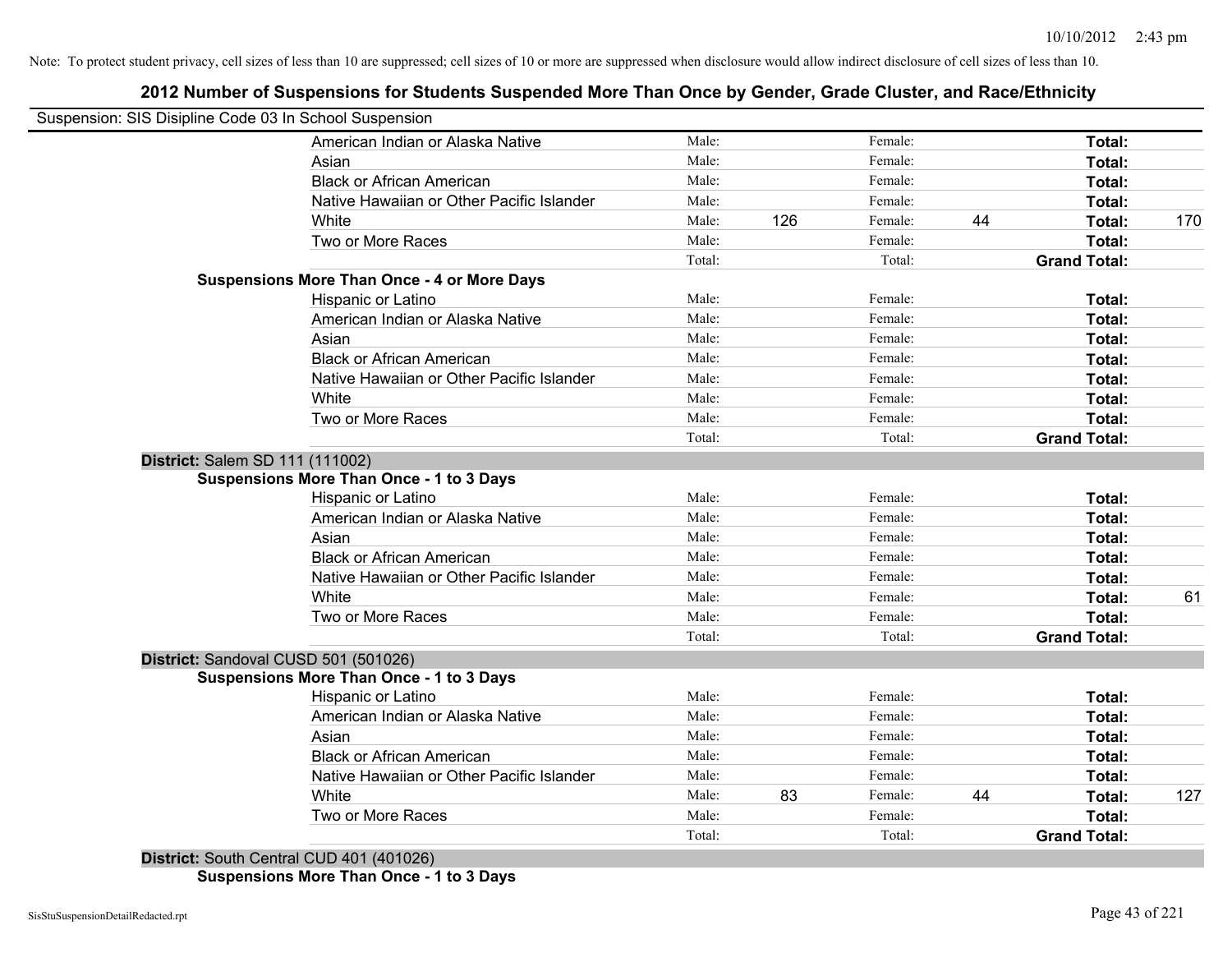| Suspension: SIS Disipline Code 03 In School Suspension |                                                 |        |    |         |    |                     |    |
|--------------------------------------------------------|-------------------------------------------------|--------|----|---------|----|---------------------|----|
|                                                        | Hispanic or Latino                              | Male:  |    | Female: |    | Total:              |    |
|                                                        | American Indian or Alaska Native                | Male:  |    | Female: |    | Total:              |    |
|                                                        | Asian                                           | Male:  |    | Female: |    | Total:              |    |
|                                                        | <b>Black or African American</b>                | Male:  |    | Female: |    | Total:              |    |
|                                                        | Native Hawaiian or Other Pacific Islander       | Male:  |    | Female: |    | Total:              |    |
|                                                        | White                                           | Male:  |    | Female: |    | Total:              | 12 |
|                                                        | Two or More Races                               | Male:  |    | Female: |    | Total:              |    |
|                                                        |                                                 | Total: |    | Total:  |    | <b>Grand Total:</b> |    |
| <b>County: Non-Public School (000)</b>                 |                                                 |        |    |         |    |                     |    |
|                                                        | District: Non-Public School (0000)              |        |    |         |    |                     |    |
|                                                        | Suspensions More Than Once - 1 to 3 Days        |        |    |         |    |                     |    |
|                                                        | Hispanic or Latino                              | Male:  |    | Female: |    | Total:              |    |
|                                                        | American Indian or Alaska Native                | Male:  |    | Female: |    | Total:              |    |
|                                                        | Asian                                           | Male:  |    | Female: |    | Total:              |    |
|                                                        | <b>Black or African American</b>                | Male:  |    | Female: |    | Total:              |    |
|                                                        | Native Hawaiian or Other Pacific Islander       | Male:  |    | Female: |    | Total:              |    |
|                                                        | White                                           | Male:  |    | Female: |    | Total:              |    |
|                                                        | Two or More Races                               | Male:  |    | Female: |    | Total:              |    |
|                                                        |                                                 | Total: |    | Total:  |    | <b>Grand Total:</b> |    |
| County: Washington (095)                               |                                                 |        |    |         |    |                     |    |
|                                                        | District: Ashley CCSD 15 (015004)               |        |    |         |    |                     |    |
|                                                        | <b>Suspensions More Than Once - 1 to 3 Days</b> |        |    |         |    |                     |    |
|                                                        | Hispanic or Latino                              | Male:  |    | Female: |    | Total:              |    |
|                                                        | American Indian or Alaska Native                | Male:  |    | Female: |    | Total:              |    |
|                                                        | Asian                                           | Male:  |    | Female: |    | Total:              |    |
|                                                        | <b>Black or African American</b>                | Male:  |    | Female: |    | Total:              |    |
|                                                        | Native Hawaiian or Other Pacific Islander       | Male:  |    | Female: |    | Total:              |    |
|                                                        | White                                           | Male:  |    | Female: |    | Total:              | 12 |
|                                                        | Two or More Races                               | Male:  |    | Female: |    | Total:              |    |
|                                                        |                                                 | Total: |    | Total:  |    | <b>Grand Total:</b> |    |
|                                                        | District: Nashville CHSD 99 (099016)            |        |    |         |    |                     |    |
|                                                        | <b>Suspensions More Than Once - 1 to 3 Days</b> |        |    |         |    |                     |    |
|                                                        | Hispanic or Latino                              | Male:  |    | Female: |    | Total:              |    |
|                                                        | American Indian or Alaska Native                | Male:  |    | Female: |    | Total:              |    |
|                                                        | Asian                                           | Male:  |    | Female: |    | Total:              |    |
|                                                        | <b>Black or African American</b>                | Male:  |    | Female: |    | Total:              | 15 |
|                                                        | Native Hawaiian or Other Pacific Islander       | Male:  |    | Female: |    | Total:              |    |
|                                                        | White                                           | Male:  | 52 | Female: | 41 | Total:              | 93 |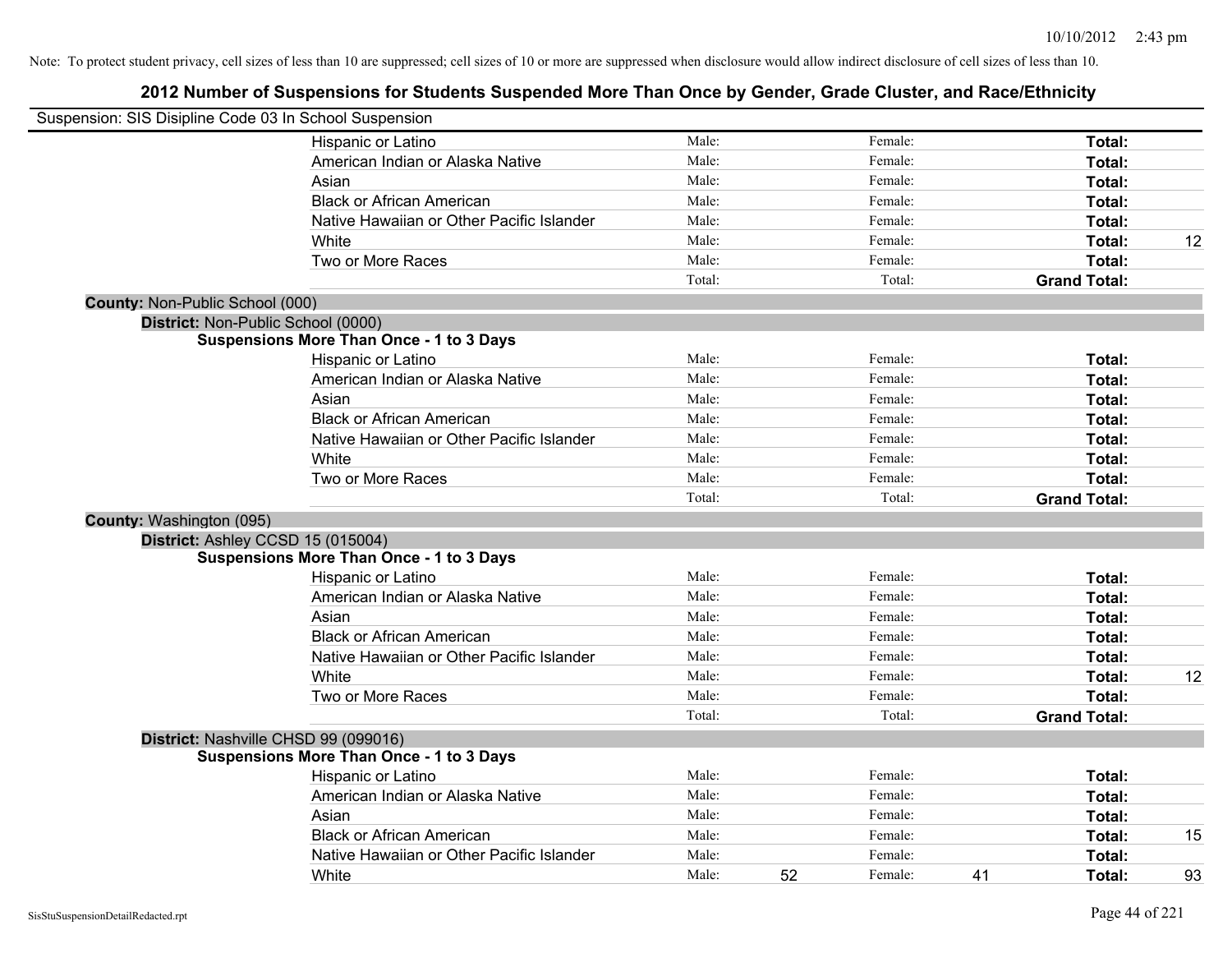| Suspension: SIS Disipline Code 03 In School Suspension |                                                    |        |         |                     |    |
|--------------------------------------------------------|----------------------------------------------------|--------|---------|---------------------|----|
|                                                        | Two or More Races                                  | Male:  | Female: | Total:              |    |
|                                                        |                                                    | Total: | Total:  | <b>Grand Total:</b> |    |
|                                                        | <b>Suspensions More Than Once - 4 or More Days</b> |        |         |                     |    |
|                                                        | Hispanic or Latino                                 | Male:  | Female: | Total:              |    |
|                                                        | American Indian or Alaska Native                   | Male:  | Female: | Total:              |    |
|                                                        | Asian                                              | Male:  | Female: | Total:              |    |
|                                                        | <b>Black or African American</b>                   | Male:  | Female: | Total:              |    |
|                                                        | Native Hawaiian or Other Pacific Islander          | Male:  | Female: | Total:              |    |
|                                                        | White                                              | Male:  | Female: | Total:              |    |
|                                                        | Two or More Races                                  | Male:  | Female: | Total:              |    |
|                                                        |                                                    | Total: | Total:  | <b>Grand Total:</b> |    |
|                                                        | District: West Washington Co CUD 10 (010026)       |        |         |                     |    |
|                                                        | <b>Suspensions More Than Once - 1 to 3 Days</b>    |        |         |                     |    |
|                                                        | Hispanic or Latino                                 | Male:  | Female: | Total:              |    |
|                                                        | American Indian or Alaska Native                   | Male:  | Female: | Total:              |    |
|                                                        | Asian                                              | Male:  | Female: | Total:              |    |
|                                                        | <b>Black or African American</b>                   | Male:  | Female: | Total:              |    |
|                                                        | Native Hawaiian or Other Pacific Islander          | Male:  | Female: | Total:              |    |
|                                                        | White                                              | Male:  | Female: | Total:              | 11 |
|                                                        | Two or More Races                                  | Male:  | Female: | Total:              |    |
|                                                        |                                                    | Total: | Total:  | <b>Grand Total:</b> |    |
| Region: Clk/Cls/Cmbn/Dglas/Edgr/Mltr/Shlb (11)         |                                                    |        |         |                     |    |
| County: Clark (012)                                    | District: Casey-Westfield CUSD 4C (004C26)         |        |         |                     |    |
|                                                        | <b>Suspensions More Than Once - 1 to 3 Days</b>    |        |         |                     |    |
|                                                        | Hispanic or Latino                                 | Male:  | Female: | Total:              |    |
|                                                        | American Indian or Alaska Native                   | Male:  | Female: | Total:              |    |
|                                                        | Asian                                              | Male:  | Female: | Total:              |    |
|                                                        | <b>Black or African American</b>                   | Male:  | Female: | Total:              |    |
|                                                        | Native Hawaiian or Other Pacific Islander          | Male:  | Female: | Total:              |    |
|                                                        | White                                              | Male:  | Female: | Total:              |    |
|                                                        | Two or More Races                                  | Male:  | Female: | Total:              |    |
|                                                        |                                                    | Total: | Total:  | <b>Grand Total:</b> | 10 |
|                                                        | District: Marshall CUSD 2C (002C26)                |        |         |                     |    |
|                                                        | <b>Suspensions More Than Once - 1 to 3 Days</b>    |        |         |                     |    |
|                                                        | Hispanic or Latino                                 | Male:  | Female: | Total:              |    |
|                                                        | American Indian or Alaska Native                   | Male:  | Female: | Total:              |    |
|                                                        |                                                    |        |         |                     |    |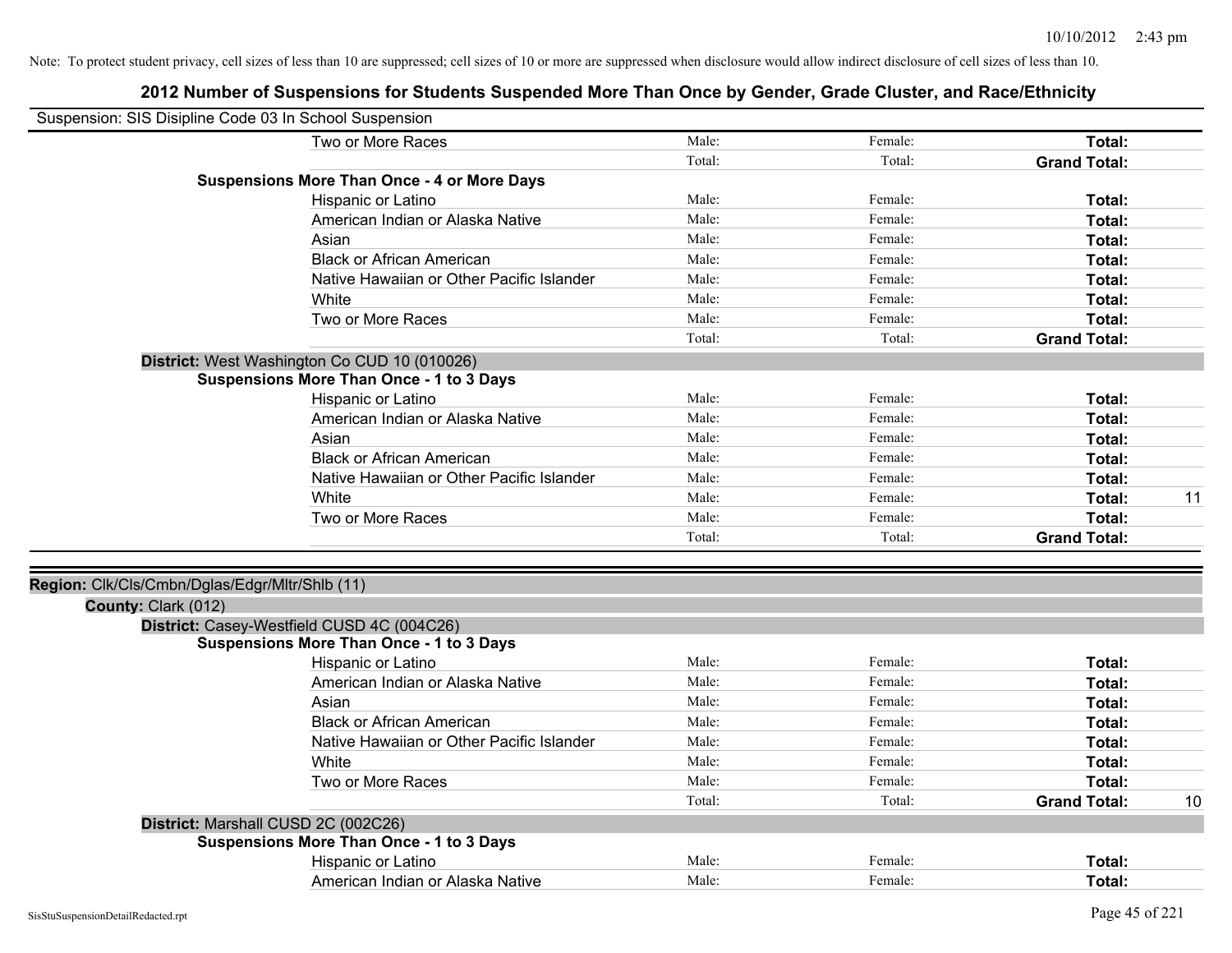# **2012 Number of Suspensions for Students Suspended More Than Once by Gender, Grade Cluster, and Race/Ethnicity**

|                     | Suspension: SIS Disipline Code 03 In School Suspension |        |     |         |    |                     |     |
|---------------------|--------------------------------------------------------|--------|-----|---------|----|---------------------|-----|
|                     | Asian                                                  | Male:  |     | Female: |    | Total:              |     |
|                     | <b>Black or African American</b>                       | Male:  |     | Female: |    | Total:              |     |
|                     | Native Hawaiian or Other Pacific Islander              | Male:  |     | Female: |    | Total:              |     |
|                     | White                                                  | Male:  |     | Female: |    | Total:              | 15  |
|                     | Two or More Races                                      | Male:  |     | Female: |    | Total:              |     |
|                     |                                                        | Total: |     | Total:  |    | <b>Grand Total:</b> |     |
|                     | District: Martinsville CUSD 3C (003C26)                |        |     |         |    |                     |     |
|                     | <b>Suspensions More Than Once - 1 to 3 Days</b>        |        |     |         |    |                     |     |
|                     | Hispanic or Latino                                     | Male:  |     | Female: |    | Total:              |     |
|                     | American Indian or Alaska Native                       | Male:  |     | Female: |    | Total:              |     |
|                     | Asian                                                  | Male:  |     | Female: |    | Total:              |     |
|                     | <b>Black or African American</b>                       | Male:  |     | Female: |    | Total:              |     |
|                     | Native Hawaiian or Other Pacific Islander              | Male:  |     | Female: |    | Total:              |     |
|                     | White                                                  | Male:  |     | Female: |    | Total:              | 32  |
|                     | Two or More Races                                      | Male:  |     | Female: |    | Total:              |     |
|                     |                                                        | Total: |     | Total:  |    | <b>Grand Total:</b> |     |
| County: Coles (015) |                                                        |        |     |         |    |                     |     |
|                     | District: Charleston CUSD 1 (001026)                   |        |     |         |    |                     |     |
|                     | <b>Suspensions More Than Once - 1 to 3 Days</b>        |        |     |         |    |                     |     |
|                     | Hispanic or Latino                                     | Male:  |     | Female: |    | Total:              |     |
|                     | American Indian or Alaska Native                       | Male:  |     | Female: |    | Total:              |     |
|                     | Asian                                                  | Male:  |     | Female: |    | Total:              |     |
|                     | <b>Black or African American</b>                       | Male:  |     | Female: |    | Total:              | 17  |
|                     | Native Hawaiian or Other Pacific Islander              | Male:  |     | Female: |    | Total:              |     |
|                     | White                                                  | Male:  | 160 | Female: | 59 | Total:              | 219 |
|                     | Two or More Races                                      | Male:  |     | Female: |    | Total:              | 27  |
|                     |                                                        | Total: |     | Total:  |    | <b>Grand Total:</b> |     |
|                     | <b>Suspensions More Than Once - 4 or More Days</b>     |        |     |         |    |                     |     |
|                     | Hispanic or Latino                                     | Male:  |     | Female: |    | Total:              |     |
|                     | American Indian or Alaska Native                       | Male:  |     | Female: |    | Total:              |     |
|                     | Asian                                                  | Male:  |     | Female: |    | Total:              |     |
|                     | <b>Black or African American</b>                       | Male:  |     | Female: |    | Total:              |     |
|                     | Native Hawaiian or Other Pacific Islander              | Male:  |     | Female: |    | Total:              |     |
|                     | White                                                  | Male:  |     | Female: |    | Total:              |     |
|                     | Two or More Races                                      | Male:  |     | Female: |    | <b>Total:</b>       |     |
|                     |                                                        | Total: |     | Total:  |    | <b>Grand Total:</b> |     |

**Suspensions More Than Once - 1 to 3 Days**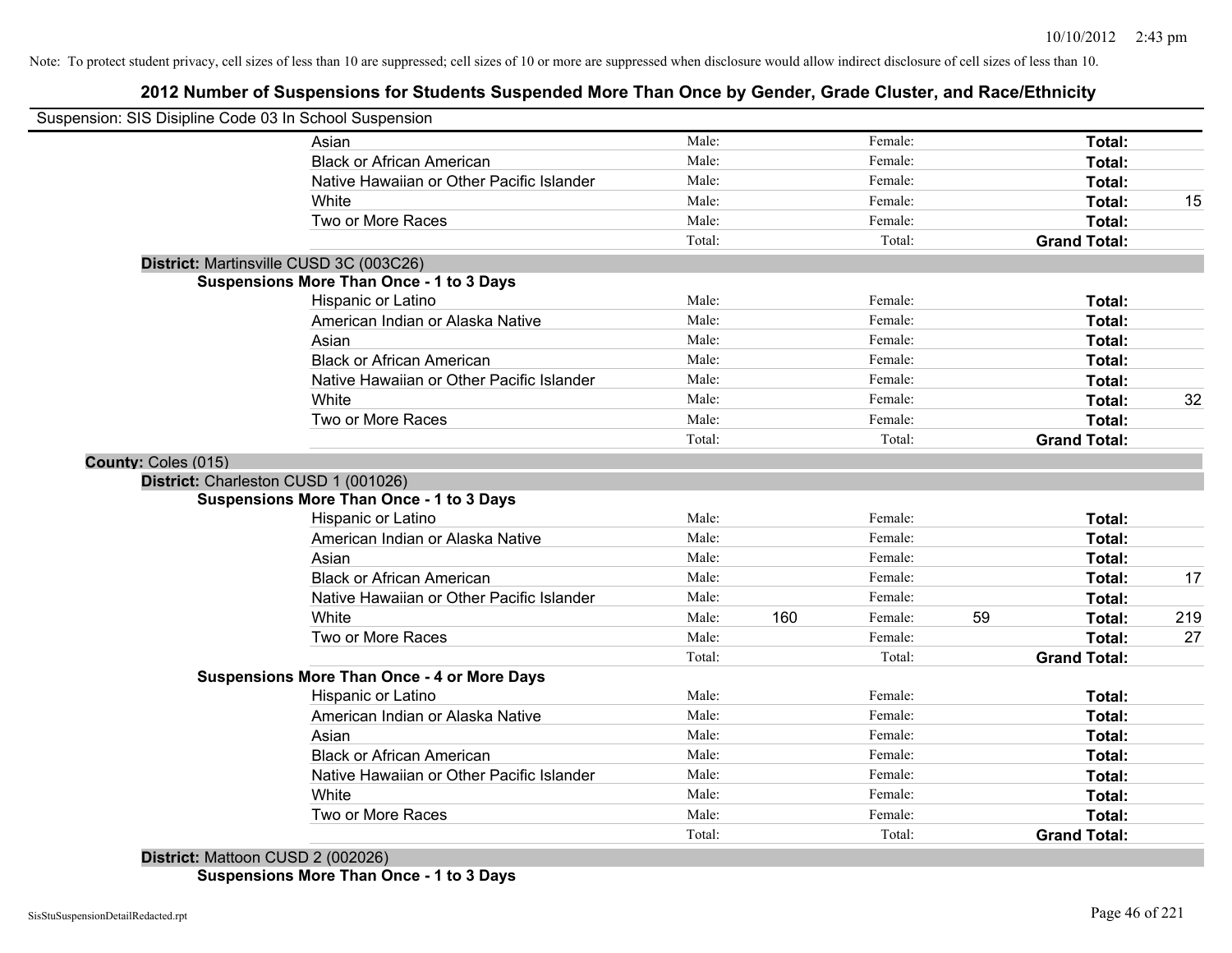# **2012 Number of Suspensions for Students Suspended More Than Once by Gender, Grade Cluster, and Race/Ethnicity**

| Suspension: SIS Disipline Code 03 In School Suspension |        |     |         |    |                     |     |
|--------------------------------------------------------|--------|-----|---------|----|---------------------|-----|
| Hispanic or Latino                                     | Male:  |     | Female: |    | Total:              | 25  |
| American Indian or Alaska Native                       | Male:  |     | Female: |    | Total:              |     |
| Asian                                                  | Male:  |     | Female: |    | Total:              |     |
| <b>Black or African American</b>                       | Male:  |     | Female: |    | Total:              | 19  |
| Native Hawaiian or Other Pacific Islander              | Male:  |     | Female: |    | Total:              |     |
| White                                                  | Male:  | 179 | Female: | 67 | Total:              | 246 |
| Two or More Races                                      | Male:  |     | Female: |    | Total:              | 12  |
|                                                        | Total: |     | Total:  |    | <b>Grand Total:</b> |     |
| <b>Suspensions More Than Once - 4 or More Days</b>     |        |     |         |    |                     |     |
| Hispanic or Latino                                     | Male:  |     | Female: |    | Total:              |     |
| American Indian or Alaska Native                       | Male:  |     | Female: |    | Total:              |     |
| Asian                                                  | Male:  |     | Female: |    | Total:              |     |
| <b>Black or African American</b>                       | Male:  |     | Female: |    | Total:              |     |
| Native Hawaiian or Other Pacific Islander              | Male:  |     | Female: |    | Total:              |     |
| White                                                  | Male:  |     | Female: |    | Total:              |     |
| Two or More Races                                      | Male:  |     | Female: |    | Total:              |     |
|                                                        | Total: |     | Total:  |    | <b>Grand Total:</b> |     |
| County: Cumberland (018)                               |        |     |         |    |                     |     |
| District: Cumberland CUSD 77 (077026)                  |        |     |         |    |                     |     |
| <b>Suspensions More Than Once - 1 to 3 Days</b>        |        |     |         |    |                     |     |
| Hispanic or Latino                                     | Male:  |     | Female: |    | Total:              |     |
| American Indian or Alaska Native                       | Male:  |     | Female: |    | Total:              |     |
| Asian                                                  | Male:  |     | Female: |    | Total:              |     |
| <b>Black or African American</b>                       | Male:  |     | Female: |    | Total:              |     |
| Native Hawaiian or Other Pacific Islander              | Male:  |     | Female: |    | Total:              |     |
| White                                                  | Male:  | 45  | Female: | 17 | Total:              | 62  |
| Two or More Races                                      | Male:  |     | Female: |    | <b>Total:</b>       |     |
|                                                        | Total: |     | Total:  |    | <b>Grand Total:</b> |     |
| <b>Suspensions More Than Once - 4 or More Days</b>     |        |     |         |    |                     |     |
| Hispanic or Latino                                     | Male:  |     | Female: |    | Total:              |     |
| American Indian or Alaska Native                       | Male:  |     | Female: |    | Total:              |     |
| Asian                                                  | Male:  |     | Female: |    | Total:              |     |
| <b>Black or African American</b>                       | Male:  |     | Female: |    | Total:              |     |
| Native Hawaiian or Other Pacific Islander              | Male:  |     | Female: |    | Total:              |     |
| White                                                  | Male:  |     | Female: |    | Total:              |     |
| Two or More Races                                      | Male:  |     | Female: |    | Total:              |     |
|                                                        | Total: |     | Total:  |    | <b>Grand Total:</b> |     |

**District:** Neoga CUSD 3 (003026)

**Suspensions More Than Once - 1 to 3 Days**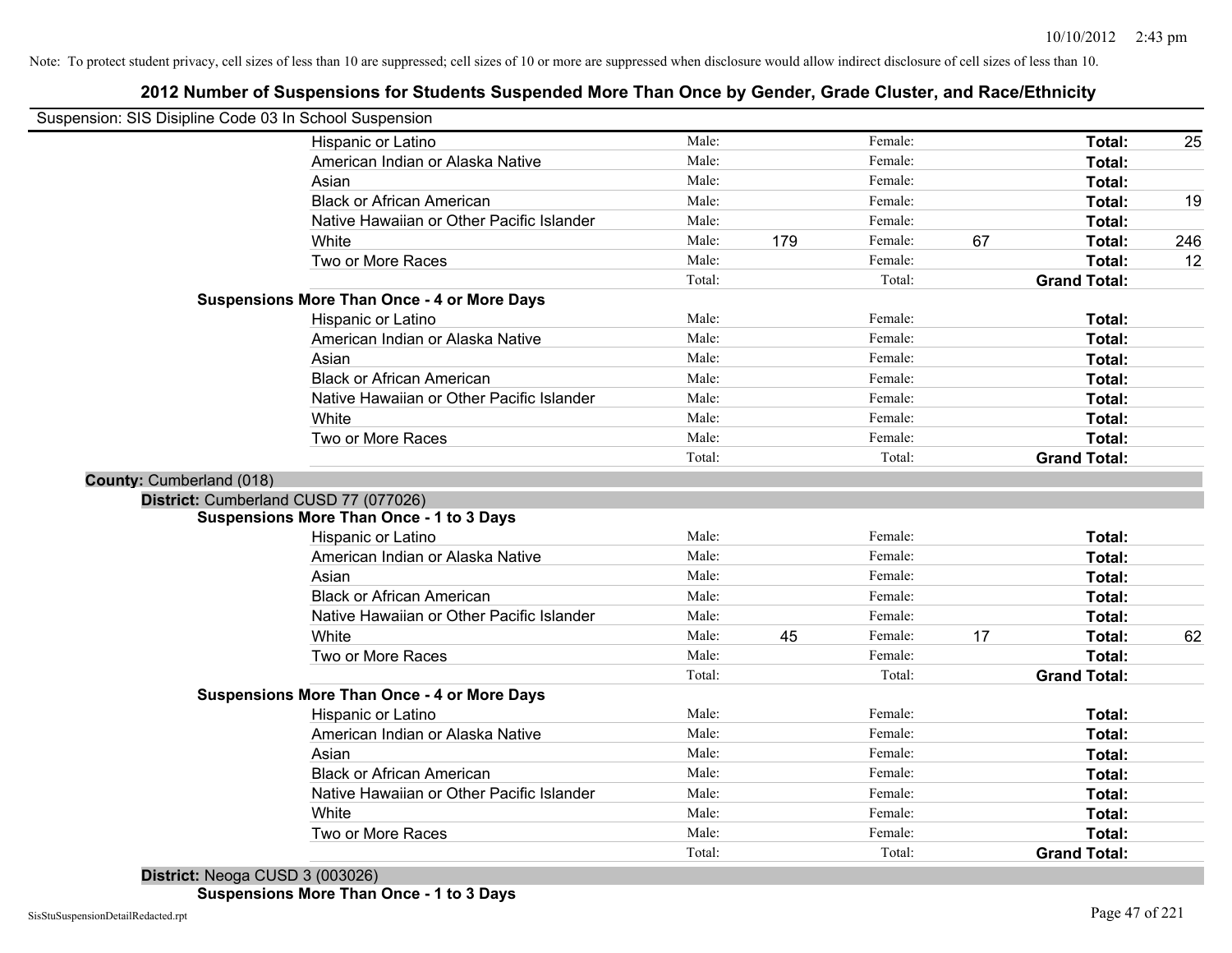| Suspension: SIS Disipline Code 03 In School Suspension |                                                 |        |    |         |                     |    |
|--------------------------------------------------------|-------------------------------------------------|--------|----|---------|---------------------|----|
|                                                        | Hispanic or Latino                              | Male:  |    | Female: | Total:              |    |
|                                                        | American Indian or Alaska Native                | Male:  |    | Female: | Total:              |    |
|                                                        | Asian                                           | Male:  |    | Female: | Total:              |    |
|                                                        | <b>Black or African American</b>                | Male:  |    | Female: | Total:              |    |
|                                                        | Native Hawaiian or Other Pacific Islander       | Male:  |    | Female: | Total:              |    |
|                                                        | White                                           | Male:  |    | Female: | Total:              |    |
|                                                        | Two or More Races                               | Male:  |    | Female: | Total:              |    |
|                                                        |                                                 | Total: |    | Total:  | <b>Grand Total:</b> |    |
| <b>County: Douglas (021)</b>                           |                                                 |        |    |         |                     |    |
| District: Arcola CUSD 306 (306026)                     |                                                 |        |    |         |                     |    |
|                                                        | Suspensions More Than Once - 1 to 3 Days        |        |    |         |                     |    |
|                                                        | Hispanic or Latino                              | Male:  |    | Female: | Total:              | 28 |
|                                                        | American Indian or Alaska Native                | Male:  |    | Female: | Total:              |    |
|                                                        | Asian                                           | Male:  |    | Female: | Total:              |    |
|                                                        | <b>Black or African American</b>                | Male:  |    | Female: | Total:              |    |
|                                                        | Native Hawaiian or Other Pacific Islander       | Male:  |    | Female: | Total:              |    |
|                                                        | White                                           | Male:  | 13 | Female: | 20<br>Total:        | 33 |
|                                                        | Two or More Races                               | Male:  |    | Female: | Total:              |    |
|                                                        |                                                 | Total: |    | Total:  | <b>Grand Total:</b> |    |
|                                                        | District: Tuscola CUSD 301 (301026)             |        |    |         |                     |    |
|                                                        | <b>Suspensions More Than Once - 1 to 3 Days</b> |        |    |         |                     |    |
|                                                        | Hispanic or Latino                              | Male:  |    | Female: | Total:              |    |
|                                                        | American Indian or Alaska Native                | Male:  |    | Female: | Total:              |    |
|                                                        |                                                 |        |    |         |                     |    |
|                                                        | Asian                                           | Male:  |    | Female: | Total:              |    |
|                                                        | <b>Black or African American</b>                | Male:  |    | Female: | Total:              |    |
|                                                        | Native Hawaiian or Other Pacific Islander       | Male:  |    | Female: | Total:              |    |
|                                                        | White                                           | Male:  |    | Female: | Total:              |    |
|                                                        | Two or More Races                               | Male:  |    | Female: | Total:              |    |
|                                                        |                                                 | Total: |    | Total:  | <b>Grand Total:</b> |    |
|                                                        | District: Villa Grove CUSD 302 (302026)         |        |    |         |                     |    |
|                                                        | <b>Suspensions More Than Once - 1 to 3 Days</b> |        |    |         |                     |    |
|                                                        | Hispanic or Latino                              | Male:  |    | Female: | Total:              |    |
|                                                        | American Indian or Alaska Native                | Male:  |    | Female: | Total:              |    |
|                                                        | Asian                                           | Male:  |    | Female: | Total:              |    |
|                                                        | <b>Black or African American</b>                | Male:  |    | Female: | Total:              |    |
|                                                        | Native Hawaiian or Other Pacific Islander       | Male:  |    | Female: | Total:              |    |
|                                                        | White                                           | Male:  | 11 | Female: | 12<br>Total:        | 23 |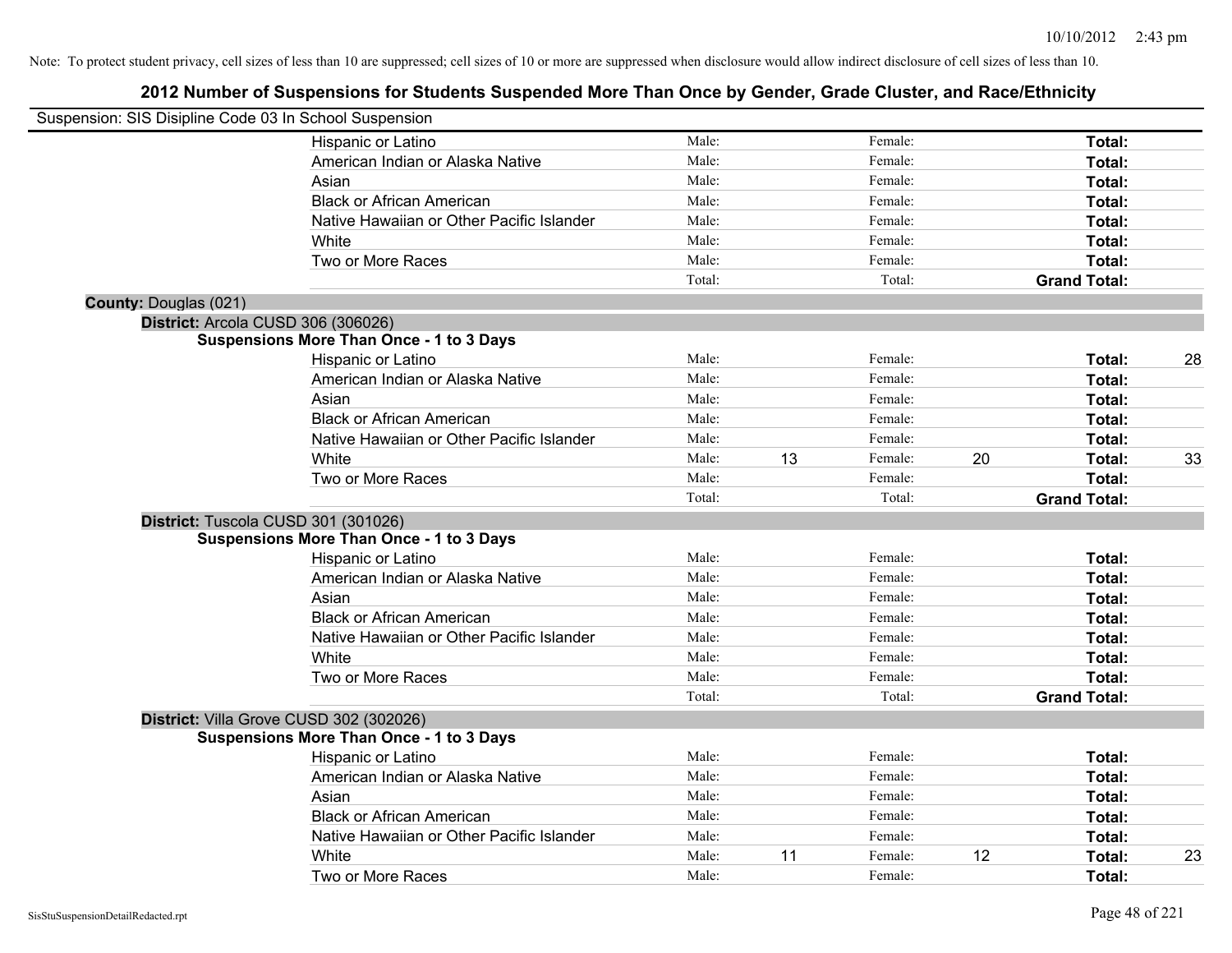| Suspension: SIS Disipline Code 03 In School Suspension |                                                    |        |         |                     |
|--------------------------------------------------------|----------------------------------------------------|--------|---------|---------------------|
|                                                        |                                                    | Total: | Total:  | <b>Grand Total:</b> |
| County: Edgar (023)                                    |                                                    |        |         |                     |
|                                                        | District: Edgar County CUD 6 (006026)              |        |         |                     |
|                                                        | <b>Suspensions More Than Once - 1 to 3 Days</b>    |        |         |                     |
|                                                        | Hispanic or Latino                                 | Male:  | Female: | Total:              |
|                                                        | American Indian or Alaska Native                   | Male:  | Female: | Total:              |
|                                                        | Asian                                              | Male:  | Female: | Total:              |
|                                                        | <b>Black or African American</b>                   | Male:  | Female: | Total:              |
|                                                        | Native Hawaiian or Other Pacific Islander          | Male:  | Female: | Total:              |
|                                                        | White                                              | Male:  | Female: | Total:              |
|                                                        | Two or More Races                                  | Male:  | Female: | Total:              |
|                                                        |                                                    | Total: | Total:  | <b>Grand Total:</b> |
| District: Paris CUSD 4 (004026)                        |                                                    |        |         |                     |
|                                                        | <b>Suspensions More Than Once - 1 to 3 Days</b>    |        |         |                     |
|                                                        | Hispanic or Latino                                 | Male:  | Female: | Total:              |
|                                                        | American Indian or Alaska Native                   | Male:  | Female: | Total:              |
|                                                        | Asian                                              | Male:  | Female: | Total:              |
|                                                        | <b>Black or African American</b>                   | Male:  | Female: | Total:              |
|                                                        | Native Hawaiian or Other Pacific Islander          | Male:  | Female: | Total:              |
|                                                        | White                                              | Male:  | Female: | Total:              |
|                                                        | Two or More Races                                  | Male:  | Female: | Total:              |
|                                                        |                                                    | Total: | Total:  | <b>Grand Total:</b> |
|                                                        | <b>Suspensions More Than Once - 4 or More Days</b> |        |         |                     |
|                                                        | Hispanic or Latino                                 | Male:  | Female: | Total:              |
|                                                        | American Indian or Alaska Native                   | Male:  | Female: | Total:              |
|                                                        | Asian                                              | Male:  | Female: | Total:              |
|                                                        | <b>Black or African American</b>                   | Male:  | Female: | Total:              |
|                                                        | Native Hawaiian or Other Pacific Islander          | Male:  | Female: | Total:              |
|                                                        | White                                              | Male:  | Female: | Total:              |
|                                                        | Two or More Races                                  | Male:  | Female: | Total:              |
|                                                        |                                                    | Total: | Total:  | <b>Grand Total:</b> |
|                                                        | District: Paris-Union SD 95 (095025)               |        |         |                     |
|                                                        | <b>Suspensions More Than Once - 1 to 3 Days</b>    |        |         |                     |
|                                                        | Hispanic or Latino                                 | Male:  | Female: | Total:              |
|                                                        | American Indian or Alaska Native                   | Male:  | Female: | Total:              |
|                                                        | Asian                                              | Male:  | Female: | Total:              |
|                                                        | <b>Black or African American</b>                   | Male:  | Female: | <b>Total:</b>       |
|                                                        | Native Hawaiian or Other Pacific Islander          | Male:  | Female: | Total:              |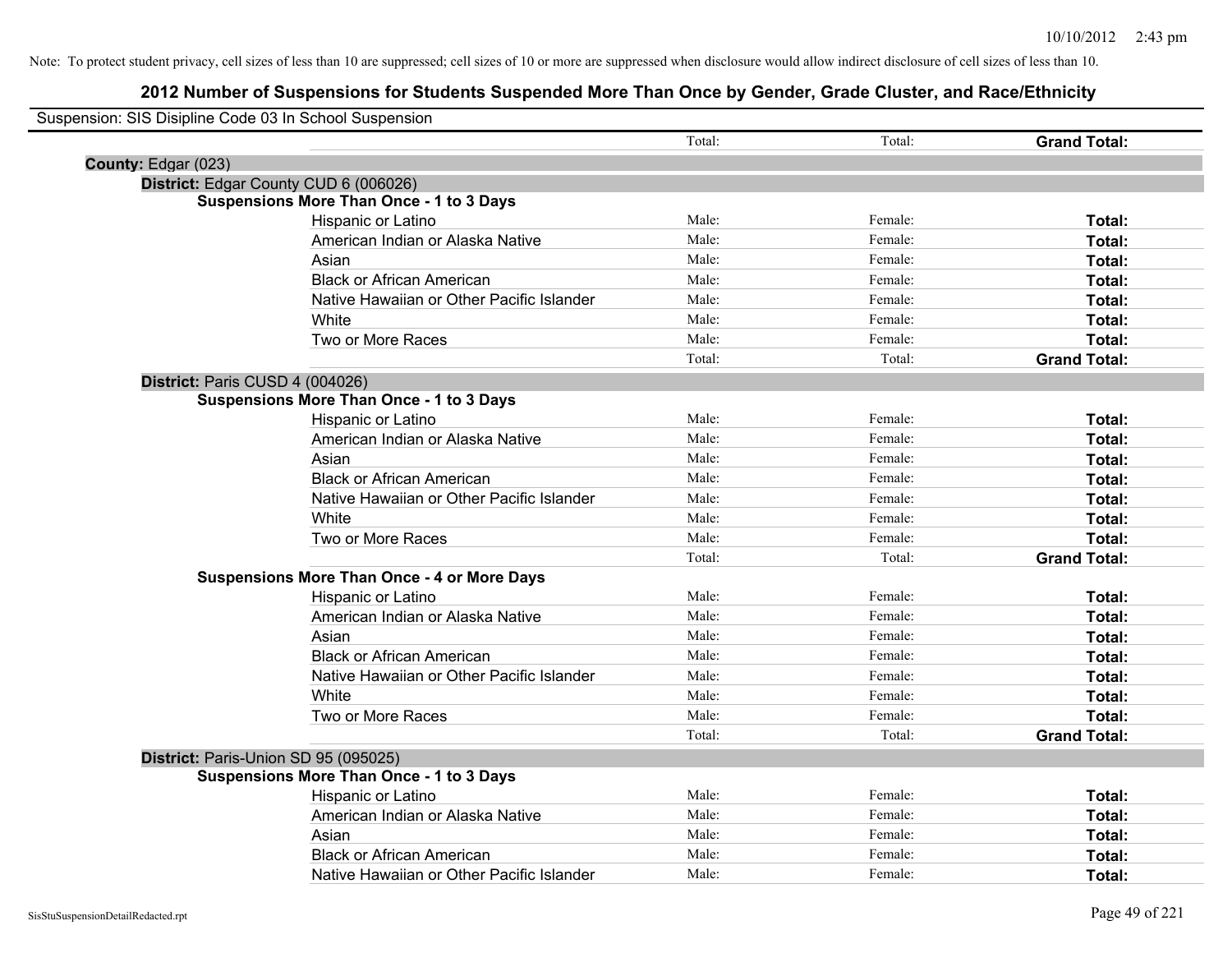| Suspension: SIS Disipline Code 03 In School Suspension |                                                    |        |     |         |    |                     |     |
|--------------------------------------------------------|----------------------------------------------------|--------|-----|---------|----|---------------------|-----|
|                                                        | White                                              | Male:  | 118 | Female: | 39 | Total:              | 157 |
|                                                        | Two or More Races                                  | Male:  |     | Female: |    | Total:              | 11  |
|                                                        |                                                    | Total: |     | Total:  |    | <b>Grand Total:</b> |     |
|                                                        | <b>Suspensions More Than Once - 4 or More Days</b> |        |     |         |    |                     |     |
|                                                        | Hispanic or Latino                                 | Male:  |     | Female: |    | Total:              |     |
|                                                        | American Indian or Alaska Native                   | Male:  |     | Female: |    | Total:              |     |
|                                                        | Asian                                              | Male:  |     | Female: |    | Total:              |     |
|                                                        | <b>Black or African American</b>                   | Male:  |     | Female: |    | Total:              |     |
|                                                        | Native Hawaiian or Other Pacific Islander          | Male:  |     | Female: |    | Total:              |     |
|                                                        | White                                              | Male:  |     | Female: |    | Total:              |     |
|                                                        | Two or More Races                                  | Male:  |     | Female: |    | Total:              |     |
|                                                        |                                                    | Total: |     | Total:  |    | <b>Grand Total:</b> |     |
| <b>County: Moultrie (070)</b>                          |                                                    |        |     |         |    |                     |     |
|                                                        | District: Lovington CUSD 303 (303026)              |        |     |         |    |                     |     |
|                                                        | <b>Suspensions More Than Once - 1 to 3 Days</b>    |        |     |         |    |                     |     |
|                                                        | Hispanic or Latino                                 | Male:  |     | Female: |    | Total:              |     |
|                                                        | American Indian or Alaska Native                   | Male:  |     | Female: |    | Total:              |     |
|                                                        | Asian                                              | Male:  |     | Female: |    | Total:              |     |
|                                                        | <b>Black or African American</b>                   | Male:  |     | Female: |    | Total:              |     |
|                                                        | Native Hawaiian or Other Pacific Islander          | Male:  |     | Female: |    | Total:              |     |
|                                                        | White                                              | Male:  |     | Female: |    | Total:              | 15  |
|                                                        | Two or More Races                                  | Male:  |     | Female: |    | Total:              |     |
|                                                        |                                                    | Total: |     | Total:  |    | <b>Grand Total:</b> |     |
|                                                        | District: Okaw Valley CUSD 302 (302026)            |        |     |         |    |                     |     |
|                                                        | <b>Suspensions More Than Once - 1 to 3 Days</b>    |        |     |         |    |                     |     |
|                                                        | Hispanic or Latino                                 | Male:  |     | Female: |    | Total:              |     |
|                                                        | American Indian or Alaska Native                   | Male:  |     | Female: |    | Total:              |     |
|                                                        | Asian                                              | Male:  |     | Female: |    | Total:              |     |
|                                                        | <b>Black or African American</b>                   | Male:  |     | Female: |    | Total:              |     |
|                                                        | Native Hawaiian or Other Pacific Islander          | Male:  |     | Female: |    | Total:              |     |
|                                                        | White                                              | Male:  |     | Female: |    | Total:              |     |
|                                                        | Two or More Races                                  | Male:  |     | Female: |    | Total:              |     |
|                                                        |                                                    | Total: |     | Total:  |    | <b>Grand Total:</b> |     |
|                                                        | District: Sullivan CUSD 300 (300026)               |        |     |         |    |                     |     |
|                                                        | <b>Suspensions More Than Once - 1 to 3 Days</b>    |        |     |         |    |                     |     |
|                                                        | Hispanic or Latino                                 | Male:  |     | Female: |    | Total:              |     |
|                                                        | American Indian or Alaska Native                   | Male:  |     | Female: |    | Total:              |     |
|                                                        | Asian                                              | Male:  |     | Female: |    | Total:              |     |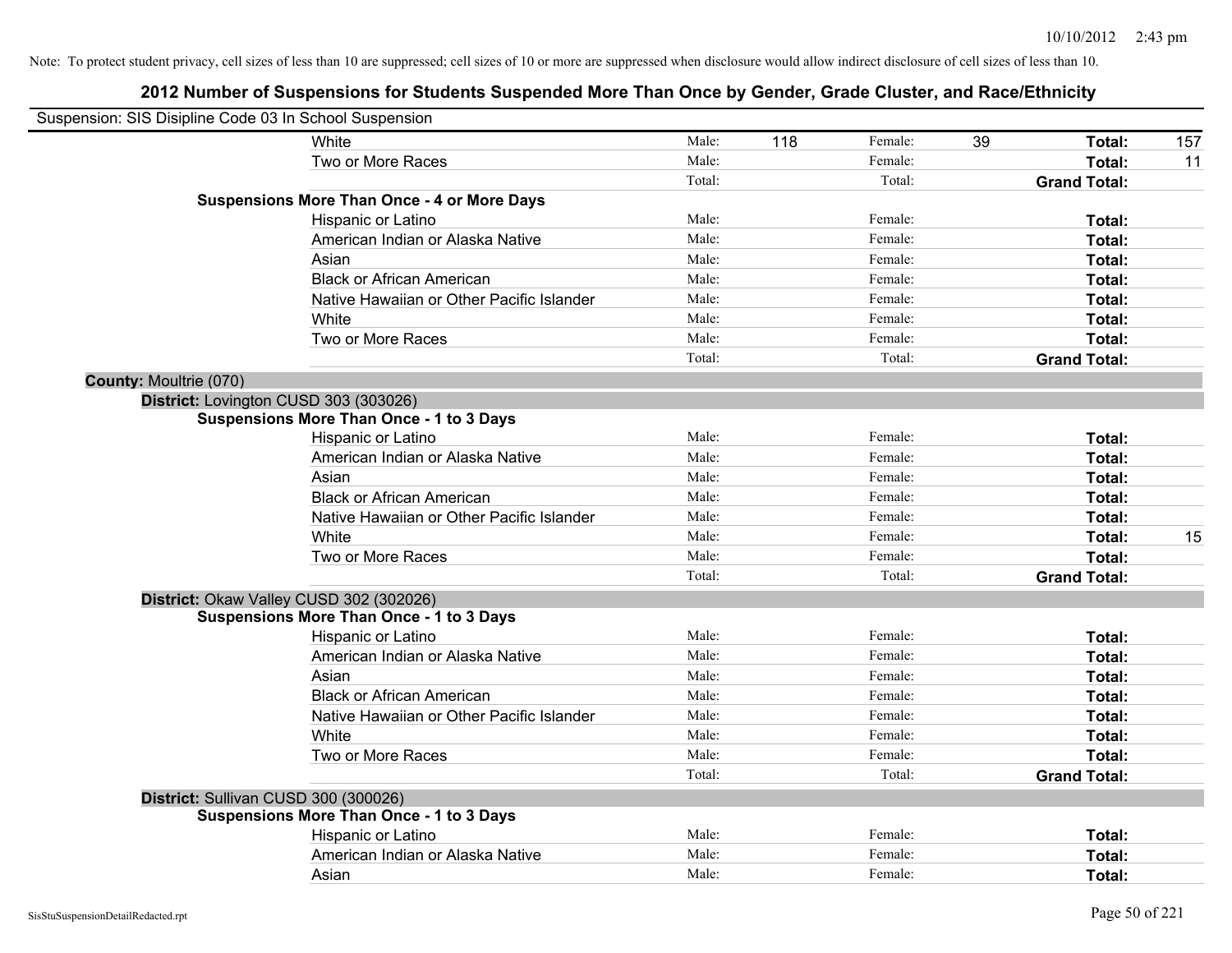| Suspension: SIS Disipline Code 03 In School Suspension |                                                      |        |    |         |    |                     |    |
|--------------------------------------------------------|------------------------------------------------------|--------|----|---------|----|---------------------|----|
|                                                        | <b>Black or African American</b>                     | Male:  |    | Female: |    | <b>Total:</b>       |    |
|                                                        | Native Hawaiian or Other Pacific Islander            | Male:  |    | Female: |    | Total:              |    |
|                                                        | White                                                | Male:  | 38 | Female: | 12 | Total:              | 50 |
|                                                        | Two or More Races                                    | Male:  |    | Female: |    | Total:              |    |
|                                                        |                                                      | Total: |    | Total:  |    | <b>Grand Total:</b> |    |
| County: Non-Public School (000)                        |                                                      |        |    |         |    |                     |    |
|                                                        | District: Clk/Cls/Cmbn/Dglas/Edgr/Mltr/Shlb (000000) |        |    |         |    |                     |    |
|                                                        | <b>Suspensions More Than Once - 1 to 3 Days</b>      |        |    |         |    |                     |    |
|                                                        | Hispanic or Latino                                   | Male:  |    | Female: |    | Total:              |    |
|                                                        | American Indian or Alaska Native                     | Male:  |    | Female: |    | Total:              |    |
|                                                        | Asian                                                | Male:  |    | Female: |    | Total:              |    |
|                                                        | <b>Black or African American</b>                     | Male:  |    | Female: |    | Total:              |    |
|                                                        | Native Hawaiian or Other Pacific Islander            | Male:  |    | Female: |    | Total:              |    |
|                                                        | White                                                | Male:  |    | Female: |    | Total:              |    |
|                                                        | Two or More Races                                    | Male:  |    | Female: |    | Total:              |    |
|                                                        |                                                      | Total: |    | Total:  |    | <b>Grand Total:</b> |    |
| County: Shelby (087)                                   |                                                      |        |    |         |    |                     |    |
|                                                        | District: Central A & M CUD 21 (021026)              |        |    |         |    |                     |    |
|                                                        | <b>Suspensions More Than Once - 1 to 3 Days</b>      |        |    |         |    |                     |    |
|                                                        | Hispanic or Latino                                   | Male:  |    | Female: |    | Total:              |    |
|                                                        | American Indian or Alaska Native                     | Male:  |    | Female: |    | Total:              |    |
|                                                        | Asian                                                | Male:  |    | Female: |    | Total:              |    |
|                                                        | <b>Black or African American</b>                     | Male:  |    | Female: |    | Total:              |    |
|                                                        | Native Hawaiian or Other Pacific Islander            | Male:  |    | Female: |    | Total:              |    |
|                                                        | White                                                | Male:  |    | Female: |    | Total:              | 17 |
|                                                        | Two or More Races                                    | Male:  |    | Female: |    | Total:              |    |
|                                                        |                                                      | Total: |    | Total:  |    | <b>Grand Total:</b> |    |
|                                                        | <b>Suspensions More Than Once - 4 or More Days</b>   |        |    |         |    |                     |    |
|                                                        | Hispanic or Latino                                   | Male:  |    | Female: |    | Total:              |    |
|                                                        | American Indian or Alaska Native                     | Male:  |    | Female: |    | Total:              |    |
|                                                        | Asian                                                | Male:  |    | Female: |    | Total:              |    |
|                                                        | <b>Black or African American</b>                     | Male:  |    | Female: |    | Total:              |    |
|                                                        | Native Hawaiian or Other Pacific Islander            | Male:  |    | Female: |    | Total:              |    |
|                                                        | White                                                | Male:  |    | Female: |    | Total:              |    |
|                                                        | Two or More Races                                    | Male:  |    | Female: |    | <b>Total:</b>       |    |
|                                                        |                                                      | Total: |    | Total:  |    | <b>Grand Total:</b> |    |
|                                                        | District: Cowden-Herrick CUSD 3A (003A26)            |        |    |         |    |                     |    |
|                                                        | <b>Suspensions More Than Once - 1 to 3 Days</b>      |        |    |         |    |                     |    |
|                                                        | Hispanic or Latino                                   | Male:  |    | Female: |    | Total:              |    |
| SisStuSuspensionDetailRedacted.rpt                     |                                                      |        |    |         |    | Page 51 of 221      |    |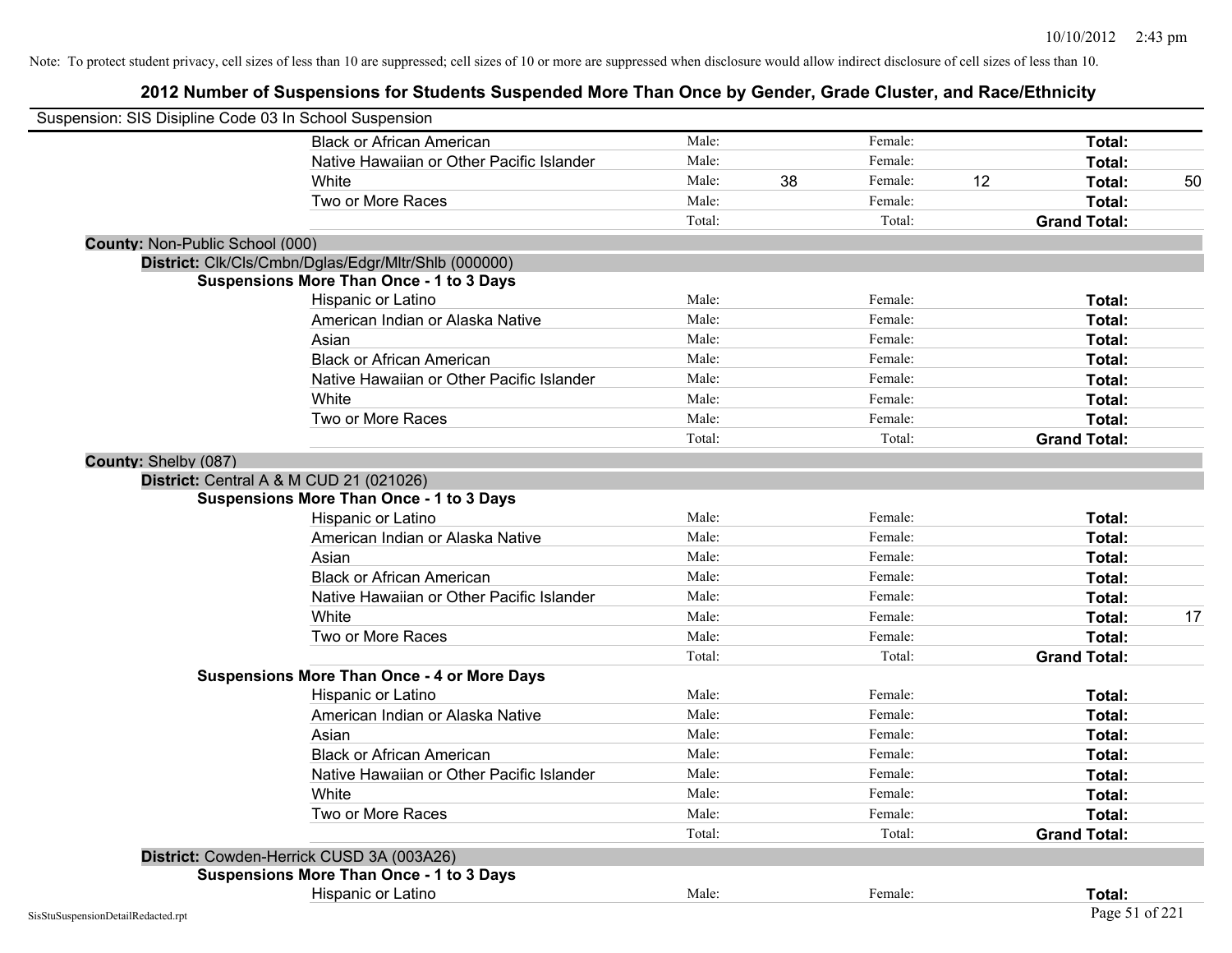| Suspension: SIS Disipline Code 03 In School Suspension |                                                    |        |       |         |       |                     |        |
|--------------------------------------------------------|----------------------------------------------------|--------|-------|---------|-------|---------------------|--------|
|                                                        | American Indian or Alaska Native                   | Male:  |       | Female: |       | Total:              |        |
|                                                        | Asian                                              | Male:  |       | Female: |       | Total:              |        |
|                                                        | <b>Black or African American</b>                   | Male:  |       | Female: |       | Total:              |        |
|                                                        | Native Hawaiian or Other Pacific Islander          | Male:  |       | Female: |       | Total:              |        |
|                                                        | White                                              | Male:  |       | Female: |       | <b>Total:</b>       | 10     |
|                                                        | Two or More Races                                  | Male:  |       | Female: |       | Total:              |        |
|                                                        |                                                    | Total: |       | Total:  |       | <b>Grand Total:</b> |        |
|                                                        | District: Windsor CUSD 1 (001026)                  |        |       |         |       |                     |        |
|                                                        | <b>Suspensions More Than Once - 1 to 3 Days</b>    |        |       |         |       |                     |        |
|                                                        | Hispanic or Latino                                 | Male:  |       | Female: |       | Total:              |        |
|                                                        | American Indian or Alaska Native                   | Male:  |       | Female: |       | Total:              |        |
|                                                        | Asian                                              | Male:  |       | Female: |       | Total:              |        |
|                                                        | <b>Black or African American</b>                   | Male:  |       | Female: |       | Total:              |        |
|                                                        | Native Hawaiian or Other Pacific Islander          | Male:  |       | Female: |       | Total:              |        |
|                                                        | White                                              | Male:  |       | Female: |       | Total:              | 23     |
|                                                        | Two or More Races                                  | Male:  |       | Female: |       | Total:              |        |
|                                                        |                                                    | Total: |       | Total:  |       | <b>Grand Total:</b> |        |
|                                                        |                                                    |        |       |         |       |                     |        |
| Region: Crawford-Lawrence Educ Serv Reg (15)           |                                                    |        |       |         |       |                     |        |
| County: Cook (016)                                     |                                                    |        |       |         |       |                     |        |
|                                                        | District: City of Chicago SD 299 (299025)          |        |       |         |       |                     |        |
|                                                        | <b>Suspensions More Than Once - 1 to 3 Days</b>    |        |       |         |       |                     |        |
|                                                        | Hispanic or Latino                                 | Male:  | 4,568 | Female: | 2,410 | Total:              | 6,978  |
|                                                        | American Indian or Alaska Native                   | Male:  | 33    | Female: | 15    | Total:              | 48     |
|                                                        | Asian                                              | Male:  | 55    | Female: | 30    | Total:              | 85     |
|                                                        | <b>Black or African American</b>                   | Male:  | 8,868 | Female: | 5,397 | Total:              | 14,265 |
|                                                        | Native Hawaiian or Other Pacific Islander          | Male:  |       | Female: |       | Total:              |        |
|                                                        | White                                              | Male:  | 510   | Female: | 204   | Total:              | 714    |
|                                                        | Two or More Races                                  | Male:  | 166   | Female: | 109   | Total:              | 275    |
|                                                        |                                                    | Total: |       | Total:  |       | <b>Grand Total:</b> |        |
|                                                        | <b>Suspensions More Than Once - 4 or More Days</b> |        |       |         |       |                     |        |
|                                                        | Hispanic or Latino                                 | Male:  | 94    | Female: | 19    | Total:              | 113    |
|                                                        | American Indian or Alaska Native                   | Male:  |       | Female: |       | Total:              |        |
|                                                        | Asian                                              | Male:  |       | Female: |       | Total:              |        |
|                                                        | <b>Black or African American</b>                   | Male:  | 457   | Female: | 172   | Total:              | 629    |
|                                                        | Native Hawaiian or Other Pacific Islander          | Male:  |       | Female: |       | Total:              |        |
|                                                        | White                                              | Male:  |       | Female: |       | <b>Total:</b>       | 13     |
|                                                        | Two or More Races                                  | Male:  |       | Female: |       | Total:              |        |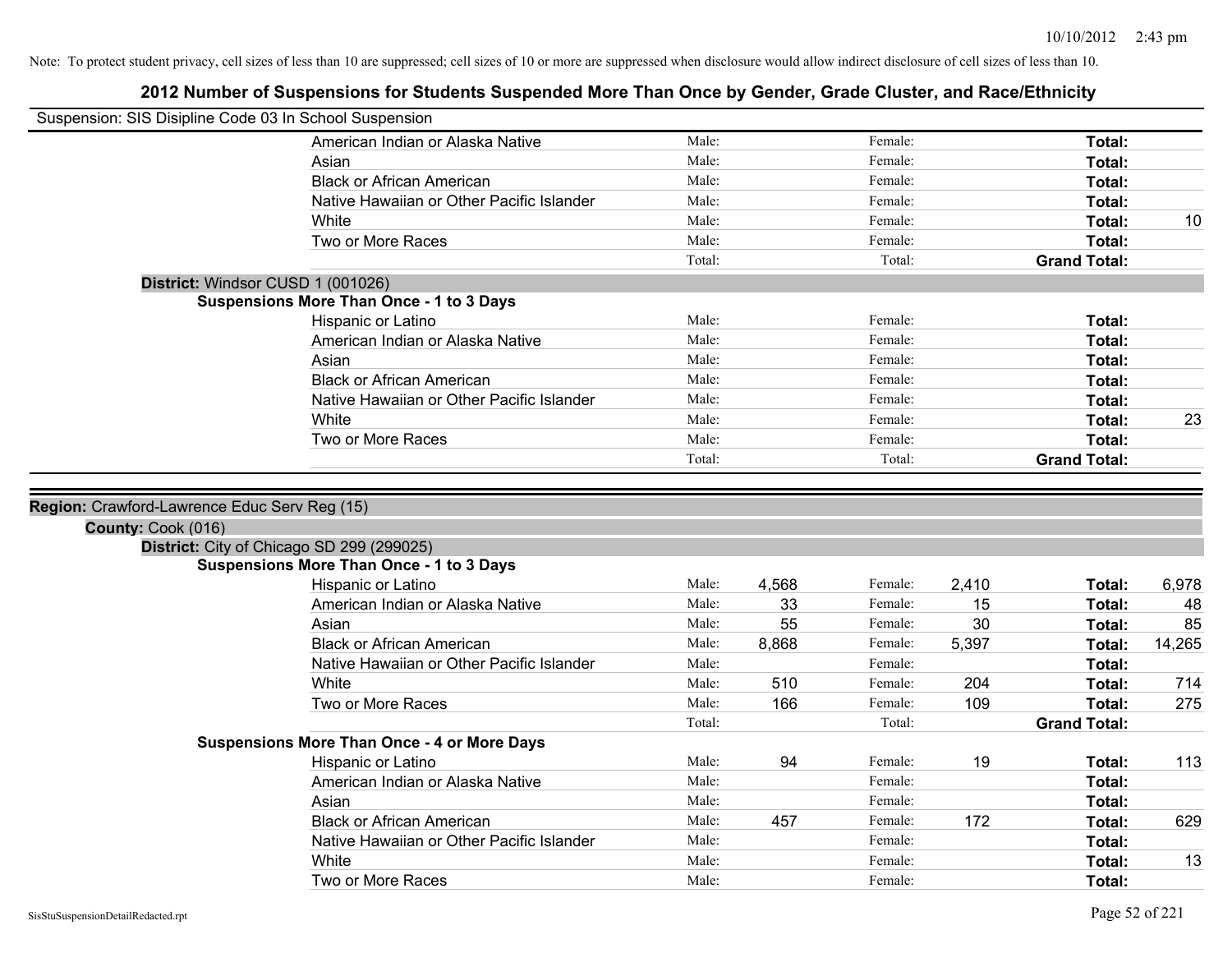| Total:<br>Total:<br><b>Grand Total:</b><br>Region: De Kalb ROE (16)<br>County: Dekalb (019)<br>District: DeKalb CUSD 428 (428026)<br><b>Suspensions More Than Once - 1 to 3 Days</b><br>Male:<br>421<br>Female:<br>401<br>822<br>Hispanic or Latino<br>Total:<br>Male:<br>Female:<br>American Indian or Alaska Native<br>Total:<br>Male:<br>Female:<br>Asian<br>Total:<br><b>Black or African American</b><br>Male:<br>516<br>376<br>Female:<br>Total:<br>Native Hawaiian or Other Pacific Islander<br>Male:<br>Female:<br>Total:<br>White<br>Male:<br>557<br>Female:<br>342<br>899<br>Total:<br>Two or More Races<br>Male:<br>55<br>Total:<br>129<br>Female:<br>184<br>Total:<br>Total:<br><b>Grand Total:</b><br><b>Suspensions More Than Once - 4 or More Days</b><br>Male:<br>Hispanic or Latino<br>Female:<br>Total:<br>Male:<br>Female:<br>American Indian or Alaska Native<br>Total:<br>Male:<br>Asian<br>Female:<br>Total:<br><b>Black or African American</b><br>Male:<br>Female:<br>Total:<br>Male:<br>Native Hawaiian or Other Pacific Islander<br>Female:<br>Total:<br>Male:<br>Female:<br>White<br>Total:<br>Male:<br>Female:<br>Two or More Races<br>Total:<br>Total:<br>Total:<br><b>Grand Total:</b><br>District: Genoa Kingston CUSD 424 (424026)<br><b>Suspensions More Than Once - 1 to 3 Days</b><br>Male:<br>Female:<br>Hispanic or Latino<br>Total:<br>American Indian or Alaska Native<br>Male:<br>Female:<br>Total:<br>Male:<br>Asian<br>Female:<br>Total:<br><b>Black or African American</b><br>Male:<br>Female:<br>Total:<br>Native Hawaiian or Other Pacific Islander<br>Male:<br>Female:<br>Total:<br>White<br>Male:<br>Female:<br>Total:<br>Two or More Races<br>Male:<br>Female:<br>Total:<br>Total:<br>Total:<br><b>Grand Total:</b><br>District: Hiawatha CUSD 426 (426026)<br><b>Suspensions More Than Once - 1 to 3 Days</b><br>Male:<br>Female:<br>Hispanic or Latino<br>Total: | Suspension: SIS Disipline Code 03 In School Suspension |                                  |       |         |        |  |
|---------------------------------------------------------------------------------------------------------------------------------------------------------------------------------------------------------------------------------------------------------------------------------------------------------------------------------------------------------------------------------------------------------------------------------------------------------------------------------------------------------------------------------------------------------------------------------------------------------------------------------------------------------------------------------------------------------------------------------------------------------------------------------------------------------------------------------------------------------------------------------------------------------------------------------------------------------------------------------------------------------------------------------------------------------------------------------------------------------------------------------------------------------------------------------------------------------------------------------------------------------------------------------------------------------------------------------------------------------------------------------------------------------------------------------------------------------------------------------------------------------------------------------------------------------------------------------------------------------------------------------------------------------------------------------------------------------------------------------------------------------------------------------------------------------------------------------------------------------------------------------------------------------------------|--------------------------------------------------------|----------------------------------|-------|---------|--------|--|
| 18<br>892<br>33                                                                                                                                                                                                                                                                                                                                                                                                                                                                                                                                                                                                                                                                                                                                                                                                                                                                                                                                                                                                                                                                                                                                                                                                                                                                                                                                                                                                                                                                                                                                                                                                                                                                                                                                                                                                                                                                                                     |                                                        |                                  |       |         |        |  |
|                                                                                                                                                                                                                                                                                                                                                                                                                                                                                                                                                                                                                                                                                                                                                                                                                                                                                                                                                                                                                                                                                                                                                                                                                                                                                                                                                                                                                                                                                                                                                                                                                                                                                                                                                                                                                                                                                                                     |                                                        |                                  |       |         |        |  |
|                                                                                                                                                                                                                                                                                                                                                                                                                                                                                                                                                                                                                                                                                                                                                                                                                                                                                                                                                                                                                                                                                                                                                                                                                                                                                                                                                                                                                                                                                                                                                                                                                                                                                                                                                                                                                                                                                                                     |                                                        |                                  |       |         |        |  |
|                                                                                                                                                                                                                                                                                                                                                                                                                                                                                                                                                                                                                                                                                                                                                                                                                                                                                                                                                                                                                                                                                                                                                                                                                                                                                                                                                                                                                                                                                                                                                                                                                                                                                                                                                                                                                                                                                                                     |                                                        |                                  |       |         |        |  |
|                                                                                                                                                                                                                                                                                                                                                                                                                                                                                                                                                                                                                                                                                                                                                                                                                                                                                                                                                                                                                                                                                                                                                                                                                                                                                                                                                                                                                                                                                                                                                                                                                                                                                                                                                                                                                                                                                                                     |                                                        |                                  |       |         |        |  |
|                                                                                                                                                                                                                                                                                                                                                                                                                                                                                                                                                                                                                                                                                                                                                                                                                                                                                                                                                                                                                                                                                                                                                                                                                                                                                                                                                                                                                                                                                                                                                                                                                                                                                                                                                                                                                                                                                                                     |                                                        |                                  |       |         |        |  |
|                                                                                                                                                                                                                                                                                                                                                                                                                                                                                                                                                                                                                                                                                                                                                                                                                                                                                                                                                                                                                                                                                                                                                                                                                                                                                                                                                                                                                                                                                                                                                                                                                                                                                                                                                                                                                                                                                                                     |                                                        |                                  |       |         |        |  |
|                                                                                                                                                                                                                                                                                                                                                                                                                                                                                                                                                                                                                                                                                                                                                                                                                                                                                                                                                                                                                                                                                                                                                                                                                                                                                                                                                                                                                                                                                                                                                                                                                                                                                                                                                                                                                                                                                                                     |                                                        |                                  |       |         |        |  |
|                                                                                                                                                                                                                                                                                                                                                                                                                                                                                                                                                                                                                                                                                                                                                                                                                                                                                                                                                                                                                                                                                                                                                                                                                                                                                                                                                                                                                                                                                                                                                                                                                                                                                                                                                                                                                                                                                                                     |                                                        |                                  |       |         |        |  |
|                                                                                                                                                                                                                                                                                                                                                                                                                                                                                                                                                                                                                                                                                                                                                                                                                                                                                                                                                                                                                                                                                                                                                                                                                                                                                                                                                                                                                                                                                                                                                                                                                                                                                                                                                                                                                                                                                                                     |                                                        |                                  |       |         |        |  |
|                                                                                                                                                                                                                                                                                                                                                                                                                                                                                                                                                                                                                                                                                                                                                                                                                                                                                                                                                                                                                                                                                                                                                                                                                                                                                                                                                                                                                                                                                                                                                                                                                                                                                                                                                                                                                                                                                                                     |                                                        |                                  |       |         |        |  |
|                                                                                                                                                                                                                                                                                                                                                                                                                                                                                                                                                                                                                                                                                                                                                                                                                                                                                                                                                                                                                                                                                                                                                                                                                                                                                                                                                                                                                                                                                                                                                                                                                                                                                                                                                                                                                                                                                                                     |                                                        |                                  |       |         |        |  |
|                                                                                                                                                                                                                                                                                                                                                                                                                                                                                                                                                                                                                                                                                                                                                                                                                                                                                                                                                                                                                                                                                                                                                                                                                                                                                                                                                                                                                                                                                                                                                                                                                                                                                                                                                                                                                                                                                                                     |                                                        |                                  |       |         |        |  |
|                                                                                                                                                                                                                                                                                                                                                                                                                                                                                                                                                                                                                                                                                                                                                                                                                                                                                                                                                                                                                                                                                                                                                                                                                                                                                                                                                                                                                                                                                                                                                                                                                                                                                                                                                                                                                                                                                                                     |                                                        |                                  |       |         |        |  |
|                                                                                                                                                                                                                                                                                                                                                                                                                                                                                                                                                                                                                                                                                                                                                                                                                                                                                                                                                                                                                                                                                                                                                                                                                                                                                                                                                                                                                                                                                                                                                                                                                                                                                                                                                                                                                                                                                                                     |                                                        |                                  |       |         |        |  |
|                                                                                                                                                                                                                                                                                                                                                                                                                                                                                                                                                                                                                                                                                                                                                                                                                                                                                                                                                                                                                                                                                                                                                                                                                                                                                                                                                                                                                                                                                                                                                                                                                                                                                                                                                                                                                                                                                                                     |                                                        |                                  |       |         |        |  |
|                                                                                                                                                                                                                                                                                                                                                                                                                                                                                                                                                                                                                                                                                                                                                                                                                                                                                                                                                                                                                                                                                                                                                                                                                                                                                                                                                                                                                                                                                                                                                                                                                                                                                                                                                                                                                                                                                                                     |                                                        |                                  |       |         |        |  |
|                                                                                                                                                                                                                                                                                                                                                                                                                                                                                                                                                                                                                                                                                                                                                                                                                                                                                                                                                                                                                                                                                                                                                                                                                                                                                                                                                                                                                                                                                                                                                                                                                                                                                                                                                                                                                                                                                                                     |                                                        |                                  |       |         |        |  |
|                                                                                                                                                                                                                                                                                                                                                                                                                                                                                                                                                                                                                                                                                                                                                                                                                                                                                                                                                                                                                                                                                                                                                                                                                                                                                                                                                                                                                                                                                                                                                                                                                                                                                                                                                                                                                                                                                                                     |                                                        |                                  |       |         |        |  |
|                                                                                                                                                                                                                                                                                                                                                                                                                                                                                                                                                                                                                                                                                                                                                                                                                                                                                                                                                                                                                                                                                                                                                                                                                                                                                                                                                                                                                                                                                                                                                                                                                                                                                                                                                                                                                                                                                                                     |                                                        |                                  |       |         |        |  |
|                                                                                                                                                                                                                                                                                                                                                                                                                                                                                                                                                                                                                                                                                                                                                                                                                                                                                                                                                                                                                                                                                                                                                                                                                                                                                                                                                                                                                                                                                                                                                                                                                                                                                                                                                                                                                                                                                                                     |                                                        |                                  |       |         |        |  |
|                                                                                                                                                                                                                                                                                                                                                                                                                                                                                                                                                                                                                                                                                                                                                                                                                                                                                                                                                                                                                                                                                                                                                                                                                                                                                                                                                                                                                                                                                                                                                                                                                                                                                                                                                                                                                                                                                                                     |                                                        |                                  |       |         |        |  |
|                                                                                                                                                                                                                                                                                                                                                                                                                                                                                                                                                                                                                                                                                                                                                                                                                                                                                                                                                                                                                                                                                                                                                                                                                                                                                                                                                                                                                                                                                                                                                                                                                                                                                                                                                                                                                                                                                                                     |                                                        |                                  |       |         |        |  |
|                                                                                                                                                                                                                                                                                                                                                                                                                                                                                                                                                                                                                                                                                                                                                                                                                                                                                                                                                                                                                                                                                                                                                                                                                                                                                                                                                                                                                                                                                                                                                                                                                                                                                                                                                                                                                                                                                                                     |                                                        |                                  |       |         |        |  |
|                                                                                                                                                                                                                                                                                                                                                                                                                                                                                                                                                                                                                                                                                                                                                                                                                                                                                                                                                                                                                                                                                                                                                                                                                                                                                                                                                                                                                                                                                                                                                                                                                                                                                                                                                                                                                                                                                                                     |                                                        |                                  |       |         |        |  |
|                                                                                                                                                                                                                                                                                                                                                                                                                                                                                                                                                                                                                                                                                                                                                                                                                                                                                                                                                                                                                                                                                                                                                                                                                                                                                                                                                                                                                                                                                                                                                                                                                                                                                                                                                                                                                                                                                                                     |                                                        |                                  |       |         |        |  |
|                                                                                                                                                                                                                                                                                                                                                                                                                                                                                                                                                                                                                                                                                                                                                                                                                                                                                                                                                                                                                                                                                                                                                                                                                                                                                                                                                                                                                                                                                                                                                                                                                                                                                                                                                                                                                                                                                                                     |                                                        |                                  |       |         |        |  |
|                                                                                                                                                                                                                                                                                                                                                                                                                                                                                                                                                                                                                                                                                                                                                                                                                                                                                                                                                                                                                                                                                                                                                                                                                                                                                                                                                                                                                                                                                                                                                                                                                                                                                                                                                                                                                                                                                                                     |                                                        |                                  |       |         |        |  |
|                                                                                                                                                                                                                                                                                                                                                                                                                                                                                                                                                                                                                                                                                                                                                                                                                                                                                                                                                                                                                                                                                                                                                                                                                                                                                                                                                                                                                                                                                                                                                                                                                                                                                                                                                                                                                                                                                                                     |                                                        |                                  |       |         |        |  |
|                                                                                                                                                                                                                                                                                                                                                                                                                                                                                                                                                                                                                                                                                                                                                                                                                                                                                                                                                                                                                                                                                                                                                                                                                                                                                                                                                                                                                                                                                                                                                                                                                                                                                                                                                                                                                                                                                                                     |                                                        |                                  |       |         |        |  |
|                                                                                                                                                                                                                                                                                                                                                                                                                                                                                                                                                                                                                                                                                                                                                                                                                                                                                                                                                                                                                                                                                                                                                                                                                                                                                                                                                                                                                                                                                                                                                                                                                                                                                                                                                                                                                                                                                                                     |                                                        |                                  |       |         |        |  |
|                                                                                                                                                                                                                                                                                                                                                                                                                                                                                                                                                                                                                                                                                                                                                                                                                                                                                                                                                                                                                                                                                                                                                                                                                                                                                                                                                                                                                                                                                                                                                                                                                                                                                                                                                                                                                                                                                                                     |                                                        |                                  |       |         |        |  |
|                                                                                                                                                                                                                                                                                                                                                                                                                                                                                                                                                                                                                                                                                                                                                                                                                                                                                                                                                                                                                                                                                                                                                                                                                                                                                                                                                                                                                                                                                                                                                                                                                                                                                                                                                                                                                                                                                                                     |                                                        |                                  |       |         |        |  |
|                                                                                                                                                                                                                                                                                                                                                                                                                                                                                                                                                                                                                                                                                                                                                                                                                                                                                                                                                                                                                                                                                                                                                                                                                                                                                                                                                                                                                                                                                                                                                                                                                                                                                                                                                                                                                                                                                                                     |                                                        |                                  |       |         |        |  |
|                                                                                                                                                                                                                                                                                                                                                                                                                                                                                                                                                                                                                                                                                                                                                                                                                                                                                                                                                                                                                                                                                                                                                                                                                                                                                                                                                                                                                                                                                                                                                                                                                                                                                                                                                                                                                                                                                                                     |                                                        |                                  |       |         |        |  |
|                                                                                                                                                                                                                                                                                                                                                                                                                                                                                                                                                                                                                                                                                                                                                                                                                                                                                                                                                                                                                                                                                                                                                                                                                                                                                                                                                                                                                                                                                                                                                                                                                                                                                                                                                                                                                                                                                                                     |                                                        |                                  |       |         |        |  |
|                                                                                                                                                                                                                                                                                                                                                                                                                                                                                                                                                                                                                                                                                                                                                                                                                                                                                                                                                                                                                                                                                                                                                                                                                                                                                                                                                                                                                                                                                                                                                                                                                                                                                                                                                                                                                                                                                                                     |                                                        | American Indian or Alaska Native | Male: | Female: | Total: |  |
| Male:<br>Female:<br>Asian<br>Total:                                                                                                                                                                                                                                                                                                                                                                                                                                                                                                                                                                                                                                                                                                                                                                                                                                                                                                                                                                                                                                                                                                                                                                                                                                                                                                                                                                                                                                                                                                                                                                                                                                                                                                                                                                                                                                                                                 |                                                        |                                  |       |         |        |  |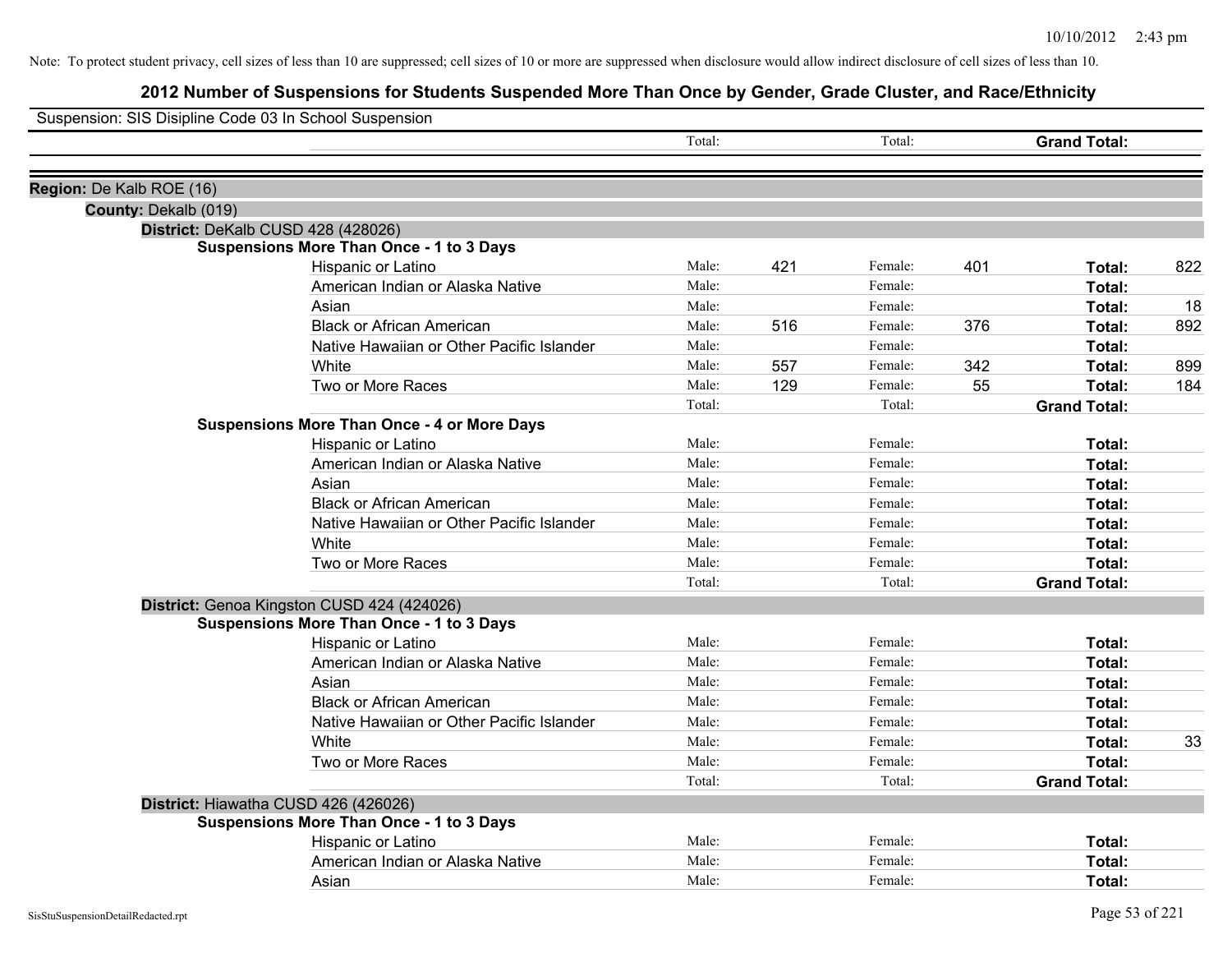| Suspension: SIS Disipline Code 03 In School Suspension |                                                    |        |         |                     |    |
|--------------------------------------------------------|----------------------------------------------------|--------|---------|---------------------|----|
|                                                        | <b>Black or African American</b>                   | Male:  | Female: | Total:              |    |
|                                                        | Native Hawaiian or Other Pacific Islander          | Male:  | Female: | Total:              |    |
|                                                        | White                                              | Male:  | Female: | Total:              |    |
|                                                        | Two or More Races                                  | Male:  | Female: | Total:              |    |
|                                                        |                                                    | Total: | Total:  | <b>Grand Total:</b> | 13 |
|                                                        | District: Hinckley Big Rock CUSD 429 (429026)      |        |         |                     |    |
|                                                        | <b>Suspensions More Than Once - 1 to 3 Days</b>    |        |         |                     |    |
|                                                        | Hispanic or Latino                                 | Male:  | Female: | Total:              |    |
|                                                        | American Indian or Alaska Native                   | Male:  | Female: | Total:              |    |
|                                                        | Asian                                              | Male:  | Female: | Total:              |    |
|                                                        | <b>Black or African American</b>                   | Male:  | Female: | Total:              |    |
|                                                        | Native Hawaiian or Other Pacific Islander          | Male:  | Female: | Total:              |    |
|                                                        | White                                              | Male:  | Female: | Total:              | 14 |
|                                                        | Two or More Races                                  | Male:  | Female: | Total:              |    |
|                                                        |                                                    | Total: | Total:  | <b>Grand Total:</b> |    |
|                                                        | District: Indian Creek CUSD 425 (425026)           |        |         |                     |    |
|                                                        | <b>Suspensions More Than Once - 1 to 3 Days</b>    |        |         |                     |    |
|                                                        | Hispanic or Latino                                 | Male:  | Female: | Total:              |    |
|                                                        | American Indian or Alaska Native                   | Male:  | Female: | Total:              |    |
|                                                        | Asian                                              | Male:  | Female: | Total:              |    |
|                                                        | <b>Black or African American</b>                   | Male:  | Female: | Total:              |    |
|                                                        | Native Hawaiian or Other Pacific Islander          | Male:  | Female: | Total:              |    |
|                                                        | White                                              | Male:  | Female: | Total:              | 23 |
|                                                        | Two or More Races                                  | Male:  | Female: | Total:              |    |
|                                                        |                                                    | Total: | Total:  | <b>Grand Total:</b> |    |
|                                                        | <b>Suspensions More Than Once - 4 or More Days</b> |        |         |                     |    |
|                                                        | Hispanic or Latino                                 | Male:  | Female: | Total:              |    |
|                                                        | American Indian or Alaska Native                   | Male:  | Female: | Total:              |    |
|                                                        | Asian                                              | Male:  | Female: | Total:              |    |
|                                                        | <b>Black or African American</b>                   | Male:  | Female: | Total:              |    |
|                                                        | Native Hawaiian or Other Pacific Islander          | Male:  | Female: | Total:              |    |
|                                                        | White                                              | Male:  | Female: | Total:              |    |
|                                                        | Two or More Races                                  | Male:  | Female: | Total:              |    |
|                                                        |                                                    | Total: | Total:  | <b>Grand Total:</b> |    |
|                                                        | District: Somonauk CUSD 432 (432026)               |        |         |                     |    |
|                                                        | <b>Suspensions More Than Once - 1 to 3 Days</b>    |        |         |                     |    |
|                                                        | Hispanic or Latino                                 | Male:  | Female: | Total:              |    |
|                                                        | American Indian or Alaska Native                   | Male:  | Female: | Total:              |    |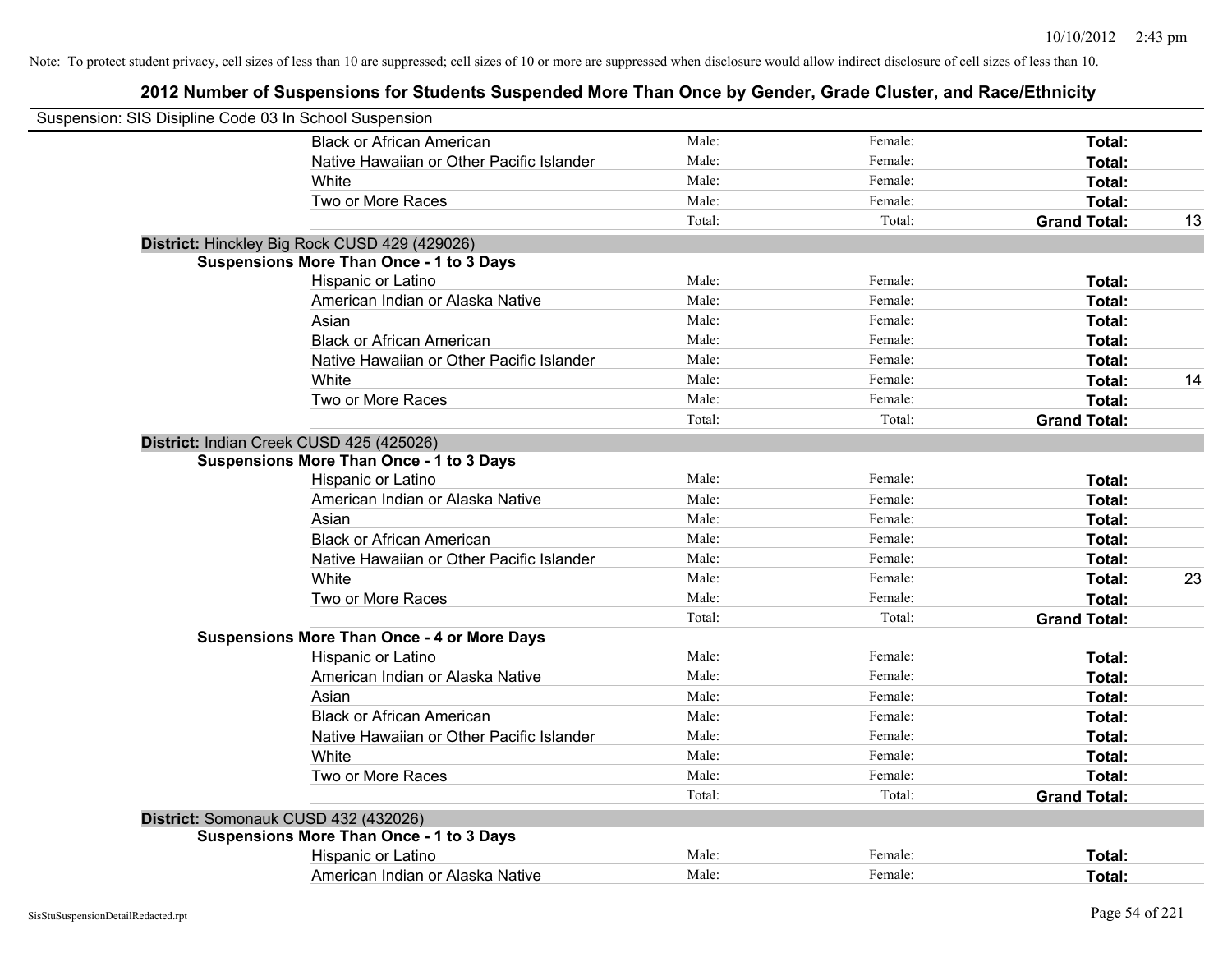| Suspension: SIS Disipline Code 03 In School Suspension |                                                 |        |     |         |     |                     |     |
|--------------------------------------------------------|-------------------------------------------------|--------|-----|---------|-----|---------------------|-----|
|                                                        |                                                 |        |     |         |     |                     |     |
|                                                        | Asian                                           | Male:  |     | Female: |     | Total:              |     |
|                                                        | <b>Black or African American</b>                | Male:  |     | Female: |     | Total:              |     |
|                                                        | Native Hawaiian or Other Pacific Islander       | Male:  |     | Female: |     | Total:              |     |
|                                                        | <b>White</b>                                    | Male:  |     | Female: |     | Total:              |     |
|                                                        | Two or More Races                               | Male:  |     | Female: |     | Total:              |     |
|                                                        |                                                 | Total: |     | Total:  |     | <b>Grand Total:</b> |     |
|                                                        | District: Sycamore CUSD 427 (427026)            |        |     |         |     |                     |     |
|                                                        | <b>Suspensions More Than Once - 1 to 3 Days</b> |        |     |         |     |                     |     |
|                                                        | Hispanic or Latino                              | Male:  | 124 | Female: | 40  | Total:              | 164 |
|                                                        | American Indian or Alaska Native                | Male:  |     | Female: |     | Total:              |     |
|                                                        | Asian                                           | Male:  |     | Female: |     | Total:              | 15  |
|                                                        | <b>Black or African American</b>                | Male:  | 30  | Female: | 18  | Total:              | 48  |
|                                                        | Native Hawaiian or Other Pacific Islander       | Male:  |     | Female: |     | Total:              |     |
|                                                        | White                                           | Male:  | 482 | Female: | 127 | Total:              | 609 |
|                                                        | Two or More Races                               | Male:  | 19  | Female: | 10  | Total:              | 29  |
|                                                        |                                                 | Total: |     | Total:  |     | <b>Grand Total:</b> |     |
| County: Non-Public School (000)                        |                                                 |        |     |         |     |                     |     |
|                                                        | District: Non-Public School (0000)              |        |     |         |     |                     |     |
|                                                        | <b>Suspensions More Than Once - 1 to 3 Days</b> |        |     |         |     |                     |     |
|                                                        | Hispanic or Latino                              | Male:  |     | Female: |     | Total:              |     |
|                                                        | American Indian or Alaska Native                | Male:  |     | Female: |     | Total:              |     |
|                                                        | Asian                                           | Male:  |     | Female: |     | Total:              |     |
|                                                        | <b>Black or African American</b>                | Male:  |     | Female: |     | Total:              |     |
|                                                        | Native Hawaiian or Other Pacific Islander       | Male:  |     | Female: |     | Total:              |     |
|                                                        | White                                           | Male:  |     | Female: |     | Total:              |     |
|                                                        | Two or More Races                               | Male:  |     | Female: |     | Total:              |     |
|                                                        |                                                 | Total: |     | Total:  |     | <b>Grand Total:</b> | 20  |
|                                                        |                                                 |        |     |         |     |                     |     |
| Region: De Witt/Livingston/McLean ROE (17)             |                                                 |        |     |         |     |                     |     |
| County: Dewitt (020)                                   |                                                 |        |     |         |     |                     |     |
|                                                        | District: Blue Ridge CUSD 18 (018026)           |        |     |         |     |                     |     |
|                                                        | <b>Suspensions More Than Once - 1 to 3 Days</b> |        |     |         |     |                     |     |
|                                                        | <b>Hispanic or Latino</b>                       | Male:  |     | Female: |     | Total:              |     |
|                                                        | American Indian or Alaska Native                | Male:  |     | Female: |     | Total:              |     |
|                                                        | Asian                                           | Male:  |     | Female: |     | Total:              |     |
|                                                        | <b>Black or African American</b>                | Male:  |     | Female: |     | Total:              |     |
|                                                        | Native Hawaiian or Other Pacific Islander       | Male:  |     | Female: |     | Total:              |     |
|                                                        | White                                           | Male:  |     | Female: |     | Total:              | 45  |
|                                                        |                                                 |        |     |         |     |                     |     |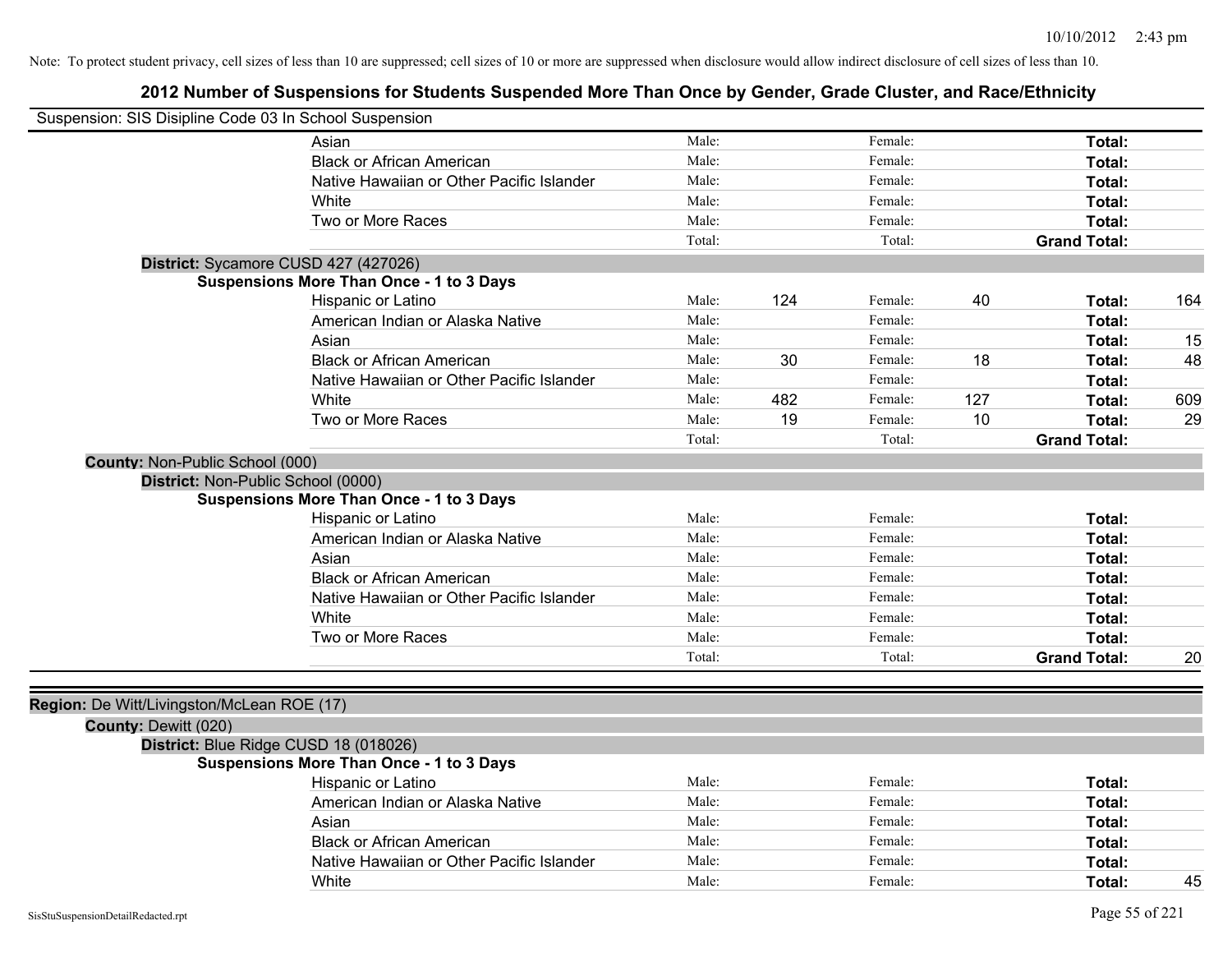| Suspension: SIS Disipline Code 03 In School Suspension |                                                    |        |    |         |    |                     |     |
|--------------------------------------------------------|----------------------------------------------------|--------|----|---------|----|---------------------|-----|
|                                                        | Two or More Races                                  | Male:  |    | Female: |    | Total:              |     |
|                                                        |                                                    | Total: |    | Total:  |    | <b>Grand Total:</b> |     |
|                                                        | <b>Suspensions More Than Once - 4 or More Days</b> |        |    |         |    |                     |     |
|                                                        | Hispanic or Latino                                 | Male:  |    | Female: |    | Total:              |     |
|                                                        | American Indian or Alaska Native                   | Male:  |    | Female: |    | Total:              |     |
|                                                        | Asian                                              | Male:  |    | Female: |    | Total:              |     |
|                                                        | <b>Black or African American</b>                   | Male:  |    | Female: |    | Total:              |     |
|                                                        | Native Hawaiian or Other Pacific Islander          | Male:  |    | Female: |    | Total:              |     |
|                                                        | White                                              | Male:  |    | Female: |    | Total:              |     |
|                                                        | Two or More Races                                  | Male:  |    | Female: |    | Total:              |     |
|                                                        |                                                    | Total: |    | Total:  |    | <b>Grand Total:</b> |     |
| <b>County: Livingston (053)</b>                        |                                                    |        |    |         |    |                     |     |
|                                                        | District: Dwight Common SD 232 (232002)            |        |    |         |    |                     |     |
|                                                        | <b>Suspensions More Than Once - 1 to 3 Days</b>    |        |    |         |    |                     |     |
|                                                        | Hispanic or Latino                                 | Male:  |    | Female: |    | Total:              |     |
|                                                        | American Indian or Alaska Native                   | Male:  |    | Female: |    | Total:              |     |
|                                                        | Asian                                              | Male:  |    | Female: |    | Total:              |     |
|                                                        | <b>Black or African American</b>                   | Male:  |    | Female: |    | Total:              |     |
|                                                        | Native Hawaiian or Other Pacific Islander          | Male:  |    | Female: |    | Total:              |     |
|                                                        | White                                              | Male:  |    | Female: |    | Total:              | 21  |
|                                                        | Two or More Races                                  | Male:  |    | Female: |    | Total:              |     |
|                                                        |                                                    | Total: |    | Total:  |    | <b>Grand Total:</b> |     |
|                                                        | <b>Suspensions More Than Once - 4 or More Days</b> |        |    |         |    |                     |     |
|                                                        | Hispanic or Latino                                 | Male:  |    | Female: |    | Total:              |     |
|                                                        | American Indian or Alaska Native                   | Male:  |    | Female: |    | Total:              |     |
|                                                        | Asian                                              | Male:  |    | Female: |    | Total:              |     |
|                                                        | <b>Black or African American</b>                   | Male:  |    | Female: |    | Total:              |     |
|                                                        | Native Hawaiian or Other Pacific Islander          | Male:  |    | Female: |    | Total:              |     |
|                                                        | White                                              | Male:  |    | Female: |    | Total:              |     |
|                                                        | Two or More Races                                  | Male:  |    | Female: |    | Total:              |     |
|                                                        |                                                    | Total: |    | Total:  |    | <b>Grand Total:</b> |     |
|                                                        | District: Dwight Twp HSD 230 (230017)              |        |    |         |    |                     |     |
|                                                        | <b>Suspensions More Than Once - 1 to 3 Days</b>    |        |    |         |    |                     |     |
|                                                        | Hispanic or Latino                                 | Male:  |    | Female: |    | Total:              | 15  |
|                                                        | American Indian or Alaska Native                   | Male:  |    | Female: |    | Total:              |     |
|                                                        | Asian                                              | Male:  |    | Female: |    | Total:              |     |
|                                                        | <b>Black or African American</b>                   | Male:  |    | Female: |    | Total:              | 10  |
|                                                        | Native Hawaiian or Other Pacific Islander          | Male:  |    | Female: |    | Total:              |     |
|                                                        | White                                              | Male:  | 79 | Female: | 48 | Total:              | 127 |
| SisStuSuspensionDetailRedacted.rpt                     |                                                    |        |    |         |    | Page 56 of 221      |     |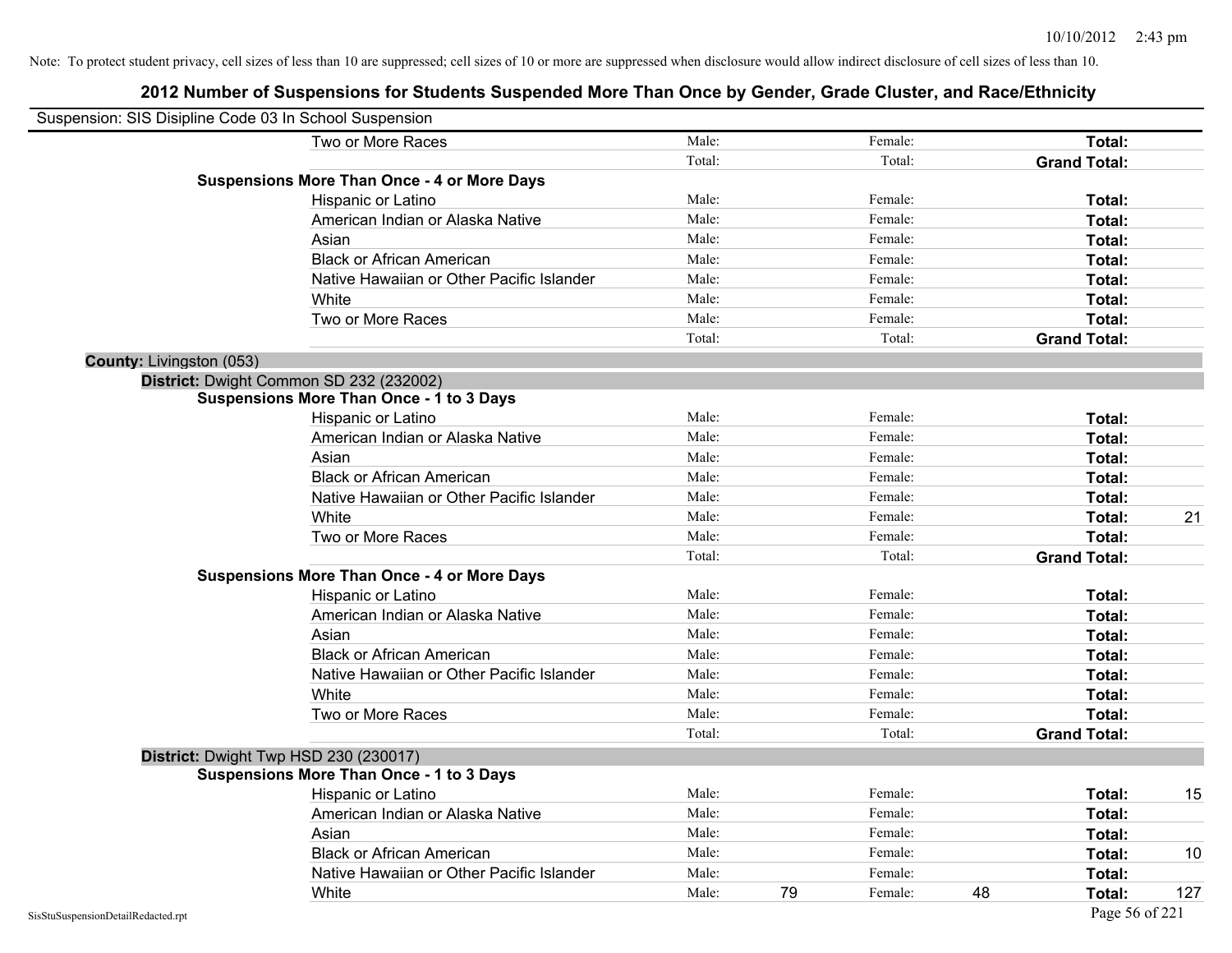| Suspension: SIS Disipline Code 03 In School Suspension |                                                 |        |    |         |    |                     |    |
|--------------------------------------------------------|-------------------------------------------------|--------|----|---------|----|---------------------|----|
|                                                        | Two or More Races                               | Male:  |    | Female: |    | Total:              | 19 |
|                                                        |                                                 | Total: |    | Total:  |    | <b>Grand Total:</b> |    |
|                                                        | District: Flanagan-Cornell Dist 74 (074027)     |        |    |         |    |                     |    |
|                                                        | <b>Suspensions More Than Once - 1 to 3 Days</b> |        |    |         |    |                     |    |
|                                                        | Hispanic or Latino                              | Male:  |    | Female: |    | Total:              |    |
|                                                        | American Indian or Alaska Native                | Male:  |    | Female: |    | Total:              |    |
|                                                        | Asian                                           | Male:  |    | Female: |    | Total:              |    |
|                                                        | <b>Black or African American</b>                | Male:  |    | Female: |    | Total:              |    |
|                                                        | Native Hawaiian or Other Pacific Islander       | Male:  |    | Female: |    | Total:              |    |
|                                                        | White                                           | Male:  |    | Female: |    | Total:              |    |
|                                                        | Two or More Races                               | Male:  |    | Female: |    | Total:              |    |
|                                                        |                                                 | Total: |    | Total:  |    | <b>Grand Total:</b> |    |
|                                                        | District: Odell CCSD 435 (435004)               |        |    |         |    |                     |    |
|                                                        | <b>Suspensions More Than Once - 1 to 3 Days</b> |        |    |         |    |                     |    |
|                                                        | Hispanic or Latino                              | Male:  |    | Female: |    | Total:              |    |
|                                                        | American Indian or Alaska Native                | Male:  |    | Female: |    | Total:              |    |
|                                                        | Asian                                           | Male:  |    | Female: |    | Total:              |    |
|                                                        | <b>Black or African American</b>                | Male:  |    | Female: |    | Total:              |    |
|                                                        | Native Hawaiian or Other Pacific Islander       | Male:  |    | Female: |    | Total:              |    |
|                                                        | White                                           | Male:  |    | Female: |    | Total:              |    |
|                                                        | Two or More Races                               | Male:  |    | Female: |    | Total:              |    |
|                                                        |                                                 | Total: |    | Total:  |    | <b>Grand Total:</b> |    |
|                                                        | District: Pontiac CCSD 429 (429004)             |        |    |         |    |                     |    |
|                                                        | <b>Suspensions More Than Once - 1 to 3 Days</b> |        |    |         |    |                     |    |
|                                                        | Hispanic or Latino                              | Male:  |    | Female: |    | Total:              |    |
|                                                        | American Indian or Alaska Native                | Male:  |    | Female: |    | Total:              |    |
|                                                        | Asian                                           | Male:  |    | Female: |    | Total:              |    |
|                                                        | <b>Black or African American</b>                | Male:  |    | Female: |    | Total:              |    |
|                                                        | Native Hawaiian or Other Pacific Islander       | Male:  |    | Female: |    | Total:              |    |
|                                                        | White                                           | Male:  |    | Female: |    | Total:              | 40 |
|                                                        | Two or More Races                               | Male:  |    | Female: |    | Total:              |    |
|                                                        |                                                 | Total: |    | Total:  |    | <b>Grand Total:</b> | 50 |
| County: Mclean (064)                                   |                                                 |        |    |         |    |                     |    |
|                                                        | District: Bloomington SD 87 (087025)            |        |    |         |    |                     |    |
|                                                        | <b>Suspensions More Than Once - 1 to 3 Days</b> |        |    |         |    |                     |    |
|                                                        | Hispanic or Latino                              | Male:  | 42 | Female: | 27 | Total:              | 69 |
|                                                        | American Indian or Alaska Native                | Male:  |    | Female: |    | Total:              |    |
|                                                        | Asian                                           | Male:  |    | Female: |    | Total:              |    |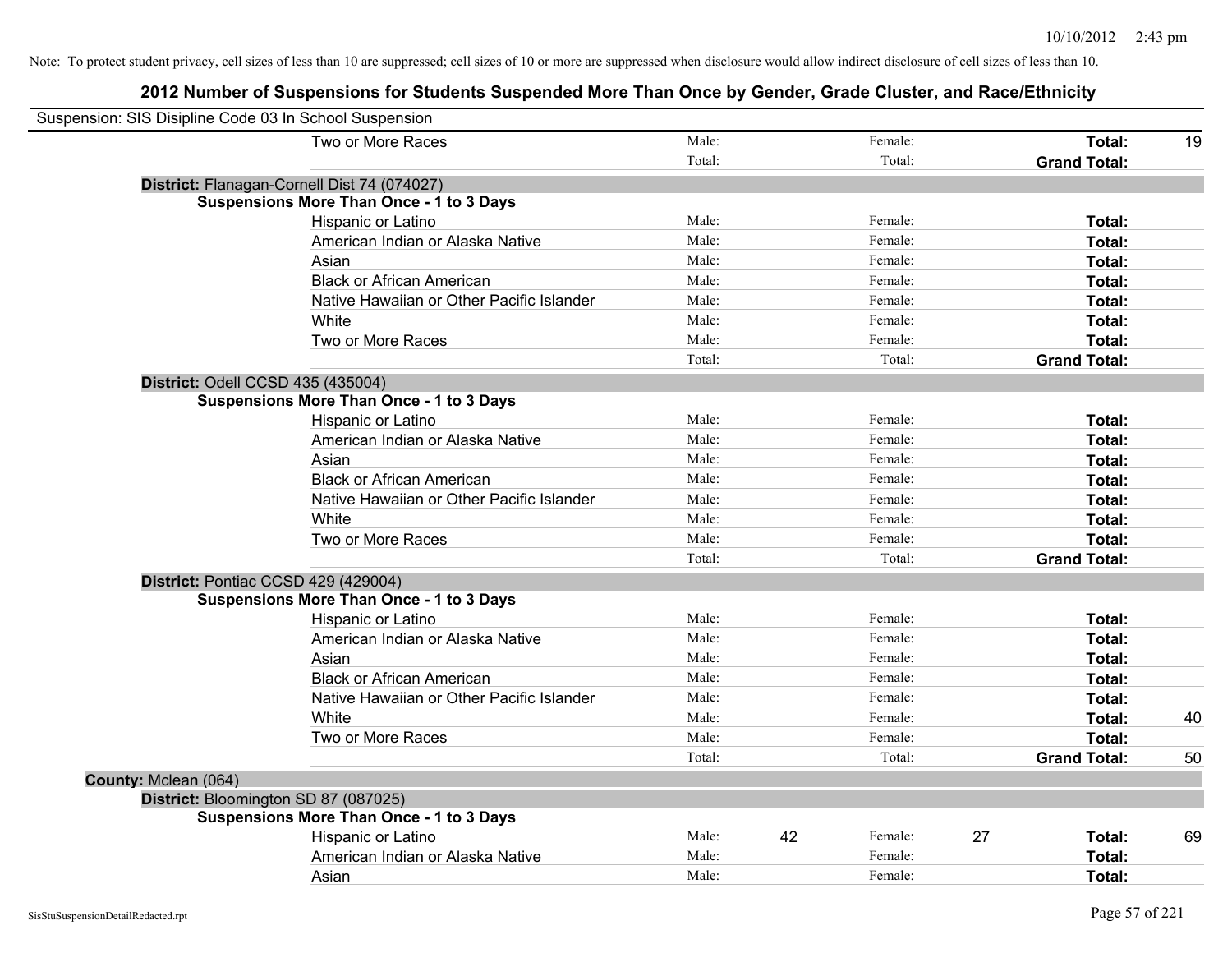| Suspension: SIS Disipline Code 03 In School Suspension |                                                    |        |     |         |     |                     |     |
|--------------------------------------------------------|----------------------------------------------------|--------|-----|---------|-----|---------------------|-----|
|                                                        | <b>Black or African American</b>                   | Male:  | 306 | Female: | 227 | Total:              | 533 |
|                                                        | Native Hawaiian or Other Pacific Islander          | Male:  |     | Female: |     | <b>Total:</b>       |     |
|                                                        | White                                              | Male:  | 101 | Female: | 160 | Total:              | 261 |
|                                                        | Two or More Races                                  | Male:  | 46  | Female: | 34  | Total:              | 80  |
|                                                        |                                                    | Total: |     | Total:  |     | <b>Grand Total:</b> |     |
|                                                        | <b>Suspensions More Than Once - 4 or More Days</b> |        |     |         |     |                     |     |
|                                                        | Hispanic or Latino                                 | Male:  |     | Female: |     | Total:              |     |
|                                                        | American Indian or Alaska Native                   | Male:  |     | Female: |     | Total:              |     |
|                                                        | Asian                                              | Male:  |     | Female: |     | Total:              |     |
|                                                        | <b>Black or African American</b>                   | Male:  |     | Female: |     | Total:              |     |
|                                                        | Native Hawaiian or Other Pacific Islander          | Male:  |     | Female: |     | Total:              |     |
|                                                        | White                                              | Male:  |     | Female: |     | Total:              |     |
|                                                        | Two or More Races                                  | Male:  |     | Female: |     | Total:              |     |
|                                                        |                                                    | Total: |     | Total:  |     | <b>Grand Total:</b> |     |
|                                                        | District: LeRoy CUSD 2 (002026)                    |        |     |         |     |                     |     |
|                                                        | <b>Suspensions More Than Once - 1 to 3 Days</b>    |        |     |         |     |                     |     |
|                                                        | Hispanic or Latino                                 | Male:  |     | Female: |     | Total:              |     |
|                                                        | American Indian or Alaska Native                   | Male:  |     | Female: |     | Total:              |     |
|                                                        | Asian                                              | Male:  |     | Female: |     | Total:              |     |
|                                                        | <b>Black or African American</b>                   | Male:  |     | Female: |     | Total:              |     |
|                                                        | Native Hawaiian or Other Pacific Islander          | Male:  |     | Female: |     | Total:              |     |
|                                                        | White                                              | Male:  |     | Female: |     | Total:              |     |
|                                                        | Two or More Races                                  | Male:  |     | Female: |     | Total:              |     |
|                                                        |                                                    | Total: |     | Total:  |     | <b>Grand Total:</b> |     |
|                                                        | District: McLean County USD 5 (005026)             |        |     |         |     |                     |     |
|                                                        | <b>Suspensions More Than Once - 1 to 3 Days</b>    |        |     |         |     |                     |     |
|                                                        | Hispanic or Latino                                 | Male:  |     | Female: |     | Total:              | 36  |
|                                                        | American Indian or Alaska Native                   | Male:  |     | Female: |     | Total:              |     |
|                                                        | Asian                                              | Male:  |     | Female: |     | Total:              |     |
|                                                        | <b>Black or African American</b>                   | Male:  | 164 | Female: | 61  | Total:              | 225 |
|                                                        | Native Hawaiian or Other Pacific Islander          | Male:  |     | Female: |     | Total:              |     |
|                                                        | White                                              | Male:  | 192 | Female: | 52  | Total:              | 244 |
|                                                        | Two or More Races                                  | Male:  | 45  | Female: | 13  | <b>Total:</b>       | 58  |
|                                                        |                                                    | Total: |     | Total:  |     | <b>Grand Total:</b> |     |
|                                                        | <b>Suspensions More Than Once - 4 or More Days</b> |        |     |         |     |                     |     |
|                                                        | Hispanic or Latino                                 | Male:  |     | Female: |     | Total:              |     |
|                                                        | American Indian or Alaska Native                   | Male:  |     | Female: |     | Total:              |     |
|                                                        | Asian                                              | Male:  |     | Female: |     | Total:              |     |
|                                                        | <b>Black or African American</b>                   | Male:  |     | Female: |     | Total:              |     |
| SisStuSuspensionDetailRedacted.rpt                     |                                                    |        |     |         |     | Page 58 of 221      |     |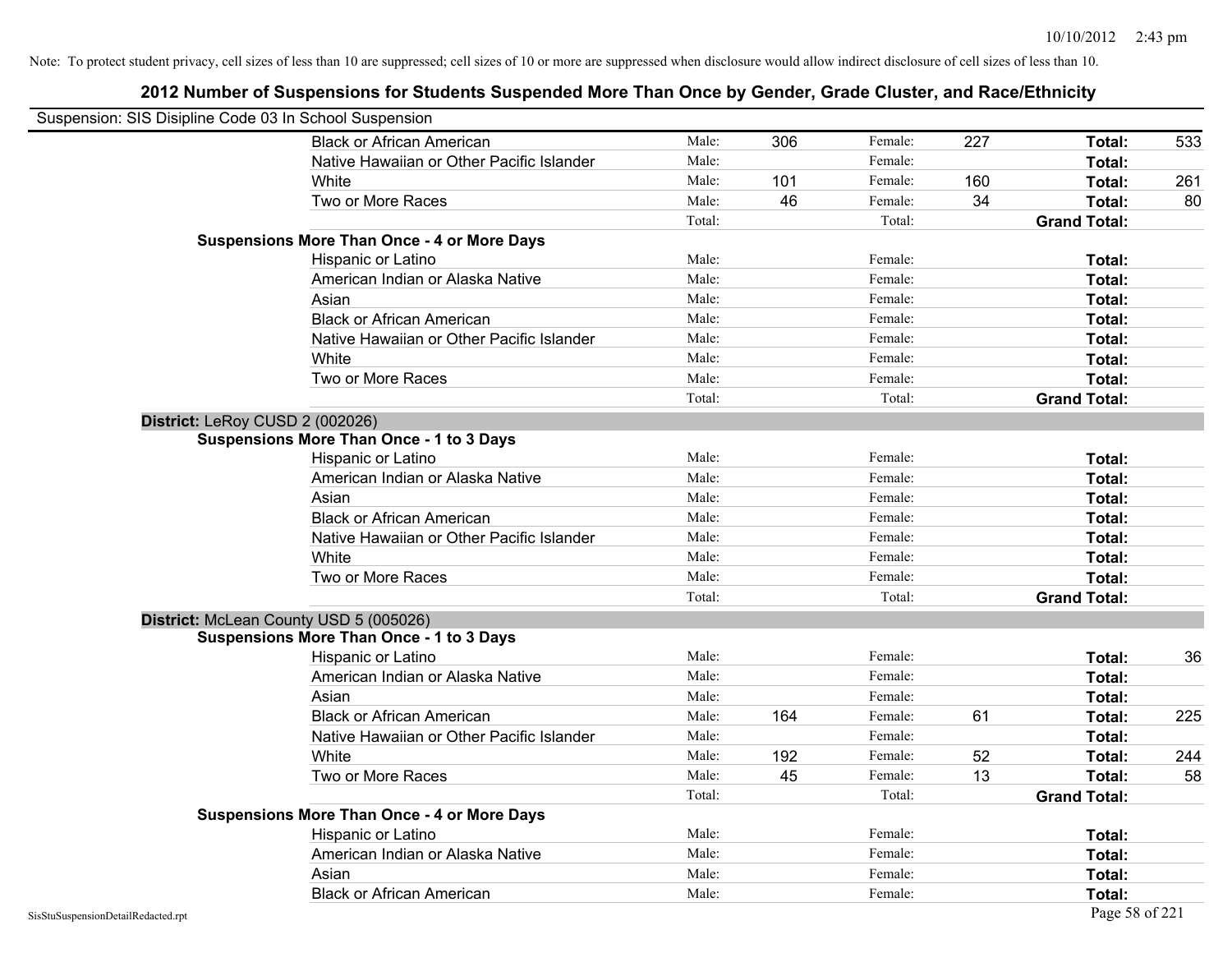| Suspension: SIS Disipline Code 03 In School Suspension |                                                    |        |    |         |    |                     |    |
|--------------------------------------------------------|----------------------------------------------------|--------|----|---------|----|---------------------|----|
|                                                        | Native Hawaiian or Other Pacific Islander          | Male:  |    | Female: |    | Total:              |    |
|                                                        | White                                              | Male:  |    | Female: |    | Total:              |    |
|                                                        | Two or More Races                                  | Male:  |    | Female: |    | Total:              |    |
|                                                        |                                                    | Total: |    | Total:  |    | <b>Grand Total:</b> |    |
| District: Olympia CUSD 16 (016026)                     |                                                    |        |    |         |    |                     |    |
|                                                        | <b>Suspensions More Than Once - 1 to 3 Days</b>    |        |    |         |    |                     |    |
|                                                        | Hispanic or Latino                                 | Male:  |    | Female: |    | Total:              |    |
|                                                        | American Indian or Alaska Native                   | Male:  |    | Female: |    | Total:              |    |
|                                                        | Asian                                              | Male:  |    | Female: |    | Total:              |    |
|                                                        | <b>Black or African American</b>                   | Male:  |    | Female: |    | Total:              |    |
|                                                        | Native Hawaiian or Other Pacific Islander          | Male:  |    | Female: |    | Total:              |    |
|                                                        | White                                              | Male:  | 66 | Female: | 24 | Total:              | 90 |
|                                                        | Two or More Races                                  | Male:  |    | Female: |    | Total:              |    |
|                                                        |                                                    | Total: |    | Total:  |    | <b>Grand Total:</b> |    |
|                                                        | <b>Suspensions More Than Once - 4 or More Days</b> |        |    |         |    |                     |    |
|                                                        | Hispanic or Latino                                 | Male:  |    | Female: |    | Total:              |    |
|                                                        | American Indian or Alaska Native                   | Male:  |    | Female: |    | Total:              |    |
|                                                        | Asian                                              | Male:  |    | Female: |    | Total:              |    |
|                                                        | <b>Black or African American</b>                   | Male:  |    | Female: |    | Total:              |    |
|                                                        | Native Hawaiian or Other Pacific Islander          | Male:  |    | Female: |    | Total:              |    |
|                                                        | White                                              | Male:  |    | Female: |    | Total:              |    |
|                                                        | Two or More Races                                  | Male:  |    | Female: |    | Total:              |    |
|                                                        |                                                    | Total: |    | Total:  |    | <b>Grand Total:</b> |    |
| District: Ridgeview CUSD 19 (019026)                   |                                                    |        |    |         |    |                     |    |
|                                                        | <b>Suspensions More Than Once - 1 to 3 Days</b>    |        |    |         |    |                     |    |
|                                                        | Hispanic or Latino                                 | Male:  |    | Female: |    | Total:              |    |
|                                                        | American Indian or Alaska Native                   | Male:  |    | Female: |    | Total:              |    |
|                                                        | Asian                                              | Male:  |    | Female: |    | Total:              |    |
|                                                        | <b>Black or African American</b>                   | Male:  |    | Female: |    | Total:              |    |
|                                                        | Native Hawaiian or Other Pacific Islander          | Male:  |    | Female: |    | Total:              |    |
|                                                        | White                                              | Male:  |    | Female: |    | Total:              | 20 |
|                                                        | Two or More Races                                  | Male:  |    | Female: |    | Total:              |    |
|                                                        |                                                    | Total: |    | Total:  |    | <b>Grand Total:</b> |    |
| District: Tri Valley CUSD 3 (003026)                   |                                                    |        |    |         |    |                     |    |
|                                                        | <b>Suspensions More Than Once - 1 to 3 Days</b>    |        |    |         |    |                     |    |
|                                                        | Hispanic or Latino                                 | Male:  |    | Female: |    | Total:              |    |
|                                                        | American Indian or Alaska Native                   | Male:  |    | Female: |    | Total:              |    |
|                                                        | Asian                                              | Male:  |    | Female: |    | Total:              |    |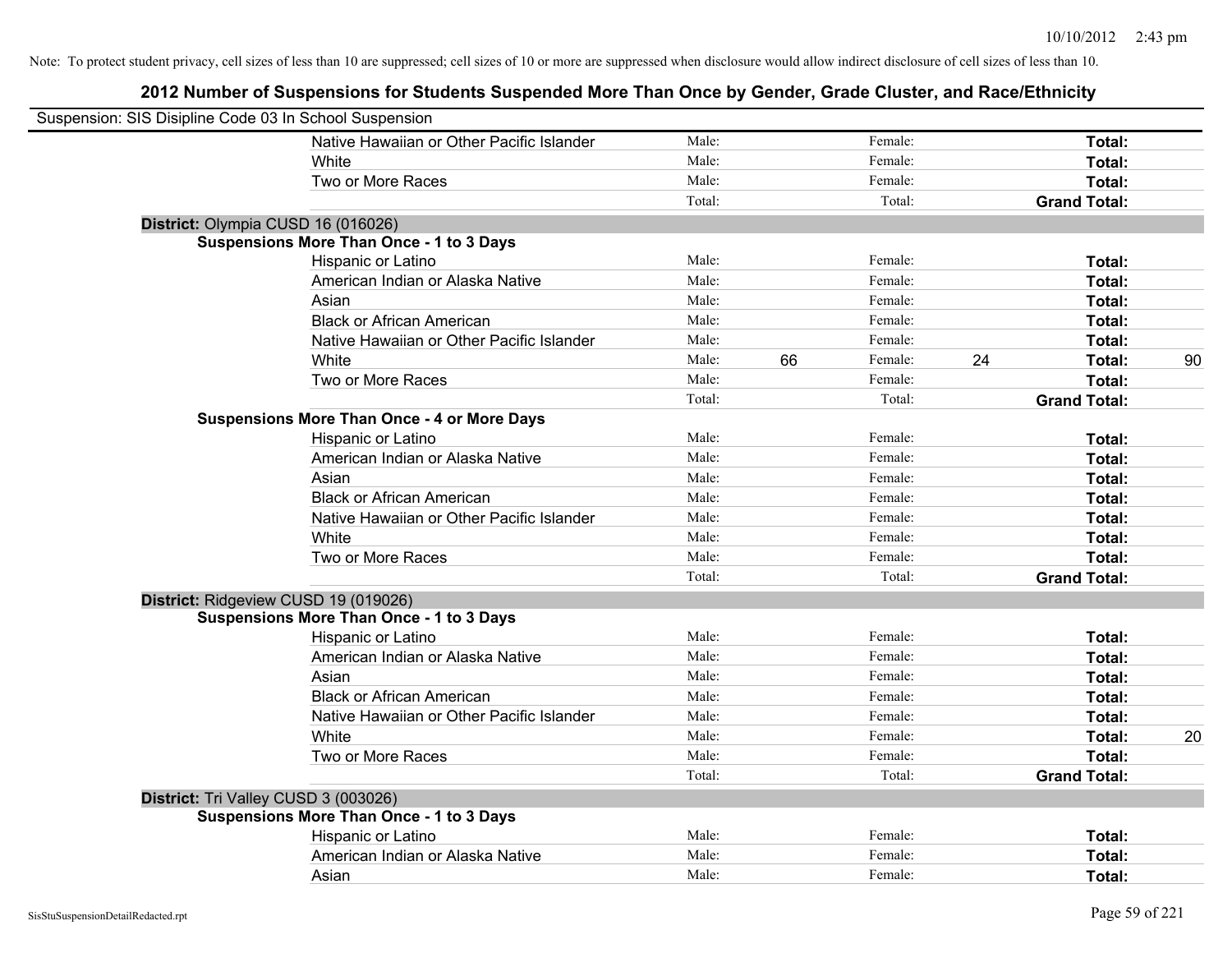| Suspension: SIS Disipline Code 03 In School Suspension |                                                  |        |         |                     |    |
|--------------------------------------------------------|--------------------------------------------------|--------|---------|---------------------|----|
|                                                        | <b>Black or African American</b>                 | Male:  | Female: | Total:              |    |
|                                                        | Native Hawaiian or Other Pacific Islander        | Male:  | Female: | Total:              |    |
|                                                        | <b>White</b>                                     | Male:  | Female: | Total:              | 17 |
|                                                        | Two or More Races                                | Male:  | Female: | Total:              |    |
|                                                        |                                                  | Total: | Total:  | <b>Grand Total:</b> |    |
| <b>County: Non-Public School (000)</b>                 |                                                  |        |         |                     |    |
|                                                        | District: De Witt/Livingston/McLean ROE (000000) |        |         |                     |    |
|                                                        | <b>Suspensions More Than Once - 1 to 3 Days</b>  |        |         |                     |    |
|                                                        | Hispanic or Latino                               | Male:  | Female: | Total:              |    |
|                                                        | American Indian or Alaska Native                 | Male:  | Female: | Total:              |    |
|                                                        | Asian                                            | Male:  | Female: | Total:              |    |
|                                                        | <b>Black or African American</b>                 | Male:  | Female: | Total:              |    |
|                                                        | Native Hawaiian or Other Pacific Islander        | Male:  | Female: | Total:              |    |
|                                                        | White                                            | Male:  | Female: | Total:              |    |
|                                                        | Two or More Races                                | Male:  | Female: | Total:              |    |
|                                                        |                                                  | Total: | Total:  | <b>Grand Total:</b> |    |
| County: Dupage (022)                                   | District: Addison SD 4 (004002)                  |        |         |                     |    |
|                                                        | <b>Suspensions More Than Once - 1 to 3 Days</b>  |        |         |                     |    |
|                                                        | Hispanic or Latino                               | Male:  | Female: | Total:              |    |
|                                                        | American Indian or Alaska Native                 | Male:  | Female: | Total:              |    |
|                                                        | Asian                                            | Male:  | Female: | Total:              |    |
|                                                        | <b>Black or African American</b>                 | Male:  | Female: | Total:              |    |
|                                                        | Native Hawaiian or Other Pacific Islander        | Male:  | Female: | Total:              |    |
|                                                        | White                                            | Male:  | Female: | Total:              |    |
|                                                        | Two or More Races                                | Male:  | Female: | Total:              |    |
|                                                        |                                                  | Total: | Total:  | <b>Grand Total:</b> | 17 |
|                                                        | District: Adventist GlenOaks Hospital (024200)   |        |         |                     |    |
|                                                        | <b>Suspensions More Than Once - 1 to 3 Days</b>  |        |         |                     |    |
|                                                        | Hispanic or Latino                               | Male:  | Female: | Total:              |    |
|                                                        | American Indian or Alaska Native                 | Male:  | Female: | Total:              |    |
|                                                        | Asian                                            | Male:  | Female: | Total:              |    |
|                                                        | <b>Black or African American</b>                 | Male:  | Female: | Total:              |    |
|                                                        | Native Hawaiian or Other Pacific Islander        | Male:  | Female: | Total:              |    |
|                                                        | White                                            | Male:  | Female: | <b>Total:</b>       |    |
|                                                        | Two or More Races                                | Male:  | Female: | Total:              |    |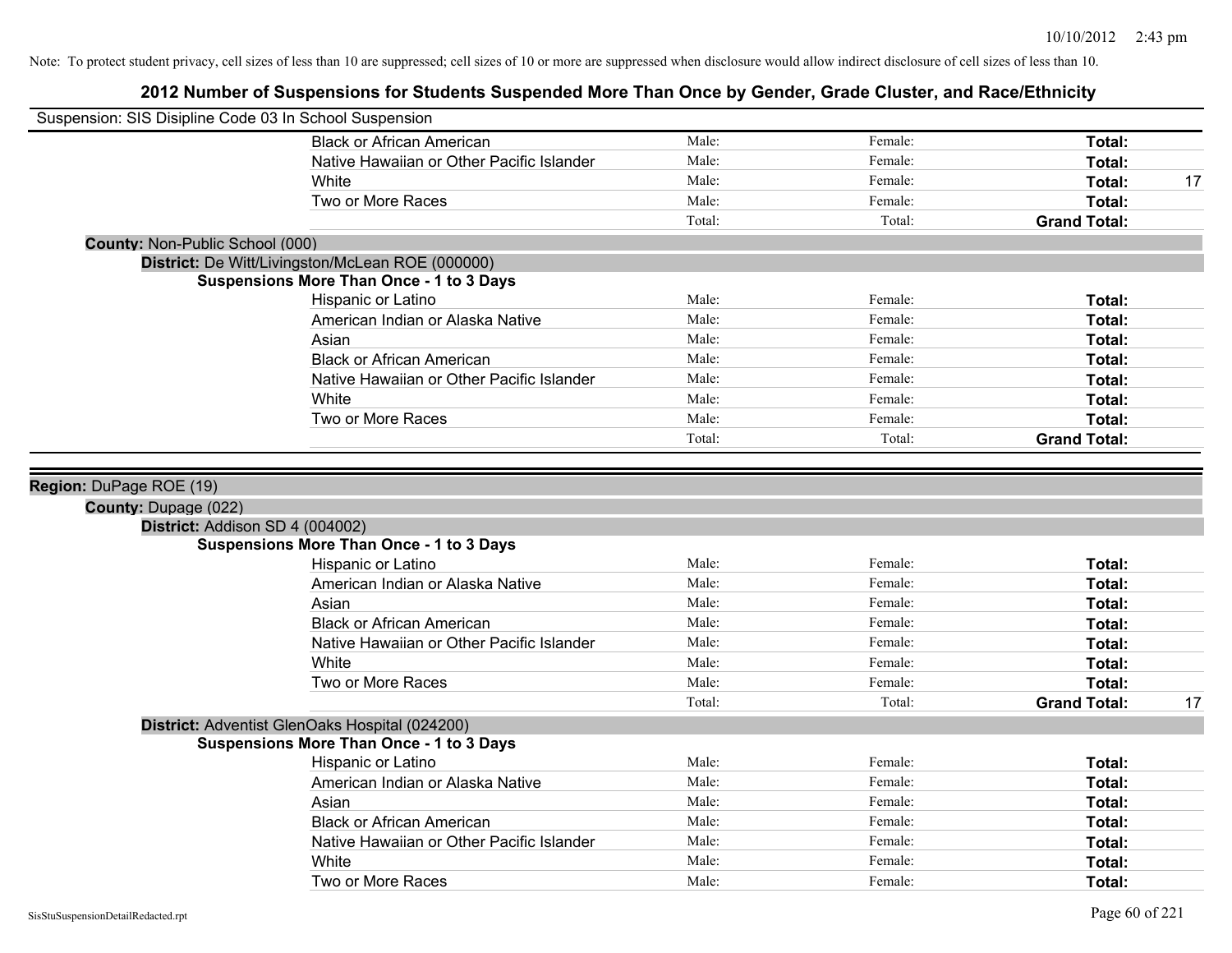|                               | Suspension: SIS Disipline Code 03 In School Suspension |        |         |                     |    |
|-------------------------------|--------------------------------------------------------|--------|---------|---------------------|----|
|                               |                                                        | Total: | Total:  | <b>Grand Total:</b> |    |
|                               | District: Benjamin SD 25 (025002)                      |        |         |                     |    |
|                               | <b>Suspensions More Than Once - 1 to 3 Days</b>        |        |         |                     |    |
|                               | Hispanic or Latino                                     | Male:  | Female: | Total:              |    |
|                               | American Indian or Alaska Native                       | Male:  | Female: | Total:              |    |
|                               | Asian                                                  | Male:  | Female: | Total:              |    |
|                               | <b>Black or African American</b>                       | Male:  | Female: | Total:              |    |
|                               | Native Hawaiian or Other Pacific Islander              | Male:  | Female: | Total:              |    |
|                               | White                                                  | Male:  | Female: | Total:              |    |
|                               | Two or More Races                                      | Male:  | Female: | Total:              |    |
|                               |                                                        | Total: | Total:  | <b>Grand Total:</b> |    |
|                               | District: Bensenville SD 2 (002002)                    |        |         |                     |    |
|                               | <b>Suspensions More Than Once - 1 to 3 Days</b>        |        |         |                     |    |
|                               | Hispanic or Latino                                     | Male:  | Female: | Total:              | 30 |
|                               | American Indian or Alaska Native                       | Male:  | Female: | Total:              |    |
|                               | Asian                                                  | Male:  | Female: | Total:              |    |
|                               | <b>Black or African American</b>                       | Male:  | Female: | Total:              | 13 |
|                               | Native Hawaiian or Other Pacific Islander              | Male:  | Female: | Total:              |    |
|                               | White                                                  | Male:  | Female: | Total:              |    |
|                               | Two or More Races                                      | Male:  | Female: | Total:              |    |
|                               |                                                        | Total: | Total:  | <b>Grand Total:</b> | 53 |
|                               | District: Bloomingdale SD 13 (013002)                  |        |         |                     |    |
|                               | <b>Suspensions More Than Once - 1 to 3 Days</b>        |        |         |                     |    |
|                               | Hispanic or Latino                                     | Male:  | Female: | Total:              |    |
|                               | American Indian or Alaska Native                       | Male:  | Female: | Total:              |    |
|                               | Asian                                                  | Male:  | Female: | Total:              |    |
|                               | <b>Black or African American</b>                       | Male:  | Female: | Total:              |    |
|                               | Native Hawaiian or Other Pacific Islander              | Male:  | Female: | Total:              |    |
|                               | White                                                  | Male:  | Female: | Total:              |    |
|                               | Two or More Races                                      | Male:  | Female: | Total:              |    |
|                               |                                                        | Total: | Total:  | <b>Grand Total:</b> |    |
| District: Cass SD 63 (063002) |                                                        |        |         |                     |    |
|                               | <b>Suspensions More Than Once - 1 to 3 Days</b>        |        |         |                     |    |
|                               | Hispanic or Latino                                     | Male:  | Female: | Total:              |    |
|                               | American Indian or Alaska Native                       | Male:  | Female: | Total:              |    |
|                               | Asian                                                  | Male:  | Female: | Total:              |    |
|                               | <b>Black or African American</b>                       | Male:  | Female: | Total:              |    |
|                               | Native Hawaiian or Other Pacific Islander              | Male:  | Female: | Total:              |    |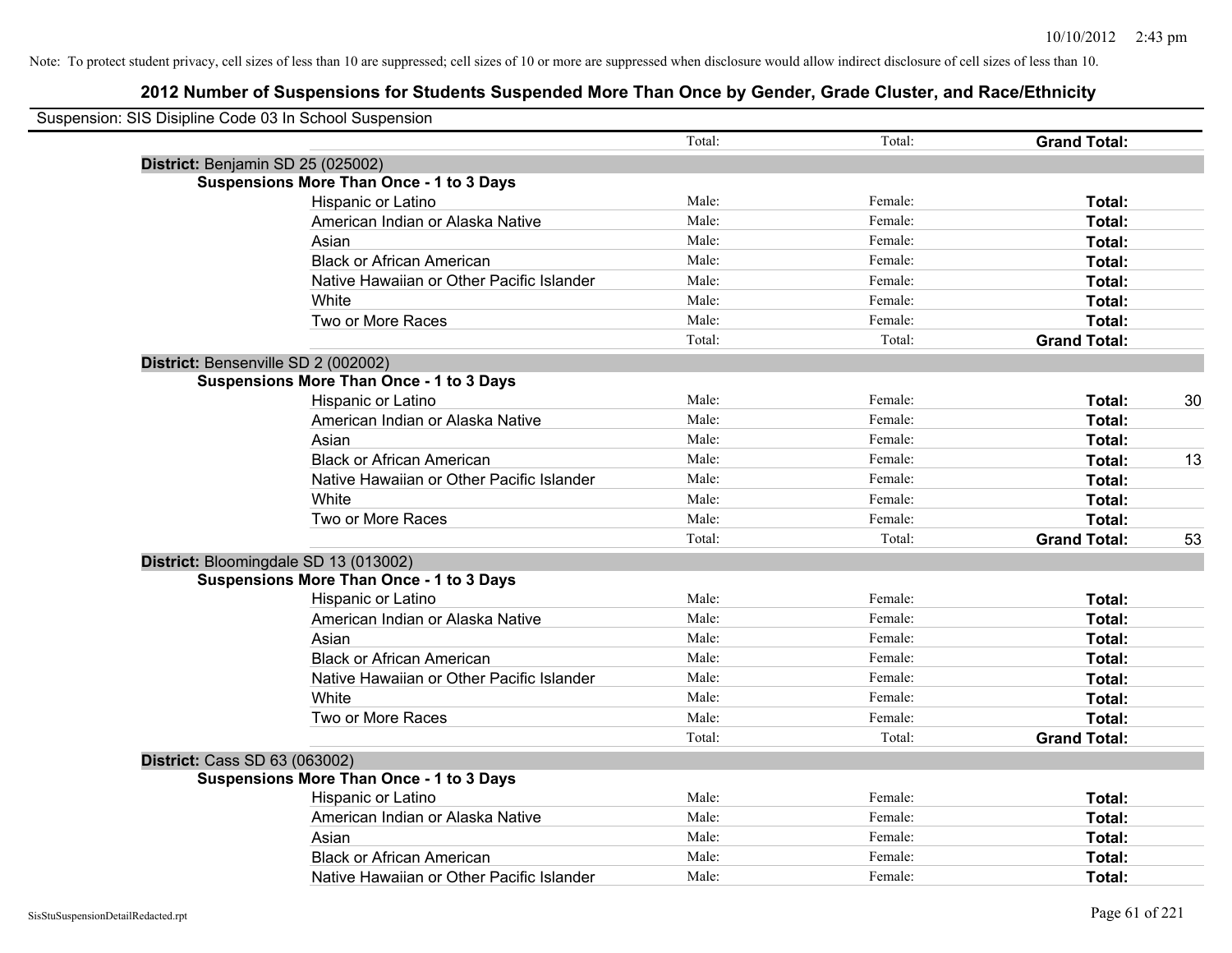| Suspension: SIS Disipline Code 03 In School Suspension |                                                    |        |    |         |    |                     |    |
|--------------------------------------------------------|----------------------------------------------------|--------|----|---------|----|---------------------|----|
|                                                        | White                                              | Male:  |    | Female: |    | Total:              |    |
|                                                        | Two or More Races                                  | Male:  |    | Female: |    | Total:              |    |
|                                                        |                                                    | Total: |    | Total:  |    | <b>Grand Total:</b> |    |
| District: CCSD 180 (180004)                            |                                                    |        |    |         |    |                     |    |
|                                                        | <b>Suspensions More Than Once - 1 to 3 Days</b>    |        |    |         |    |                     |    |
|                                                        | Hispanic or Latino                                 | Male:  |    | Female: |    | Total:              |    |
|                                                        | American Indian or Alaska Native                   | Male:  |    | Female: |    | Total:              |    |
|                                                        | Asian                                              | Male:  |    | Female: |    | Total:              |    |
|                                                        | <b>Black or African American</b>                   | Male:  |    | Female: |    | Total:              | 14 |
|                                                        | Native Hawaiian or Other Pacific Islander          | Male:  |    | Female: |    | Total:              |    |
|                                                        | White                                              | Male:  |    | Female: |    | Total:              |    |
|                                                        | Two or More Races                                  | Male:  |    | Female: |    | Total:              |    |
|                                                        |                                                    | Total: |    | Total:  |    | <b>Grand Total:</b> |    |
| District: CCSD 89 (089004)                             |                                                    |        |    |         |    |                     |    |
|                                                        | <b>Suspensions More Than Once - 1 to 3 Days</b>    |        |    |         |    |                     |    |
|                                                        | Hispanic or Latino                                 | Male:  |    | Female: |    | Total:              | 12 |
|                                                        | American Indian or Alaska Native                   | Male:  |    | Female: |    | Total:              |    |
|                                                        | Asian                                              | Male:  |    | Female: |    | Total:              |    |
|                                                        | <b>Black or African American</b>                   | Male:  | 29 | Female: | 13 | Total:              | 42 |
|                                                        | Native Hawaiian or Other Pacific Islander          | Male:  |    | Female: |    | Total:              |    |
|                                                        | White                                              | Male:  |    | Female: |    | Total:              | 17 |
|                                                        | Two or More Races                                  | Male:  |    | Female: |    | Total:              |    |
|                                                        |                                                    | Total: |    | Total:  |    | <b>Grand Total:</b> |    |
| District: CCSD 93 (093004)                             |                                                    |        |    |         |    |                     |    |
|                                                        | <b>Suspensions More Than Once - 1 to 3 Days</b>    |        |    |         |    |                     |    |
|                                                        | Hispanic or Latino                                 | Male:  |    | Female: |    | Total:              | 13 |
|                                                        | American Indian or Alaska Native                   | Male:  |    | Female: |    | Total:              |    |
|                                                        | Asian                                              | Male:  |    | Female: |    | Total:              |    |
|                                                        | <b>Black or African American</b>                   | Male:  |    | Female: |    | Total:              | 12 |
|                                                        | Native Hawaiian or Other Pacific Islander          | Male:  |    | Female: |    | Total:              |    |
|                                                        | White                                              | Male:  |    | Female: |    | Total:              | 22 |
|                                                        | Two or More Races                                  | Male:  |    | Female: |    | Total:              |    |
|                                                        |                                                    | Total: |    | Total:  |    | <b>Grand Total:</b> |    |
|                                                        | <b>Suspensions More Than Once - 4 or More Days</b> |        |    |         |    |                     |    |
|                                                        | Hispanic or Latino                                 | Male:  |    | Female: |    | Total:              |    |
|                                                        | American Indian or Alaska Native                   | Male:  |    | Female: |    | Total:              |    |
|                                                        | Asian                                              | Male:  |    | Female: |    | Total:              |    |
|                                                        | <b>Black or African American</b>                   | Male:  |    | Female: |    | Total:              |    |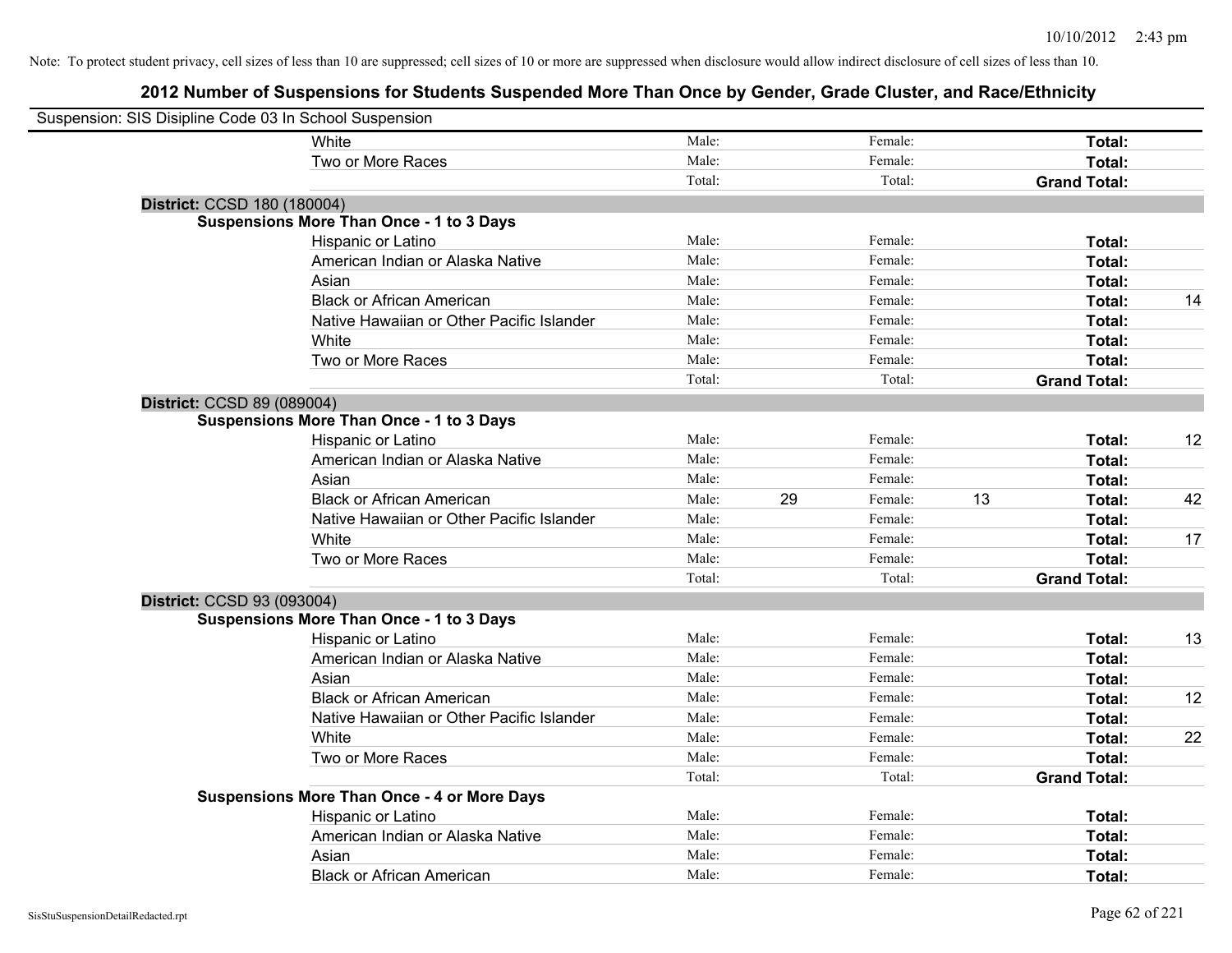| Suspension: SIS Disipline Code 03 In School Suspension |                                                    |        |    |         |    |                     |     |
|--------------------------------------------------------|----------------------------------------------------|--------|----|---------|----|---------------------|-----|
|                                                        | Native Hawaiian or Other Pacific Islander          | Male:  |    | Female: |    | Total:              |     |
|                                                        | White                                              | Male:  |    | Female: |    | Total:              |     |
|                                                        | Two or More Races                                  | Male:  |    | Female: |    | Total:              |     |
|                                                        |                                                    | Total: |    | Total:  |    | <b>Grand Total:</b> |     |
| District: CHSD 99 (099016)                             |                                                    |        |    |         |    |                     |     |
|                                                        | <b>Suspensions More Than Once - 1 to 3 Days</b>    |        |    |         |    |                     |     |
|                                                        | Hispanic or Latino                                 | Male:  |    | Female: |    | Total:              |     |
|                                                        | American Indian or Alaska Native                   | Male:  |    | Female: |    | Total:              |     |
|                                                        | Asian                                              | Male:  |    | Female: |    | Total:              |     |
|                                                        | <b>Black or African American</b>                   | Male:  |    | Female: |    | Total:              | 11  |
|                                                        | Native Hawaiian or Other Pacific Islander          | Male:  |    | Female: |    | Total:              |     |
|                                                        | White                                              | Male:  |    | Female: |    | Total:              |     |
|                                                        | Two or More Races                                  | Male:  |    | Female: |    | Total:              |     |
|                                                        |                                                    | Total: |    | Total:  |    | <b>Grand Total:</b> |     |
| District: CUSD 200 (200026)                            |                                                    |        |    |         |    |                     |     |
|                                                        | <b>Suspensions More Than Once - 1 to 3 Days</b>    |        |    |         |    |                     |     |
|                                                        | Hispanic or Latino                                 | Male:  |    | Female: |    | Total:              | 61  |
|                                                        | American Indian or Alaska Native                   | Male:  |    | Female: |    | Total:              |     |
|                                                        | Asian                                              | Male:  |    | Female: |    | Total:              | 12  |
|                                                        | <b>Black or African American</b>                   | Male:  | 74 | Female: | 38 | Total:              | 112 |
|                                                        | Native Hawaiian or Other Pacific Islander          | Male:  |    | Female: |    | Total:              |     |
|                                                        | White                                              | Male:  | 64 | Female: | 39 | Total:              | 103 |
|                                                        | Two or More Races                                  | Male:  |    | Female: |    | Total:              | 21  |
|                                                        |                                                    | Total: |    | Total:  |    | <b>Grand Total:</b> |     |
|                                                        | <b>Suspensions More Than Once - 4 or More Days</b> |        |    |         |    |                     |     |
|                                                        | Hispanic or Latino                                 | Male:  |    | Female: |    | Total:              |     |
|                                                        | American Indian or Alaska Native                   | Male:  |    | Female: |    | Total:              |     |
|                                                        | Asian                                              | Male:  |    | Female: |    | Total:              |     |
|                                                        | <b>Black or African American</b>                   | Male:  |    | Female: |    | Total:              |     |
|                                                        | Native Hawaiian or Other Pacific Islander          | Male:  |    | Female: |    | Total:              |     |
|                                                        | White                                              | Male:  |    | Female: |    | Total:              |     |
|                                                        | Two or More Races                                  | Male:  |    | Female: |    | Total:              |     |
|                                                        |                                                    | Total: |    | Total:  |    | <b>Grand Total:</b> |     |
| District: CUSD 201 (201026)                            |                                                    |        |    |         |    |                     |     |
|                                                        | <b>Suspensions More Than Once - 1 to 3 Days</b>    |        |    |         |    |                     |     |
|                                                        | Hispanic or Latino                                 | Male:  |    | Female: |    | Total:              |     |
|                                                        | American Indian or Alaska Native                   | Male:  |    | Female: |    | Total:              |     |
|                                                        | Asian                                              | Male:  |    | Female: |    | Total:              |     |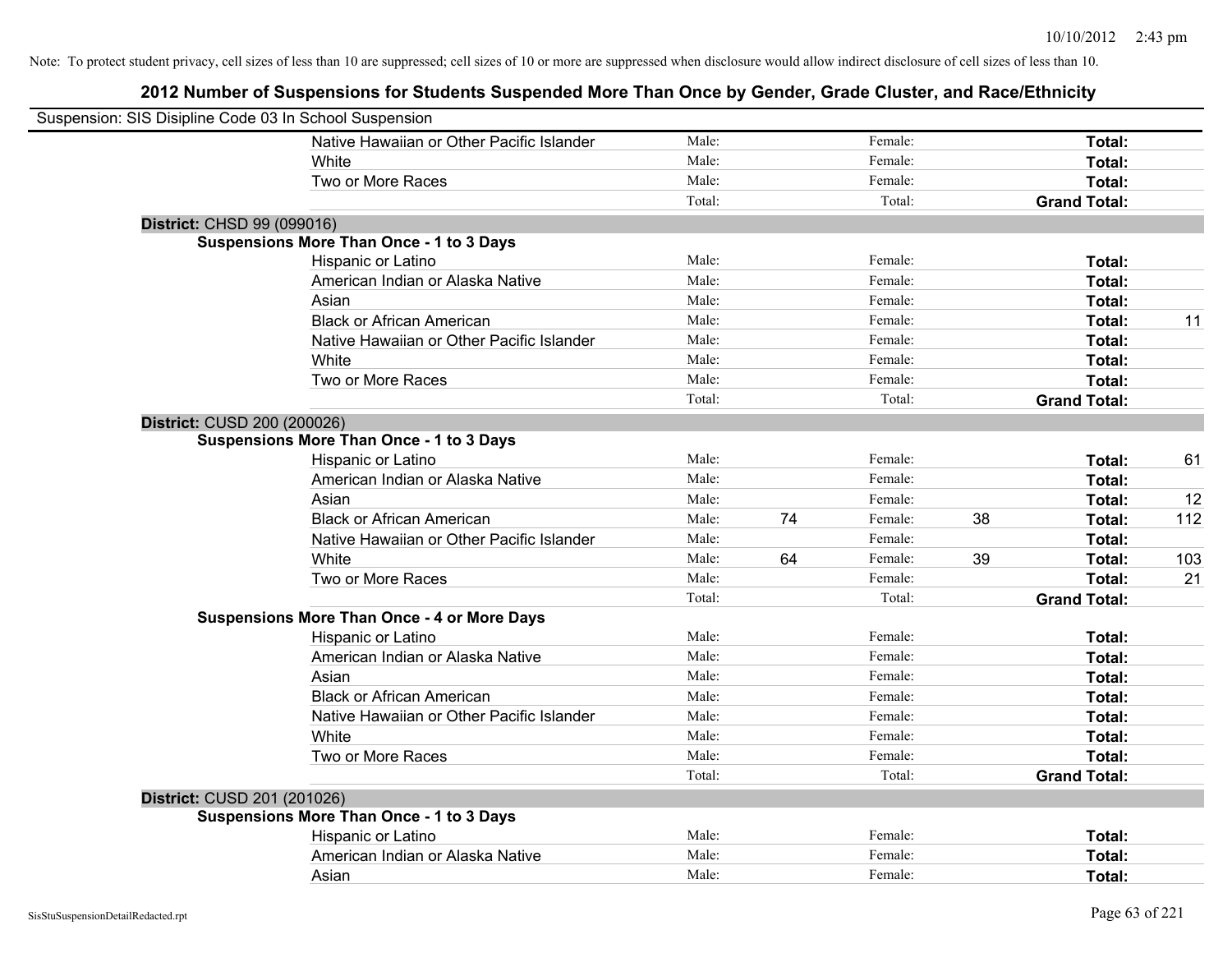| Suspension: SIS Disipline Code 03 In School Suspension |                                                 |        |     |         |     |                     |     |
|--------------------------------------------------------|-------------------------------------------------|--------|-----|---------|-----|---------------------|-----|
|                                                        | <b>Black or African American</b>                | Male:  |     | Female: |     | Total:              |     |
|                                                        | Native Hawaiian or Other Pacific Islander       | Male:  |     | Female: |     | Total:              |     |
|                                                        | White                                           | Male:  |     | Female: |     | Total:              | 22  |
|                                                        | Two or More Races                               | Male:  |     | Female: |     | Total:              |     |
|                                                        |                                                 | Total: |     | Total:  |     | <b>Grand Total:</b> | 38  |
|                                                        | District: Downers Grove GSD 58 (058002)         |        |     |         |     |                     |     |
|                                                        | <b>Suspensions More Than Once - 1 to 3 Days</b> |        |     |         |     |                     |     |
|                                                        | Hispanic or Latino                              | Male:  |     | Female: |     | Total:              |     |
|                                                        | American Indian or Alaska Native                | Male:  |     | Female: |     | Total:              |     |
|                                                        | Asian                                           | Male:  |     | Female: |     | Total:              |     |
|                                                        | <b>Black or African American</b>                | Male:  |     | Female: |     | Total:              | 15  |
|                                                        | Native Hawaiian or Other Pacific Islander       | Male:  |     | Female: |     | Total:              |     |
|                                                        | White                                           | Male:  |     | Female: |     | Total:              | 19  |
|                                                        | Two or More Races                               | Male:  |     | Female: |     | Total:              |     |
|                                                        |                                                 | Total: |     | Total:  |     | <b>Grand Total:</b> |     |
| District: DuPage HSD 88 (088016)                       |                                                 |        |     |         |     |                     |     |
|                                                        | <b>Suspensions More Than Once - 1 to 3 Days</b> |        |     |         |     |                     |     |
|                                                        | Hispanic or Latino                              | Male:  | 630 | Female: | 278 | Total:              | 908 |
|                                                        | American Indian or Alaska Native                | Male:  |     | Female: |     | Total:              | 35  |
|                                                        | Asian                                           | Male:  | 10  | Female: | 12  | Total:              | 22  |
|                                                        | <b>Black or African American</b>                | Male:  | 324 | Female: | 90  | Total:              | 414 |
|                                                        | Native Hawaiian or Other Pacific Islander       | Male:  |     | Female: |     | Total:              |     |
|                                                        | White                                           | Male:  | 361 | Female: | 140 | Total:              | 501 |
|                                                        | Two or More Races                               | Male:  | 22  | Female: | 11  | Total:              | 33  |
|                                                        |                                                 | Total: |     | Total:  |     | <b>Grand Total:</b> |     |
|                                                        | District: Elmhurst SD 205 (205026)              |        |     |         |     |                     |     |
|                                                        | <b>Suspensions More Than Once - 1 to 3 Days</b> |        |     |         |     |                     |     |
|                                                        | Hispanic or Latino                              | Male:  | 62  | Female: | 28  | Total:              | 90  |
|                                                        | American Indian or Alaska Native                | Male:  |     | Female: |     | Total:              | 10  |
|                                                        | Asian                                           | Male:  |     | Female: |     | Total:              |     |
|                                                        | <b>Black or African American</b>                | Male:  |     | Female: |     | Total:              | 61  |
|                                                        | Native Hawaiian or Other Pacific Islander       | Male:  |     | Female: |     | Total:              |     |
|                                                        | White                                           | Male:  | 218 | Female: | 75  | Total:              | 293 |
|                                                        | Two or More Races                               | Male:  |     | Female: |     | Total:              |     |
|                                                        |                                                 | Total: |     | Total:  |     | <b>Grand Total:</b> |     |
|                                                        | District: Fenton CHSD 100 (100016)              |        |     |         |     |                     |     |
|                                                        | <b>Suspensions More Than Once - 1 to 3 Days</b> |        |     |         |     |                     |     |
|                                                        | <b>Hispanic or Latino</b>                       | Male:  | 322 | Female: | 137 | Total:              | 459 |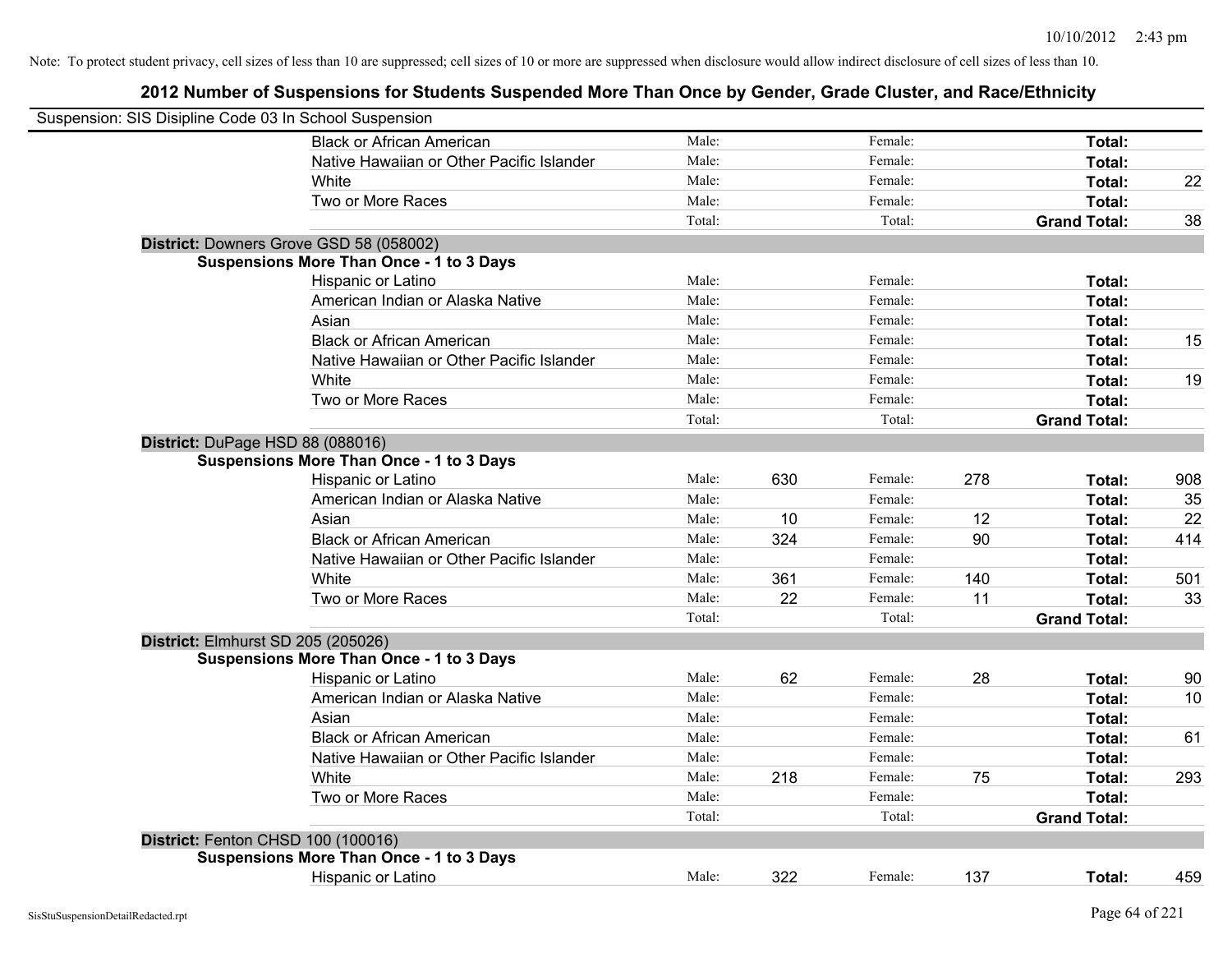# **2012 Number of Suspensions for Students Suspended More Than Once by Gender, Grade Cluster, and Race/Ethnicity**

| Suspension: SIS Disipline Code 03 In School Suspension |        |     |         |     |                     |     |
|--------------------------------------------------------|--------|-----|---------|-----|---------------------|-----|
| American Indian or Alaska Native                       | Male:  |     | Female: |     | Total:              |     |
| Asian                                                  | Male:  |     | Female: |     | Total:              |     |
| <b>Black or African American</b>                       | Male:  |     | Female: |     | Total:              | 37  |
| Native Hawaiian or Other Pacific Islander              | Male:  |     | Female: |     | Total:              |     |
| White                                                  | Male:  | 81  | Female: | 63  | Total:              | 144 |
| Two or More Races                                      | Male:  |     | Female: |     | Total:              | 38  |
|                                                        | Total: |     | Total:  |     | <b>Grand Total:</b> |     |
| District: Glen Ellyn SD 41 (041002)                    |        |     |         |     |                     |     |
| <b>Suspensions More Than Once - 1 to 3 Days</b>        |        |     |         |     |                     |     |
| Hispanic or Latino                                     | Male:  |     | Female: |     | Total:              |     |
| American Indian or Alaska Native                       | Male:  |     | Female: |     | Total:              |     |
| Asian                                                  | Male:  |     | Female: |     | Total:              |     |
| <b>Black or African American</b>                       | Male:  |     | Female: |     | Total:              |     |
| Native Hawaiian or Other Pacific Islander              | Male:  |     | Female: |     | Total:              |     |
| White                                                  | Male:  |     | Female: |     | Total:              |     |
| Two or More Races                                      | Male:  |     | Female: |     | Total:              |     |
|                                                        | Total: |     | Total:  |     | <b>Grand Total:</b> | 16  |
| District: Glenbard Twp HSD 87 (087017)                 |        |     |         |     |                     |     |
| <b>Suspensions More Than Once - 1 to 3 Days</b>        |        |     |         |     |                     |     |
| <b>Hispanic or Latino</b>                              | Male:  | 544 | Female: | 221 | Total:              | 765 |
| American Indian or Alaska Native                       | Male:  |     | Female: |     | Total:              | 16  |
| Asian                                                  | Male:  | 78  | Female: | 30  | Total:              | 108 |
| <b>Black or African American</b>                       | Male:  | 313 | Female: | 149 | Total:              | 462 |
| Native Hawaiian or Other Pacific Islander              | Male:  |     | Female: |     | Total:              |     |
| White                                                  | Male:  | 553 | Female: | 180 | Total:              | 733 |
| Two or More Races                                      | Male:  | 42  | Female: | 21  | Total:              | 63  |
|                                                        | Total: |     | Total:  |     | <b>Grand Total:</b> |     |
| <b>Suspensions More Than Once - 4 or More Days</b>     |        |     |         |     |                     |     |
| Hispanic or Latino                                     | Male:  |     | Female: |     | Total:              |     |
| American Indian or Alaska Native                       | Male:  |     | Female: |     | Total:              |     |
| Asian                                                  | Male:  |     | Female: |     | Total:              |     |
| <b>Black or African American</b>                       | Male:  |     | Female: |     | Total:              |     |
| Native Hawaiian or Other Pacific Islander              | Male:  |     | Female: |     | Total:              |     |
| White                                                  | Male:  |     | Female: |     | Total:              |     |
| Two or More Races                                      | Male:  |     | Female: |     | Total:              |     |
|                                                        | Total: |     | Total:  |     | <b>Grand Total:</b> |     |

**District:** Guiding Light Counseling & Ed Ctr (011000) **Suspensions More Than Once - 1 to 3 Days**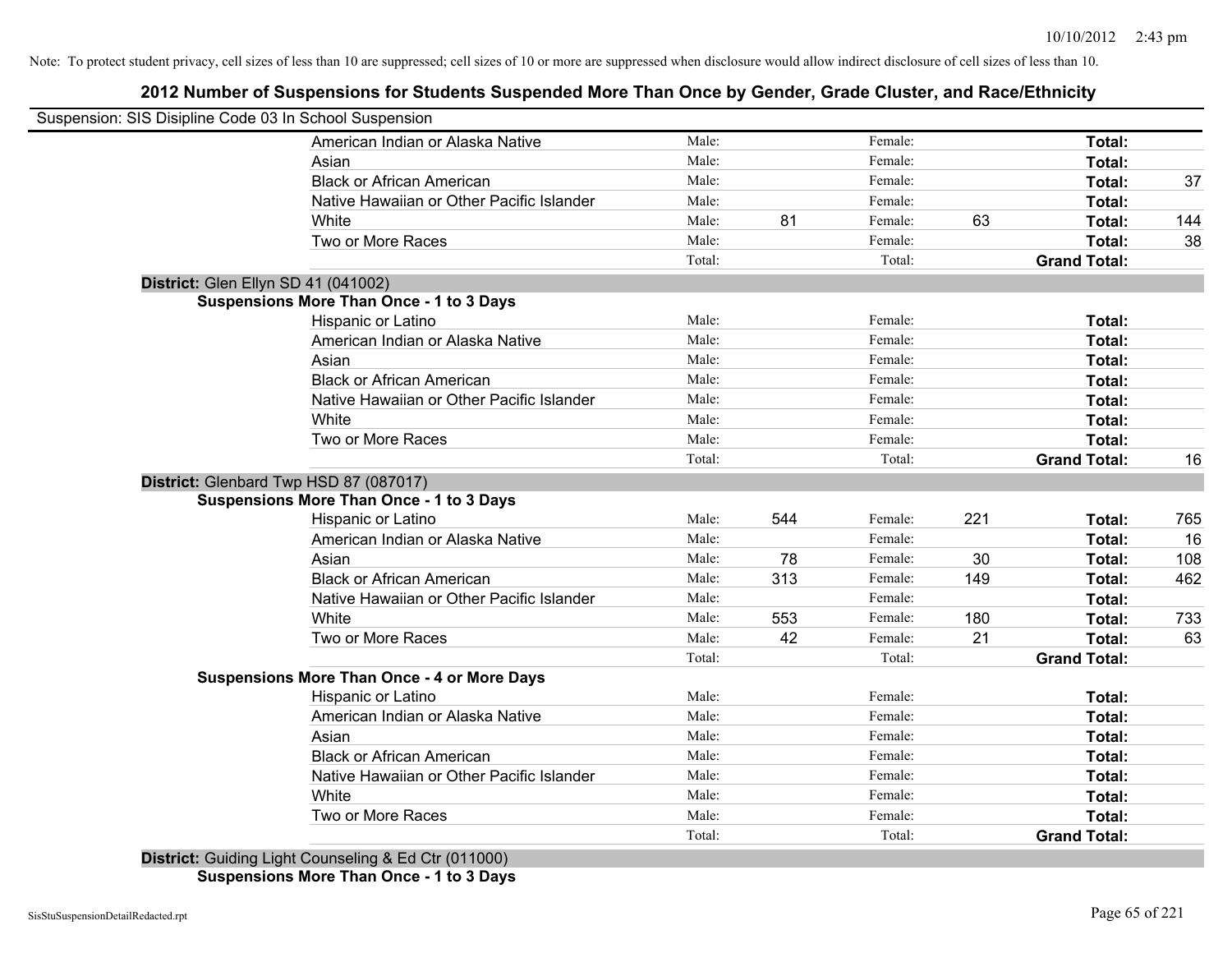| Suspension: SIS Disipline Code 03 In School Suspension |        |     |         |     |                     |     |
|--------------------------------------------------------|--------|-----|---------|-----|---------------------|-----|
| <b>Hispanic or Latino</b>                              | Male:  |     | Female: |     | Total:              |     |
| American Indian or Alaska Native                       | Male:  |     | Female: |     | Total:              |     |
| Asian                                                  | Male:  |     | Female: |     | Total:              |     |
| <b>Black or African American</b>                       | Male:  |     | Female: |     | Total:              |     |
| Native Hawaiian or Other Pacific Islander              | Male:  |     | Female: |     | Total:              |     |
| White                                                  | Male:  |     | Female: |     | Total:              |     |
| Two or More Races                                      | Male:  |     | Female: |     | Total:              |     |
|                                                        | Total: |     | Total:  |     | <b>Grand Total:</b> |     |
| District: Hinsdale CCSD 181 (181004)                   |        |     |         |     |                     |     |
| <b>Suspensions More Than Once - 1 to 3 Days</b>        |        |     |         |     |                     |     |
| Hispanic or Latino                                     | Male:  |     | Female: |     | Total:              |     |
| American Indian or Alaska Native                       | Male:  |     | Female: |     | Total:              |     |
| Asian                                                  | Male:  |     | Female: |     | Total:              |     |
| <b>Black or African American</b>                       | Male:  |     | Female: |     | Total:              |     |
| Native Hawaiian or Other Pacific Islander              | Male:  |     | Female: |     | Total:              |     |
| White                                                  | Male:  |     | Female: |     | Total:              |     |
| Two or More Races                                      | Male:  |     | Female: |     | Total:              |     |
|                                                        | Total: |     | Total:  |     | <b>Grand Total:</b> |     |
| District: Hinsdale Twp HSD 86 (086017)                 |        |     |         |     |                     |     |
| <b>Suspensions More Than Once - 1 to 3 Days</b>        |        |     |         |     |                     |     |
| Hispanic or Latino                                     | Male:  | 93  | Female: | 25  | Total:              | 118 |
| American Indian or Alaska Native                       | Male:  |     | Female: |     | Total:              |     |
| Asian                                                  | Male:  |     | Female: |     | Total:              | 31  |
| <b>Black or African American</b>                       | Male:  | 202 | Female: | 112 | Total:              | 314 |
| Native Hawaiian or Other Pacific Islander              | Male:  |     | Female: |     | Total:              |     |
| White                                                  | Male:  | 218 | Female: | 164 | Total:              | 382 |
| Two or More Races                                      | Male:  | 33  | Female: | 10  | Total:              | 43  |
|                                                        | Total: |     | Total:  |     | <b>Grand Total:</b> |     |
| District: Indian Prairie CUSD 204 (204026)             |        |     |         |     |                     |     |
| <b>Suspensions More Than Once - 1 to 3 Days</b>        |        |     |         |     |                     |     |
| Hispanic or Latino                                     | Male:  | 153 | Female: | 53  | Total:              | 206 |
| American Indian or Alaska Native                       | Male:  |     | Female: |     | Total:              |     |
| Asian                                                  | Male:  |     | Female: |     | Total:              | 36  |
| <b>Black or African American</b>                       | Male:  | 441 | Female: | 106 | Total:              | 547 |
| Native Hawaiian or Other Pacific Islander              | Male:  |     | Female: |     | Total:              |     |
| White                                                  | Male:  | 244 | Female: | 73  | Total:              | 317 |
| Two or More Races                                      | Male:  | 38  | Female: | 10  | Total:              | 48  |
|                                                        | Total: |     | Total:  |     | <b>Grand Total:</b> |     |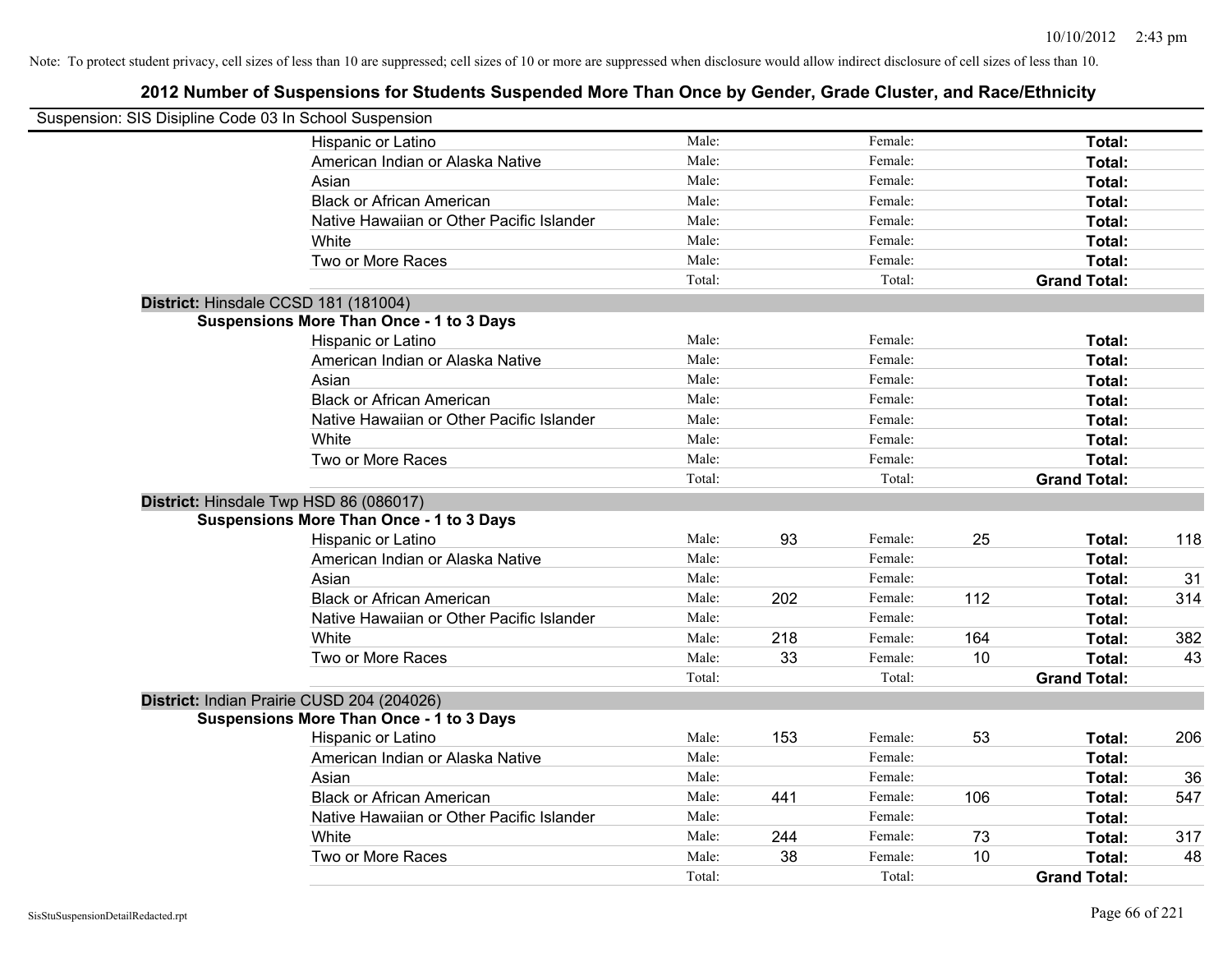| Suspension: SIS Disipline Code 03 In School Suspension |                                                    |        |    |         |    |                     |    |
|--------------------------------------------------------|----------------------------------------------------|--------|----|---------|----|---------------------|----|
|                                                        | <b>Suspensions More Than Once - 4 or More Days</b> |        |    |         |    |                     |    |
|                                                        | Hispanic or Latino                                 | Male:  |    | Female: |    | Total:              |    |
|                                                        | American Indian or Alaska Native                   | Male:  |    | Female: |    | Total:              |    |
|                                                        | Asian                                              | Male:  |    | Female: |    | Total:              |    |
|                                                        | <b>Black or African American</b>                   | Male:  |    | Female: |    | Total:              |    |
|                                                        | Native Hawaiian or Other Pacific Islander          | Male:  |    | Female: |    | Total:              |    |
|                                                        | White                                              | Male:  |    | Female: |    | Total:              |    |
|                                                        | Two or More Races                                  | Male:  |    | Female: |    | Total:              |    |
|                                                        |                                                    | Total: |    | Total:  |    | <b>Grand Total:</b> |    |
|                                                        | District: Itasca SD 10 (010002)                    |        |    |         |    |                     |    |
|                                                        | <b>Suspensions More Than Once - 1 to 3 Days</b>    |        |    |         |    |                     |    |
|                                                        | Hispanic or Latino                                 | Male:  |    | Female: |    | Total:              |    |
|                                                        | American Indian or Alaska Native                   | Male:  |    | Female: |    | Total:              |    |
|                                                        | Asian                                              | Male:  |    | Female: |    | Total:              |    |
|                                                        | <b>Black or African American</b>                   | Male:  |    | Female: |    | Total:              |    |
|                                                        | Native Hawaiian or Other Pacific Islander          | Male:  |    | Female: |    | Total:              |    |
|                                                        | White                                              | Male:  |    | Female: |    | Total:              |    |
|                                                        | Two or More Races                                  | Male:  |    | Female: |    | Total:              |    |
|                                                        |                                                    | Total: |    | Total:  |    | <b>Grand Total:</b> |    |
|                                                        | District: Keeneyville SD 20 (020002)               |        |    |         |    |                     |    |
|                                                        | <b>Suspensions More Than Once - 1 to 3 Days</b>    |        |    |         |    |                     |    |
|                                                        | Hispanic or Latino                                 | Male:  |    | Female: |    | Total:              | 22 |
|                                                        | American Indian or Alaska Native                   | Male:  |    | Female: |    | Total:              |    |
|                                                        | Asian                                              | Male:  |    | Female: |    | Total:              |    |
|                                                        | <b>Black or African American</b>                   | Male:  | 46 | Female: | 26 | Total:              | 72 |
|                                                        | Native Hawaiian or Other Pacific Islander          | Male:  |    | Female: |    | Total:              |    |
|                                                        | White                                              | Male:  |    | Female: |    | Total:              | 14 |
|                                                        | Two or More Races                                  | Male:  |    | Female: |    | Total:              |    |
|                                                        |                                                    | Total: |    | Total:  |    | <b>Grand Total:</b> |    |
|                                                        | District: Lisle CUSD 202 (202026)                  |        |    |         |    |                     |    |
|                                                        | <b>Suspensions More Than Once - 1 to 3 Days</b>    |        |    |         |    |                     |    |
|                                                        | Hispanic or Latino                                 | Male:  |    | Female: |    | Total:              |    |
|                                                        | American Indian or Alaska Native                   | Male:  |    | Female: |    | Total:              |    |
|                                                        | Asian                                              | Male:  |    | Female: |    | Total:              |    |
|                                                        | <b>Black or African American</b>                   | Male:  |    | Female: |    | Total:              |    |
|                                                        | Native Hawaiian or Other Pacific Islander          | Male:  |    | Female: |    | Total:              |    |
|                                                        | White                                              | Male:  |    | Female: |    | Total:              | 29 |
|                                                        | Two or More Races                                  | Male:  |    | Female: |    | Total:              |    |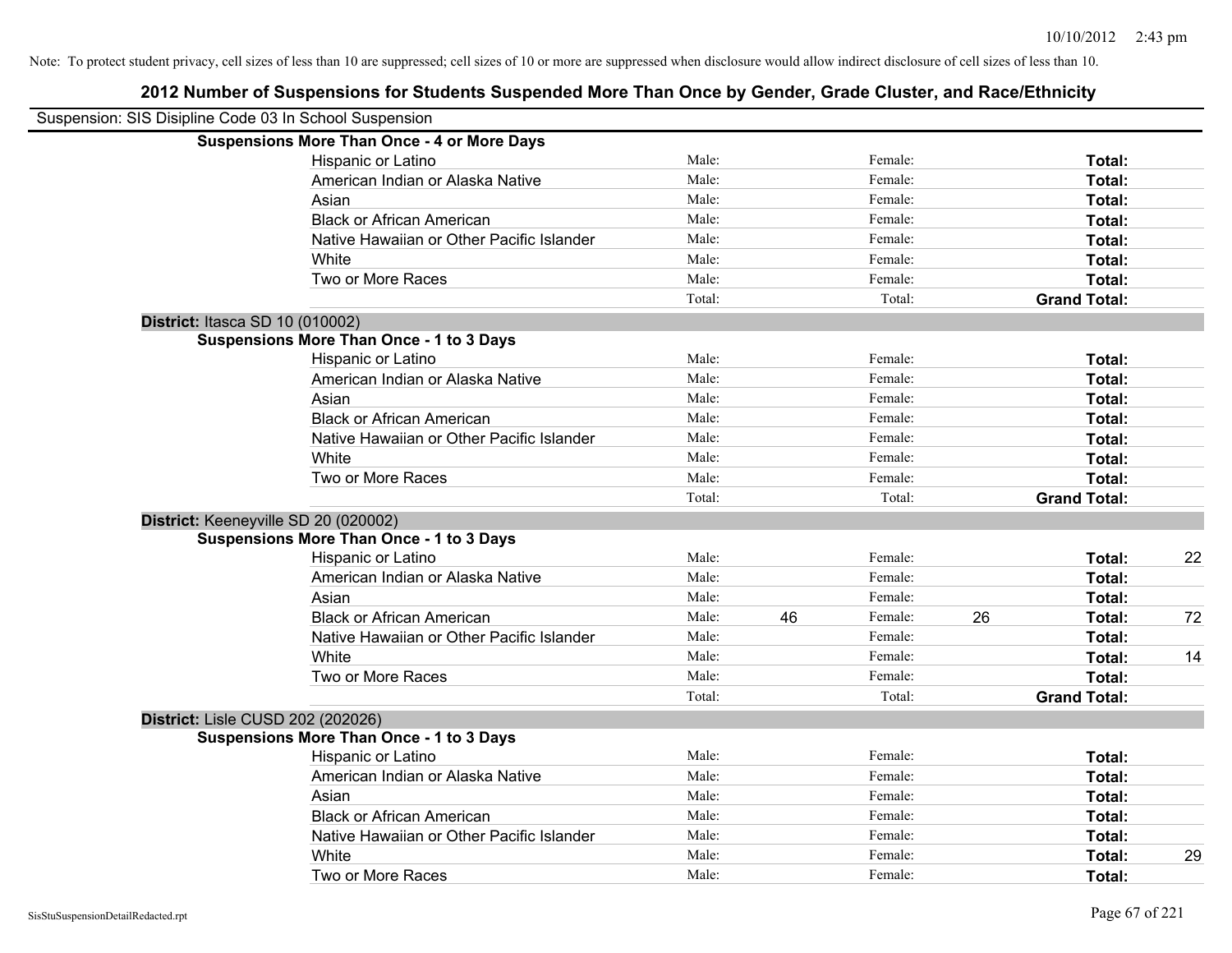| Suspension: SIS Disipline Code 03 In School Suspension |        |    |         |    |                     |    |
|--------------------------------------------------------|--------|----|---------|----|---------------------|----|
|                                                        | Total: |    | Total:  |    | <b>Grand Total:</b> |    |
| <b>Suspensions More Than Once - 4 or More Days</b>     |        |    |         |    |                     |    |
| Hispanic or Latino                                     | Male:  |    | Female: |    | Total:              |    |
| American Indian or Alaska Native                       | Male:  |    | Female: |    | Total:              |    |
| Asian                                                  | Male:  |    | Female: |    | Total:              |    |
| <b>Black or African American</b>                       | Male:  |    | Female: |    | Total:              |    |
| Native Hawaiian or Other Pacific Islander              | Male:  |    | Female: |    | Total:              |    |
| White                                                  | Male:  |    | Female: |    | Total:              |    |
| Two or More Races                                      | Male:  |    | Female: |    | Total:              |    |
|                                                        | Total: |    | Total:  |    | <b>Grand Total:</b> |    |
| District: Lombard SD 44 (044002)                       |        |    |         |    |                     |    |
| <b>Suspensions More Than Once - 1 to 3 Days</b>        |        |    |         |    |                     |    |
| Hispanic or Latino                                     | Male:  |    | Female: |    | Total:              | 15 |
| American Indian or Alaska Native                       | Male:  |    | Female: |    | Total:              |    |
| Asian                                                  | Male:  |    | Female: |    | Total:              |    |
| <b>Black or African American</b>                       | Male:  |    | Female: |    | Total:              | 39 |
| Native Hawaiian or Other Pacific Islander              | Male:  |    | Female: |    | Total:              |    |
| White                                                  | Male:  |    | Female: |    | Total:              | 35 |
| Two or More Races                                      | Male:  |    | Female: |    | Total:              |    |
|                                                        | Total: |    | Total:  |    | <b>Grand Total:</b> |    |
| District: Maercker SD 60 (060002)                      |        |    |         |    |                     |    |
| <b>Suspensions More Than Once - 1 to 3 Days</b>        |        |    |         |    |                     |    |
| Hispanic or Latino                                     | Male:  |    | Female: |    | Total:              |    |
| American Indian or Alaska Native                       | Male:  |    | Female: |    | Total:              |    |
| Asian                                                  | Male:  |    | Female: |    | Total:              |    |
| <b>Black or African American</b>                       | Male:  |    | Female: |    | Total:              |    |
| Native Hawaiian or Other Pacific Islander              | Male:  |    | Female: |    | Total:              |    |
| White                                                  | Male:  |    | Female: |    | Total:              |    |
| Two or More Races                                      | Male:  |    | Female: |    | Total:              |    |
|                                                        | Total: |    | Total:  |    | <b>Grand Total:</b> |    |
| District: Marquardt SD 15 (015002)                     |        |    |         |    |                     |    |
| <b>Suspensions More Than Once - 1 to 3 Days</b>        |        |    |         |    |                     |    |
| Hispanic or Latino                                     | Male:  |    | Female: |    | Total:              | 42 |
| American Indian or Alaska Native                       | Male:  |    | Female: |    | Total:              |    |
| Asian                                                  | Male:  |    | Female: |    | Total:              |    |
| <b>Black or African American</b>                       | Male:  | 76 | Female: | 15 | Total:              | 91 |
| Native Hawaiian or Other Pacific Islander              | Male:  |    | Female: |    | Total:              |    |
| White                                                  | Male:  |    | Female: |    | Total:              | 11 |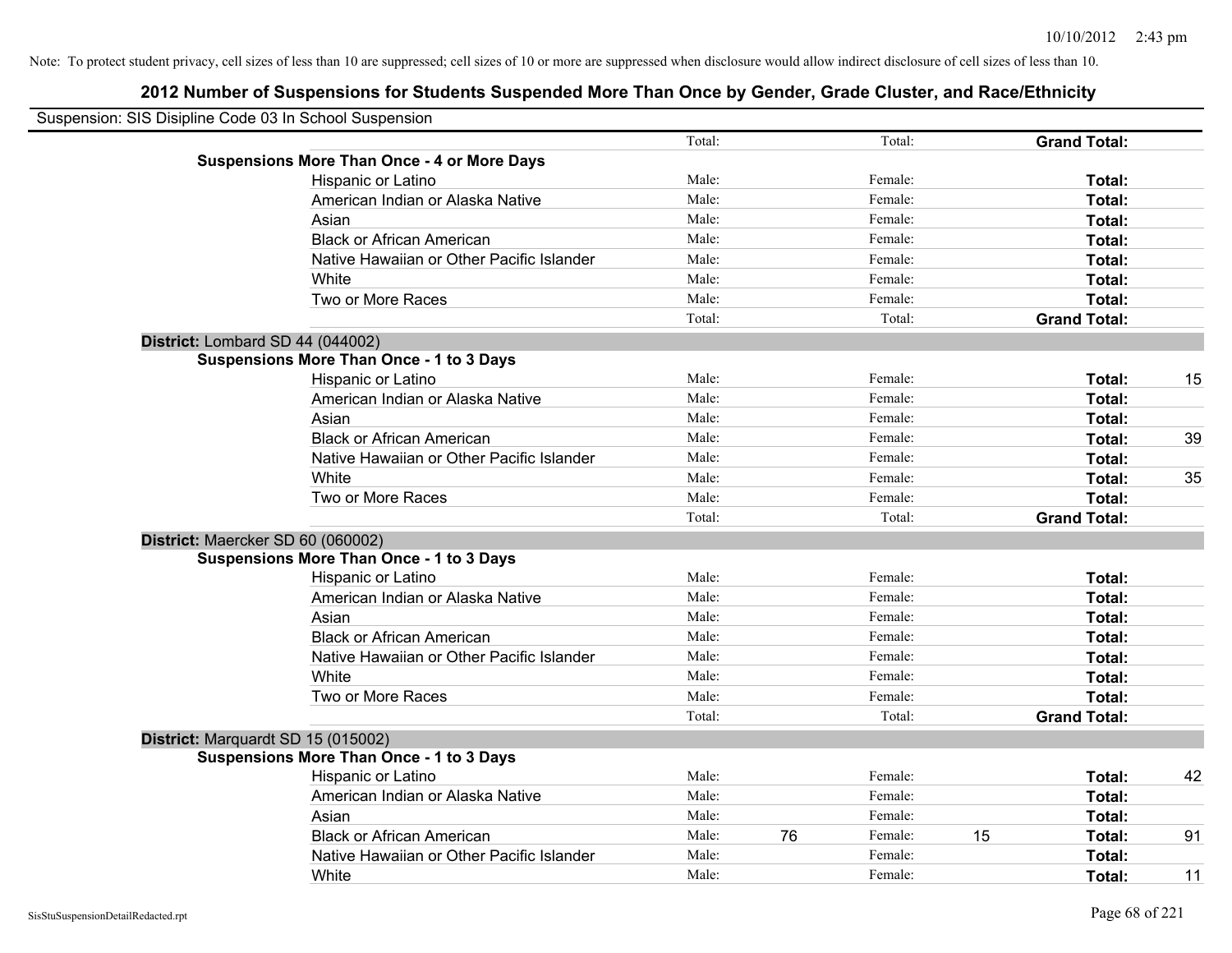| Suspension: SIS Disipline Code 03 In School Suspension |                                                    |        |         |                     |    |
|--------------------------------------------------------|----------------------------------------------------|--------|---------|---------------------|----|
|                                                        |                                                    |        |         |                     |    |
|                                                        | Two or More Races                                  | Male:  | Female: | Total:              |    |
|                                                        |                                                    | Total: | Total:  | <b>Grand Total:</b> |    |
|                                                        | District: Medinah SD 11 (011002)                   |        |         |                     |    |
|                                                        | <b>Suspensions More Than Once - 1 to 3 Days</b>    |        |         |                     |    |
|                                                        | Hispanic or Latino                                 | Male:  | Female: | Total:              |    |
|                                                        | American Indian or Alaska Native                   | Male:  | Female: | Total:              |    |
|                                                        | Asian                                              | Male:  | Female: | Total:              |    |
|                                                        | <b>Black or African American</b>                   | Male:  | Female: | Total:              |    |
|                                                        | Native Hawaiian or Other Pacific Islander          | Male:  | Female: | Total:              |    |
|                                                        | White                                              | Male:  | Female: | Total:              |    |
|                                                        | Two or More Races                                  | Male:  | Female: | Total:              |    |
|                                                        |                                                    | Total: | Total:  | <b>Grand Total:</b> |    |
|                                                        | District: Non-Public School (5020)                 |        |         |                     |    |
|                                                        | <b>Suspensions More Than Once - 1 to 3 Days</b>    |        |         |                     |    |
|                                                        | Hispanic or Latino                                 | Male:  | Female: | Total:              | 20 |
|                                                        | American Indian or Alaska Native                   | Male:  | Female: | Total:              |    |
|                                                        | Asian                                              | Male:  | Female: | Total:              |    |
|                                                        | <b>Black or African American</b>                   | Male:  | Female: | Total:              |    |
|                                                        | Native Hawaiian or Other Pacific Islander          | Male:  | Female: | Total:              |    |
|                                                        | White                                              | Male:  | Female: | Total:              |    |
|                                                        | Two or More Races                                  | Male:  | Female: | Total:              |    |
|                                                        |                                                    | Total: | Total:  | <b>Grand Total:</b> |    |
|                                                        | District: Queen Bee SD 16 (016002)                 |        |         |                     |    |
|                                                        | <b>Suspensions More Than Once - 1 to 3 Days</b>    |        |         |                     |    |
|                                                        | Hispanic or Latino                                 | Male:  | Female: | Total:              | 11 |
|                                                        | American Indian or Alaska Native                   | Male:  | Female: | Total:              |    |
|                                                        | Asian                                              | Male:  | Female: | Total:              |    |
|                                                        | <b>Black or African American</b>                   | Male:  | Female: | Total:              |    |
|                                                        | Native Hawaiian or Other Pacific Islander          | Male:  | Female: | Total:              |    |
|                                                        | White                                              | Male:  | Female: | Total:              |    |
|                                                        | Two or More Races                                  | Male:  | Female: | Total:              |    |
|                                                        |                                                    | Total: | Total:  | <b>Grand Total:</b> | 21 |
|                                                        | <b>Suspensions More Than Once - 4 or More Days</b> |        |         |                     |    |
|                                                        | Hispanic or Latino                                 | Male:  | Female: | Total:              |    |
|                                                        | American Indian or Alaska Native                   | Male:  | Female: | Total:              |    |
|                                                        | Asian                                              | Male:  | Female: | Total:              |    |
|                                                        | <b>Black or African American</b>                   | Male:  | Female: | Total:              |    |
|                                                        | Native Hawaiian or Other Pacific Islander          | Male:  | Female: | Total:              |    |
|                                                        |                                                    |        |         |                     |    |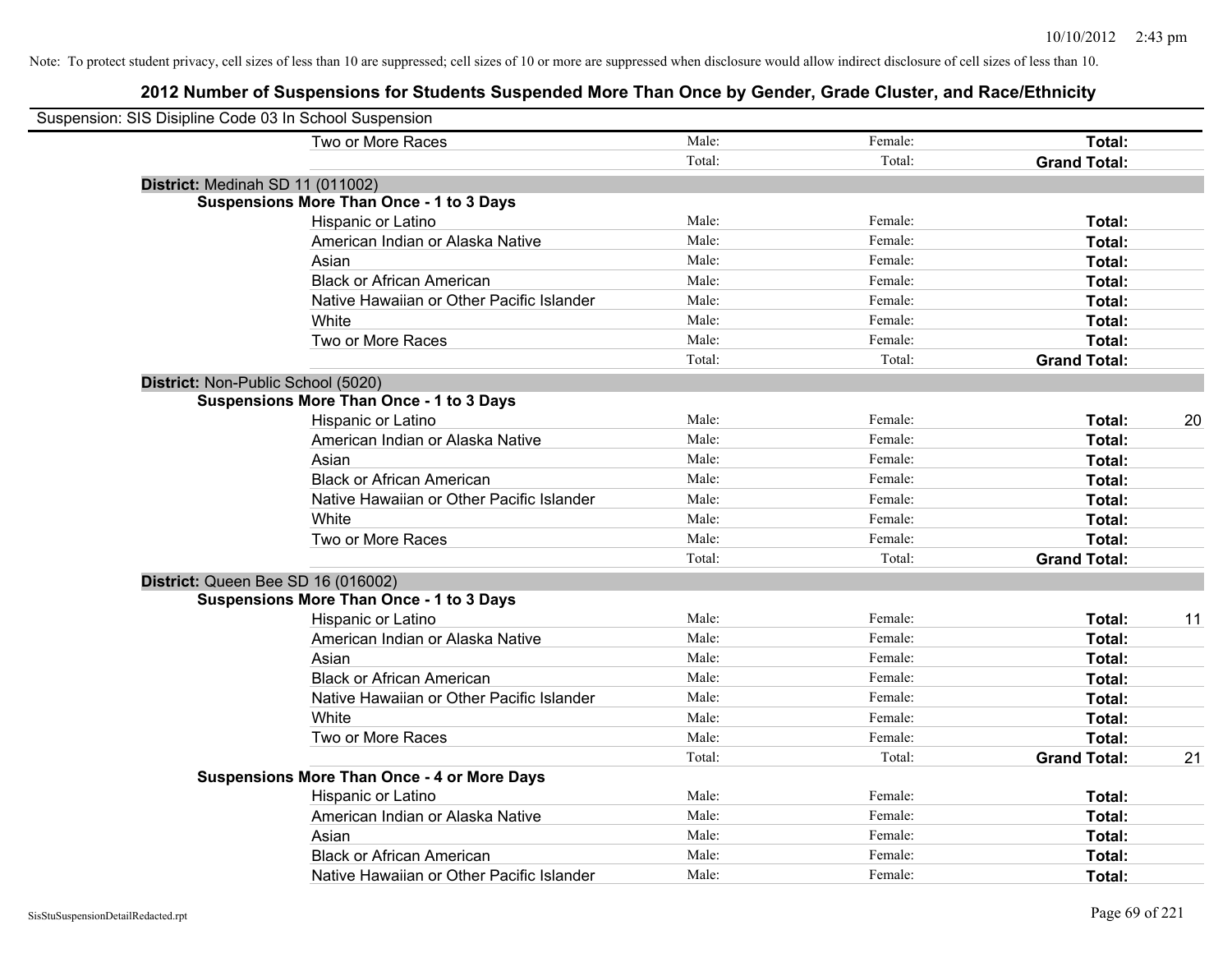| Suspension: SIS Disipline Code 03 In School Suspension |                                                    |        |         |                     |    |
|--------------------------------------------------------|----------------------------------------------------|--------|---------|---------------------|----|
|                                                        | White                                              | Male:  | Female: | Total:              |    |
|                                                        | Two or More Races                                  | Male:  | Female: | Total:              |    |
|                                                        |                                                    | Total: | Total:  | <b>Grand Total:</b> |    |
|                                                        | District: SD 45 DuPage County (045002)             |        |         |                     |    |
|                                                        | <b>Suspensions More Than Once - 1 to 3 Days</b>    |        |         |                     |    |
|                                                        | Hispanic or Latino                                 | Male:  | Female: | Total:              | 14 |
|                                                        | American Indian or Alaska Native                   | Male:  | Female: | Total:              |    |
|                                                        | Asian                                              | Male:  | Female: | Total:              |    |
|                                                        | <b>Black or African American</b>                   | Male:  | Female: | Total:              | 15 |
|                                                        | Native Hawaiian or Other Pacific Islander          | Male:  | Female: | Total:              |    |
|                                                        | White                                              | Male:  | Female: | Total:              | 17 |
|                                                        | Two or More Races                                  | Male:  | Female: | Total:              |    |
|                                                        |                                                    | Total: | Total:  | <b>Grand Total:</b> |    |
|                                                        | <b>Suspensions More Than Once - 4 or More Days</b> |        |         |                     |    |
|                                                        | Hispanic or Latino                                 | Male:  | Female: | Total:              |    |
|                                                        | American Indian or Alaska Native                   | Male:  | Female: | Total:              |    |
|                                                        | Asian                                              | Male:  | Female: | Total:              |    |
|                                                        | <b>Black or African American</b>                   | Male:  | Female: | Total:              |    |
|                                                        | Native Hawaiian or Other Pacific Islander          | Male:  | Female: | Total:              |    |
|                                                        | White                                              | Male:  | Female: | Total:              |    |
|                                                        | Two or More Races                                  | Male:  | Female: | Total:              |    |
|                                                        |                                                    | Total: | Total:  | <b>Grand Total:</b> |    |
|                                                        | District: West Chicago ESD 33 (033002)             |        |         |                     |    |
|                                                        | <b>Suspensions More Than Once - 1 to 3 Days</b>    |        |         |                     |    |
|                                                        | Hispanic or Latino                                 | Male:  | Female: | Total:              | 14 |
|                                                        | American Indian or Alaska Native                   | Male:  | Female: | Total:              |    |
|                                                        | Asian                                              | Male:  | Female: | Total:              |    |
|                                                        | <b>Black or African American</b>                   | Male:  | Female: | Total:              |    |
|                                                        | Native Hawaiian or Other Pacific Islander          | Male:  | Female: | Total:              |    |
|                                                        | White                                              | Male:  | Female: | Total:              | 17 |
|                                                        | Two or More Races                                  | Male:  | Female: | Total:              |    |
|                                                        |                                                    | Total: | Total:  | <b>Grand Total:</b> |    |
| District: Wood Dale SD 7 (007002)                      |                                                    |        |         |                     |    |
|                                                        | <b>Suspensions More Than Once - 1 to 3 Days</b>    |        |         |                     |    |
|                                                        | Hispanic or Latino                                 | Male:  | Female: | Total:              | 17 |
|                                                        | American Indian or Alaska Native                   | Male:  | Female: | Total:              |    |
|                                                        | Asian                                              | Male:  | Female: | Total:              |    |
|                                                        | <b>Black or African American</b>                   | Male:  | Female: | Total:              |    |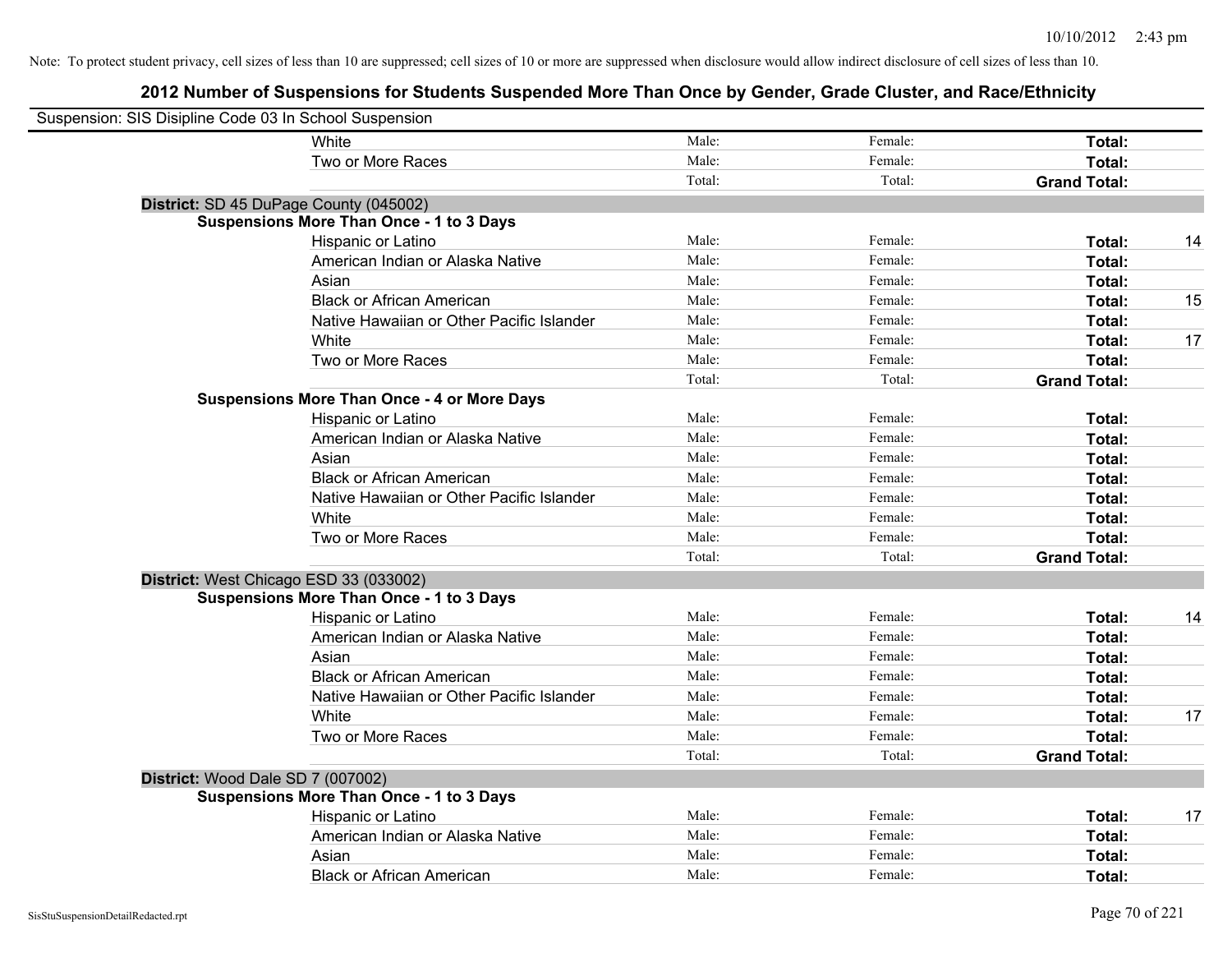| Suspension: SIS Disipline Code 03 In School Suspension |                                                 |        |         |                     |    |
|--------------------------------------------------------|-------------------------------------------------|--------|---------|---------------------|----|
|                                                        | Native Hawaiian or Other Pacific Islander       | Male:  | Female: | Total:              |    |
|                                                        | <b>White</b>                                    | Male:  | Female: | Total:              | 53 |
|                                                        | Two or More Races                               | Male:  | Female: | Total:              |    |
|                                                        |                                                 | Total: | Total:  | <b>Grand Total:</b> |    |
| District: Woodridge SD 68 (068002)                     |                                                 |        |         |                     |    |
|                                                        | <b>Suspensions More Than Once - 1 to 3 Days</b> |        |         |                     |    |
|                                                        | Hispanic or Latino                              | Male:  | Female: | Total:              |    |
|                                                        | American Indian or Alaska Native                | Male:  | Female: | Total:              |    |
|                                                        | Asian                                           | Male:  | Female: | Total:              |    |
|                                                        | <b>Black or African American</b>                | Male:  | Female: | Total:              |    |
|                                                        | Native Hawaiian or Other Pacific Islander       | Male:  | Female: | Total:              |    |
|                                                        | White                                           | Male:  | Female: | Total:              |    |
|                                                        | Two or More Races                               | Male:  | Female: | Total:              |    |
|                                                        |                                                 | Total: | Total:  | <b>Grand Total:</b> |    |
|                                                        |                                                 |        |         |                     |    |
| Region: Edwd/Gltn/Hdin/Pop/Slne/Wbh/Wn/Wh (20)         |                                                 |        |         |                     |    |
| County: Edwards (024)                                  |                                                 |        |         |                     |    |
|                                                        | District: Edwards County CUSD 1 (001026)        |        |         |                     |    |
|                                                        | <b>Suspensions More Than Once - 1 to 3 Days</b> |        |         |                     |    |
|                                                        | Hispanic or Latino                              | Male:  | Female: | Total:              |    |
|                                                        | American Indian or Alaska Native                | Male:  | Female: | Total:              |    |
|                                                        | Asian                                           | Male:  | Female: | Total:              |    |
|                                                        | <b>Black or African American</b>                | Male:  | Female: | Total:              |    |
|                                                        | Native Hawaiian or Other Pacific Islander       | Male:  | Female: | Total:              |    |
|                                                        | White                                           | Male:  | Female: | Total:              |    |
|                                                        | Two or More Races                               | Male:  | Female: | Total:              |    |
|                                                        |                                                 | Total: | Total:  | <b>Grand Total:</b> |    |
| County: Gallatin (030)                                 |                                                 |        |         |                     |    |
| District: Gallatin CUSD 7 (007026)                     |                                                 |        |         |                     |    |
|                                                        | <b>Suspensions More Than Once - 1 to 3 Days</b> |        |         |                     |    |
|                                                        | Hispanic or Latino                              | Male:  | Female: | Total:              |    |
|                                                        | American Indian or Alaska Native                | Male:  | Female: | Total:              |    |
|                                                        | Asian                                           | Male:  | Female: | Total:              |    |
|                                                        | <b>Black or African American</b>                | Male:  | Female: | Total:              |    |
|                                                        | Native Hawaiian or Other Pacific Islander       | Male:  | Female: | Total:              |    |
|                                                        | White                                           | Male:  | Female: | Total:              | 26 |
|                                                        | Two or More Races                               | Male:  | Female: | <b>Total:</b>       |    |
|                                                        |                                                 | Total: | Total:  | <b>Grand Total:</b> |    |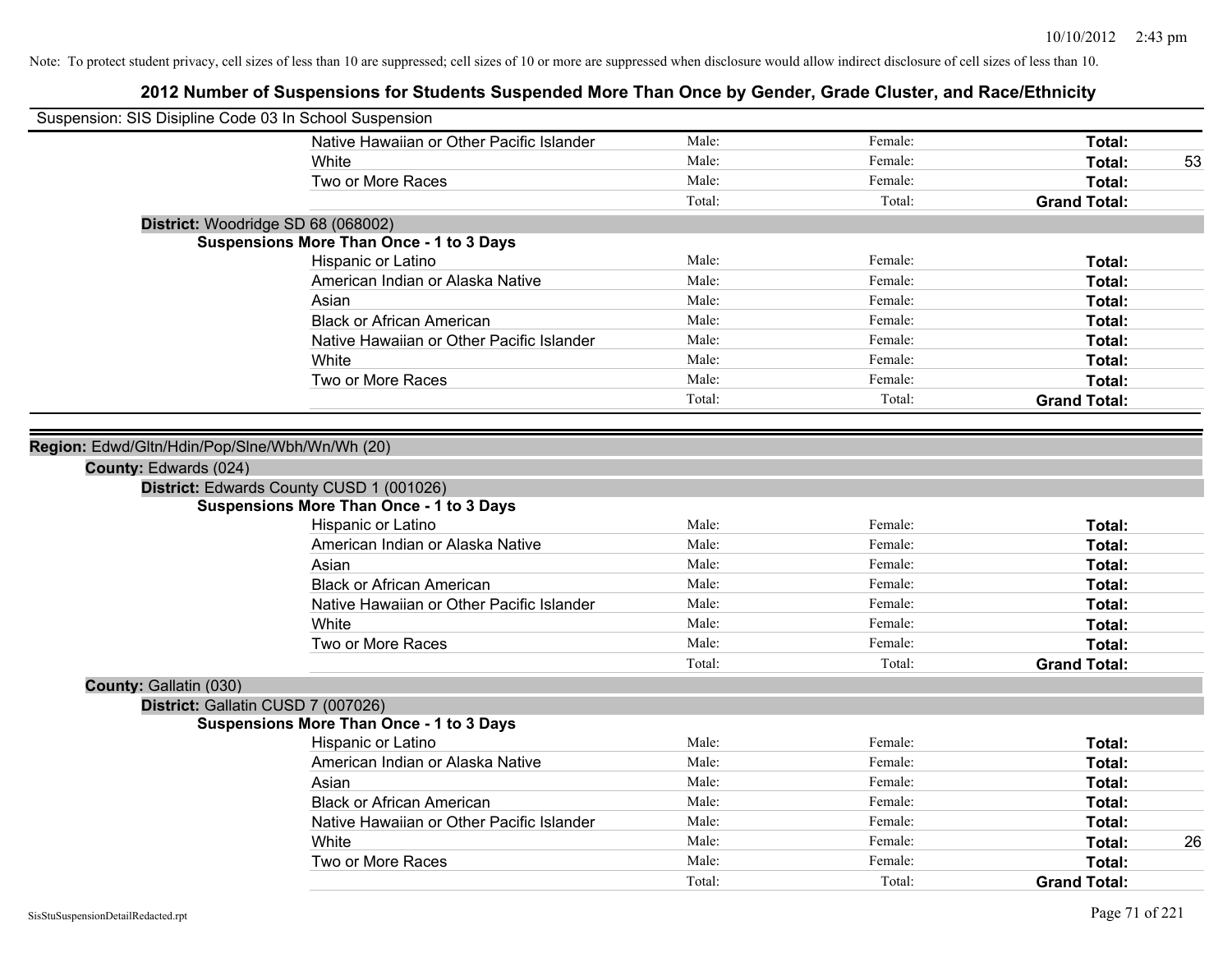|                                    | Suspension: SIS Disipline Code 03 In School Suspension |        |    |         |    |                     |     |
|------------------------------------|--------------------------------------------------------|--------|----|---------|----|---------------------|-----|
|                                    | <b>Suspensions More Than Once - 4 or More Days</b>     |        |    |         |    |                     |     |
|                                    | Hispanic or Latino                                     | Male:  |    | Female: |    | Total:              |     |
|                                    | American Indian or Alaska Native                       | Male:  |    | Female: |    | Total:              |     |
|                                    | Asian                                                  | Male:  |    | Female: |    | Total:              |     |
|                                    | <b>Black or African American</b>                       | Male:  |    | Female: |    | Total:              |     |
|                                    | Native Hawaiian or Other Pacific Islander              | Male:  |    | Female: |    | Total:              |     |
|                                    | White                                                  | Male:  |    | Female: |    | Total:              |     |
|                                    | Two or More Races                                      | Male:  |    | Female: |    | Total:              |     |
|                                    |                                                        | Total: |    | Total:  |    | <b>Grand Total:</b> |     |
| County: Hardin (035)               |                                                        |        |    |         |    |                     |     |
|                                    | District: Hardin County CUSD 1 (001026)                |        |    |         |    |                     |     |
|                                    | <b>Suspensions More Than Once - 1 to 3 Days</b>        |        |    |         |    |                     |     |
|                                    | Hispanic or Latino                                     | Male:  |    | Female: |    | Total:              |     |
|                                    | American Indian or Alaska Native                       | Male:  |    | Female: |    | Total:              |     |
|                                    | Asian                                                  | Male:  |    | Female: |    | Total:              |     |
|                                    | <b>Black or African American</b>                       | Male:  |    | Female: |    | Total:              |     |
|                                    | Native Hawaiian or Other Pacific Islander              | Male:  |    | Female: |    | Total:              |     |
|                                    | White                                                  | Male:  | 94 | Female: | 13 | Total:              | 107 |
|                                    | Two or More Races                                      | Male:  |    | Female: |    | Total:              |     |
|                                    |                                                        | Total: |    | Total:  |    | <b>Grand Total:</b> |     |
| County: Non-Public School (000)    |                                                        |        |    |         |    |                     |     |
|                                    | District: Edwd/Gltn/Hdin/Pop/Slne/Wbh/Wn/Wh (000000)   |        |    |         |    |                     |     |
|                                    | <b>Suspensions More Than Once - 1 to 3 Days</b>        |        |    |         |    |                     |     |
|                                    | Hispanic or Latino                                     | Male:  |    | Female: |    | Total:              |     |
|                                    | American Indian or Alaska Native                       | Male:  |    | Female: |    | Total:              |     |
|                                    | Asian                                                  | Male:  |    | Female: |    | Total:              |     |
|                                    | <b>Black or African American</b>                       | Male:  |    | Female: |    | Total:              |     |
|                                    | Native Hawaiian or Other Pacific Islander              | Male:  |    | Female: |    | Total:              |     |
|                                    | White                                                  | Male:  |    | Female: |    | Total:              |     |
|                                    | Two or More Races                                      | Male:  |    | Female: |    | Total:              |     |
|                                    |                                                        | Total: |    | Total:  |    | <b>Grand Total:</b> |     |
| County: Pope (076)                 |                                                        |        |    |         |    |                     |     |
|                                    | District: Pope Co CUD 1 (001026)                       |        |    |         |    |                     |     |
|                                    | <b>Suspensions More Than Once - 1 to 3 Days</b>        |        |    |         |    |                     |     |
|                                    | Hispanic or Latino                                     | Male:  |    | Female: |    | Total:              |     |
|                                    | American Indian or Alaska Native                       | Male:  |    | Female: |    | Total:              |     |
|                                    | Asian                                                  | Male:  |    | Female: |    | Total:              |     |
|                                    | <b>Black or African American</b>                       | Male:  |    | Female: |    | Total:              |     |
|                                    | Native Hawaiian or Other Pacific Islander              | Male:  |    | Female: |    | Total:              |     |
| SisStuSuspensionDetailRedacted.rpt |                                                        |        |    |         |    | Page 72 of 221      |     |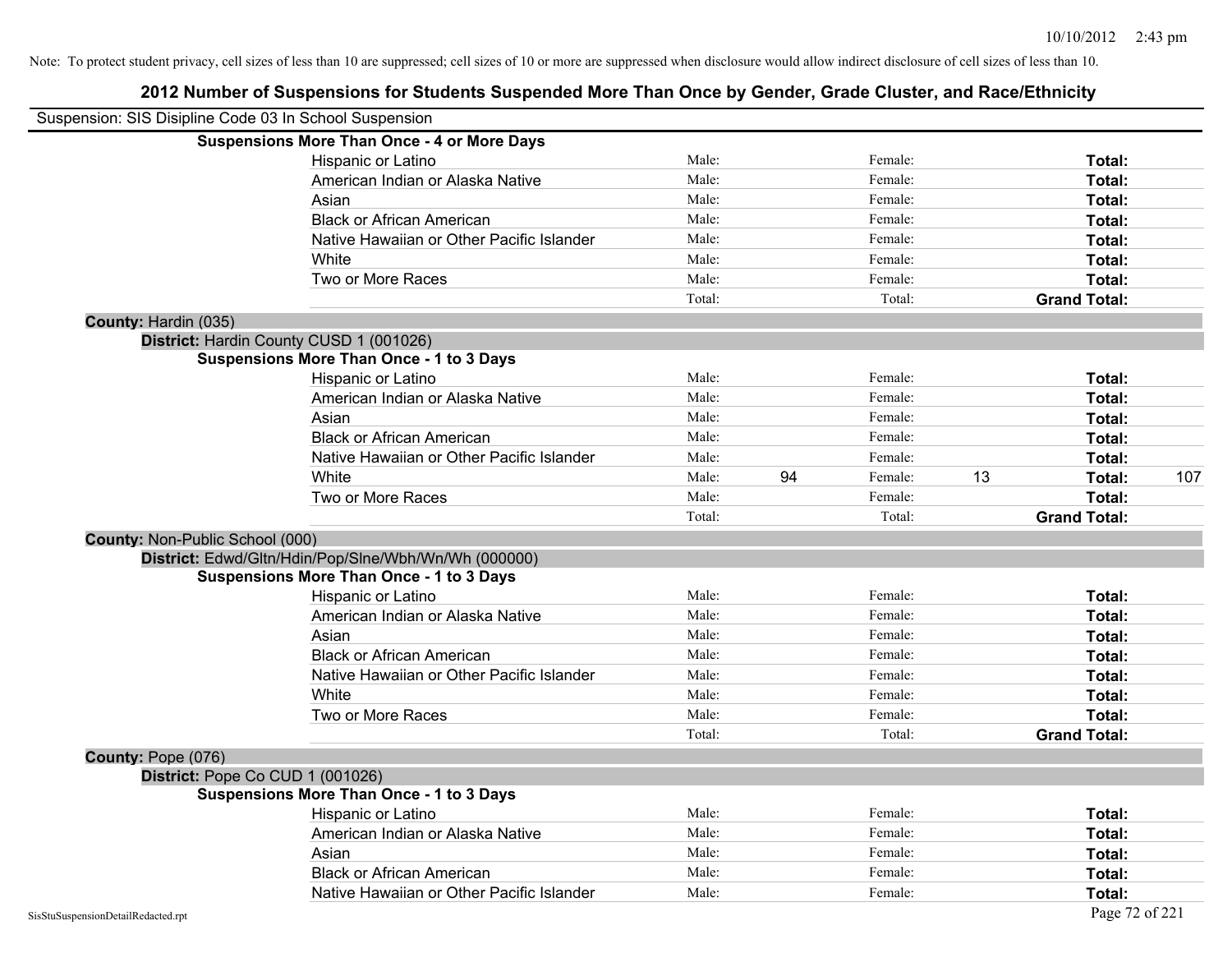|                      | Suspension: SIS Disipline Code 03 In School Suspension |        |    |         |    |                     |    |
|----------------------|--------------------------------------------------------|--------|----|---------|----|---------------------|----|
|                      | White                                                  | Male:  |    | Female: |    | Total:              |    |
|                      | Two or More Races                                      | Male:  |    | Female: |    | Total:              |    |
|                      |                                                        | Total: |    | Total:  |    | <b>Grand Total:</b> |    |
| County: Saline (083) |                                                        |        |    |         |    |                     |    |
|                      | District: Carrier Mills-Stonefort CUSD 2 (002026)      |        |    |         |    |                     |    |
|                      | <b>Suspensions More Than Once - 1 to 3 Days</b>        |        |    |         |    |                     |    |
|                      | Hispanic or Latino                                     | Male:  |    | Female: |    | Total:              |    |
|                      | American Indian or Alaska Native                       | Male:  |    | Female: |    | Total:              |    |
|                      | Asian                                                  | Male:  |    | Female: |    | Total:              |    |
|                      | <b>Black or African American</b>                       | Male:  |    | Female: |    | Total:              | 10 |
|                      | Native Hawaiian or Other Pacific Islander              | Male:  |    | Female: |    | Total:              |    |
|                      | White                                                  | Male:  |    | Female: |    | Total:              | 24 |
|                      | Two or More Races                                      | Male:  |    | Female: |    | Total:              |    |
|                      |                                                        | Total: |    | Total:  |    | <b>Grand Total:</b> |    |
|                      | District: Eldorado CUSD 4 (004026)                     |        |    |         |    |                     |    |
|                      | <b>Suspensions More Than Once - 1 to 3 Days</b>        |        |    |         |    |                     |    |
|                      | Hispanic or Latino                                     | Male:  |    | Female: |    | Total:              |    |
|                      | American Indian or Alaska Native                       | Male:  |    | Female: |    | Total:              |    |
|                      | Asian                                                  | Male:  |    | Female: |    | Total:              |    |
|                      | <b>Black or African American</b>                       | Male:  |    | Female: |    | Total:              |    |
|                      | Native Hawaiian or Other Pacific Islander              | Male:  |    | Female: |    | Total:              |    |
|                      | White                                                  | Male:  | 62 | Female: | 17 | Total:              | 79 |
|                      | Two or More Races                                      | Male:  |    | Female: |    | Total:              |    |
|                      |                                                        | Total: |    | Total:  |    | <b>Grand Total:</b> |    |
|                      | District: Galatia CUSD 1 (001026)                      |        |    |         |    |                     |    |
|                      | <b>Suspensions More Than Once - 1 to 3 Days</b>        |        |    |         |    |                     |    |
|                      | Hispanic or Latino                                     | Male:  |    | Female: |    | Total:              |    |
|                      | American Indian or Alaska Native                       | Male:  |    | Female: |    | Total:              |    |
|                      | Asian                                                  | Male:  |    | Female: |    | Total:              |    |
|                      | <b>Black or African American</b>                       | Male:  |    | Female: |    | Total:              |    |
|                      | Native Hawaiian or Other Pacific Islander              | Male:  |    | Female: |    | Total:              |    |
|                      | White                                                  | Male:  |    | Female: |    | <b>Total:</b>       | 15 |
|                      | Two or More Races                                      | Male:  |    | Female: |    | Total:              |    |
|                      |                                                        | Total: |    | Total:  |    | <b>Grand Total:</b> |    |
| County: Wabash (093) |                                                        |        |    |         |    |                     |    |
|                      | District: Allendale CCSD 17 (017024)                   |        |    |         |    |                     |    |
|                      | <b>Suspensions More Than Once - 1 to 3 Days</b>        |        |    |         |    |                     |    |
|                      | Hispanic or Latino                                     | Male:  |    | Female: |    | Total:              |    |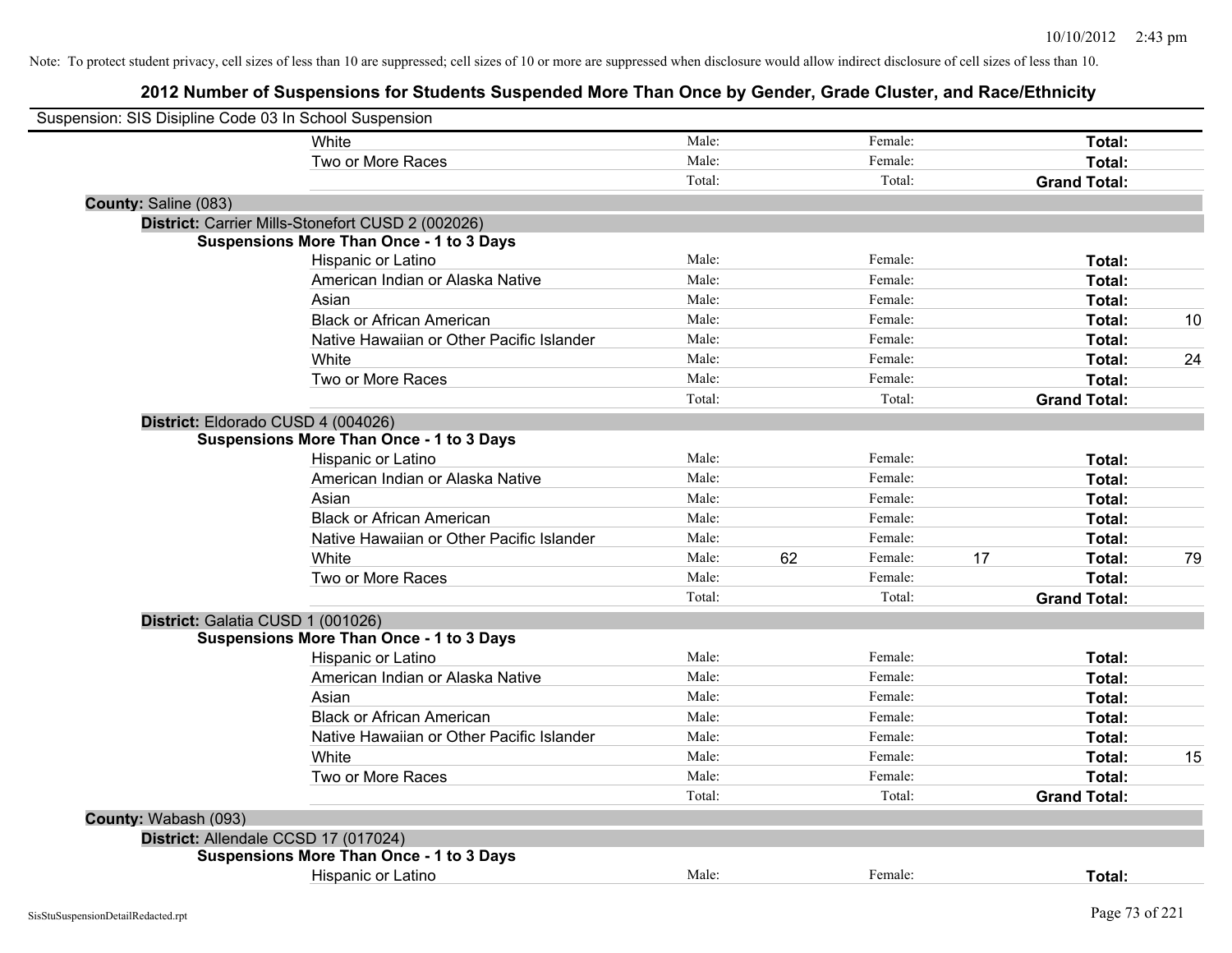# **2012 Number of Suspensions for Students Suspended More Than Once by Gender, Grade Cluster, and Race/Ethnicity**

| Suspension: SIS Disipline Code 03 In School Suspension |                                                    |        |     |         |     |                     |     |
|--------------------------------------------------------|----------------------------------------------------|--------|-----|---------|-----|---------------------|-----|
|                                                        | American Indian or Alaska Native                   | Male:  |     | Female: |     | Total:              |     |
|                                                        | Asian                                              | Male:  |     | Female: |     | Total:              |     |
|                                                        | <b>Black or African American</b>                   | Male:  |     | Female: |     | Total:              |     |
|                                                        | Native Hawaiian or Other Pacific Islander          | Male:  |     | Female: |     | Total:              |     |
|                                                        | White                                              | Male:  |     | Female: |     | Total:              |     |
|                                                        | Two or More Races                                  | Male:  |     | Female: |     | Total:              |     |
|                                                        |                                                    | Total: |     | Total:  |     | <b>Grand Total:</b> |     |
|                                                        | District: Wabash CUSD 348 (348026)                 |        |     |         |     |                     |     |
|                                                        | <b>Suspensions More Than Once - 1 to 3 Days</b>    |        |     |         |     |                     |     |
|                                                        | Hispanic or Latino                                 | Male:  |     | Female: |     | Total:              |     |
|                                                        | American Indian or Alaska Native                   | Male:  |     | Female: |     | Total:              |     |
|                                                        | Asian                                              | Male:  |     | Female: |     | Total:              |     |
|                                                        | <b>Black or African American</b>                   | Male:  |     | Female: |     | Total:              |     |
|                                                        | Native Hawaiian or Other Pacific Islander          | Male:  |     | Female: |     | <b>Total:</b>       |     |
|                                                        | White                                              | Male:  | 405 | Female: | 122 | Total:              | 527 |
|                                                        | Two or More Races                                  | Male:  |     | Female: |     | <b>Total:</b>       | 23  |
|                                                        |                                                    | Total: |     | Total:  |     | <b>Grand Total:</b> |     |
|                                                        | <b>Suspensions More Than Once - 4 or More Days</b> |        |     |         |     |                     |     |
|                                                        | Hispanic or Latino                                 | Male:  |     | Female: |     | Total:              |     |
|                                                        | American Indian or Alaska Native                   | Male:  |     | Female: |     | Total:              |     |
|                                                        | Asian                                              | Male:  |     | Female: |     | Total:              |     |
|                                                        | <b>Black or African American</b>                   | Male:  |     | Female: |     | Total:              |     |
|                                                        | Native Hawaiian or Other Pacific Islander          | Male:  |     | Female: |     | Total:              |     |
|                                                        | White                                              | Male:  |     | Female: |     | Total:              |     |
|                                                        | Two or More Races                                  | Male:  |     | Female: |     | Total:              |     |
|                                                        |                                                    | Total: |     | Total:  |     | <b>Grand Total:</b> |     |
| County: Wayne (096)                                    |                                                    |        |     |         |     |                     |     |
|                                                        | District: Fairfield Comm H S Dist 225 (225016)     |        |     |         |     |                     |     |
|                                                        | <b>Suspensions More Than Once - 1 to 3 Days</b>    |        |     |         |     |                     |     |
|                                                        | Hispanic or Latino                                 | Male:  |     | Female: |     | Total:              |     |
|                                                        | American Indian or Alaska Native                   | Male:  |     | Female: |     | Total:              |     |
|                                                        | Asian                                              | Male:  |     | Female: |     | Total:              |     |
|                                                        | <b>Black or African American</b>                   | Male:  |     | Female: |     | Total:              |     |
|                                                        | Native Hawaiian or Other Pacific Islander          | Male:  |     | Female: |     | Total:              |     |
|                                                        | White                                              | Male:  |     | Female: |     | Total:              | 16  |
|                                                        | Two or More Races                                  | Male:  |     | Female: |     | Total:              |     |
|                                                        |                                                    | Total: |     | Total:  |     | <b>Grand Total:</b> |     |
|                                                        |                                                    |        |     |         |     |                     |     |

**District:** Fairfield PSD 112 (112004)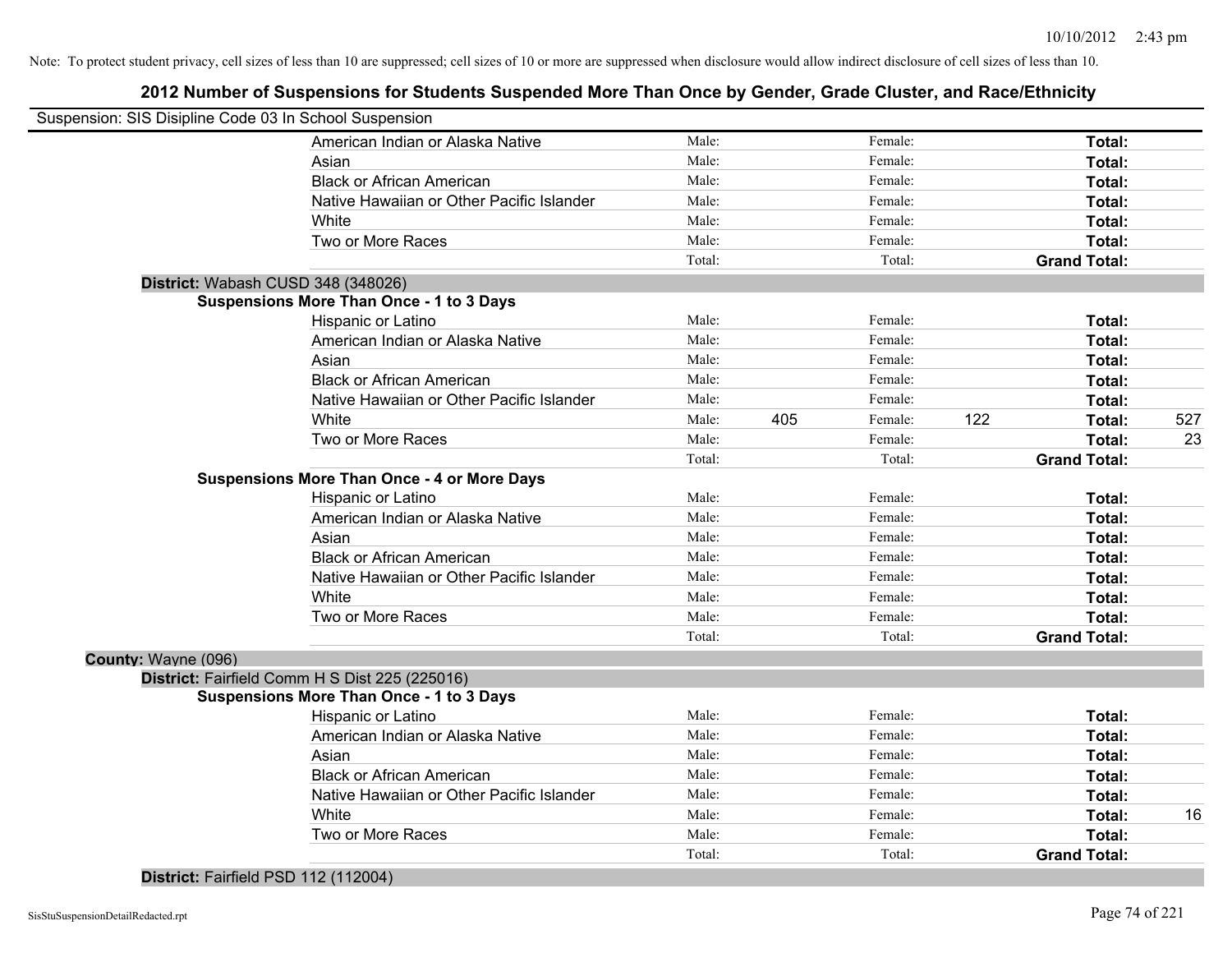| Suspension: SIS Disipline Code 03 In School Suspension |                                                    |        |     |         |    |                     |     |
|--------------------------------------------------------|----------------------------------------------------|--------|-----|---------|----|---------------------|-----|
|                                                        | <b>Suspensions More Than Once - 1 to 3 Days</b>    |        |     |         |    |                     |     |
|                                                        | Hispanic or Latino                                 | Male:  |     | Female: |    | Total:              |     |
|                                                        | American Indian or Alaska Native                   | Male:  |     | Female: |    | Total:              |     |
|                                                        | Asian                                              | Male:  |     | Female: |    | Total:              |     |
|                                                        | <b>Black or African American</b>                   | Male:  |     | Female: |    | Total:              |     |
|                                                        | Native Hawaiian or Other Pacific Islander          | Male:  |     | Female: |    | Total:              |     |
|                                                        | White                                              | Male:  | 151 | Female: | 22 | Total:              | 173 |
|                                                        | Two or More Races                                  | Male:  |     | Female: |    | Total:              |     |
|                                                        |                                                    | Total: |     | Total:  |    | <b>Grand Total:</b> |     |
|                                                        | <b>Suspensions More Than Once - 4 or More Days</b> |        |     |         |    |                     |     |
|                                                        | Hispanic or Latino                                 | Male:  |     | Female: |    | Total:              |     |
|                                                        | American Indian or Alaska Native                   | Male:  |     | Female: |    | Total:              |     |
|                                                        | Asian                                              | Male:  |     | Female: |    | Total:              |     |
|                                                        | <b>Black or African American</b>                   | Male:  |     | Female: |    | Total:              |     |
|                                                        | Native Hawaiian or Other Pacific Islander          | Male:  |     | Female: |    | Total:              |     |
|                                                        | White                                              | Male:  |     | Female: |    | Total:              |     |
|                                                        | Two or More Races                                  | Male:  |     | Female: |    | Total:              |     |
|                                                        |                                                    | Total: |     | Total:  |    | <b>Grand Total:</b> |     |
| District: New Hope CCSD 6 (006004)                     |                                                    |        |     |         |    |                     |     |
|                                                        | <b>Suspensions More Than Once - 1 to 3 Days</b>    |        |     |         |    |                     |     |
|                                                        | Hispanic or Latino                                 | Male:  |     | Female: |    | Total:              |     |
|                                                        | American Indian or Alaska Native                   | Male:  |     | Female: |    | Total:              |     |
|                                                        | Asian                                              | Male:  |     | Female: |    | Total:              |     |
|                                                        | <b>Black or African American</b>                   | Male:  |     | Female: |    | Total:              |     |
|                                                        | Native Hawaiian or Other Pacific Islander          | Male:  |     | Female: |    | Total:              |     |
|                                                        | White                                              | Male:  |     | Female: |    | Total:              |     |
|                                                        | Two or More Races                                  | Male:  |     | Female: |    | Total:              |     |
|                                                        |                                                    | Total: |     | Total:  |    | <b>Grand Total:</b> |     |
|                                                        | District: Wayne City CUSD 100 (100026)             |        |     |         |    |                     |     |
|                                                        | <b>Suspensions More Than Once - 1 to 3 Days</b>    |        |     |         |    |                     |     |
|                                                        | Hispanic or Latino                                 | Male:  |     | Female: |    | Total:              |     |
|                                                        | American Indian or Alaska Native                   | Male:  |     | Female: |    | Total:              |     |
|                                                        | Asian                                              | Male:  |     | Female: |    | Total:              |     |
|                                                        | <b>Black or African American</b>                   | Male:  |     | Female: |    | Total:              |     |
|                                                        | Native Hawaiian or Other Pacific Islander          | Male:  |     | Female: |    | Total:              |     |
|                                                        | White                                              | Male:  | 33  | Female: | 12 | Total:              | 45  |
|                                                        | Two or More Races                                  | Male:  |     | Female: |    | Total:              |     |
|                                                        |                                                    | Total: |     | Total:  |    | <b>Grand Total:</b> |     |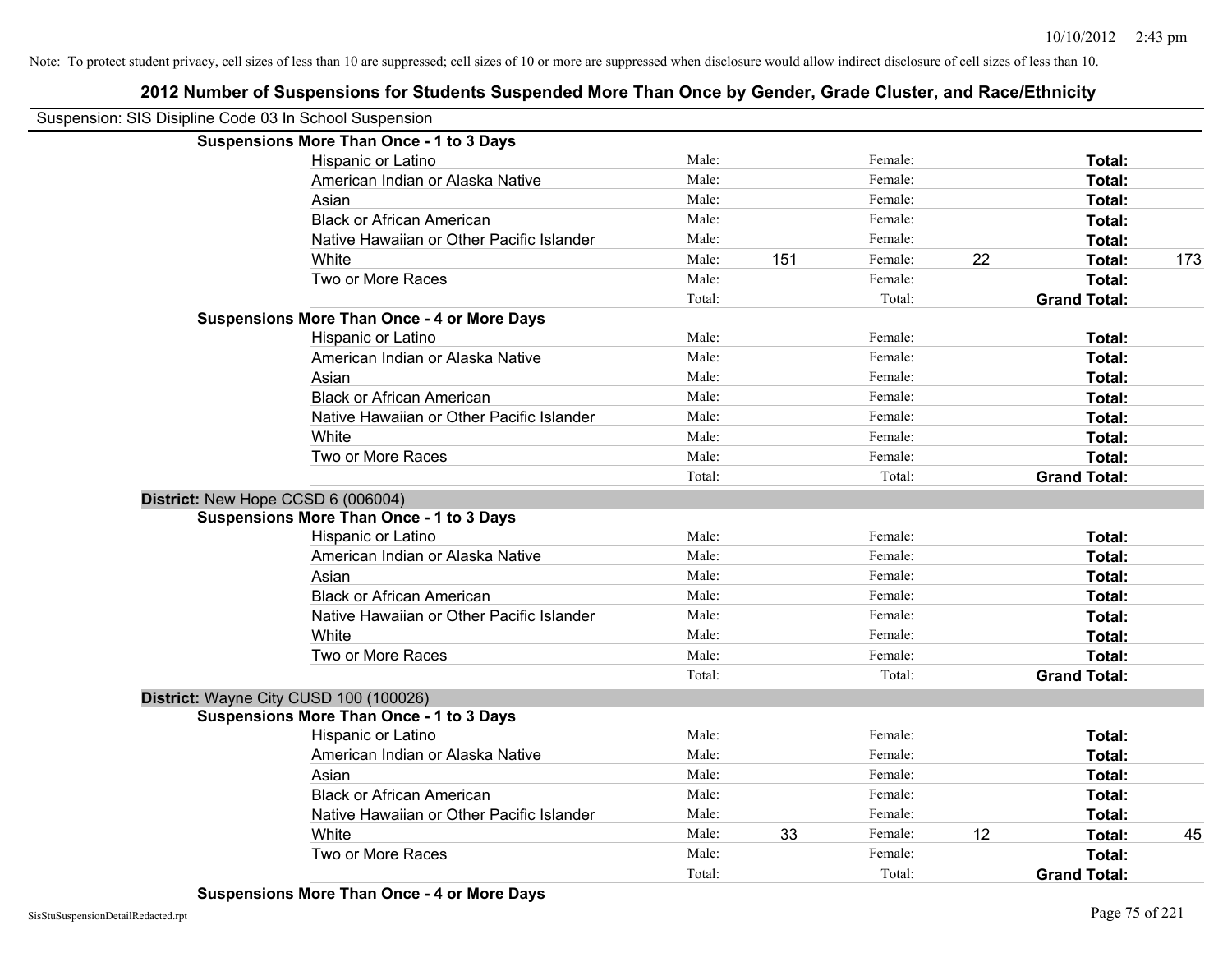| Suspension: SIS Disipline Code 03 In School Suspension |                                                     |        |     |         |    |                     |     |
|--------------------------------------------------------|-----------------------------------------------------|--------|-----|---------|----|---------------------|-----|
|                                                        | Hispanic or Latino                                  | Male:  |     | Female: |    | Total:              |     |
|                                                        | American Indian or Alaska Native                    | Male:  |     | Female: |    | Total:              |     |
|                                                        | Asian                                               | Male:  |     | Female: |    | Total:              |     |
|                                                        | <b>Black or African American</b>                    | Male:  |     | Female: |    | Total:              |     |
|                                                        | Native Hawaiian or Other Pacific Islander           | Male:  |     | Female: |    | Total:              |     |
|                                                        | White                                               | Male:  |     | Female: |    | Total:              |     |
|                                                        | Two or More Races                                   | Male:  |     | Female: |    | Total:              |     |
|                                                        |                                                     | Total: |     | Total:  |    | <b>Grand Total:</b> |     |
| County: White (097)                                    |                                                     |        |     |         |    |                     |     |
|                                                        | District: Carmi-White County CUSD 5 (005026)        |        |     |         |    |                     |     |
|                                                        | <b>Suspensions More Than Once - 1 to 3 Days</b>     |        |     |         |    |                     |     |
|                                                        | Hispanic or Latino                                  | Male:  |     | Female: |    | Total:              |     |
|                                                        | American Indian or Alaska Native                    | Male:  |     | Female: |    | Total:              |     |
|                                                        | Asian                                               | Male:  |     | Female: |    | Total:              |     |
|                                                        | <b>Black or African American</b>                    | Male:  |     | Female: |    | Total:              |     |
|                                                        | Native Hawaiian or Other Pacific Islander           | Male:  |     | Female: |    | Total:              |     |
|                                                        | White                                               | Male:  | 208 | Female: | 97 | Total:              | 305 |
|                                                        | Two or More Races                                   | Male:  |     | Female: |    | <b>Total:</b>       |     |
|                                                        |                                                     | Total: |     | Total:  |    | <b>Grand Total:</b> | 319 |
|                                                        | District: Grayville CUSD 1 (001026)                 |        |     |         |    |                     |     |
|                                                        | <b>Suspensions More Than Once - 1 to 3 Days</b>     |        |     |         |    |                     |     |
|                                                        | Hispanic or Latino                                  | Male:  |     | Female: |    | Total:              |     |
|                                                        | American Indian or Alaska Native                    | Male:  |     | Female: |    | Total:              |     |
|                                                        | Asian                                               | Male:  |     | Female: |    | Total:              |     |
|                                                        | <b>Black or African American</b>                    | Male:  |     | Female: |    | Total:              |     |
|                                                        | Native Hawaiian or Other Pacific Islander           | Male:  |     | Female: |    | Total:              |     |
|                                                        | White                                               | Male:  |     | Female: |    | Total:              |     |
|                                                        | Two or More Races                                   | Male:  |     | Female: |    | <b>Total:</b>       |     |
|                                                        |                                                     | Total: |     | Total:  |    | <b>Grand Total:</b> |     |
|                                                        | District: Norris City-Omaha-Enfield CUSD 3 (003026) |        |     |         |    |                     |     |
|                                                        | <b>Suspensions More Than Once - 1 to 3 Days</b>     |        |     |         |    |                     |     |
|                                                        | Hispanic or Latino                                  | Male:  |     | Female: |    | Total:              |     |
|                                                        | American Indian or Alaska Native                    | Male:  |     | Female: |    | Total:              |     |
|                                                        | Asian                                               | Male:  |     | Female: |    | Total:              |     |
|                                                        | <b>Black or African American</b>                    | Male:  |     | Female: |    | Total:              |     |
|                                                        | Native Hawaiian or Other Pacific Islander           | Male:  |     | Female: |    | Total:              |     |
|                                                        | White                                               | Male:  |     | Female: |    | <b>Total:</b>       |     |
|                                                        | Two or More Races                                   | Male:  |     | Female: |    | Total:              |     |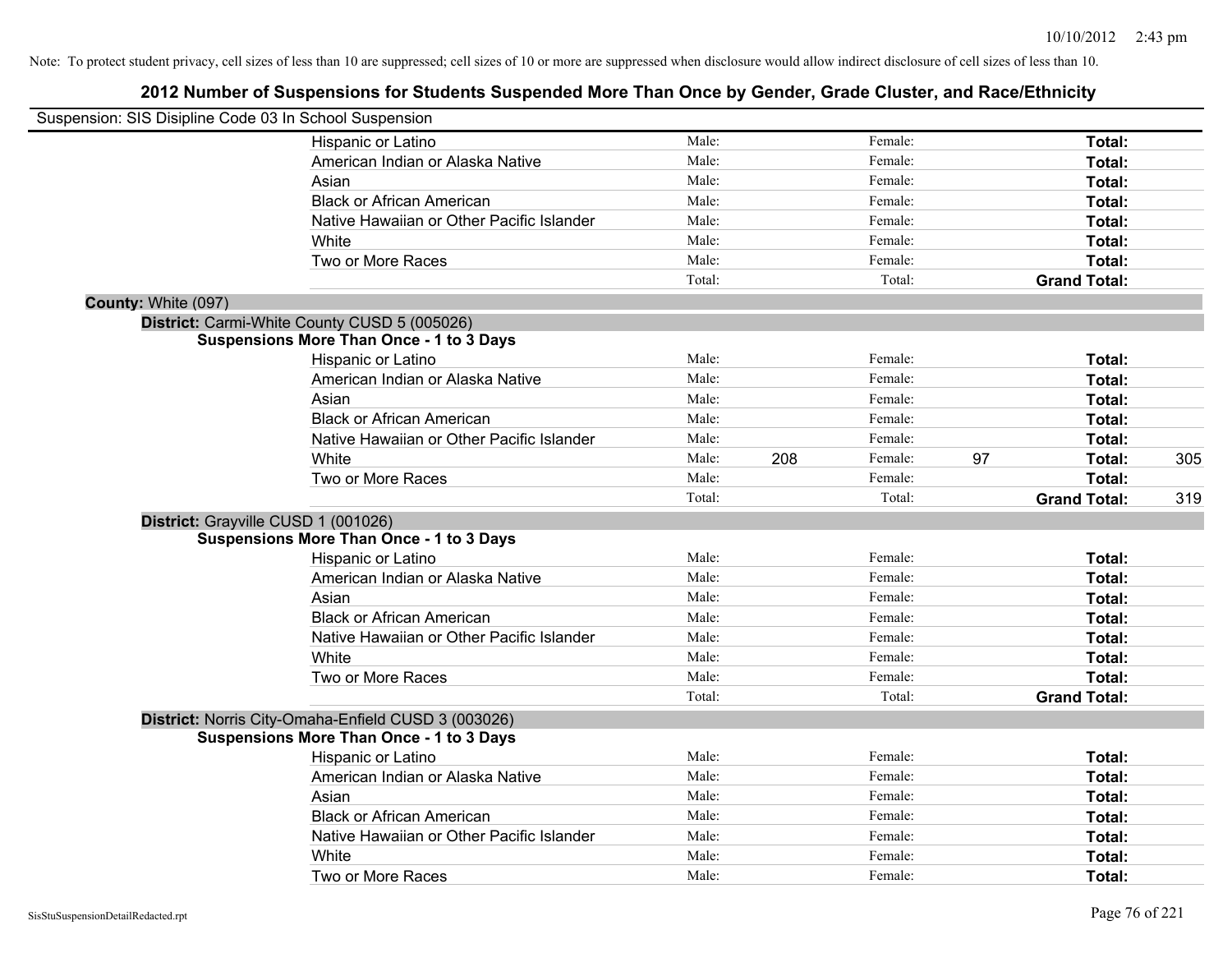| Suspension: SIS Disipline Code 03 In School Suspension |                                                    |        |    |         |    |                     |    |
|--------------------------------------------------------|----------------------------------------------------|--------|----|---------|----|---------------------|----|
|                                                        |                                                    | Total: |    | Total:  |    | <b>Grand Total:</b> |    |
| Region: Franklin/Williamson ROE (21)                   |                                                    |        |    |         |    |                     |    |
| County: Franklin (028)                                 |                                                    |        |    |         |    |                     |    |
|                                                        | District: Benton CCSD 47 (047004)                  |        |    |         |    |                     |    |
|                                                        | <b>Suspensions More Than Once - 1 to 3 Days</b>    |        |    |         |    |                     |    |
|                                                        | Hispanic or Latino                                 | Male:  |    | Female: |    | Total:              |    |
|                                                        | American Indian or Alaska Native                   | Male:  |    | Female: |    | Total:              |    |
|                                                        | Asian                                              | Male:  |    | Female: |    | Total:              |    |
|                                                        | <b>Black or African American</b>                   | Male:  |    | Female: |    | Total:              |    |
|                                                        | Native Hawaiian or Other Pacific Islander          | Male:  |    | Female: |    | Total:              |    |
|                                                        | White                                              | Male:  |    | Female: |    | Total:              | 18 |
|                                                        | Two or More Races                                  | Male:  |    | Female: |    | Total:              |    |
|                                                        |                                                    | Total: |    | Total:  |    | <b>Grand Total:</b> |    |
|                                                        | District: Benton Cons HSD 103 (103013)             |        |    |         |    |                     |    |
|                                                        | <b>Suspensions More Than Once - 1 to 3 Days</b>    |        |    |         |    |                     |    |
|                                                        | Hispanic or Latino                                 | Male:  |    | Female: |    | Total:              |    |
|                                                        | American Indian or Alaska Native                   | Male:  |    | Female: |    | Total:              |    |
|                                                        | Asian                                              | Male:  |    | Female: |    | Total:              |    |
|                                                        | <b>Black or African American</b>                   | Male:  |    | Female: |    | Total:              |    |
|                                                        | Native Hawaiian or Other Pacific Islander          | Male:  |    | Female: |    | Total:              |    |
|                                                        | White                                              | Male:  | 65 | Female: | 10 | Total:              | 75 |
|                                                        | Two or More Races                                  | Male:  |    | Female: |    | Total:              |    |
|                                                        |                                                    | Total: |    | Total:  |    | <b>Grand Total:</b> |    |
|                                                        | District: Christopher USD 99 (099026)              |        |    |         |    |                     |    |
|                                                        | <b>Suspensions More Than Once - 1 to 3 Days</b>    |        |    |         |    |                     |    |
|                                                        | Hispanic or Latino                                 | Male:  |    | Female: |    | Total:              |    |
|                                                        | American Indian or Alaska Native                   | Male:  |    | Female: |    | Total:              |    |
|                                                        | Asian                                              | Male:  |    | Female: |    | Total:              |    |
|                                                        | <b>Black or African American</b>                   | Male:  |    | Female: |    | Total:              |    |
|                                                        | Native Hawaiian or Other Pacific Islander          | Male:  |    | Female: |    | Total:              |    |
|                                                        | <b>White</b>                                       | Male:  |    | Female: |    | Total:              | 58 |
|                                                        | Two or More Races                                  | Male:  |    | Female: |    | Total:              |    |
|                                                        |                                                    | Total: |    | Total:  |    | <b>Grand Total:</b> |    |
|                                                        | <b>Suspensions More Than Once - 4 or More Days</b> |        |    |         |    |                     |    |
|                                                        | Hispanic or Latino                                 | Male:  |    | Female: |    | <b>Total:</b>       |    |
|                                                        | American Indian or Alaska Native                   | Male:  |    | Female: |    | <b>Total:</b>       |    |
|                                                        | Asian                                              | Male:  |    | Female: |    | Total:              |    |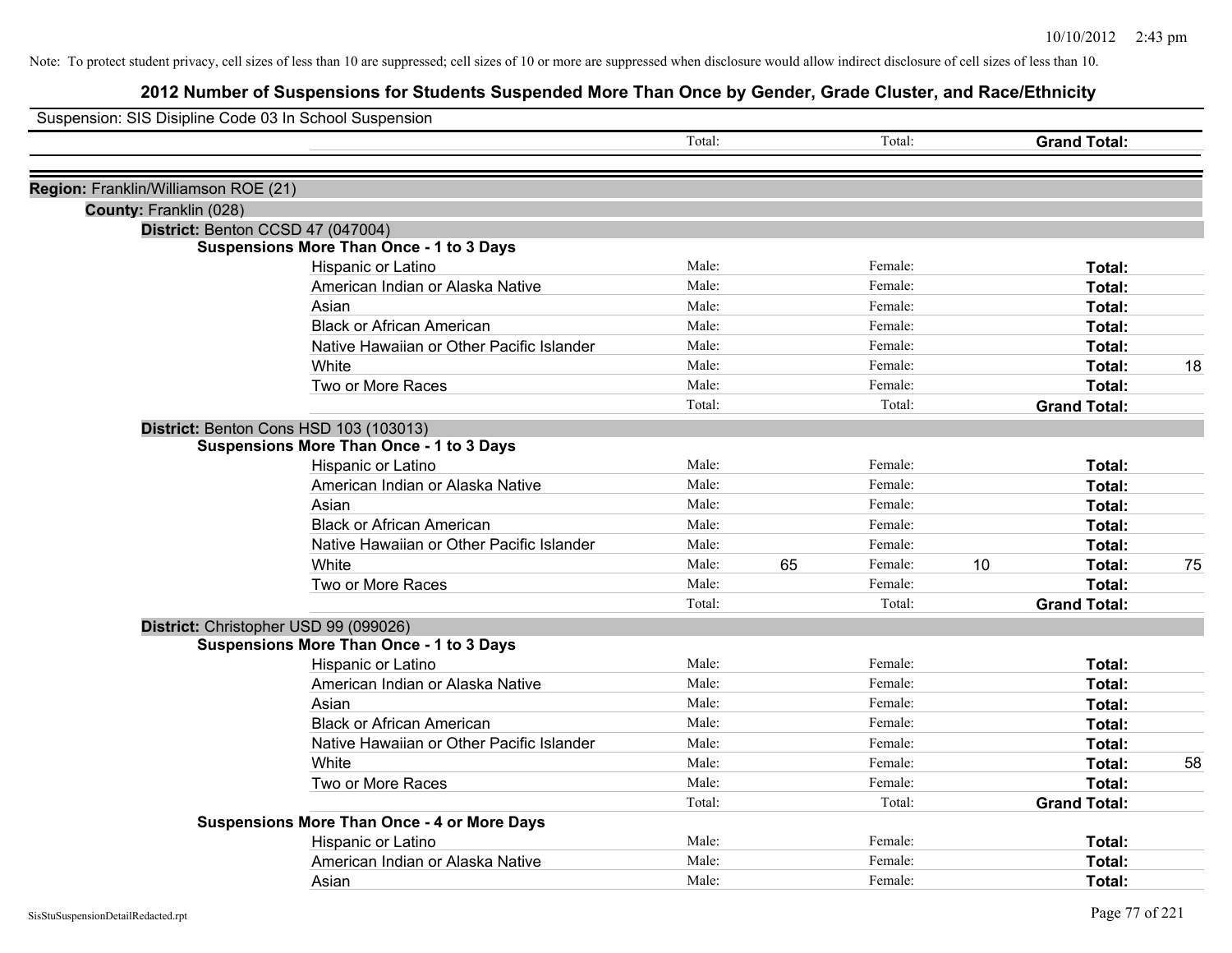# **2012 Number of Suspensions for Students Suspended More Than Once by Gender, Grade Cluster, and Race/Ethnicity**

|                          | Suspension: SIS Disipline Code 03 In School Suspension |        |         |                     |
|--------------------------|--------------------------------------------------------|--------|---------|---------------------|
|                          | <b>Black or African American</b>                       | Male:  | Female: | Total:              |
|                          | Native Hawaiian or Other Pacific Islander              | Male:  | Female: | Total:              |
|                          | White                                                  | Male:  | Female: | Total:              |
|                          | Two or More Races                                      | Male:  | Female: | Total:              |
|                          |                                                        | Total: | Total:  | <b>Grand Total:</b> |
|                          | District: Thompsonville CUSD 174 (174026)              |        |         |                     |
|                          | <b>Suspensions More Than Once - 1 to 3 Days</b>        |        |         |                     |
|                          | Hispanic or Latino                                     | Male:  | Female: | Total:              |
|                          | American Indian or Alaska Native                       | Male:  | Female: | Total:              |
|                          | Asian                                                  | Male:  | Female: | Total:              |
|                          | <b>Black or African American</b>                       | Male:  | Female: | Total:              |
|                          | Native Hawaiian or Other Pacific Islander              | Male:  | Female: | Total:              |
|                          | White                                                  | Male:  | Female: | Total:              |
|                          | Two or More Races                                      | Male:  | Female: | Total:              |
|                          |                                                        | Total: | Total:  | <b>Grand Total:</b> |
| County: Williamson (100) |                                                        |        |         |                     |
|                          | District: Carterville CUSD 5 (005026)                  |        |         |                     |
|                          | <b>Suspensions More Than Once - 1 to 3 Days</b>        |        |         |                     |
|                          | Hispanic or Latino                                     | Male:  | Female: | Total:              |
|                          | American Indian or Alaska Native                       | Male:  | Female: | Total:              |
|                          | Asian                                                  | Male:  | Female: | Total:              |
|                          | <b>Black or African American</b>                       | Male:  | Female: | Total:              |
|                          | Native Hawaiian or Other Pacific Islander              | Male:  | Female: | Total:              |
|                          | White                                                  | Male:  | Female: | Total:              |
|                          | Two or More Races                                      | Male:  | Female: | Total:              |
|                          |                                                        | Total: | Total:  | <b>Grand Total:</b> |
|                          | District: Crab Orchard CUSD 3 (003026)                 |        |         |                     |
|                          | <b>Suspensions More Than Once - 1 to 3 Days</b>        |        |         |                     |
|                          | Hispanic or Latino                                     | Male:  | Female: | Total:              |
|                          | American Indian or Alaska Native                       | Male:  | Female: | Total:              |
|                          | Asian                                                  | Male:  | Female: | Total:              |
|                          | <b>Black or African American</b>                       | Male:  | Female: | Total:              |
|                          | Native Hawaiian or Other Pacific Islander              | Male:  | Female: | Total:              |
|                          | White                                                  | Male:  | Female: | Total:              |
|                          |                                                        |        |         |                     |
|                          | Two or More Races                                      | Male:  | Female: | Total:              |

**Suspensions More Than Once - 1 to 3 Days**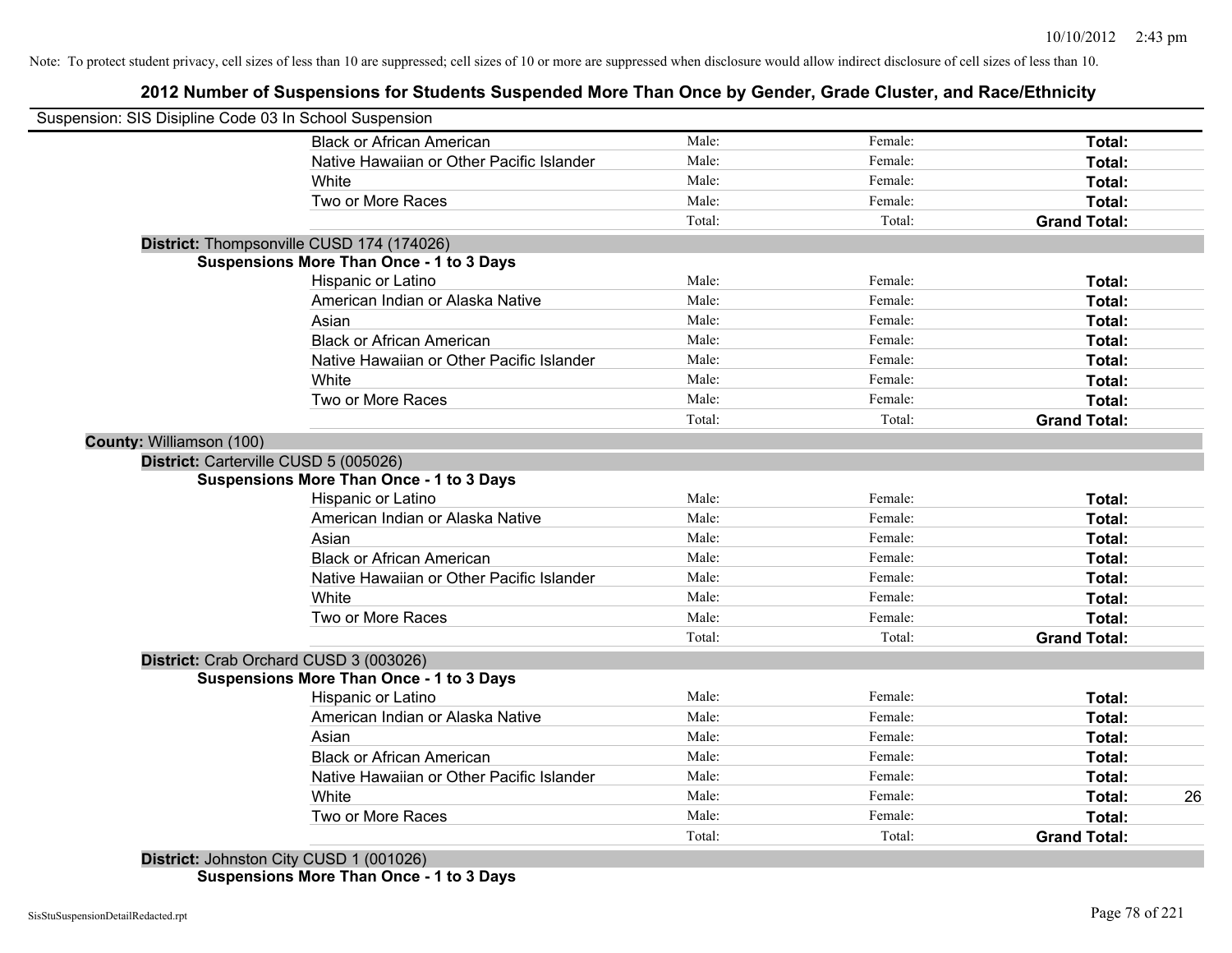| Suspension: SIS Disipline Code 03 In School Suspension |                                                 |        |                    |                     |    |
|--------------------------------------------------------|-------------------------------------------------|--------|--------------------|---------------------|----|
|                                                        | Hispanic or Latino                              | Male:  | Female:            | Total:              |    |
|                                                        | American Indian or Alaska Native                | Male:  | Female:            | Total:              |    |
|                                                        | Asian                                           | Male:  | Female:            | Total:              |    |
|                                                        | <b>Black or African American</b>                | Male:  | Female:            | Total:              |    |
|                                                        | Native Hawaiian or Other Pacific Islander       | Male:  | Female:            | Total:              |    |
|                                                        | White                                           | Male:  | Female:            | Total:              | 17 |
|                                                        | Two or More Races                               | Male:  | Female:            | Total:              |    |
|                                                        |                                                 | Total: | Total:             | <b>Grand Total:</b> |    |
|                                                        | District: Marion CUSD 2 (002026)                |        |                    |                     |    |
|                                                        | <b>Suspensions More Than Once - 1 to 3 Days</b> |        |                    |                     |    |
|                                                        | Hispanic or Latino                              | Male:  | Female:            | Total:              |    |
|                                                        | American Indian or Alaska Native                | Male:  | Female:            | Total:              |    |
|                                                        | Asian                                           | Male:  | Female:            | Total:              |    |
|                                                        | <b>Black or African American</b>                | Male:  | Female:            | Total:              |    |
|                                                        | Native Hawaiian or Other Pacific Islander       | Male:  | Female:            | Total:              |    |
|                                                        | White                                           | Male:  | Female:            | Total:              |    |
|                                                        | Two or More Races                               | Male:  | Female:            | Total:              |    |
|                                                        |                                                 | Total: | Total:             | <b>Grand Total:</b> |    |
|                                                        |                                                 |        |                    |                     |    |
|                                                        |                                                 |        |                    |                     |    |
| Region: Fulton/Schuyler ROE (22)                       |                                                 |        |                    |                     |    |
| County: Fulton (029)                                   |                                                 |        |                    |                     |    |
|                                                        | District: Astoria CUSD 1 (001026)               |        |                    |                     |    |
|                                                        | <b>Suspensions More Than Once - 1 to 3 Days</b> | Male:  | Female:            | Total:              |    |
|                                                        | Hispanic or Latino                              | Male:  | Female:            | Total:              |    |
|                                                        | American Indian or Alaska Native<br>Asian       | Male:  | Female:            |                     |    |
|                                                        | <b>Black or African American</b>                | Male:  |                    | Total:              |    |
|                                                        | Native Hawaiian or Other Pacific Islander       | Male:  | Female:<br>Female: | Total:              |    |
|                                                        | White                                           | Male:  | Female:            | Total:              |    |
|                                                        | Two or More Races                               | Male:  | Female:            | Total:<br>Total:    |    |
|                                                        |                                                 | Total: | Total:             | <b>Grand Total:</b> |    |
|                                                        | District: Avon CUSD 176 (176026)                |        |                    |                     |    |
|                                                        | <b>Suspensions More Than Once - 1 to 3 Days</b> |        |                    |                     |    |
|                                                        | Hispanic or Latino                              | Male:  | Female:            | Total:              |    |
|                                                        | American Indian or Alaska Native                | Male:  | Female:            | Total:              |    |
|                                                        | Asian                                           | Male:  | Female:            | Total:              |    |
|                                                        | <b>Black or African American</b>                | Male:  | Female:            | Total:              |    |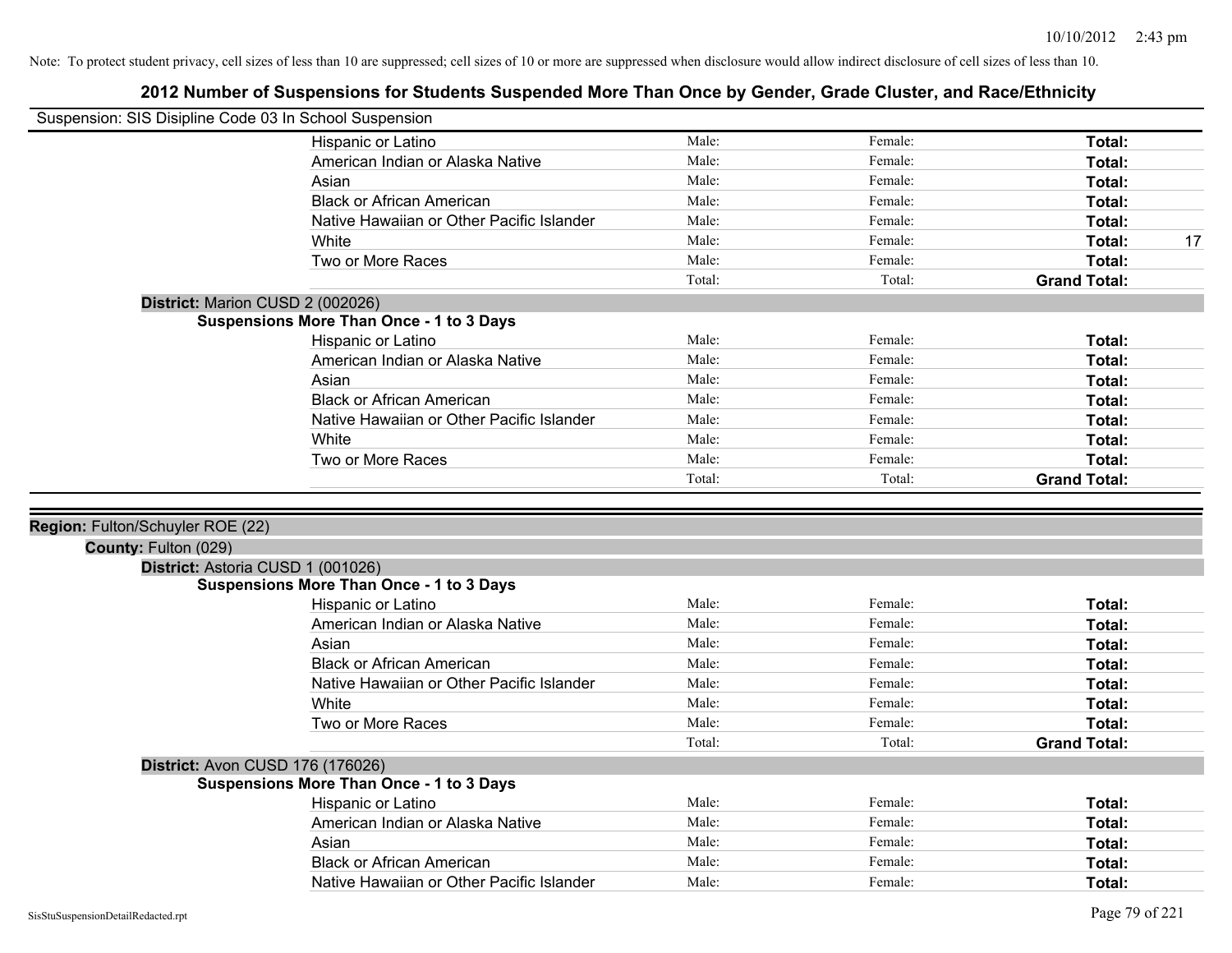| Suspension: SIS Disipline Code 03 In School Suspension |                                                    |        |     |         |     |                     |     |
|--------------------------------------------------------|----------------------------------------------------|--------|-----|---------|-----|---------------------|-----|
|                                                        | White                                              | Male:  |     | Female: |     | Total:              | 17  |
|                                                        | Two or More Races                                  | Male:  |     | Female: |     | Total:              |     |
|                                                        |                                                    | Total: |     | Total:  |     | <b>Grand Total:</b> |     |
|                                                        | District: Canton Union SD 66 (066025)              |        |     |         |     |                     |     |
|                                                        | <b>Suspensions More Than Once - 1 to 3 Days</b>    |        |     |         |     |                     |     |
|                                                        | Hispanic or Latino                                 | Male:  |     | Female: |     | Total:              |     |
|                                                        | American Indian or Alaska Native                   | Male:  |     | Female: |     | Total:              |     |
|                                                        | Asian                                              | Male:  |     | Female: |     | Total:              |     |
|                                                        | <b>Black or African American</b>                   | Male:  |     | Female: |     | Total:              |     |
|                                                        | Native Hawaiian or Other Pacific Islander          | Male:  |     | Female: |     | Total:              |     |
|                                                        | White                                              | Male:  | 172 | Female: | 113 | Total:              | 285 |
|                                                        | Two or More Races                                  | Male:  |     | Female: |     | Total:              | 13  |
|                                                        |                                                    | Total: |     | Total:  |     | <b>Grand Total:</b> | 308 |
|                                                        | <b>Suspensions More Than Once - 4 or More Days</b> |        |     |         |     |                     |     |
|                                                        | Hispanic or Latino                                 | Male:  |     | Female: |     | Total:              |     |
|                                                        | American Indian or Alaska Native                   | Male:  |     | Female: |     | Total:              |     |
|                                                        | Asian                                              | Male:  |     | Female: |     | Total:              |     |
|                                                        | <b>Black or African American</b>                   | Male:  |     | Female: |     | Total:              |     |
|                                                        | Native Hawaiian or Other Pacific Islander          | Male:  |     | Female: |     | Total:              |     |
|                                                        | White                                              | Male:  |     | Female: |     | Total:              |     |
|                                                        | Two or More Races                                  | Male:  |     | Female: |     | Total:              |     |
|                                                        |                                                    | Total: |     | Total:  |     | <b>Grand Total:</b> |     |
|                                                        | District: Spoon River Valley CUSD 4 (004026)       |        |     |         |     |                     |     |
|                                                        | <b>Suspensions More Than Once - 1 to 3 Days</b>    |        |     |         |     |                     |     |
|                                                        | Hispanic or Latino                                 | Male:  |     | Female: |     | Total:              |     |
|                                                        | American Indian or Alaska Native                   | Male:  |     | Female: |     | Total:              |     |
|                                                        | Asian                                              | Male:  |     | Female: |     | Total:              |     |
|                                                        | <b>Black or African American</b>                   | Male:  |     | Female: |     | Total:              |     |
|                                                        | Native Hawaiian or Other Pacific Islander          | Male:  |     | Female: |     | Total:              |     |
|                                                        | White                                              | Male:  |     | Female: |     | Total:              | 43  |
|                                                        | Two or More Races                                  | Male:  |     | Female: |     | Total:              |     |
|                                                        |                                                    | Total: |     | Total:  |     | <b>Grand Total:</b> |     |
| County: Schuyler (085)                                 |                                                    |        |     |         |     |                     |     |
|                                                        | District: Schuyler-Industry CUSD 5 (005026)        |        |     |         |     |                     |     |
|                                                        | <b>Suspensions More Than Once - 1 to 3 Days</b>    |        |     |         |     |                     |     |
|                                                        | Hispanic or Latino                                 | Male:  |     | Female: |     | Total:              |     |
|                                                        | American Indian or Alaska Native                   | Male:  |     | Female: |     | Total:              |     |
|                                                        | Asian                                              | Male:  |     | Female: |     | Total:              |     |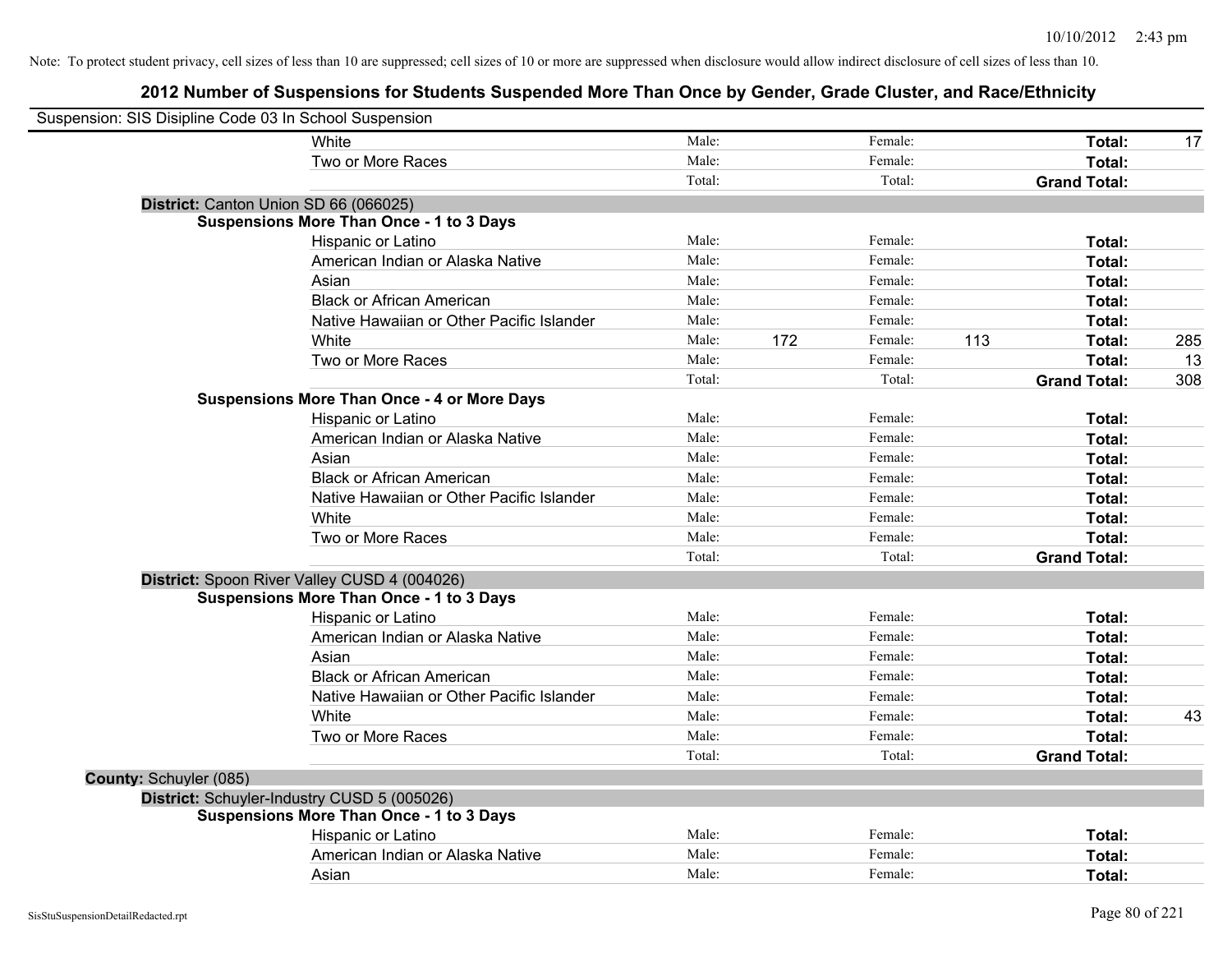| Suspension: SIS Disipline Code 03 In School Suspension |                                                 |        |    |         |    |                     |    |
|--------------------------------------------------------|-------------------------------------------------|--------|----|---------|----|---------------------|----|
|                                                        | <b>Black or African American</b>                | Male:  |    | Female: |    | Total:              |    |
|                                                        | Native Hawaiian or Other Pacific Islander       | Male:  |    | Female: |    | <b>Total:</b>       |    |
|                                                        | White                                           | Male:  | 42 | Female: | 34 | Total:              | 76 |
|                                                        | Two or More Races                               | Male:  |    | Female: |    | Total:              |    |
|                                                        |                                                 | Total: |    | Total:  |    | <b>Grand Total:</b> |    |
| Region: Grundy/Kendall ROE (24)                        |                                                 |        |    |         |    |                     |    |
| County: Grundy (032)                                   |                                                 |        |    |         |    |                     |    |
|                                                        | District: Braceville SD 75 (075002)             |        |    |         |    |                     |    |
|                                                        | <b>Suspensions More Than Once - 1 to 3 Days</b> |        |    |         |    |                     |    |
|                                                        | Hispanic or Latino                              | Male:  |    | Female: |    | Total:              |    |
|                                                        | American Indian or Alaska Native                | Male:  |    | Female: |    | Total:              |    |
|                                                        | Asian                                           | Male:  |    | Female: |    | Total:              |    |
|                                                        | <b>Black or African American</b>                | Male:  |    | Female: |    | Total:              |    |
|                                                        | Native Hawaiian or Other Pacific Islander       | Male:  |    | Female: |    | Total:              |    |
|                                                        | White                                           | Male:  |    | Female: |    | Total:              |    |
|                                                        | Two or More Races                               | Male:  |    | Female: |    | Total:              |    |
|                                                        |                                                 | Total: |    | Total:  |    | <b>Grand Total:</b> |    |
|                                                        | District: Coal City CUSD 1 (001026)             |        |    |         |    |                     |    |
|                                                        | <b>Suspensions More Than Once - 1 to 3 Days</b> |        |    |         |    |                     |    |
|                                                        | Hispanic or Latino                              | Male:  |    | Female: |    | Total:              |    |
|                                                        | American Indian or Alaska Native                | Male:  |    | Female: |    | Total:              |    |
|                                                        | Asian                                           | Male:  |    | Female: |    | Total:              |    |
|                                                        | <b>Black or African American</b>                | Male:  |    | Female: |    | Total:              |    |
|                                                        | Native Hawaiian or Other Pacific Islander       | Male:  |    | Female: |    | Total:              |    |
|                                                        | White                                           | Male:  |    | Female: |    | Total:              |    |
|                                                        | Two or More Races                               | Male:  |    | Female: |    | Total:              |    |
|                                                        |                                                 | Total: |    | Total:  |    | <b>Grand Total:</b> |    |
|                                                        | District: Gardner CCSD 72C (072C04)             |        |    |         |    |                     |    |
|                                                        | <b>Suspensions More Than Once - 1 to 3 Days</b> |        |    |         |    |                     |    |
|                                                        | Hispanic or Latino                              | Male:  |    | Female: |    | Total:              |    |
|                                                        | American Indian or Alaska Native                | Male:  |    | Female: |    | Total:              |    |
|                                                        | Asian                                           | Male:  |    | Female: |    | Total:              |    |
|                                                        | <b>Black or African American</b>                | Male:  |    | Female: |    | <b>Total:</b>       |    |
|                                                        | Native Hawaiian or Other Pacific Islander       | Male:  |    | Female: |    | Total:              |    |
|                                                        | White                                           | Male:  |    | Female: |    | Total:              |    |
|                                                        | Two or More Races                               | Male:  |    | Female: |    | Total:              |    |
|                                                        |                                                 | Total: |    | Total:  |    | <b>Grand Total:</b> |    |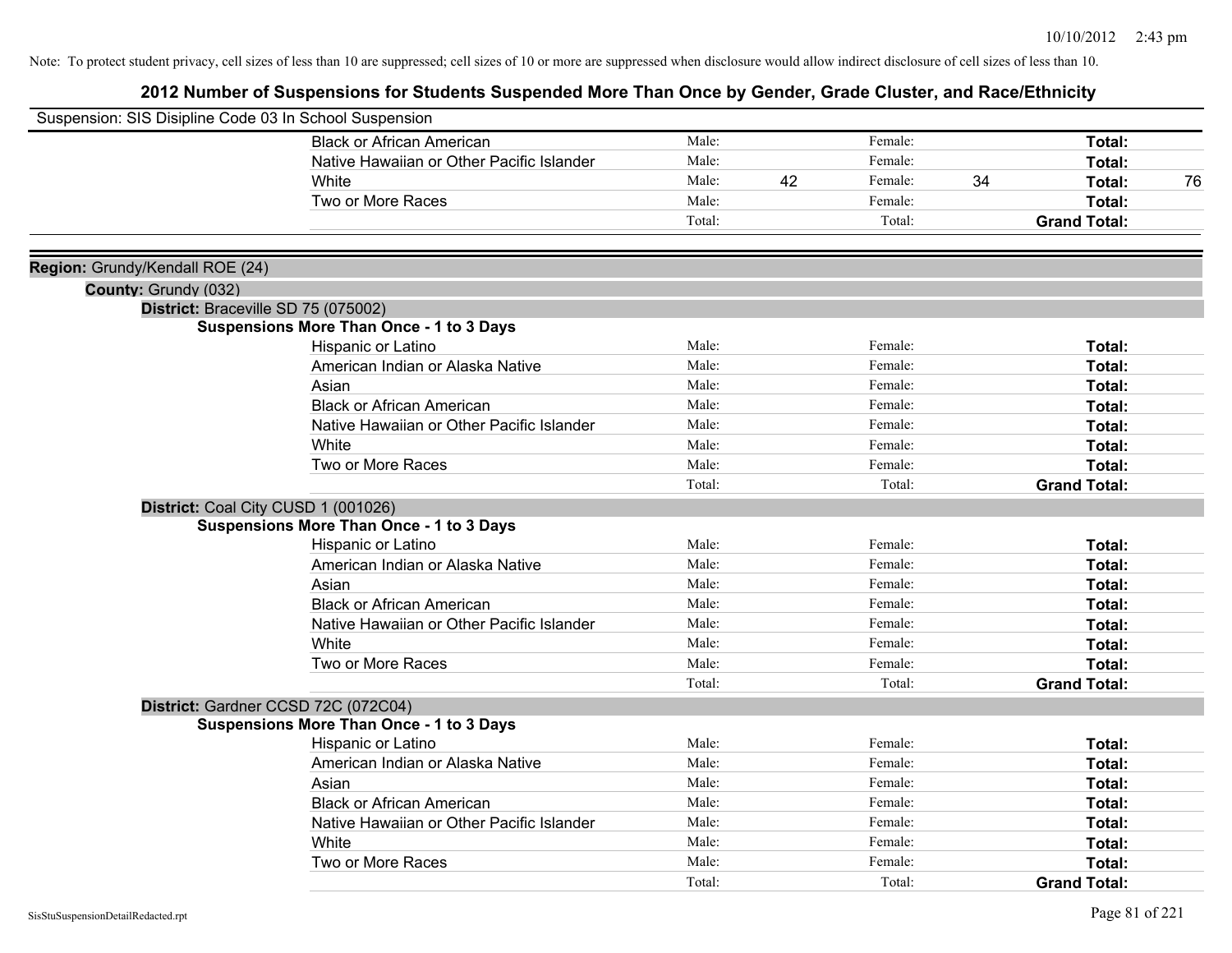| Suspension: SIS Disipline Code 03 In School Suspension |                                                    |        |     |         |    |                     |     |
|--------------------------------------------------------|----------------------------------------------------|--------|-----|---------|----|---------------------|-----|
|                                                        | District: Gardner S Wilmington Twp HSD 73 (073017) |        |     |         |    |                     |     |
|                                                        | <b>Suspensions More Than Once - 1 to 3 Days</b>    |        |     |         |    |                     |     |
|                                                        | Hispanic or Latino                                 | Male:  |     | Female: |    | Total:              |     |
|                                                        | American Indian or Alaska Native                   | Male:  |     | Female: |    | Total:              |     |
|                                                        | Asian                                              | Male:  |     | Female: |    | Total:              |     |
|                                                        | <b>Black or African American</b>                   | Male:  |     | Female: |    | Total:              |     |
|                                                        | Native Hawaiian or Other Pacific Islander          | Male:  |     | Female: |    | Total:              |     |
|                                                        | White                                              | Male:  |     | Female: |    | Total:              |     |
|                                                        | Two or More Races                                  | Male:  |     | Female: |    | Total:              |     |
|                                                        |                                                    | Total: |     | Total:  |    | <b>Grand Total:</b> | 14  |
| District: Minooka CCSD 201 (201004)                    |                                                    |        |     |         |    |                     |     |
|                                                        | <b>Suspensions More Than Once - 1 to 3 Days</b>    |        |     |         |    |                     |     |
|                                                        | Hispanic or Latino                                 | Male:  |     | Female: |    | Total:              |     |
|                                                        | American Indian or Alaska Native                   | Male:  |     | Female: |    | Total:              |     |
|                                                        | Asian                                              | Male:  |     | Female: |    | Total:              |     |
|                                                        | <b>Black or African American</b>                   | Male:  |     | Female: |    | Total:              |     |
|                                                        | Native Hawaiian or Other Pacific Islander          | Male:  |     | Female: |    | Total:              |     |
|                                                        | White                                              | Male:  |     | Female: |    | Total:              | 24  |
|                                                        | Two or More Races                                  | Male:  |     | Female: |    | Total:              |     |
|                                                        |                                                    | Total: |     | Total:  |    | <b>Grand Total:</b> | 39  |
| District: Minooka CHSD 111 (111016)                    |                                                    |        |     |         |    |                     |     |
|                                                        | <b>Suspensions More Than Once - 1 to 3 Days</b>    |        |     |         |    |                     |     |
|                                                        | Hispanic or Latino                                 | Male:  | 55  | Female: | 20 | Total:              | 75  |
|                                                        | American Indian or Alaska Native                   | Male:  |     | Female: |    | Total:              |     |
|                                                        | Asian                                              | Male:  |     | Female: |    | Total:              |     |
|                                                        | <b>Black or African American</b>                   | Male:  |     | Female: |    | Total:              | 27  |
|                                                        | Native Hawaiian or Other Pacific Islander          | Male:  |     | Female: |    | Total:              |     |
|                                                        | White                                              | Male:  | 163 | Female: | 40 | Total:              | 203 |
|                                                        | Two or More Races                                  | Male:  |     | Female: |    | Total:              |     |
|                                                        |                                                    | Total: |     | Total:  |    | <b>Grand Total:</b> |     |
| <b>District: Morris CHSD 101 (101016)</b>              |                                                    |        |     |         |    |                     |     |
|                                                        | <b>Suspensions More Than Once - 1 to 3 Days</b>    |        |     |         |    |                     |     |
|                                                        | <b>Hispanic or Latino</b>                          | Male:  |     | Female: |    | Total:              |     |
|                                                        | American Indian or Alaska Native                   | Male:  |     | Female: |    | Total:              |     |
|                                                        | Asian                                              | Male:  |     | Female: |    | Total:              |     |
|                                                        | <b>Black or African American</b>                   | Male:  |     | Female: |    | Total:              |     |
|                                                        | Native Hawaiian or Other Pacific Islander          | Male:  |     | Female: |    | <b>Total:</b>       |     |
|                                                        | White                                              | Male:  |     | Female: |    | Total:              |     |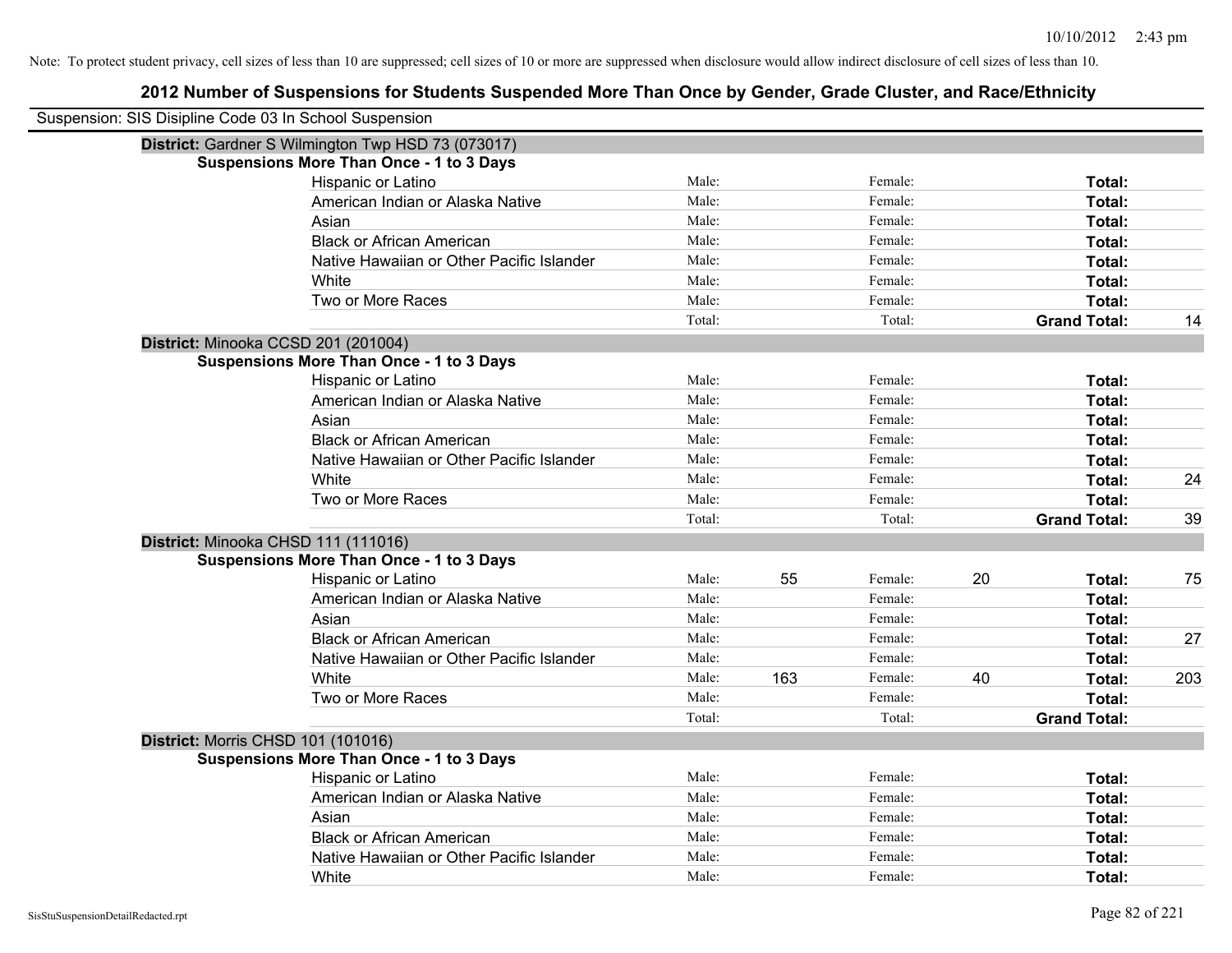| Suspension: SIS Disipline Code 03 In School Suspension |                                                        |        |         |                     |    |
|--------------------------------------------------------|--------------------------------------------------------|--------|---------|---------------------|----|
|                                                        | Two or More Races                                      | Male:  | Female: | Total:              |    |
|                                                        |                                                        | Total: | Total:  | <b>Grand Total:</b> |    |
| <b>District: Morris SD 54 (054002)</b>                 |                                                        |        |         |                     |    |
|                                                        | <b>Suspensions More Than Once - 1 to 3 Days</b>        |        |         |                     |    |
|                                                        | Hispanic or Latino                                     | Male:  | Female: | Total:              |    |
|                                                        | American Indian or Alaska Native                       | Male:  | Female: | Total:              |    |
|                                                        | Asian                                                  | Male:  | Female: | Total:              |    |
|                                                        | <b>Black or African American</b>                       | Male:  | Female: | Total:              |    |
|                                                        | Native Hawaiian or Other Pacific Islander              | Male:  | Female: | Total:              |    |
|                                                        | White                                                  | Male:  | Female: | Total:              | 19 |
|                                                        | Two or More Races                                      | Male:  | Female: | Total:              |    |
|                                                        |                                                        | Total: | Total:  | <b>Grand Total:</b> |    |
|                                                        | District: Saratoga CCSD 60C (060C04)                   |        |         |                     |    |
|                                                        | <b>Suspensions More Than Once - 1 to 3 Days</b>        |        |         |                     |    |
|                                                        | Hispanic or Latino                                     | Male:  | Female: | Total:              |    |
|                                                        | American Indian or Alaska Native                       | Male:  | Female: | Total:              |    |
|                                                        | Asian                                                  | Male:  | Female: | Total:              |    |
|                                                        | <b>Black or African American</b>                       | Male:  | Female: | Total:              |    |
|                                                        | Native Hawaiian or Other Pacific Islander              | Male:  | Female: | Total:              |    |
|                                                        | White                                                  | Male:  | Female: | Total:              |    |
|                                                        | Two or More Races                                      | Male:  | Female: | Total:              |    |
|                                                        |                                                        | Total: | Total:  | <b>Grand Total:</b> |    |
| County: Kendall (047)                                  |                                                        |        |         |                     |    |
|                                                        | District: Kendall Co Spec Educ Coop (000061)           |        |         |                     |    |
|                                                        | <b>Suspensions More Than Once - 1 to 3 Days</b>        |        |         |                     |    |
|                                                        | Hispanic or Latino                                     | Male:  | Female: | Total:              |    |
|                                                        | American Indian or Alaska Native                       | Male:  | Female: | Total:              |    |
|                                                        | Asian                                                  | Male:  | Female: | Total:              |    |
|                                                        | <b>Black or African American</b>                       | Male:  | Female: | Total:              |    |
|                                                        | Native Hawaiian or Other Pacific Islander              | Male:  | Female: | Total:              |    |
|                                                        | White                                                  | Male:  | Female: | Total:              |    |
|                                                        | Two or More Races                                      | Male:  | Female: | Total:              |    |
|                                                        |                                                        | Total: | Total:  | <b>Grand Total:</b> |    |
|                                                        | District: Newark CCSD 66 (066004)                      |        |         |                     |    |
|                                                        | <b>Suspensions More Than Once - 1 to 3 Days</b>        | Male:  | Female: | Total:              |    |
|                                                        | Hispanic or Latino<br>American Indian or Alaska Native | Male:  | Female: |                     |    |
|                                                        |                                                        |        |         | Total:              |    |
|                                                        | Asian                                                  | Male:  | Female: | Total:              |    |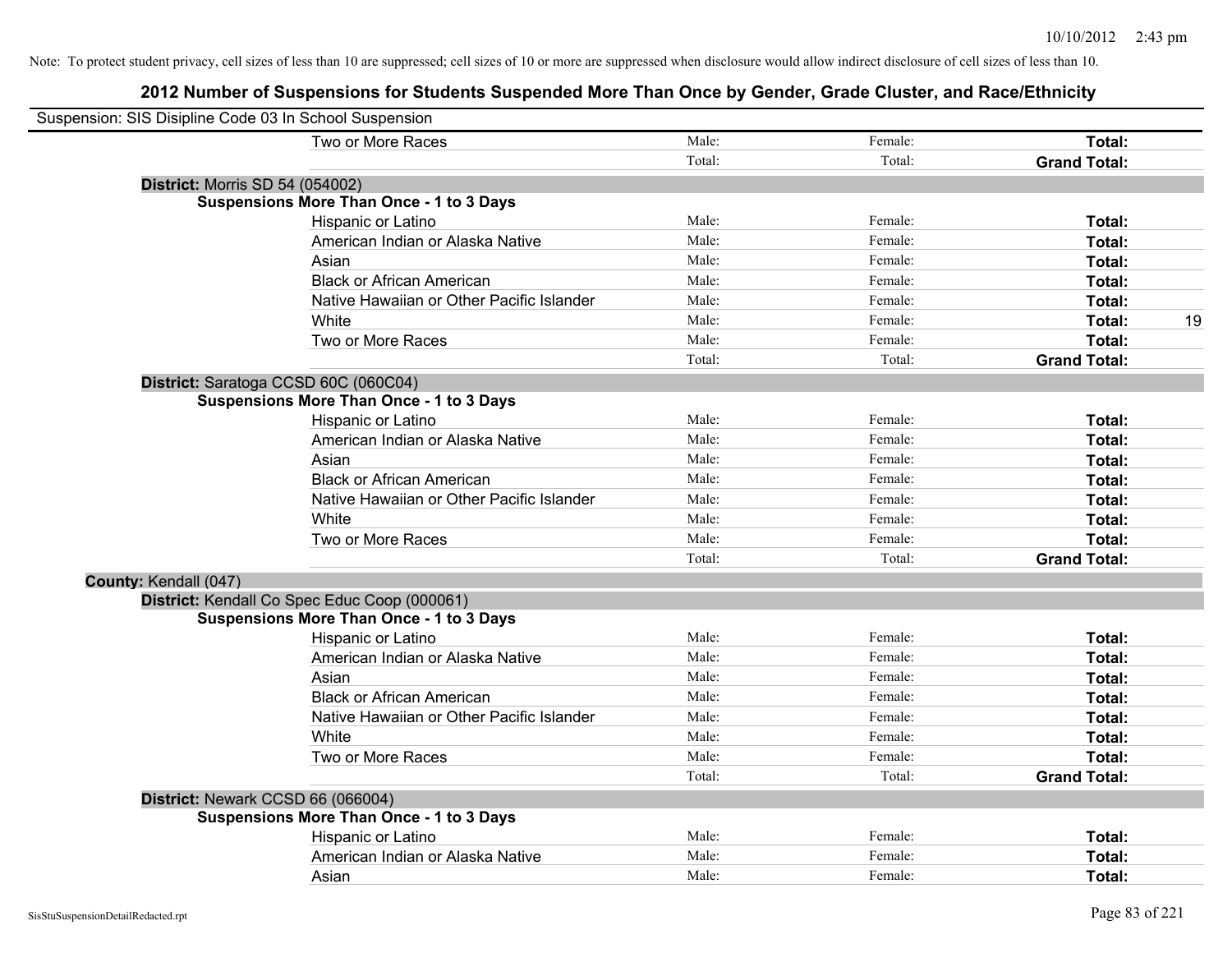|                                    | Suspension: SIS Disipline Code 03 In School Suspension |        |     |         |     |                     |     |
|------------------------------------|--------------------------------------------------------|--------|-----|---------|-----|---------------------|-----|
|                                    | <b>Black or African American</b>                       | Male:  |     | Female: |     | <b>Total:</b>       |     |
|                                    | Native Hawaiian or Other Pacific Islander              | Male:  |     | Female: |     | Total:              |     |
|                                    | White                                                  | Male:  |     | Female: |     | Total:              |     |
|                                    | Two or More Races                                      | Male:  |     | Female: |     | Total:              |     |
|                                    |                                                        | Total: |     | Total:  |     | <b>Grand Total:</b> |     |
|                                    | <b>Suspensions More Than Once - 4 or More Days</b>     |        |     |         |     |                     |     |
|                                    | Hispanic or Latino                                     | Male:  |     | Female: |     | Total:              |     |
|                                    | American Indian or Alaska Native                       | Male:  |     | Female: |     | Total:              |     |
|                                    | Asian                                                  | Male:  |     | Female: |     | Total:              |     |
|                                    | <b>Black or African American</b>                       | Male:  |     | Female: |     | Total:              |     |
|                                    | Native Hawaiian or Other Pacific Islander              | Male:  |     | Female: |     | Total:              |     |
|                                    | White                                                  | Male:  |     | Female: |     | Total:              |     |
|                                    | Two or More Races                                      | Male:  |     | Female: |     | Total:              |     |
|                                    |                                                        | Total: |     | Total:  |     | <b>Grand Total:</b> |     |
|                                    | District: Oswego CUSD 308 (308026)                     |        |     |         |     |                     |     |
|                                    | <b>Suspensions More Than Once - 1 to 3 Days</b>        |        |     |         |     |                     |     |
|                                    | Hispanic or Latino                                     | Male:  | 217 | Female: | 106 | Total:              | 323 |
|                                    | American Indian or Alaska Native                       | Male:  |     | Female: |     | Total:              |     |
|                                    | Asian                                                  | Male:  |     | Female: |     | Total:              | 14  |
|                                    | <b>Black or African American</b>                       | Male:  | 133 | Female: | 46  | Total:              | 179 |
|                                    | Native Hawaiian or Other Pacific Islander              | Male:  |     | Female: |     | Total:              |     |
|                                    | White                                                  | Male:  | 280 | Female: | 105 | Total:              | 385 |
|                                    | Two or More Races                                      | Male:  | 16  | Female: | 15  | Total:              | 31  |
|                                    |                                                        | Total: |     | Total:  |     | <b>Grand Total:</b> |     |
|                                    | District: Plano CUSD 88 (088026)                       |        |     |         |     |                     |     |
|                                    | <b>Suspensions More Than Once - 1 to 3 Days</b>        |        |     |         |     |                     |     |
|                                    | Hispanic or Latino                                     | Male:  | 36  | Female: | 18  | Total:              | 54  |
|                                    | American Indian or Alaska Native                       | Male:  |     | Female: |     | Total:              |     |
|                                    | Asian                                                  | Male:  |     | Female: |     | Total:              |     |
|                                    | <b>Black or African American</b>                       | Male:  |     | Female: |     | Total:              | 32  |
|                                    | Native Hawaiian or Other Pacific Islander              | Male:  |     | Female: |     | Total:              |     |
|                                    | White                                                  | Male:  | 50  | Female: | 19  | Total:              | 69  |
|                                    | Two or More Races                                      | Male:  |     | Female: |     | Total:              |     |
|                                    |                                                        | Total: |     | Total:  |     | <b>Grand Total:</b> |     |
|                                    | <b>Suspensions More Than Once - 4 or More Days</b>     |        |     |         |     |                     |     |
|                                    | Hispanic or Latino                                     | Male:  |     | Female: |     | Total:              |     |
|                                    | American Indian or Alaska Native                       | Male:  |     | Female: |     | Total:              |     |
|                                    | Asian                                                  | Male:  |     | Female: |     | Total:              |     |
|                                    | <b>Black or African American</b>                       | Male:  |     | Female: |     | Total:              |     |
| SisStuSuspensionDetailRedacted.rpt |                                                        |        |     |         |     | Page 84 of 221      |     |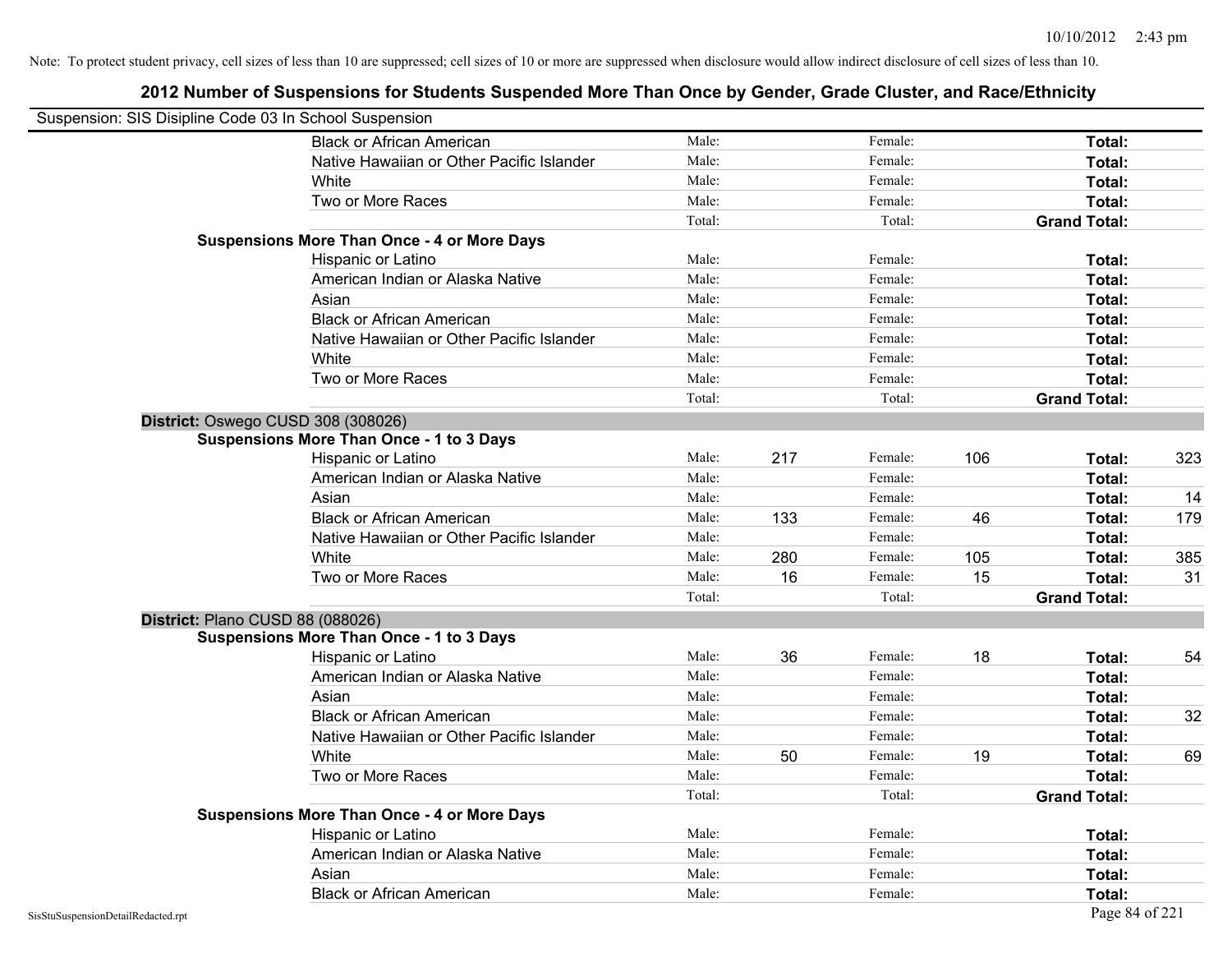# **2012 Number of Suspensions for Students Suspended More Than Once by Gender, Grade Cluster, and Race/Ethnicity**

| Suspension: SIS Disipline Code 03 In School Suspension |        |         |                     |
|--------------------------------------------------------|--------|---------|---------------------|
| Native Hawaiian or Other Pacific Islander              | Male:  | Female: | Total:              |
| White                                                  | Male:  | Female: | Total:              |
| Two or More Races                                      | Male:  | Female: | Total:              |
|                                                        | Total: | Total:  | <b>Grand Total:</b> |
| District: Yorkville CUSD 115 (115026)                  |        |         |                     |
| <b>Suspensions More Than Once - 1 to 3 Days</b>        |        |         |                     |
| Hispanic or Latino                                     | Male:  | Female: | Total:              |
| American Indian or Alaska Native                       | Male:  | Female: | Total:              |
| Asian                                                  | Male:  | Female: | Total:              |
| <b>Black or African American</b>                       | Male:  | Female: | Total:              |
| Native Hawaiian or Other Pacific Islander              | Male:  | Female: | Total:              |
| White                                                  | Male:  | Female: | Total:              |
| Two or More Races                                      | Male:  | Female: | Total:              |
|                                                        | Total: | Total:  | <b>Grand Total:</b> |
| <b>County: Non-Public School (000)</b>                 |        |         |                     |
| District: Grundy/Kendall ROE (000000)                  |        |         |                     |
| <b>Suspensions More Than Once - 1 to 3 Days</b>        |        |         |                     |
| Hispanic or Latino                                     | Male:  | Female: | 13<br>Total:        |
| American Indian or Alaska Native                       | Male:  | Female: | Total:              |
| Asian                                                  | Male:  | Female: | Total:              |
| <b>Black or African American</b>                       | Male:  | Female: | Total:              |
| Native Hawaiian or Other Pacific Islander              | Male:  | Female: | Total:              |
| White                                                  | Male:  | Female: | Total:              |
| Two or More Races                                      | Male:  | Female: | Total:              |
|                                                        | Total: | Total:  | <b>Grand Total:</b> |
| <b>Suspensions More Than Once - 4 or More Days</b>     |        |         |                     |
| <b>Hispanic or Latino</b>                              | Male:  | Female: | Total:              |
| American Indian or Alaska Native                       | Male:  | Female: | Total:              |
| Asian                                                  | Male:  | Female: | Total:              |
| <b>Black or African American</b>                       | Male:  | Female: | Total:              |
| Native Hawaiian or Other Pacific Islander              | Male:  | Female: | Total:              |
| White                                                  | Male:  | Female: | Total:              |
| Two or More Races                                      | Male:  | Female: | Total:              |
|                                                        | Total: | Total:  | <b>Grand Total:</b> |

**Region:** Hamilton/Jefferson ROE (25)

**County:** Hamilton (033)

**District:** Hamilton Co CUSD 10 (010026)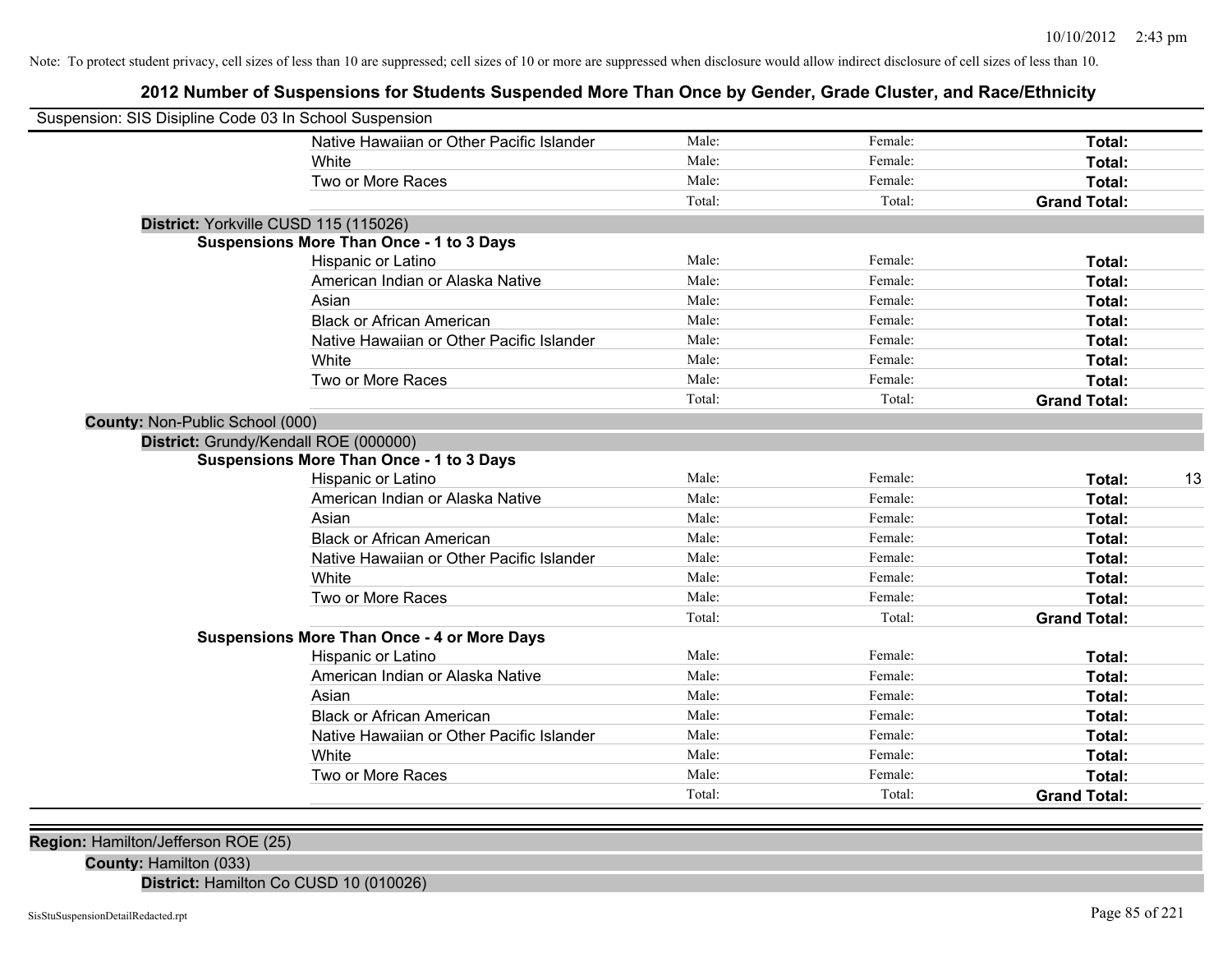| Suspension: SIS Disipline Code 03 In School Suspension |                                                    |        |    |         |    |                     |     |
|--------------------------------------------------------|----------------------------------------------------|--------|----|---------|----|---------------------|-----|
|                                                        | <b>Suspensions More Than Once - 1 to 3 Days</b>    |        |    |         |    |                     |     |
|                                                        | Hispanic or Latino                                 | Male:  |    | Female: |    | Total:              |     |
|                                                        | American Indian or Alaska Native                   | Male:  |    | Female: |    | Total:              |     |
|                                                        | Asian                                              | Male:  |    | Female: |    | Total:              |     |
|                                                        | <b>Black or African American</b>                   | Male:  |    | Female: |    | Total:              |     |
|                                                        | Native Hawaiian or Other Pacific Islander          | Male:  |    | Female: |    | Total:              |     |
|                                                        | White                                              | Male:  | 64 | Female: | 17 | Total:              | 81  |
|                                                        | Two or More Races                                  | Male:  |    | Female: |    | Total:              |     |
|                                                        |                                                    | Total: |    | Total:  |    | <b>Grand Total:</b> |     |
|                                                        | <b>Suspensions More Than Once - 4 or More Days</b> |        |    |         |    |                     |     |
|                                                        | Hispanic or Latino                                 | Male:  |    | Female: |    | Total:              |     |
|                                                        | American Indian or Alaska Native                   | Male:  |    | Female: |    | Total:              |     |
|                                                        | Asian                                              | Male:  |    | Female: |    | Total:              |     |
|                                                        | <b>Black or African American</b>                   | Male:  |    | Female: |    | Total:              |     |
|                                                        | Native Hawaiian or Other Pacific Islander          | Male:  |    | Female: |    | Total:              |     |
|                                                        | White                                              | Male:  |    | Female: |    | Total:              |     |
|                                                        | Two or More Races                                  | Male:  |    | Female: |    | Total:              |     |
|                                                        |                                                    | Total: |    | Total:  |    | <b>Grand Total:</b> |     |
| County: Jefferson (041)                                |                                                    |        |    |         |    |                     |     |
| District: Bethel SD 82 (082002)                        |                                                    |        |    |         |    |                     |     |
|                                                        | <b>Suspensions More Than Once - 1 to 3 Days</b>    |        |    |         |    |                     |     |
|                                                        | Hispanic or Latino                                 | Male:  |    | Female: |    | Total:              |     |
|                                                        | American Indian or Alaska Native                   | Male:  |    | Female: |    | Total:              |     |
|                                                        | Asian                                              | Male:  |    | Female: |    | Total:              |     |
|                                                        | <b>Black or African American</b>                   | Male:  |    | Female: |    | Total:              |     |
|                                                        | Native Hawaiian or Other Pacific Islander          | Male:  |    | Female: |    | Total:              |     |
|                                                        | White                                              | Male:  |    | Female: |    | Total:              |     |
|                                                        | Two or More Races                                  | Male:  |    | Female: |    | Total:              |     |
|                                                        |                                                    | Total: |    | Total:  |    | <b>Grand Total:</b> |     |
|                                                        | District: Mount Vernon SD 80 (080002)              |        |    |         |    |                     |     |
|                                                        | <b>Suspensions More Than Once - 1 to 3 Days</b>    |        |    |         |    |                     |     |
|                                                        | Hispanic or Latino                                 | Male:  |    | Female: |    | Total:              |     |
|                                                        | American Indian or Alaska Native                   | Male:  |    | Female: |    | Total:              |     |
|                                                        | Asian                                              | Male:  |    | Female: |    | Total:              |     |
|                                                        | <b>Black or African American</b>                   | Male:  | 89 | Female: | 25 | Total:              | 114 |
|                                                        | Native Hawaiian or Other Pacific Islander          | Male:  |    | Female: |    | Total:              |     |
|                                                        | White                                              | Male:  | 75 | Female: | 14 | Total:              | 89  |
|                                                        | Two or More Races                                  | Male:  |    | Female: |    | Total:              | 10  |
|                                                        |                                                    | Total: |    | Total:  |    | <b>Grand Total:</b> |     |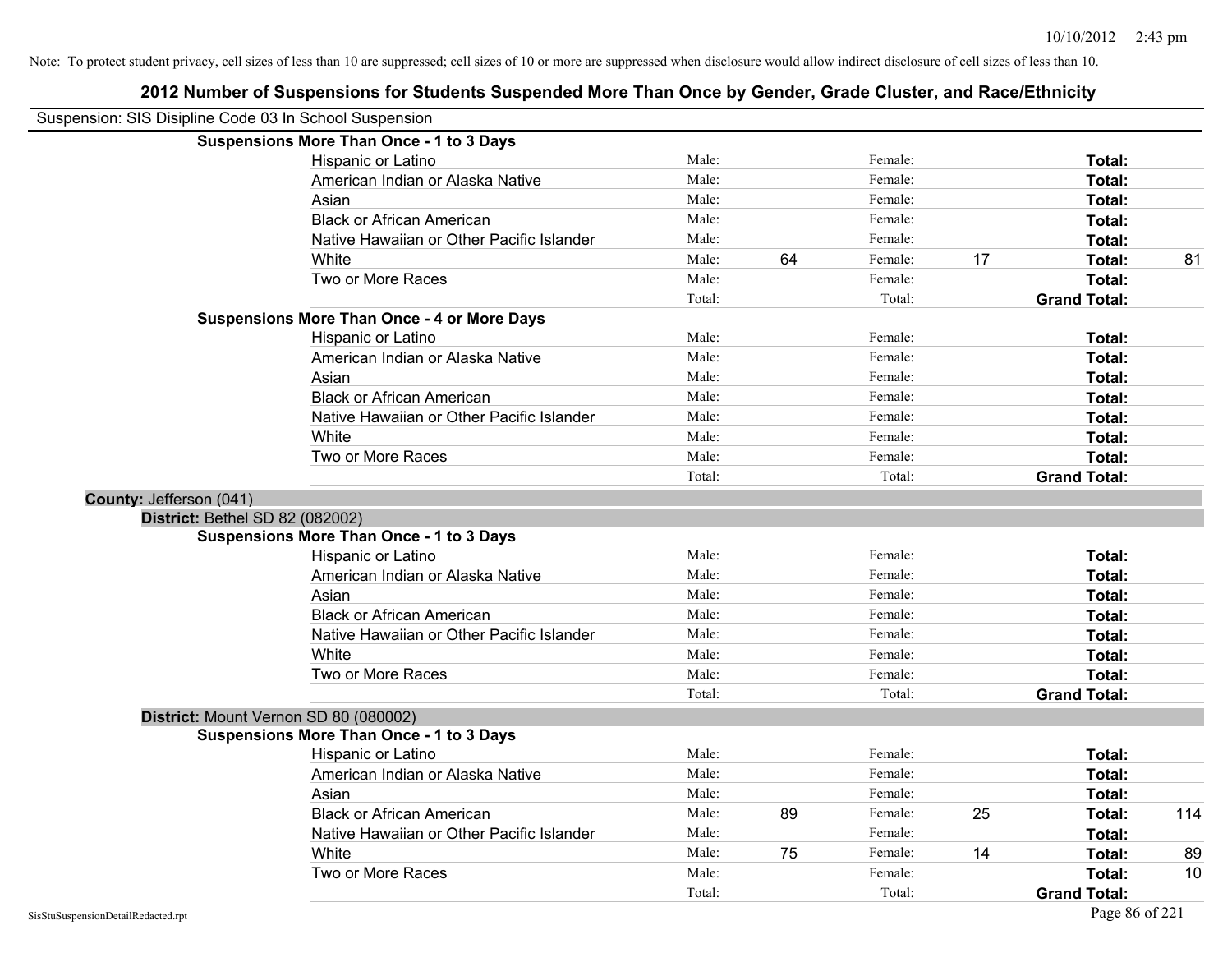| Suspension: SIS Disipline Code 03 In School Suspension |                                                    |        |     |         |     |                     |     |
|--------------------------------------------------------|----------------------------------------------------|--------|-----|---------|-----|---------------------|-----|
|                                                        | <b>Suspensions More Than Once - 4 or More Days</b> |        |     |         |     |                     |     |
|                                                        | Hispanic or Latino                                 | Male:  |     | Female: |     | Total:              |     |
|                                                        | American Indian or Alaska Native                   | Male:  |     | Female: |     | Total:              |     |
|                                                        | Asian                                              | Male:  |     | Female: |     | Total:              |     |
|                                                        | <b>Black or African American</b>                   | Male:  |     | Female: |     | Total:              |     |
|                                                        | Native Hawaiian or Other Pacific Islander          | Male:  |     | Female: |     | Total:              |     |
|                                                        | White                                              | Male:  |     | Female: |     | Total:              |     |
|                                                        | Two or More Races                                  | Male:  |     | Female: |     | Total:              |     |
|                                                        |                                                    | Total: |     | Total:  |     | <b>Grand Total:</b> |     |
|                                                        | District: Mt Vernon Twp HSD 201 (201017)           |        |     |         |     |                     |     |
|                                                        | <b>Suspensions More Than Once - 1 to 3 Days</b>    |        |     |         |     |                     |     |
|                                                        | Hispanic or Latino                                 | Male:  |     | Female: |     | Total:              | 29  |
|                                                        | American Indian or Alaska Native                   | Male:  |     | Female: |     | Total:              |     |
|                                                        | Asian                                              | Male:  |     | Female: |     | Total:              |     |
|                                                        | <b>Black or African American</b>                   | Male:  | 100 | Female: | 128 | Total:              | 228 |
|                                                        | Native Hawaiian or Other Pacific Islander          | Male:  |     | Female: |     | Total:              |     |
|                                                        | White                                              | Male:  | 429 | Female: | 147 | Total:              | 576 |
|                                                        | Two or More Races                                  | Male:  | 36  | Female: | 24  | Total:              | 60  |
|                                                        |                                                    | Total: |     | Total:  |     | <b>Grand Total:</b> |     |
|                                                        | District: Summersville SD 79 (079002)              |        |     |         |     |                     |     |
|                                                        | <b>Suspensions More Than Once - 1 to 3 Days</b>    |        |     |         |     |                     |     |
|                                                        | Hispanic or Latino                                 | Male:  |     | Female: |     | Total:              |     |
|                                                        | American Indian or Alaska Native                   | Male:  |     | Female: |     | Total:              |     |
|                                                        | Asian                                              | Male:  |     | Female: |     | Total:              |     |
|                                                        | <b>Black or African American</b>                   | Male:  |     | Female: |     | Total:              |     |
|                                                        | Native Hawaiian or Other Pacific Islander          | Male:  |     | Female: |     | Total:              |     |
|                                                        | White                                              | Male:  |     | Female: |     | Total:              | 51  |
|                                                        | Two or More Races                                  | Male:  |     | Female: |     | Total:              |     |
|                                                        |                                                    | Total: |     | Total:  |     | <b>Grand Total:</b> |     |
|                                                        | District: Waltonville CUSD 1 (001026)              |        |     |         |     |                     |     |
|                                                        | <b>Suspensions More Than Once - 1 to 3 Days</b>    |        |     |         |     |                     |     |
|                                                        | Hispanic or Latino                                 | Male:  |     | Female: |     | Total:              |     |
|                                                        | American Indian or Alaska Native                   | Male:  |     | Female: |     | Total:              |     |
|                                                        | Asian                                              | Male:  |     | Female: |     | Total:              |     |
|                                                        | <b>Black or African American</b>                   | Male:  |     | Female: |     | Total:              |     |
|                                                        | Native Hawaiian or Other Pacific Islander          | Male:  |     | Female: |     | Total:              |     |
|                                                        | White                                              | Male:  |     | Female: |     | Total:              | 36  |
|                                                        | Two or More Races                                  | Male:  |     | Female: |     | Total:              |     |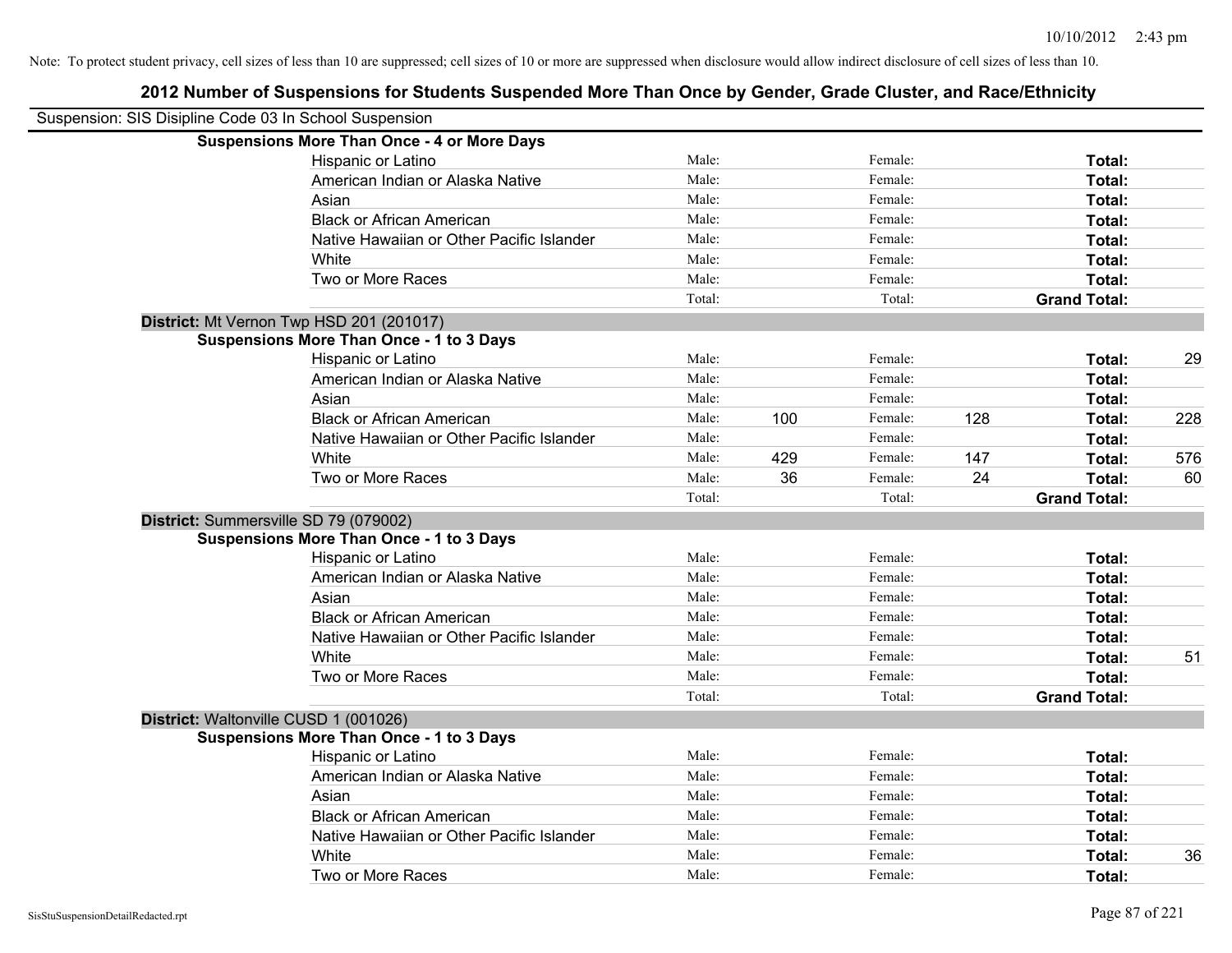| Suspension: SIS Disipline Code 03 In School Suspension |                                                    |        |    |         |    |                     |    |
|--------------------------------------------------------|----------------------------------------------------|--------|----|---------|----|---------------------|----|
|                                                        |                                                    | Total: |    | Total:  |    | <b>Grand Total:</b> |    |
| Region: Hancock/McDonough ROE (26)                     |                                                    |        |    |         |    |                     |    |
| County: Hancock (034)                                  |                                                    |        |    |         |    |                     |    |
|                                                        | District: Carthage ESD 317 (317004)                |        |    |         |    |                     |    |
|                                                        | <b>Suspensions More Than Once - 1 to 3 Days</b>    |        |    |         |    |                     |    |
|                                                        | Hispanic or Latino                                 | Male:  |    | Female: |    | Total:              |    |
|                                                        | American Indian or Alaska Native                   | Male:  |    | Female: |    | Total:              |    |
|                                                        | Asian                                              | Male:  |    | Female: |    | Total:              |    |
|                                                        | <b>Black or African American</b>                   | Male:  |    | Female: |    | Total:              |    |
|                                                        | Native Hawaiian or Other Pacific Islander          | Male:  |    | Female: |    | Total:              |    |
|                                                        | White                                              | Male:  |    | Female: |    | Total:              |    |
|                                                        | Two or More Races                                  | Male:  |    | Female: |    | Total:              |    |
|                                                        |                                                    | Total: |    | Total:  |    | <b>Grand Total:</b> | 11 |
|                                                        | District: Dallas ESD 327 (327004)                  |        |    |         |    |                     |    |
|                                                        | <b>Suspensions More Than Once - 1 to 3 Days</b>    |        |    |         |    |                     |    |
|                                                        | Hispanic or Latino                                 | Male:  |    | Female: |    | Total:              |    |
|                                                        | American Indian or Alaska Native                   | Male:  |    | Female: |    | Total:              |    |
|                                                        | Asian                                              | Male:  |    | Female: |    | Total:              |    |
|                                                        | <b>Black or African American</b>                   | Male:  |    | Female: |    | Total:              |    |
|                                                        | Native Hawaiian or Other Pacific Islander          | Male:  |    | Female: |    | Total:              |    |
|                                                        | White                                              | Male:  |    | Female: |    | Total:              |    |
|                                                        | Two or More Races                                  | Male:  |    | Female: |    | Total:              |    |
|                                                        |                                                    | Total: |    | Total:  |    | <b>Grand Total:</b> |    |
|                                                        | District: Hamilton CCSD 328 (328024)               |        |    |         |    |                     |    |
|                                                        | <b>Suspensions More Than Once - 1 to 3 Days</b>    |        |    |         |    |                     |    |
|                                                        | Hispanic or Latino                                 | Male:  |    | Female: |    | Total:              |    |
|                                                        | American Indian or Alaska Native                   | Male:  |    | Female: |    | Total:              |    |
|                                                        | Asian                                              | Male:  |    | Female: |    | Total:              |    |
|                                                        | <b>Black or African American</b>                   | Male:  |    | Female: |    | Total:              |    |
|                                                        | Native Hawaiian or Other Pacific Islander          | Male:  |    | Female: |    | Total:              |    |
|                                                        | White                                              | Male:  | 51 | Female: | 14 | Total:              | 65 |
|                                                        | Two or More Races                                  | Male:  |    | Female: |    | Total:              |    |
|                                                        |                                                    | Total: |    | Total:  |    | <b>Grand Total:</b> |    |
|                                                        | <b>Suspensions More Than Once - 4 or More Days</b> |        |    |         |    |                     |    |
|                                                        | Hispanic or Latino                                 | Male:  |    | Female: |    | Total:              |    |
|                                                        | American Indian or Alaska Native                   | Male:  |    | Female: |    | Total:              |    |
|                                                        | Asian                                              | Male:  |    | Female: |    | Total:              |    |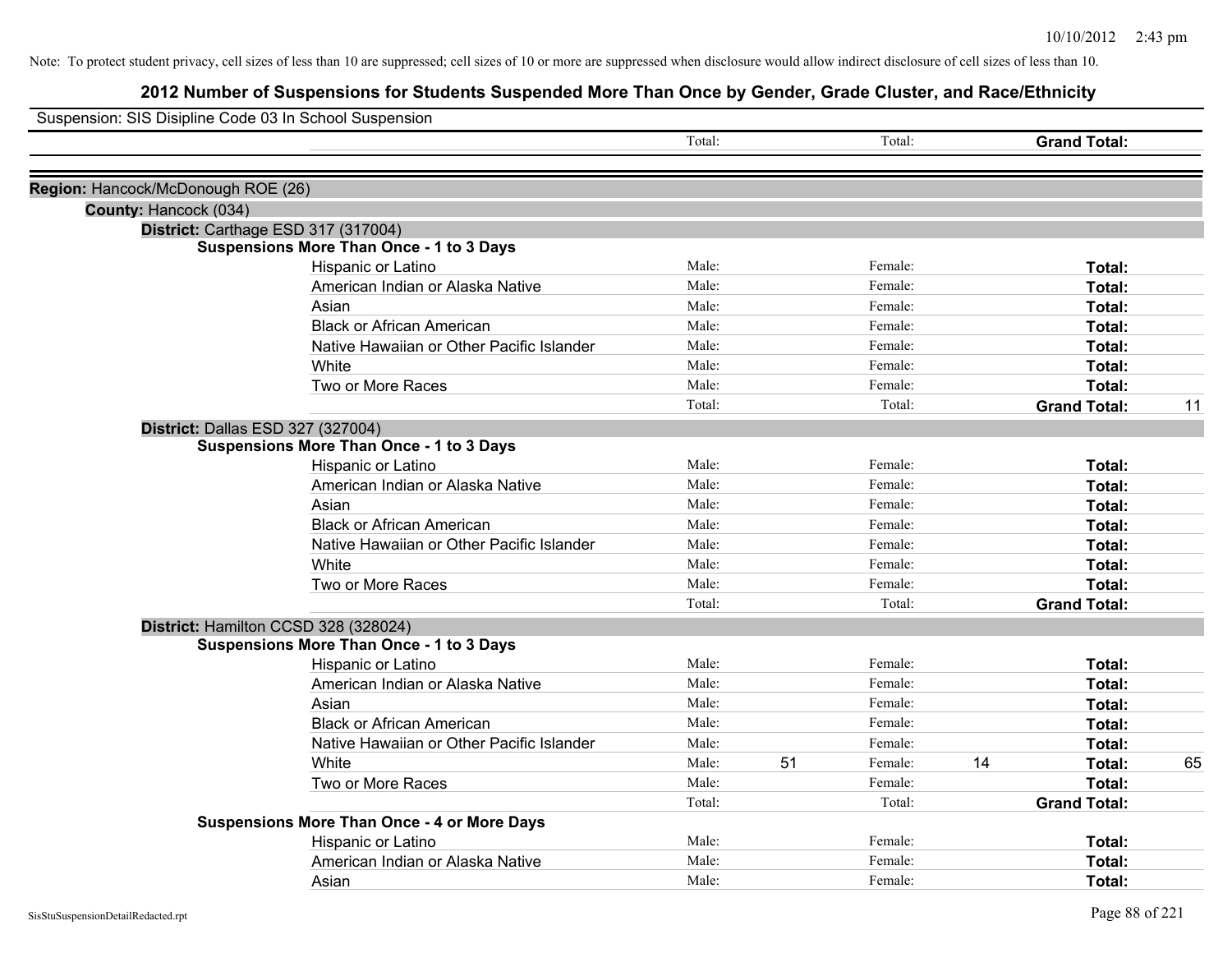| Suspension: SIS Disipline Code 03 In School Suspension |                                                    |        |         |                     |    |
|--------------------------------------------------------|----------------------------------------------------|--------|---------|---------------------|----|
|                                                        | <b>Black or African American</b>                   | Male:  | Female: | Total:              |    |
|                                                        | Native Hawaiian or Other Pacific Islander          | Male:  | Female: | Total:              |    |
|                                                        | White                                              | Male:  | Female: | Total:              | 10 |
|                                                        | Two or More Races                                  | Male:  | Female: | Total:              |    |
|                                                        |                                                    | Total: | Total:  | <b>Grand Total:</b> |    |
|                                                        | District: Illini West H S Dist 307 (307016)        |        |         |                     |    |
|                                                        | <b>Suspensions More Than Once - 1 to 3 Days</b>    |        |         |                     |    |
|                                                        | Hispanic or Latino                                 | Male:  | Female: | Total:              |    |
|                                                        | American Indian or Alaska Native                   | Male:  | Female: | Total:              |    |
|                                                        | Asian                                              | Male:  | Female: | Total:              |    |
|                                                        | <b>Black or African American</b>                   | Male:  | Female: | Total:              |    |
|                                                        | Native Hawaiian or Other Pacific Islander          | Male:  | Female: | Total:              |    |
|                                                        | White                                              | Male:  | Female: | Total:              | 17 |
|                                                        | Two or More Races                                  | Male:  | Female: | Total:              |    |
|                                                        |                                                    | Total: | Total:  | <b>Grand Total:</b> |    |
|                                                        | <b>Suspensions More Than Once - 4 or More Days</b> |        |         |                     |    |
|                                                        | Hispanic or Latino                                 | Male:  | Female: | Total:              |    |
|                                                        | American Indian or Alaska Native                   | Male:  | Female: | Total:              |    |
|                                                        | Asian                                              | Male:  | Female: | Total:              |    |
|                                                        | <b>Black or African American</b>                   | Male:  | Female: | Total:              |    |
|                                                        | Native Hawaiian or Other Pacific Islander          | Male:  | Female: | Total:              |    |
|                                                        | White                                              | Male:  | Female: | Total:              |    |
|                                                        | Two or More Races                                  | Male:  | Female: | Total:              |    |
|                                                        |                                                    | Total: | Total:  | <b>Grand Total:</b> |    |
|                                                        | District: La Harpe CSD 347 (347004)                |        |         |                     |    |
|                                                        | <b>Suspensions More Than Once - 1 to 3 Days</b>    |        |         |                     |    |
|                                                        | Hispanic or Latino                                 | Male:  | Female: | Total:              |    |
|                                                        | American Indian or Alaska Native                   | Male:  | Female: | Total:              |    |
|                                                        | Asian                                              | Male:  | Female: | Total:              |    |
|                                                        | <b>Black or African American</b>                   | Male:  | Female: | Total:              |    |
|                                                        | Native Hawaiian or Other Pacific Islander          | Male:  | Female: | Total:              |    |
|                                                        | White                                              | Male:  | Female: | Total:              |    |
|                                                        | Two or More Races                                  | Male:  | Female: | Total:              |    |
|                                                        |                                                    | Total: | Total:  | <b>Grand Total:</b> |    |
|                                                        | District: Nauvoo-Colusa CUSD 325 (325026)          |        |         |                     |    |
|                                                        | <b>Suspensions More Than Once - 1 to 3 Days</b>    |        |         |                     |    |
|                                                        | Hispanic or Latino                                 | Male:  | Female: | Total:              |    |
|                                                        | American Indian or Alaska Native                   | Male:  | Female: | Total:              |    |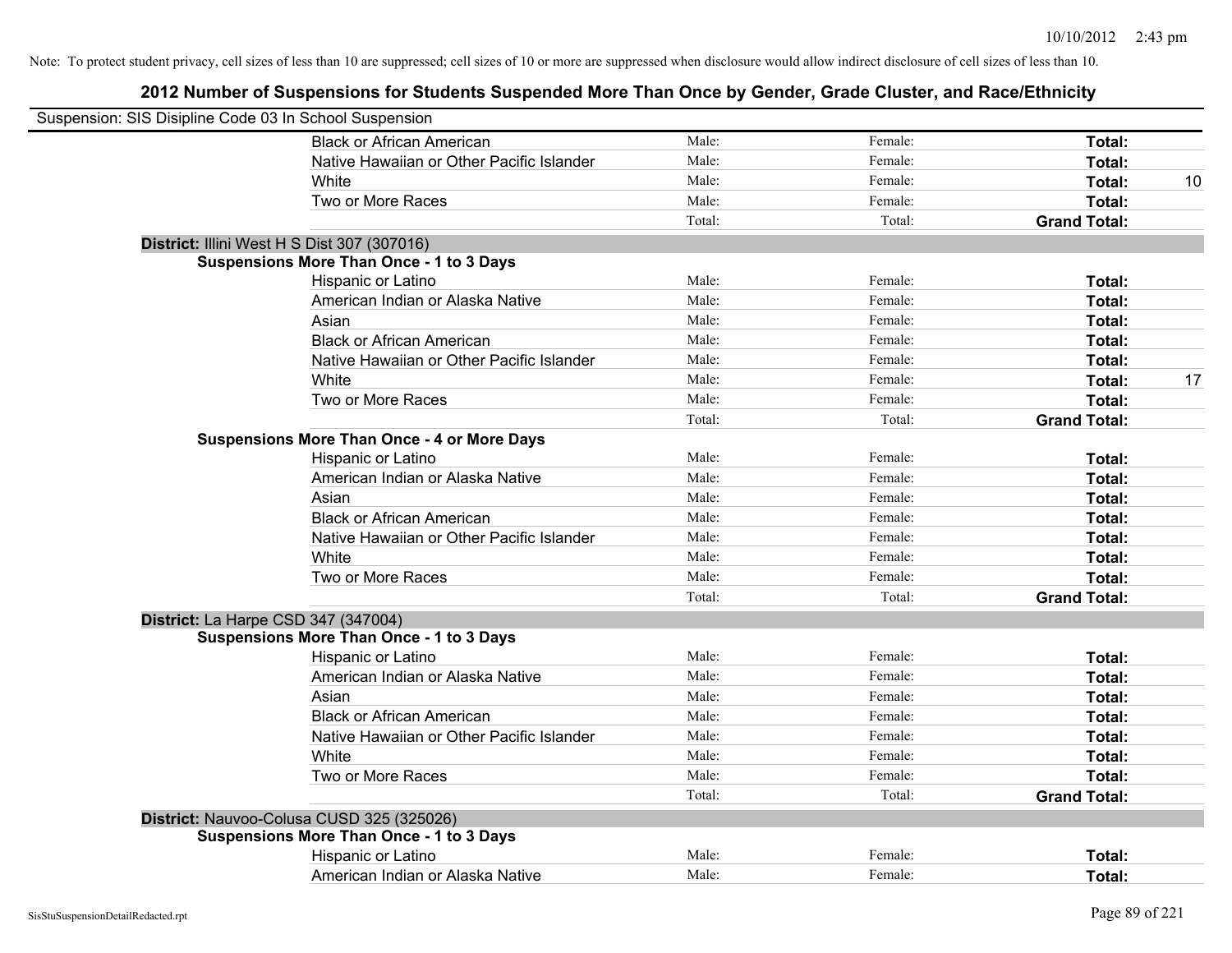| Suspension: SIS Disipline Code 03 In School Suspension |                                                    |        |         |                     |    |
|--------------------------------------------------------|----------------------------------------------------|--------|---------|---------------------|----|
|                                                        | Asian                                              | Male:  | Female: | Total:              |    |
|                                                        | <b>Black or African American</b>                   | Male:  | Female: | Total:              |    |
|                                                        | Native Hawaiian or Other Pacific Islander          | Male:  | Female: | Total:              |    |
|                                                        | White                                              | Male:  | Female: | Total:              | 10 |
|                                                        | Two or More Races                                  | Male:  | Female: | Total:              |    |
|                                                        |                                                    | Total: | Total:  | <b>Grand Total:</b> |    |
|                                                        | <b>Suspensions More Than Once - 4 or More Days</b> |        |         |                     |    |
|                                                        | Hispanic or Latino                                 | Male:  | Female: | Total:              |    |
|                                                        | American Indian or Alaska Native                   | Male:  | Female: | Total:              |    |
|                                                        | Asian                                              | Male:  | Female: | Total:              |    |
|                                                        | <b>Black or African American</b>                   | Male:  | Female: | Total:              |    |
|                                                        | Native Hawaiian or Other Pacific Islander          | Male:  | Female: | Total:              |    |
|                                                        | White                                              | Male:  | Female: | Total:              |    |
|                                                        | Two or More Races                                  | Male:  | Female: | Total:              |    |
|                                                        |                                                    | Total: | Total:  | <b>Grand Total:</b> |    |
|                                                        | District: Southeastern CUSD 337 (337026)           |        |         |                     |    |
|                                                        | <b>Suspensions More Than Once - 1 to 3 Days</b>    |        |         |                     |    |
|                                                        | Hispanic or Latino                                 | Male:  | Female: | Total:              |    |
|                                                        | American Indian or Alaska Native                   | Male:  | Female: | Total:              |    |
|                                                        | Asian                                              | Male:  | Female: | Total:              |    |
|                                                        | <b>Black or African American</b>                   | Male:  | Female: | Total:              |    |
|                                                        | Native Hawaiian or Other Pacific Islander          | Male:  | Female: | Total:              |    |
|                                                        | White                                              | Male:  | Female: | Total:              |    |
|                                                        | Two or More Races                                  | Male:  | Female: | Total:              |    |
|                                                        |                                                    | Total: | Total:  | <b>Grand Total:</b> |    |
|                                                        | District: Warsaw CUSD 316 (316026)                 |        |         |                     |    |
|                                                        | <b>Suspensions More Than Once - 1 to 3 Days</b>    |        |         |                     |    |
|                                                        | Hispanic or Latino                                 | Male:  | Female: | Total:              |    |
|                                                        | American Indian or Alaska Native                   | Male:  | Female: | Total:              |    |
|                                                        | Asian                                              | Male:  | Female: | Total:              |    |
|                                                        | <b>Black or African American</b>                   | Male:  | Female: | Total:              |    |
|                                                        | Native Hawaiian or Other Pacific Islander          | Male:  | Female: | Total:              |    |
|                                                        | White                                              | Male:  | Female: | Total:              | 18 |
|                                                        | Two or More Races                                  | Male:  | Female: | Total:              |    |
|                                                        |                                                    | Total: | Total:  | <b>Grand Total:</b> |    |
|                                                        | <b>Suspensions More Than Once - 4 or More Days</b> |        |         |                     |    |
|                                                        | <b>Hispanic or Latino</b>                          | Male:  | Female: | Total:              |    |
|                                                        | American Indian or Alaska Native                   | Male:  | Female: | Total:              |    |
|                                                        | Asian                                              | Male:  | Female: | Total:              |    |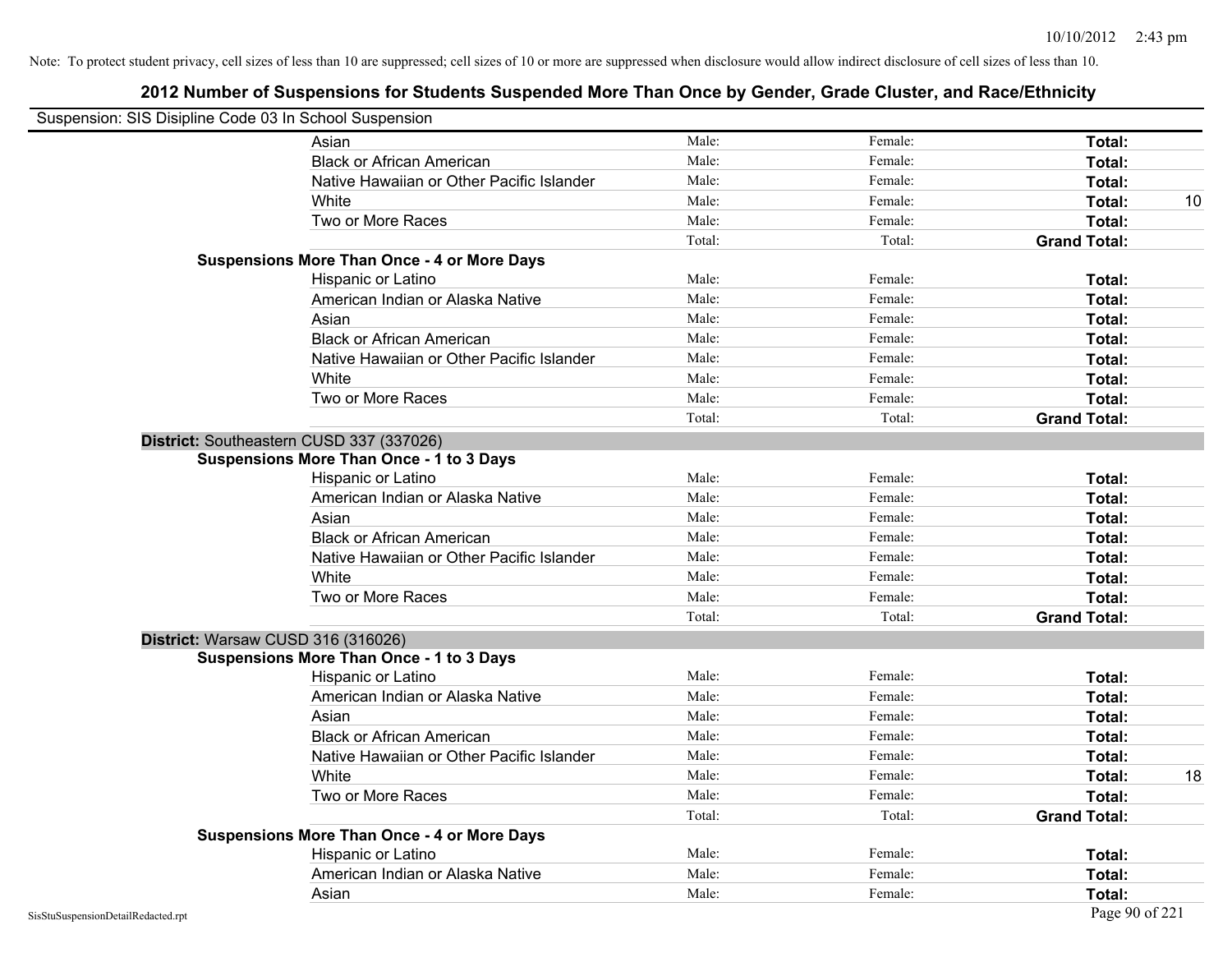# **2012 Number of Suspensions for Students Suspended More Than Once by Gender, Grade Cluster, and Race/Ethnicity**

| Suspension: SIS Disipline Code 03 In School Suspension |        |    |         |    |                     |    |
|--------------------------------------------------------|--------|----|---------|----|---------------------|----|
| <b>Black or African American</b>                       | Male:  |    | Female: |    | Total:              |    |
| Native Hawaiian or Other Pacific Islander              | Male:  |    | Female: |    | Total:              |    |
| White                                                  | Male:  |    | Female: |    | Total:              |    |
| Two or More Races                                      | Male:  |    | Female: |    | Total:              |    |
|                                                        | Total: |    | Total:  |    | <b>Grand Total:</b> |    |
| County: Mcdonough (062)                                |        |    |         |    |                     |    |
| District: Bushnell Prairie City CUSD 170 (170026)      |        |    |         |    |                     |    |
| <b>Suspensions More Than Once - 1 to 3 Days</b>        |        |    |         |    |                     |    |
| Hispanic or Latino                                     | Male:  |    | Female: |    | Total:              |    |
| American Indian or Alaska Native                       | Male:  |    | Female: |    | Total:              |    |
| Asian                                                  | Male:  |    | Female: |    | Total:              |    |
| <b>Black or African American</b>                       | Male:  |    | Female: |    | Total:              |    |
| Native Hawaiian or Other Pacific Islander              | Male:  |    | Female: |    | Total:              |    |
| White                                                  | Male:  |    | Female: |    | Total:              |    |
| Two or More Races                                      | Male:  |    | Female: |    | Total:              |    |
|                                                        | Total: |    | Total:  |    | <b>Grand Total:</b> |    |
| District: Macomb CUSD 185 (185026)                     |        |    |         |    |                     |    |
| <b>Suspensions More Than Once - 1 to 3 Days</b>        |        |    |         |    |                     |    |
| Hispanic or Latino                                     | Male:  |    | Female: |    | Total:              |    |
| American Indian or Alaska Native                       | Male:  |    | Female: |    | Total:              |    |
| Asian                                                  | Male:  |    | Female: |    | Total:              |    |
| <b>Black or African American</b>                       | Male:  |    | Female: |    | Total:              |    |
| Native Hawaiian or Other Pacific Islander              | Male:  |    | Female: |    | Total:              |    |
| White                                                  | Male:  | 22 | Female: | 12 | Total:              | 34 |
| Two or More Races                                      | Male:  |    | Female: |    | Total:              |    |
|                                                        | Total: |    | Total:  |    | <b>Grand Total:</b> |    |
| District: West Central IL Spec Educ Coop (000061)      |        |    |         |    |                     |    |
| <b>Suspensions More Than Once - 1 to 3 Days</b>        |        |    |         |    |                     |    |
| Hispanic or Latino                                     | Male:  |    | Female: |    | Total:              |    |
| American Indian or Alaska Native                       | Male:  |    | Female: |    | Total:              |    |
| Asian                                                  | Male:  |    | Female: |    | Total:              |    |
| <b>Black or African American</b>                       | Male:  |    | Female: |    | Total:              |    |
| Native Hawaiian or Other Pacific Islander              | Male:  |    | Female: |    | Total:              |    |
| White                                                  | Male:  |    | Female: |    | <b>Total:</b>       |    |
| Two or More Races                                      | Male:  |    | Female: |    | Total:              |    |
|                                                        | Total: |    | Total:  |    | <b>Grand Total:</b> |    |

**District:** West Prairie CUSD 103 (103026) **Suspensions More Than Once - 1 to 3 Days**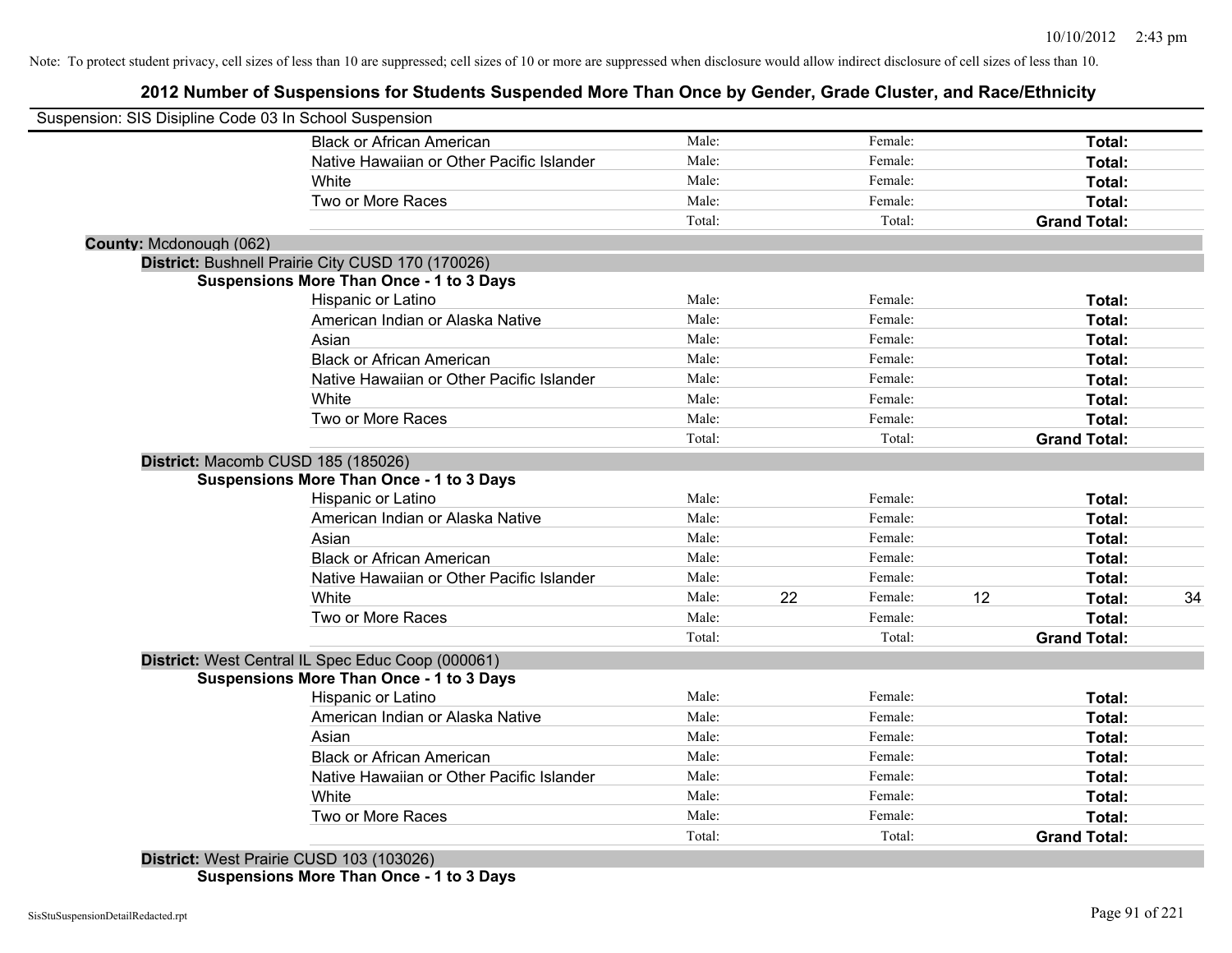| Suspension: SIS Disipline Code 03 In School Suspension |                                                      |        |     |         |    |                     |     |
|--------------------------------------------------------|------------------------------------------------------|--------|-----|---------|----|---------------------|-----|
|                                                        | Hispanic or Latino                                   | Male:  |     | Female: |    | Total:              |     |
|                                                        | American Indian or Alaska Native                     | Male:  |     | Female: |    | Total:              |     |
|                                                        | Asian                                                | Male:  |     | Female: |    | Total:              |     |
|                                                        | <b>Black or African American</b>                     | Male:  |     | Female: |    | Total:              |     |
|                                                        | Native Hawaiian or Other Pacific Islander            | Male:  |     | Female: |    | Total:              |     |
|                                                        | White                                                | Male:  |     | Female: |    | Total:              |     |
|                                                        | Two or More Races                                    | Male:  |     | Female: |    | Total:              |     |
|                                                        |                                                      | Total: |     | Total:  |    | <b>Grand Total:</b> |     |
| Region: Henderson/Mercer/Warren ROE (27)               |                                                      |        |     |         |    |                     |     |
| County: Henderson (036)                                |                                                      |        |     |         |    |                     |     |
|                                                        | District: West Central CUSD 235 (235026)             |        |     |         |    |                     |     |
|                                                        | <b>Suspensions More Than Once - 1 to 3 Days</b>      |        |     |         |    |                     |     |
|                                                        | Hispanic or Latino                                   | Male:  |     | Female: |    | Total:              |     |
|                                                        | American Indian or Alaska Native                     | Male:  |     | Female: |    | Total:              |     |
|                                                        | Asian                                                | Male:  |     | Female: |    | Total:              |     |
|                                                        | <b>Black or African American</b>                     | Male:  |     | Female: |    | Total:              |     |
|                                                        | Native Hawaiian or Other Pacific Islander            | Male:  |     | Female: |    | Total:              |     |
|                                                        | White                                                | Male:  | 140 | Female: | 23 | Total:              | 163 |
|                                                        | Two or More Races                                    | Male:  |     | Female: |    | Total:              |     |
|                                                        |                                                      | Total: |     | Total:  |    | <b>Grand Total:</b> |     |
| County: Mercer (066)                                   |                                                      |        |     |         |    |                     |     |
|                                                        | District: Mercer County School District 404 (404026) |        |     |         |    |                     |     |
|                                                        | <b>Suspensions More Than Once - 1 to 3 Days</b>      |        |     |         |    |                     |     |
|                                                        | Hispanic or Latino                                   | Male:  |     | Female: |    | Total:              |     |
|                                                        | American Indian or Alaska Native                     | Male:  |     | Female: |    | Total:              |     |
|                                                        | Asian                                                | Male:  |     | Female: |    | Total:              |     |
|                                                        | <b>Black or African American</b>                     | Male:  |     | Female: |    | Total:              |     |
|                                                        | Native Hawaiian or Other Pacific Islander            | Male:  |     | Female: |    | Total:              |     |
|                                                        | White                                                | Male:  |     | Female: |    | Total:              | 32  |
|                                                        | Two or More Races                                    | Male:  |     | Female: |    | Total:              |     |
|                                                        |                                                      | Total: |     | Total:  |    | <b>Grand Total:</b> |     |
| County: Warren (094)                                   |                                                      |        |     |         |    |                     |     |
|                                                        | District: Monmouth-Roseville CUSD 238 (238026)       |        |     |         |    |                     |     |
|                                                        | <b>Suspensions More Than Once - 1 to 3 Days</b>      |        |     |         |    |                     |     |
|                                                        | Hispanic or Latino                                   | Male:  |     | Female: |    | Total:              |     |
|                                                        | American Indian or Alaska Native                     | Male:  |     | Female: |    | Total:              |     |
|                                                        | Asian                                                | Male:  |     | Female: |    | Total:              |     |
|                                                        |                                                      |        |     |         |    |                     |     |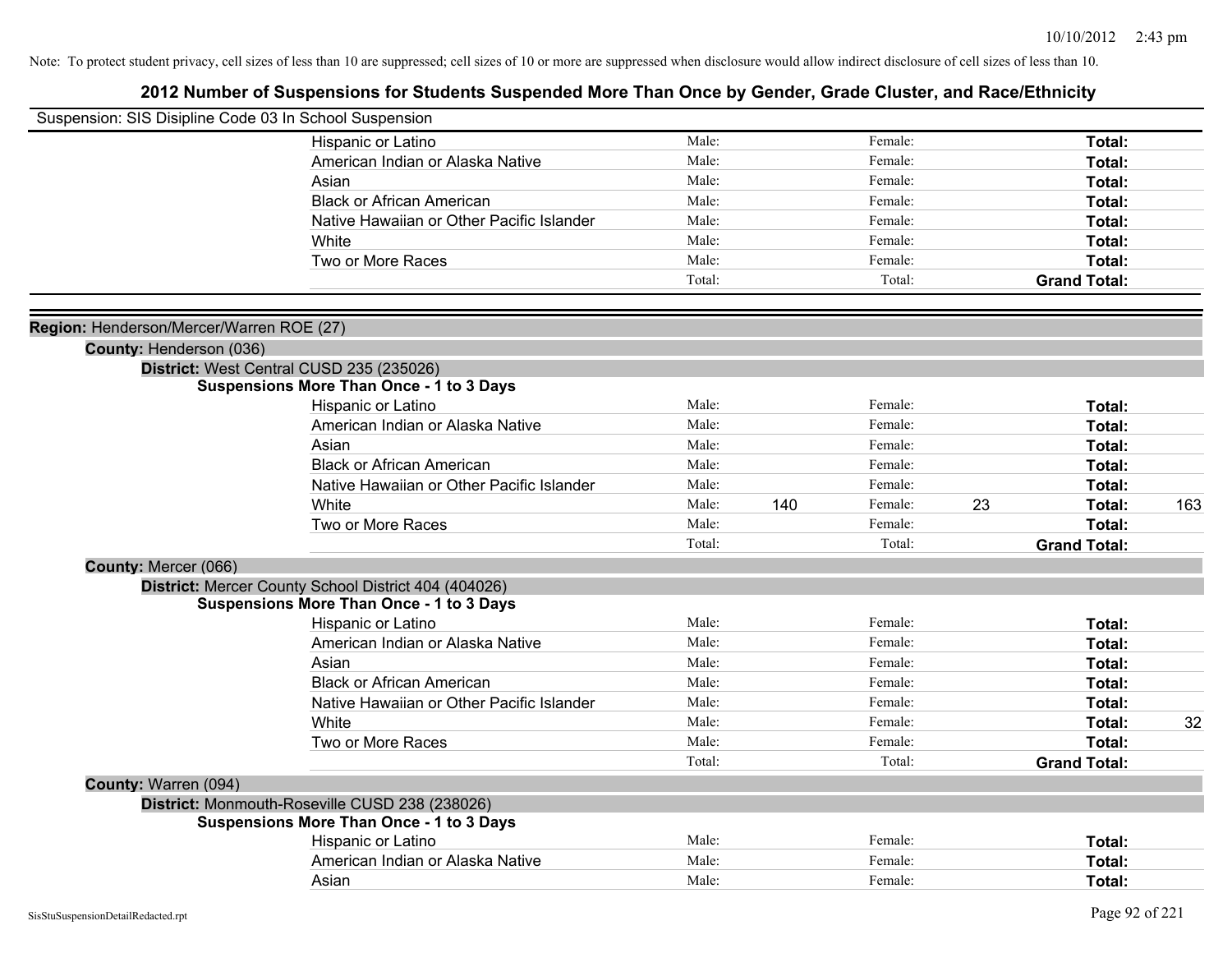| Suspension: SIS Disipline Code 03 In School Suspension |                                                                                         |        |         |                     |    |
|--------------------------------------------------------|-----------------------------------------------------------------------------------------|--------|---------|---------------------|----|
|                                                        | <b>Black or African American</b>                                                        | Male:  | Female: | Total:              |    |
|                                                        | Native Hawaiian or Other Pacific Islander                                               | Male:  | Female: | Total:              |    |
|                                                        | White                                                                                   | Male:  | Female: | Total:              | 21 |
|                                                        | Two or More Races                                                                       | Male:  | Female: | Total:              |    |
|                                                        |                                                                                         | Total: | Total:  | <b>Grand Total:</b> |    |
|                                                        | District: United CUSD 304 (304026)                                                      |        |         |                     |    |
|                                                        | <b>Suspensions More Than Once - 1 to 3 Days</b>                                         |        |         |                     |    |
|                                                        | Hispanic or Latino                                                                      | Male:  | Female: | Total:              |    |
|                                                        | American Indian or Alaska Native                                                        | Male:  | Female: | Total:              |    |
|                                                        | Asian                                                                                   | Male:  | Female: | Total:              |    |
|                                                        | <b>Black or African American</b>                                                        | Male:  | Female: | Total:              |    |
|                                                        | Native Hawaiian or Other Pacific Islander                                               | Male:  | Female: | Total:              |    |
|                                                        | White                                                                                   | Male:  | Female: | Total:              | 29 |
|                                                        | Two or More Races                                                                       | Male:  | Female: | Total:              |    |
|                                                        |                                                                                         | Total: | Total:  | <b>Grand Total:</b> |    |
|                                                        |                                                                                         |        |         |                     |    |
| Region: IDCJJ (60)                                     |                                                                                         |        |         |                     |    |
|                                                        |                                                                                         |        |         |                     |    |
| County: Dept Of Cor (105)                              |                                                                                         |        |         |                     |    |
|                                                        | District: IDJJ Sch Dist 428 (428030)<br><b>Suspensions More Than Once - 1 to 3 Days</b> |        |         |                     |    |
|                                                        | Hispanic or Latino                                                                      | Male:  | Female: | Total:              |    |
|                                                        | American Indian or Alaska Native                                                        | Male:  | Female: | Total:              |    |
|                                                        | Asian                                                                                   | Male:  | Female: | Total:              |    |
|                                                        | <b>Black or African American</b>                                                        | Male:  | Female: | Total:              |    |
|                                                        | Native Hawaiian or Other Pacific Islander                                               | Male:  | Female: | Total:              |    |
|                                                        | White                                                                                   | Male:  | Female: | Total:              |    |
|                                                        | Two or More Races                                                                       | Male:  | Female: | Total:              |    |
|                                                        |                                                                                         |        |         |                     |    |
|                                                        |                                                                                         | Total: | Total:  | <b>Grand Total:</b> |    |
|                                                        |                                                                                         |        |         |                     |    |
| Region: Iroquois/Kankakee ROE (32)                     |                                                                                         |        |         |                     |    |
| <b>County: Iroquois (038)</b>                          |                                                                                         |        |         |                     |    |
|                                                        | District: Central CUSD 4 (004026)                                                       |        |         |                     |    |
|                                                        | <b>Suspensions More Than Once - 1 to 3 Days</b>                                         |        |         |                     |    |
|                                                        | Hispanic or Latino                                                                      | Male:  | Female: | Total:              |    |
|                                                        | American Indian or Alaska Native                                                        | Male:  | Female: | Total:              |    |
|                                                        | Asian                                                                                   | Male:  | Female: | Total:              |    |
|                                                        | <b>Black or African American</b>                                                        | Male:  | Female: | Total:              |    |
|                                                        | Native Hawaiian or Other Pacific Islander                                               | Male:  | Female: | Total:              |    |
| SisStuSuspensionDetailRedacted.rpt                     |                                                                                         |        |         | Page 93 of 221      |    |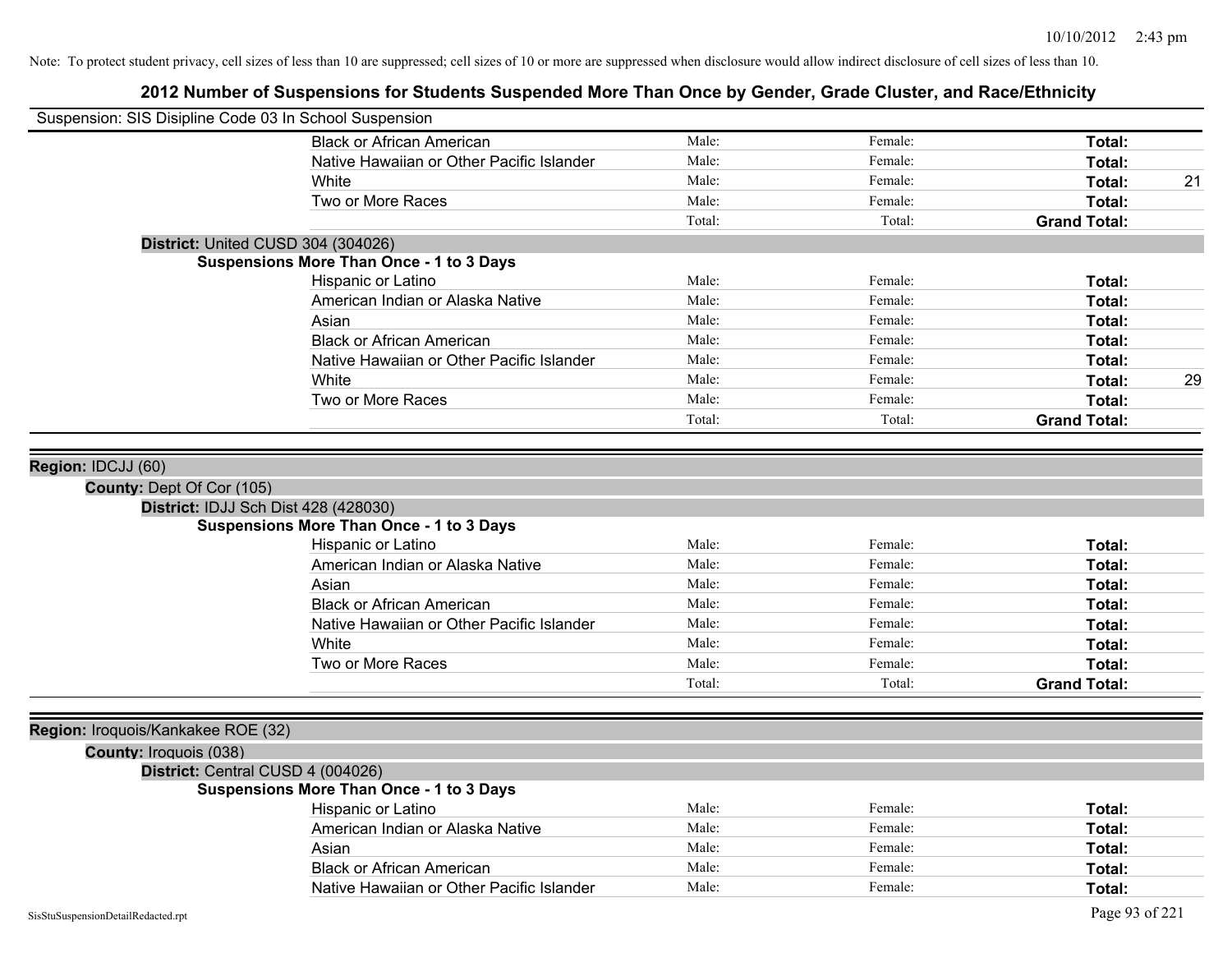| Suspension: SIS Disipline Code 03 In School Suspension |                                                 |        |    |         |    |                     |     |
|--------------------------------------------------------|-------------------------------------------------|--------|----|---------|----|---------------------|-----|
|                                                        | White                                           | Male:  | 95 | Female: | 16 | Total:              | 111 |
|                                                        | Two or More Races                               | Male:  |    | Female: |    | Total:              |     |
|                                                        |                                                 | Total: |    | Total:  |    | <b>Grand Total:</b> | 124 |
| District: Donovan CUSD 3 (003026)                      |                                                 |        |    |         |    |                     |     |
|                                                        | <b>Suspensions More Than Once - 1 to 3 Days</b> |        |    |         |    |                     |     |
|                                                        | Hispanic or Latino                              | Male:  |    | Female: |    | Total:              |     |
|                                                        | American Indian or Alaska Native                | Male:  |    | Female: |    | Total:              |     |
|                                                        | Asian                                           | Male:  |    | Female: |    | Total:              |     |
|                                                        | <b>Black or African American</b>                | Male:  |    | Female: |    | Total:              |     |
|                                                        | Native Hawaiian or Other Pacific Islander       | Male:  |    | Female: |    | Total:              |     |
|                                                        | White                                           | Male:  | 24 | Female: | 10 | Total:              | 34  |
|                                                        | Two or More Races                               | Male:  |    | Female: |    | Total:              |     |
|                                                        |                                                 | Total: |    | Total:  |    | <b>Grand Total:</b> |     |
| District: Iroquois West CUSD 10 (010026)               |                                                 |        |    |         |    |                     |     |
|                                                        | <b>Suspensions More Than Once - 1 to 3 Days</b> |        |    |         |    |                     |     |
|                                                        | Hispanic or Latino                              | Male:  |    | Female: |    | Total:              | 16  |
|                                                        | American Indian or Alaska Native                | Male:  |    | Female: |    | Total:              |     |
|                                                        | Asian                                           | Male:  |    | Female: |    | Total:              |     |
|                                                        | <b>Black or African American</b>                | Male:  |    | Female: |    | Total:              |     |
|                                                        | Native Hawaiian or Other Pacific Islander       | Male:  |    | Female: |    | Total:              |     |
|                                                        | White                                           | Male:  |    | Female: |    | Total:              | 28  |
|                                                        | Two or More Races                               | Male:  |    | Female: |    | Total:              |     |
|                                                        |                                                 | Total: |    | Total:  |    | <b>Grand Total:</b> |     |
| District: Milford CCSD 280 (280004)                    |                                                 |        |    |         |    |                     |     |
|                                                        | <b>Suspensions More Than Once - 1 to 3 Days</b> |        |    |         |    |                     |     |
|                                                        | Hispanic or Latino                              | Male:  |    | Female: |    | Total:              |     |
|                                                        | American Indian or Alaska Native                | Male:  |    | Female: |    | Total:              |     |
|                                                        | Asian                                           | Male:  |    | Female: |    | Total:              |     |
|                                                        | <b>Black or African American</b>                | Male:  |    | Female: |    | Total:              |     |
|                                                        | Native Hawaiian or Other Pacific Islander       | Male:  |    | Female: |    | Total:              |     |
|                                                        | White                                           | Male:  |    | Female: |    | Total:              | 10  |
|                                                        | Two or More Races                               | Male:  |    | Female: |    | Total:              |     |
|                                                        |                                                 | Total: |    | Total:  |    | <b>Grand Total:</b> |     |
| District: Milford Twp HSD 233 (233017)                 |                                                 |        |    |         |    |                     |     |
|                                                        | <b>Suspensions More Than Once - 1 to 3 Days</b> |        |    |         |    |                     |     |
|                                                        | Hispanic or Latino                              | Male:  |    | Female: |    | Total:              |     |
|                                                        | American Indian or Alaska Native                | Male:  |    | Female: |    | Total:              |     |
|                                                        | Asian                                           | Male:  |    | Female: |    | Total:              |     |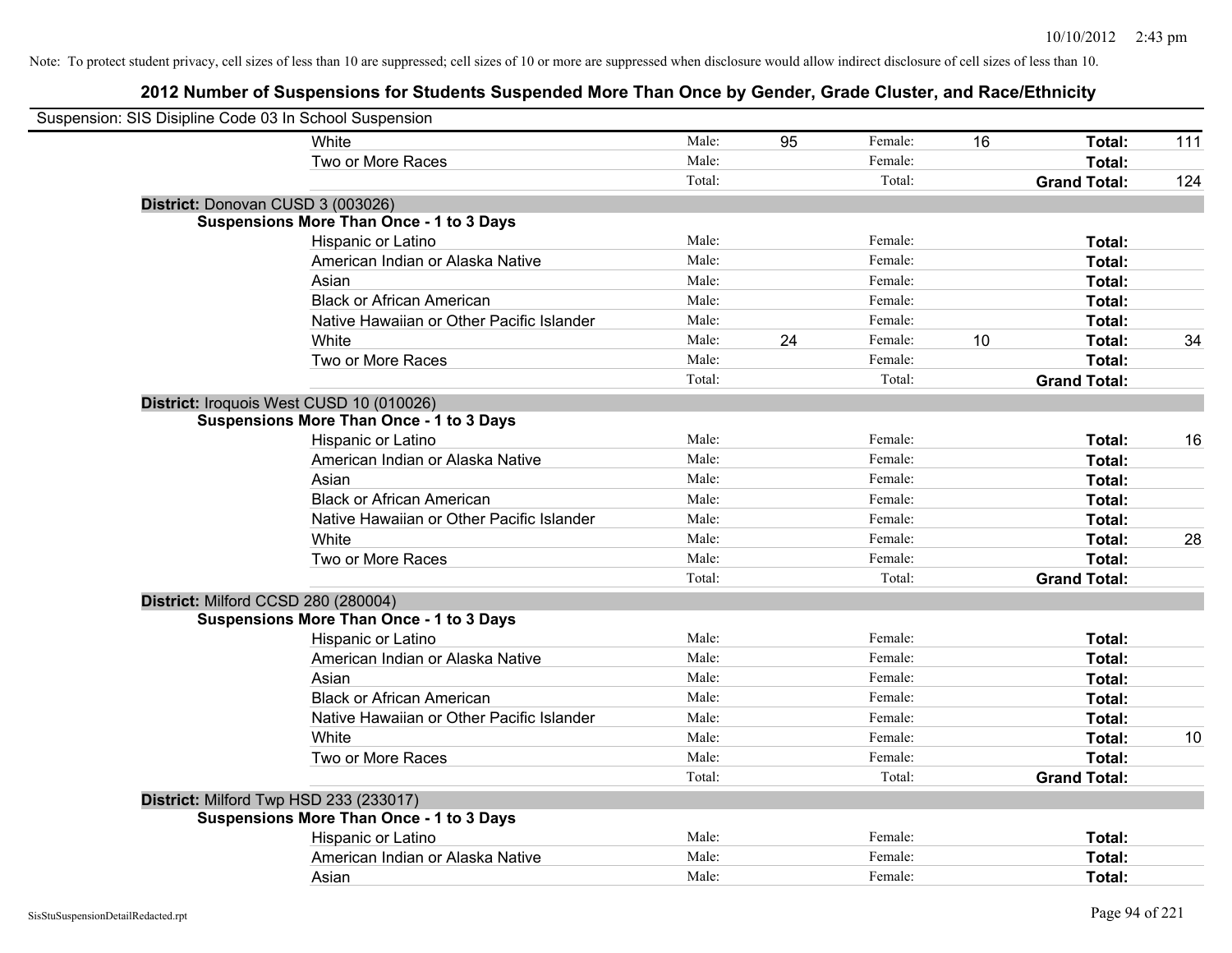| Suspension: SIS Disipline Code 03 In School Suspension |                                                    |        |     |         |     |                     |     |
|--------------------------------------------------------|----------------------------------------------------|--------|-----|---------|-----|---------------------|-----|
|                                                        | <b>Black or African American</b>                   | Male:  |     | Female: |     | Total:              |     |
|                                                        | Native Hawaiian or Other Pacific Islander          | Male:  |     | Female: |     | Total:              |     |
|                                                        | White                                              | Male:  |     | Female: |     | Total:              | 19  |
|                                                        | Two or More Races                                  | Male:  |     | Female: |     | Total:              |     |
|                                                        |                                                    | Total: |     | Total:  |     | <b>Grand Total:</b> |     |
| County: Kankakee (046)                                 |                                                    |        |     |         |     |                     |     |
|                                                        | District: Bourbonnais SD 53 (053002)               |        |     |         |     |                     |     |
|                                                        | <b>Suspensions More Than Once - 1 to 3 Days</b>    |        |     |         |     |                     |     |
|                                                        | Hispanic or Latino                                 | Male:  |     | Female: |     | Total:              | 12  |
|                                                        | American Indian or Alaska Native                   | Male:  |     | Female: |     | <b>Total:</b>       |     |
|                                                        | Asian                                              | Male:  |     | Female: |     | Total:              |     |
|                                                        | <b>Black or African American</b>                   | Male:  |     | Female: |     | Total:              | 35  |
|                                                        | Native Hawaiian or Other Pacific Islander          | Male:  |     | Female: |     | Total:              |     |
|                                                        | White                                              | Male:  | 66  | Female: | 16  | Total:              | 82  |
|                                                        | Two or More Races                                  | Male:  |     | Female: |     | Total:              |     |
|                                                        |                                                    | Total: |     | Total:  |     | <b>Grand Total:</b> |     |
|                                                        | <b>Suspensions More Than Once - 4 or More Days</b> |        |     |         |     |                     |     |
|                                                        | Hispanic or Latino                                 | Male:  |     | Female: |     | Total:              |     |
|                                                        | American Indian or Alaska Native                   | Male:  |     | Female: |     | Total:              |     |
|                                                        | Asian                                              | Male:  |     | Female: |     | Total:              |     |
|                                                        | <b>Black or African American</b>                   | Male:  |     | Female: |     | Total:              |     |
|                                                        | Native Hawaiian or Other Pacific Islander          | Male:  |     | Female: |     | Total:              |     |
|                                                        | White                                              | Male:  |     | Female: |     | Total:              |     |
|                                                        | Two or More Races                                  | Male:  |     | Female: |     | Total:              |     |
|                                                        |                                                    | Total: |     | Total:  |     | <b>Grand Total:</b> |     |
|                                                        | District: Bradley Bourbonnais CHSD 307 (307016)    |        |     |         |     |                     |     |
|                                                        | <b>Suspensions More Than Once - 1 to 3 Days</b>    |        |     |         |     |                     |     |
|                                                        | Hispanic or Latino                                 | Male:  | 51  | Female: | 17  | Total:              | 68  |
|                                                        | American Indian or Alaska Native                   | Male:  |     | Female: |     | Total:              |     |
|                                                        | Asian                                              | Male:  |     | Female: |     | Total:              |     |
|                                                        | <b>Black or African American</b>                   | Male:  | 111 | Female: | 48  | Total:              | 159 |
|                                                        | Native Hawaiian or Other Pacific Islander          | Male:  |     | Female: |     | Total:              |     |
|                                                        | White                                              | Male:  | 350 | Female: | 182 | Total:              | 532 |
|                                                        | Two or More Races                                  | Male:  |     | Female: |     | Total:              | 24  |
|                                                        |                                                    | Total: |     | Total:  |     | <b>Grand Total:</b> |     |
|                                                        | <b>Suspensions More Than Once - 4 or More Days</b> |        |     |         |     |                     |     |
|                                                        | Hispanic or Latino                                 | Male:  |     | Female: |     | Total:              |     |
|                                                        | American Indian or Alaska Native                   | Male:  |     | Female: |     | <b>Total:</b>       |     |
|                                                        | Asian                                              | Male:  |     | Female: |     | Total:              |     |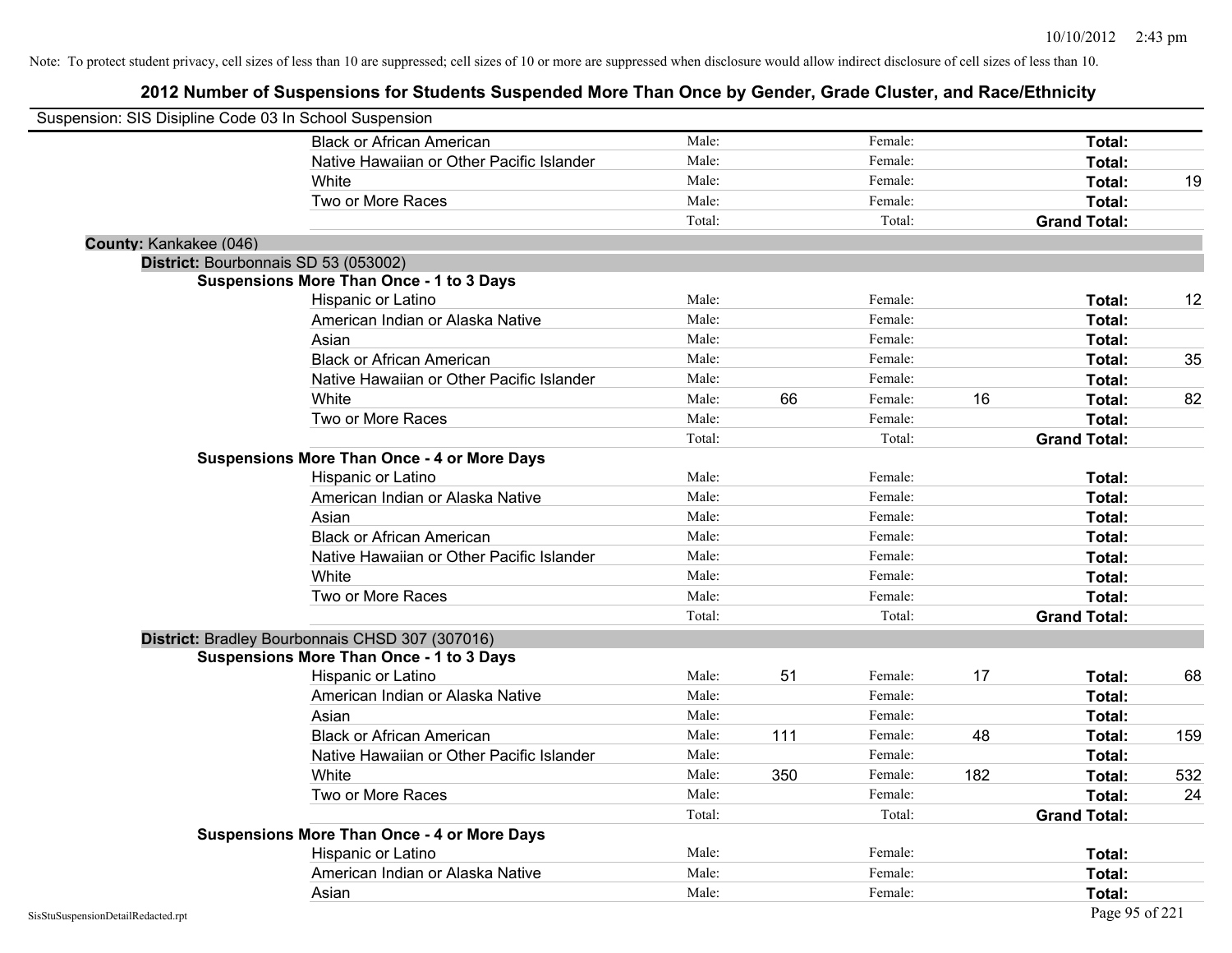| Suspension: SIS Disipline Code 03 In School Suspension |                                                    |        |     |         |     |                     |     |
|--------------------------------------------------------|----------------------------------------------------|--------|-----|---------|-----|---------------------|-----|
|                                                        | <b>Black or African American</b>                   | Male:  |     | Female: |     | Total:              |     |
|                                                        | Native Hawaiian or Other Pacific Islander          | Male:  |     | Female: |     | Total:              |     |
|                                                        | White                                              | Male:  |     | Female: |     | Total:              |     |
|                                                        | Two or More Races                                  | Male:  |     | Female: |     | Total:              |     |
|                                                        |                                                    | Total: |     | Total:  |     | <b>Grand Total:</b> | 14  |
| District: Bradley SD 61 (061002)                       |                                                    |        |     |         |     |                     |     |
|                                                        | <b>Suspensions More Than Once - 1 to 3 Days</b>    |        |     |         |     |                     |     |
|                                                        | Hispanic or Latino                                 | Male:  |     | Female: |     | Total:              |     |
|                                                        | American Indian or Alaska Native                   | Male:  |     | Female: |     | Total:              |     |
|                                                        | Asian                                              | Male:  |     | Female: |     | Total:              |     |
|                                                        | <b>Black or African American</b>                   | Male:  |     | Female: |     | Total:              | 22  |
|                                                        | Native Hawaiian or Other Pacific Islander          | Male:  |     | Female: |     | Total:              |     |
|                                                        | White                                              | Male:  |     | Female: |     | Total:              | 30  |
|                                                        | Two or More Races                                  | Male:  |     | Female: |     | Total:              | 12  |
|                                                        |                                                    | Total: |     | Total:  |     | <b>Grand Total:</b> |     |
|                                                        | <b>Suspensions More Than Once - 4 or More Days</b> |        |     |         |     |                     |     |
|                                                        | Hispanic or Latino                                 | Male:  |     | Female: |     | Total:              |     |
|                                                        | American Indian or Alaska Native                   | Male:  |     | Female: |     | Total:              |     |
|                                                        | Asian                                              | Male:  |     | Female: |     | Total:              |     |
|                                                        | <b>Black or African American</b>                   | Male:  |     | Female: |     | Total:              |     |
|                                                        | Native Hawaiian or Other Pacific Islander          | Male:  |     | Female: |     | Total:              |     |
|                                                        | White                                              | Male:  |     | Female: |     | Total:              |     |
|                                                        | Two or More Races                                  | Male:  |     | Female: |     | Total:              |     |
|                                                        |                                                    | Total: |     | Total:  |     | <b>Grand Total:</b> |     |
| District: Herscher CUSD 2 (002026)                     |                                                    |        |     |         |     |                     |     |
|                                                        | <b>Suspensions More Than Once - 1 to 3 Days</b>    |        |     |         |     |                     |     |
|                                                        | Hispanic or Latino                                 | Male:  |     | Female: |     | Total:              |     |
|                                                        | American Indian or Alaska Native                   | Male:  |     | Female: |     | Total:              |     |
|                                                        | Asian                                              | Male:  |     | Female: |     | Total:              |     |
|                                                        | <b>Black or African American</b>                   | Male:  |     | Female: |     | Total:              |     |
|                                                        | Native Hawaiian or Other Pacific Islander          | Male:  |     | Female: |     | Total:              |     |
|                                                        | White                                              | Male:  |     | Female: |     | Total:              |     |
|                                                        | Two or More Races                                  | Male:  |     | Female: |     | Total:              |     |
|                                                        |                                                    | Total: |     | Total:  |     | <b>Grand Total:</b> |     |
| District: Kankakee SD 111 (111025)                     |                                                    |        |     |         |     |                     |     |
|                                                        | <b>Suspensions More Than Once - 1 to 3 Days</b>    |        |     |         |     |                     |     |
|                                                        | Hispanic or Latino                                 | Male:  | 254 | Female: | 179 | Total:              | 433 |
|                                                        | American Indian or Alaska Native                   | Male:  |     | Female: |     | Total:              |     |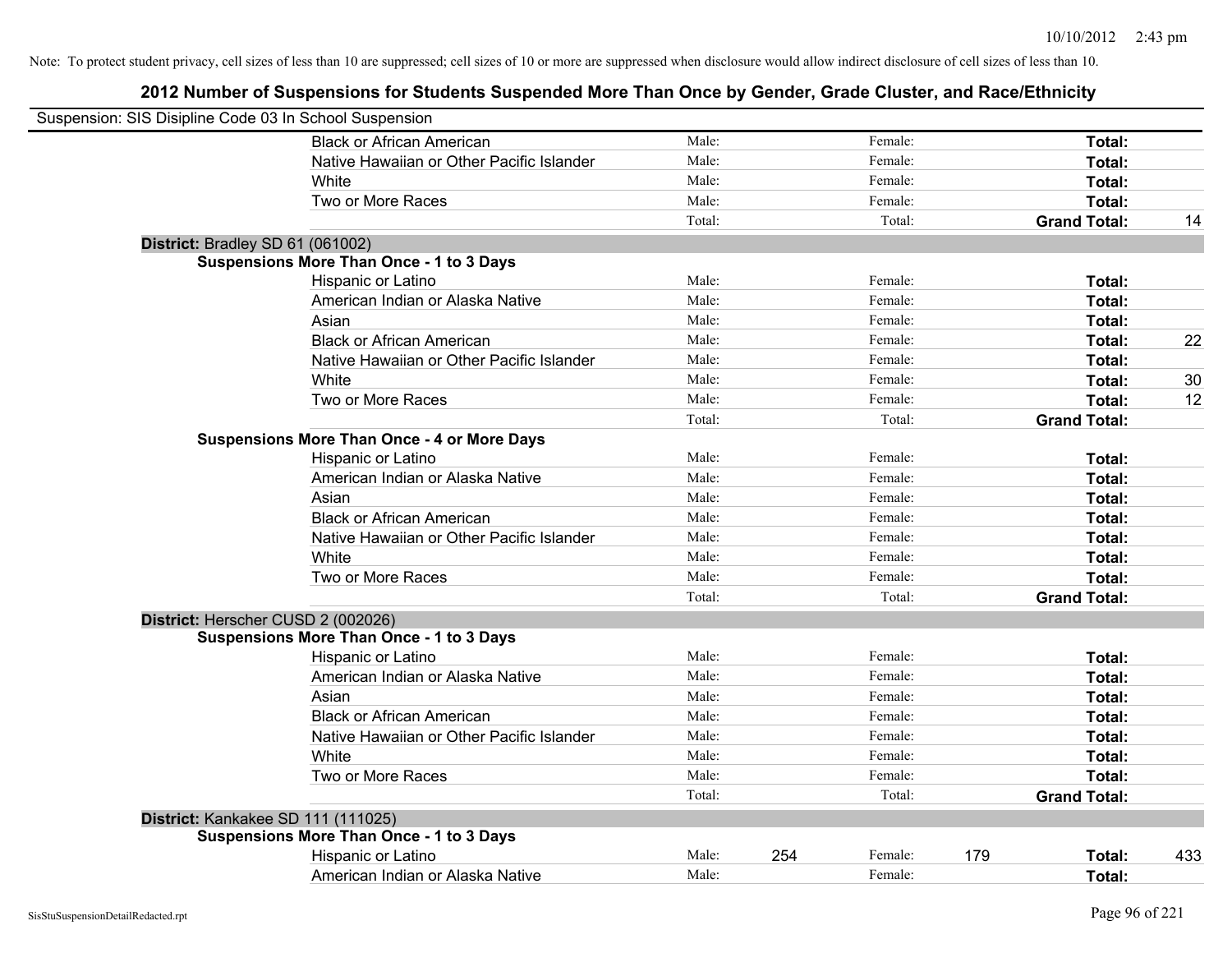| Suspension: SIS Disipline Code 03 In School Suspension |                                                    |        |       |         |     |                     |       |
|--------------------------------------------------------|----------------------------------------------------|--------|-------|---------|-----|---------------------|-------|
|                                                        | Asian                                              | Male:  |       | Female: |     | Total:              |       |
|                                                        | <b>Black or African American</b>                   | Male:  | 1,678 | Female: | 867 | Total:              | 2,545 |
|                                                        | Native Hawaiian or Other Pacific Islander          | Male:  |       | Female: |     | Total:              |       |
|                                                        | White                                              | Male:  | 166   | Female: | 61  | Total:              | 227   |
|                                                        | Two or More Races                                  | Male:  | 76    | Female: | 42  | Total:              | 118   |
|                                                        |                                                    | Total: |       | Total:  |     | <b>Grand Total:</b> |       |
| District: Manteno CUSD 5 (005026)                      |                                                    |        |       |         |     |                     |       |
|                                                        | <b>Suspensions More Than Once - 1 to 3 Days</b>    |        |       |         |     |                     |       |
|                                                        | Hispanic or Latino                                 | Male:  |       | Female: |     | Total:              | 22    |
|                                                        | American Indian or Alaska Native                   | Male:  |       | Female: |     | Total:              |       |
|                                                        | Asian                                              | Male:  |       | Female: |     | Total:              |       |
|                                                        | <b>Black or African American</b>                   | Male:  |       | Female: |     | Total:              | 15    |
|                                                        | Native Hawaiian or Other Pacific Islander          | Male:  |       | Female: |     | Total:              |       |
|                                                        | White                                              | Male:  | 179   | Female: | 44  | Total:              | 223   |
|                                                        | Two or More Races                                  | Male:  |       | Female: |     | Total:              |       |
|                                                        |                                                    | Total: |       | Total:  |     | <b>Grand Total:</b> |       |
| District: Momence CUSD 1 (001026)                      |                                                    |        |       |         |     |                     |       |
|                                                        | <b>Suspensions More Than Once - 1 to 3 Days</b>    |        |       |         |     |                     |       |
|                                                        | Hispanic or Latino                                 | Male:  |       | Female: |     | Total:              |       |
|                                                        | American Indian or Alaska Native                   | Male:  |       | Female: |     | Total:              |       |
|                                                        | Asian                                              | Male:  |       | Female: |     | Total:              |       |
|                                                        | <b>Black or African American</b>                   | Male:  | 22    | Female: | 27  | Total:              | 49    |
|                                                        | Native Hawaiian or Other Pacific Islander          | Male:  |       | Female: |     | Total:              |       |
|                                                        | White                                              | Male:  |       | Female: |     | Total:              | 30    |
|                                                        | Two or More Races                                  | Male:  |       | Female: |     | Total:              | 17    |
|                                                        |                                                    | Total: |       | Total:  |     | <b>Grand Total:</b> |       |
|                                                        | <b>Suspensions More Than Once - 4 or More Days</b> |        |       |         |     |                     |       |
|                                                        | Hispanic or Latino                                 | Male:  |       | Female: |     | Total:              |       |
|                                                        | American Indian or Alaska Native                   | Male:  |       | Female: |     | Total:              |       |
|                                                        | Asian                                              | Male:  |       | Female: |     | Total:              |       |
|                                                        | <b>Black or African American</b>                   | Male:  |       | Female: |     | Total:              |       |
|                                                        | Native Hawaiian or Other Pacific Islander          | Male:  |       | Female: |     | Total:              |       |
|                                                        | White                                              | Male:  |       | Female: |     | Total:              |       |
|                                                        | Two or More Races                                  | Male:  |       | Female: |     | Total:              |       |
|                                                        |                                                    | Total: |       | Total:  |     | <b>Grand Total:</b> |       |
| <b>District: St Anne CCSD 256 (256004)</b>             |                                                    |        |       |         |     |                     |       |
|                                                        | <b>Suspensions More Than Once - 1 to 3 Days</b>    |        |       |         |     |                     |       |
|                                                        | Hispanic or Latino                                 | Male:  |       | Female: |     | Total:              |       |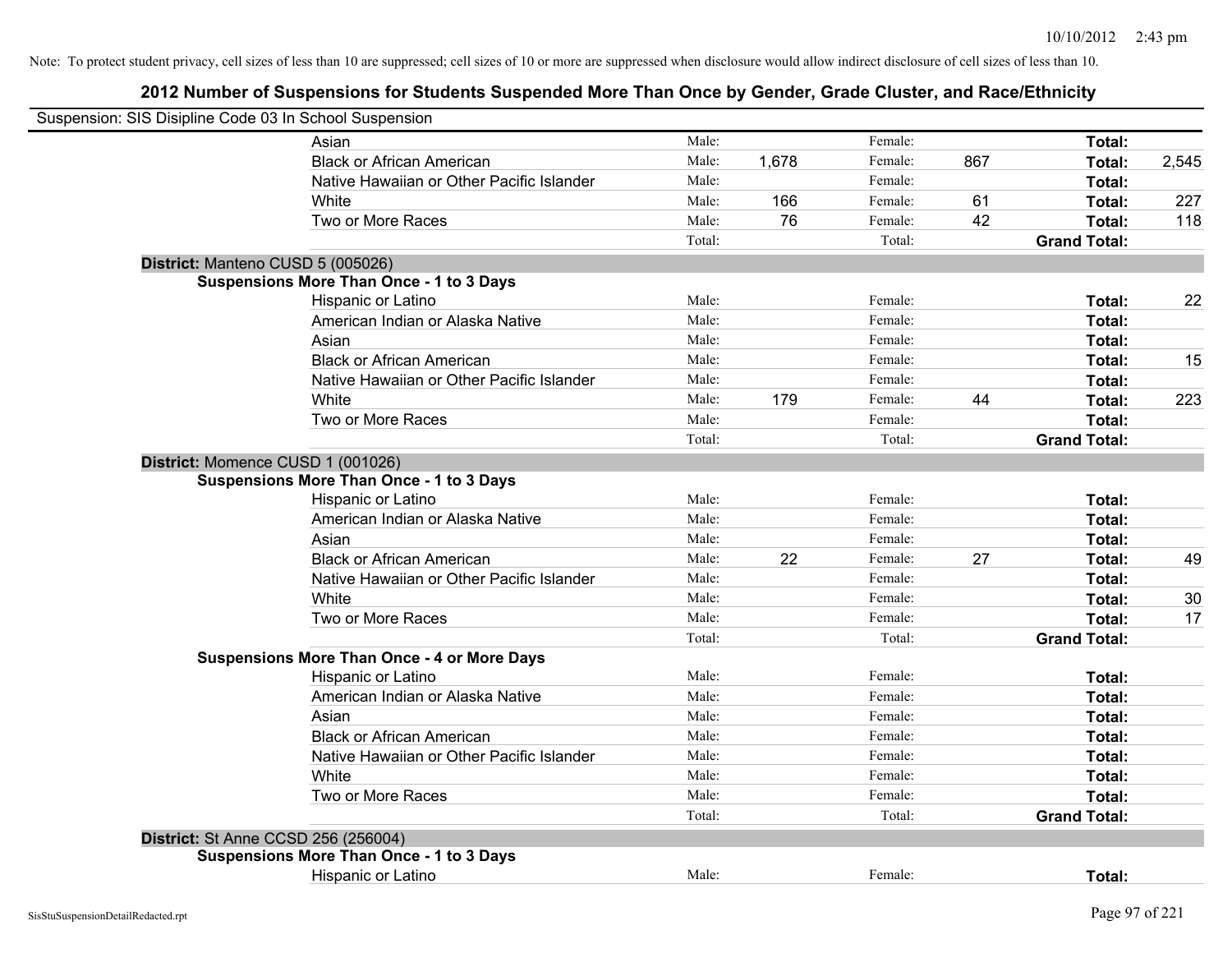# **2012 Number of Suspensions for Students Suspended More Than Once by Gender, Grade Cluster, and Race/Ethnicity**

| Suspension: SIS Disipline Code 03 In School Suspension |                                                    |        |    |         |    |                     |    |
|--------------------------------------------------------|----------------------------------------------------|--------|----|---------|----|---------------------|----|
|                                                        | American Indian or Alaska Native                   | Male:  |    | Female: |    | Total:              |    |
|                                                        | Asian                                              | Male:  |    | Female: |    | Total:              |    |
|                                                        | <b>Black or African American</b>                   | Male:  |    | Female: |    | Total:              |    |
|                                                        | Native Hawaiian or Other Pacific Islander          | Male:  |    | Female: |    | Total:              |    |
|                                                        | White                                              | Male:  |    | Female: |    | Total:              |    |
|                                                        | Two or More Races                                  | Male:  |    | Female: |    | Total:              |    |
|                                                        |                                                    | Total: |    | Total:  |    | <b>Grand Total:</b> |    |
|                                                        | District: St Anne CHSD 302 (302016)                |        |    |         |    |                     |    |
|                                                        | <b>Suspensions More Than Once - 1 to 3 Days</b>    |        |    |         |    |                     |    |
|                                                        | Hispanic or Latino                                 | Male:  |    | Female: |    | Total:              |    |
|                                                        | American Indian or Alaska Native                   | Male:  |    | Female: |    | Total:              |    |
|                                                        | Asian                                              | Male:  |    | Female: |    | Total:              |    |
|                                                        | <b>Black or African American</b>                   | Male:  | 40 | Female: | 34 | Total:              | 74 |
|                                                        | Native Hawaiian or Other Pacific Islander          | Male:  |    | Female: |    | Total:              |    |
|                                                        | White                                              | Male:  |    | Female: |    | Total:              |    |
|                                                        | Two or More Races                                  | Male:  |    | Female: |    | Total:              |    |
|                                                        |                                                    | Total: |    | Total:  |    | <b>Grand Total:</b> | 85 |
|                                                        | <b>Suspensions More Than Once - 4 or More Days</b> |        |    |         |    |                     |    |
|                                                        | Hispanic or Latino                                 | Male:  |    | Female: |    | Total:              |    |
|                                                        | American Indian or Alaska Native                   | Male:  |    | Female: |    | Total:              |    |
|                                                        | Asian                                              | Male:  |    | Female: |    | Total:              |    |
|                                                        | <b>Black or African American</b>                   | Male:  |    | Female: |    | Total:              |    |
|                                                        | Native Hawaiian or Other Pacific Islander          | Male:  |    | Female: |    | Total:              |    |
|                                                        | White                                              | Male:  |    | Female: |    | Total:              |    |
|                                                        | Two or More Races                                  | Male:  |    | Female: |    | Total:              |    |
|                                                        |                                                    | Total: |    | Total:  |    | <b>Grand Total:</b> |    |
| County: Non-Public School (000)                        |                                                    |        |    |         |    |                     |    |
|                                                        | District: Iroquois/Kankakee ROE (000000)           |        |    |         |    |                     |    |
|                                                        | <b>Suspensions More Than Once - 1 to 3 Days</b>    |        |    |         |    |                     |    |
|                                                        | Hispanic or Latino                                 | Male:  |    | Female: |    | Total:              |    |
|                                                        | American Indian or Alaska Native                   | Male:  |    | Female: |    | Total:              |    |
|                                                        | Asian                                              | Male:  |    | Female: |    | Total:              |    |
|                                                        | <b>Black or African American</b>                   | Male:  |    | Female: |    | Total:              |    |
|                                                        | Native Hawaiian or Other Pacific Islander          | Male:  |    | Female: |    | Total:              |    |
|                                                        | White                                              | Male:  |    | Female: |    | Total:              |    |
|                                                        | Two or More Races                                  | Male:  |    | Female: |    | Total:              |    |
|                                                        |                                                    | Total: |    | Total:  |    | <b>Grand Total:</b> |    |
|                                                        |                                                    |        |    |         |    |                     |    |

**District:** Non-Public School (0000)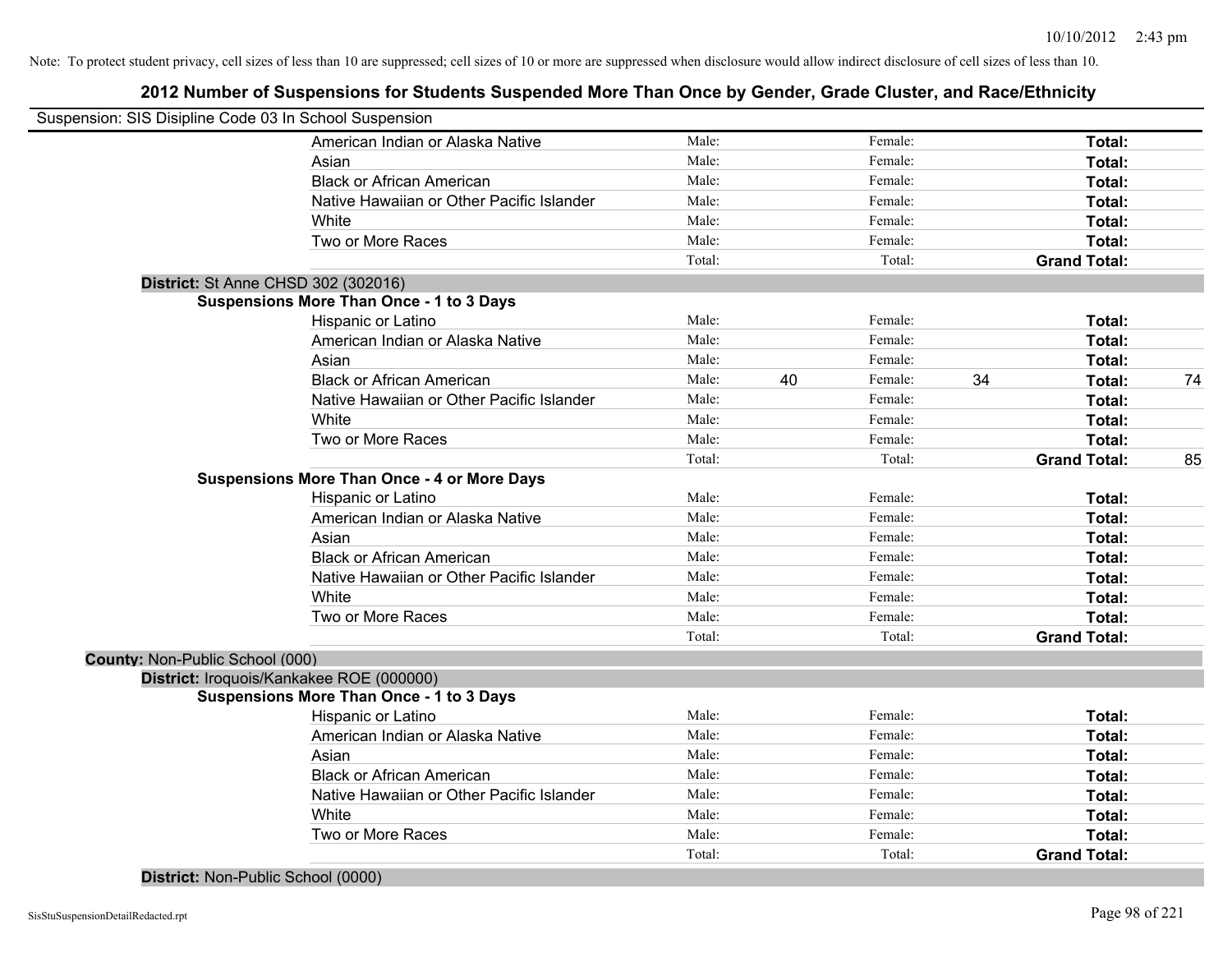| Suspension: SIS Disipline Code 03 In School Suspension |                                                    |        |     |         |     |                     |     |
|--------------------------------------------------------|----------------------------------------------------|--------|-----|---------|-----|---------------------|-----|
|                                                        | <b>Suspensions More Than Once - 1 to 3 Days</b>    |        |     |         |     |                     |     |
|                                                        | Hispanic or Latino                                 | Male:  |     | Female: |     | Total:              |     |
|                                                        | American Indian or Alaska Native                   | Male:  |     | Female: |     | Total:              |     |
|                                                        | Asian                                              | Male:  |     | Female: |     | Total:              |     |
|                                                        | <b>Black or African American</b>                   | Male:  |     | Female: |     | Total:              |     |
|                                                        | Native Hawaiian or Other Pacific Islander          | Male:  |     | Female: |     | Total:              |     |
|                                                        | White                                              | Male:  |     | Female: |     | <b>Total:</b>       |     |
|                                                        | Two or More Races                                  | Male:  |     | Female: |     | <b>Total:</b>       |     |
|                                                        |                                                    | Total: |     | Total:  |     | <b>Grand Total:</b> |     |
| Region: Jackson/Perry ROE (30)                         |                                                    |        |     |         |     |                     |     |
| County: Jackson (039)                                  |                                                    |        |     |         |     |                     |     |
|                                                        | District: Carbondale CHSD 165 (165016)             |        |     |         |     |                     |     |
|                                                        | <b>Suspensions More Than Once - 1 to 3 Days</b>    |        |     |         |     |                     |     |
|                                                        | Hispanic or Latino                                 | Male:  |     | Female: |     | Total:              | 16  |
|                                                        | American Indian or Alaska Native                   | Male:  |     | Female: |     | Total:              |     |
|                                                        | Asian                                              | Male:  |     | Female: |     | Total:              |     |
|                                                        | <b>Black or African American</b>                   | Male:  | 192 | Female: | 111 | Total:              | 303 |
|                                                        | Native Hawaiian or Other Pacific Islander          | Male:  |     | Female: |     | Total:              |     |
|                                                        | White                                              | Male:  |     | Female: |     | <b>Total:</b>       | 87  |
|                                                        | Two or More Races                                  | Male:  |     | Female: |     | <b>Total:</b>       |     |
|                                                        |                                                    | Total: | 286 | Total:  | 131 | <b>Grand Total:</b> | 417 |
|                                                        | <b>Suspensions More Than Once - 4 or More Days</b> |        |     |         |     |                     |     |
|                                                        | Hispanic or Latino                                 | Male:  |     | Female: |     | Total:              |     |
|                                                        | American Indian or Alaska Native                   | Male:  |     | Female: |     | Total:              |     |
|                                                        | Asian                                              | Male:  |     | Female: |     | Total:              |     |
|                                                        | <b>Black or African American</b>                   | Male:  |     | Female: |     | Total:              |     |
|                                                        | Native Hawaiian or Other Pacific Islander          | Male:  |     | Female: |     | Total:              |     |
|                                                        | White                                              | Male:  |     | Female: |     | Total:              |     |
|                                                        | Two or More Races                                  | Male:  |     | Female: |     | Total:              |     |
|                                                        |                                                    | Total: |     | Total:  |     | <b>Grand Total:</b> |     |
|                                                        | District: Carbondale ESD 95 (095002)               |        |     |         |     |                     |     |
|                                                        | <b>Suspensions More Than Once - 1 to 3 Days</b>    |        |     |         |     |                     |     |
|                                                        | Hispanic or Latino                                 | Male:  |     | Female: |     | Total:              |     |
|                                                        | American Indian or Alaska Native                   | Male:  |     | Female: |     | <b>Total:</b>       |     |
|                                                        | Asian                                              | Male:  |     | Female: |     | Total:              |     |
|                                                        | <b>Black or African American</b>                   | Male:  | 187 | Female: | 49  | Total:              | 236 |
|                                                        | Native Hawaiian or Other Pacific Islander          | Male:  |     | Female: |     | Total:              |     |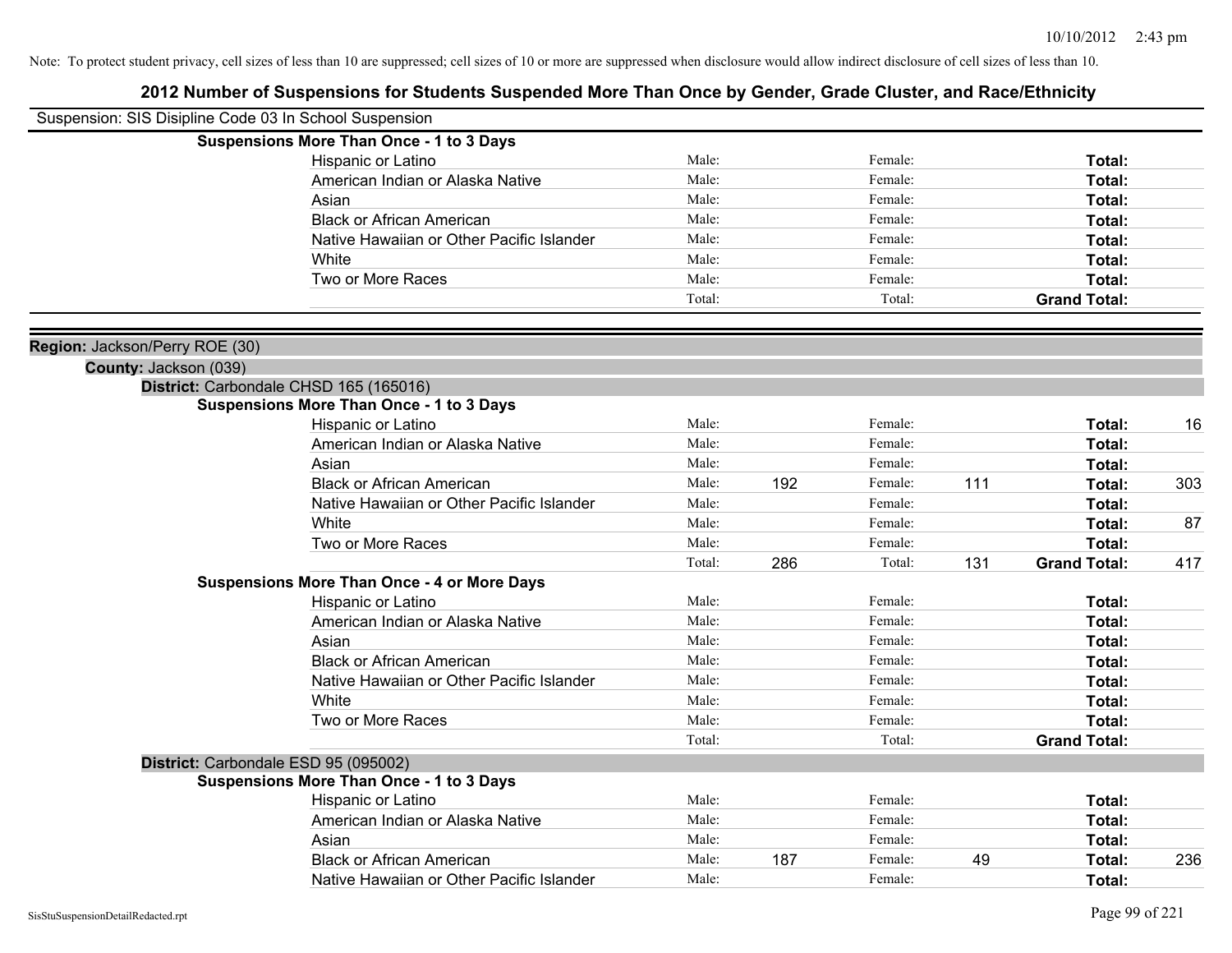| Suspension: SIS Disipline Code 03 In School Suspension |                                                 |        |     |         |    |                     |     |
|--------------------------------------------------------|-------------------------------------------------|--------|-----|---------|----|---------------------|-----|
|                                                        | <b>White</b>                                    | Male:  |     | Female: |    | Total:              | 50  |
|                                                        | Two or More Races                               | Male:  |     | Female: |    | Total:              | 23  |
|                                                        |                                                 | Total: |     | Total:  |    | <b>Grand Total:</b> |     |
| District: Elverado CUSD 196 (196026)                   |                                                 |        |     |         |    |                     |     |
|                                                        | <b>Suspensions More Than Once - 1 to 3 Days</b> |        |     |         |    |                     |     |
|                                                        | Hispanic or Latino                              | Male:  |     | Female: |    | Total:              |     |
|                                                        | American Indian or Alaska Native                | Male:  |     | Female: |    | Total:              |     |
|                                                        | Asian                                           | Male:  |     | Female: |    | Total:              |     |
|                                                        | <b>Black or African American</b>                | Male:  |     | Female: |    | Total:              |     |
|                                                        | Native Hawaiian or Other Pacific Islander       | Male:  |     | Female: |    | Total:              |     |
|                                                        | White                                           | Male:  |     | Female: |    | Total:              | 28  |
|                                                        | Two or More Races                               | Male:  |     | Female: |    | Total:              |     |
|                                                        |                                                 | Total: |     | Total:  |    | <b>Grand Total:</b> |     |
| District: Giant City CCSD 130 (130004)                 |                                                 |        |     |         |    |                     |     |
|                                                        | <b>Suspensions More Than Once - 1 to 3 Days</b> |        |     |         |    |                     |     |
|                                                        | Hispanic or Latino                              | Male:  |     | Female: |    | Total:              |     |
|                                                        | American Indian or Alaska Native                | Male:  |     | Female: |    | Total:              |     |
|                                                        | Asian                                           | Male:  |     | Female: |    | Total:              |     |
|                                                        | <b>Black or African American</b>                | Male:  |     | Female: |    | Total:              |     |
|                                                        | Native Hawaiian or Other Pacific Islander       | Male:  |     | Female: |    | Total:              |     |
|                                                        | White                                           | Male:  |     | Female: |    | Total:              |     |
|                                                        | Two or More Races                               | Male:  |     | Female: |    | Total:              |     |
|                                                        |                                                 | Total: |     | Total:  |    | <b>Grand Total:</b> |     |
| District: Murphysboro CUSD 186 (186026)                |                                                 |        |     |         |    |                     |     |
|                                                        | <b>Suspensions More Than Once - 1 to 3 Days</b> |        |     |         |    |                     |     |
|                                                        | Hispanic or Latino                              | Male:  |     | Female: |    | Total:              | 38  |
|                                                        | American Indian or Alaska Native                | Male:  |     | Female: |    | Total:              |     |
|                                                        | Asian                                           | Male:  |     | Female: |    | Total:              |     |
|                                                        | <b>Black or African American</b>                | Male:  | 173 | Female: | 54 | Total:              | 227 |
|                                                        | Native Hawaiian or Other Pacific Islander       | Male:  |     | Female: |    | Total:              |     |
|                                                        | White                                           | Male:  | 139 | Female: | 69 | Total:              | 208 |
|                                                        | Two or More Races                               | Male:  | 17  | Female: | 17 | Total:              | 34  |
|                                                        |                                                 | Total: |     | Total:  |    | <b>Grand Total:</b> |     |
| District: Trico CUSD 176 (176026)                      |                                                 |        |     |         |    |                     |     |
|                                                        | <b>Suspensions More Than Once - 1 to 3 Days</b> |        |     |         |    |                     |     |
|                                                        | Hispanic or Latino                              | Male:  |     | Female: |    | Total:              |     |
|                                                        | American Indian or Alaska Native                | Male:  |     | Female: |    | Total:              |     |
|                                                        | Asian                                           | Male:  |     | Female: |    | Total:              |     |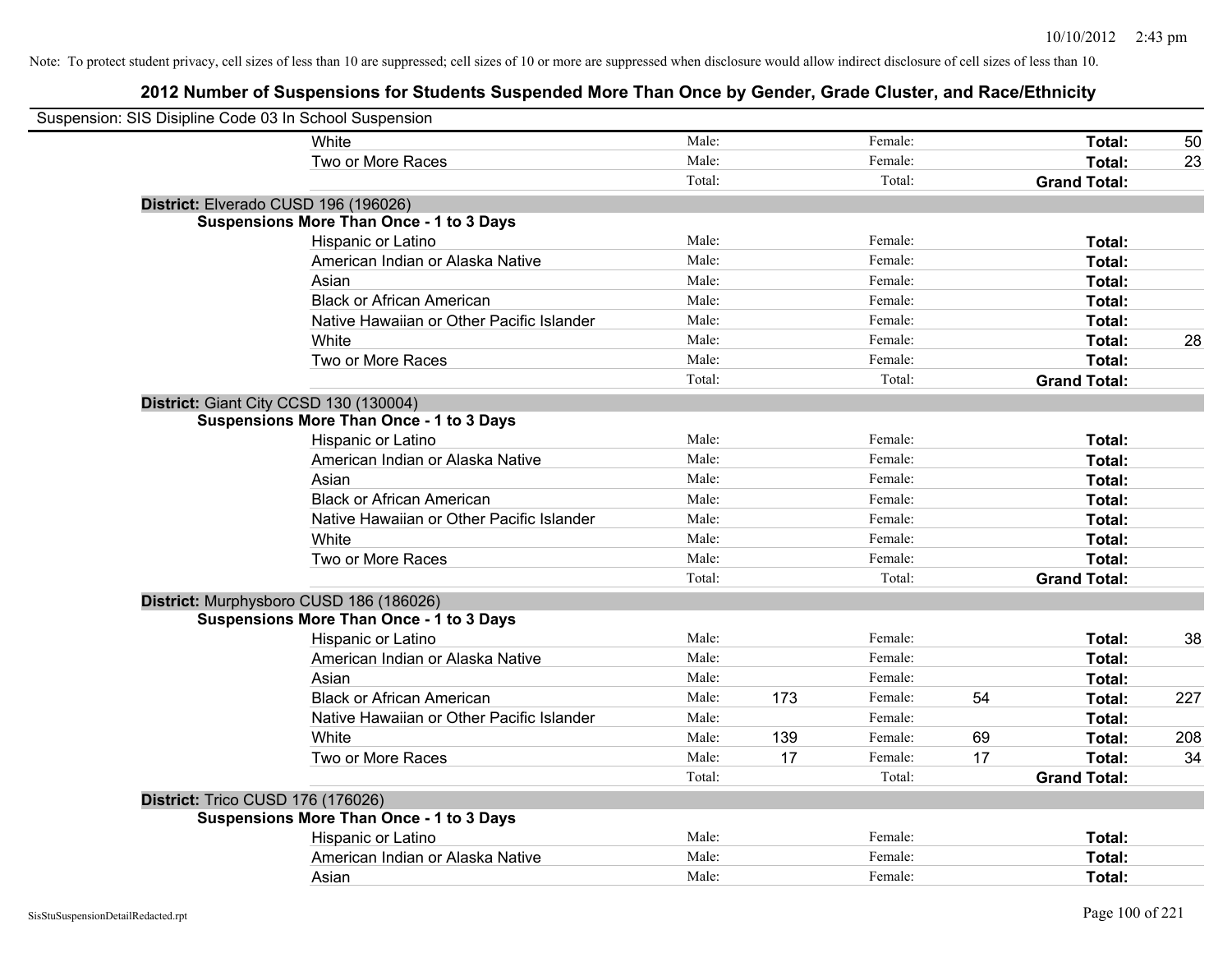| Suspension: SIS Disipline Code 03 In School Suspension |                                                    |        |    |         |    |                     |    |
|--------------------------------------------------------|----------------------------------------------------|--------|----|---------|----|---------------------|----|
|                                                        | <b>Black or African American</b>                   | Male:  |    | Female: |    | Total:              |    |
|                                                        | Native Hawaiian or Other Pacific Islander          | Male:  |    | Female: |    | Total:              |    |
|                                                        | White                                              | Male:  | 14 | Female: | 11 | Total:              | 25 |
|                                                        | Two or More Races                                  | Male:  |    | Female: |    | Total:              |    |
|                                                        |                                                    | Total: |    | Total:  |    | <b>Grand Total:</b> |    |
|                                                        | <b>Suspensions More Than Once - 4 or More Days</b> |        |    |         |    |                     |    |
|                                                        | Hispanic or Latino                                 | Male:  |    | Female: |    | Total:              |    |
|                                                        | American Indian or Alaska Native                   | Male:  |    | Female: |    | Total:              |    |
|                                                        | Asian                                              | Male:  |    | Female: |    | Total:              |    |
|                                                        | <b>Black or African American</b>                   | Male:  |    | Female: |    | Total:              |    |
|                                                        | Native Hawaiian or Other Pacific Islander          | Male:  |    | Female: |    | Total:              |    |
|                                                        | White                                              | Male:  |    | Female: |    | Total:              |    |
|                                                        | Two or More Races                                  | Male:  |    | Female: |    | Total:              |    |
|                                                        |                                                    | Total: |    | Total:  |    | <b>Grand Total:</b> |    |
| County: Perry (073)                                    |                                                    |        |    |         |    |                     |    |
|                                                        | District: Duquoin CUSD 300 (300026)                |        |    |         |    |                     |    |
|                                                        | <b>Suspensions More Than Once - 1 to 3 Days</b>    |        |    |         |    |                     |    |
|                                                        | Hispanic or Latino                                 | Male:  |    | Female: |    | Total:              |    |
|                                                        | American Indian or Alaska Native                   | Male:  |    | Female: |    | Total:              |    |
|                                                        | Asian                                              | Male:  |    | Female: |    | Total:              |    |
|                                                        | <b>Black or African American</b>                   | Male:  |    | Female: |    | Total:              |    |
|                                                        | Native Hawaiian or Other Pacific Islander          | Male:  |    | Female: |    | Total:              |    |
|                                                        | White                                              | Male:  |    | Female: |    | Total:              | 47 |
|                                                        | Two or More Races                                  | Male:  |    | Female: |    | Total:              |    |
|                                                        |                                                    | Total: |    | Total:  |    | <b>Grand Total:</b> | 60 |
|                                                        | <b>Suspensions More Than Once - 4 or More Days</b> |        |    |         |    |                     |    |
|                                                        | Hispanic or Latino                                 | Male:  |    | Female: |    | Total:              |    |
|                                                        | American Indian or Alaska Native                   | Male:  |    | Female: |    | Total:              |    |
|                                                        | Asian                                              | Male:  |    | Female: |    | Total:              |    |
|                                                        | <b>Black or African American</b>                   | Male:  |    | Female: |    | Total:              |    |
|                                                        | Native Hawaiian or Other Pacific Islander          | Male:  |    | Female: |    | Total:              |    |
|                                                        | White                                              | Male:  |    | Female: |    | Total:              |    |
|                                                        | Two or More Races                                  | Male:  |    | Female: |    | Total:              |    |
|                                                        |                                                    | Total: |    | Total:  |    | <b>Grand Total:</b> |    |
|                                                        | District: Pinckneyville CHSD 101 (101016)          |        |    |         |    |                     |    |
|                                                        | <b>Suspensions More Than Once - 1 to 3 Days</b>    |        |    |         |    |                     |    |
|                                                        | Hispanic or Latino                                 | Male:  |    | Female: |    | Total:              |    |
|                                                        | American Indian or Alaska Native                   | Male:  |    | Female: |    | Total:              |    |
|                                                        | Asian                                              | Male:  |    | Female: |    | Total:              |    |
| SisStuSuspensionDetailRedacted.rpt                     |                                                    |        |    |         |    | Page 101 of 221     |    |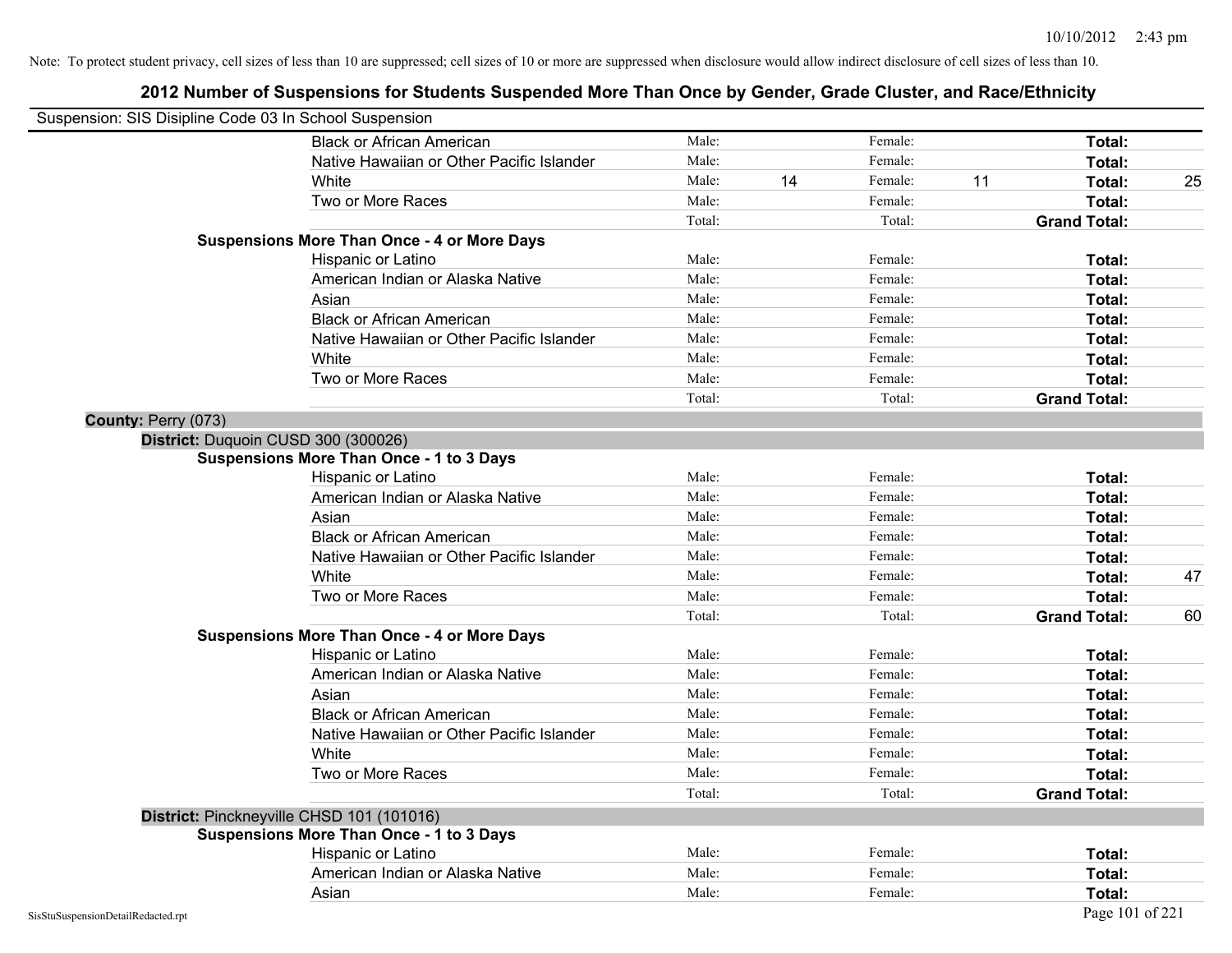# **2012 Number of Suspensions for Students Suspended More Than Once by Gender, Grade Cluster, and Race/Ethnicity**

| Suspension: SIS Disipline Code 03 In School Suspension |                                                    |        |     |         |     |                     |     |
|--------------------------------------------------------|----------------------------------------------------|--------|-----|---------|-----|---------------------|-----|
|                                                        | <b>Black or African American</b>                   | Male:  |     | Female: |     | Total:              |     |
|                                                        | Native Hawaiian or Other Pacific Islander          | Male:  |     | Female: |     | Total:              |     |
|                                                        | White                                              | Male:  | 72  | Female: | 46  | Total:              | 118 |
|                                                        | Two or More Races                                  | Male:  |     | Female: |     | <b>Total:</b>       |     |
|                                                        |                                                    | Total: |     | Total:  |     | <b>Grand Total:</b> |     |
|                                                        |                                                    |        |     |         |     |                     |     |
| Region: Kane ROE (31)                                  |                                                    |        |     |         |     |                     |     |
| County: Kane (045)                                     | District: Aurora East USD 131 (131022)             |        |     |         |     |                     |     |
|                                                        | <b>Suspensions More Than Once - 1 to 3 Days</b>    |        |     |         |     |                     |     |
|                                                        | Hispanic or Latino                                 | Male:  |     | Female: |     | Total:              |     |
|                                                        | American Indian or Alaska Native                   | Male:  |     | Female: |     | <b>Total:</b>       |     |
|                                                        | Asian                                              | Male:  |     | Female: |     | Total:              |     |
|                                                        | <b>Black or African American</b>                   | Male:  |     | Female: |     | Total:              |     |
|                                                        | Native Hawaiian or Other Pacific Islander          | Male:  |     | Female: |     | Total:              |     |
|                                                        | White                                              | Male:  |     | Female: |     | <b>Total:</b>       |     |
|                                                        | Two or More Races                                  | Male:  |     | Female: |     | <b>Total:</b>       |     |
|                                                        |                                                    | Total: |     | Total:  |     | <b>Grand Total:</b> |     |
|                                                        | District: Batavia USD 101 (101022)                 |        |     |         |     |                     |     |
|                                                        | <b>Suspensions More Than Once - 1 to 3 Days</b>    |        |     |         |     |                     |     |
|                                                        | Hispanic or Latino                                 | Male:  | 162 | Female: | 104 | Total:              | 266 |
|                                                        | American Indian or Alaska Native                   | Male:  |     | Female: |     | Total:              |     |
|                                                        | Asian                                              | Male:  |     | Female: |     | Total:              | 16  |
|                                                        | <b>Black or African American</b>                   | Male:  | 23  | Female: | 22  | Total:              | 45  |
|                                                        | Native Hawaiian or Other Pacific Islander          | Male:  |     | Female: |     | Total:              |     |
|                                                        | White                                              | Male:  | 447 | Female: | 204 | Total:              | 651 |
|                                                        | Two or More Races                                  | Male:  | 13  | Female: | 11  | <b>Total:</b>       | 24  |
|                                                        |                                                    | Total: |     | Total:  |     | <b>Grand Total:</b> |     |
|                                                        | <b>Suspensions More Than Once - 4 or More Days</b> |        |     |         |     |                     |     |
|                                                        | Hispanic or Latino                                 | Male:  |     | Female: |     | <b>Total:</b>       |     |
|                                                        | American Indian or Alaska Native                   | Male:  |     | Female: |     | Total:              |     |
|                                                        | Asian                                              | Male:  |     | Female: |     | <b>Total:</b>       |     |
|                                                        | <b>Black or African American</b>                   | Male:  |     | Female: |     | Total:              |     |
|                                                        | Native Hawaiian or Other Pacific Islander          | Male:  |     | Female: |     | Total:              |     |
|                                                        | White                                              | Male:  |     | Female: |     | Total:              |     |
|                                                        | Two or More Races                                  | Male:  |     | Female: |     | Total:              |     |
|                                                        |                                                    | Total: |     | Total:  |     | <b>Grand Total:</b> | 12  |

**District:** CUSD 300 (300026)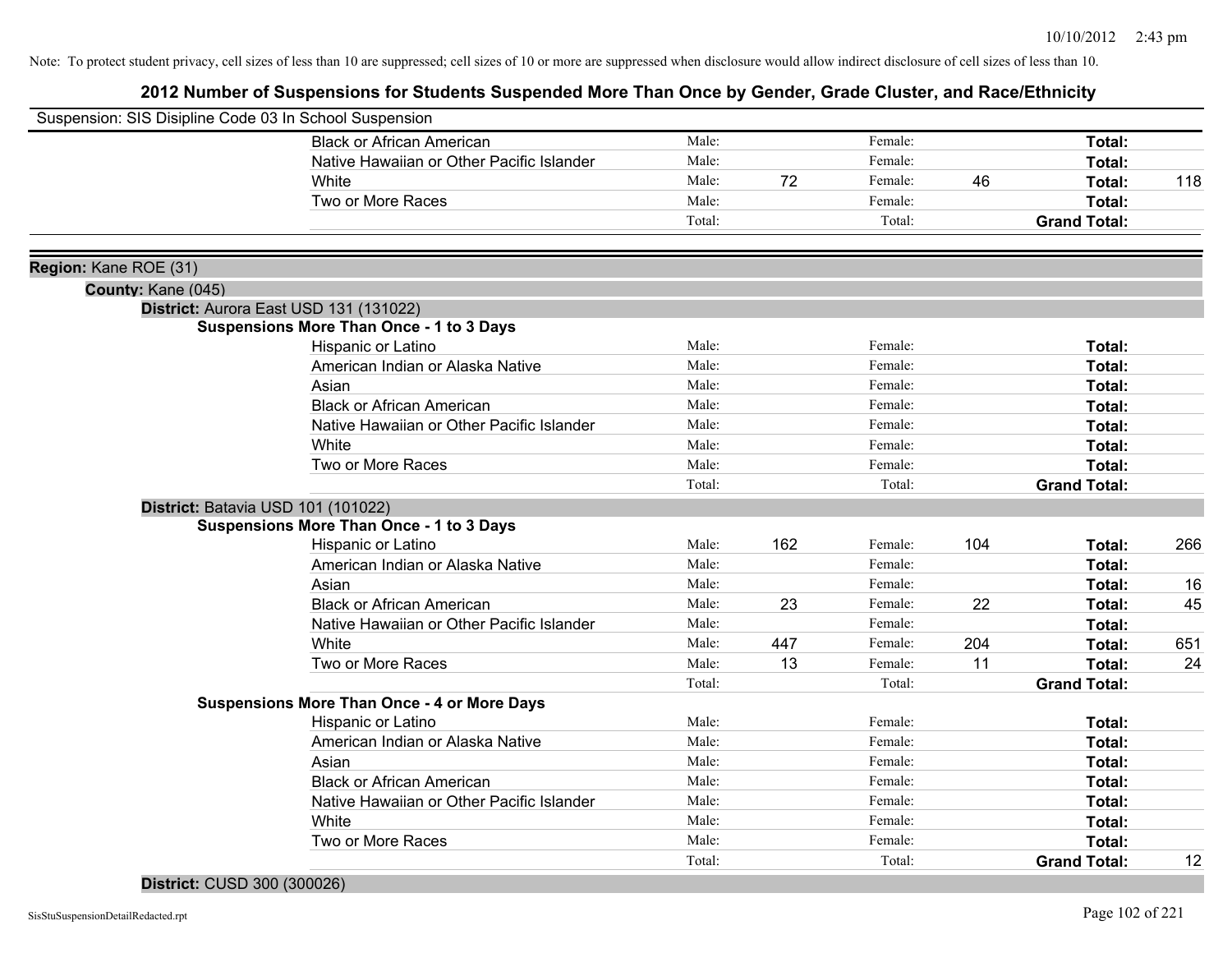| Suspension: SIS Disipline Code 03 In School Suspension |                                                    |        |     |         |     |                     |       |
|--------------------------------------------------------|----------------------------------------------------|--------|-----|---------|-----|---------------------|-------|
|                                                        | <b>Suspensions More Than Once - 1 to 3 Days</b>    |        |     |         |     |                     |       |
|                                                        | Hispanic or Latino                                 | Male:  | 623 | Female: | 326 | Total:              | 949   |
|                                                        | American Indian or Alaska Native                   | Male:  |     | Female: |     | Total:              | 10    |
|                                                        | Asian                                              | Male:  |     | Female: |     | Total:              |       |
|                                                        | <b>Black or African American</b>                   | Male:  | 263 | Female: | 102 | Total:              | 365   |
|                                                        | Native Hawaiian or Other Pacific Islander          | Male:  |     | Female: |     | Total:              |       |
|                                                        | White                                              | Male:  | 474 | Female: | 192 | Total:              | 666   |
|                                                        | Two or More Races                                  | Male:  | 23  | Female: | 22  | Total:              | 45    |
|                                                        |                                                    | Total: |     | Total:  |     | <b>Grand Total:</b> | 2,046 |
|                                                        | <b>Suspensions More Than Once - 4 or More Days</b> |        |     |         |     |                     |       |
|                                                        | Hispanic or Latino                                 | Male:  |     | Female: |     | Total:              |       |
|                                                        | American Indian or Alaska Native                   | Male:  |     | Female: |     | Total:              |       |
|                                                        | Asian                                              | Male:  |     | Female: |     | <b>Total:</b>       |       |
|                                                        | <b>Black or African American</b>                   | Male:  |     | Female: |     | Total:              |       |
|                                                        | Native Hawaiian or Other Pacific Islander          | Male:  |     | Female: |     | Total:              |       |
|                                                        | White                                              | Male:  |     | Female: |     | Total:              |       |
|                                                        | Two or More Races                                  | Male:  |     | Female: |     | Total:              |       |
|                                                        |                                                    | Total: |     | Total:  |     | <b>Grand Total:</b> |       |
| District: Geneva CUSD 304 (304026)                     |                                                    |        |     |         |     |                     |       |
|                                                        | <b>Suspensions More Than Once - 1 to 3 Days</b>    |        |     |         |     |                     |       |
|                                                        | Hispanic or Latino                                 | Male:  | 47  | Female: | 13  | Total:              | 60    |
|                                                        | American Indian or Alaska Native                   | Male:  |     | Female: |     | Total:              |       |
|                                                        | Asian                                              | Male:  |     | Female: |     | Total:              |       |
|                                                        | <b>Black or African American</b>                   | Male:  |     | Female: |     | Total:              |       |
|                                                        | Native Hawaiian or Other Pacific Islander          | Male:  |     | Female: |     | Total:              |       |
|                                                        | White                                              | Male:  | 166 | Female: | 58  | Total:              | 224   |
|                                                        | Two or More Races                                  | Male:  |     | Female: |     | Total:              |       |
|                                                        |                                                    | Total: |     | Total:  |     | <b>Grand Total:</b> | 295   |
|                                                        | <b>Suspensions More Than Once - 4 or More Days</b> |        |     |         |     |                     |       |
|                                                        | Hispanic or Latino                                 | Male:  |     | Female: |     | Total:              |       |
|                                                        | American Indian or Alaska Native                   | Male:  |     | Female: |     | Total:              |       |
|                                                        | Asian                                              | Male:  |     | Female: |     | Total:              |       |
|                                                        | <b>Black or African American</b>                   | Male:  |     | Female: |     | Total:              |       |
|                                                        | Native Hawaiian or Other Pacific Islander          | Male:  |     | Female: |     | Total:              |       |
|                                                        | White                                              | Male:  |     | Female: |     | Total:              |       |
|                                                        | Two or More Races                                  | Male:  |     | Female: |     | Total:              |       |
|                                                        |                                                    | Total: |     | Total:  |     | <b>Grand Total:</b> |       |

**2012 Number of Suspensions for Students Suspended More Than Once by Gender, Grade Cluster, and Race/Ethnicity**

**District:** Kaneland CUSD 302 (302026)

**Suspensions More Than Once - 1 to 3 Days**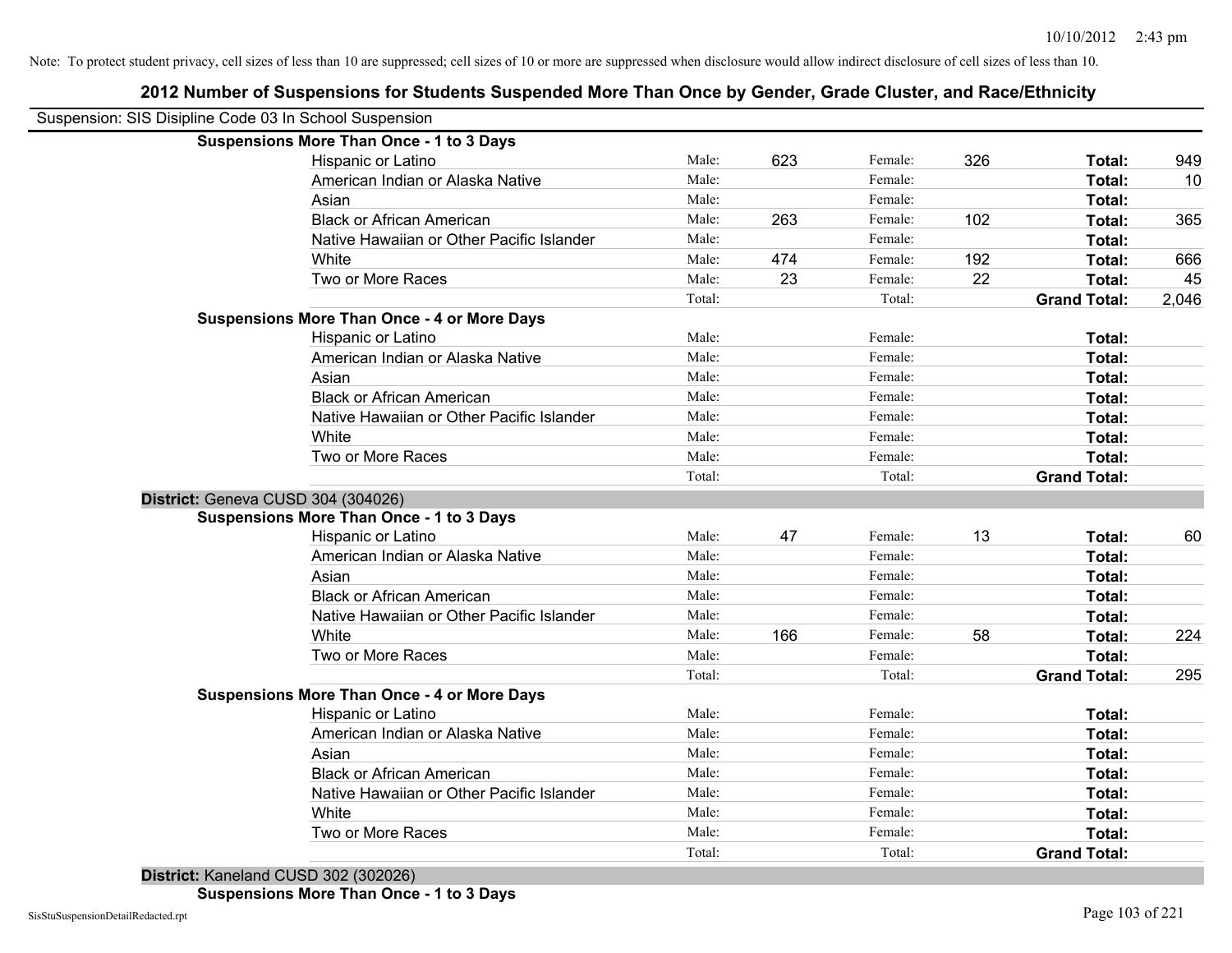|                                    | Suspension: SIS Disipline Code 03 In School Suspension |        |       |         |       |                     |       |
|------------------------------------|--------------------------------------------------------|--------|-------|---------|-------|---------------------|-------|
|                                    | Hispanic or Latino                                     | Male:  |       | Female: |       | Total:              |       |
|                                    | American Indian or Alaska Native                       | Male:  |       | Female: |       | Total:              |       |
|                                    | Asian                                                  | Male:  |       | Female: |       | Total:              |       |
|                                    | <b>Black or African American</b>                       | Male:  |       | Female: |       | Total:              |       |
|                                    | Native Hawaiian or Other Pacific Islander              | Male:  |       | Female: |       | Total:              |       |
|                                    | White                                                  | Male:  | 11    | Female: | 10    | Total:              | 21    |
|                                    | Two or More Races                                      | Male:  |       | Female: |       | Total:              |       |
|                                    |                                                        | Total: |       | Total:  |       | <b>Grand Total:</b> |       |
| District: Non-Public School (068S) |                                                        |        |       |         |       |                     |       |
|                                    | <b>Suspensions More Than Once - 1 to 3 Days</b>        |        |       |         |       |                     |       |
|                                    | Hispanic or Latino                                     | Male:  |       | Female: |       | Total:              |       |
|                                    | American Indian or Alaska Native                       | Male:  |       | Female: |       | Total:              |       |
|                                    | Asian                                                  | Male:  |       | Female: |       | Total:              |       |
|                                    | <b>Black or African American</b>                       | Male:  |       | Female: |       | Total:              |       |
|                                    | Native Hawaiian or Other Pacific Islander              | Male:  |       | Female: |       | Total:              |       |
|                                    | White                                                  | Male:  |       | Female: |       | Total:              |       |
|                                    | Two or More Races                                      | Male:  |       | Female: |       | Total:              |       |
|                                    |                                                        | Total: |       | Total:  |       | <b>Grand Total:</b> |       |
| District: Non-Public School (3020) |                                                        |        |       |         |       |                     |       |
|                                    | <b>Suspensions More Than Once - 1 to 3 Days</b>        |        |       |         |       |                     |       |
|                                    | Hispanic or Latino                                     | Male:  |       | Female: |       | Total:              |       |
|                                    | American Indian or Alaska Native                       | Male:  |       | Female: |       | Total:              |       |
|                                    | Asian                                                  | Male:  |       | Female: |       | Total:              |       |
|                                    | <b>Black or African American</b>                       | Male:  |       | Female: |       | Total:              |       |
|                                    | Native Hawaiian or Other Pacific Islander              | Male:  |       | Female: |       | Total:              |       |
|                                    | White                                                  | Male:  |       | Female: |       | Total:              | 14    |
|                                    | Two or More Races                                      | Male:  |       | Female: |       | Total:              |       |
|                                    |                                                        | Total: |       | Total:  |       | <b>Grand Total:</b> |       |
| District: SD U-46 (046022)         |                                                        |        |       |         |       |                     |       |
|                                    | <b>Suspensions More Than Once - 1 to 3 Days</b>        |        |       |         |       |                     |       |
|                                    | Hispanic or Latino                                     | Male:  | 3,654 | Female: | 1,528 | Total:              | 5,182 |
|                                    | American Indian or Alaska Native                       | Male:  |       | Female: |       | Total:              | 35    |
|                                    | Asian                                                  | Male:  | 116   | Female: | 49    | Total:              | 165   |
|                                    | <b>Black or African American</b>                       | Male:  | 1,186 | Female: | 519   | Total:              | 1,705 |
|                                    | Native Hawaiian or Other Pacific Islander              | Male:  |       | Female: |       | Total:              |       |
|                                    | White                                                  | Male:  | 1,329 | Female: | 392   | Total:              | 1,721 |
|                                    | Two or More Races                                      | Male:  | 157   | Female: | 110   | Total:              | 267   |
|                                    |                                                        | Total: |       | Total:  |       | <b>Grand Total:</b> |       |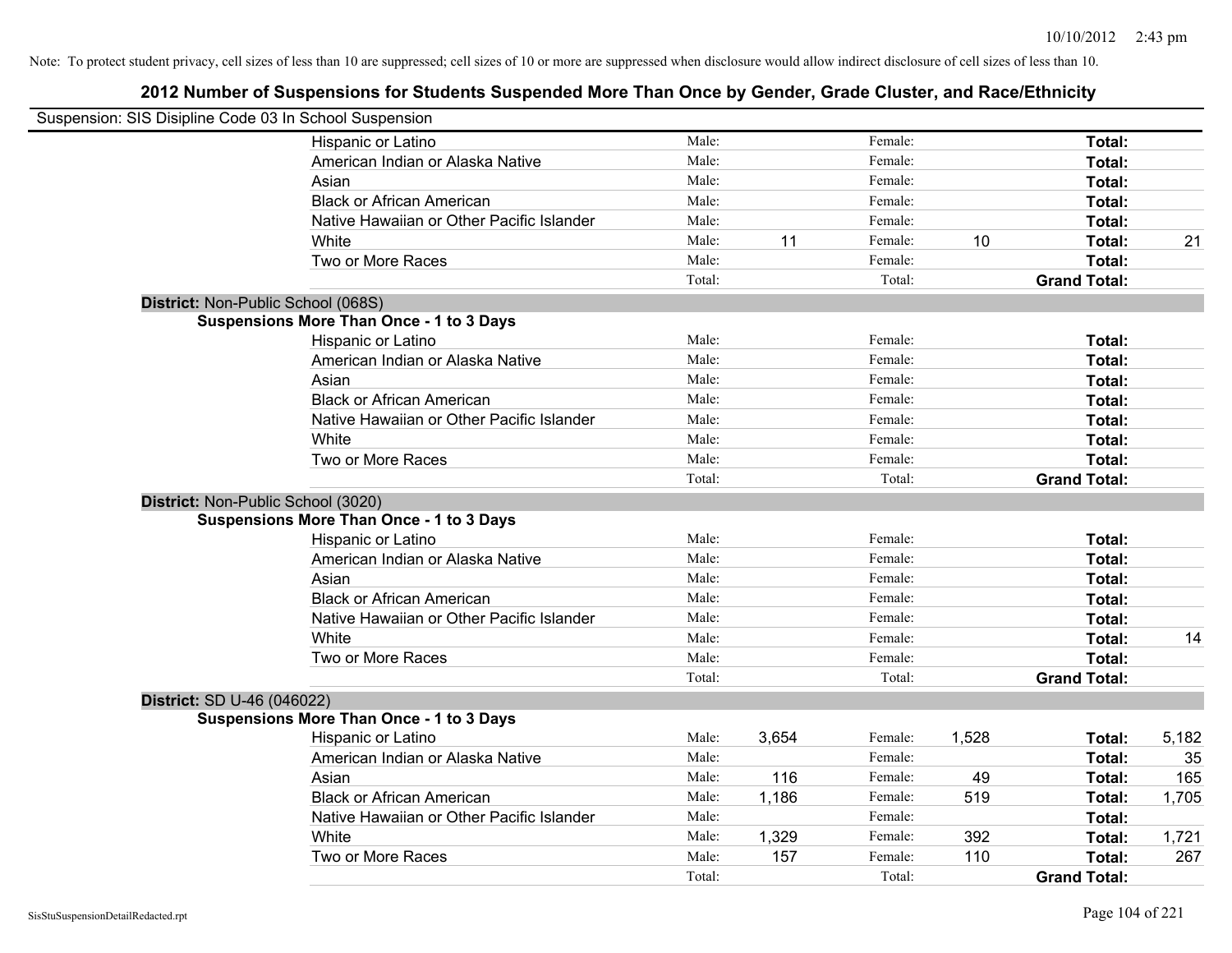| Suspension: SIS Disipline Code 03 In School Suspension |                                                    |                |    |         |                     |                 |
|--------------------------------------------------------|----------------------------------------------------|----------------|----|---------|---------------------|-----------------|
|                                                        | <b>Suspensions More Than Once - 4 or More Days</b> |                |    |         |                     |                 |
|                                                        | Hispanic or Latino                                 | Male:          | 72 | Female: | 20<br>Total:        | 92              |
|                                                        | American Indian or Alaska Native                   | Male:          |    | Female: | Total:              |                 |
|                                                        | Asian                                              | Male:          |    | Female: | Total:              |                 |
|                                                        | <b>Black or African American</b>                   | Male:          |    | Female: | Total:              | 43              |
|                                                        | Native Hawaiian or Other Pacific Islander          | Male:          |    | Female: | Total:              |                 |
|                                                        | White                                              | Male:          |    | Female: | Total:              |                 |
|                                                        | Two or More Races                                  | Male:          |    | Female: | Total:              |                 |
|                                                        |                                                    | Total:         |    | Total:  | <b>Grand Total:</b> | 145             |
|                                                        | District: Special Education Services (020200)      |                |    |         |                     |                 |
|                                                        | <b>Suspensions More Than Once - 1 to 3 Days</b>    |                |    |         |                     |                 |
|                                                        | Hispanic or Latino                                 | Male:          |    | Female: | Total:              |                 |
|                                                        | American Indian or Alaska Native                   | Male:          |    | Female: | Total:              |                 |
|                                                        | Asian                                              | Male:          |    | Female: | Total:              |                 |
|                                                        | <b>Black or African American</b>                   | Male:          |    | Female: | Total:              |                 |
|                                                        | Native Hawaiian or Other Pacific Islander          | Male:          |    | Female: | Total:              |                 |
|                                                        | White                                              | Male:          |    | Female: | Total:              |                 |
|                                                        | Two or More Races                                  | Male:          |    | Female: | Total:              |                 |
|                                                        |                                                    | Total:         |    | Total:  | <b>Grand Total:</b> |                 |
|                                                        | District: St Charles CUSD 303 (303026)             |                |    |         |                     |                 |
|                                                        | <b>Suspensions More Than Once - 1 to 3 Days</b>    |                |    |         |                     |                 |
|                                                        | Hispanic or Latino                                 | Male:          |    | Female: | Total:              | 13              |
|                                                        | American Indian or Alaska Native                   | Male:          |    | Female: | Total:              |                 |
|                                                        | Asian                                              | Male:          |    | Female: | Total:              |                 |
|                                                        | <b>Black or African American</b>                   | Male:          |    | Female: | Total:              |                 |
|                                                        | Native Hawaiian or Other Pacific Islander          | Male:          |    | Female: | Total:              |                 |
|                                                        | White                                              | Male:          |    | Female: | Total:              | 43              |
|                                                        | Two or More Races                                  | Male:          |    | Female: | Total:              |                 |
|                                                        |                                                    | Total:         |    | Total:  | <b>Grand Total:</b> |                 |
|                                                        |                                                    |                |    |         |                     |                 |
| Region: Knox ROE (33)                                  |                                                    |                |    |         |                     |                 |
| County: Knox (048)                                     |                                                    |                |    |         |                     |                 |
|                                                        | District: Abingdon CUSD 217 (217026)               |                |    |         |                     |                 |
|                                                        | <b>Suspensions More Than Once - 1 to 3 Days</b>    |                |    |         |                     |                 |
|                                                        | Hispanic or Latino                                 | Male:<br>Male: |    | Female: | Total:              |                 |
|                                                        | American Indian or Alaska Native                   |                |    | Female: | <b>Total:</b>       |                 |
|                                                        | Asian                                              | Male:          |    | Female: | Total:              |                 |
|                                                        | <b>Black or African American</b>                   | Male:          |    | Female: | Total:              |                 |
| SisStuSuspensionDetailRedacted.rpt                     |                                                    |                |    |         |                     | Page 105 of 221 |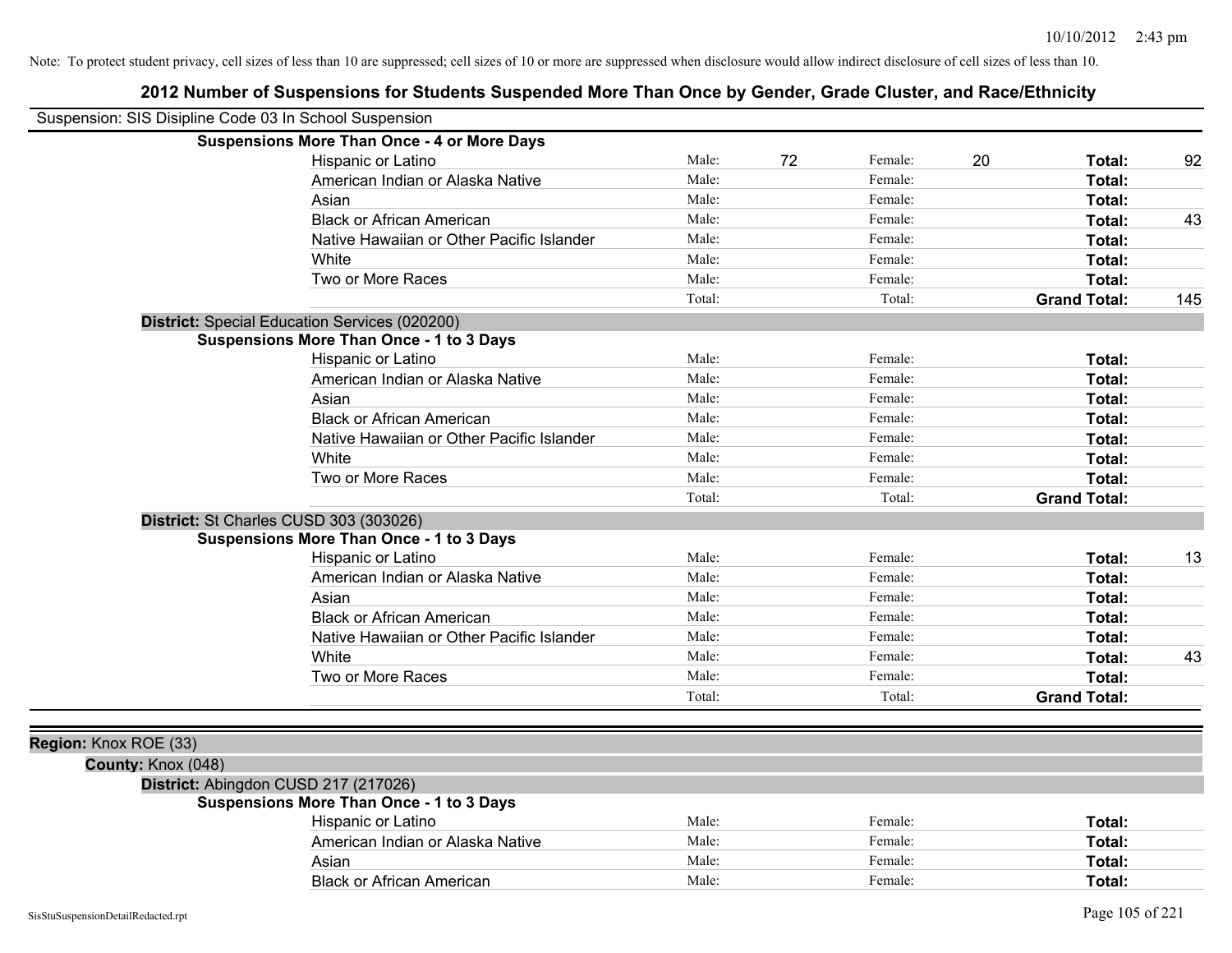| Suspension: SIS Disipline Code 03 In School Suspension |                                                    |        |     |         |     |                     |     |
|--------------------------------------------------------|----------------------------------------------------|--------|-----|---------|-----|---------------------|-----|
|                                                        | Native Hawaiian or Other Pacific Islander          | Male:  |     | Female: |     | Total:              |     |
|                                                        | White                                              | Male:  | 39  | Female: | 20  | Total:              | 59  |
|                                                        | Two or More Races                                  | Male:  |     | Female: |     | Total:              |     |
|                                                        |                                                    | Total: |     | Total:  |     | <b>Grand Total:</b> |     |
| District: Galesburg CUSD 205 (205026)                  |                                                    |        |     |         |     |                     |     |
|                                                        | <b>Suspensions More Than Once - 1 to 3 Days</b>    |        |     |         |     |                     |     |
|                                                        | Hispanic or Latino                                 | Male:  | 126 | Female: | 18  | Total:              | 144 |
|                                                        | American Indian or Alaska Native                   | Male:  |     | Female: |     | Total:              |     |
|                                                        | Asian                                              | Male:  |     | Female: |     | Total:              |     |
|                                                        | <b>Black or African American</b>                   | Male:  | 181 | Female: | 140 | Total:              | 321 |
|                                                        | Native Hawaiian or Other Pacific Islander          | Male:  |     | Female: |     | Total:              |     |
|                                                        | White                                              | Male:  | 493 | Female: | 113 | Total:              | 606 |
|                                                        | Two or More Races                                  | Male:  | 95  | Female: | 40  | Total:              | 135 |
|                                                        |                                                    | Total: |     | Total:  |     | <b>Grand Total:</b> |     |
|                                                        | <b>Suspensions More Than Once - 4 or More Days</b> |        |     |         |     |                     |     |
|                                                        | Hispanic or Latino                                 | Male:  |     | Female: |     | Total:              |     |
|                                                        | American Indian or Alaska Native                   | Male:  |     | Female: |     | Total:              |     |
|                                                        | Asian                                              | Male:  |     | Female: |     | Total:              |     |
|                                                        | <b>Black or African American</b>                   | Male:  |     | Female: |     | Total:              |     |
|                                                        | Native Hawaiian or Other Pacific Islander          | Male:  |     | Female: |     | Total:              |     |
|                                                        | White                                              | Male:  |     | Female: |     | Total:              |     |
|                                                        | Two or More Races                                  | Male:  |     | Female: |     | Total:              |     |
|                                                        |                                                    | Total: |     | Total:  |     | <b>Grand Total:</b> |     |
| District: Knoxville CUSD 202 (202026)                  |                                                    |        |     |         |     |                     |     |
|                                                        | <b>Suspensions More Than Once - 1 to 3 Days</b>    |        |     |         |     |                     |     |
|                                                        | Hispanic or Latino                                 | Male:  |     | Female: |     | Total:              |     |
|                                                        | American Indian or Alaska Native                   | Male:  |     | Female: |     | Total:              |     |
|                                                        | Asian                                              | Male:  |     | Female: |     | Total:              |     |
|                                                        | <b>Black or African American</b>                   | Male:  |     | Female: |     | Total:              |     |
|                                                        | Native Hawaiian or Other Pacific Islander          | Male:  |     | Female: |     | Total:              |     |
|                                                        | White                                              | Male:  |     | Female: |     | Total:              |     |
|                                                        | Two or More Races                                  | Male:  |     | Female: |     | Total:              |     |
|                                                        |                                                    | Total: |     | Total:  |     | <b>Grand Total:</b> | 11  |
| <b>District:</b> R O W V A CUSD 208 (208026)           |                                                    |        |     |         |     |                     |     |
|                                                        | <b>Suspensions More Than Once - 1 to 3 Days</b>    |        |     |         |     |                     |     |
|                                                        | Hispanic or Latino                                 | Male:  |     | Female: |     | Total:              |     |
|                                                        | American Indian or Alaska Native                   | Male:  |     | Female: |     | Total:              |     |
|                                                        | Asian                                              | Male:  |     | Female: |     | Total:              |     |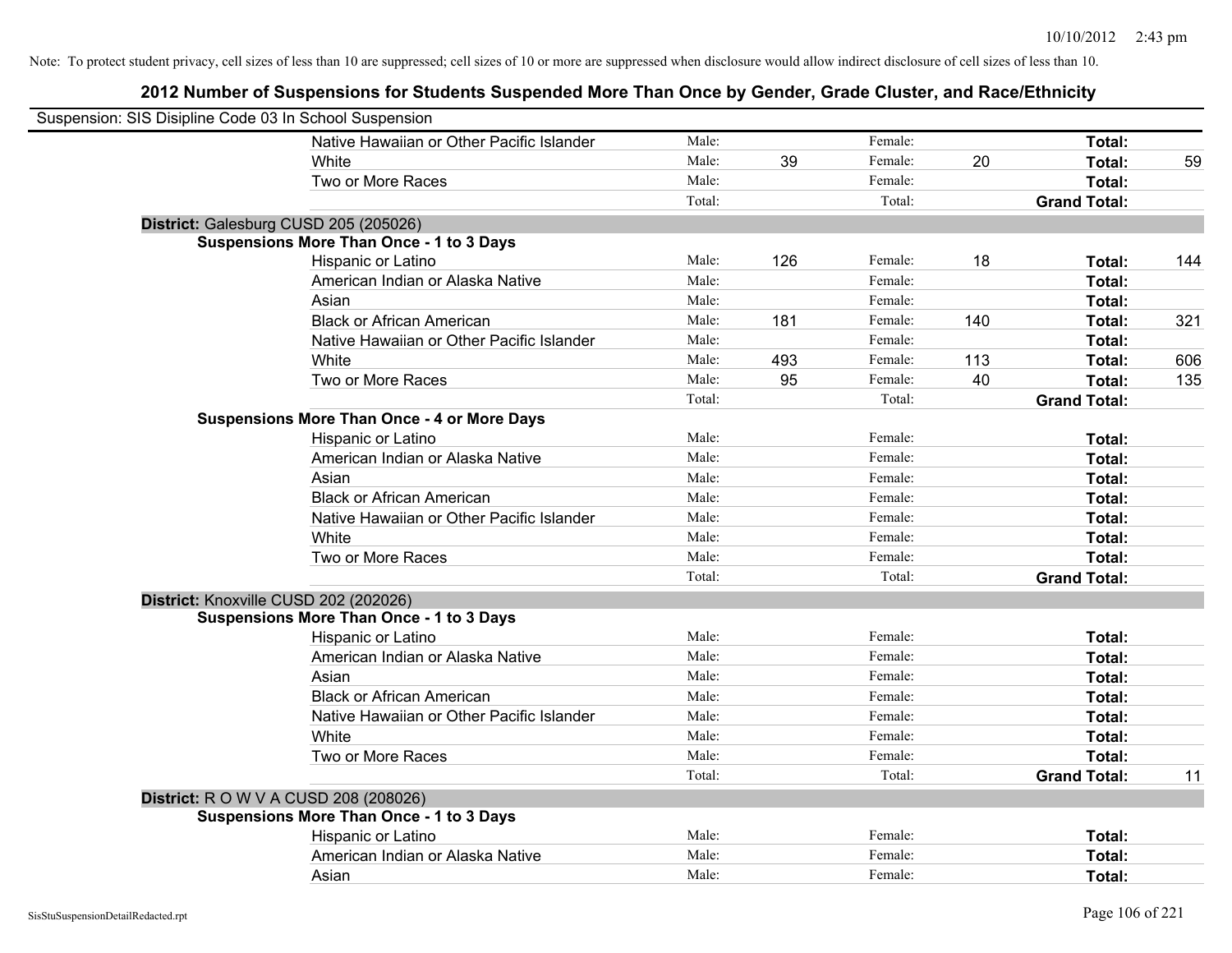| Suspension: SIS Disipline Code 03 In School Suspension |                                                 |        |         |                     |
|--------------------------------------------------------|-------------------------------------------------|--------|---------|---------------------|
|                                                        | <b>Black or African American</b>                | Male:  | Female: | Total:              |
|                                                        | Native Hawaiian or Other Pacific Islander       | Male:  | Female: | Total:              |
|                                                        | White                                           | Male:  | Female: | Total:<br>14        |
|                                                        | Two or More Races                               | Male:  | Female: | Total:              |
|                                                        |                                                 | Total: | Total:  | <b>Grand Total:</b> |
| County: Non-Public School (000)                        |                                                 |        |         |                     |
| District: Knox ROE (000000)                            |                                                 |        |         |                     |
|                                                        | <b>Suspensions More Than Once - 1 to 3 Days</b> |        |         |                     |
|                                                        | Hispanic or Latino                              | Male:  | Female: | Total:              |
|                                                        | American Indian or Alaska Native                | Male:  | Female: | Total:              |
|                                                        | Asian                                           | Male:  | Female: | Total:              |
|                                                        | <b>Black or African American</b>                | Male:  | Female: | Total:              |
|                                                        | Native Hawaiian or Other Pacific Islander       | Male:  | Female: | Total:              |
|                                                        | White                                           | Male:  | Female: | Total:              |
|                                                        | Two or More Races                               | Male:  | Female: | Total:              |
|                                                        |                                                 | Total: | Total:  | <b>Grand Total:</b> |
| County: Lasalle (050)                                  | District: Allen-Otter Creek CCSD 65 (065004)    |        |         |                     |
|                                                        |                                                 |        |         |                     |
|                                                        | <b>Suspensions More Than Once - 1 to 3 Days</b> |        |         |                     |
|                                                        | Hispanic or Latino                              | Male:  | Female: | Total:              |
|                                                        | American Indian or Alaska Native                | Male:  | Female: | Total:              |
|                                                        | Asian                                           | Male:  | Female: | Total:              |
|                                                        | <b>Black or African American</b>                | Male:  | Female: | Total:              |
|                                                        | Native Hawaiian or Other Pacific Islander       | Male:  | Female: | Total:              |
|                                                        | White                                           | Male:  | Female: | <b>Total:</b>       |
|                                                        | Two or More Races                               | Male:  | Female: | Total:              |
|                                                        |                                                 | Total: | Total:  | <b>Grand Total:</b> |
| District: Earlville CUSD 9 (009026)                    |                                                 |        |         |                     |
|                                                        | <b>Suspensions More Than Once - 1 to 3 Days</b> |        |         |                     |
|                                                        | Hispanic or Latino                              | Male:  | Female: | Total:              |
|                                                        | American Indian or Alaska Native                | Male:  | Female: | Total:              |
|                                                        | Asian                                           | Male:  | Female: | Total:              |
|                                                        | <b>Black or African American</b>                | Male:  | Female: | Total:              |
|                                                        | Native Hawaiian or Other Pacific Islander       | Male:  | Female: | Total:              |
|                                                        | White                                           | Male:  | Female: | <b>Total:</b>       |
|                                                        |                                                 |        |         | Total:              |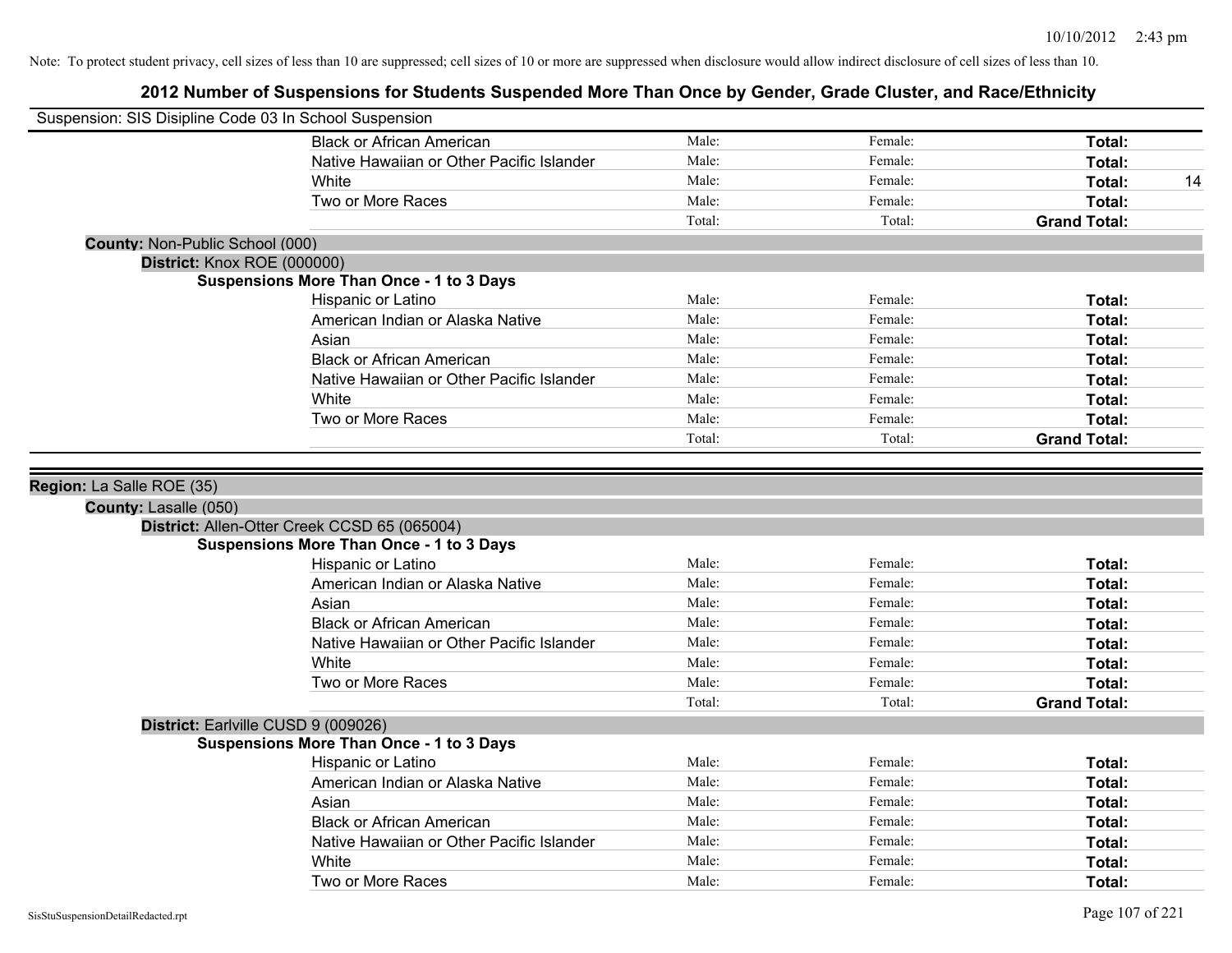| Suspension: SIS Disipline Code 03 In School Suspension |                                                    |        |     |         |     |                     |     |
|--------------------------------------------------------|----------------------------------------------------|--------|-----|---------|-----|---------------------|-----|
|                                                        |                                                    | Total: |     | Total:  |     | <b>Grand Total:</b> | 17  |
|                                                        | District: La Salle ESD 122 (122002)                |        |     |         |     |                     |     |
|                                                        | <b>Suspensions More Than Once - 1 to 3 Days</b>    |        |     |         |     |                     |     |
|                                                        | Hispanic or Latino                                 | Male:  |     | Female: |     | Total:              | 13  |
|                                                        | American Indian or Alaska Native                   | Male:  |     | Female: |     | <b>Total:</b>       |     |
|                                                        | Asian                                              | Male:  |     | Female: |     | Total:              |     |
|                                                        | <b>Black or African American</b>                   | Male:  |     | Female: |     | Total:              |     |
|                                                        | Native Hawaiian or Other Pacific Islander          | Male:  |     | Female: |     | Total:              |     |
|                                                        | White                                              | Male:  |     | Female: |     | Total:              | 23  |
|                                                        | Two or More Races                                  | Male:  |     | Female: |     | Total:              |     |
|                                                        |                                                    | Total: |     | Total:  |     | <b>Grand Total:</b> | 50  |
|                                                        | <b>Suspensions More Than Once - 4 or More Days</b> |        |     |         |     |                     |     |
|                                                        | Hispanic or Latino                                 | Male:  |     | Female: |     | Total:              |     |
|                                                        | American Indian or Alaska Native                   | Male:  |     | Female: |     | Total:              |     |
|                                                        | Asian                                              | Male:  |     | Female: |     | Total:              |     |
|                                                        | <b>Black or African American</b>                   | Male:  |     | Female: |     | Total:              |     |
|                                                        | Native Hawaiian or Other Pacific Islander          | Male:  |     | Female: |     | Total:              |     |
|                                                        | White                                              | Male:  |     | Female: |     | Total:              |     |
|                                                        | Two or More Races                                  | Male:  |     | Female: |     | Total:              |     |
|                                                        |                                                    | Total: |     | Total:  |     | <b>Grand Total:</b> |     |
|                                                        | District: La Salle-Peru Twp HSD 120 (120017)       |        |     |         |     |                     |     |
|                                                        | <b>Suspensions More Than Once - 1 to 3 Days</b>    |        |     |         |     |                     |     |
|                                                        | Hispanic or Latino                                 | Male:  | 58  | Female: | 50  | Total:              | 108 |
|                                                        | American Indian or Alaska Native                   | Male:  |     | Female: |     | Total:              |     |
|                                                        | Asian                                              | Male:  |     | Female: |     | Total:              | 12  |
|                                                        | <b>Black or African American</b>                   | Male:  |     | Female: |     | Total:              | 21  |
|                                                        | Native Hawaiian or Other Pacific Islander          | Male:  |     | Female: |     | Total:              |     |
|                                                        | White                                              | Male:  | 455 | Female: | 259 | Total:              | 714 |
|                                                        | Two or More Races                                  | Male:  |     | Female: |     | Total:              | 15  |
|                                                        |                                                    | Total: |     | Total:  |     | <b>Grand Total:</b> |     |
|                                                        | District: Marseilles ESD 150 (150002)              |        |     |         |     |                     |     |
|                                                        | <b>Suspensions More Than Once - 1 to 3 Days</b>    |        |     |         |     |                     |     |
|                                                        | Hispanic or Latino                                 | Male:  |     | Female: |     | Total:              |     |
|                                                        | American Indian or Alaska Native                   | Male:  |     | Female: |     | Total:              |     |
|                                                        | Asian                                              | Male:  |     | Female: |     | Total:              |     |
|                                                        | <b>Black or African American</b>                   | Male:  |     | Female: |     | Total:              |     |
|                                                        | Native Hawaiian or Other Pacific Islander          | Male:  |     | Female: |     | Total:              |     |
|                                                        | White                                              | Male:  | 64  | Female: | 19  | Total:              | 83  |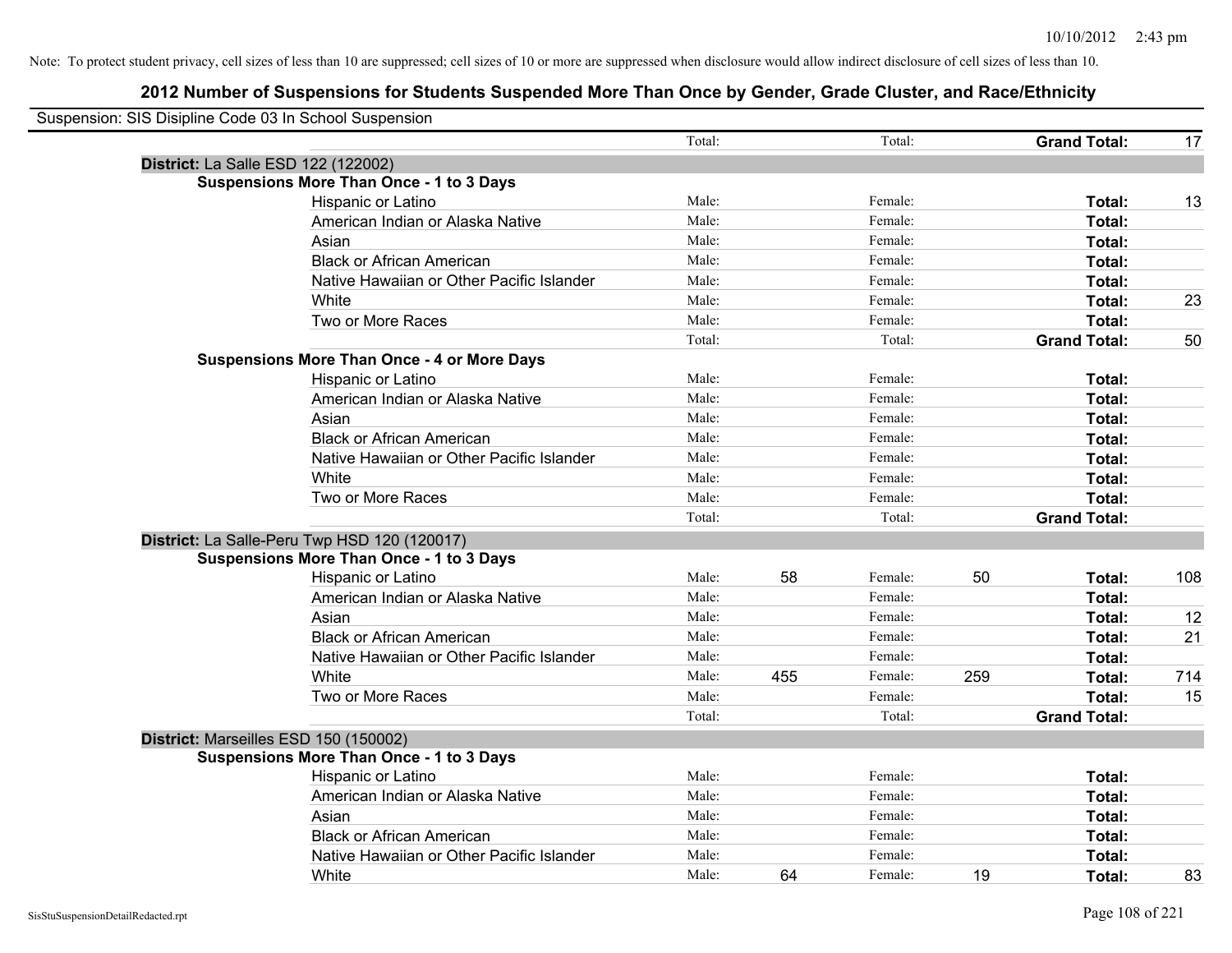| Suspension: SIS Disipline Code 03 In School Suspension |                                                    |        |         |                     |
|--------------------------------------------------------|----------------------------------------------------|--------|---------|---------------------|
|                                                        | Two or More Races                                  | Male:  | Female: | Total:              |
|                                                        |                                                    | Total: | Total:  | <b>Grand Total:</b> |
|                                                        | District: Miller Twp CCSD 210 (210004)             |        |         |                     |
|                                                        | <b>Suspensions More Than Once - 1 to 3 Days</b>    |        |         |                     |
|                                                        | Hispanic or Latino                                 | Male:  | Female: | Total:              |
|                                                        | American Indian or Alaska Native                   | Male:  | Female: | Total:              |
|                                                        | Asian                                              | Male:  | Female: | Total:              |
|                                                        | <b>Black or African American</b>                   | Male:  | Female: | Total:              |
|                                                        | Native Hawaiian or Other Pacific Islander          | Male:  | Female: | Total:              |
|                                                        | White                                              | Male:  | Female: | Total:              |
|                                                        | Two or More Races                                  | Male:  | Female: | Total:              |
|                                                        |                                                    | Total: | Total:  | <b>Grand Total:</b> |
| District: Non-Public School (1200)                     |                                                    |        |         |                     |
|                                                        | <b>Suspensions More Than Once - 1 to 3 Days</b>    |        |         |                     |
|                                                        | Hispanic or Latino                                 | Male:  | Female: | Total:              |
|                                                        | American Indian or Alaska Native                   | Male:  | Female: | Total:              |
|                                                        | Asian                                              | Male:  | Female: | Total:              |
|                                                        | <b>Black or African American</b>                   | Male:  | Female: | Total:              |
|                                                        | Native Hawaiian or Other Pacific Islander          | Male:  | Female: | Total:              |
|                                                        | White                                              | Male:  | Female: | Total:              |
|                                                        | Two or More Races                                  | Male:  | Female: | Total:              |
|                                                        |                                                    | Total: | Total:  | <b>Grand Total:</b> |
|                                                        | <b>Suspensions More Than Once - 4 or More Days</b> |        |         |                     |
|                                                        | Hispanic or Latino                                 | Male:  | Female: | Total:              |
|                                                        | American Indian or Alaska Native                   | Male:  | Female: | Total:              |
|                                                        | Asian                                              | Male:  | Female: | Total:              |
|                                                        | <b>Black or African American</b>                   | Male:  | Female: | Total:              |
|                                                        | Native Hawaiian or Other Pacific Islander          | Male:  | Female: | Total:              |
|                                                        | White                                              | Male:  | Female: | Total:              |
|                                                        | Two or More Races                                  | Male:  | Female: | Total:              |
|                                                        |                                                    | Total: | Total:  | <b>Grand Total:</b> |
| District: Ottawa ESD 141 (141002)                      |                                                    |        |         |                     |
|                                                        | <b>Suspensions More Than Once - 1 to 3 Days</b>    |        |         |                     |
|                                                        | Hispanic or Latino                                 | Male:  | Female: | Total:              |
|                                                        | American Indian or Alaska Native                   | Male:  | Female: | Total:              |
|                                                        | Asian                                              | Male:  | Female: | Total:              |
|                                                        | <b>Black or African American</b>                   | Male:  | Female: | Total:              |
|                                                        | Native Hawaiian or Other Pacific Islander          | Male:  | Female: | Total:              |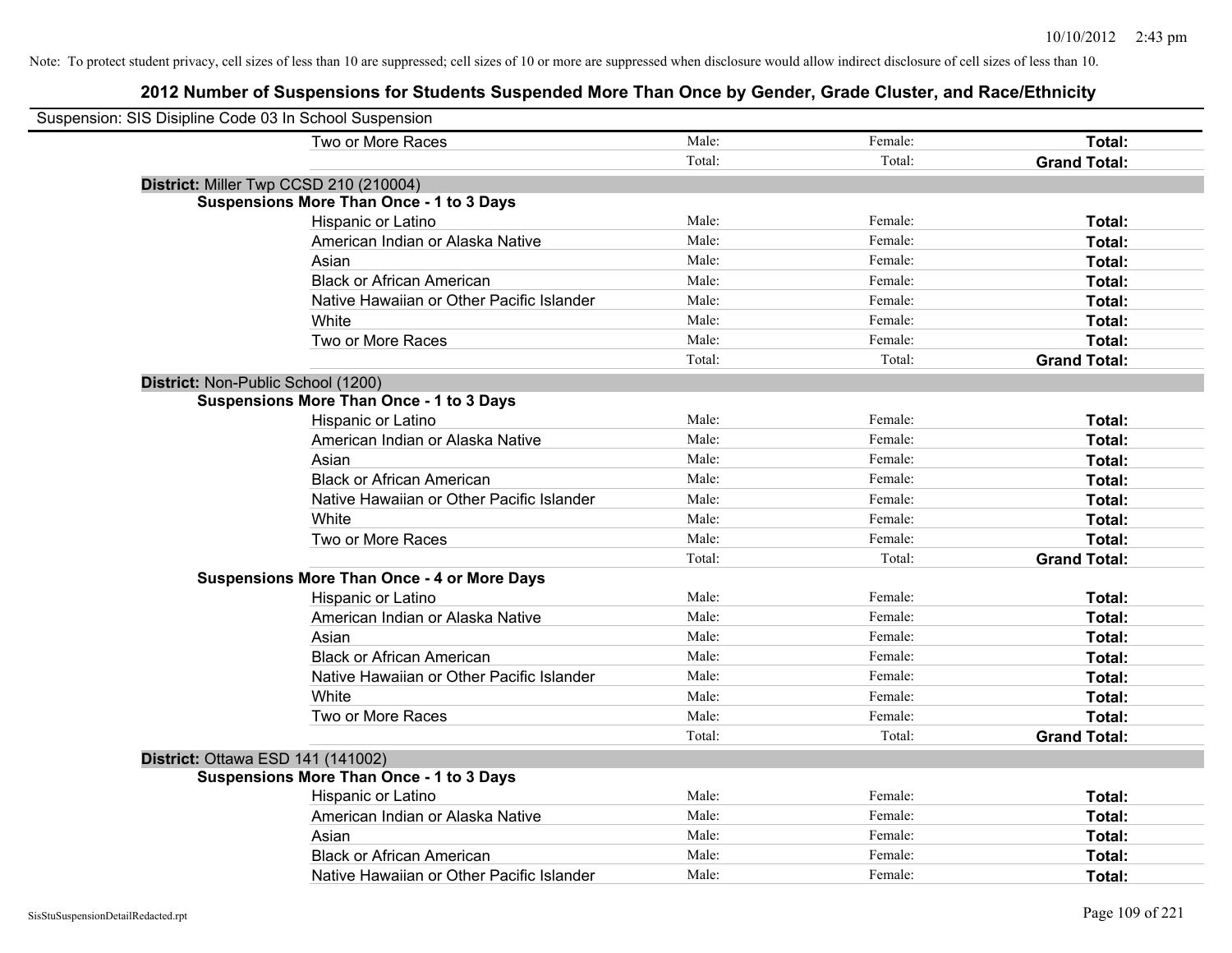| Suspension: SIS Disipline Code 03 In School Suspension |                                                 |        |    |         |    |                     |     |
|--------------------------------------------------------|-------------------------------------------------|--------|----|---------|----|---------------------|-----|
|                                                        | White                                           | Male:  | 74 | Female: | 18 | Total:              | 92  |
|                                                        | Two or More Races                               | Male:  |    | Female: |    | Total:              |     |
|                                                        |                                                 | Total: |    | Total:  |    | <b>Grand Total:</b> | 112 |
| District: Peru ESD 124 (124002)                        |                                                 |        |    |         |    |                     |     |
|                                                        | <b>Suspensions More Than Once - 1 to 3 Days</b> |        |    |         |    |                     |     |
|                                                        | Hispanic or Latino                              | Male:  |    | Female: |    | Total:              |     |
|                                                        | American Indian or Alaska Native                | Male:  |    | Female: |    | Total:              |     |
|                                                        | Asian                                           | Male:  |    | Female: |    | Total:              |     |
|                                                        | <b>Black or African American</b>                | Male:  |    | Female: |    | Total:              |     |
|                                                        | Native Hawaiian or Other Pacific Islander       | Male:  |    | Female: |    | Total:              |     |
|                                                        | White                                           | Male:  |    | Female: |    | Total:              | 41  |
|                                                        | Two or More Races                               | Male:  |    | Female: |    | Total:              |     |
|                                                        |                                                 | Total: |    | Total:  |    | <b>Grand Total:</b> |     |
| District: Seneca CCSD 170 (170004)                     |                                                 |        |    |         |    |                     |     |
|                                                        | <b>Suspensions More Than Once - 1 to 3 Days</b> |        |    |         |    |                     |     |
|                                                        | Hispanic or Latino                              | Male:  |    | Female: |    | Total:              |     |
|                                                        | American Indian or Alaska Native                | Male:  |    | Female: |    | Total:              |     |
|                                                        | Asian                                           | Male:  |    | Female: |    | Total:              |     |
|                                                        | <b>Black or African American</b>                | Male:  |    | Female: |    | Total:              |     |
|                                                        | Native Hawaiian or Other Pacific Islander       | Male:  |    | Female: |    | Total:              |     |
|                                                        | White                                           | Male:  |    | Female: |    | Total:              |     |
|                                                        | Two or More Races                               | Male:  |    | Female: |    | Total:              |     |
|                                                        |                                                 | Total: |    | Total:  |    | <b>Grand Total:</b> |     |
| District: Seneca Twp HSD 160 (160017)                  |                                                 |        |    |         |    |                     |     |
|                                                        | <b>Suspensions More Than Once - 1 to 3 Days</b> |        |    |         |    |                     |     |
|                                                        | Hispanic or Latino                              | Male:  |    | Female: |    | Total:              |     |
|                                                        | American Indian or Alaska Native                | Male:  |    | Female: |    | Total:              |     |
|                                                        | Asian                                           | Male:  |    | Female: |    | Total:              |     |
|                                                        | <b>Black or African American</b>                | Male:  |    | Female: |    | Total:              |     |
|                                                        | Native Hawaiian or Other Pacific Islander       | Male:  |    | Female: |    | Total:              |     |
|                                                        | White                                           | Male:  |    | Female: |    | Total:              |     |
|                                                        | Two or More Races                               | Male:  |    | Female: |    | Total:              |     |
|                                                        |                                                 | Total: |    | Total:  |    | <b>Grand Total:</b> |     |
| District: Serena CUSD 2 (002026)                       |                                                 |        |    |         |    |                     |     |
|                                                        | <b>Suspensions More Than Once - 1 to 3 Days</b> |        |    |         |    |                     |     |
|                                                        | Hispanic or Latino                              | Male:  |    | Female: |    | Total:              |     |
|                                                        | American Indian or Alaska Native                | Male:  |    | Female: |    | Total:              |     |
|                                                        | Asian                                           | Male:  |    | Female: |    | Total:              |     |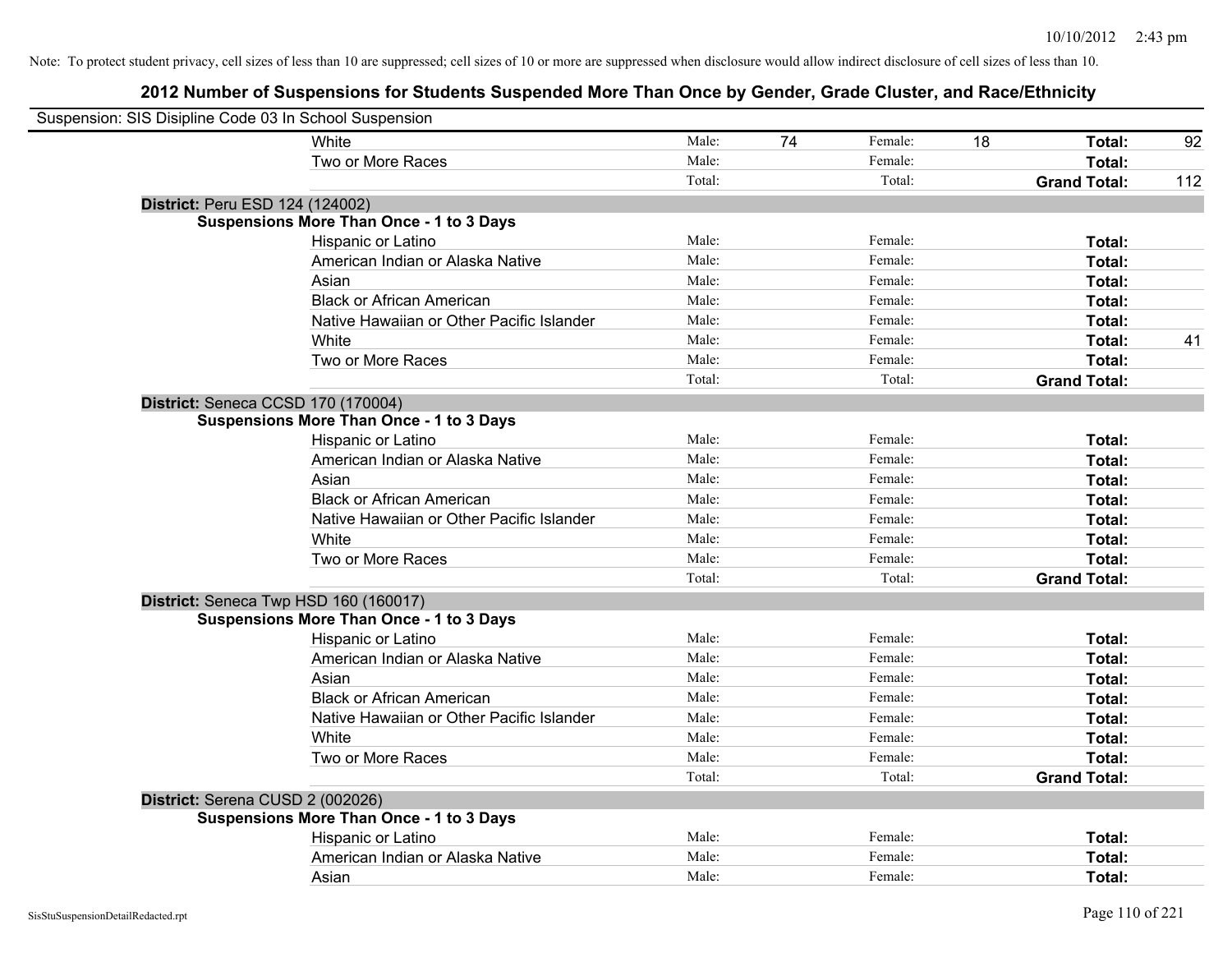| Suspension: SIS Disipline Code 03 In School Suspension |                                                    |        |     |         |     |                     |     |
|--------------------------------------------------------|----------------------------------------------------|--------|-----|---------|-----|---------------------|-----|
|                                                        | <b>Black or African American</b>                   | Male:  |     | Female: |     | Total:              |     |
|                                                        | Native Hawaiian or Other Pacific Islander          | Male:  |     | Female: |     | Total:              |     |
|                                                        | White                                              | Male:  |     | Female: |     | Total:              | 43  |
|                                                        | Two or More Races                                  | Male:  |     | Female: |     | Total:              |     |
|                                                        |                                                    | Total: | 42  | Total:  | 11  | <b>Grand Total:</b> | 53  |
| District: Streator ESD 44 (044002)                     |                                                    |        |     |         |     |                     |     |
|                                                        | <b>Suspensions More Than Once - 1 to 3 Days</b>    |        |     |         |     |                     |     |
|                                                        | Hispanic or Latino                                 | Male:  | 14  | Female: | 12  | Total:              | 26  |
|                                                        | American Indian or Alaska Native                   | Male:  |     | Female: |     | Total:              |     |
|                                                        | Asian                                              | Male:  |     | Female: |     | Total:              |     |
|                                                        | <b>Black or African American</b>                   | Male:  |     | Female: |     | Total:              | 43  |
|                                                        | Native Hawaiian or Other Pacific Islander          | Male:  |     | Female: |     | Total:              |     |
|                                                        | White                                              | Male:  | 114 | Female: | 39  | Total:              | 153 |
|                                                        | Two or More Races                                  | Male:  |     | Female: |     | Total:              | 22  |
|                                                        |                                                    | Total: |     | Total:  |     | <b>Grand Total:</b> |     |
|                                                        | <b>Suspensions More Than Once - 4 or More Days</b> |        |     |         |     |                     |     |
|                                                        | Hispanic or Latino                                 | Male:  |     | Female: |     | Total:              |     |
|                                                        | American Indian or Alaska Native                   | Male:  |     | Female: |     | Total:              |     |
|                                                        | Asian                                              | Male:  |     | Female: |     | Total:              |     |
|                                                        | <b>Black or African American</b>                   | Male:  |     | Female: |     | Total:              |     |
|                                                        | Native Hawaiian or Other Pacific Islander          | Male:  |     | Female: |     | Total:              |     |
|                                                        | White                                              | Male:  |     | Female: |     | Total:              |     |
|                                                        | Two or More Races                                  | Male:  |     | Female: |     | Total:              |     |
|                                                        |                                                    | Total: |     | Total:  |     | <b>Grand Total:</b> |     |
|                                                        | District: Streator Twp HSD 40 (040017)             |        |     |         |     |                     |     |
|                                                        | <b>Suspensions More Than Once - 1 to 3 Days</b>    |        |     |         |     |                     |     |
|                                                        | Hispanic or Latino                                 | Male:  | 25  | Female: | 69  | Total:              | 94  |
|                                                        | American Indian or Alaska Native                   | Male:  |     | Female: |     | Total:              |     |
|                                                        | Asian                                              | Male:  |     | Female: |     | Total:              |     |
|                                                        | <b>Black or African American</b>                   | Male:  | 40  | Female: | 27  | Total:              | 67  |
|                                                        | Native Hawaiian or Other Pacific Islander          | Male:  |     | Female: |     | Total:              |     |
|                                                        | White                                              | Male:  | 194 | Female: | 209 | Total:              | 403 |
|                                                        | Two or More Races                                  | Male:  |     | Female: |     | Total:              | 11  |
|                                                        |                                                    | Total: |     | Total:  |     | <b>Grand Total:</b> |     |
| District: Tonica CCSD 79 (079004)                      |                                                    |        |     |         |     |                     |     |
|                                                        | <b>Suspensions More Than Once - 1 to 3 Days</b>    |        |     |         |     |                     |     |
|                                                        | Hispanic or Latino                                 | Male:  |     | Female: |     | Total:              |     |
|                                                        | American Indian or Alaska Native                   | Male:  |     | Female: |     | Total:              |     |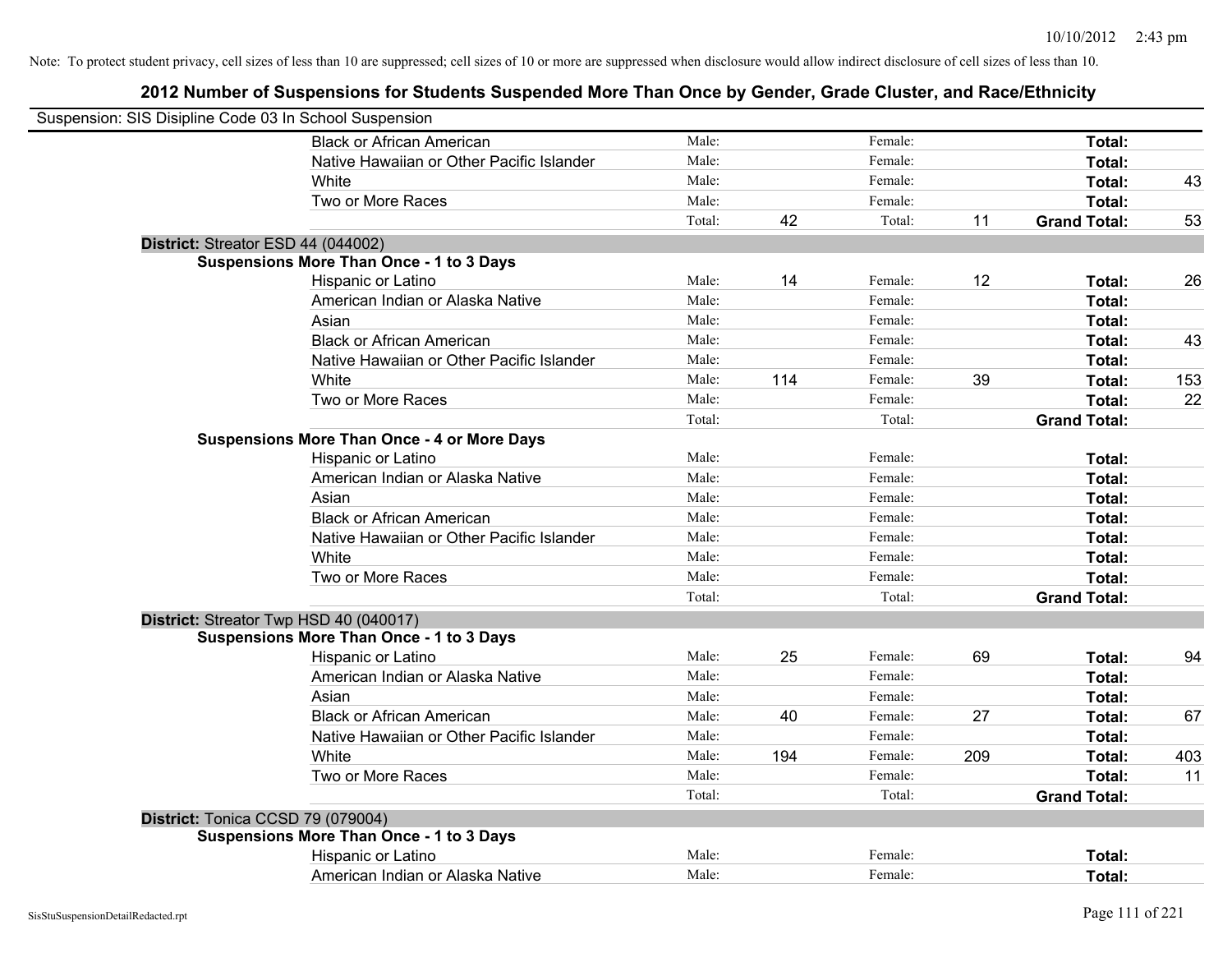| Suspension: SIS Disipline Code 03 In School Suspension |                                                    |        |     |         |    |                     |     |
|--------------------------------------------------------|----------------------------------------------------|--------|-----|---------|----|---------------------|-----|
|                                                        | Asian                                              | Male:  |     | Female: |    | Total:              |     |
|                                                        | <b>Black or African American</b>                   | Male:  |     | Female: |    | Total:              |     |
|                                                        | Native Hawaiian or Other Pacific Islander          | Male:  |     | Female: |    | Total:              |     |
|                                                        | White                                              | Male:  |     | Female: |    | Total:              |     |
|                                                        | Two or More Races                                  | Male:  |     | Female: |    | Total:              |     |
|                                                        |                                                    | Total: |     | Total:  |    | <b>Grand Total:</b> |     |
|                                                        |                                                    |        |     |         |    |                     |     |
| Region: Lake ROE (34)<br>County: Lake (049)            |                                                    |        |     |         |    |                     |     |
|                                                        | District: Adlai E Stevenson HSD 125 (125013)       |        |     |         |    |                     |     |
|                                                        | <b>Suspensions More Than Once - 1 to 3 Days</b>    |        |     |         |    |                     |     |
|                                                        | Hispanic or Latino                                 | Male:  | 32  | Female: | 16 | Total:              | 48  |
|                                                        | American Indian or Alaska Native                   | Male:  |     | Female: |    | Total:              |     |
|                                                        | Asian                                              | Male:  |     | Female: |    | Total:              | 18  |
|                                                        | <b>Black or African American</b>                   | Male:  |     | Female: |    | Total:              |     |
|                                                        | Native Hawaiian or Other Pacific Islander          | Male:  |     | Female: |    | Total:              |     |
|                                                        | White                                              | Male:  | 165 | Female: | 46 | Total:              | 211 |
|                                                        | Two or More Races                                  | Male:  |     | Female: |    | Total:              | 18  |
|                                                        |                                                    | Total: |     | Total:  |    | <b>Grand Total:</b> |     |
|                                                        | <b>Suspensions More Than Once - 4 or More Days</b> |        |     |         |    |                     |     |
|                                                        | Hispanic or Latino                                 | Male:  |     | Female: |    | Total:              |     |
|                                                        | American Indian or Alaska Native                   | Male:  |     | Female: |    | Total:              |     |
|                                                        | Asian                                              | Male:  |     | Female: |    | Total:              |     |
|                                                        | <b>Black or African American</b>                   | Male:  |     | Female: |    | Total:              |     |
|                                                        | Native Hawaiian or Other Pacific Islander          | Male:  |     | Female: |    | Total:              |     |
|                                                        | White                                              | Male:  |     | Female: |    | Total:              |     |
|                                                        | Two or More Races                                  | Male:  |     | Female: |    | Total:              |     |
|                                                        |                                                    | Total: |     | Total:  |    | <b>Grand Total:</b> | 17  |
|                                                        | District: Antioch CCSD 34 (034004)                 |        |     |         |    |                     |     |
|                                                        | <b>Suspensions More Than Once - 1 to 3 Days</b>    |        |     |         |    |                     |     |
|                                                        | Hispanic or Latino                                 | Male:  |     | Female: |    | Total:              |     |
|                                                        | American Indian or Alaska Native                   | Male:  |     | Female: |    | Total:              |     |
|                                                        | Asian                                              | Male:  |     | Female: |    | Total:              |     |
|                                                        | <b>Black or African American</b>                   | Male:  |     | Female: |    | Total:              |     |
|                                                        | Native Hawaiian or Other Pacific Islander          | Male:  |     | Female: |    | Total:              |     |
|                                                        | White                                              | Male:  | 82  | Female: | 42 | Total:              | 124 |
|                                                        | Two or More Races                                  | Male:  |     | Female: |    | Total:              |     |
|                                                        |                                                    | Total: |     | Total:  |    | <b>Grand Total:</b> | 147 |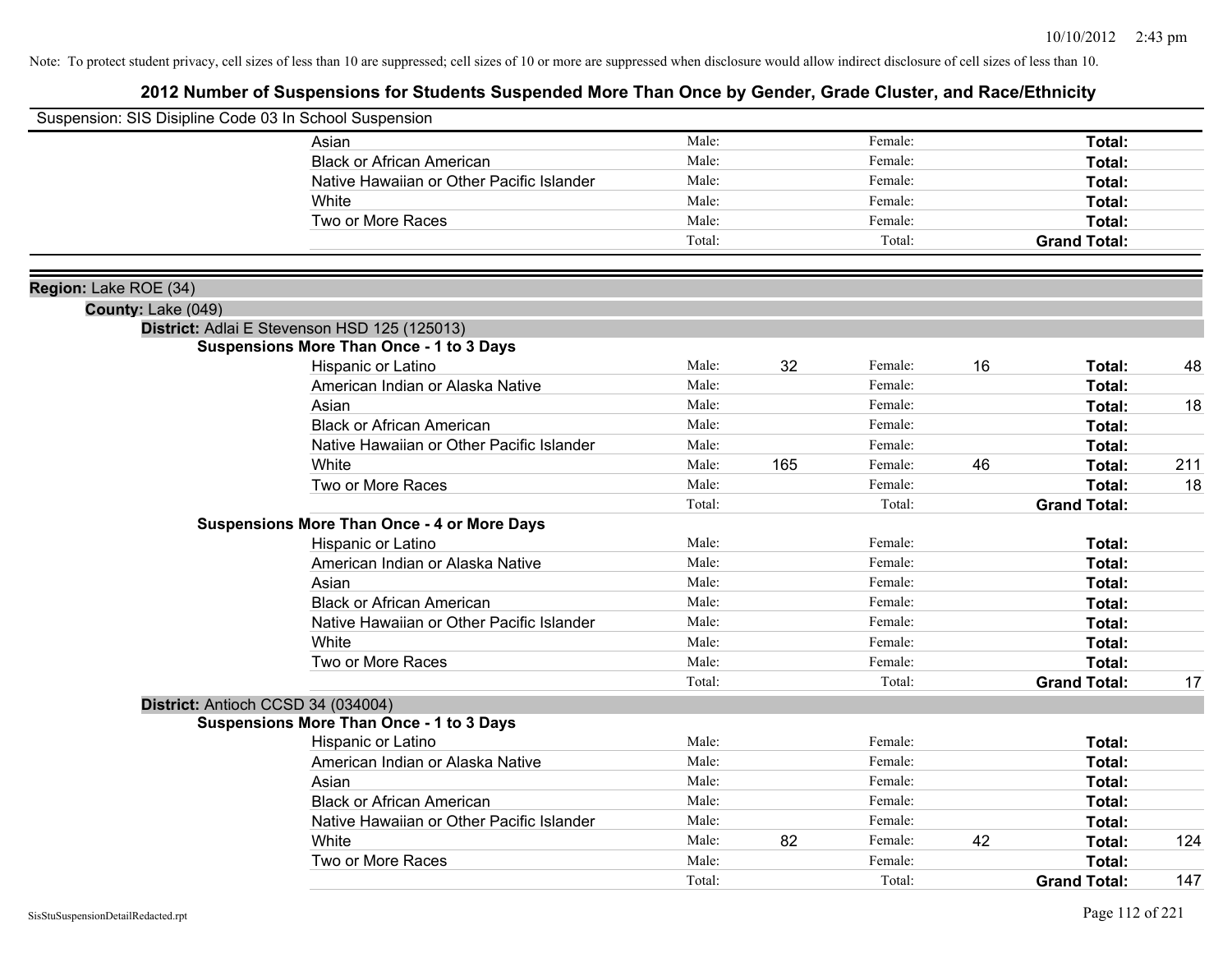| Suspension: SIS Disipline Code 03 In School Suspension |                                                    |        |         |                     |    |
|--------------------------------------------------------|----------------------------------------------------|--------|---------|---------------------|----|
|                                                        | <b>Suspensions More Than Once - 4 or More Days</b> |        |         |                     |    |
|                                                        | Hispanic or Latino                                 | Male:  | Female: | Total:              |    |
|                                                        | American Indian or Alaska Native                   | Male:  | Female: | Total:              |    |
|                                                        | Asian                                              | Male:  | Female: | Total:              |    |
|                                                        | <b>Black or African American</b>                   | Male:  | Female: | Total:              |    |
|                                                        | Native Hawaiian or Other Pacific Islander          | Male:  | Female: | Total:              |    |
|                                                        | White                                              | Male:  | Female: | Total:              |    |
|                                                        | Two or More Races                                  | Male:  | Female: | Total:              |    |
|                                                        |                                                    | Total: | Total:  | <b>Grand Total:</b> |    |
|                                                        | District: Aptakisic-Tripp CCSD 102 (102004)        |        |         |                     |    |
|                                                        | <b>Suspensions More Than Once - 1 to 3 Days</b>    |        |         |                     |    |
|                                                        | Hispanic or Latino                                 | Male:  | Female: | Total:              |    |
|                                                        | American Indian or Alaska Native                   | Male:  | Female: | Total:              |    |
|                                                        | Asian                                              | Male:  | Female: | Total:              |    |
|                                                        | <b>Black or African American</b>                   | Male:  | Female: | Total:              |    |
|                                                        | Native Hawaiian or Other Pacific Islander          | Male:  | Female: | Total:              |    |
|                                                        | White                                              | Male:  | Female: | Total:              |    |
|                                                        | Two or More Races                                  | Male:  | Female: | Total:              |    |
|                                                        |                                                    | Total: | Total:  | <b>Grand Total:</b> |    |
|                                                        | District: Barrington CUSD 220 (220026)             |        |         |                     |    |
|                                                        | <b>Suspensions More Than Once - 1 to 3 Days</b>    |        |         |                     |    |
|                                                        | Hispanic or Latino                                 | Male:  | Female: | Total:              |    |
|                                                        | American Indian or Alaska Native                   | Male:  | Female: | Total:              |    |
|                                                        | Asian                                              | Male:  | Female: | Total:              |    |
|                                                        | <b>Black or African American</b>                   | Male:  | Female: | Total:              |    |
|                                                        | Native Hawaiian or Other Pacific Islander          | Male:  | Female: | Total:              |    |
|                                                        | White                                              | Male:  | Female: | Total:              |    |
|                                                        | Two or More Races                                  | Male:  | Female: | Total:              |    |
|                                                        |                                                    | Total: | Total:  | <b>Grand Total:</b> |    |
|                                                        | District: Beach Park CCSD 3 (003004)               |        |         |                     |    |
|                                                        | <b>Suspensions More Than Once - 1 to 3 Days</b>    |        |         |                     |    |
|                                                        | Hispanic or Latino                                 | Male:  | Female: | Total:              | 31 |
|                                                        | American Indian or Alaska Native                   | Male:  | Female: | Total:              |    |
|                                                        | Asian                                              | Male:  | Female: | Total:              |    |
|                                                        | <b>Black or African American</b>                   | Male:  | Female: | Total:              | 37 |
|                                                        | Native Hawaiian or Other Pacific Islander          | Male:  | Female: | Total:              |    |
|                                                        | White                                              | Male:  | Female: | Total:              | 17 |
|                                                        | Two or More Races                                  | Male:  | Female: | Total:              |    |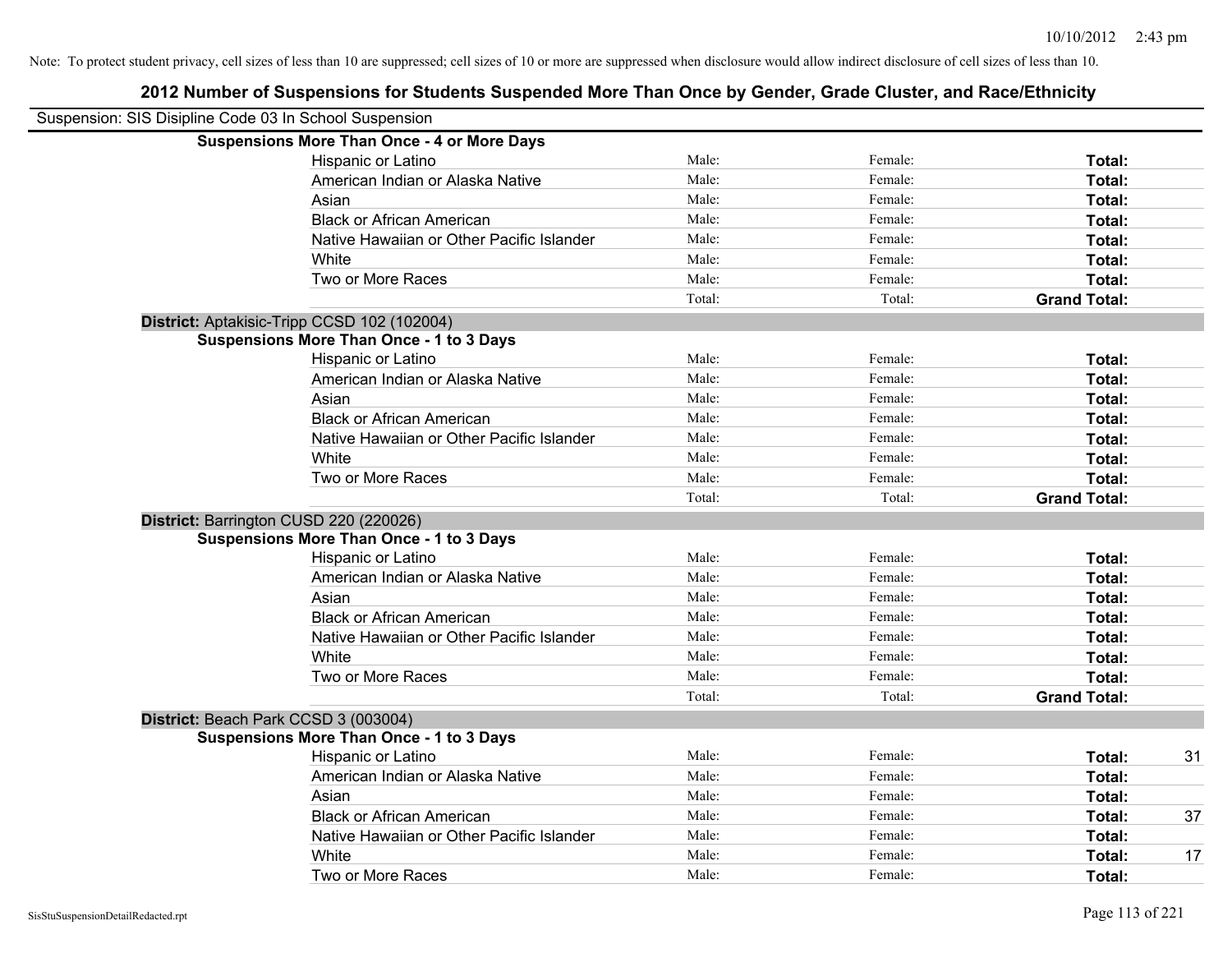| Suspension: SIS Disipline Code 03 In School Suspension |                                                    |        |         |                     |    |
|--------------------------------------------------------|----------------------------------------------------|--------|---------|---------------------|----|
|                                                        |                                                    | Total: | Total:  | <b>Grand Total:</b> |    |
|                                                        | <b>Suspensions More Than Once - 4 or More Days</b> |        |         |                     |    |
|                                                        | Hispanic or Latino                                 | Male:  | Female: | Total:              |    |
|                                                        | American Indian or Alaska Native                   | Male:  | Female: | Total:              |    |
|                                                        | Asian                                              | Male:  | Female: | Total:              |    |
|                                                        | <b>Black or African American</b>                   | Male:  | Female: | Total:              |    |
|                                                        | Native Hawaiian or Other Pacific Islander          | Male:  | Female: | Total:              |    |
|                                                        | White                                              | Male:  | Female: | Total:              |    |
|                                                        | Two or More Races                                  | Male:  | Female: | Total:              |    |
|                                                        |                                                    | Total: | Total:  | <b>Grand Total:</b> |    |
| District: CHSD 117 (117016)                            |                                                    |        |         |                     |    |
|                                                        | <b>Suspensions More Than Once - 1 to 3 Days</b>    |        |         |                     |    |
|                                                        | Hispanic or Latino                                 | Male:  | Female: | Total:              |    |
|                                                        | American Indian or Alaska Native                   | Male:  | Female: | Total:              |    |
|                                                        | Asian                                              | Male:  | Female: | Total:              |    |
|                                                        | <b>Black or African American</b>                   | Male:  | Female: | Total:              |    |
|                                                        | Native Hawaiian or Other Pacific Islander          | Male:  | Female: | Total:              |    |
|                                                        | White                                              | Male:  | Female: | Total:              | 28 |
|                                                        | Two or More Races                                  | Male:  | Female: | Total:              |    |
|                                                        |                                                    | Total: | Total:  | <b>Grand Total:</b> |    |
|                                                        | District: Diamond Lake SD 76 (076002)              |        |         |                     |    |
|                                                        | <b>Suspensions More Than Once - 1 to 3 Days</b>    |        |         |                     |    |
|                                                        | Hispanic or Latino                                 | Male:  | Female: | Total:              |    |
|                                                        | American Indian or Alaska Native                   | Male:  | Female: | Total:              |    |
|                                                        | Asian                                              | Male:  | Female: | Total:              |    |
|                                                        | <b>Black or African American</b>                   | Male:  | Female: | Total:              |    |
|                                                        | Native Hawaiian or Other Pacific Islander          | Male:  | Female: | Total:              |    |
|                                                        | White                                              | Male:  | Female: | Total:              |    |
|                                                        | Two or More Races                                  | Male:  | Female: | Total:              |    |
|                                                        |                                                    | Total: | Total:  | <b>Grand Total:</b> | 12 |
|                                                        | <b>District:</b> Fox Lake GSD 114 (114002)         |        |         |                     |    |
|                                                        | <b>Suspensions More Than Once - 1 to 3 Days</b>    |        |         |                     |    |
|                                                        | Hispanic or Latino                                 | Male:  | Female: | Total:              |    |
|                                                        | American Indian or Alaska Native                   | Male:  | Female: | Total:              |    |
|                                                        | Asian                                              | Male:  | Female: | Total:              |    |
|                                                        | <b>Black or African American</b>                   | Male:  | Female: | Total:              |    |
|                                                        | Native Hawaiian or Other Pacific Islander          | Male:  | Female: | Total:              |    |
|                                                        | White                                              | Male:  | Female: | Total:              | 19 |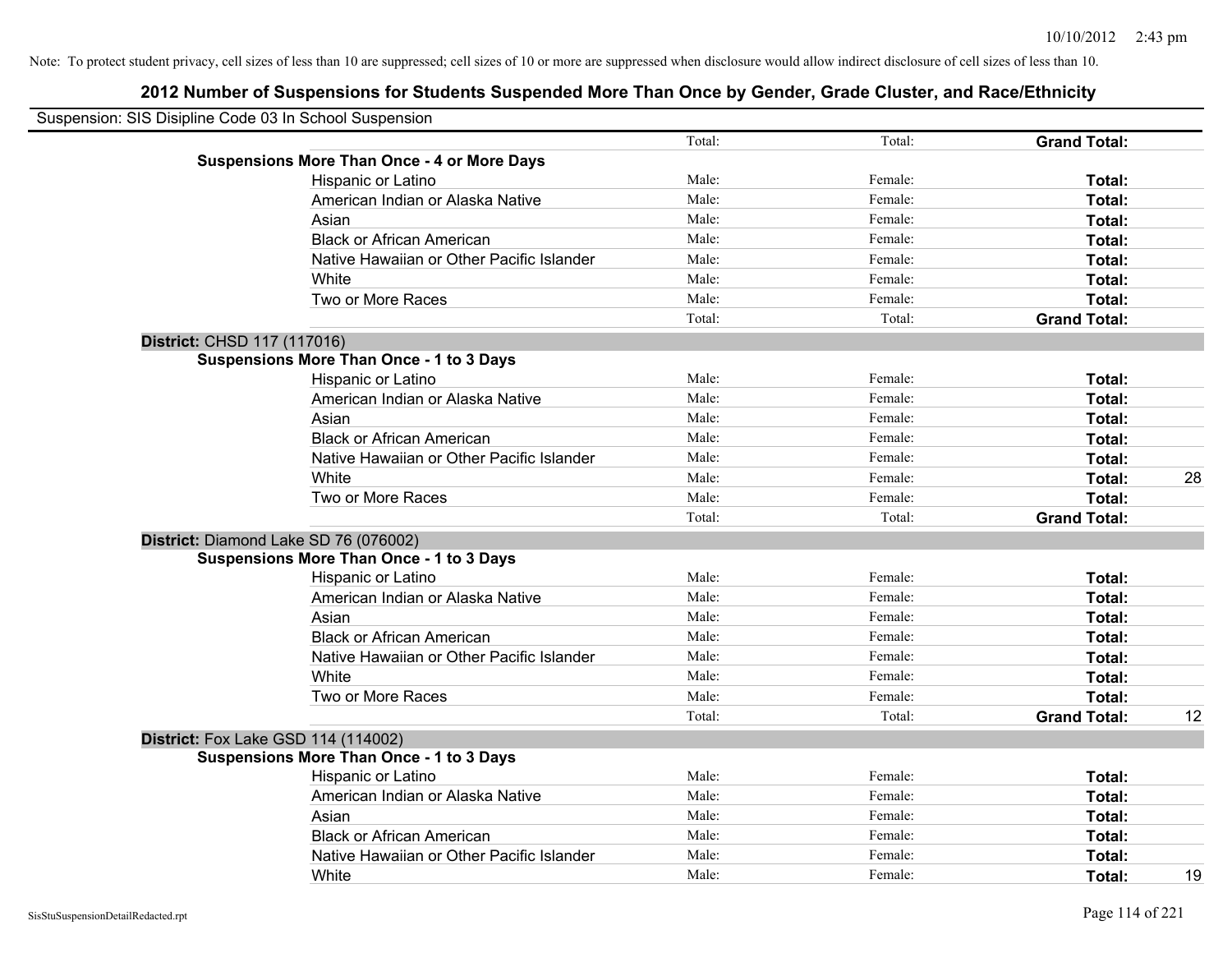| Suspension: SIS Disipline Code 03 In School Suspension |        |     |         |    |                     |     |
|--------------------------------------------------------|--------|-----|---------|----|---------------------|-----|
| Two or More Races                                      | Male:  |     | Female: |    | Total:              |     |
|                                                        | Total: |     | Total:  |    | <b>Grand Total:</b> |     |
| District: Fremont SD 79 (079002)                       |        |     |         |    |                     |     |
| <b>Suspensions More Than Once - 1 to 3 Days</b>        |        |     |         |    |                     |     |
| Hispanic or Latino                                     | Male:  |     | Female: |    | Total:              |     |
| American Indian or Alaska Native                       | Male:  |     | Female: |    | Total:              |     |
| Asian                                                  | Male:  |     | Female: |    | Total:              |     |
| <b>Black or African American</b>                       | Male:  |     | Female: |    | Total:              |     |
| Native Hawaiian or Other Pacific Islander              | Male:  |     | Female: |    | Total:              |     |
| White                                                  | Male:  |     | Female: |    | Total:              |     |
| Two or More Races                                      | Male:  |     | Female: |    | Total:              |     |
|                                                        | Total: |     | Total:  |    | <b>Grand Total:</b> |     |
| District: Gavin SD 37 (037002)                         |        |     |         |    |                     |     |
| <b>Suspensions More Than Once - 1 to 3 Days</b>        |        |     |         |    |                     |     |
| Hispanic or Latino                                     | Male:  |     | Female: |    | Total:              |     |
| American Indian or Alaska Native                       | Male:  |     | Female: |    | Total:              |     |
| Asian                                                  | Male:  |     | Female: |    | Total:              |     |
| <b>Black or African American</b>                       | Male:  |     | Female: |    | Total:              |     |
| Native Hawaiian or Other Pacific Islander              | Male:  |     | Female: |    | Total:              |     |
| White                                                  | Male:  |     | Female: |    | Total:              |     |
| Two or More Races                                      | Male:  |     | Female: |    | Total:              |     |
|                                                        | Total: |     | Total:  |    | <b>Grand Total:</b> | 10  |
| District: Grant CHSD 124 (124016)                      |        |     |         |    |                     |     |
| <b>Suspensions More Than Once - 1 to 3 Days</b>        |        |     |         |    |                     |     |
| Hispanic or Latino                                     | Male:  | 86  | Female: | 51 | Total:              | 137 |
| American Indian or Alaska Native                       | Male:  |     | Female: |    | Total:              |     |
| Asian                                                  | Male:  |     | Female: |    | Total:              |     |
| <b>Black or African American</b>                       | Male:  |     | Female: |    | Total:              | 23  |
| Native Hawaiian or Other Pacific Islander              | Male:  |     | Female: |    | Total:              |     |
| White                                                  | Male:  | 288 | Female: | 99 | Total:              | 387 |
| Two or More Races                                      | Male:  |     | Female: |    | Total:              | 11  |
|                                                        | Total: |     | Total:  |    | <b>Grand Total:</b> |     |
| District: Grayslake CCSD 46 (046004)                   |        |     |         |    |                     |     |
| <b>Suspensions More Than Once - 1 to 3 Days</b>        |        |     |         |    |                     |     |
| Hispanic or Latino                                     | Male:  |     | Female: |    | Total:              | 44  |
| American Indian or Alaska Native                       | Male:  |     | Female: |    | Total:              |     |
| Asian                                                  | Male:  |     | Female: |    | Total:              |     |
| <b>Black or African American</b>                       | Male:  |     | Female: |    | Total:              | 23  |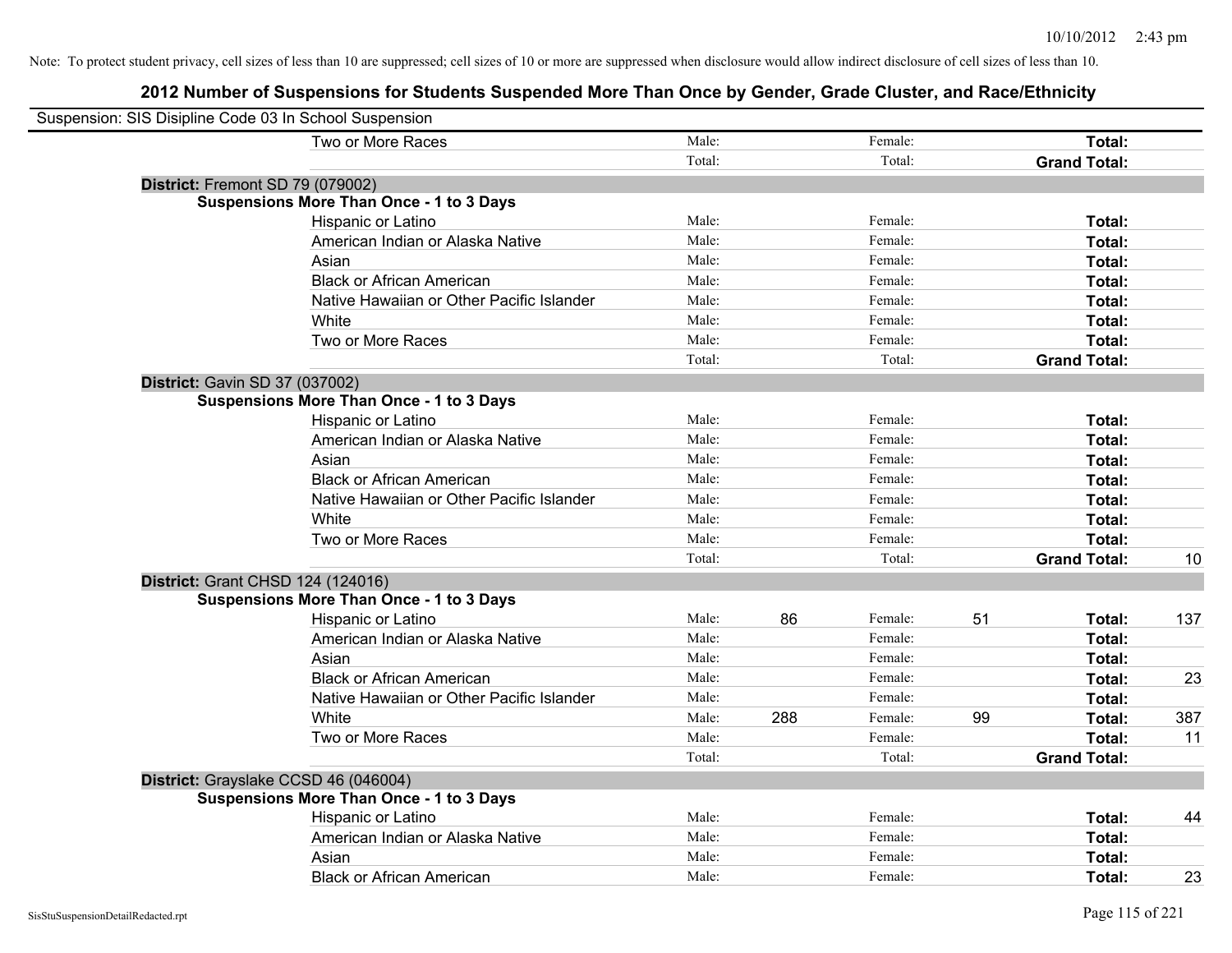| Suspension: SIS Disipline Code 03 In School Suspension |                                                    |        |     |         |    |                     |     |
|--------------------------------------------------------|----------------------------------------------------|--------|-----|---------|----|---------------------|-----|
|                                                        | Native Hawaiian or Other Pacific Islander          | Male:  |     | Female: |    | Total:              |     |
|                                                        | White                                              | Male:  |     | Female: |    | Total:              | 68  |
|                                                        | Two or More Races                                  | Male:  |     | Female: |    | Total:              | 15  |
|                                                        |                                                    | Total: |     | Total:  |    | <b>Grand Total:</b> |     |
| District: Grayslake CHSD 127 (127016)                  |                                                    |        |     |         |    |                     |     |
|                                                        | <b>Suspensions More Than Once - 1 to 3 Days</b>    |        |     |         |    |                     |     |
|                                                        | Hispanic or Latino                                 | Male:  | 180 | Female: | 68 | Total:              | 248 |
|                                                        | American Indian or Alaska Native                   | Male:  |     | Female: |    | Total:              |     |
|                                                        | Asian                                              | Male:  |     | Female: |    | Total:              | 12  |
|                                                        | <b>Black or African American</b>                   | Male:  | 30  | Female: | 26 | Total:              | 56  |
|                                                        | Native Hawaiian or Other Pacific Islander          | Male:  |     | Female: |    | Total:              |     |
|                                                        | White                                              | Male:  | 278 | Female: | 67 | Total:              | 345 |
|                                                        | Two or More Races                                  | Male:  |     | Female: |    | Total:              |     |
|                                                        |                                                    | Total: |     | Total:  |    | <b>Grand Total:</b> |     |
| <b>District: Gurnee SD 56 (056002)</b>                 |                                                    |        |     |         |    |                     |     |
|                                                        | <b>Suspensions More Than Once - 1 to 3 Days</b>    |        |     |         |    |                     |     |
|                                                        | Hispanic or Latino                                 | Male:  |     | Female: |    | Total:              | 25  |
|                                                        | American Indian or Alaska Native                   | Male:  |     | Female: |    | Total:              |     |
|                                                        | Asian                                              | Male:  |     | Female: |    | Total:              |     |
|                                                        | <b>Black or African American</b>                   | Male:  |     | Female: |    | Total:              | 32  |
|                                                        | Native Hawaiian or Other Pacific Islander          | Male:  |     | Female: |    | Total:              |     |
|                                                        | White                                              | Male:  |     | Female: |    | Total:              |     |
|                                                        | Two or More Races                                  | Male:  |     | Female: |    | Total:              |     |
|                                                        |                                                    | Total: |     | Total:  |    | <b>Grand Total:</b> | 67  |
| District: Hawthorn CCSD 73 (073004)                    |                                                    |        |     |         |    |                     |     |
|                                                        | <b>Suspensions More Than Once - 1 to 3 Days</b>    |        |     |         |    |                     |     |
|                                                        | Hispanic or Latino                                 | Male:  |     | Female: |    | Total:              | 24  |
|                                                        | American Indian or Alaska Native                   | Male:  |     | Female: |    | Total:              |     |
|                                                        | Asian                                              | Male:  |     | Female: |    | Total:              |     |
|                                                        | <b>Black or African American</b>                   | Male:  |     | Female: |    | Total:              | 14  |
|                                                        | Native Hawaiian or Other Pacific Islander          | Male:  |     | Female: |    | Total:              |     |
|                                                        | White                                              | Male:  |     | Female: |    | Total:              | 13  |
|                                                        | Two or More Races                                  | Male:  |     | Female: |    | Total:              |     |
|                                                        |                                                    | Total: |     | Total:  |    | <b>Grand Total:</b> |     |
|                                                        | <b>Suspensions More Than Once - 4 or More Days</b> |        |     |         |    |                     |     |
|                                                        | Hispanic or Latino                                 | Male:  |     | Female: |    | Total:              |     |
|                                                        | American Indian or Alaska Native                   | Male:  |     | Female: |    | Total:              |     |
|                                                        | Asian                                              | Male:  |     | Female: |    | Total:              |     |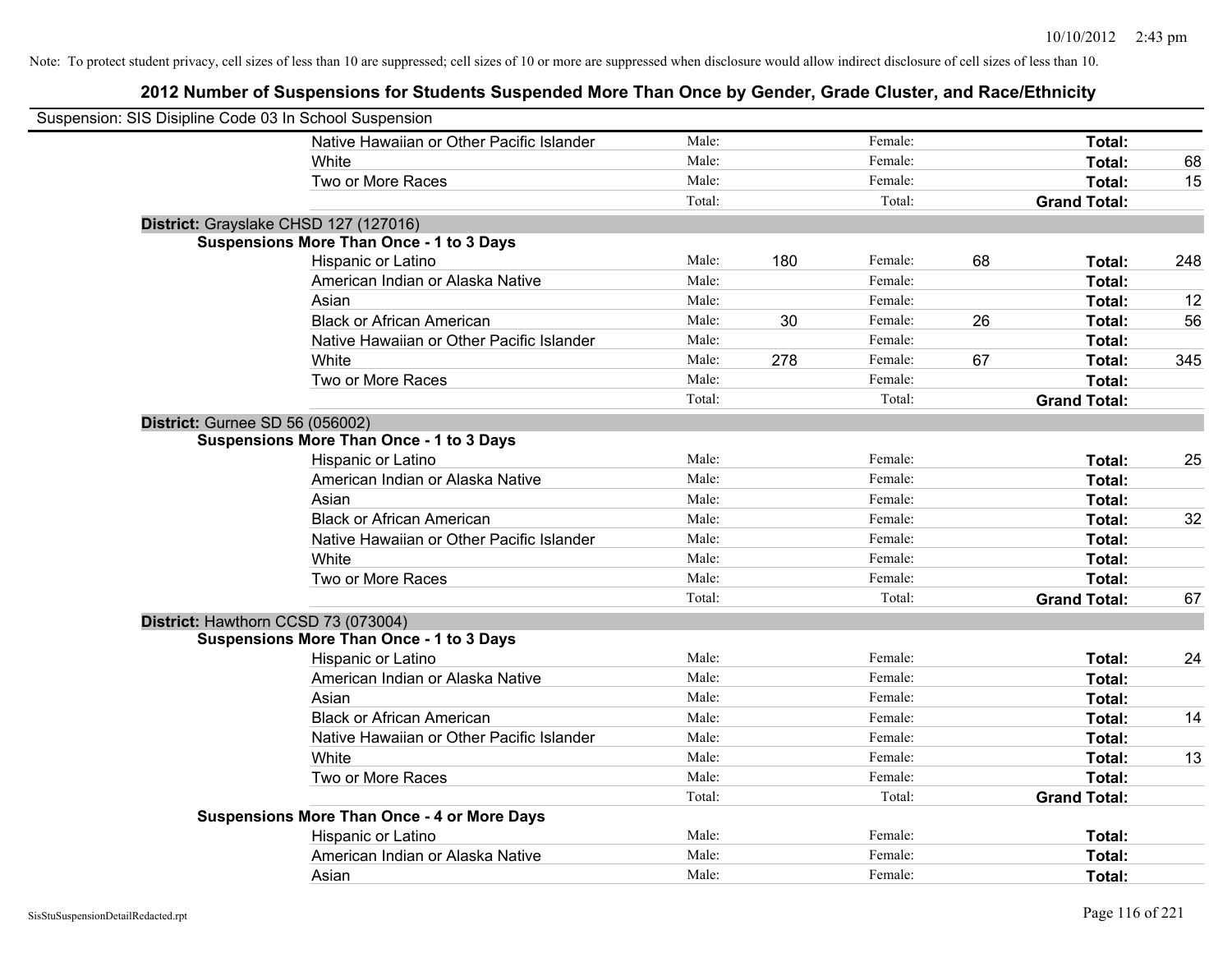| Suspension: SIS Disipline Code 03 In School Suspension |                                                 |        |    |         |    |                     |    |
|--------------------------------------------------------|-------------------------------------------------|--------|----|---------|----|---------------------|----|
|                                                        | <b>Black or African American</b>                | Male:  |    | Female: |    | Total:              |    |
|                                                        | Native Hawaiian or Other Pacific Islander       | Male:  |    | Female: |    | Total:              |    |
|                                                        | White                                           | Male:  |    | Female: |    | Total:              |    |
|                                                        | Two or More Races                               | Male:  |    | Female: |    | Total:              |    |
|                                                        |                                                 | Total: |    | Total:  |    | <b>Grand Total:</b> |    |
|                                                        | District: Kildeer Countryside CCSD 96 (096004)  |        |    |         |    |                     |    |
|                                                        | <b>Suspensions More Than Once - 1 to 3 Days</b> |        |    |         |    |                     |    |
|                                                        | Hispanic or Latino                              | Male:  |    | Female: |    | Total:              |    |
|                                                        | American Indian or Alaska Native                | Male:  |    | Female: |    | Total:              |    |
|                                                        | Asian                                           | Male:  |    | Female: |    | Total:              |    |
|                                                        | <b>Black or African American</b>                | Male:  |    | Female: |    | Total:              |    |
|                                                        | Native Hawaiian or Other Pacific Islander       | Male:  |    | Female: |    | Total:              |    |
|                                                        | White                                           | Male:  |    | Female: |    | Total:              | 16 |
|                                                        | Two or More Races                               | Male:  |    | Female: |    | Total:              |    |
|                                                        |                                                 | Total: |    | Total:  |    | <b>Grand Total:</b> | 35 |
|                                                        | District: Lake Forest CHSD 115 (115016)         |        |    |         |    |                     |    |
|                                                        | <b>Suspensions More Than Once - 1 to 3 Days</b> |        |    |         |    |                     |    |
|                                                        | Hispanic or Latino                              | Male:  |    | Female: |    | Total:              |    |
|                                                        | American Indian or Alaska Native                | Male:  |    | Female: |    | Total:              |    |
|                                                        | Asian                                           | Male:  |    | Female: |    | Total:              |    |
|                                                        | <b>Black or African American</b>                | Male:  |    | Female: |    | Total:              |    |
|                                                        | Native Hawaiian or Other Pacific Islander       | Male:  |    | Female: |    | Total:              |    |
|                                                        | White                                           | Male:  | 45 | Female: | 10 | Total:              | 55 |
|                                                        | Two or More Races                               | Male:  |    | Female: |    | Total:              |    |
|                                                        |                                                 | Total: |    | Total:  |    | <b>Grand Total:</b> | 72 |
| District: Lake Forest SD 67 (067005)                   |                                                 |        |    |         |    |                     |    |
|                                                        | <b>Suspensions More Than Once - 1 to 3 Days</b> |        |    |         |    |                     |    |
|                                                        | Hispanic or Latino                              | Male:  |    | Female: |    | Total:              |    |
|                                                        | American Indian or Alaska Native                | Male:  |    | Female: |    | Total:              |    |
|                                                        | Asian                                           | Male:  |    | Female: |    | Total:              |    |
|                                                        | <b>Black or African American</b>                | Male:  |    | Female: |    | Total:              |    |
|                                                        | Native Hawaiian or Other Pacific Islander       | Male:  |    | Female: |    | Total:              |    |
|                                                        | White                                           | Male:  |    | Female: |    | Total:              | 19 |
|                                                        | Two or More Races                               | Male:  |    | Female: |    | Total:              |    |
|                                                        |                                                 | Total: |    | Total:  |    | <b>Grand Total:</b> |    |
| District: Lake Villa CCSD 41 (041004)                  |                                                 |        |    |         |    |                     |    |
|                                                        | <b>Suspensions More Than Once - 1 to 3 Days</b> |        |    |         |    |                     |    |
|                                                        | Hispanic or Latino                              | Male:  |    | Female: |    | Total:              |    |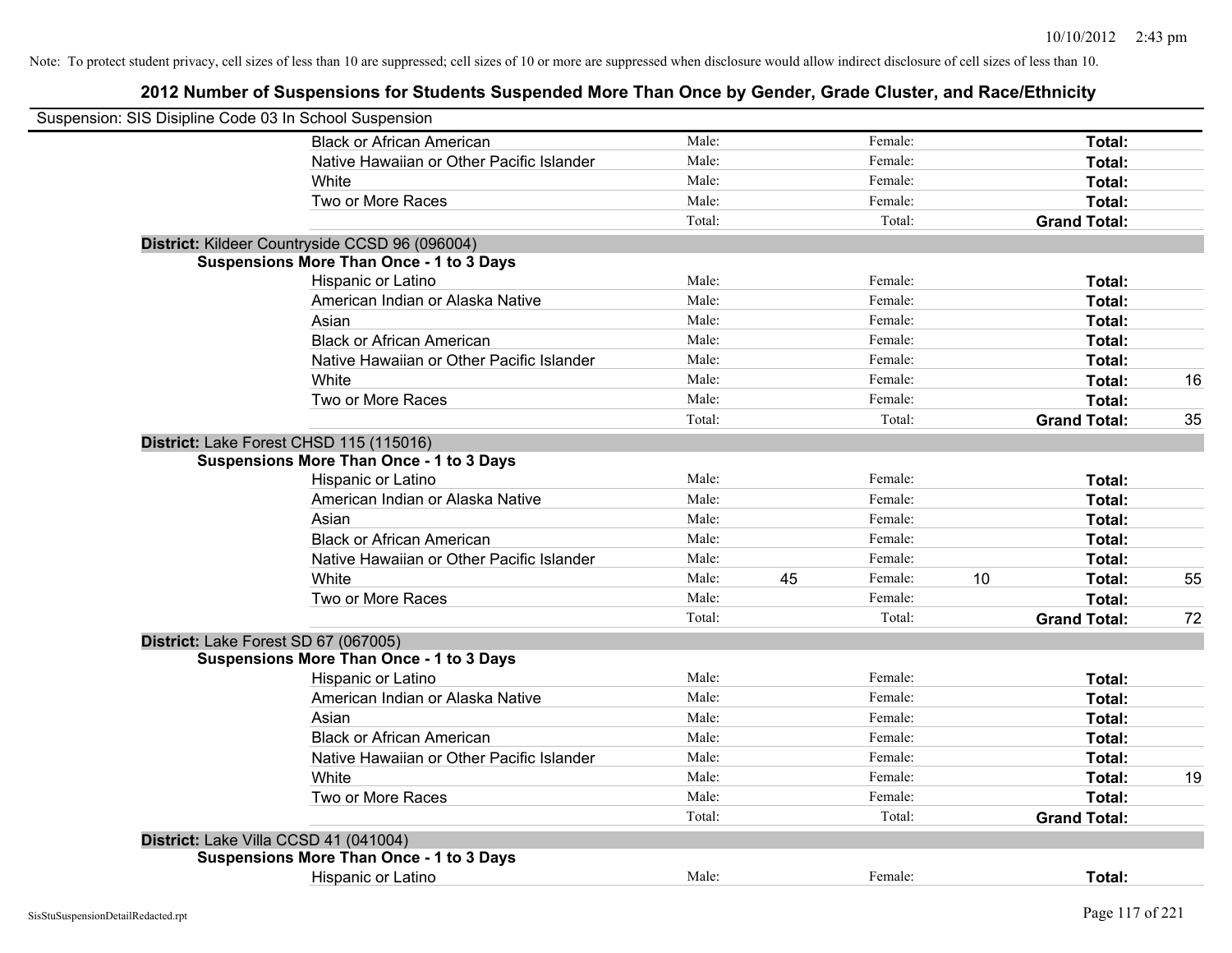| Suspension: SIS Disipline Code 03 In School Suspension |                                                    |        |         |                           |
|--------------------------------------------------------|----------------------------------------------------|--------|---------|---------------------------|
|                                                        | American Indian or Alaska Native                   | Male:  | Female: | Total:                    |
|                                                        | Asian                                              | Male:  | Female: | Total:                    |
|                                                        | <b>Black or African American</b>                   | Male:  | Female: | Total:                    |
|                                                        | Native Hawaiian or Other Pacific Islander          | Male:  | Female: | Total:                    |
|                                                        | White                                              | Male:  | Female: | Total:                    |
|                                                        | Two or More Races                                  | Male:  | Female: | Total:                    |
|                                                        |                                                    | Total: | Total:  | <b>Grand Total:</b><br>10 |
|                                                        | <b>Suspensions More Than Once - 4 or More Days</b> |        |         |                           |
|                                                        | Hispanic or Latino                                 | Male:  | Female: | Total:                    |
|                                                        | American Indian or Alaska Native                   | Male:  | Female: | Total:                    |
|                                                        | Asian                                              | Male:  | Female: | Total:                    |
|                                                        | <b>Black or African American</b>                   | Male:  | Female: | Total:                    |
|                                                        | Native Hawaiian or Other Pacific Islander          | Male:  | Female: | Total:                    |
|                                                        | White                                              | Male:  | Female: | Total:                    |
|                                                        | Two or More Races                                  | Male:  | Female: | Total:                    |
|                                                        |                                                    | Total: | Total:  | <b>Grand Total:</b>       |
|                                                        | District: Lake Zurich CUSD 95 (095026)             |        |         |                           |
|                                                        | <b>Suspensions More Than Once - 1 to 3 Days</b>    |        |         |                           |
|                                                        | Hispanic or Latino                                 | Male:  | Female: | Total:                    |
|                                                        | American Indian or Alaska Native                   | Male:  | Female: | Total:                    |
|                                                        | Asian                                              | Male:  | Female: | Total:                    |
|                                                        | <b>Black or African American</b>                   | Male:  | Female: | Total:                    |
|                                                        | Native Hawaiian or Other Pacific Islander          | Male:  | Female: | Total:                    |
|                                                        | White                                              | Male:  | Female: | Total:                    |
|                                                        | Two or More Races                                  | Male:  | Female: | Total:                    |
|                                                        |                                                    | Total: | Total:  | 19<br><b>Grand Total:</b> |
|                                                        | <b>Suspensions More Than Once - 4 or More Days</b> |        |         |                           |
|                                                        | Hispanic or Latino                                 | Male:  | Female: | Total:                    |
|                                                        | American Indian or Alaska Native                   | Male:  | Female: | Total:                    |
|                                                        | Asian                                              | Male:  | Female: | Total:                    |
|                                                        | <b>Black or African American</b>                   | Male:  | Female: | Total:                    |
|                                                        | Native Hawaiian or Other Pacific Islander          | Male:  | Female: | Total:                    |
|                                                        | White                                              | Male:  | Female: | Total:                    |
|                                                        | Two or More Races                                  | Male:  | Female: | Total:                    |
|                                                        |                                                    | Total: | Total:  | <b>Grand Total:</b>       |
|                                                        | District: Lincolnshire-Prairieview SD 103 (103002) |        |         |                           |
|                                                        | <b>Suspensions More Than Once - 1 to 3 Days</b>    |        |         |                           |
|                                                        | Hispanic or Latino                                 | Male:  | Female: | Total:                    |
|                                                        | American Indian or Alaska Native                   | Male:  | Female: | Total:                    |
| SisStuSuspensionDetailRedacted.rpt                     |                                                    |        |         | Page 118 of 221           |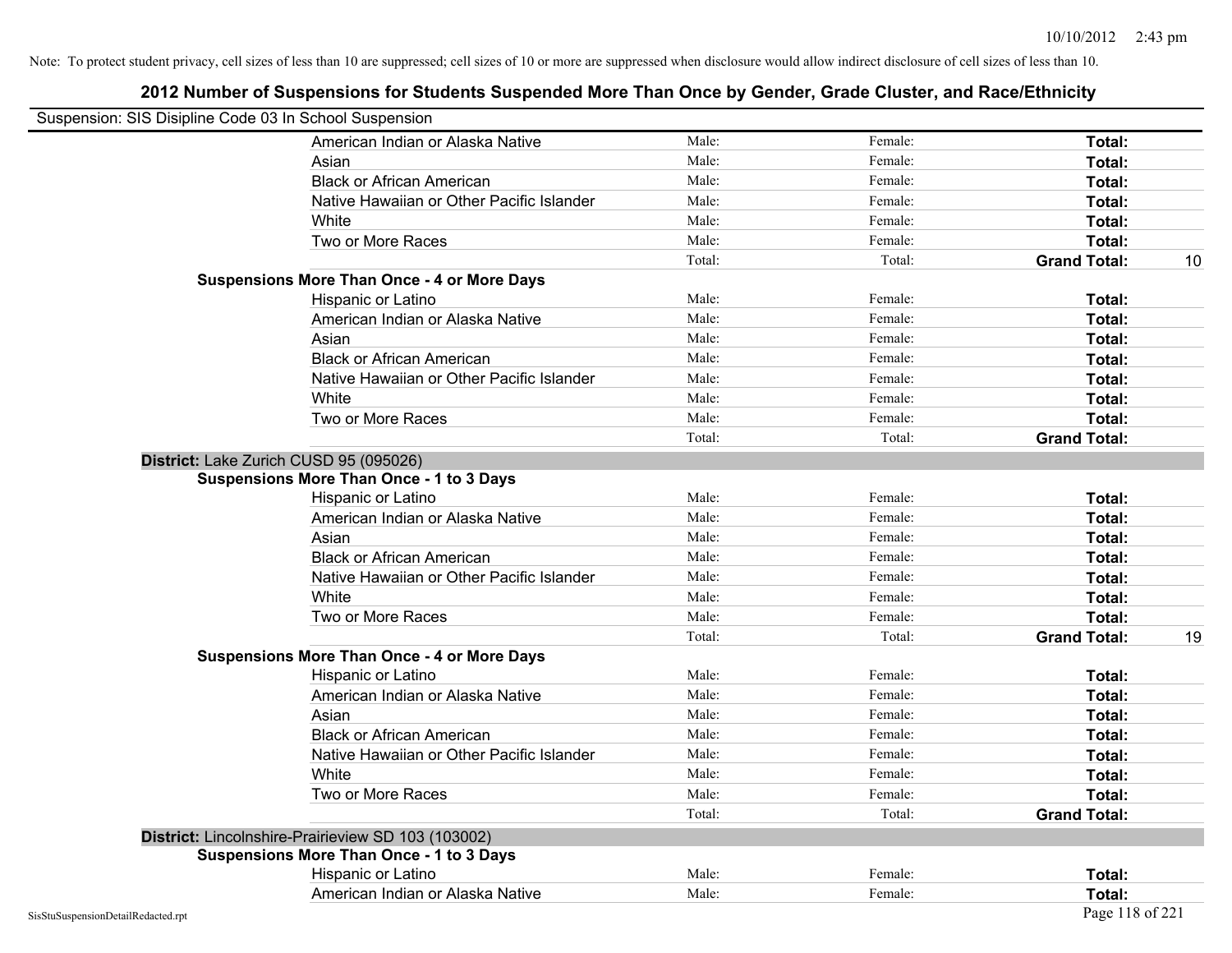| Male:<br>Asian<br><b>Black or African American</b><br>Male:                            |     | Female:<br>Female: |    | Total:              |     |
|----------------------------------------------------------------------------------------|-----|--------------------|----|---------------------|-----|
|                                                                                        |     |                    |    |                     |     |
|                                                                                        |     |                    |    | Total:              |     |
| Native Hawaiian or Other Pacific Islander<br>Male:                                     |     | Female:            |    | Total:              |     |
| Male:<br>White                                                                         |     | Female:            |    | Total:              | 10  |
| Male:<br>Two or More Races                                                             |     | Female:            |    | Total:              |     |
| Total:                                                                                 |     | Total:             |    | <b>Grand Total:</b> |     |
| District: Millburn CCSD 24 (024004)                                                    |     |                    |    |                     |     |
| <b>Suspensions More Than Once - 1 to 3 Days</b>                                        |     |                    |    |                     |     |
| Male:<br>Hispanic or Latino                                                            |     | Female:            |    | Total:              |     |
| American Indian or Alaska Native<br>Male:                                              |     | Female:            |    | Total:              |     |
| Asian<br>Male:                                                                         |     | Female:            |    | Total:              |     |
| <b>Black or African American</b><br>Male:                                              |     | Female:            |    | Total:              |     |
| Native Hawaiian or Other Pacific Islander<br>Male:                                     |     | Female:            |    | Total:              |     |
| White<br>Male:                                                                         |     | Female:            |    | Total:              |     |
| Two or More Races<br>Male:                                                             |     | Female:            |    | Total:              |     |
| Total:                                                                                 |     | Total:             |    | <b>Grand Total:</b> |     |
| District: Mundelein Cons HSD 120 (120013)                                              |     |                    |    |                     |     |
| <b>Suspensions More Than Once - 1 to 3 Days</b>                                        |     |                    |    |                     |     |
| Male:<br>Hispanic or Latino                                                            | 135 | Female:            | 24 | Total:              | 159 |
| Male:<br>American Indian or Alaska Native<br>Male:                                     |     | Female:<br>Female: |    | Total:              |     |
| Asian                                                                                  |     |                    |    | Total:              |     |
| <b>Black or African American</b><br>Male:                                              |     | Female:            |    | Total:              | 19  |
| Male:<br>Native Hawaiian or Other Pacific Islander                                     |     | Female:            |    | Total:              |     |
| White<br>Male:                                                                         | 67  | Female:            | 10 | Total:              | 77  |
| Two or More Races<br>Male:<br>Total:                                                   |     | Female:<br>Total:  |    | Total:              |     |
| <b>Suspensions More Than Once - 4 or More Days</b>                                     |     |                    |    | <b>Grand Total:</b> |     |
| Male:<br>Hispanic or Latino                                                            |     | Female:            |    | Total:              |     |
| Male:<br>American Indian or Alaska Native                                              |     | Female:            |    | Total:              |     |
| Male:<br>Asian                                                                         |     | Female:            |    | Total:              |     |
| <b>Black or African American</b><br>Male:                                              |     | Female:            |    | Total:              |     |
| Native Hawaiian or Other Pacific Islander<br>Male:                                     |     | Female:            |    | Total:              |     |
| Male:<br>White                                                                         |     | Female:            |    | Total:              |     |
| Male:<br>Two or More Races                                                             |     | Female:            |    | Total:              |     |
| Total:                                                                                 |     | Total:             |    | <b>Grand Total:</b> |     |
|                                                                                        |     |                    |    |                     |     |
| District: Mundelein ESD 75 (075002)<br><b>Suspensions More Than Once - 1 to 3 Days</b> |     |                    |    |                     |     |
| Male:<br>Hispanic or Latino                                                            | 51  | Female:            | 23 | Total:              | 74  |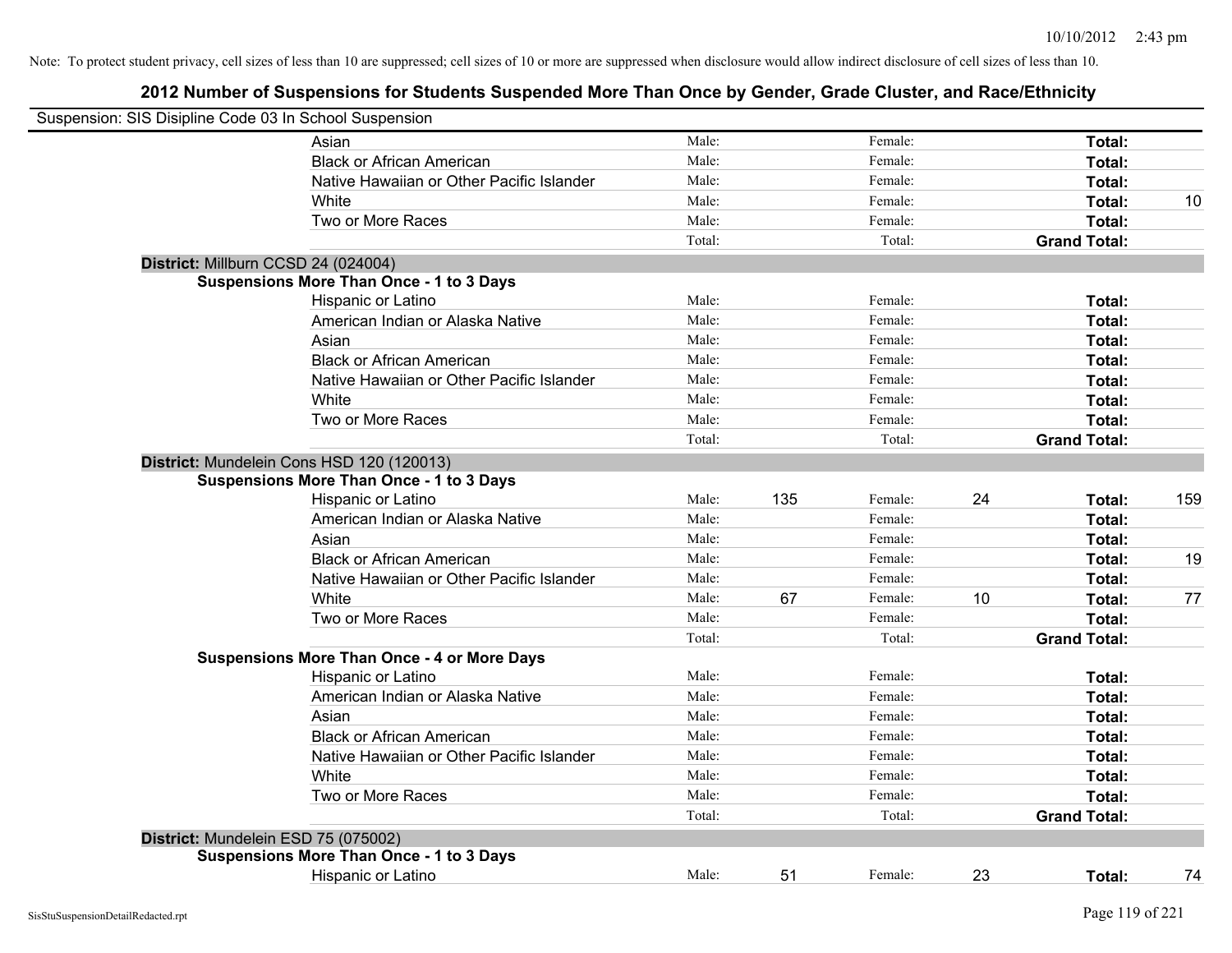| Suspension: SIS Disipline Code 03 In School Suspension |                                                    |        |     |         |     |                     |     |
|--------------------------------------------------------|----------------------------------------------------|--------|-----|---------|-----|---------------------|-----|
|                                                        | American Indian or Alaska Native                   | Male:  |     | Female: |     | <b>Total:</b>       |     |
|                                                        | Asian                                              | Male:  |     | Female: |     | Total:              |     |
|                                                        | <b>Black or African American</b>                   | Male:  |     | Female: |     | Total:              |     |
|                                                        | Native Hawaiian or Other Pacific Islander          | Male:  |     | Female: |     | Total:              |     |
|                                                        | White                                              | Male:  |     | Female: |     | Total:              | 22  |
|                                                        | Two or More Races                                  | Male:  |     | Female: |     | Total:              |     |
|                                                        |                                                    | Total: |     | Total:  |     | <b>Grand Total:</b> |     |
|                                                        | <b>Suspensions More Than Once - 4 or More Days</b> |        |     |         |     |                     |     |
|                                                        | Hispanic or Latino                                 | Male:  |     | Female: |     | Total:              |     |
|                                                        | American Indian or Alaska Native                   | Male:  |     | Female: |     | Total:              |     |
|                                                        | Asian                                              | Male:  |     | Female: |     | Total:              |     |
|                                                        | <b>Black or African American</b>                   | Male:  |     | Female: |     | Total:              |     |
|                                                        | Native Hawaiian or Other Pacific Islander          | Male:  |     | Female: |     | Total:              |     |
|                                                        | White                                              | Male:  |     | Female: |     | Total:              |     |
|                                                        | Two or More Races                                  | Male:  |     | Female: |     | Total:              |     |
|                                                        |                                                    | Total: |     | Total:  |     | <b>Grand Total:</b> |     |
|                                                        | District: Non-Public School (044Z)                 |        |     |         |     |                     |     |
|                                                        | <b>Suspensions More Than Once - 1 to 3 Days</b>    |        |     |         |     |                     |     |
|                                                        | Hispanic or Latino                                 | Male:  |     | Female: |     | Total:              |     |
|                                                        | American Indian or Alaska Native                   | Male:  |     | Female: |     | Total:              |     |
|                                                        | Asian                                              | Male:  |     | Female: |     | Total:              |     |
|                                                        | <b>Black or African American</b>                   | Male:  |     | Female: |     | Total:              |     |
|                                                        | Native Hawaiian or Other Pacific Islander          | Male:  |     | Female: |     | Total:              |     |
|                                                        | White                                              | Male:  |     | Female: |     | Total:              |     |
|                                                        | Two or More Races                                  | Male:  |     | Female: |     | Total:              |     |
|                                                        |                                                    | Total: |     | Total:  |     | <b>Grand Total:</b> |     |
|                                                        | District: North Chicago SD 187 (187026)            |        |     |         |     |                     |     |
|                                                        | <b>Suspensions More Than Once - 1 to 3 Days</b>    |        |     |         |     |                     |     |
|                                                        | Hispanic or Latino                                 | Male:  | 106 | Female: | 140 | Total:              | 246 |
|                                                        | American Indian or Alaska Native                   | Male:  |     | Female: |     | Total:              |     |
|                                                        | Asian                                              | Male:  |     | Female: |     | Total:              |     |
|                                                        | <b>Black or African American</b>                   | Male:  | 156 | Female: | 134 | Total:              | 290 |
|                                                        | Native Hawaiian or Other Pacific Islander          | Male:  |     | Female: |     | Total:              |     |
|                                                        | White                                              | Male:  |     | Female: |     | Total:              |     |
|                                                        | Two or More Races                                  | Male:  |     | Female: |     | Total:              |     |
|                                                        |                                                    | Total: |     | Total:  |     | <b>Grand Total:</b> |     |
|                                                        | <b>Suspensions More Than Once - 4 or More Days</b> |        |     |         |     |                     |     |
|                                                        | Hispanic or Latino                                 | Male:  |     | Female: |     | Total:              |     |
|                                                        | American Indian or Alaska Native                   | Male:  |     | Female: |     | Total:              |     |
| SisStuSuspensionDetailRedacted.rpt                     |                                                    |        |     |         |     | Page 120 of 221     |     |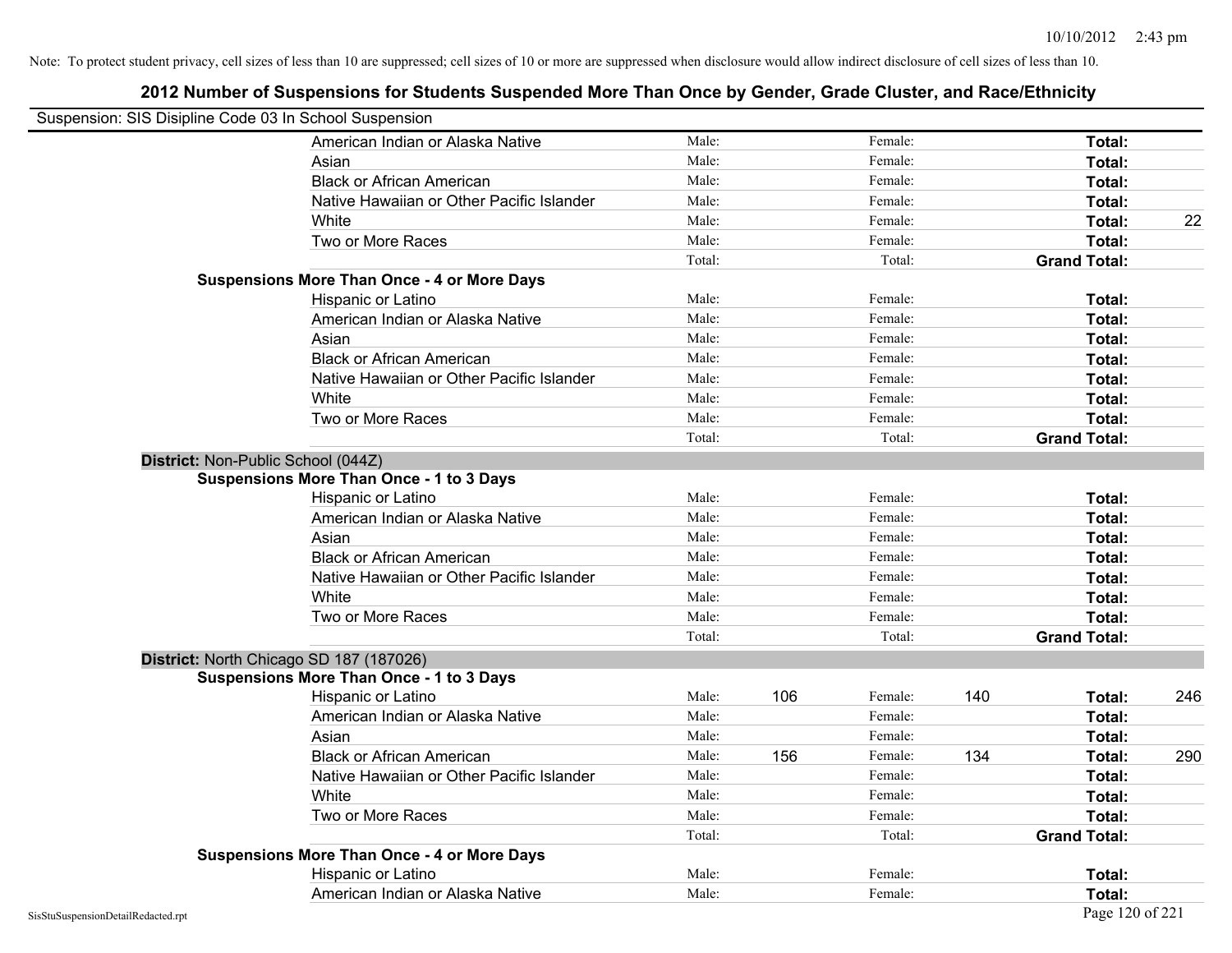# **2012 Number of Suspensions for Students Suspended More Than Once by Gender, Grade Cluster, and Race/Ethnicity**

|                                       | Suspension: SIS Disipline Code 03 In School Suspension |        |     |         |    |                     |     |
|---------------------------------------|--------------------------------------------------------|--------|-----|---------|----|---------------------|-----|
|                                       | Asian                                                  | Male:  |     | Female: |    | Total:              |     |
|                                       | <b>Black or African American</b>                       | Male:  |     | Female: |    | Total:              |     |
|                                       | Native Hawaiian or Other Pacific Islander              | Male:  |     | Female: |    | Total:              |     |
|                                       | White                                                  | Male:  |     | Female: |    | Total:              |     |
|                                       | Two or More Races                                      | Male:  |     | Female: |    | Total:              |     |
|                                       |                                                        | Total: |     | Total:  |    | <b>Grand Total:</b> |     |
| District: North Shore SD 112 (112002) |                                                        |        |     |         |    |                     |     |
|                                       | <b>Suspensions More Than Once - 1 to 3 Days</b>        |        |     |         |    |                     |     |
|                                       | Hispanic or Latino                                     | Male:  |     | Female: |    | Total:              | 18  |
|                                       | American Indian or Alaska Native                       | Male:  |     | Female: |    | Total:              |     |
|                                       | Asian                                                  | Male:  |     | Female: |    | Total:              |     |
|                                       | <b>Black or African American</b>                       | Male:  |     | Female: |    | Total:              |     |
|                                       | Native Hawaiian or Other Pacific Islander              | Male:  |     | Female: |    | Total:              |     |
|                                       | White                                                  | Male:  |     | Female: |    | Total:              |     |
|                                       | Two or More Races                                      | Male:  |     | Female: |    | Total:              |     |
|                                       |                                                        | Total: |     | Total:  |    | <b>Grand Total:</b> | 31  |
|                                       | District: Northern Suburban Spec Ed Dist (804060)      |        |     |         |    |                     |     |
|                                       | <b>Suspensions More Than Once - 1 to 3 Days</b>        |        |     |         |    |                     |     |
|                                       | Hispanic or Latino                                     | Male:  |     | Female: |    | Total:              |     |
|                                       | American Indian or Alaska Native                       | Male:  |     | Female: |    | Total:              |     |
|                                       | Asian                                                  | Male:  |     | Female: |    | Total:              |     |
|                                       | <b>Black or African American</b>                       | Male:  |     | Female: |    | Total:              |     |
|                                       | Native Hawaiian or Other Pacific Islander              | Male:  |     | Female: |    | Total:              |     |
|                                       | White                                                  | Male:  |     | Female: |    | Total:              |     |
|                                       | Two or More Races                                      | Male:  |     | Female: |    | Total:              |     |
|                                       |                                                        | Total: |     | Total:  |    | <b>Grand Total:</b> |     |
|                                       | District: Round Lake CUSD 116 (116026)                 |        |     |         |    |                     |     |
|                                       | <b>Suspensions More Than Once - 1 to 3 Days</b>        |        |     |         |    |                     |     |
|                                       | Hispanic or Latino                                     | Male:  | 217 | Female: | 56 | Total:              | 273 |
|                                       | American Indian or Alaska Native                       | Male:  |     | Female: |    | Total:              |     |
|                                       | Asian                                                  | Male:  |     | Female: |    | Total:              |     |
|                                       | <b>Black or African American</b>                       | Male:  | 23  | Female: | 15 | Total:              | 38  |
|                                       | Native Hawaiian or Other Pacific Islander              | Male:  |     | Female: |    | Total:              |     |
|                                       | White                                                  | Male:  |     | Female: |    | Total:              | 33  |
|                                       | Two or More Races                                      | Male:  |     | Female: |    | <b>Total:</b>       |     |
|                                       |                                                        | Total: |     | Total:  |    | <b>Grand Total:</b> | 354 |
| <b>District:</b> Twp HSD 113 (113017) |                                                        |        |     |         |    |                     |     |

**Suspensions More Than Once - 4 or More Days**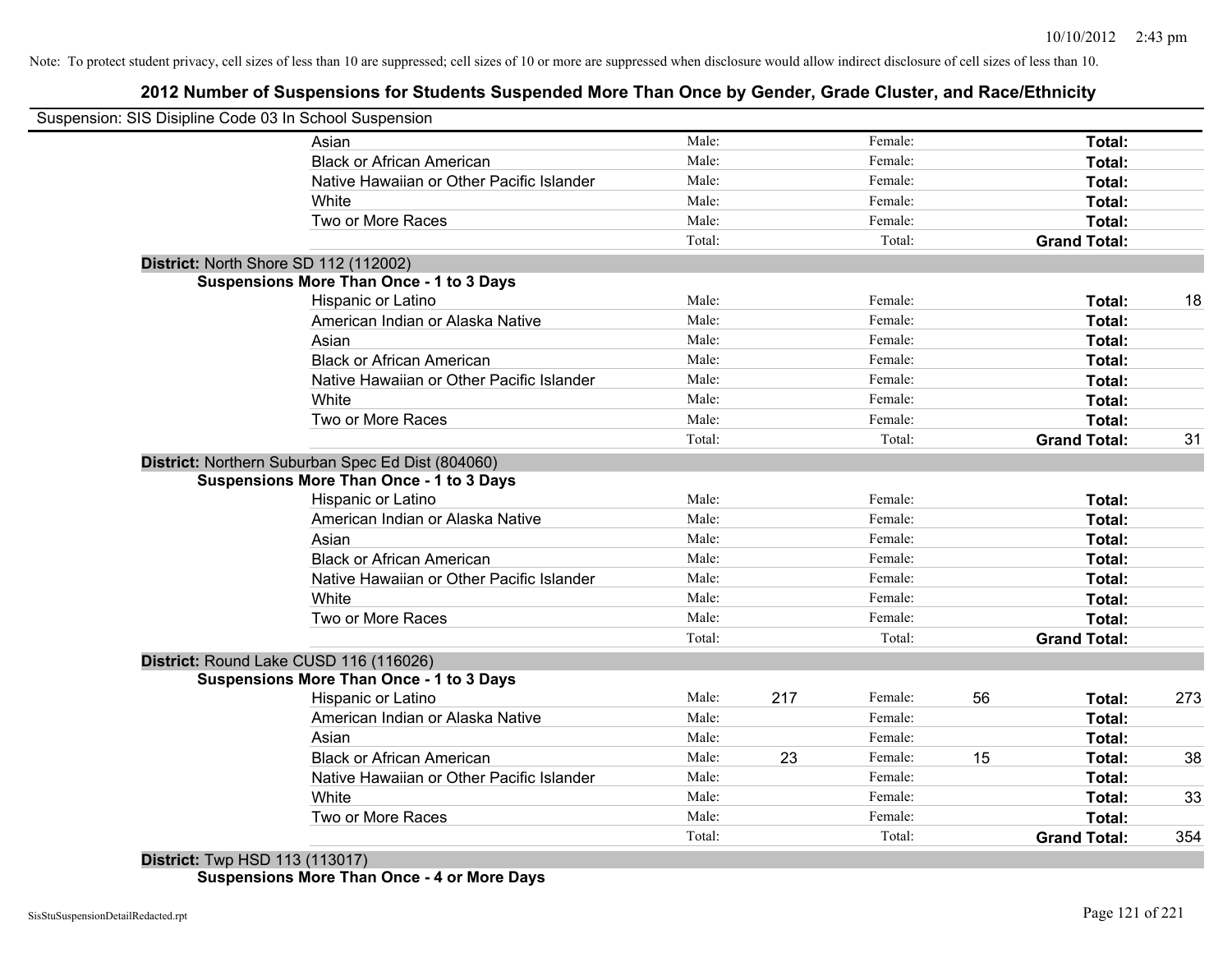| Suspension: SIS Disipline Code 03 In School Suspension |        |     |         |    |                     |     |
|--------------------------------------------------------|--------|-----|---------|----|---------------------|-----|
| Hispanic or Latino                                     | Male:  |     | Female: |    | Total:              |     |
| American Indian or Alaska Native                       | Male:  |     | Female: |    | Total:              |     |
| Asian                                                  | Male:  |     | Female: |    | Total:              |     |
| <b>Black or African American</b>                       | Male:  |     | Female: |    | Total:              |     |
| Native Hawaiian or Other Pacific Islander              | Male:  |     | Female: |    | Total:              |     |
| White                                                  | Male:  |     | Female: |    | Total:              |     |
| Two or More Races                                      | Male:  |     | Female: |    | Total:              |     |
|                                                        | Total: |     | Total:  |    | <b>Grand Total:</b> |     |
| District: Wauconda CUSD 118 (118026)                   |        |     |         |    |                     |     |
| <b>Suspensions More Than Once - 1 to 3 Days</b>        |        |     |         |    |                     |     |
| Hispanic or Latino                                     | Male:  | 82  | Female: | 25 | Total:              | 107 |
| American Indian or Alaska Native                       | Male:  |     | Female: |    | Total:              |     |
| Asian                                                  | Male:  |     | Female: |    | Total:              |     |
| <b>Black or African American</b>                       | Male:  |     | Female: |    | Total:              |     |
| Native Hawaiian or Other Pacific Islander              | Male:  |     | Female: |    | Total:              |     |
| White                                                  | Male:  | 65  | Female: | 42 | Total:              | 107 |
| Two or More Races                                      | Male:  |     | Female: |    | Total:              |     |
|                                                        | Total: |     | Total:  |    | <b>Grand Total:</b> | 226 |
| District: Waukegan CUSD 60 (060026)                    |        |     |         |    |                     |     |
| <b>Suspensions More Than Once - 1 to 3 Days</b>        |        |     |         |    |                     |     |
| Hispanic or Latino                                     | Male:  | 191 | Female: | 51 | Total:              | 242 |
| American Indian or Alaska Native                       | Male:  |     | Female: |    | Total:              |     |
| Asian                                                  | Male:  |     | Female: |    | Total:              |     |
| <b>Black or African American</b>                       | Male:  | 110 | Female: | 92 | Total:              | 202 |
| Native Hawaiian or Other Pacific Islander              | Male:  |     | Female: |    | Total:              |     |
| White                                                  | Male:  |     | Female: |    | Total:              | 19  |
| Two or More Races                                      | Male:  |     | Female: |    | Total:              | 11  |
|                                                        | Total: |     | Total:  |    | <b>Grand Total:</b> |     |
| <b>Suspensions More Than Once - 4 or More Days</b>     |        |     |         |    |                     |     |
| Hispanic or Latino                                     | Male:  |     | Female: |    | Total:              |     |
| American Indian or Alaska Native                       | Male:  |     | Female: |    | Total:              |     |
| Asian                                                  | Male:  |     | Female: |    | Total:              |     |
| <b>Black or African American</b>                       | Male:  |     | Female: |    | Total:              |     |
| Native Hawaiian or Other Pacific Islander              | Male:  |     | Female: |    | Total:              |     |
| White                                                  | Male:  |     | Female: |    | Total:              |     |
| Two or More Races                                      | Male:  |     | Female: |    | Total:              |     |
|                                                        | Total: |     | Total:  |    | <b>Grand Total:</b> |     |
| District: Winthrop Harbor SD 1 (001002)                |        |     |         |    |                     |     |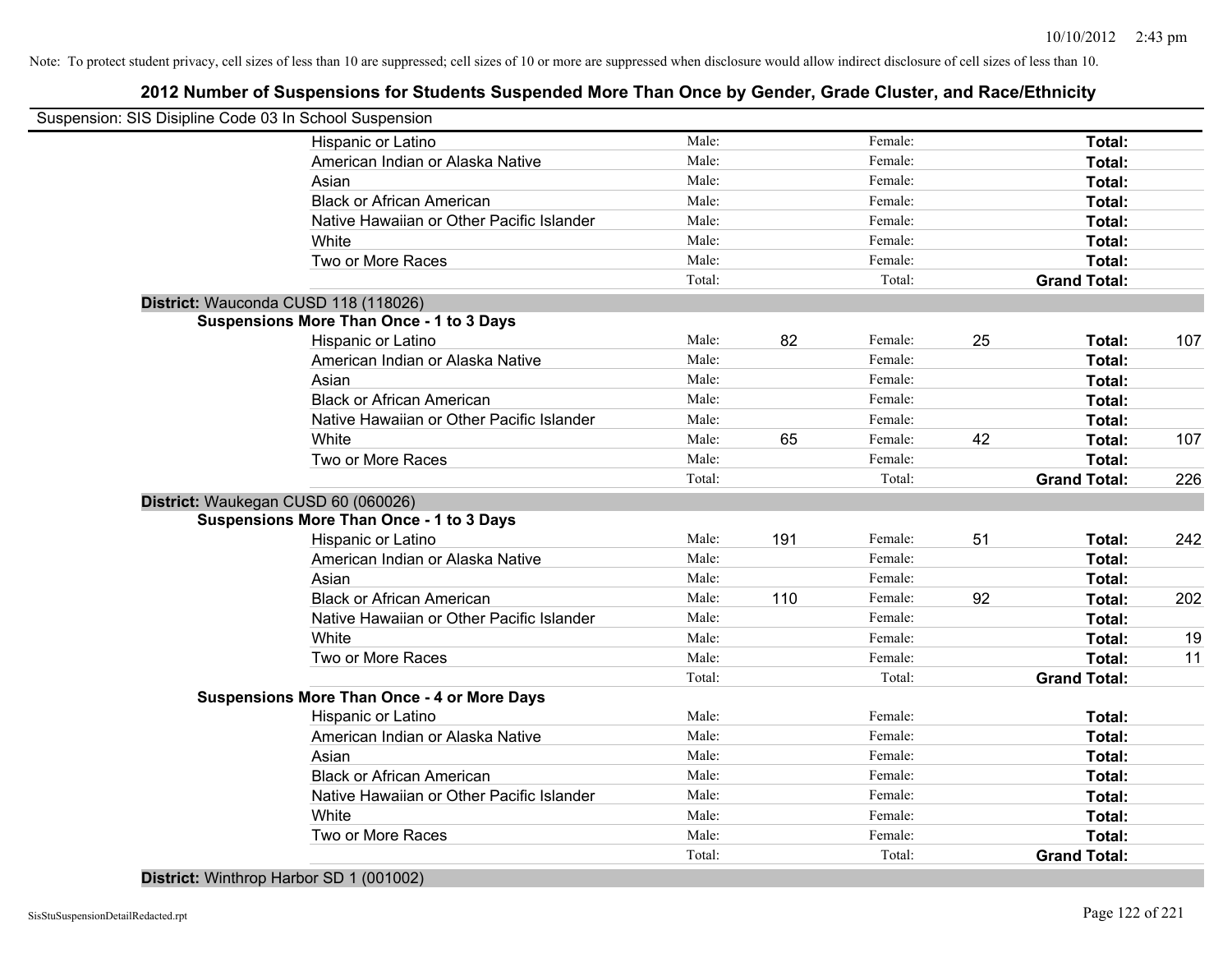| Suspension: SIS Disipline Code 03 In School Suspension |                                                    |        |     |         |    |                     |     |
|--------------------------------------------------------|----------------------------------------------------|--------|-----|---------|----|---------------------|-----|
|                                                        | <b>Suspensions More Than Once - 1 to 3 Days</b>    |        |     |         |    |                     |     |
|                                                        | Hispanic or Latino                                 | Male:  |     | Female: |    | Total:              |     |
|                                                        | American Indian or Alaska Native                   | Male:  |     | Female: |    | Total:              |     |
|                                                        | Asian                                              | Male:  |     | Female: |    | Total:              |     |
|                                                        | <b>Black or African American</b>                   | Male:  |     | Female: |    | Total:              |     |
|                                                        | Native Hawaiian or Other Pacific Islander          | Male:  |     | Female: |    | Total:              |     |
|                                                        | White                                              | Male:  |     | Female: |    | Total:              |     |
|                                                        | Two or More Races                                  | Male:  |     | Female: |    | Total:              |     |
|                                                        |                                                    | Total: |     | Total:  |    | <b>Grand Total:</b> |     |
|                                                        | District: Woodland CCSD 50 (050004)                |        |     |         |    |                     |     |
|                                                        | <b>Suspensions More Than Once - 1 to 3 Days</b>    |        |     |         |    |                     |     |
|                                                        | Hispanic or Latino                                 | Male:  |     | Female: |    | Total:              | 65  |
|                                                        | American Indian or Alaska Native                   | Male:  |     | Female: |    | Total:              |     |
|                                                        | Asian                                              | Male:  |     | Female: |    | Total:              |     |
|                                                        | <b>Black or African American</b>                   | Male:  |     | Female: |    | Total:              | 37  |
|                                                        | Native Hawaiian or Other Pacific Islander          | Male:  |     | Female: |    | Total:              |     |
|                                                        | White                                              | Male:  |     | Female: |    | Total:              | 53  |
|                                                        | Two or More Races                                  | Male:  |     | Female: |    | Total:              |     |
|                                                        |                                                    | Total: |     | Total:  |    | <b>Grand Total:</b> |     |
| District: Zion ESD 6 (006002)                          |                                                    |        |     |         |    |                     |     |
|                                                        | <b>Suspensions More Than Once - 1 to 3 Days</b>    |        |     |         |    |                     |     |
|                                                        | Hispanic or Latino                                 | Male:  | 46  | Female: | 14 | Total:              | 60  |
|                                                        | American Indian or Alaska Native                   | Male:  |     | Female: |    | Total:              |     |
|                                                        | Asian                                              | Male:  |     | Female: |    | Total:              |     |
|                                                        | <b>Black or African American</b>                   | Male:  | 136 | Female: | 56 | Total:              | 192 |
|                                                        | Native Hawaiian or Other Pacific Islander          | Male:  |     | Female: |    | Total:              |     |
|                                                        | White                                              | Male:  |     | Female: |    | Total:              |     |
|                                                        | Two or More Races                                  | Male:  |     | Female: |    | Total:              | 24  |
|                                                        |                                                    | Total: |     | Total:  |    | <b>Grand Total:</b> | 289 |
|                                                        | <b>Suspensions More Than Once - 4 or More Days</b> |        |     |         |    |                     |     |
|                                                        | Hispanic or Latino                                 | Male:  |     | Female: |    | Total:              |     |
|                                                        | American Indian or Alaska Native                   | Male:  |     | Female: |    | Total:              |     |
|                                                        | Asian                                              | Male:  |     | Female: |    | Total:              |     |
|                                                        | <b>Black or African American</b>                   | Male:  |     | Female: |    | Total:              |     |
|                                                        | Native Hawaiian or Other Pacific Islander          | Male:  |     | Female: |    | Total:              |     |
|                                                        | White                                              | Male:  |     | Female: |    | Total:              |     |
|                                                        | Two or More Races                                  | Male:  |     | Female: |    | <b>Total:</b>       |     |
|                                                        |                                                    | Total: |     | Total:  |    | <b>Grand Total:</b> |     |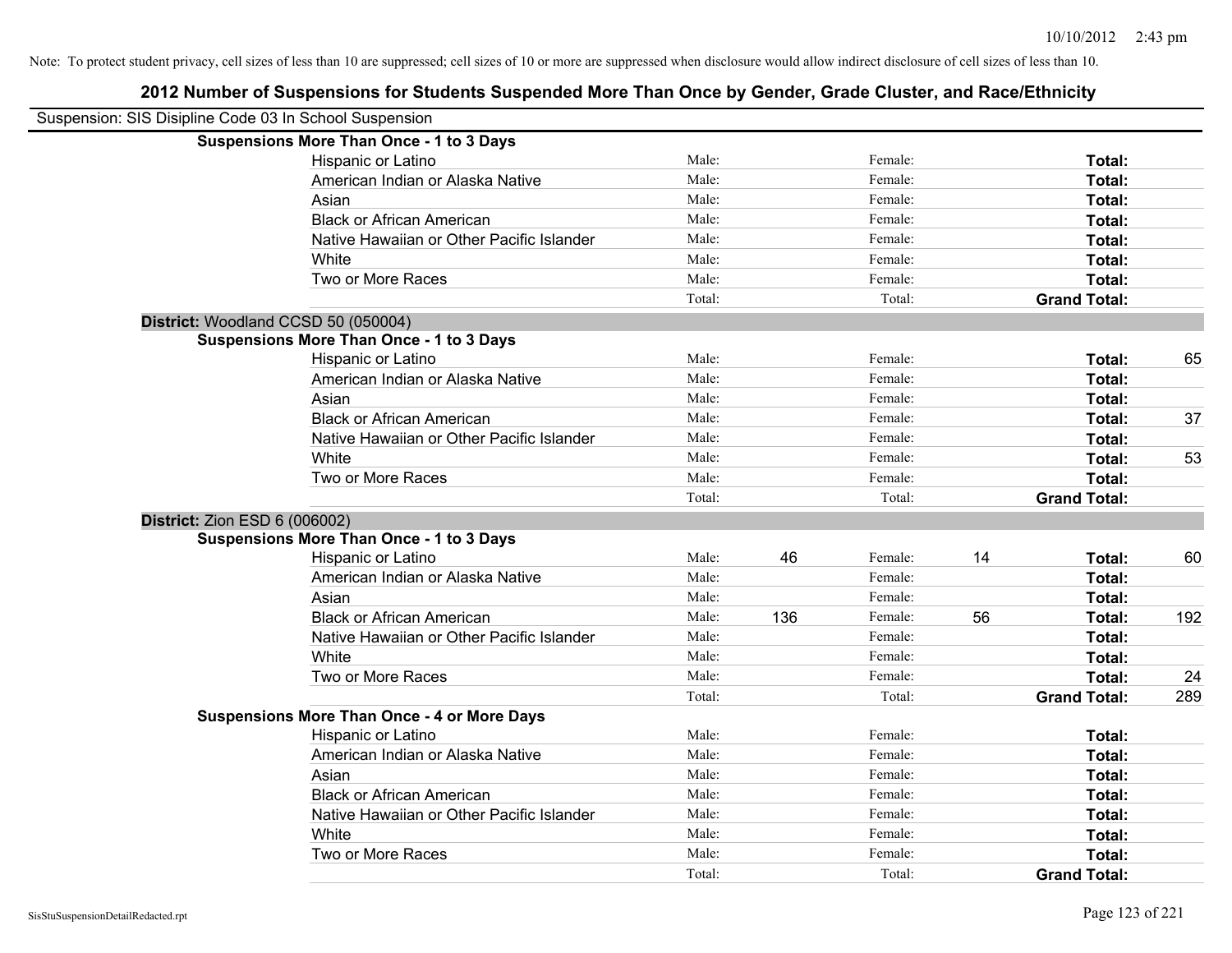| Suspension: SIS Disipline Code 03 In School Suspension |                                                    |        |     |         |    |                     |     |
|--------------------------------------------------------|----------------------------------------------------|--------|-----|---------|----|---------------------|-----|
|                                                        | District: Zion-Benton Twp HSD 126 (126017)         |        |     |         |    |                     |     |
|                                                        | <b>Suspensions More Than Once - 1 to 3 Days</b>    |        |     |         |    |                     |     |
|                                                        | Hispanic or Latino                                 | Male:  |     | Female: |    | Total:              |     |
|                                                        | American Indian or Alaska Native                   | Male:  |     | Female: |    | <b>Total:</b>       |     |
|                                                        | Asian                                              | Male:  |     | Female: |    | <b>Total:</b>       |     |
|                                                        | <b>Black or African American</b>                   | Male:  |     | Female: |    | <b>Total:</b>       | 10  |
|                                                        | Native Hawaiian or Other Pacific Islander          | Male:  |     | Female: |    | <b>Total:</b>       |     |
|                                                        | White                                              | Male:  |     | Female: |    | <b>Total:</b>       |     |
|                                                        | Two or More Races                                  | Male:  |     | Female: |    | Total:              |     |
|                                                        |                                                    | Total: |     | Total:  |    | <b>Grand Total:</b> | 20  |
| Region: Lee/Ogle ROE (47)                              |                                                    |        |     |         |    |                     |     |
| County: Lee (052)                                      |                                                    |        |     |         |    |                     |     |
|                                                        | District: Amboy CUSD 272 (272026)                  |        |     |         |    |                     |     |
|                                                        | <b>Suspensions More Than Once - 1 to 3 Days</b>    |        |     |         |    |                     |     |
|                                                        | Hispanic or Latino                                 | Male:  |     | Female: |    | Total:              |     |
|                                                        | American Indian or Alaska Native                   | Male:  |     | Female: |    | Total:              |     |
|                                                        | Asian                                              | Male:  |     | Female: |    | Total:              |     |
|                                                        | <b>Black or African American</b>                   | Male:  |     | Female: |    | Total:              |     |
|                                                        | Native Hawaiian or Other Pacific Islander          | Male:  |     | Female: |    | Total:              |     |
|                                                        | White                                              | Male:  | 111 | Female: | 64 | Total:              | 175 |
|                                                        | Two or More Races                                  | Male:  |     | Female: |    | Total:              |     |
|                                                        |                                                    | Total: |     | Total:  |    | <b>Grand Total:</b> | 188 |
|                                                        | District: Ashton-Franklin Center CUSD 275 (275026) |        |     |         |    |                     |     |
|                                                        | <b>Suspensions More Than Once - 1 to 3 Days</b>    |        |     |         |    |                     |     |
|                                                        | Hispanic or Latino                                 | Male:  |     | Female: |    | <b>Total:</b>       |     |
|                                                        | American Indian or Alaska Native                   | Male:  |     | Female: |    | <b>Total:</b>       |     |
|                                                        | Asian                                              | Male:  |     | Female: |    | Total:              |     |
|                                                        | <b>Black or African American</b>                   | Male:  |     | Female: |    | Total:              |     |
|                                                        | Native Hawaiian or Other Pacific Islander          | Male:  |     | Female: |    | Total:              |     |
|                                                        | White                                              | Male:  |     | Female: |    | Total:              | 11  |
|                                                        | Two or More Races                                  | Male:  |     | Female: |    | <b>Total:</b>       |     |
|                                                        |                                                    | Total: |     | Total:  |    | <b>Grand Total:</b> |     |
|                                                        | District: Dixon USD 170 (170022)                   |        |     |         |    |                     |     |
|                                                        | <b>Suspensions More Than Once - 1 to 3 Days</b>    |        |     |         |    |                     |     |
|                                                        | Hispanic or Latino                                 | Male:  | 28  | Female: | 35 | Total:              | 63  |
|                                                        | American Indian or Alaska Native                   | Male:  |     | Female: |    | Total:              |     |
|                                                        | Asian                                              | Male:  |     | Female: |    | Total:              | 12  |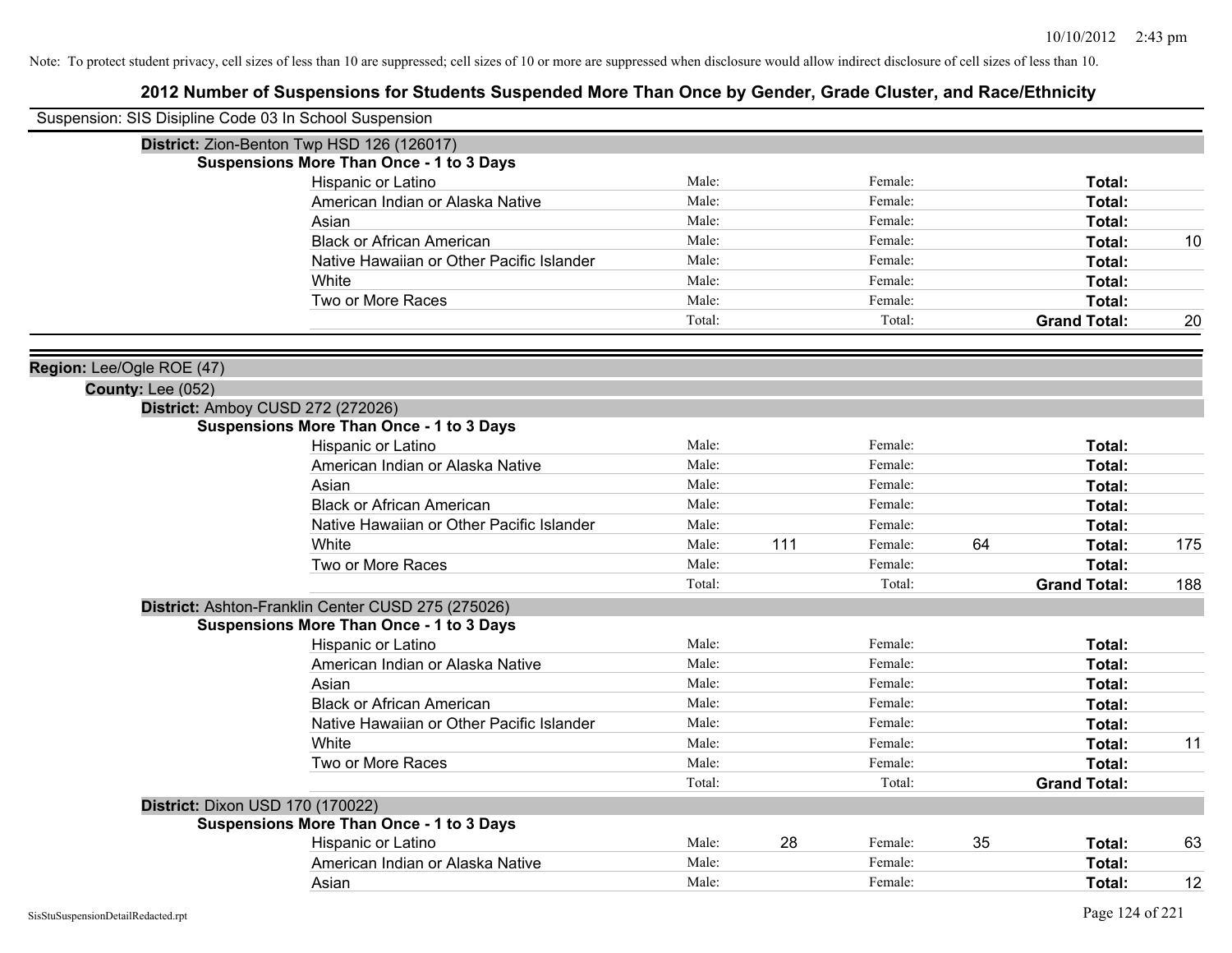| Suspension: SIS Disipline Code 03 In School Suspension |                                                    |        |     |         |     |                     |     |
|--------------------------------------------------------|----------------------------------------------------|--------|-----|---------|-----|---------------------|-----|
|                                                        | <b>Black or African American</b>                   | Male:  | 59  | Female: | 40  | Total:              | 99  |
|                                                        | Native Hawaiian or Other Pacific Islander          | Male:  |     | Female: |     | Total:              |     |
|                                                        | White                                              | Male:  | 604 | Female: | 395 | Total:              | 999 |
|                                                        | Two or More Races                                  | Male:  | 63  | Female: | 64  | Total:              | 127 |
|                                                        |                                                    | Total: |     | Total:  |     | <b>Grand Total:</b> |     |
|                                                        | <b>Suspensions More Than Once - 4 or More Days</b> |        |     |         |     |                     |     |
|                                                        | Hispanic or Latino                                 | Male:  |     | Female: |     | Total:              |     |
|                                                        | American Indian or Alaska Native                   | Male:  |     | Female: |     | Total:              |     |
|                                                        | Asian                                              | Male:  |     | Female: |     | Total:              |     |
|                                                        | <b>Black or African American</b>                   | Male:  |     | Female: |     | Total:              |     |
|                                                        | Native Hawaiian or Other Pacific Islander          | Male:  |     | Female: |     | Total:              |     |
|                                                        | White                                              | Male:  |     | Female: |     | Total:              |     |
|                                                        | Two or More Races                                  | Male:  |     | Female: |     | Total:              |     |
|                                                        |                                                    | Total: |     | Total:  |     | <b>Grand Total:</b> | 11  |
|                                                        | District: Lee County Spec Educ Assoc (170061)      |        |     |         |     |                     |     |
|                                                        | <b>Suspensions More Than Once - 1 to 3 Days</b>    |        |     |         |     |                     |     |
|                                                        | Hispanic or Latino                                 | Male:  |     | Female: |     | Total:              |     |
|                                                        | American Indian or Alaska Native                   | Male:  |     | Female: |     | Total:              |     |
|                                                        | Asian                                              | Male:  |     | Female: |     | Total:              |     |
|                                                        | <b>Black or African American</b>                   | Male:  |     | Female: |     | Total:              |     |
|                                                        | Native Hawaiian or Other Pacific Islander          | Male:  |     | Female: |     | Total:              |     |
|                                                        | White                                              | Male:  |     | Female: |     | Total:              |     |
|                                                        | Two or More Races                                  | Male:  |     | Female: |     | Total:              |     |
|                                                        |                                                    | Total: |     | Total:  |     | <b>Grand Total:</b> |     |
| County: Non-Public School (000)                        |                                                    |        |     |         |     |                     |     |
| District: Lee/Ogle ROE (000000)                        |                                                    |        |     |         |     |                     |     |
|                                                        | <b>Suspensions More Than Once - 1 to 3 Days</b>    |        |     |         |     |                     |     |
|                                                        | Hispanic or Latino                                 | Male:  |     | Female: |     | Total:              |     |
|                                                        | American Indian or Alaska Native                   | Male:  |     | Female: |     | Total:              |     |
|                                                        | Asian                                              | Male:  |     | Female: |     | Total:              |     |
|                                                        | <b>Black or African American</b>                   | Male:  |     | Female: |     | Total:              |     |
|                                                        | Native Hawaiian or Other Pacific Islander          | Male:  |     | Female: |     | Total:              |     |
|                                                        | White                                              | Male:  |     | Female: |     | Total:              |     |
|                                                        | Two or More Races                                  | Male:  |     | Female: |     | Total:              |     |
|                                                        |                                                    | Total: |     | Total:  |     | <b>Grand Total:</b> |     |
| County: Ogle (071)                                     |                                                    |        |     |         |     |                     |     |
|                                                        | District: Byron CUSD 226 (226026)                  |        |     |         |     |                     |     |
|                                                        | <b>Suspensions More Than Once - 1 to 3 Days</b>    |        |     |         |     |                     |     |
|                                                        | Hispanic or Latino                                 | Male:  |     | Female: |     | Total:              |     |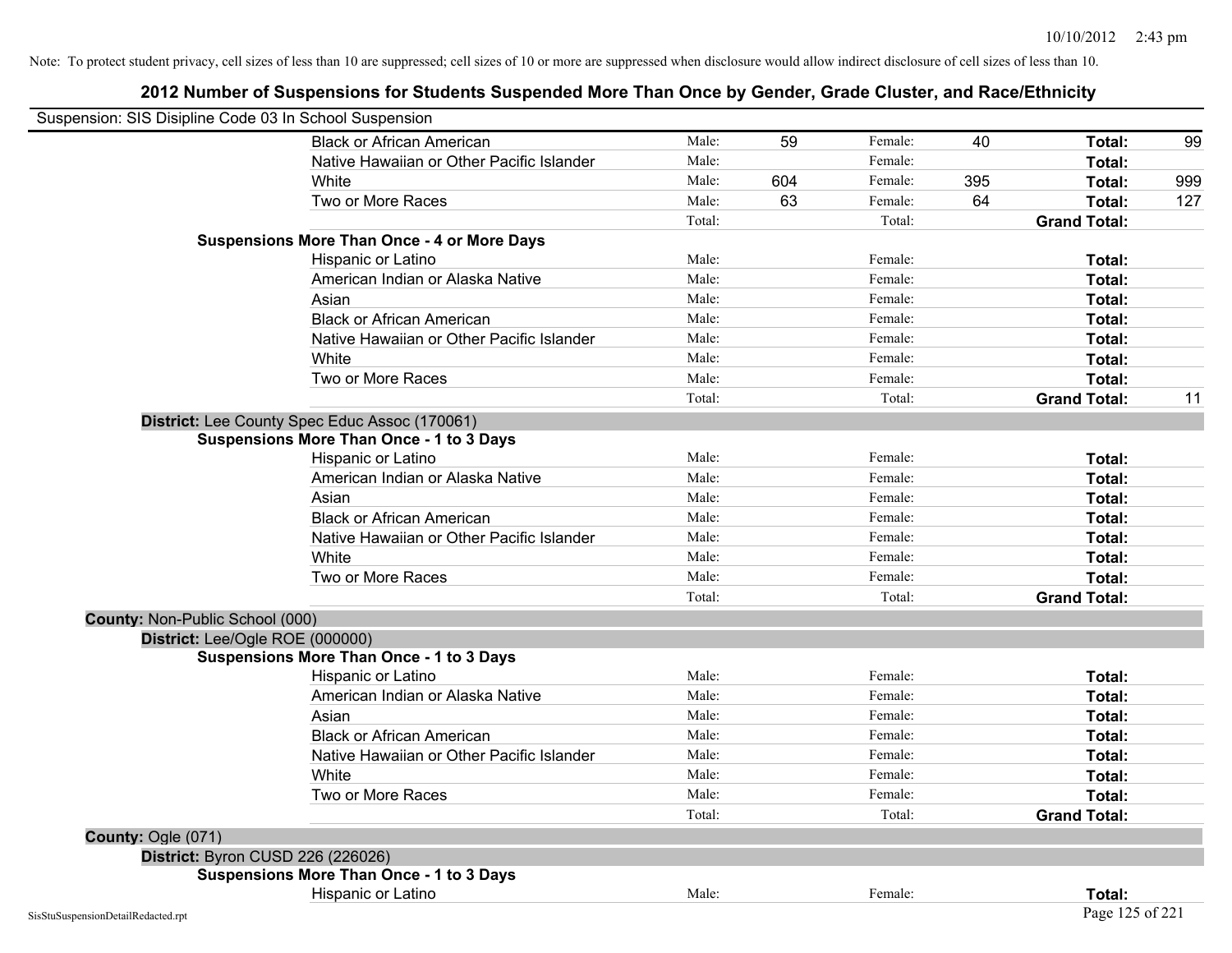# **2012 Number of Suspensions for Students Suspended More Than Once by Gender, Grade Cluster, and Race/Ethnicity**

| Suspension: SIS Disipline Code 03 In School Suspension |        |    |         |    |                     |    |
|--------------------------------------------------------|--------|----|---------|----|---------------------|----|
| American Indian or Alaska Native                       | Male:  |    | Female: |    | Total:              |    |
| Asian                                                  | Male:  |    | Female: |    | Total:              |    |
| <b>Black or African American</b>                       | Male:  |    | Female: |    | Total:              |    |
| Native Hawaiian or Other Pacific Islander              | Male:  |    | Female: |    | Total:              |    |
| White                                                  | Male:  | 58 | Female: | 21 | Total:              | 79 |
| Two or More Races                                      | Male:  |    | Female: |    | Total:              |    |
|                                                        | Total: |    | Total:  |    | <b>Grand Total:</b> | 90 |
| District: Forrestville Valley CUSD 221 (221026)        |        |    |         |    |                     |    |
| <b>Suspensions More Than Once - 1 to 3 Days</b>        |        |    |         |    |                     |    |
| Hispanic or Latino                                     | Male:  |    | Female: |    | Total:              |    |
| American Indian or Alaska Native                       | Male:  |    | Female: |    | Total:              |    |
| Asian                                                  | Male:  |    | Female: |    | Total:              |    |
| <b>Black or African American</b>                       | Male:  |    | Female: |    | Total:              |    |
| Native Hawaiian or Other Pacific Islander              | Male:  |    | Female: |    | Total:              |    |
| White                                                  | Male:  | 74 | Female: | 18 | Total:              | 92 |
| Two or More Races                                      | Male:  |    | Female: |    | Total:              |    |
|                                                        | Total: |    | Total:  |    | <b>Grand Total:</b> |    |
| District: Kings Cons SD 144 (144003)                   |        |    |         |    |                     |    |
| <b>Suspensions More Than Once - 1 to 3 Days</b>        |        |    |         |    |                     |    |
| <b>Hispanic or Latino</b>                              | Male:  |    | Female: |    | Total:              |    |
| American Indian or Alaska Native                       | Male:  |    | Female: |    | Total:              |    |
| Asian                                                  | Male:  |    | Female: |    | Total:              |    |
| <b>Black or African American</b>                       | Male:  |    | Female: |    | Total:              |    |
| Native Hawaiian or Other Pacific Islander              | Male:  |    | Female: |    | Total:              |    |
| White                                                  | Male:  |    | Female: |    | Total:              |    |
| Two or More Races                                      | Male:  |    | Female: |    | Total:              |    |
|                                                        | Total: |    | Total:  |    | <b>Grand Total:</b> |    |
| <b>Suspensions More Than Once - 4 or More Days</b>     |        |    |         |    |                     |    |
| Hispanic or Latino                                     | Male:  |    | Female: |    | Total:              |    |
| American Indian or Alaska Native                       | Male:  |    | Female: |    | Total:              |    |
| Asian                                                  | Male:  |    | Female: |    | Total:              |    |
| <b>Black or African American</b>                       | Male:  |    | Female: |    | Total:              |    |
| Native Hawaiian or Other Pacific Islander              | Male:  |    | Female: |    | Total:              |    |
| White                                                  | Male:  |    | Female: |    | Total:              |    |
| Two or More Races                                      | Male:  |    | Female: |    | Total:              |    |
|                                                        | Total: |    | Total:  |    | <b>Grand Total:</b> |    |
| District: Meridian CUSD 223 (223026)                   |        |    |         |    |                     |    |

**Suspensions More Than Once - 1 to 3 Days**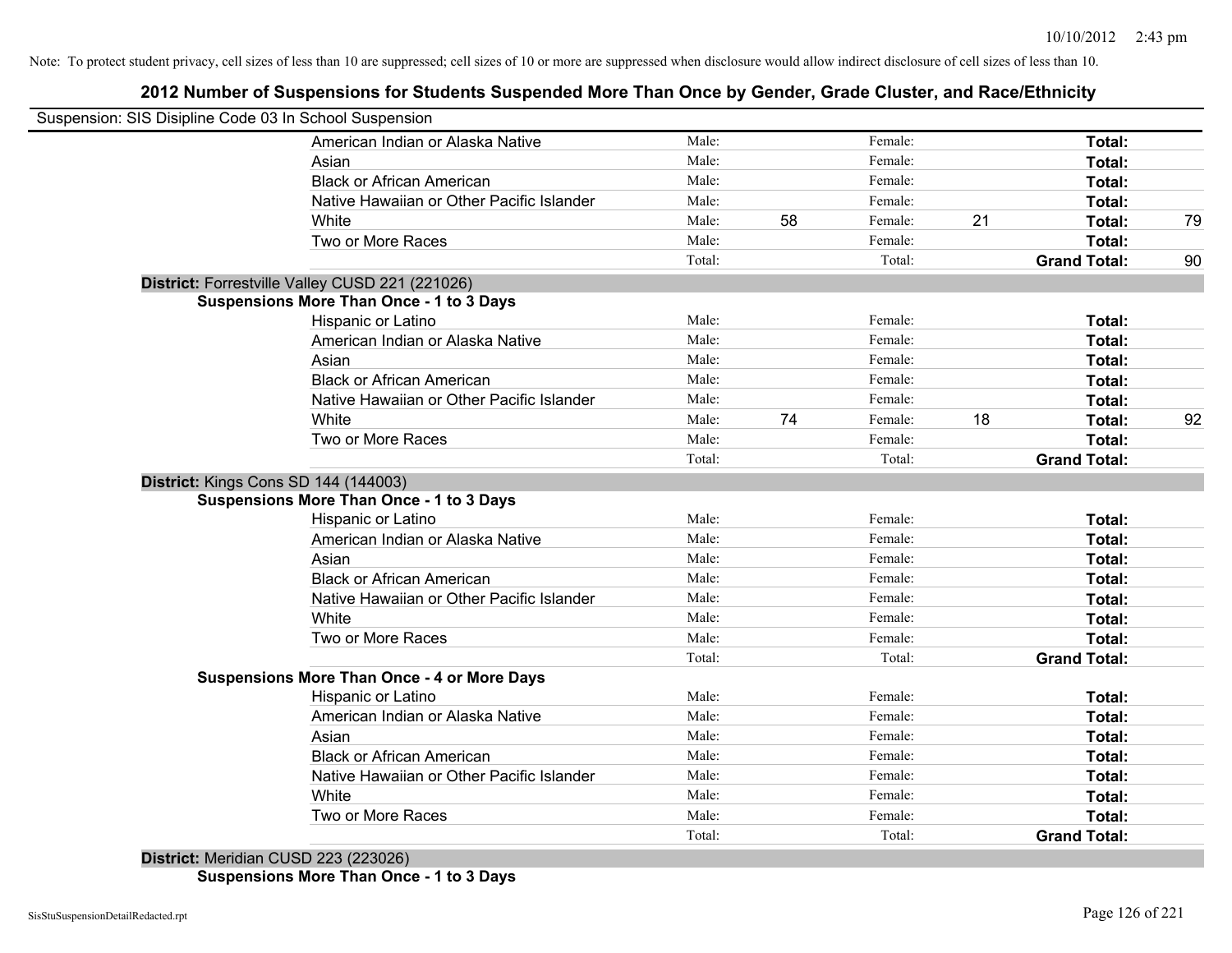|                                    | Suspension: SIS Disipline Code 03 In School Suspension |        |     |         |    |                     |     |
|------------------------------------|--------------------------------------------------------|--------|-----|---------|----|---------------------|-----|
|                                    | Hispanic or Latino                                     | Male:  | 15  | Female: | 16 | Total:              | 31  |
|                                    | American Indian or Alaska Native                       | Male:  |     | Female: |    | Total:              |     |
|                                    | Asian                                                  | Male:  |     | Female: |    | Total:              |     |
|                                    | <b>Black or African American</b>                       | Male:  |     | Female: |    | Total:              |     |
|                                    | Native Hawaiian or Other Pacific Islander              | Male:  |     | Female: |    | Total:              |     |
|                                    | White                                                  | Male:  | 99  | Female: | 63 | Total:              | 162 |
|                                    | Two or More Races                                      | Male:  |     | Female: |    | Total:              |     |
|                                    |                                                        | Total: |     | Total:  |    | <b>Grand Total:</b> |     |
|                                    | <b>Suspensions More Than Once - 4 or More Days</b>     |        |     |         |    |                     |     |
|                                    | Hispanic or Latino                                     | Male:  |     | Female: |    | Total:              |     |
|                                    | American Indian or Alaska Native                       | Male:  |     | Female: |    | Total:              |     |
|                                    | Asian                                                  | Male:  |     | Female: |    | Total:              |     |
|                                    | <b>Black or African American</b>                       | Male:  |     | Female: |    | Total:              |     |
|                                    | Native Hawaiian or Other Pacific Islander              | Male:  |     | Female: |    | Total:              |     |
|                                    | White                                                  | Male:  |     | Female: |    | Total:              |     |
|                                    | Two or More Races                                      | Male:  |     | Female: |    | Total:              |     |
|                                    |                                                        | Total: |     | Total:  |    | <b>Grand Total:</b> |     |
|                                    | District: Oregon CUSD 220 (220026)                     |        |     |         |    |                     |     |
|                                    | <b>Suspensions More Than Once - 1 to 3 Days</b>        |        |     |         |    |                     |     |
|                                    | Hispanic or Latino                                     | Male:  |     | Female: |    | Total:              | 40  |
|                                    | American Indian or Alaska Native                       | Male:  |     | Female: |    | Total:              |     |
|                                    | Asian                                                  | Male:  |     | Female: |    | Total:              |     |
|                                    | <b>Black or African American</b>                       | Male:  |     | Female: |    | Total:              |     |
|                                    | Native Hawaiian or Other Pacific Islander              | Male:  |     | Female: |    | Total:              |     |
|                                    | White                                                  | Male:  | 246 | Female: | 70 | Total:              | 316 |
|                                    | Two or More Races                                      | Male:  |     | Female: |    | Total:              |     |
|                                    |                                                        | Total: |     | Total:  |    | <b>Grand Total:</b> |     |
|                                    | <b>Suspensions More Than Once - 4 or More Days</b>     |        |     |         |    |                     |     |
|                                    | Hispanic or Latino                                     | Male:  |     | Female: |    | Total:              |     |
|                                    | American Indian or Alaska Native                       | Male:  |     | Female: |    | Total:              |     |
|                                    | Asian                                                  | Male:  |     | Female: |    | Total:              |     |
|                                    | <b>Black or African American</b>                       | Male:  |     | Female: |    | Total:              |     |
|                                    | Native Hawaiian or Other Pacific Islander              | Male:  |     | Female: |    | <b>Total:</b>       |     |
|                                    | White                                                  | Male:  |     | Female: |    | Total:              |     |
|                                    | Two or More Races                                      | Male:  |     | Female: |    | Total:              |     |
|                                    |                                                        | Total: |     | Total:  |    | <b>Grand Total:</b> |     |
|                                    | District: Polo CUSD 222 (222026)                       |        |     |         |    |                     |     |
|                                    | <b>Suspensions More Than Once - 1 to 3 Days</b>        |        |     |         |    |                     |     |
|                                    | Hispanic or Latino                                     | Male:  |     | Female: |    | Total:              |     |
| SisStuSuspensionDetailRedacted.rpt |                                                        |        |     |         |    | Page 127 of 221     |     |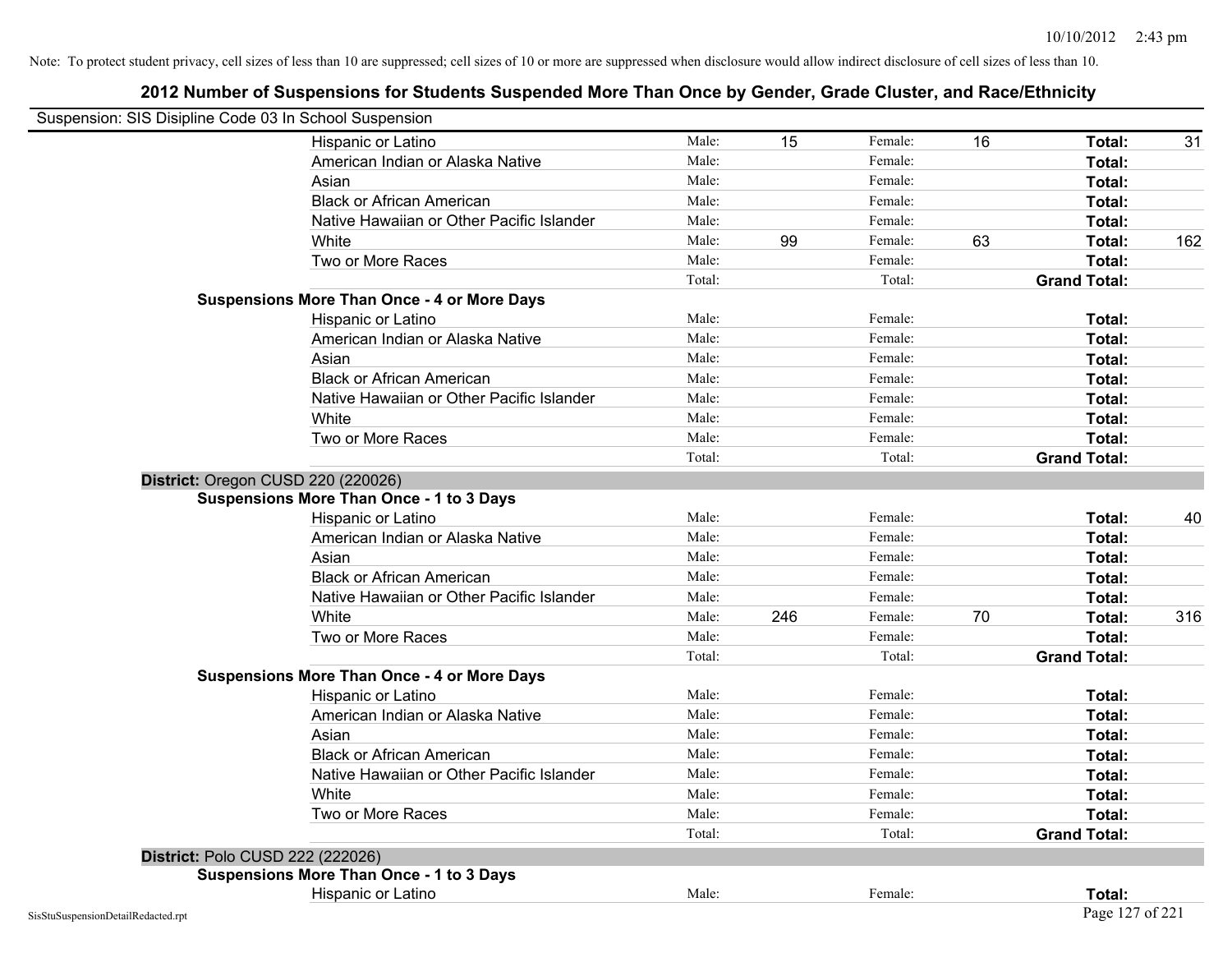# **2012 Number of Suspensions for Students Suspended More Than Once by Gender, Grade Cluster, and Race/Ethnicity**

| Suspension: SIS Disipline Code 03 In School Suspension |                                           |        |     |         |     |                     |     |
|--------------------------------------------------------|-------------------------------------------|--------|-----|---------|-----|---------------------|-----|
|                                                        | American Indian or Alaska Native          | Male:  |     | Female: |     | Total:              |     |
| Asian                                                  |                                           | Male:  |     | Female: |     | Total:              |     |
|                                                        | <b>Black or African American</b>          | Male:  |     | Female: |     | Total:              |     |
|                                                        | Native Hawaiian or Other Pacific Islander | Male:  |     | Female: |     | Total:              |     |
| White                                                  |                                           | Male:  |     | Female: |     | Total:              | 21  |
|                                                        | Two or More Races                         | Male:  |     | Female: |     | Total:              |     |
|                                                        |                                           | Total: |     | Total:  |     | <b>Grand Total:</b> |     |
| District: Rochelle CCSD 231 (231004)                   |                                           |        |     |         |     |                     |     |
| <b>Suspensions More Than Once - 1 to 3 Days</b>        |                                           |        |     |         |     |                     |     |
| Hispanic or Latino                                     |                                           | Male:  |     | Female: |     | Total:              |     |
|                                                        | American Indian or Alaska Native          | Male:  |     | Female: |     | Total:              |     |
| Asian                                                  |                                           | Male:  |     | Female: |     | Total:              |     |
|                                                        | <b>Black or African American</b>          | Male:  |     | Female: |     | Total:              |     |
|                                                        | Native Hawaiian or Other Pacific Islander | Male:  |     | Female: |     | Total:              |     |
| White                                                  |                                           | Male:  |     | Female: |     | Total:              |     |
|                                                        | Two or More Races                         | Male:  |     | Female: |     | Total:              |     |
|                                                        |                                           | Total: |     | Total:  |     | <b>Grand Total:</b> |     |
| District: Rochelle Twp HSD 212 (212017)                |                                           |        |     |         |     |                     |     |
| <b>Suspensions More Than Once - 1 to 3 Days</b>        |                                           |        |     |         |     |                     |     |
| Hispanic or Latino                                     |                                           | Male:  | 498 | Female: | 123 | Total:              | 621 |
|                                                        | American Indian or Alaska Native          | Male:  |     | Female: |     | Total:              |     |
| Asian                                                  |                                           | Male:  |     | Female: |     | Total:              |     |
|                                                        | <b>Black or African American</b>          | Male:  |     | Female: |     | Total:              | 38  |
|                                                        | Native Hawaiian or Other Pacific Islander | Male:  |     | Female: |     | Total:              |     |
| White                                                  |                                           | Male:  | 376 | Female: | 141 | Total:              | 517 |
|                                                        | Two or More Races                         | Male:  |     | Female: |     | Total:              | 25  |
|                                                        |                                           | Total: |     | Total:  |     | <b>Grand Total:</b> |     |
| <b>Suspensions More Than Once - 4 or More Days</b>     |                                           |        |     |         |     |                     |     |
| Hispanic or Latino                                     |                                           | Male:  |     | Female: |     | Total:              |     |
|                                                        | American Indian or Alaska Native          | Male:  |     | Female: |     | Total:              |     |
| Asian                                                  |                                           | Male:  |     | Female: |     | Total:              |     |
|                                                        | <b>Black or African American</b>          | Male:  |     | Female: |     | Total:              |     |
|                                                        | Native Hawaiian or Other Pacific Islander | Male:  |     | Female: |     | Total:              |     |
| White                                                  |                                           | Male:  |     | Female: |     | Total:              | 14  |
|                                                        | Two or More Races                         | Male:  |     | Female: |     | Total:              |     |
|                                                        |                                           | Total: |     | Total:  |     | <b>Grand Total:</b> | 25  |

**Region:** Logan/Mason/Menard ROE (38)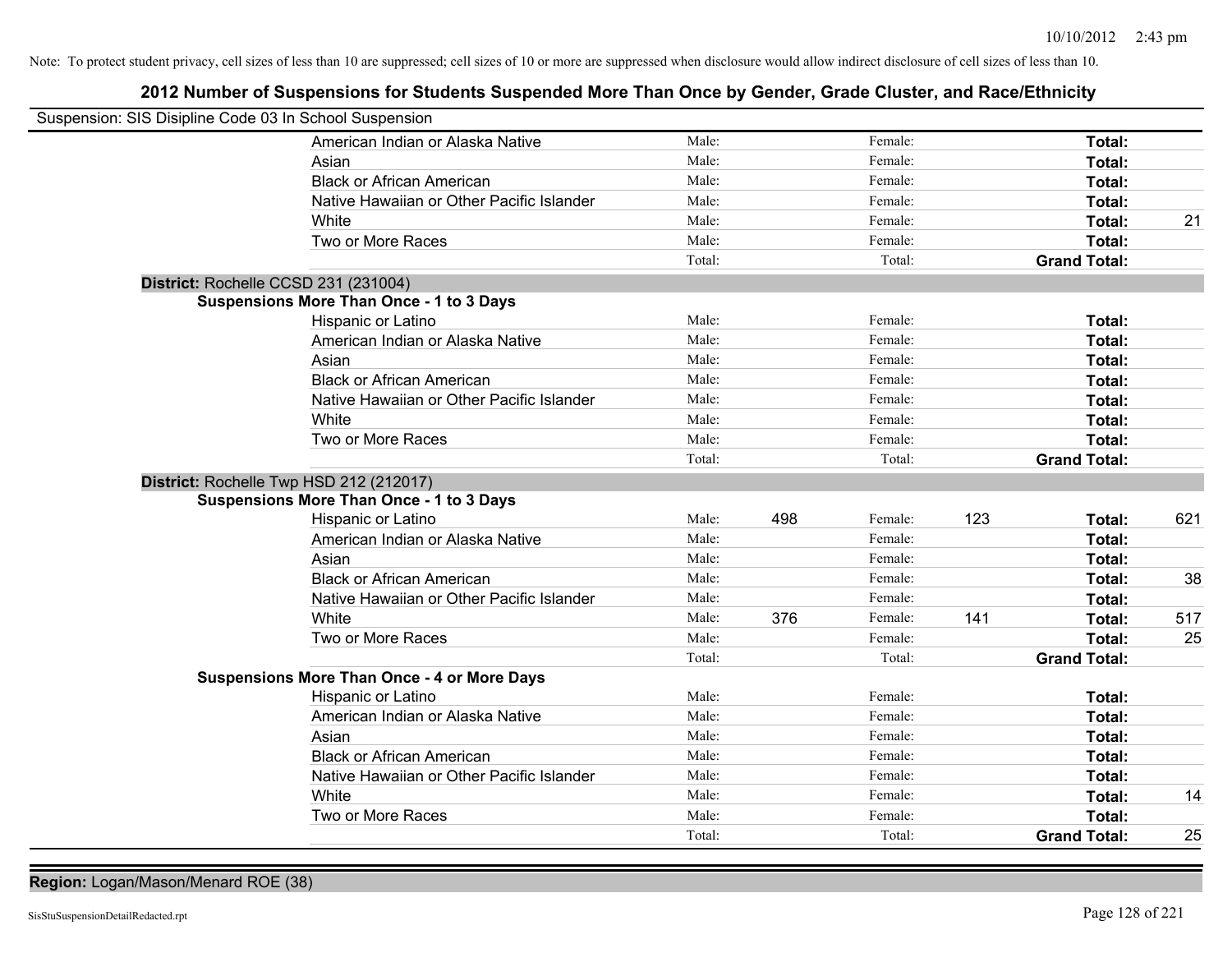| Suspension: SIS Disipline Code 03 In School Suspension |                                                    |        |    |         |    |                     |     |
|--------------------------------------------------------|----------------------------------------------------|--------|----|---------|----|---------------------|-----|
| County: Logan (054)                                    |                                                    |        |    |         |    |                     |     |
|                                                        | District: Chester-East Lincoln CCSD 61 (061004)    |        |    |         |    |                     |     |
|                                                        | <b>Suspensions More Than Once - 1 to 3 Days</b>    |        |    |         |    |                     |     |
|                                                        | Hispanic or Latino                                 | Male:  |    | Female: |    | Total:              |     |
|                                                        | American Indian or Alaska Native                   | Male:  |    | Female: |    | Total:              |     |
|                                                        | Asian                                              | Male:  |    | Female: |    | Total:              |     |
|                                                        | <b>Black or African American</b>                   | Male:  |    | Female: |    | Total:              |     |
|                                                        | Native Hawaiian or Other Pacific Islander          | Male:  |    | Female: |    | Total:              |     |
|                                                        | White                                              | Male:  |    | Female: |    | Total:              |     |
|                                                        | Two or More Races                                  | Male:  |    | Female: |    | Total:              |     |
|                                                        |                                                    | Total: |    | Total:  |    | <b>Grand Total:</b> |     |
|                                                        | <b>Suspensions More Than Once - 4 or More Days</b> |        |    |         |    |                     |     |
|                                                        | Hispanic or Latino                                 | Male:  |    | Female: |    | Total:              |     |
|                                                        | American Indian or Alaska Native                   | Male:  |    | Female: |    | Total:              |     |
|                                                        | Asian                                              | Male:  |    | Female: |    | Total:              |     |
|                                                        | <b>Black or African American</b>                   | Male:  |    | Female: |    | Total:              |     |
|                                                        | Native Hawaiian or Other Pacific Islander          | Male:  |    | Female: |    | Total:              |     |
|                                                        | White                                              | Male:  |    | Female: |    | Total:              |     |
|                                                        | Two or More Races                                  | Male:  |    | Female: |    | Total:              |     |
|                                                        |                                                    | Total: |    | Total:  |    | <b>Grand Total:</b> |     |
| District: Lincoln ESD 27 (027002)                      |                                                    |        |    |         |    |                     |     |
|                                                        | <b>Suspensions More Than Once - 1 to 3 Days</b>    |        |    |         |    |                     |     |
|                                                        | Hispanic or Latino                                 | Male:  |    | Female: |    | Total:              |     |
|                                                        | American Indian or Alaska Native                   | Male:  |    | Female: |    | Total:              |     |
|                                                        | Asian                                              | Male:  |    | Female: |    | Total:              |     |
|                                                        | <b>Black or African American</b>                   | Male:  |    | Female: |    | Total:              |     |
|                                                        | Native Hawaiian or Other Pacific Islander          | Male:  |    | Female: |    | Total:              |     |
|                                                        | White                                              | Male:  | 86 | Female: | 35 | Total:              | 121 |
|                                                        | Two or More Races                                  | Male:  |    | Female: |    | Total:              |     |
|                                                        |                                                    | Total: |    | Total:  |    | <b>Grand Total:</b> |     |
|                                                        | District: New Holland-Middletown ED 88 (088002)    |        |    |         |    |                     |     |
|                                                        | <b>Suspensions More Than Once - 1 to 3 Days</b>    |        |    |         |    |                     |     |
|                                                        | <b>Hispanic or Latino</b>                          | Male:  |    | Female: |    | Total:              |     |
|                                                        | American Indian or Alaska Native                   | Male:  |    | Female: |    | Total:              |     |
|                                                        | Asian                                              | Male:  |    | Female: |    | Total:              |     |
|                                                        | <b>Black or African American</b>                   | Male:  |    | Female: |    | Total:              |     |
|                                                        | Native Hawaiian or Other Pacific Islander          | Male:  |    | Female: |    | Total:              |     |
|                                                        | White                                              | Male:  |    | Female: |    | Total:              |     |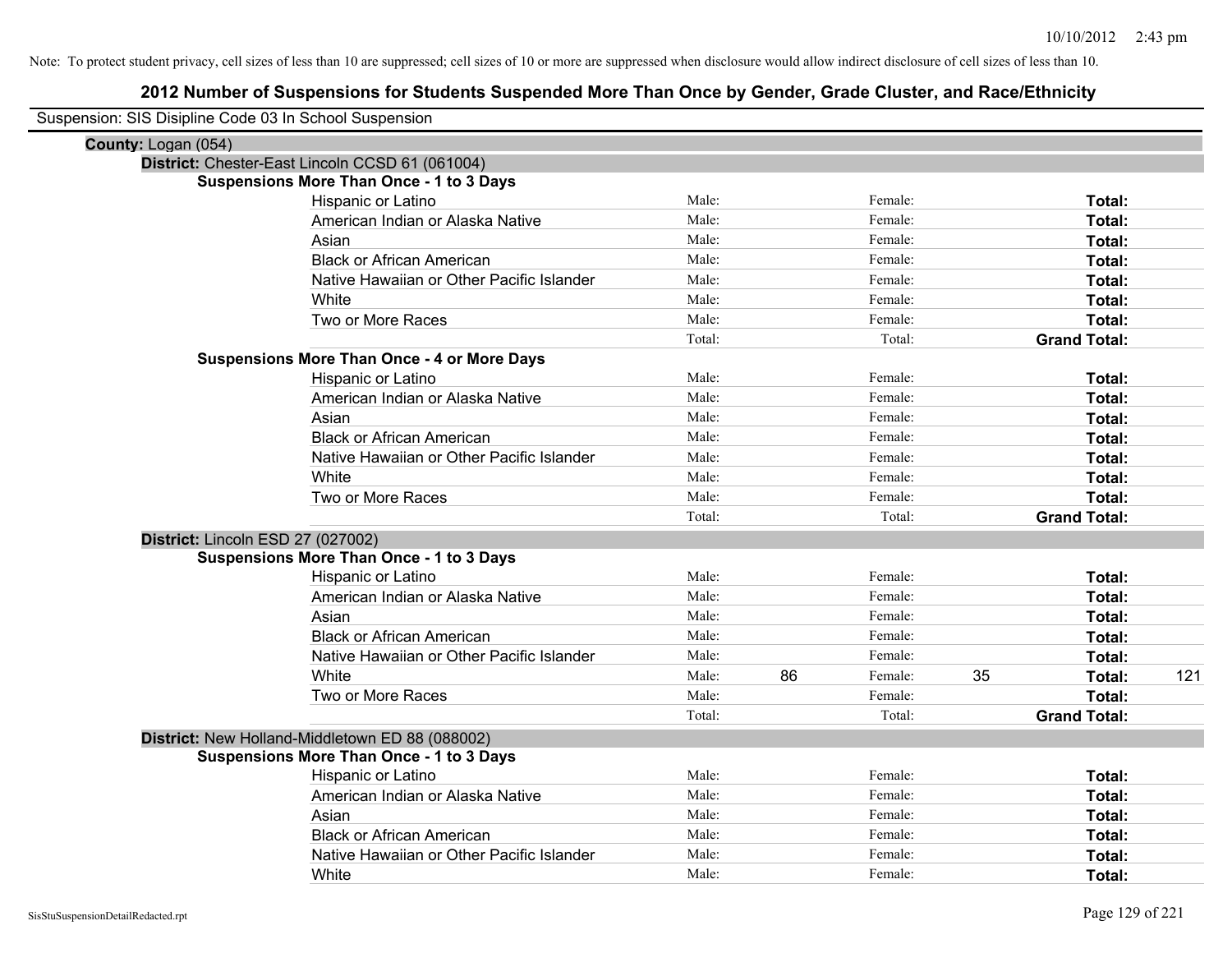| Suspension: SIS Disipline Code 03 In School Suspension |                                                    |        |         |                     |    |
|--------------------------------------------------------|----------------------------------------------------|--------|---------|---------------------|----|
|                                                        | Two or More Races                                  | Male:  | Female: | Total:              |    |
|                                                        |                                                    | Total: | Total:  | <b>Grand Total:</b> |    |
| County: Mason (060)                                    |                                                    |        |         |                     |    |
|                                                        | District: Havana CUSD 126 (126026)                 |        |         |                     |    |
|                                                        | <b>Suspensions More Than Once - 1 to 3 Days</b>    |        |         |                     |    |
|                                                        | Hispanic or Latino                                 | Male:  | Female: | Total:              |    |
|                                                        | American Indian or Alaska Native                   | Male:  | Female: | Total:              |    |
|                                                        | Asian                                              | Male:  | Female: | Total:              |    |
|                                                        | <b>Black or African American</b>                   | Male:  | Female: | Total:              |    |
|                                                        | Native Hawaiian or Other Pacific Islander          | Male:  | Female: | Total:              |    |
|                                                        | White                                              | Male:  | Female: | Total:              | 19 |
|                                                        | Two or More Races                                  | Male:  | Female: | Total:              |    |
|                                                        |                                                    | Total: | Total:  | <b>Grand Total:</b> |    |
|                                                        | <b>Suspensions More Than Once - 4 or More Days</b> |        |         |                     |    |
|                                                        | Hispanic or Latino                                 | Male:  | Female: | Total:              |    |
|                                                        | American Indian or Alaska Native                   | Male:  | Female: | Total:              |    |
|                                                        | Asian                                              | Male:  | Female: | Total:              |    |
|                                                        | <b>Black or African American</b>                   | Male:  | Female: | Total:              |    |
|                                                        | Native Hawaiian or Other Pacific Islander          | Male:  | Female: | Total:              |    |
|                                                        | White                                              | Male:  | Female: | Total:              |    |
|                                                        | Two or More Races                                  | Male:  | Female: | Total:              |    |
|                                                        |                                                    | Total: | Total:  | <b>Grand Total:</b> |    |
|                                                        | District: Illini Central CUSD 189 (189026)         |        |         |                     |    |
|                                                        | <b>Suspensions More Than Once - 1 to 3 Days</b>    |        |         |                     |    |
|                                                        | Hispanic or Latino                                 | Male:  | Female: | Total:              |    |
|                                                        | American Indian or Alaska Native                   | Male:  | Female: | Total:              |    |
|                                                        | Asian                                              | Male:  | Female: | Total:              |    |
|                                                        | <b>Black or African American</b>                   | Male:  | Female: | Total:              |    |
|                                                        | Native Hawaiian or Other Pacific Islander          | Male:  | Female: | Total:              |    |
|                                                        | White                                              | Male:  | Female: | Total:              | 30 |
|                                                        | Two or More Races                                  | Male:  | Female: | Total:              |    |
|                                                        |                                                    | Total: | Total:  | <b>Grand Total:</b> |    |
|                                                        | District: Midwest Central CUSD 191 (191026)        |        |         |                     |    |
|                                                        | <b>Suspensions More Than Once - 1 to 3 Days</b>    |        |         |                     |    |
|                                                        | <b>Hispanic or Latino</b>                          | Male:  | Female: | Total:              |    |
|                                                        | American Indian or Alaska Native                   | Male:  | Female: | Total:              |    |
|                                                        | Asian                                              | Male:  | Female: | Total:              |    |
|                                                        | <b>Black or African American</b>                   | Male:  | Female: | Total:              |    |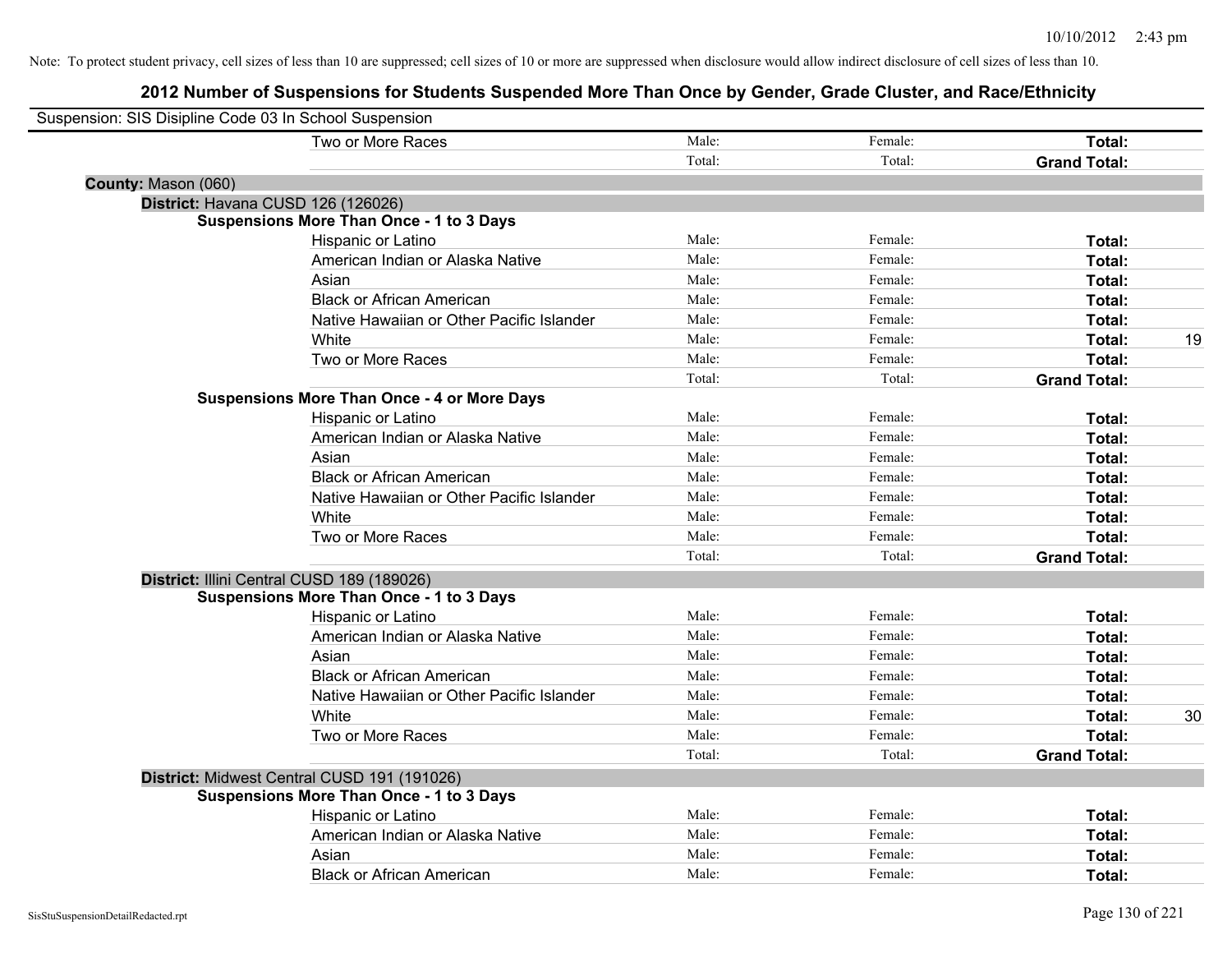| Suspension: SIS Disipline Code 03 In School Suspension |                                                    |        |    |         |    |                     |     |
|--------------------------------------------------------|----------------------------------------------------|--------|----|---------|----|---------------------|-----|
|                                                        | Native Hawaiian or Other Pacific Islander          | Male:  |    | Female: |    | Total:              |     |
|                                                        | White                                              | Male:  | 95 | Female: | 22 | Total:              | 117 |
|                                                        | Two or More Races                                  | Male:  |    | Female: |    | <b>Total:</b>       |     |
|                                                        |                                                    | Total: |    | Total:  |    | <b>Grand Total:</b> |     |
|                                                        | <b>Suspensions More Than Once - 4 or More Days</b> |        |    |         |    |                     |     |
|                                                        | Hispanic or Latino                                 | Male:  |    | Female: |    | Total:              |     |
|                                                        | American Indian or Alaska Native                   | Male:  |    | Female: |    | Total:              |     |
|                                                        | Asian                                              | Male:  |    | Female: |    | Total:              |     |
|                                                        | <b>Black or African American</b>                   | Male:  |    | Female: |    | Total:              |     |
|                                                        | Native Hawaiian or Other Pacific Islander          | Male:  |    | Female: |    | Total:              |     |
|                                                        | White                                              | Male:  |    | Female: |    | Total:              |     |
|                                                        | Two or More Races                                  | Male:  |    | Female: |    | Total:              |     |
|                                                        |                                                    | Total: |    | Total:  |    | <b>Grand Total:</b> |     |
| Region: Macon/Piatt ROE (39)                           |                                                    |        |    |         |    |                     |     |
| County: Macon (055)                                    |                                                    |        |    |         |    |                     |     |
|                                                        | District: Argenta-Oreana CUSD 1 (001026)           |        |    |         |    |                     |     |
|                                                        | <b>Suspensions More Than Once - 1 to 3 Days</b>    |        |    |         |    |                     |     |
|                                                        | Hispanic or Latino                                 | Male:  |    | Female: |    | Total:              |     |
|                                                        | American Indian or Alaska Native                   | Male:  |    | Female: |    | Total:              |     |
|                                                        | Asian                                              | Male:  |    | Female: |    | Total:              |     |
|                                                        | <b>Black or African American</b>                   | Male:  |    | Female: |    | Total:              | 14  |
|                                                        | Native Hawaiian or Other Pacific Islander          | Male:  |    | Female: |    | Total:              |     |
|                                                        | White                                              | Male:  | 90 | Female: | 56 | Total:              | 146 |
|                                                        | Two or More Races                                  | Male:  |    | Female: |    | Total:              |     |
|                                                        |                                                    | Total: |    | Total:  |    | <b>Grand Total:</b> |     |
|                                                        | <b>Suspensions More Than Once - 4 or More Days</b> |        |    |         |    |                     |     |
|                                                        | Hispanic or Latino                                 | Male:  |    | Female: |    | Total:              |     |
|                                                        | American Indian or Alaska Native                   | Male:  |    | Female: |    | Total:              |     |
|                                                        | Asian                                              | Male:  |    | Female: |    | Total:              |     |
|                                                        | <b>Black or African American</b>                   | Male:  |    | Female: |    | Total:              |     |
|                                                        | Native Hawaiian or Other Pacific Islander          | Male:  |    | Female: |    | Total:              |     |
|                                                        | White                                              | Male:  | 19 | Female: | 12 | Total:              | 31  |
|                                                        | Two or More Races                                  | Male:  |    | Female: |    | Total:              |     |
|                                                        |                                                    | Total: |    | Total:  |    | <b>Grand Total:</b> |     |
| District: Decatur SD 61 (061025)                       |                                                    |        |    |         |    |                     |     |
|                                                        | <b>Suspensions More Than Once - 1 to 3 Days</b>    |        |    |         |    |                     |     |
|                                                        | Hispanic or Latino                                 | Male:  |    | Female: |    | Total:              |     |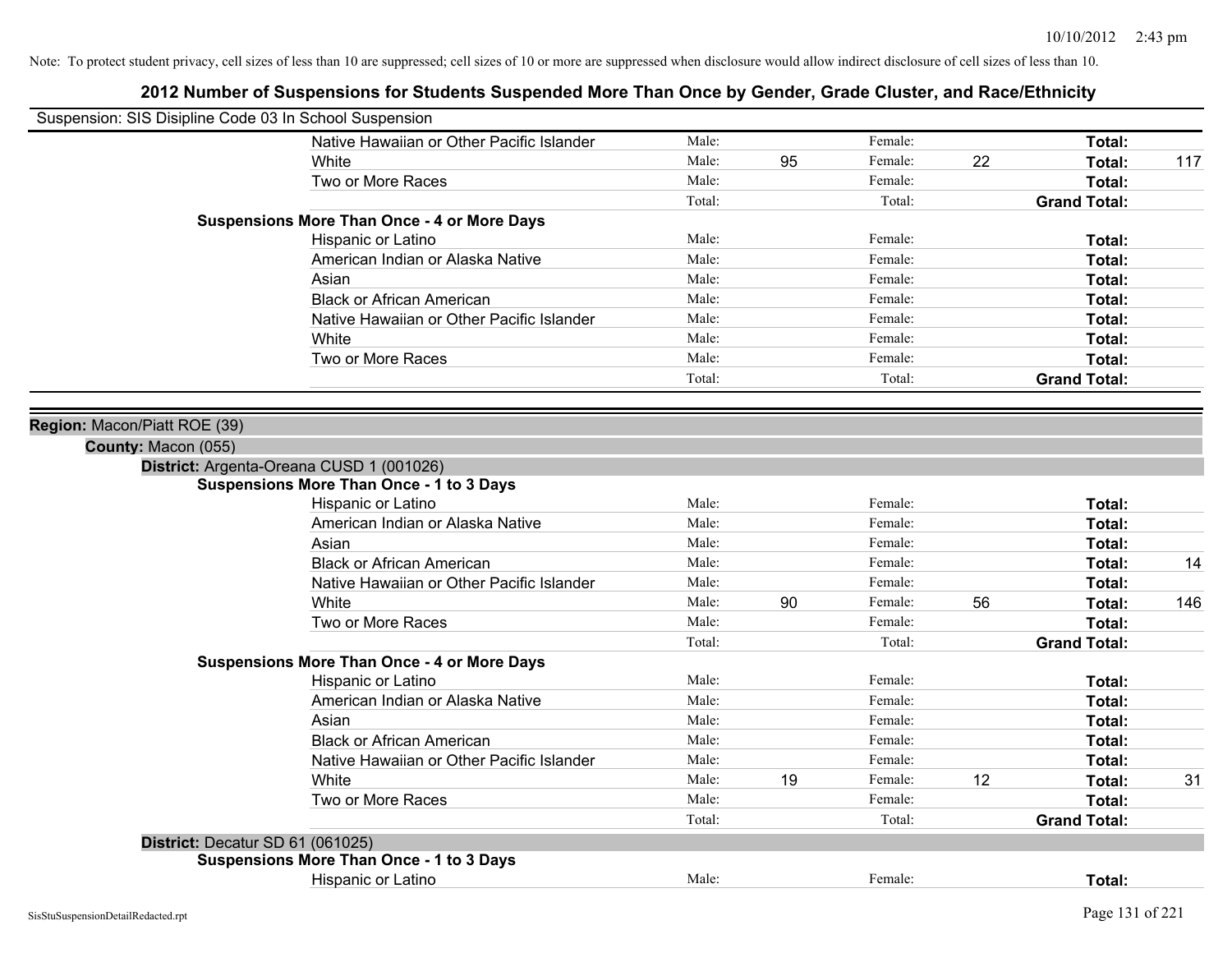# **2012 Number of Suspensions for Students Suspended More Than Once by Gender, Grade Cluster, and Race/Ethnicity**

| Suspension: SIS Disipline Code 03 In School Suspension |        |    |         |    |                     |    |
|--------------------------------------------------------|--------|----|---------|----|---------------------|----|
| American Indian or Alaska Native                       | Male:  |    | Female: |    | Total:              |    |
| Asian                                                  | Male:  |    | Female: |    | Total:              |    |
| <b>Black or African American</b>                       | Male:  | 51 | Female: | 17 | Total:              | 68 |
| Native Hawaiian or Other Pacific Islander              | Male:  |    | Female: |    | Total:              |    |
| White                                                  | Male:  |    | Female: |    | Total:              |    |
| Two or More Races                                      | Male:  |    | Female: |    | Total:              |    |
|                                                        | Total: |    | Total:  |    | <b>Grand Total:</b> | 82 |
| <b>Suspensions More Than Once - 4 or More Days</b>     |        |    |         |    |                     |    |
| Hispanic or Latino                                     | Male:  |    | Female: |    | Total:              |    |
| American Indian or Alaska Native                       | Male:  |    | Female: |    | Total:              |    |
| Asian                                                  | Male:  |    | Female: |    | Total:              |    |
| <b>Black or African American</b>                       | Male:  |    | Female: |    | Total:              |    |
| Native Hawaiian or Other Pacific Islander              | Male:  |    | Female: |    | Total:              |    |
| White                                                  | Male:  |    | Female: |    | Total:              |    |
| Two or More Races                                      | Male:  |    | Female: |    | Total:              |    |
|                                                        | Total: |    | Total:  |    | <b>Grand Total:</b> |    |
| District: Maroa Forsyth CUSD 2 (002026)                |        |    |         |    |                     |    |
| <b>Suspensions More Than Once - 1 to 3 Days</b>        |        |    |         |    |                     |    |
| Hispanic or Latino                                     | Male:  |    | Female: |    | Total:              |    |
| American Indian or Alaska Native                       | Male:  |    | Female: |    | Total:              |    |
| Asian                                                  | Male:  |    | Female: |    | Total:              |    |
| <b>Black or African American</b>                       | Male:  |    | Female: |    | Total:              |    |
| Native Hawaiian or Other Pacific Islander              | Male:  |    | Female: |    | Total:              |    |
| White                                                  | Male:  |    | Female: |    | Total:              | 37 |
| Two or More Races                                      | Male:  |    | Female: |    | Total:              |    |
|                                                        | Total: |    | Total:  |    | <b>Grand Total:</b> |    |
| District: Meridian CUSD 15 (015026)                    |        |    |         |    |                     |    |
| <b>Suspensions More Than Once - 1 to 3 Days</b>        |        |    |         |    |                     |    |
| Hispanic or Latino                                     | Male:  |    | Female: |    | Total:              |    |
| American Indian or Alaska Native                       | Male:  |    | Female: |    | Total:              |    |
| Asian                                                  | Male:  |    | Female: |    | Total:              |    |
| <b>Black or African American</b>                       | Male:  |    | Female: |    | Total:              |    |
| Native Hawaiian or Other Pacific Islander              | Male:  |    | Female: |    | Total:              |    |
| White                                                  | Male:  | 44 | Female: | 17 | Total:              | 61 |
| Two or More Races                                      | Male:  |    | Female: |    | Total:              |    |
|                                                        | Total: |    | Total:  |    | <b>Grand Total:</b> | 73 |

**Suspensions More Than Once - 1 to 3 Days**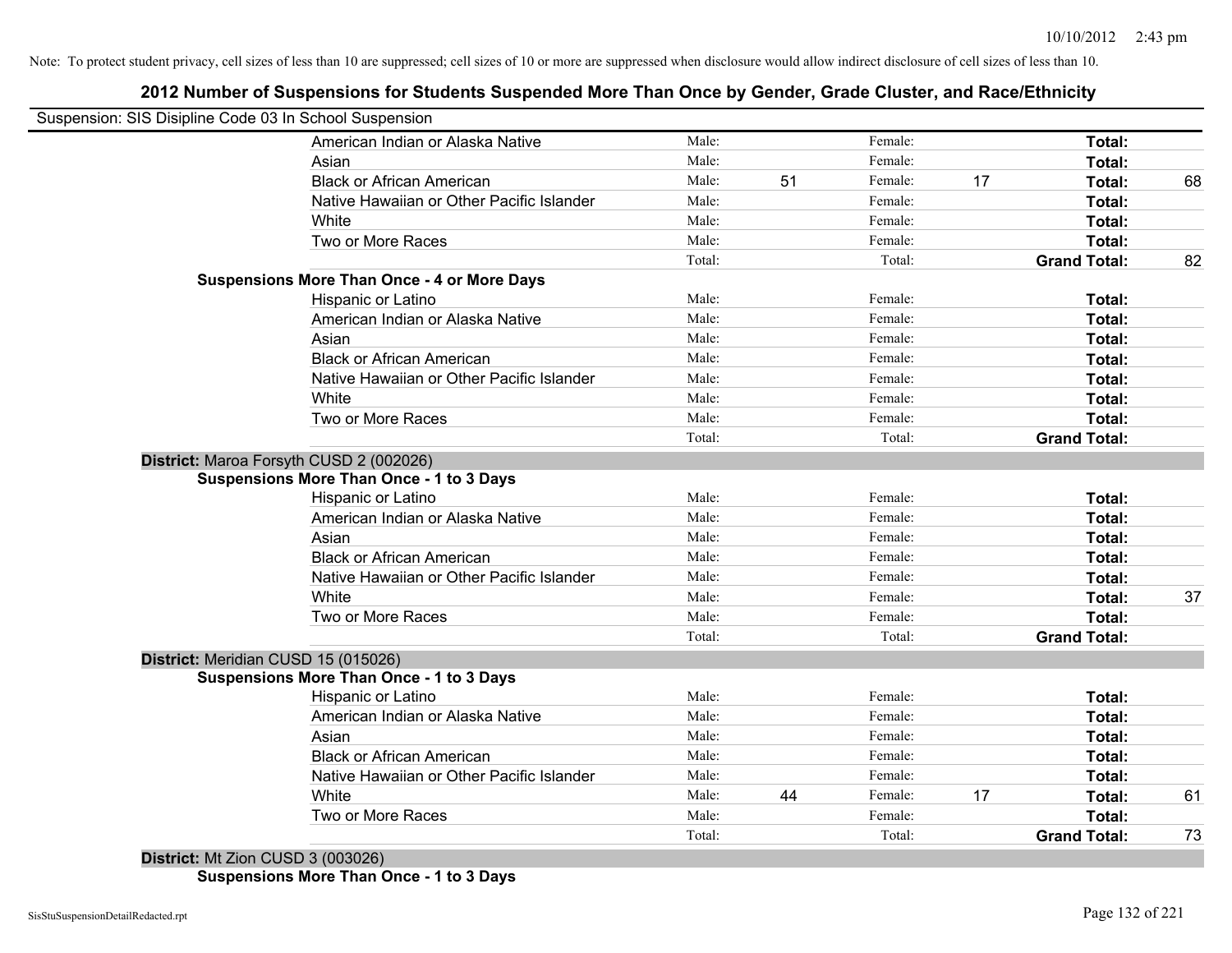|                     | Suspension: SIS Disipline Code 03 In School Suspension |        |    |         |    |                     |     |
|---------------------|--------------------------------------------------------|--------|----|---------|----|---------------------|-----|
|                     | Hispanic or Latino                                     | Male:  |    | Female: |    | Total:              |     |
|                     | American Indian or Alaska Native                       | Male:  |    | Female: |    | Total:              |     |
|                     | Asian                                                  | Male:  |    | Female: |    | Total:              |     |
|                     | <b>Black or African American</b>                       | Male:  |    | Female: |    | Total:              |     |
|                     | Native Hawaiian or Other Pacific Islander              | Male:  |    | Female: |    | Total:              |     |
|                     | White                                                  | Male:  | 88 | Female: | 14 | Total:              | 102 |
|                     | Two or More Races                                      | Male:  |    | Female: |    | Total:              | 14  |
|                     |                                                        | Total: |    | Total:  |    | <b>Grand Total:</b> |     |
|                     | <b>Suspensions More Than Once - 4 or More Days</b>     |        |    |         |    |                     |     |
|                     | Hispanic or Latino                                     | Male:  |    | Female: |    | Total:              |     |
|                     | American Indian or Alaska Native                       | Male:  |    | Female: |    | Total:              |     |
|                     | Asian                                                  | Male:  |    | Female: |    | Total:              |     |
|                     | <b>Black or African American</b>                       | Male:  |    | Female: |    | Total:              |     |
|                     | Native Hawaiian or Other Pacific Islander              | Male:  |    | Female: |    | Total:              |     |
|                     | White                                                  | Male:  |    | Female: |    | Total:              |     |
|                     | Two or More Races                                      | Male:  |    | Female: |    | Total:              |     |
|                     |                                                        | Total: |    | Total:  |    | <b>Grand Total:</b> |     |
|                     | District: Sangamon Valley CUSD 9 (009026)              |        |    |         |    |                     |     |
|                     | <b>Suspensions More Than Once - 1 to 3 Days</b>        |        |    |         |    |                     |     |
|                     | Hispanic or Latino                                     | Male:  |    | Female: |    | Total:              |     |
|                     | American Indian or Alaska Native                       | Male:  |    | Female: |    | Total:              |     |
|                     | Asian                                                  | Male:  |    | Female: |    | Total:              |     |
|                     | <b>Black or African American</b>                       | Male:  |    | Female: |    | Total:              |     |
|                     | Native Hawaiian or Other Pacific Islander              | Male:  |    | Female: |    | Total:              |     |
|                     | White                                                  | Male:  | 51 | Female: | 13 | Total:              | 64  |
|                     | Two or More Races                                      | Male:  |    | Female: |    | Total:              |     |
|                     |                                                        | Total: |    | Total:  |    | <b>Grand Total:</b> |     |
| County: Piatt (074) |                                                        |        |    |         |    |                     |     |
|                     | District: Atwood Hammond CUSD 39 (039026)              |        |    |         |    |                     |     |
|                     | <b>Suspensions More Than Once - 1 to 3 Days</b>        |        |    |         |    |                     |     |
|                     | Hispanic or Latino                                     | Male:  |    | Female: |    | Total:              |     |
|                     | American Indian or Alaska Native                       | Male:  |    | Female: |    | Total:              |     |
|                     | Asian                                                  | Male:  |    | Female: |    | Total:              |     |
|                     | <b>Black or African American</b>                       | Male:  |    | Female: |    | Total:              |     |
|                     | Native Hawaiian or Other Pacific Islander              | Male:  |    | Female: |    | Total:              |     |
|                     | White                                                  | Male:  |    | Female: |    | Total:              | 12  |
|                     | Two or More Races                                      | Male:  |    | Female: |    | Total:              |     |
|                     |                                                        | Total: |    | Total:  |    | <b>Grand Total:</b> |     |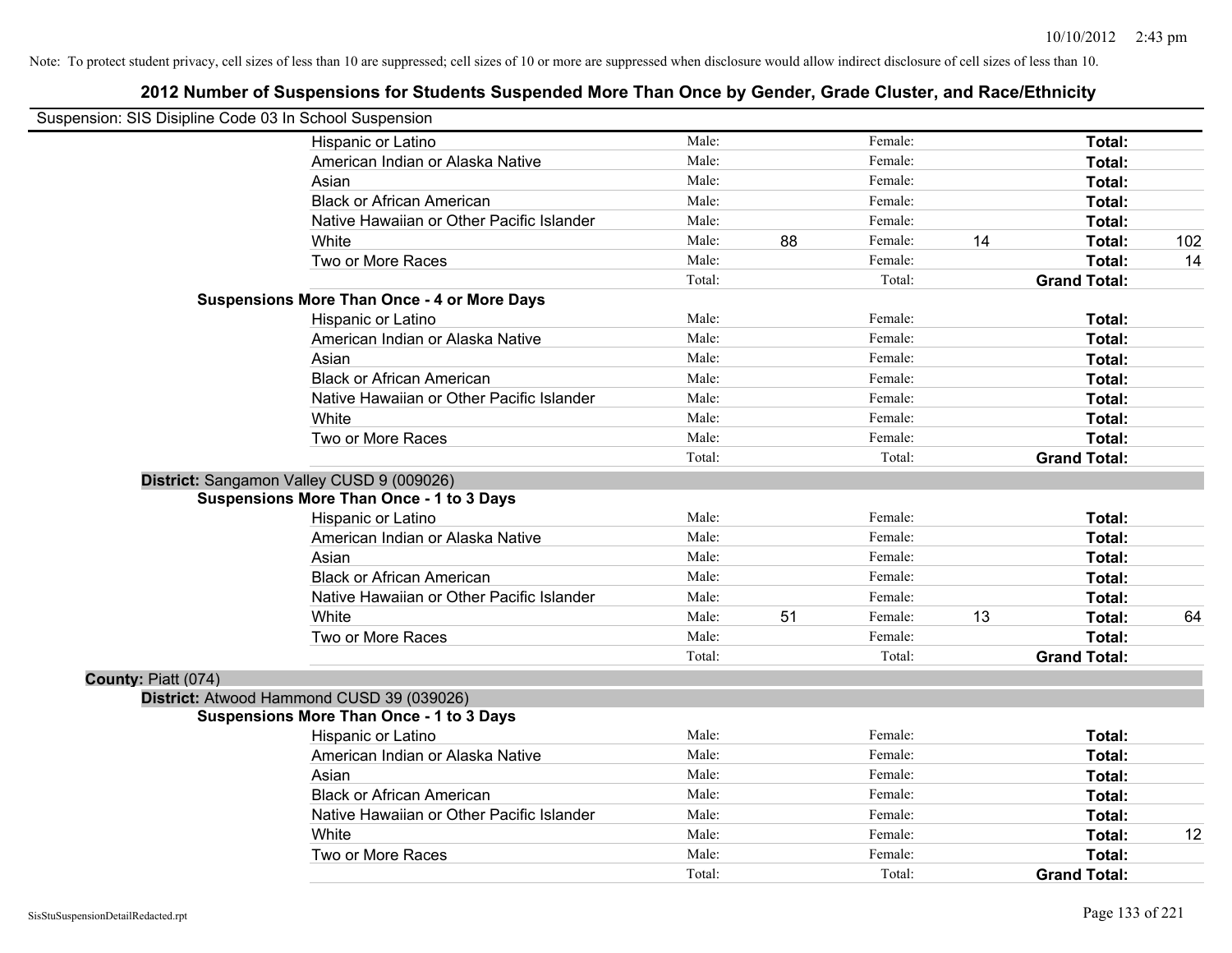| Suspension: SIS Disipline Code 03 In School Suspension |                                                    |        |         |                     |    |
|--------------------------------------------------------|----------------------------------------------------|--------|---------|---------------------|----|
|                                                        | District: Deland-Weldon CUSD 57 (057026)           |        |         |                     |    |
|                                                        | <b>Suspensions More Than Once - 1 to 3 Days</b>    |        |         |                     |    |
|                                                        | Hispanic or Latino                                 | Male:  | Female: | Total:              |    |
|                                                        | American Indian or Alaska Native                   | Male:  | Female: | Total:              |    |
|                                                        | Asian                                              | Male:  | Female: | Total:              |    |
|                                                        | <b>Black or African American</b>                   | Male:  | Female: | Total:              |    |
|                                                        | Native Hawaiian or Other Pacific Islander          | Male:  | Female: | Total:              |    |
|                                                        | White                                              | Male:  | Female: | Total:              |    |
|                                                        | Two or More Races                                  | Male:  | Female: | <b>Total:</b>       |    |
|                                                        |                                                    | Total: | Total:  | <b>Grand Total:</b> |    |
|                                                        | <b>Suspensions More Than Once - 4 or More Days</b> |        |         |                     |    |
|                                                        | Hispanic or Latino                                 | Male:  | Female: | Total:              |    |
|                                                        | American Indian or Alaska Native                   | Male:  | Female: | Total:              |    |
|                                                        | Asian                                              | Male:  | Female: | Total:              |    |
|                                                        | <b>Black or African American</b>                   | Male:  | Female: | Total:              |    |
|                                                        | Native Hawaiian or Other Pacific Islander          | Male:  | Female: | Total:              |    |
|                                                        | White                                              | Male:  | Female: | Total:              |    |
|                                                        | Two or More Races                                  | Male:  | Female: | Total:              |    |
|                                                        |                                                    | Total: | Total:  | <b>Grand Total:</b> |    |
| District: Monticello CUSD 25 (025026)                  |                                                    |        |         |                     |    |
|                                                        | <b>Suspensions More Than Once - 1 to 3 Days</b>    |        |         |                     |    |
|                                                        | Hispanic or Latino                                 | Male:  | Female: | Total:              |    |
|                                                        | American Indian or Alaska Native                   | Male:  | Female: | Total:              |    |
|                                                        | Asian                                              | Male:  | Female: | Total:              |    |
|                                                        | <b>Black or African American</b>                   | Male:  | Female: | Total:              |    |
|                                                        | Native Hawaiian or Other Pacific Islander          | Male:  | Female: | Total:              |    |
|                                                        | White                                              | Male:  | Female: | Total:              | 13 |
|                                                        | Two or More Races                                  | Male:  | Female: | <b>Total:</b>       |    |
|                                                        |                                                    | Total: | Total:  | <b>Grand Total:</b> |    |
|                                                        | <b>Suspensions More Than Once - 4 or More Days</b> |        |         |                     |    |
|                                                        | Hispanic or Latino                                 | Male:  | Female: | Total:              |    |
|                                                        | American Indian or Alaska Native                   | Male:  | Female: | Total:              |    |
|                                                        | Asian                                              | Male:  | Female: | Total:              |    |
|                                                        | <b>Black or African American</b>                   | Male:  | Female: | Total:              |    |
|                                                        | Native Hawaiian or Other Pacific Islander          | Male:  | Female: | Total:              |    |
|                                                        | White                                              | Male:  | Female: | Total:              |    |
|                                                        | Two or More Races                                  | Male:  | Female: | <b>Total:</b>       |    |
|                                                        |                                                    | Total: | Total:  | <b>Grand Total:</b> |    |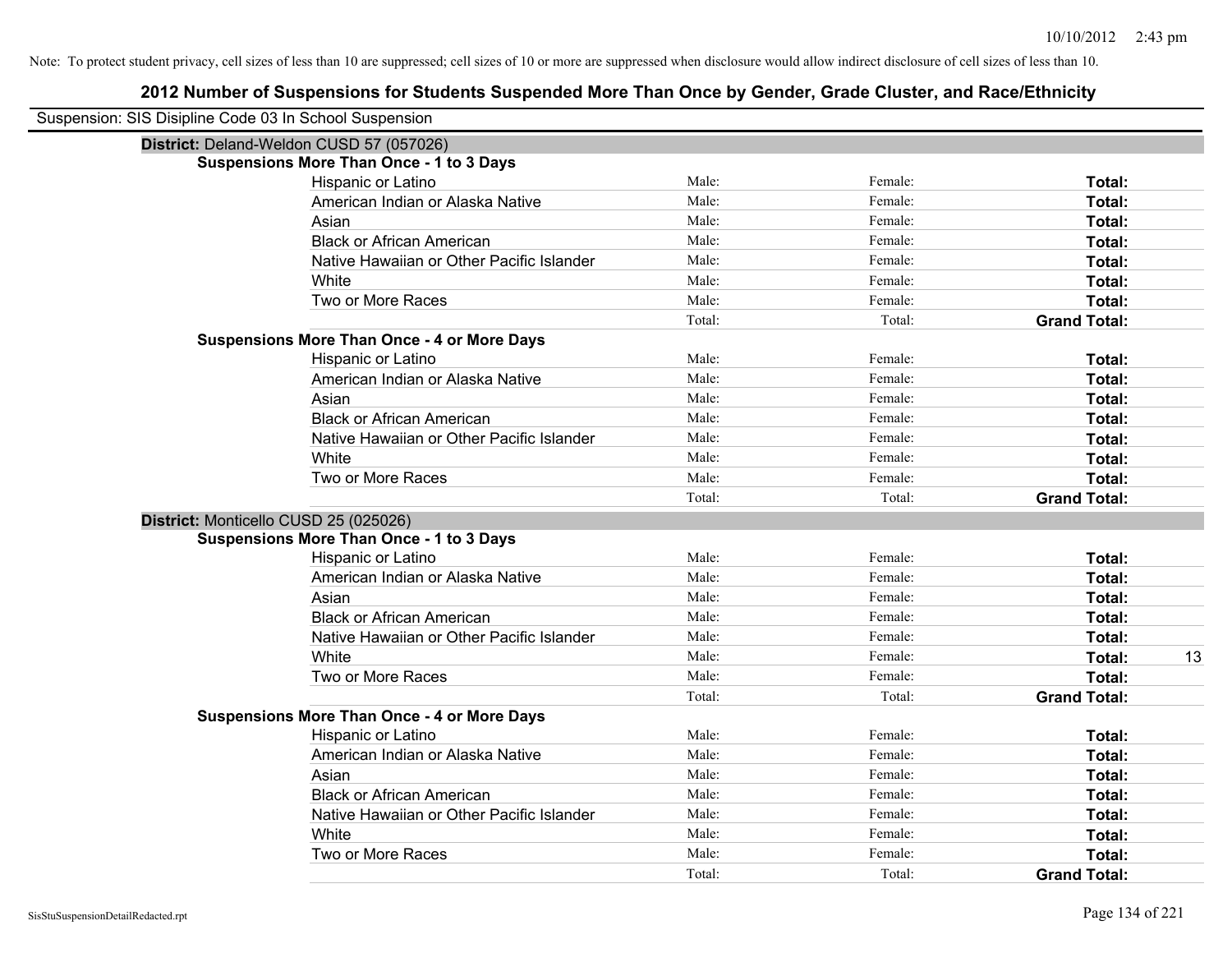# **2012 Number of Suspensions for Students Suspended More Than Once by Gender, Grade Cluster, and Race/Ethnicity**

Suspension: SIS Disipline Code 03 In School Suspension

| Region: Madison ROE (41) |                                                    |        |     |         |     |                     |     |
|--------------------------|----------------------------------------------------|--------|-----|---------|-----|---------------------|-----|
| County: Madison (057)    |                                                    |        |     |         |     |                     |     |
|                          | District: Alton CUSD 11 (011026)                   |        |     |         |     |                     |     |
|                          | <b>Suspensions More Than Once - 1 to 3 Days</b>    |        |     |         |     |                     |     |
|                          | Hispanic or Latino                                 | Male:  |     | Female: |     | Total:              |     |
|                          | American Indian or Alaska Native                   | Male:  |     | Female: |     | Total:              |     |
|                          | Asian                                              | Male:  |     | Female: |     | Total:              |     |
|                          | <b>Black or African American</b>                   | Male:  | 92  | Female: | 60  | Total:              | 152 |
|                          | Native Hawaiian or Other Pacific Islander          | Male:  |     | Female: |     | Total:              |     |
|                          | White                                              | Male:  | 60  | Female: | 11  | Total:              | 71  |
|                          | Two or More Races                                  | Male:  |     | Female: |     | Total:              | 15  |
|                          |                                                    | Total: |     | Total:  |     | <b>Grand Total:</b> |     |
|                          | District: Bethalto CUSD 8 (008026)                 |        |     |         |     |                     |     |
|                          | <b>Suspensions More Than Once - 1 to 3 Days</b>    |        |     |         |     |                     |     |
|                          | Hispanic or Latino                                 | Male:  |     | Female: |     | Total:              | 18  |
|                          | American Indian or Alaska Native                   | Male:  |     | Female: |     | Total:              | 11  |
|                          | Asian                                              | Male:  |     | Female: |     | Total:              |     |
|                          | <b>Black or African American</b>                   | Male:  |     | Female: |     | Total:              | 53  |
|                          | Native Hawaiian or Other Pacific Islander          | Male:  |     | Female: |     | Total:              |     |
|                          | White                                              | Male:  | 462 | Female: | 184 | Total:              | 646 |
|                          | Two or More Races                                  | Male:  | 27  | Female: | 17  | Total:              | 44  |
|                          |                                                    | Total: |     | Total:  |     | <b>Grand Total:</b> |     |
|                          | <b>Suspensions More Than Once - 4 or More Days</b> |        |     |         |     |                     |     |
|                          | Hispanic or Latino                                 | Male:  |     | Female: |     | Total:              |     |
|                          | American Indian or Alaska Native                   | Male:  |     | Female: |     | Total:              |     |
|                          | Asian                                              | Male:  |     | Female: |     | Total:              |     |
|                          | <b>Black or African American</b>                   | Male:  |     | Female: |     | Total:              |     |
|                          | Native Hawaiian or Other Pacific Islander          | Male:  |     | Female: |     | Total:              |     |
|                          | White                                              | Male:  |     | Female: |     | Total:              |     |
|                          | Two or More Races                                  | Male:  |     | Female: |     | Total:              |     |
|                          |                                                    | Total: |     | Total:  |     | <b>Grand Total:</b> |     |
|                          | District: Collinsville CUSD 10 (010026)            |        |     |         |     |                     |     |
|                          | <b>Suspensions More Than Once - 1 to 3 Days</b>    |        |     |         |     |                     |     |
|                          | Hispanic or Latino                                 | Male:  | 335 | Female: | 191 | Total:              | 526 |
|                          | American Indian or Alaska Native                   | Male:  |     | Female: |     | Total:              |     |
|                          | Asian                                              | Male:  |     | Female: |     | Total:              |     |
|                          | <b>Black or African American</b>                   | Male:  | 507 | Female: | 314 | Total:              | 821 |
|                          |                                                    |        |     |         |     |                     |     |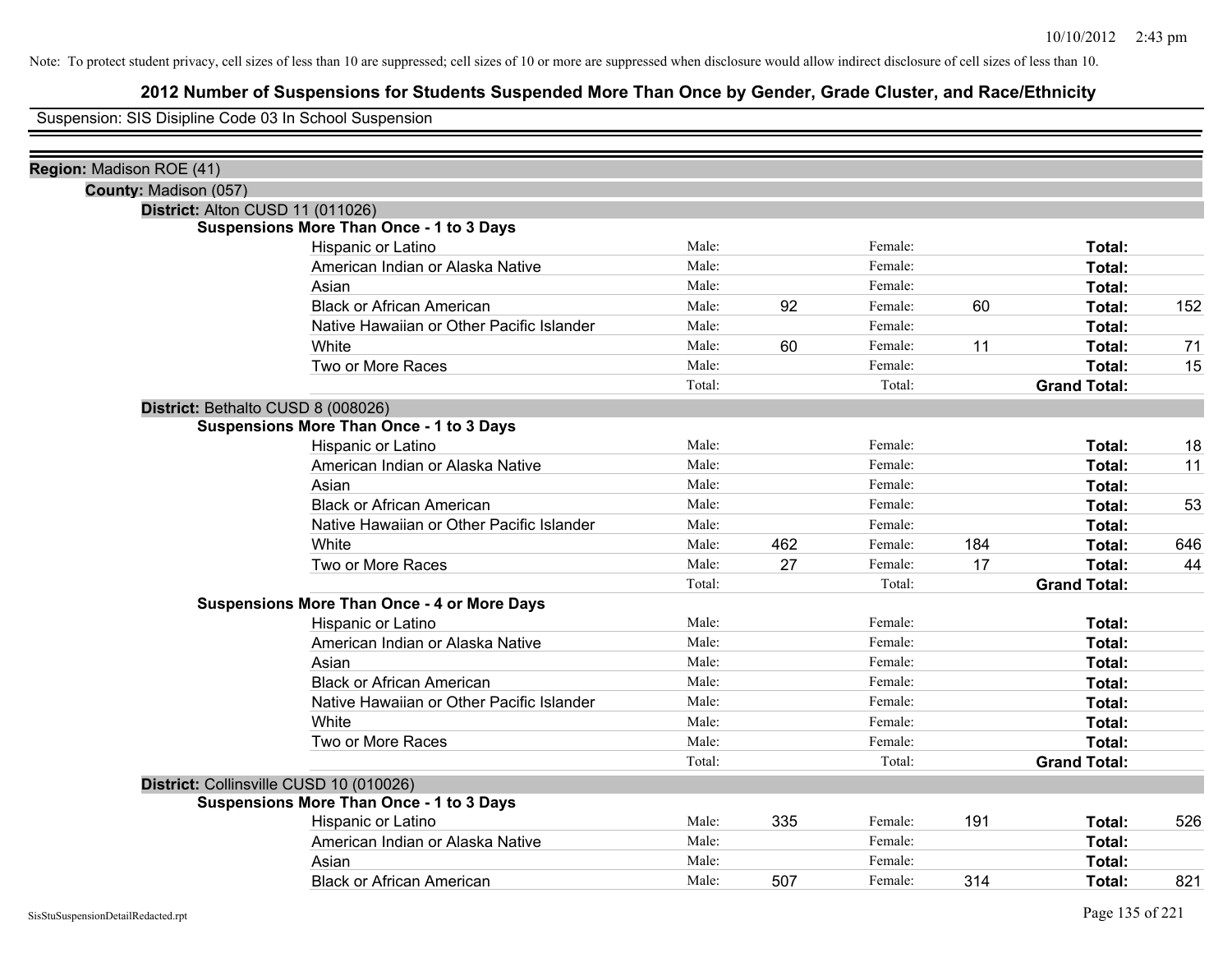|                                    | Suspension: SIS Disipline Code 03 In School Suspension |        |       |         |     |                     |       |
|------------------------------------|--------------------------------------------------------|--------|-------|---------|-----|---------------------|-------|
|                                    | Native Hawaiian or Other Pacific Islander              | Male:  |       | Female: |     | Total:              |       |
|                                    | White                                                  | Male:  | 1,331 | Female: | 556 | Total:              | 1,887 |
|                                    | Two or More Races                                      | Male:  | 63    | Female: | 57  | Total:              | 120   |
|                                    |                                                        | Total: |       | Total:  |     | <b>Grand Total:</b> |       |
|                                    | <b>Suspensions More Than Once - 4 or More Days</b>     |        |       |         |     |                     |       |
|                                    | Hispanic or Latino                                     | Male:  |       | Female: |     | Total:              |       |
|                                    | American Indian or Alaska Native                       | Male:  |       | Female: |     | Total:              |       |
|                                    | Asian                                                  | Male:  |       | Female: |     | Total:              |       |
|                                    | <b>Black or African American</b>                       | Male:  |       | Female: |     | Total:              | 18    |
|                                    | Native Hawaiian or Other Pacific Islander              | Male:  |       | Female: |     | Total:              |       |
|                                    | White                                                  | Male:  |       | Female: |     | Total:              | 32    |
|                                    | Two or More Races                                      | Male:  |       | Female: |     | Total:              |       |
|                                    |                                                        | Total: |       | Total:  |     | <b>Grand Total:</b> |       |
|                                    | District: Coordinated Youth & Human Service (006000)   |        |       |         |     |                     |       |
|                                    | <b>Suspensions More Than Once - 1 to 3 Days</b>        |        |       |         |     |                     |       |
|                                    | Hispanic or Latino                                     | Male:  |       | Female: |     | Total:              |       |
|                                    | American Indian or Alaska Native                       | Male:  |       | Female: |     | Total:              |       |
|                                    | Asian                                                  | Male:  |       | Female: |     | Total:              |       |
|                                    | <b>Black or African American</b>                       | Male:  |       | Female: |     | Total:              |       |
|                                    | Native Hawaiian or Other Pacific Islander              | Male:  |       | Female: |     | Total:              |       |
|                                    | White                                                  | Male:  |       | Female: |     | Total:              |       |
|                                    | Two or More Races                                      | Male:  |       | Female: |     | Total:              |       |
|                                    |                                                        | Total: |       | Total:  |     | <b>Grand Total:</b> |       |
|                                    | District: East Alton SD 13 (013002)                    |        |       |         |     |                     |       |
|                                    | <b>Suspensions More Than Once - 1 to 3 Days</b>        |        |       |         |     |                     |       |
|                                    | Hispanic or Latino                                     | Male:  |       | Female: |     | Total:              |       |
|                                    | American Indian or Alaska Native                       | Male:  |       | Female: |     | Total:              |       |
|                                    | Asian                                                  | Male:  |       | Female: |     | Total:              |       |
|                                    | <b>Black or African American</b>                       | Male:  |       | Female: |     | Total:              | 17    |
|                                    | Native Hawaiian or Other Pacific Islander              | Male:  |       | Female: |     | Total:              |       |
|                                    | White                                                  | Male:  | 152   | Female: | 59  | Total:              | 211   |
|                                    | Two or More Races                                      | Male:  |       | Female: |     | Total:              | 36    |
|                                    |                                                        | Total: |       | Total:  |     | <b>Grand Total:</b> |       |
|                                    | <b>Suspensions More Than Once - 4 or More Days</b>     |        |       |         |     |                     |       |
|                                    | Hispanic or Latino                                     | Male:  |       | Female: |     | Total:              |       |
|                                    | American Indian or Alaska Native                       | Male:  |       | Female: |     | Total:              |       |
|                                    | Asian                                                  | Male:  |       | Female: |     | Total:              |       |
|                                    | <b>Black or African American</b>                       | Male:  |       | Female: |     | Total:              |       |
|                                    | Native Hawaiian or Other Pacific Islander              | Male:  |       | Female: |     | Total:              |       |
| SisStuSuspensionDetailRedacted.rpt |                                                        |        |       |         |     | Page 136 of 221     |       |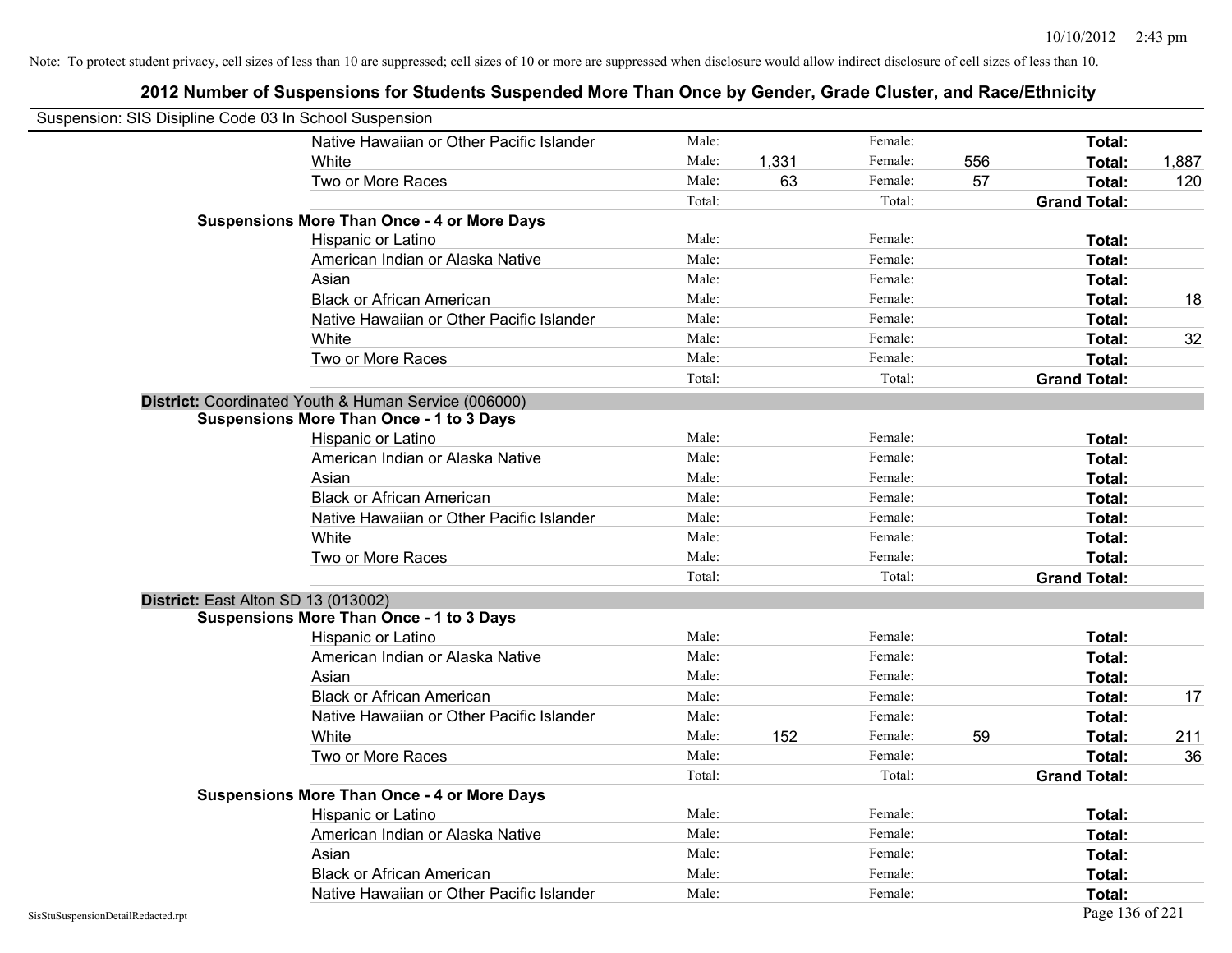| Suspension: SIS Disipline Code 03 In School Suspension |                                                    |        |     |         |     |                     |     |
|--------------------------------------------------------|----------------------------------------------------|--------|-----|---------|-----|---------------------|-----|
|                                                        | White                                              | Male:  |     | Female: |     | Total:              |     |
|                                                        | Two or More Races                                  | Male:  |     | Female: |     | Total:              |     |
|                                                        |                                                    | Total: |     | Total:  |     | <b>Grand Total:</b> |     |
|                                                        | District: East Alton-Wood River CHSD 14 (014016)   |        |     |         |     |                     |     |
|                                                        | <b>Suspensions More Than Once - 1 to 3 Days</b>    |        |     |         |     |                     |     |
|                                                        | Hispanic or Latino                                 | Male:  |     | Female: |     | Total:              |     |
|                                                        | American Indian or Alaska Native                   | Male:  |     | Female: |     | Total:              |     |
|                                                        | Asian                                              | Male:  |     | Female: |     | Total:              |     |
|                                                        | <b>Black or African American</b>                   | Male:  | 34  | Female: | 36  | Total:              | 70  |
|                                                        | Native Hawaiian or Other Pacific Islander          | Male:  |     | Female: |     | Total:              |     |
|                                                        | White                                              | Male:  | 541 | Female: | 189 | Total:              | 730 |
|                                                        | Two or More Races                                  | Male:  |     | Female: |     | Total:              |     |
|                                                        |                                                    | Total: |     | Total:  |     | <b>Grand Total:</b> | 810 |
|                                                        | <b>Suspensions More Than Once - 4 or More Days</b> |        |     |         |     |                     |     |
|                                                        | Hispanic or Latino                                 | Male:  |     | Female: |     | Total:              |     |
|                                                        | American Indian or Alaska Native                   | Male:  |     | Female: |     | Total:              |     |
|                                                        | Asian                                              | Male:  |     | Female: |     | Total:              |     |
|                                                        | <b>Black or African American</b>                   | Male:  |     | Female: |     | Total:              |     |
|                                                        | Native Hawaiian or Other Pacific Islander          | Male:  |     | Female: |     | Total:              |     |
|                                                        | White                                              | Male:  |     | Female: |     | Total:              |     |
|                                                        | Two or More Races                                  | Male:  |     | Female: |     | Total:              |     |
|                                                        |                                                    | Total: |     | Total:  |     | <b>Grand Total:</b> |     |
|                                                        | District: Edwardsville CUSD 7 (007026)             |        |     |         |     |                     |     |
|                                                        | <b>Suspensions More Than Once - 1 to 3 Days</b>    |        |     |         |     |                     |     |
|                                                        | Hispanic or Latino                                 | Male:  |     | Female: |     | Total:              |     |
|                                                        | American Indian or Alaska Native                   | Male:  |     | Female: |     | Total:              |     |
|                                                        | Asian                                              | Male:  |     | Female: |     | Total:              |     |
|                                                        | <b>Black or African American</b>                   | Male:  | 48  | Female: | 28  | Total:              | 76  |
|                                                        | Native Hawaiian or Other Pacific Islander          | Male:  |     | Female: |     | Total:              |     |
|                                                        | White                                              | Male:  | 420 | Female: | 120 | Total:              | 540 |
|                                                        | Two or More Races                                  | Male:  |     | Female: |     | Total:              | 29  |
|                                                        |                                                    | Total: |     | Total:  |     | <b>Grand Total:</b> |     |
|                                                        | <b>Suspensions More Than Once - 4 or More Days</b> |        |     |         |     |                     |     |
|                                                        | Hispanic or Latino                                 | Male:  |     | Female: |     | Total:              |     |
|                                                        | American Indian or Alaska Native                   | Male:  |     | Female: |     | Total:              |     |
|                                                        | Asian                                              | Male:  |     | Female: |     | Total:              |     |
|                                                        | <b>Black or African American</b>                   | Male:  |     | Female: |     | Total:              |     |
|                                                        | Native Hawaiian or Other Pacific Islander          | Male:  |     | Female: |     | Total:              |     |
|                                                        | White                                              | Male:  |     | Female: |     | Total:              |     |
| SisStuSuspensionDetailRedacted.rpt                     |                                                    |        |     |         |     | Page 137 of 221     |     |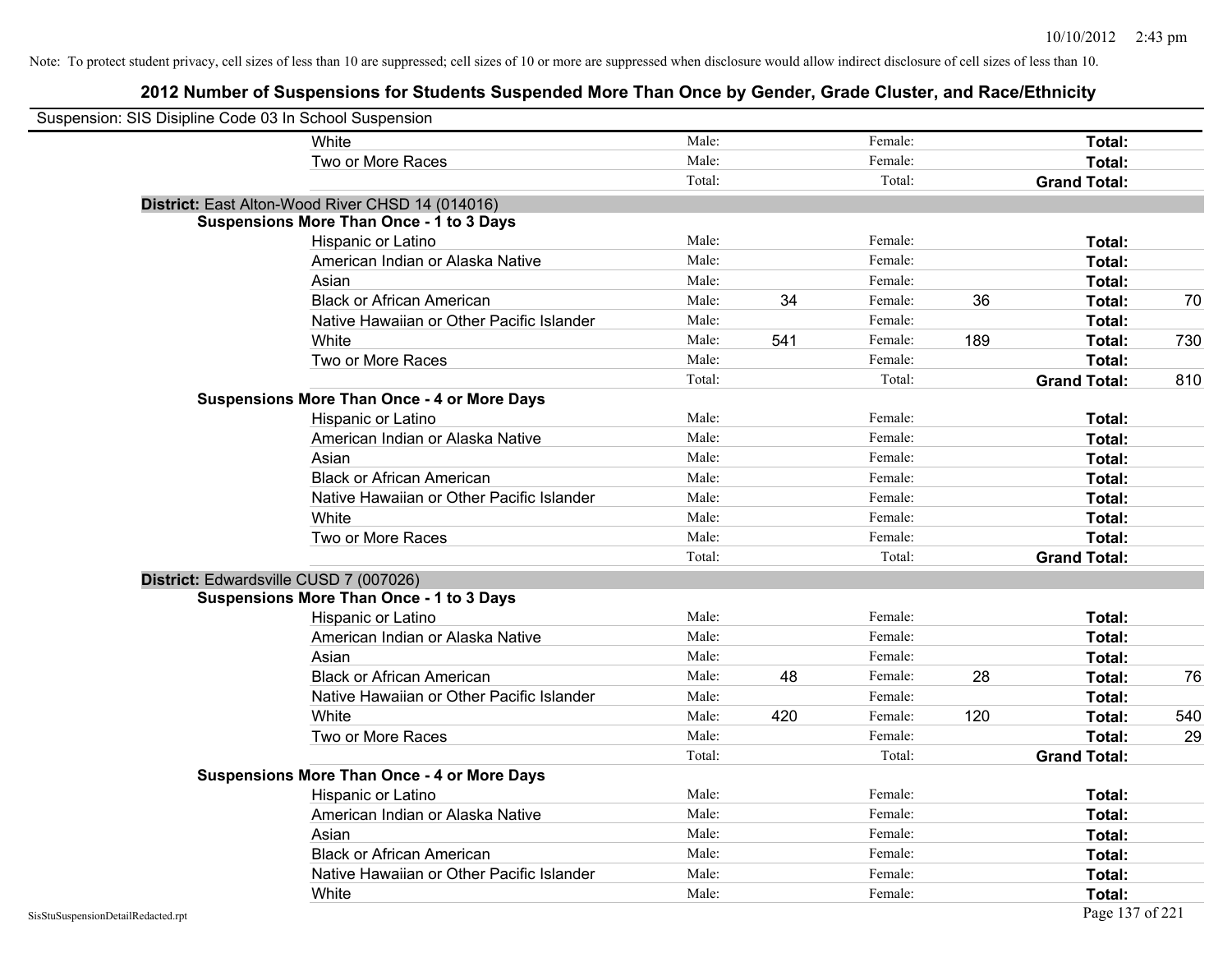| Suspension: SIS Disipline Code 03 In School Suspension |                                                    |        |     |         |    |                     |     |
|--------------------------------------------------------|----------------------------------------------------|--------|-----|---------|----|---------------------|-----|
|                                                        | Two or More Races                                  | Male:  |     | Female: |    | Total:              |     |
|                                                        |                                                    | Total: |     | Total:  |    | <b>Grand Total:</b> |     |
| District: Granite City CUSD 9 (009026)                 |                                                    |        |     |         |    |                     |     |
|                                                        | <b>Suspensions More Than Once - 1 to 3 Days</b>    |        |     |         |    |                     |     |
|                                                        | Hispanic or Latino                                 | Male:  |     | Female: |    | Total:              | 29  |
|                                                        | American Indian or Alaska Native                   | Male:  |     | Female: |    | Total:              |     |
|                                                        | Asian                                              | Male:  |     | Female: |    | Total:              |     |
|                                                        | <b>Black or African American</b>                   | Male:  | 114 | Female: | 38 | Total:              | 152 |
|                                                        | Native Hawaiian or Other Pacific Islander          | Male:  |     | Female: |    | Total:              |     |
|                                                        | White                                              | Male:  | 331 | Female: | 72 | Total:              | 403 |
|                                                        | Two or More Races                                  | Male:  |     | Female: |    | Total:              | 25  |
|                                                        |                                                    | Total: |     | Total:  |    | <b>Grand Total:</b> |     |
|                                                        | <b>Suspensions More Than Once - 4 or More Days</b> |        |     |         |    |                     |     |
|                                                        | Hispanic or Latino                                 | Male:  |     | Female: |    | Total:              |     |
|                                                        | American Indian or Alaska Native                   | Male:  |     | Female: |    | Total:              |     |
|                                                        | Asian                                              | Male:  |     | Female: |    | Total:              |     |
|                                                        | <b>Black or African American</b>                   | Male:  |     | Female: |    | Total:              | 10  |
|                                                        | Native Hawaiian or Other Pacific Islander          | Male:  |     | Female: |    | Total:              |     |
|                                                        | White                                              | Male:  |     | Female: |    | Total:              | 17  |
|                                                        | Two or More Races                                  | Male:  |     | Female: |    | Total:              |     |
|                                                        |                                                    | Total: |     | Total:  |    | <b>Grand Total:</b> |     |
| District: Highland CUSD 5 (005026)                     |                                                    |        |     |         |    |                     |     |
|                                                        | <b>Suspensions More Than Once - 1 to 3 Days</b>    |        |     |         |    |                     |     |
|                                                        | Hispanic or Latino                                 | Male:  |     | Female: |    | Total:              |     |
|                                                        | American Indian or Alaska Native                   | Male:  |     | Female: |    | Total:              |     |
|                                                        | Asian                                              | Male:  |     | Female: |    | Total:              |     |
|                                                        | <b>Black or African American</b>                   | Male:  |     | Female: |    | Total:              |     |
|                                                        | Native Hawaiian or Other Pacific Islander          | Male:  |     | Female: |    | Total:              |     |
|                                                        | White                                              | Male:  | 179 | Female: | 44 | Total:              | 223 |
|                                                        | Two or More Races                                  | Male:  |     | Female: |    | Total:              |     |
|                                                        |                                                    | Total: |     | Total:  |    | <b>Grand Total:</b> | 235 |
|                                                        | <b>Suspensions More Than Once - 4 or More Days</b> |        |     |         |    |                     |     |
|                                                        | <b>Hispanic or Latino</b>                          | Male:  |     | Female: |    | Total:              |     |
|                                                        | American Indian or Alaska Native                   | Male:  |     | Female: |    | Total:              |     |
|                                                        | Asian                                              | Male:  |     | Female: |    | Total:              |     |
|                                                        | <b>Black or African American</b>                   | Male:  |     | Female: |    | Total:              |     |
|                                                        | Native Hawaiian or Other Pacific Islander          | Male:  |     | Female: |    | Total:              |     |
|                                                        | White                                              | Male:  |     | Female: |    | Total:              |     |
|                                                        | Two or More Races                                  | Male:  |     | Female: |    | Total:              |     |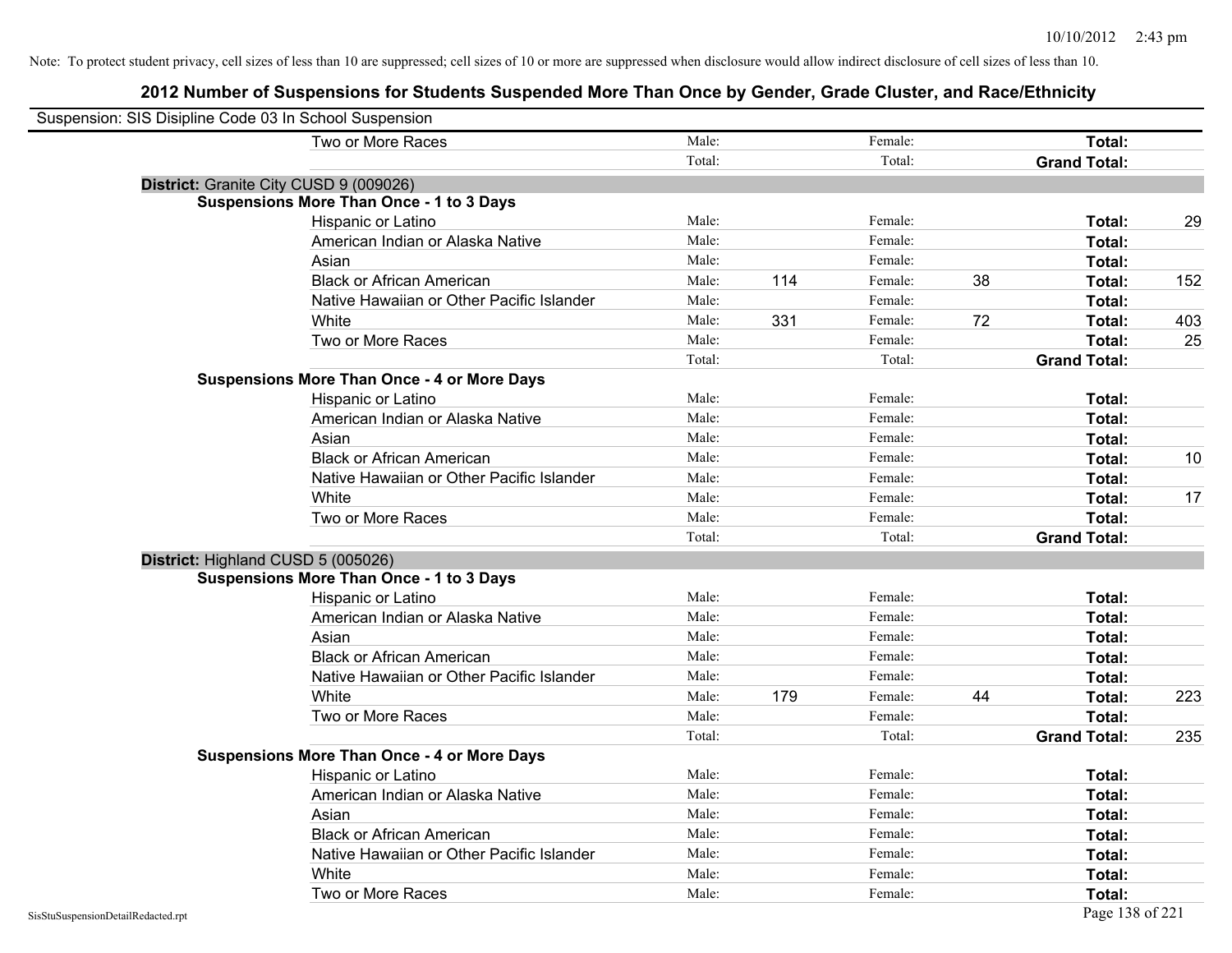| Suspension: SIS Disipline Code 03 In School Suspension |                                                 |        |     |         |    |                     |     |
|--------------------------------------------------------|-------------------------------------------------|--------|-----|---------|----|---------------------|-----|
|                                                        |                                                 | Total: |     | Total:  |    | <b>Grand Total:</b> |     |
|                                                        | District: Non-Public School (0100)              |        |     |         |    |                     |     |
|                                                        | <b>Suspensions More Than Once - 1 to 3 Days</b> |        |     |         |    |                     |     |
|                                                        | Hispanic or Latino                              | Male:  |     | Female: |    | Total:              | 10  |
|                                                        | American Indian or Alaska Native                | Male:  |     | Female: |    | Total:              |     |
|                                                        | Asian                                           | Male:  |     | Female: |    | Total:              |     |
|                                                        | <b>Black or African American</b>                | Male:  | 11  | Female: | 15 | Total:              | 26  |
|                                                        | Native Hawaiian or Other Pacific Islander       | Male:  |     | Female: |    | Total:              |     |
|                                                        | White                                           | Male:  | 111 | Female: | 20 | Total:              | 131 |
|                                                        | Two or More Races                               | Male:  |     | Female: |    | Total:              | 11  |
|                                                        |                                                 | Total: |     | Total:  |    | <b>Grand Total:</b> |     |
|                                                        | District: Roxana CUSD 1 (001026)                |        |     |         |    |                     |     |
|                                                        | <b>Suspensions More Than Once - 1 to 3 Days</b> |        |     |         |    |                     |     |
|                                                        | Hispanic or Latino                              | Male:  |     | Female: |    | Total:              | 12  |
|                                                        | American Indian or Alaska Native                | Male:  |     | Female: |    | Total:              |     |
|                                                        | Asian                                           | Male:  |     | Female: |    | Total:              |     |
|                                                        | <b>Black or African American</b>                | Male:  |     | Female: |    | Total:              |     |
|                                                        | Native Hawaiian or Other Pacific Islander       | Male:  |     | Female: |    | Total:              |     |
|                                                        | White                                           | Male:  |     | Female: |    | Total:              | 116 |
|                                                        | Two or More Races                               | Male:  |     | Female: |    | Total:              |     |
|                                                        |                                                 | Total: | 128 | Total:  | 20 | <b>Grand Total:</b> | 148 |
|                                                        | District: Triad CUSD 2 (002026)                 |        |     |         |    |                     |     |
|                                                        | <b>Suspensions More Than Once - 1 to 3 Days</b> |        |     |         |    |                     |     |
|                                                        | Hispanic or Latino                              | Male:  |     | Female: |    | Total:              |     |
|                                                        | American Indian or Alaska Native                | Male:  |     | Female: |    | Total:              |     |
|                                                        | Asian                                           | Male:  |     | Female: |    | Total:              |     |
|                                                        | <b>Black or African American</b>                | Male:  |     | Female: |    | Total:              |     |
|                                                        | Native Hawaiian or Other Pacific Islander       | Male:  |     | Female: |    | Total:              |     |
|                                                        | White                                           | Male:  | 68  | Female: | 24 | Total:              | 92  |
|                                                        | Two or More Races                               | Male:  |     | Female: |    | Total:              |     |
|                                                        |                                                 | Total: |     | Total:  |    | <b>Grand Total:</b> | 111 |
|                                                        | District: Venice CUSD 3 (003026)                |        |     |         |    |                     |     |
|                                                        | <b>Suspensions More Than Once - 1 to 3 Days</b> |        |     |         |    |                     |     |
|                                                        | Hispanic or Latino                              | Male:  |     | Female: |    | Total:              |     |
|                                                        | American Indian or Alaska Native                | Male:  |     | Female: |    | Total:              |     |
|                                                        | Asian                                           | Male:  |     | Female: |    | Total:              |     |
|                                                        | <b>Black or African American</b>                | Male:  | 70  | Female: | 11 | Total:              | 81  |
|                                                        | Native Hawaiian or Other Pacific Islander       | Male:  |     | Female: |    | Total:              |     |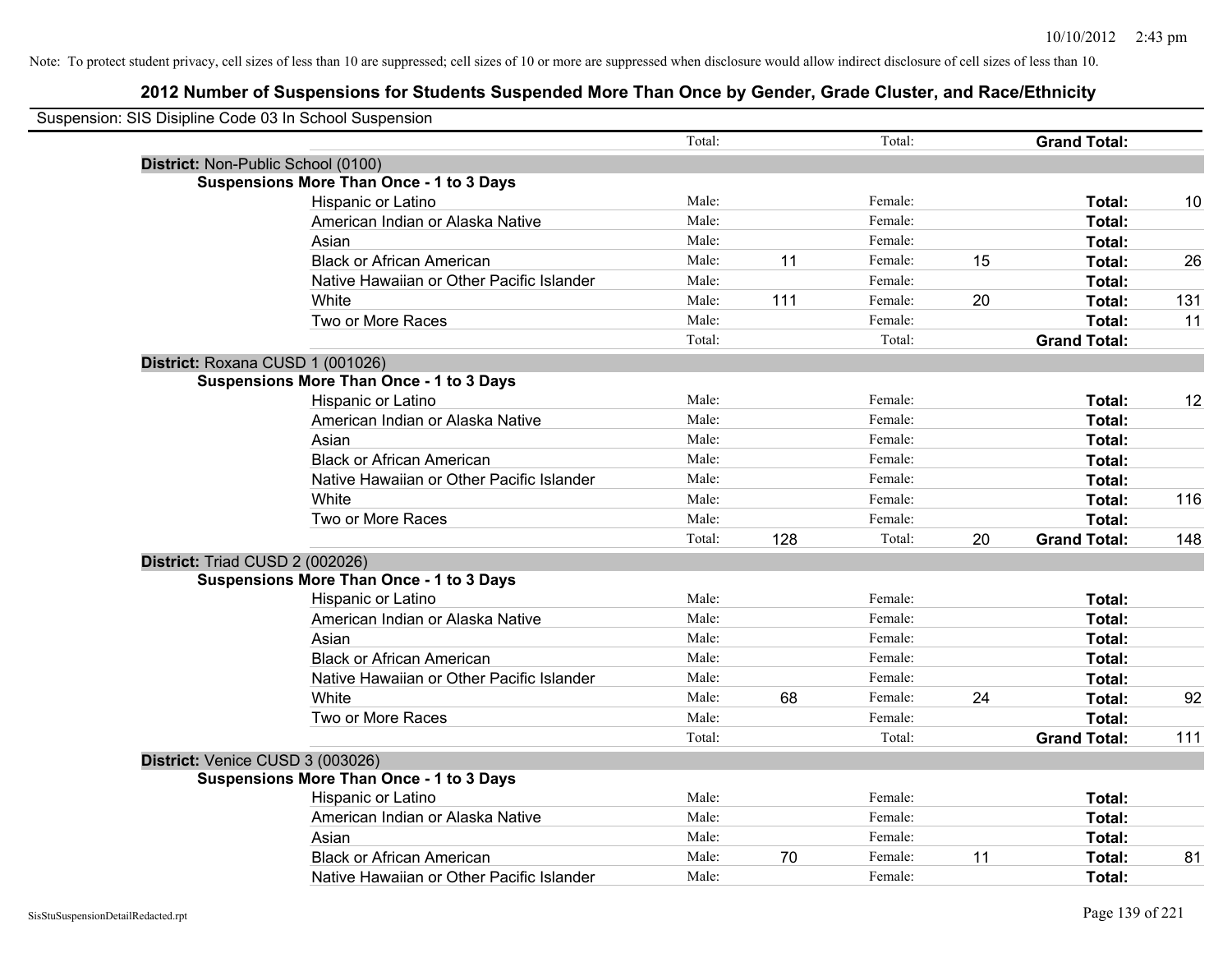| Suspension: SIS Disipline Code 03 In School Suspension |                                                    |        |     |         |    |                     |     |
|--------------------------------------------------------|----------------------------------------------------|--------|-----|---------|----|---------------------|-----|
|                                                        | White                                              | Male:  |     | Female: |    | Total:              |     |
|                                                        | Two or More Races                                  | Male:  |     | Female: |    | Total:              | 11  |
|                                                        |                                                    | Total: |     | Total:  |    | <b>Grand Total:</b> |     |
|                                                        | District: Wood River-Hartford ESD 15 (015003)      |        |     |         |    |                     |     |
|                                                        | <b>Suspensions More Than Once - 1 to 3 Days</b>    |        |     |         |    |                     |     |
|                                                        | Hispanic or Latino                                 | Male:  |     | Female: |    | Total:              |     |
|                                                        | American Indian or Alaska Native                   | Male:  |     | Female: |    | Total:              |     |
|                                                        | Asian                                              | Male:  |     | Female: |    | Total:              |     |
|                                                        | <b>Black or African American</b>                   | Male:  |     | Female: |    | Total:              |     |
|                                                        | Native Hawaiian or Other Pacific Islander          | Male:  |     | Female: |    | Total:              |     |
|                                                        | White                                              | Male:  | 150 | Female: | 83 | Total:              | 233 |
|                                                        | Two or More Races                                  | Male:  |     | Female: |    | Total:              |     |
|                                                        |                                                    | Total: |     | Total:  |    | <b>Grand Total:</b> |     |
|                                                        | <b>Suspensions More Than Once - 4 or More Days</b> |        |     |         |    |                     |     |
|                                                        | Hispanic or Latino                                 | Male:  |     | Female: |    | Total:              |     |
|                                                        | American Indian or Alaska Native                   | Male:  |     | Female: |    | Total:              |     |
|                                                        | Asian                                              | Male:  |     | Female: |    | Total:              |     |
|                                                        | <b>Black or African American</b>                   | Male:  |     | Female: |    | Total:              |     |
|                                                        | Native Hawaiian or Other Pacific Islander          | Male:  |     | Female: |    | Total:              |     |
|                                                        | White                                              | Male:  |     | Female: |    | Total:              | 13  |
|                                                        | Two or More Races                                  | Male:  |     | Female: |    | Total:              |     |
|                                                        |                                                    | Total: |     | Total:  |    | <b>Grand Total:</b> |     |
|                                                        |                                                    |        |     |         |    |                     |     |
| Region: Marshall/Putnam/Woodford ROE (43)              |                                                    |        |     |         |    |                     |     |
| County: Marshall (059)                                 |                                                    |        |     |         |    |                     |     |
|                                                        | District: Henry-Senachwine CUSD 5 (005026)         |        |     |         |    |                     |     |
|                                                        | <b>Suspensions More Than Once - 1 to 3 Days</b>    |        |     |         |    |                     |     |
|                                                        | Hispanic or Latino                                 | Male:  |     | Female: |    | Total:              |     |
|                                                        | American Indian or Alaska Native                   | Male:  |     | Female: |    | Total:              |     |
|                                                        | Asian                                              | Male:  |     | Female: |    | Total:              |     |
|                                                        | <b>Black or African American</b>                   | Male:  |     | Female: |    | Total:              |     |
|                                                        | Native Hawaiian or Other Pacific Islander          | Male:  |     | Female: |    | Total:              |     |
|                                                        | White                                              | Male:  | 95  | Female: | 70 | Total:              | 165 |
|                                                        | Two or More Races                                  | Male:  |     | Female: |    | Total:              |     |
|                                                        |                                                    | Total: |     | Total:  |    | <b>Grand Total:</b> |     |
|                                                        | <b>Suspensions More Than Once - 4 or More Days</b> |        |     |         |    |                     |     |
|                                                        | Hispanic or Latino                                 | Male:  |     | Female: |    | Total:              |     |
|                                                        | American Indian or Alaska Native                   | Male:  |     | Female: |    | Total:              |     |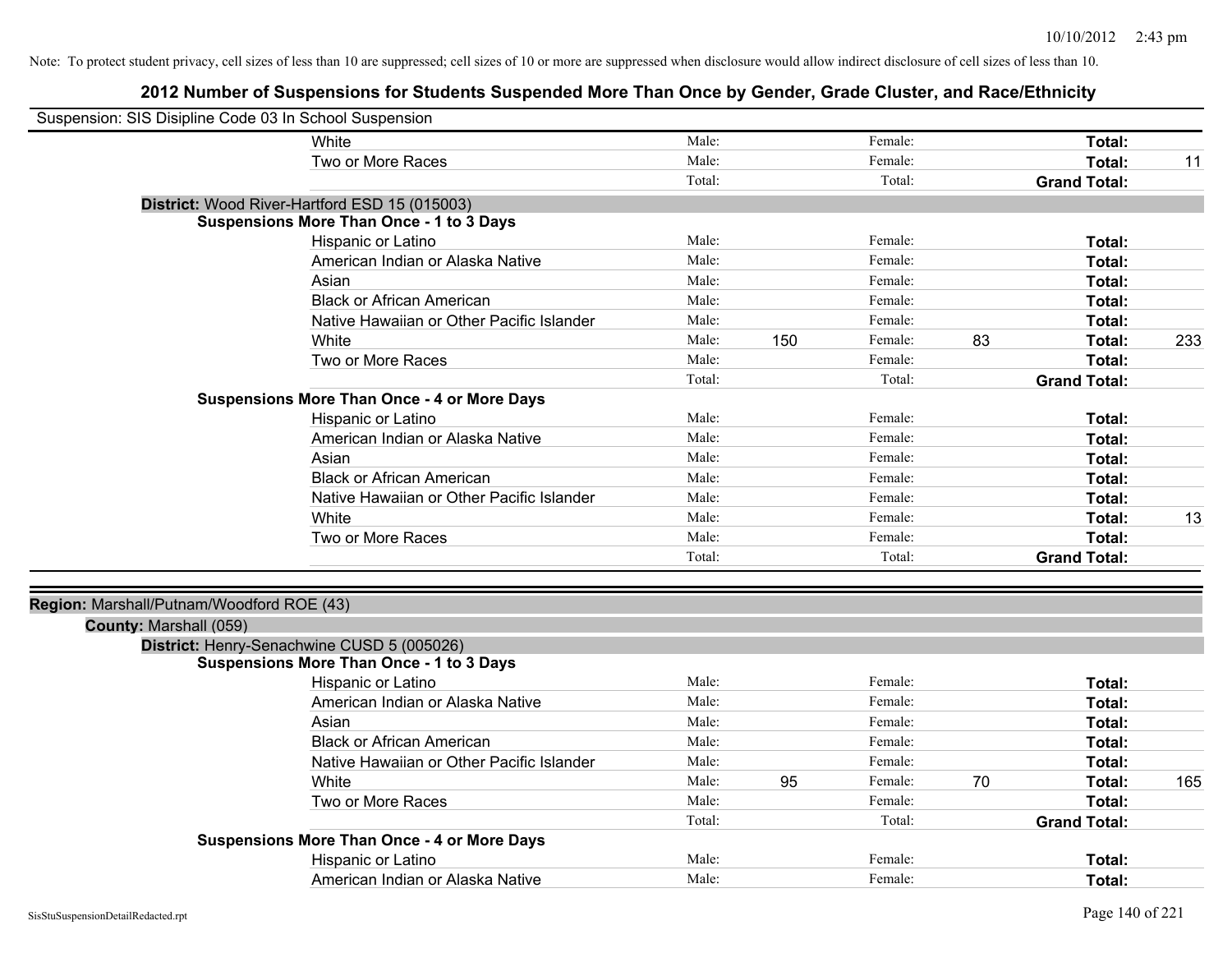|                        | Suspension: SIS Disipline Code 03 In School Suspension |        |     |         |     |                     |     |
|------------------------|--------------------------------------------------------|--------|-----|---------|-----|---------------------|-----|
|                        | Asian                                                  | Male:  |     | Female: |     | Total:              |     |
|                        | <b>Black or African American</b>                       | Male:  |     | Female: |     | Total:              |     |
|                        | Native Hawaiian or Other Pacific Islander              | Male:  |     | Female: |     | Total:              |     |
|                        | White                                                  | Male:  |     | Female: |     | Total:              |     |
|                        | Two or More Races                                      | Male:  |     | Female: |     | Total:              |     |
|                        |                                                        | Total: |     | Total:  |     | <b>Grand Total:</b> |     |
|                        | District: Midland CUSD 7 (007026)                      |        |     |         |     |                     |     |
|                        | <b>Suspensions More Than Once - 1 to 3 Days</b>        |        |     |         |     |                     |     |
|                        | Hispanic or Latino                                     | Male:  |     | Female: |     | Total:              |     |
|                        | American Indian or Alaska Native                       | Male:  |     | Female: |     | Total:              |     |
|                        | Asian                                                  | Male:  |     | Female: |     | Total:              |     |
|                        | <b>Black or African American</b>                       | Male:  |     | Female: |     | Total:              |     |
|                        | Native Hawaiian or Other Pacific Islander              | Male:  |     | Female: |     | Total:              |     |
|                        | White                                                  | Male:  |     | Female: |     | Total:              |     |
|                        | Two or More Races                                      | Male:  |     | Female: |     | Total:              |     |
|                        |                                                        | Total: |     | Total:  |     | <b>Grand Total:</b> |     |
| County: Putnam (078)   |                                                        |        |     |         |     |                     |     |
|                        | District: Putnam County CUSD 535 (535026)              |        |     |         |     |                     |     |
|                        | <b>Suspensions More Than Once - 1 to 3 Days</b>        |        |     |         |     |                     |     |
|                        | Hispanic or Latino                                     | Male:  |     | Female: |     | Total:              | 15  |
|                        | American Indian or Alaska Native                       | Male:  |     | Female: |     | Total:              |     |
|                        | Asian                                                  | Male:  |     | Female: |     | Total:              |     |
|                        | <b>Black or African American</b>                       | Male:  |     | Female: |     | Total:              |     |
|                        | Native Hawaiian or Other Pacific Islander              | Male:  |     | Female: |     | Total:              |     |
|                        | <b>White</b>                                           | Male:  | 249 | Female: | 183 | Total:              | 432 |
|                        | Two or More Races                                      | Male:  |     | Female: |     | Total:              | 22  |
|                        |                                                        | Total: |     | Total:  |     | <b>Grand Total:</b> |     |
| County: Woodford (102) |                                                        |        |     |         |     |                     |     |
|                        | District: County of Woodford School (122017)           |        |     |         |     |                     |     |
|                        | <b>Suspensions More Than Once - 1 to 3 Days</b>        |        |     |         |     |                     |     |
|                        | Hispanic or Latino                                     | Male:  |     | Female: |     | Total:              |     |
|                        | American Indian or Alaska Native                       | Male:  |     | Female: |     | Total:              |     |
|                        | Asian                                                  | Male:  |     | Female: |     | Total:              |     |
|                        | <b>Black or African American</b>                       | Male:  |     | Female: |     | Total:              |     |
|                        | Native Hawaiian or Other Pacific Islander              | Male:  |     | Female: |     | Total:              |     |
|                        | White                                                  | Male:  | 44  | Female: | 22  | Total:              | 66  |
|                        | Two or More Races                                      | Male:  |     | Female: |     | <b>Total:</b>       |     |
|                        |                                                        | Total: |     | Total:  |     | <b>Grand Total:</b> | 76  |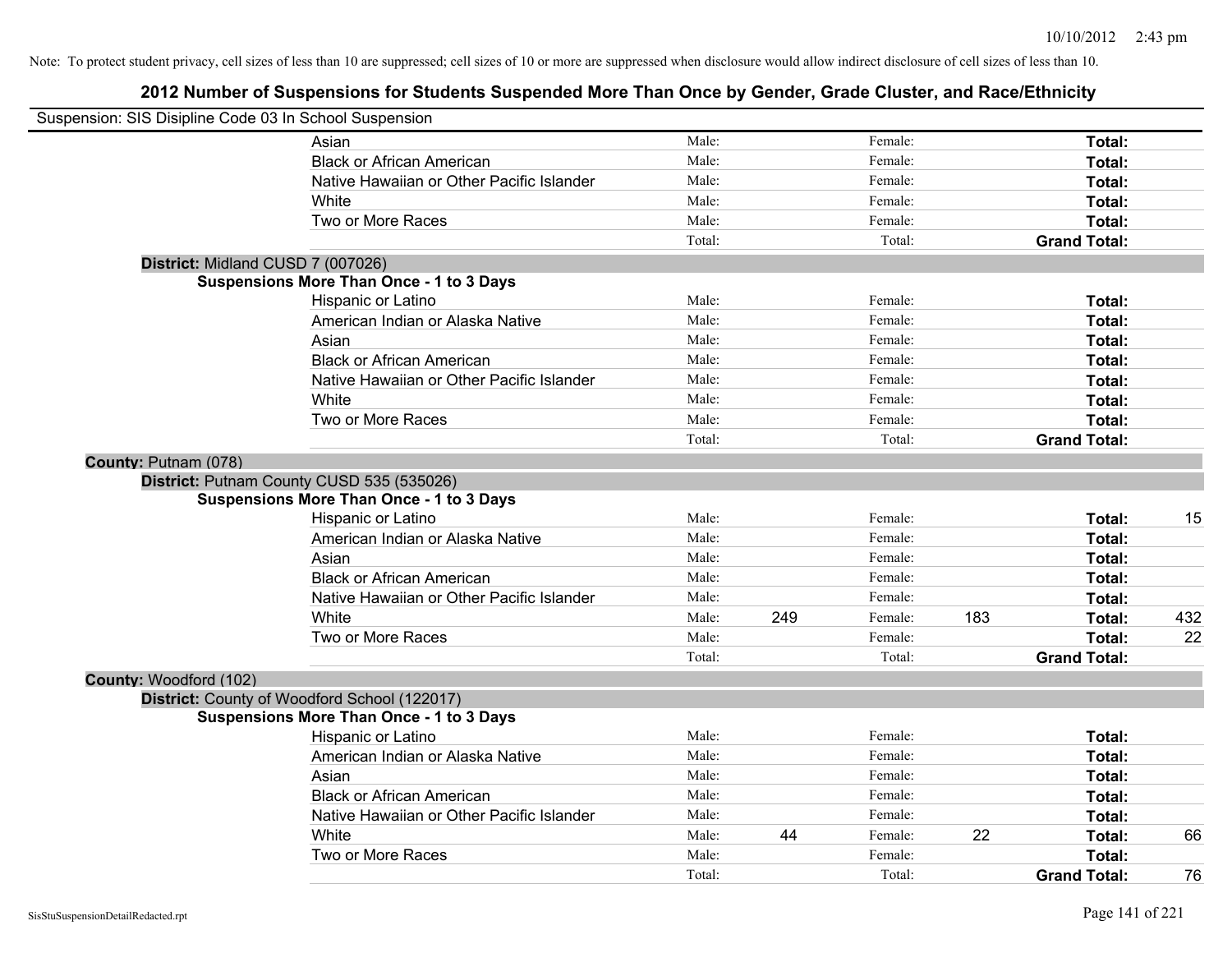| Suspension: SIS Disipline Code 03 In School Suspension |                                                    |        |     |         |    |                     |     |
|--------------------------------------------------------|----------------------------------------------------|--------|-----|---------|----|---------------------|-----|
|                                                        | District: El Paso-Gridley CUSD 11 (011026)         |        |     |         |    |                     |     |
|                                                        | <b>Suspensions More Than Once - 1 to 3 Days</b>    |        |     |         |    |                     |     |
|                                                        | Hispanic or Latino                                 | Male:  |     | Female: |    | Total:              |     |
|                                                        | American Indian or Alaska Native                   | Male:  |     | Female: |    | Total:              |     |
|                                                        | Asian                                              | Male:  |     | Female: |    | Total:              |     |
|                                                        | <b>Black or African American</b>                   | Male:  |     | Female: |    | Total:              |     |
|                                                        | Native Hawaiian or Other Pacific Islander          | Male:  |     | Female: |    | Total:              |     |
|                                                        | White                                              | Male:  | 102 | Female: | 41 | Total:              | 143 |
|                                                        | Two or More Races                                  | Male:  |     | Female: |    | <b>Total:</b>       |     |
|                                                        |                                                    | Total: |     | Total:  |    | <b>Grand Total:</b> | 157 |
|                                                        | <b>Suspensions More Than Once - 4 or More Days</b> |        |     |         |    |                     |     |
|                                                        | Hispanic or Latino                                 | Male:  |     | Female: |    | Total:              |     |
|                                                        | American Indian or Alaska Native                   | Male:  |     | Female: |    | Total:              |     |
|                                                        | Asian                                              | Male:  |     | Female: |    | Total:              |     |
|                                                        | <b>Black or African American</b>                   | Male:  |     | Female: |    | Total:              |     |
|                                                        | Native Hawaiian or Other Pacific Islander          | Male:  |     | Female: |    | Total:              |     |
|                                                        | White                                              | Male:  |     | Female: |    | Total:              |     |
|                                                        | Two or More Races                                  | Male:  |     | Female: |    | Total:              |     |
|                                                        |                                                    | Total: |     | Total:  |    | <b>Grand Total:</b> |     |
| District: Eureka CUD 140 (140026)                      |                                                    |        |     |         |    |                     |     |
|                                                        | <b>Suspensions More Than Once - 1 to 3 Days</b>    |        |     |         |    |                     |     |
|                                                        | Hispanic or Latino                                 | Male:  |     | Female: |    | Total:              |     |
|                                                        | American Indian or Alaska Native                   | Male:  |     | Female: |    | Total:              |     |
|                                                        | Asian                                              | Male:  |     | Female: |    | Total:              |     |
|                                                        | <b>Black or African American</b>                   | Male:  |     | Female: |    | Total:              |     |
|                                                        | Native Hawaiian or Other Pacific Islander          | Male:  |     | Female: |    | Total:              |     |
|                                                        | White                                              | Male:  | 44  | Female: | 21 | Total:              | 65  |
|                                                        | Two or More Races                                  | Male:  |     | Female: |    | Total:              |     |
|                                                        |                                                    | Total: |     | Total:  |    | <b>Grand Total:</b> | 75  |
| District: Fieldcrest CUSD 6 (006026)                   |                                                    |        |     |         |    |                     |     |
|                                                        | <b>Suspensions More Than Once - 1 to 3 Days</b>    |        |     |         |    |                     |     |
|                                                        | Hispanic or Latino                                 | Male:  |     | Female: |    | Total:              | 55  |
|                                                        | American Indian or Alaska Native                   | Male:  |     | Female: |    | Total:              |     |
|                                                        | Asian                                              | Male:  |     | Female: |    | Total:              |     |
|                                                        | <b>Black or African American</b>                   | Male:  |     | Female: |    | Total:              |     |
|                                                        | Native Hawaiian or Other Pacific Islander          | Male:  |     | Female: |    | Total:              |     |
|                                                        | White                                              | Male:  | 103 | Female: | 33 | <b>Total:</b>       | 136 |
|                                                        | Two or More Races                                  | Male:  |     | Female: |    | Total:              | 18  |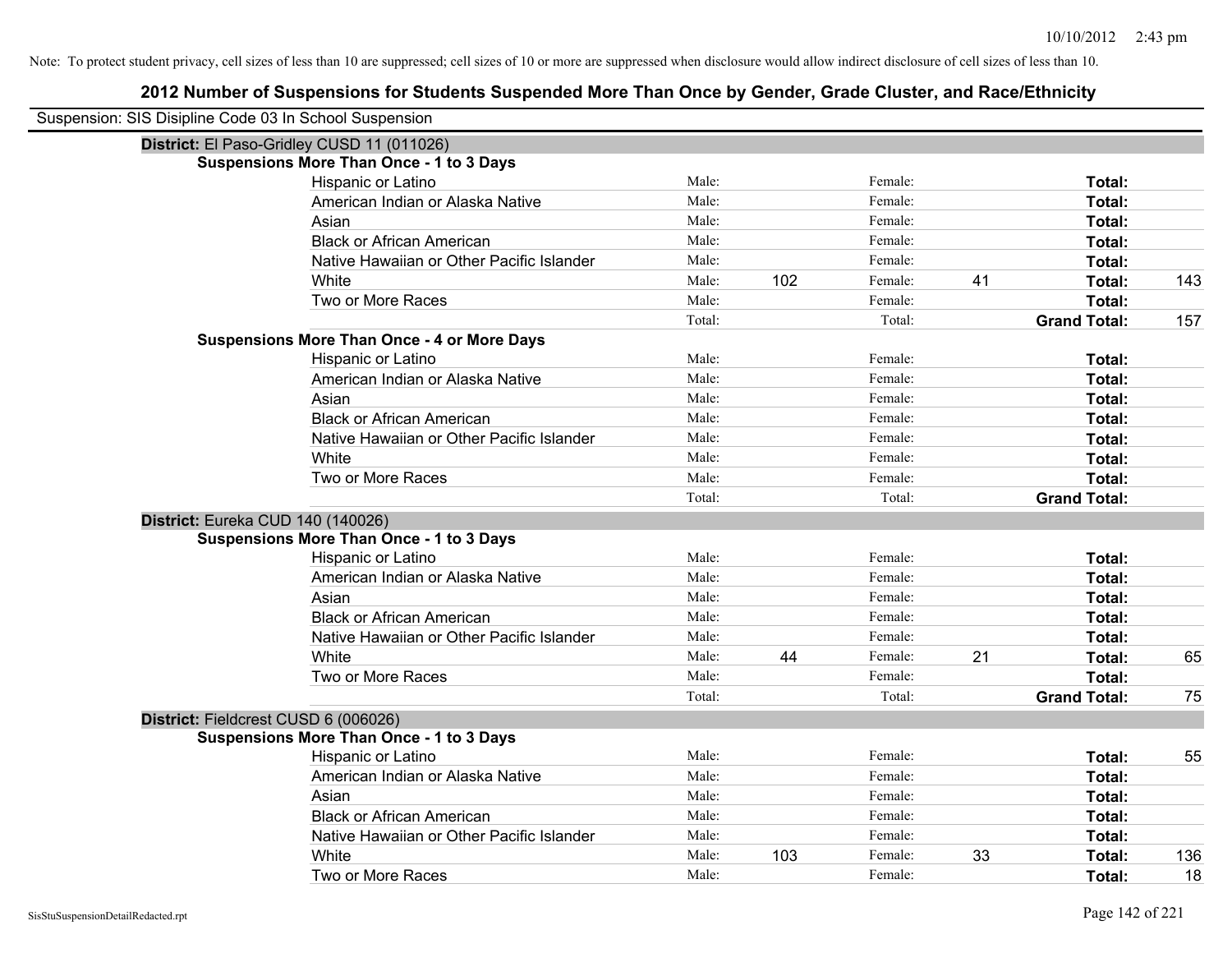| Suspension: SIS Disipline Code 03 In School Suspension |        |         |                     |    |
|--------------------------------------------------------|--------|---------|---------------------|----|
|                                                        | Total: | Total:  | <b>Grand Total:</b> |    |
| <b>Suspensions More Than Once - 4 or More Days</b>     |        |         |                     |    |
| Hispanic or Latino                                     | Male:  | Female: | Total:              |    |
| American Indian or Alaska Native                       | Male:  | Female: | Total:              |    |
| Asian                                                  | Male:  | Female: | Total:              |    |
| <b>Black or African American</b>                       | Male:  | Female: | Total:              |    |
| Native Hawaiian or Other Pacific Islander              | Male:  | Female: | Total:              |    |
| White                                                  | Male:  | Female: | Total:              |    |
| Two or More Races                                      | Male:  | Female: | Total:              |    |
|                                                        | Total: | Total:  | <b>Grand Total:</b> |    |
| District: Lowpoint-Washburn CUSD 21 (021026)           |        |         |                     |    |
| Suspensions More Than Once - 1 to 3 Days               |        |         |                     |    |
| Hispanic or Latino                                     | Male:  | Female: | Total:              |    |
| American Indian or Alaska Native                       | Male:  | Female: | Total:              |    |
| Asian                                                  | Male:  | Female: | Total:              |    |
| <b>Black or African American</b>                       | Male:  | Female: | Total:              |    |
| Native Hawaiian or Other Pacific Islander              | Male:  | Female: | Total:              |    |
| White                                                  | Male:  | Female: | Total:              | 20 |
| Two or More Races                                      | Male:  | Female: | Total:              |    |
|                                                        | Total: | Total:  | <b>Grand Total:</b> |    |
| District: Metamora CCSD 1 (001004)                     |        |         |                     |    |
| <b>Suspensions More Than Once - 1 to 3 Days</b>        |        |         |                     |    |
| Hispanic or Latino                                     | Male:  | Female: | Total:              |    |
| American Indian or Alaska Native                       | Male:  | Female: | Total:              |    |
| Asian                                                  | Male:  | Female: | Total:              |    |
| <b>Black or African American</b>                       | Male:  | Female: | Total:              |    |
| Native Hawaiian or Other Pacific Islander              | Male:  | Female: | Total:              |    |
| White                                                  | Male:  | Female: | Total:              | 28 |
| Two or More Races                                      | Male:  | Female: | Total:              |    |
|                                                        | Total: | Total:  | <b>Grand Total:</b> |    |
| District: Riverview CCSD 2 (002004)                    |        |         |                     |    |
| <b>Suspensions More Than Once - 1 to 3 Days</b>        |        |         |                     |    |
| Hispanic or Latino                                     | Male:  | Female: | Total:              |    |
| American Indian or Alaska Native                       | Male:  | Female: | Total:              |    |
| Asian                                                  | Male:  | Female: | Total:              |    |
| <b>Black or African American</b>                       | Male:  | Female: | Total:              |    |
| Native Hawaiian or Other Pacific Islander              | Male:  | Female: | Total:              |    |
| White                                                  | Male:  | Female: | Total:              | 14 |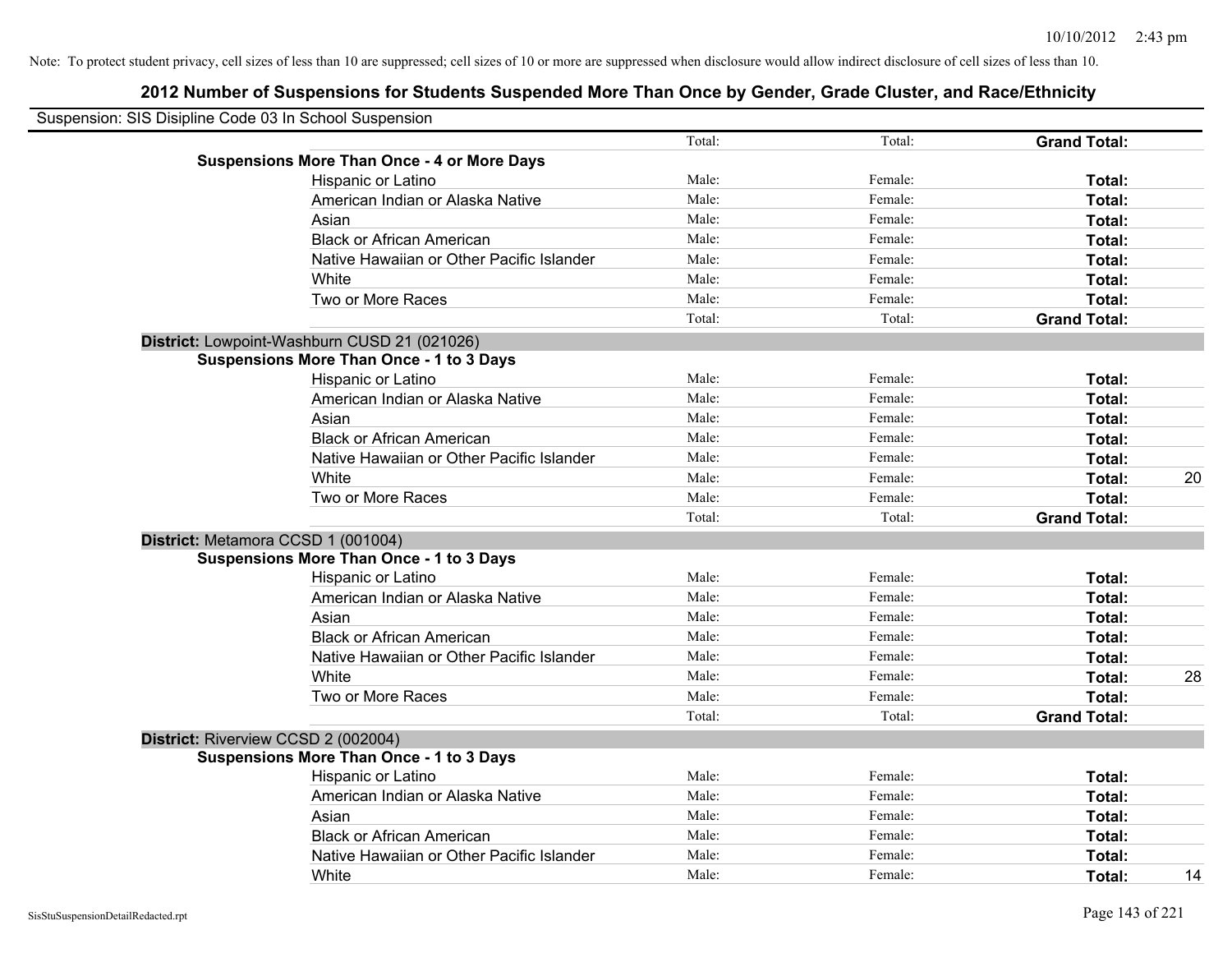| Suspension: SIS Disipline Code 03 In School Suspension |                                                 |        |     |         |    |                     |     |
|--------------------------------------------------------|-------------------------------------------------|--------|-----|---------|----|---------------------|-----|
|                                                        | Two or More Races                               | Male:  |     | Female: |    | Total:              |     |
|                                                        |                                                 | Total: |     | Total:  |    | <b>Grand Total:</b> |     |
|                                                        | District: Roanoke Benson CUSD 60 (060026)       |        |     |         |    |                     |     |
|                                                        | <b>Suspensions More Than Once - 1 to 3 Days</b> |        |     |         |    |                     |     |
|                                                        | Hispanic or Latino                              | Male:  |     | Female: |    | Total:              |     |
|                                                        | American Indian or Alaska Native                | Male:  |     | Female: |    | Total:              |     |
|                                                        | Asian                                           | Male:  |     | Female: |    | Total:              |     |
|                                                        | <b>Black or African American</b>                | Male:  |     | Female: |    | Total:              |     |
|                                                        | Native Hawaiian or Other Pacific Islander       | Male:  |     | Female: |    | Total:              |     |
|                                                        | White                                           | Male:  |     | Female: |    | Total:              |     |
|                                                        | Two or More Races                               | Male:  |     | Female: |    | Total:              |     |
|                                                        |                                                 | Total: |     | Total:  |    | <b>Grand Total:</b> |     |
|                                                        |                                                 |        |     |         |    |                     |     |
| Region: McHenry ROE (44)                               |                                                 |        |     |         |    |                     |     |
| County: Mchenry (063)                                  |                                                 |        |     |         |    |                     |     |
|                                                        | District: Alden Hebron SD 19 (019024)           |        |     |         |    |                     |     |
|                                                        | <b>Suspensions More Than Once - 1 to 3 Days</b> |        |     |         |    |                     |     |
|                                                        | Hispanic or Latino                              | Male:  |     | Female: |    | Total:              |     |
|                                                        | American Indian or Alaska Native                | Male:  |     | Female: |    | Total:              |     |
|                                                        | Asian                                           | Male:  |     | Female: |    | Total:              |     |
|                                                        | <b>Black or African American</b>                | Male:  |     | Female: |    | Total:              |     |
|                                                        | Native Hawaiian or Other Pacific Islander       | Male:  |     | Female: |    | Total:              |     |
|                                                        | <b>White</b>                                    | Male:  |     | Female: |    | Total:              |     |
|                                                        | Two or More Races                               | Male:  |     | Female: |    | Total:              |     |
|                                                        |                                                 | Total: |     | Total:  |    | <b>Grand Total:</b> |     |
|                                                        | <b>District: Cary CCSD 26 (026004)</b>          |        |     |         |    |                     |     |
|                                                        | <b>Suspensions More Than Once - 1 to 3 Days</b> |        |     |         |    |                     |     |
|                                                        | Hispanic or Latino                              | Male:  |     | Female: |    | Total:              | 13  |
|                                                        | American Indian or Alaska Native                | Male:  |     | Female: |    | Total:              |     |
|                                                        | Asian                                           | Male:  |     | Female: |    | Total:              |     |
|                                                        | <b>Black or African American</b>                | Male:  |     | Female: |    | Total:              |     |
|                                                        | Native Hawaiian or Other Pacific Islander       | Male:  |     | Female: |    | Total:              |     |
|                                                        | White                                           | Male:  |     | Female: |    | Total:              |     |
|                                                        | Two or More Races                               | Male:  |     | Female: |    | Total:              |     |
|                                                        |                                                 | Total: |     | Total:  |    | <b>Grand Total:</b> |     |
|                                                        | District: CHSD 155 (155016)                     |        |     |         |    |                     |     |
|                                                        | <b>Suspensions More Than Once - 1 to 3 Days</b> |        |     |         |    |                     |     |
|                                                        | <b>Hispanic or Latino</b>                       | Male:  | 144 | Female: | 85 | Total:              | 229 |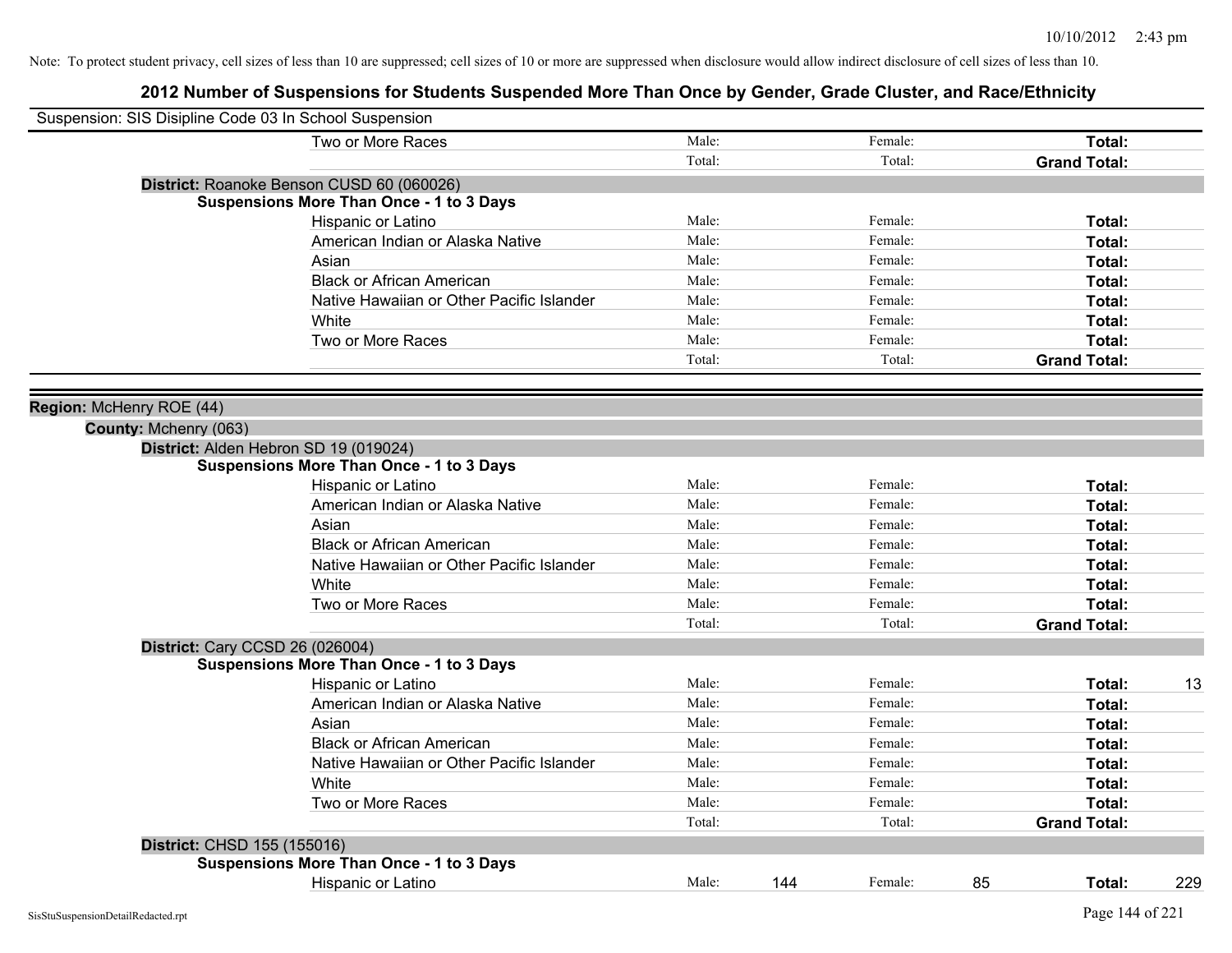| Suspension: SIS Disipline Code 03 In School Suspension |                                                    |        |     |         |     |                     |     |
|--------------------------------------------------------|----------------------------------------------------|--------|-----|---------|-----|---------------------|-----|
|                                                        | American Indian or Alaska Native                   | Male:  |     | Female: |     | Total:              |     |
|                                                        | Asian                                              | Male:  |     | Female: |     | Total:              |     |
|                                                        | <b>Black or African American</b>                   | Male:  |     | Female: |     | Total:              | 27  |
|                                                        | Native Hawaiian or Other Pacific Islander          | Male:  |     | Female: |     | Total:              |     |
|                                                        | White                                              | Male:  | 285 | Female: | 126 | Total:              | 411 |
|                                                        | Two or More Races                                  | Male:  |     | Female: |     | Total:              |     |
|                                                        |                                                    | Total: |     | Total:  |     | <b>Grand Total:</b> |     |
|                                                        | <b>Suspensions More Than Once - 4 or More Days</b> |        |     |         |     |                     |     |
|                                                        | Hispanic or Latino                                 | Male:  |     | Female: |     | Total:              |     |
|                                                        | American Indian or Alaska Native                   | Male:  |     | Female: |     | Total:              |     |
|                                                        | Asian                                              | Male:  |     | Female: |     | Total:              |     |
|                                                        | <b>Black or African American</b>                   | Male:  |     | Female: |     | Total:              |     |
|                                                        | Native Hawaiian or Other Pacific Islander          | Male:  |     | Female: |     | Total:              |     |
|                                                        | White                                              | Male:  |     | Female: |     | Total:              |     |
|                                                        | Two or More Races                                  | Male:  |     | Female: |     | Total:              |     |
|                                                        |                                                    | Total: |     | Total:  |     | <b>Grand Total:</b> |     |
| District: Cons SD 158 (158022)                         |                                                    |        |     |         |     |                     |     |
|                                                        | Suspensions More Than Once - 1 to 3 Days           |        |     |         |     |                     |     |
|                                                        | Hispanic or Latino                                 | Male:  |     | Female: |     | Total:              | 13  |
|                                                        | American Indian or Alaska Native                   | Male:  |     | Female: |     | Total:              |     |
|                                                        | Asian                                              | Male:  |     | Female: |     | Total:              |     |
|                                                        | <b>Black or African American</b>                   | Male:  |     | Female: |     | Total:              |     |
|                                                        | Native Hawaiian or Other Pacific Islander          | Male:  |     | Female: |     | Total:              |     |
|                                                        | White                                              | Male:  |     | Female: |     | Total:              | 21  |
|                                                        | Two or More Races                                  | Male:  |     | Female: |     | Total:              |     |
|                                                        |                                                    | Total: |     | Total:  |     | <b>Grand Total:</b> |     |
|                                                        | <b>Suspensions More Than Once - 4 or More Days</b> |        |     |         |     |                     |     |
|                                                        | Hispanic or Latino                                 | Male:  |     | Female: |     | Total:              |     |
|                                                        | American Indian or Alaska Native                   | Male:  |     | Female: |     | Total:              |     |
|                                                        | Asian                                              | Male:  |     | Female: |     | Total:              |     |
|                                                        | <b>Black or African American</b>                   | Male:  |     | Female: |     | Total:              |     |
|                                                        | Native Hawaiian or Other Pacific Islander          | Male:  |     | Female: |     | Total:              |     |
|                                                        | White                                              | Male:  |     | Female: |     | Total:              |     |
|                                                        | Two or More Races                                  | Male:  |     | Female: |     | Total:              |     |
|                                                        |                                                    | Total: |     | Total:  |     | <b>Grand Total:</b> |     |
|                                                        | District: Crystal Lake CCSD 47 (047004)            |        |     |         |     |                     |     |
|                                                        | <b>Suspensions More Than Once - 1 to 3 Days</b>    |        |     |         |     |                     |     |
|                                                        | Hispanic or Latino                                 | Male:  |     | Female: |     | Total:              | 12  |
|                                                        | American Indian or Alaska Native                   | Male:  |     | Female: |     | Total:              |     |
| SisStuSuspensionDetailRedacted.rpt                     |                                                    |        |     |         |     | Page 145 of 221     |     |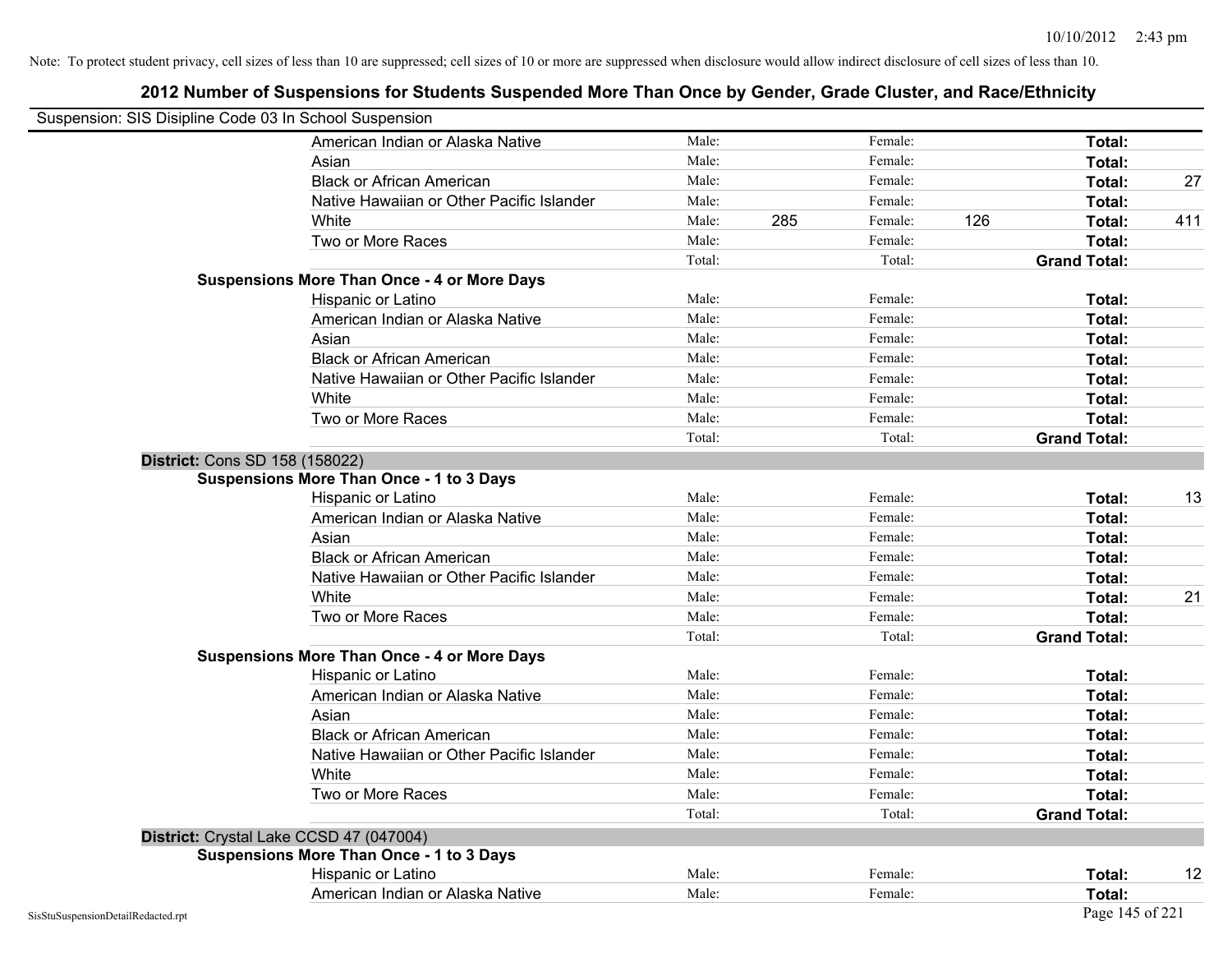# **2012 Number of Suspensions for Students Suspended More Than Once by Gender, Grade Cluster, and Race/Ethnicity**

|                                      | Suspension: SIS Disipline Code 03 In School Suspension |                 |     |                   |    |                               |     |
|--------------------------------------|--------------------------------------------------------|-----------------|-----|-------------------|----|-------------------------------|-----|
|                                      | Asian                                                  | Male:           |     | Female:           |    | Total:                        |     |
|                                      | <b>Black or African American</b>                       | Male:           |     | Female:           |    | Total:                        |     |
|                                      | Native Hawaiian or Other Pacific Islander              | Male:           |     | Female:           |    | Total:                        |     |
|                                      | White                                                  | Male:           |     | Female:           |    | Total:                        | 27  |
|                                      | Two or More Races                                      | Male:           |     | Female:           |    | Total:                        |     |
|                                      |                                                        | Total:          |     | Total:            |    | <b>Grand Total:</b>           |     |
| District: Harrison SD 36 (036002)    |                                                        |                 |     |                   |    |                               |     |
|                                      | <b>Suspensions More Than Once - 1 to 3 Days</b>        |                 |     |                   |    |                               |     |
|                                      | Hispanic or Latino                                     | Male:           |     | Female:           |    | Total:                        |     |
|                                      | American Indian or Alaska Native                       | Male:           |     | Female:           |    | Total:                        |     |
|                                      | Asian                                                  | Male:           |     | Female:           |    | Total:                        |     |
|                                      | <b>Black or African American</b>                       | Male:           |     | Female:           |    | Total:                        |     |
|                                      | Native Hawaiian or Other Pacific Islander              | Male:           |     | Female:           |    | Total:                        |     |
|                                      | White                                                  | Male:           |     | Female:           |    | Total:                        | 13  |
|                                      | Two or More Races                                      | Male:           |     | Female:           |    | Total:                        |     |
|                                      |                                                        | Total:          |     | Total:            |    | <b>Grand Total:</b>           |     |
| District: Harvard CUSD 50 (050026)   |                                                        |                 |     |                   |    |                               |     |
|                                      | <b>Suspensions More Than Once - 1 to 3 Days</b>        |                 |     |                   |    |                               |     |
|                                      | Hispanic or Latino                                     | Male:           | 15  | Female:           | 17 | Total:                        | 32  |
|                                      | American Indian or Alaska Native                       | Male:           |     | Female:           |    | Total:                        |     |
|                                      | Asian                                                  | Male:           |     | Female:           |    | Total:                        |     |
|                                      | <b>Black or African American</b>                       | Male:           |     | Female:           |    | Total:                        |     |
|                                      | Native Hawaiian or Other Pacific Islander              | Male:           |     | Female:           |    | Total:                        |     |
|                                      | White                                                  | Male:           |     | Female:           |    | Total:                        | 25  |
|                                      | Two or More Races                                      | Male:           |     | Female:           |    | Total:                        |     |
|                                      |                                                        | Total:          |     | Total:            |    | <b>Grand Total:</b>           |     |
| District: Johnsburg CUSD 12 (012026) |                                                        |                 |     |                   |    |                               |     |
|                                      | <b>Suspensions More Than Once - 1 to 3 Days</b>        |                 |     |                   |    |                               |     |
|                                      | Hispanic or Latino                                     | Male:           |     | Female:           |    | Total:                        | 28  |
|                                      | American Indian or Alaska Native                       | Male:           |     | Female:           |    | Total:                        |     |
|                                      | Asian                                                  | Male:           |     | Female:           |    | Total:                        |     |
|                                      | <b>Black or African American</b>                       | Male:           |     | Female:           |    | Total:                        |     |
|                                      | Native Hawaiian or Other Pacific Islander              | Male:           | 158 | Female:           |    | Total:                        |     |
|                                      |                                                        |                 |     | Female:           | 68 | Total:                        | 226 |
|                                      | White                                                  | Male:           |     |                   |    |                               |     |
|                                      | Two or More Races                                      | Male:<br>Total: |     | Female:<br>Total: |    | Total:<br><b>Grand Total:</b> |     |

**Suspensions More Than Once - 1 to 3 Days**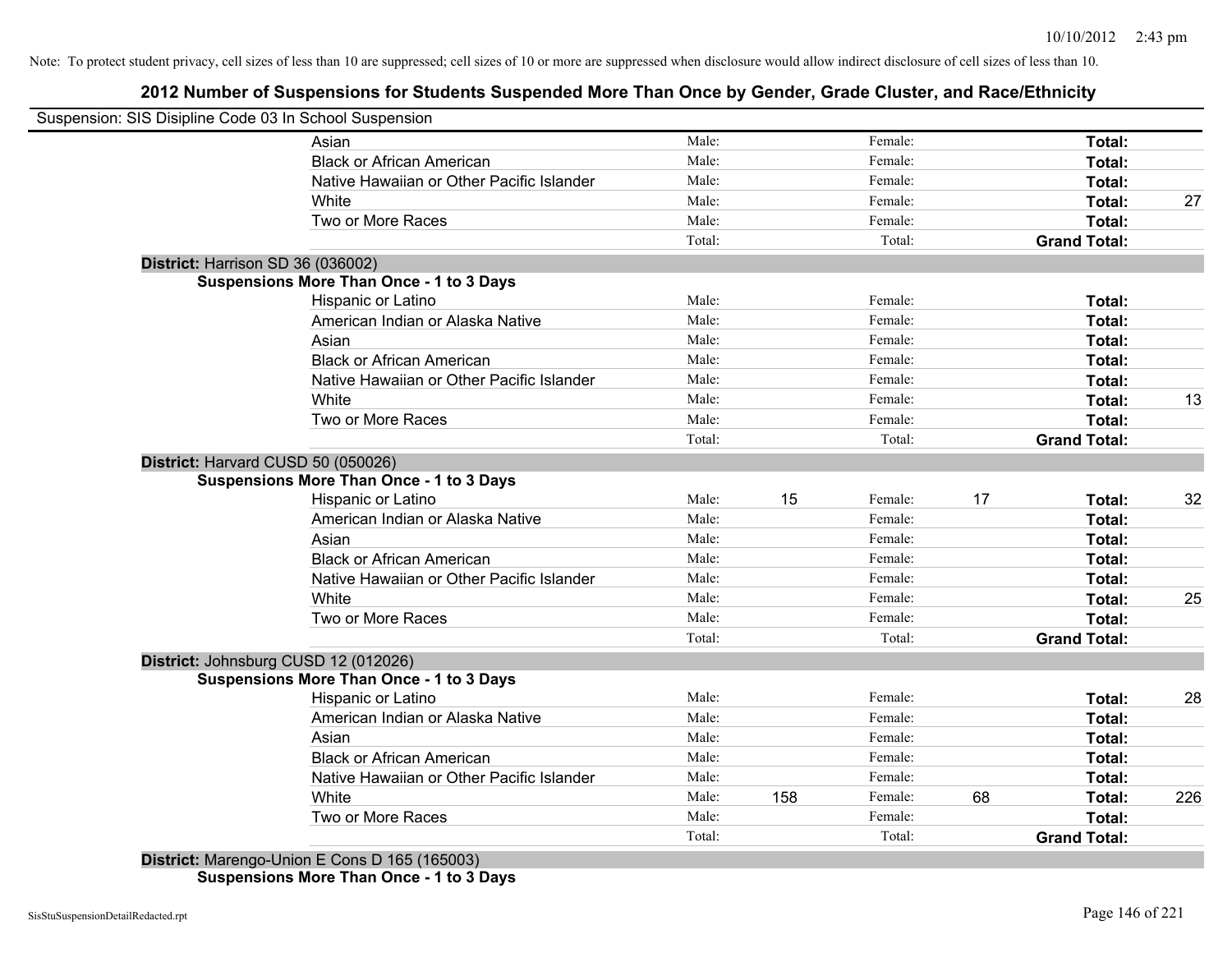| Suspension: SIS Disipline Code 03 In School Suspension |                                                    |        |         |                     |    |
|--------------------------------------------------------|----------------------------------------------------|--------|---------|---------------------|----|
|                                                        | Hispanic or Latino                                 | Male:  | Female: | Total:              |    |
|                                                        | American Indian or Alaska Native                   | Male:  | Female: | Total:              |    |
|                                                        | Asian                                              | Male:  | Female: | Total:              |    |
|                                                        | <b>Black or African American</b>                   | Male:  | Female: | Total:              |    |
|                                                        | Native Hawaiian or Other Pacific Islander          | Male:  | Female: | Total:              |    |
|                                                        | White                                              | Male:  | Female: | Total:              | 17 |
|                                                        | Two or More Races                                  | Male:  | Female: | Total:              |    |
|                                                        |                                                    | Total: | Total:  | <b>Grand Total:</b> |    |
|                                                        | District: McHenry CCSD 15 (015004)                 |        |         |                     |    |
|                                                        | <b>Suspensions More Than Once - 1 to 3 Days</b>    |        |         |                     |    |
|                                                        | Hispanic or Latino                                 | Male:  | Female: | Total:              |    |
|                                                        | American Indian or Alaska Native                   | Male:  | Female: | Total:              |    |
|                                                        | Asian                                              | Male:  | Female: | Total:              |    |
|                                                        | <b>Black or African American</b>                   | Male:  | Female: | Total:              |    |
|                                                        | Native Hawaiian or Other Pacific Islander          | Male:  | Female: | Total:              |    |
|                                                        | White                                              | Male:  | Female: | Total:              | 48 |
|                                                        | Two or More Races                                  | Male:  | Female: | Total:              |    |
|                                                        |                                                    | Total: | Total:  | <b>Grand Total:</b> |    |
|                                                        | <b>Suspensions More Than Once - 4 or More Days</b> |        |         |                     |    |
|                                                        | Hispanic or Latino                                 | Male:  | Female: | Total:              |    |
|                                                        | American Indian or Alaska Native                   | Male:  | Female: | Total:              |    |
|                                                        | Asian                                              | Male:  | Female: | Total:              |    |
|                                                        | <b>Black or African American</b>                   | Male:  | Female: | Total:              |    |
|                                                        | Native Hawaiian or Other Pacific Islander          | Male:  | Female: | Total:              |    |
|                                                        | White                                              | Male:  | Female: | Total:              |    |
|                                                        | Two or More Races                                  | Male:  | Female: | Total:              |    |
|                                                        |                                                    | Total: | Total:  | <b>Grand Total:</b> |    |
|                                                        | District: McHenry CHSD 156 (156016)                |        |         |                     |    |
|                                                        | <b>Suspensions More Than Once - 1 to 3 Days</b>    |        |         |                     |    |
|                                                        | Hispanic or Latino                                 | Male:  | Female: | Total:              |    |
|                                                        | American Indian or Alaska Native                   | Male:  | Female: | Total:              |    |
|                                                        | Asian                                              | Male:  | Female: | Total:              |    |
|                                                        | <b>Black or African American</b>                   | Male:  | Female: | <b>Total:</b>       |    |
|                                                        | Native Hawaiian or Other Pacific Islander          | Male:  | Female: | Total:              |    |
|                                                        | White                                              | Male:  | Female: | Total:              | 14 |
|                                                        | Two or More Races                                  | Male:  | Female: | Total:              |    |
|                                                        |                                                    | Total: | Total:  | <b>Grand Total:</b> |    |
|                                                        | <b>Suspensions More Than Once - 4 or More Days</b> |        |         |                     |    |
|                                                        | Hispanic or Latino                                 | Male:  | Female: | Total:              |    |
| SisStuSuspensionDetailRedacted.rpt                     |                                                    |        |         | Page 147 of 221     |    |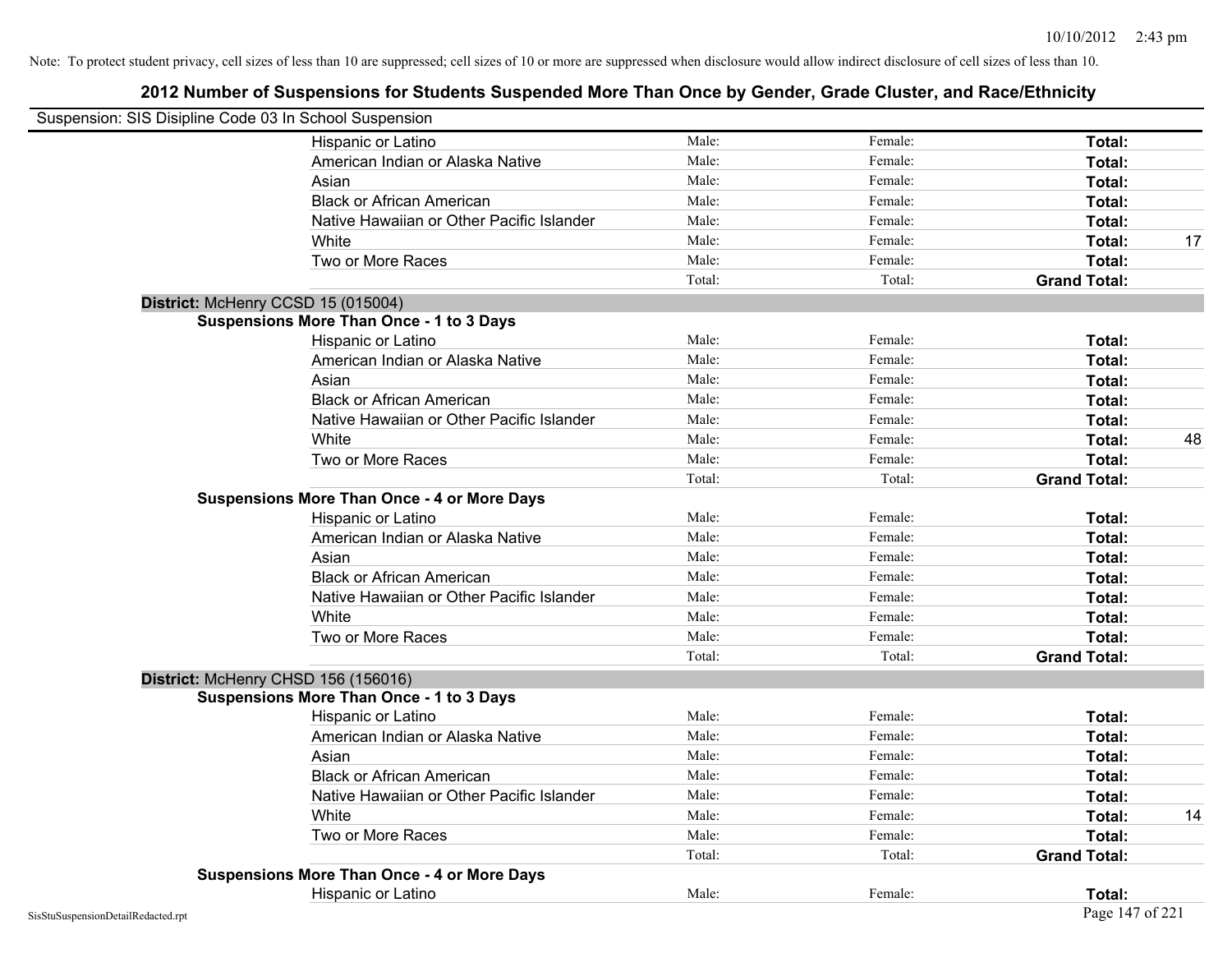|                                    | Suspension: SIS Disipline Code 03 In School Suspension |        |    |         |    |                     |    |
|------------------------------------|--------------------------------------------------------|--------|----|---------|----|---------------------|----|
|                                    | American Indian or Alaska Native                       | Male:  |    | Female: |    | Total:              |    |
|                                    | Asian                                                  | Male:  |    | Female: |    | Total:              |    |
|                                    | <b>Black or African American</b>                       | Male:  |    | Female: |    | Total:              |    |
|                                    | Native Hawaiian or Other Pacific Islander              | Male:  |    | Female: |    | Total:              |    |
|                                    | White                                                  | Male:  |    | Female: |    | Total:              |    |
|                                    | Two or More Races                                      | Male:  |    | Female: |    | Total:              |    |
|                                    |                                                        | Total: |    | Total:  |    | <b>Grand Total:</b> |    |
| District: Nippersink SD 2 (002003) |                                                        |        |    |         |    |                     |    |
|                                    | <b>Suspensions More Than Once - 1 to 3 Days</b>        |        |    |         |    |                     |    |
|                                    | Hispanic or Latino                                     | Male:  |    | Female: |    | Total:              |    |
|                                    | American Indian or Alaska Native                       | Male:  |    | Female: |    | Total:              |    |
|                                    | Asian                                                  | Male:  |    | Female: |    | Total:              |    |
|                                    | <b>Black or African American</b>                       | Male:  |    | Female: |    | Total:              |    |
|                                    | Native Hawaiian or Other Pacific Islander              | Male:  |    | Female: |    | Total:              |    |
|                                    | White                                                  | Male:  |    | Female: |    | Total:              |    |
|                                    | Two or More Races                                      | Male:  |    | Female: |    | Total:              |    |
|                                    |                                                        | Total: |    | Total:  |    | <b>Grand Total:</b> |    |
|                                    | District: Prairie Grove CSD 46 (046003)                |        |    |         |    |                     |    |
|                                    | <b>Suspensions More Than Once - 1 to 3 Days</b>        |        |    |         |    |                     |    |
|                                    | Hispanic or Latino                                     | Male:  |    | Female: |    | Total:              |    |
|                                    | American Indian or Alaska Native                       | Male:  |    | Female: |    | Total:              |    |
|                                    | Asian                                                  | Male:  |    | Female: |    | Total:              |    |
|                                    | <b>Black or African American</b>                       | Male:  |    | Female: |    | Total:              |    |
|                                    | Native Hawaiian or Other Pacific Islander              | Male:  |    | Female: |    | Total:              |    |
|                                    | White                                                  | Male:  |    | Female: |    | Total:              |    |
|                                    | Two or More Races                                      | Male:  |    | Female: |    | Total:              |    |
|                                    |                                                        | Total: |    | Total:  |    | <b>Grand Total:</b> |    |
|                                    | District: Richmond-Burton CHSD 157 (157016)            |        |    |         |    |                     |    |
|                                    | <b>Suspensions More Than Once - 1 to 3 Days</b>        |        |    |         |    |                     |    |
|                                    | Hispanic or Latino                                     | Male:  |    | Female: |    | Total:              | 12 |
|                                    | American Indian or Alaska Native                       | Male:  |    | Female: |    | Total:              |    |
|                                    | Asian                                                  | Male:  |    | Female: |    | Total:              |    |
|                                    | <b>Black or African American</b>                       | Male:  |    | Female: |    | Total:              |    |
|                                    | Native Hawaiian or Other Pacific Islander              | Male:  |    | Female: |    | Total:              |    |
|                                    | White                                                  | Male:  | 72 | Female: | 19 | Total:              | 91 |
|                                    | Two or More Races                                      | Male:  |    | Female: |    | Total:              | 12 |
|                                    |                                                        | Total: |    | Total:  |    | <b>Grand Total:</b> |    |
|                                    |                                                        |        |    |         |    |                     |    |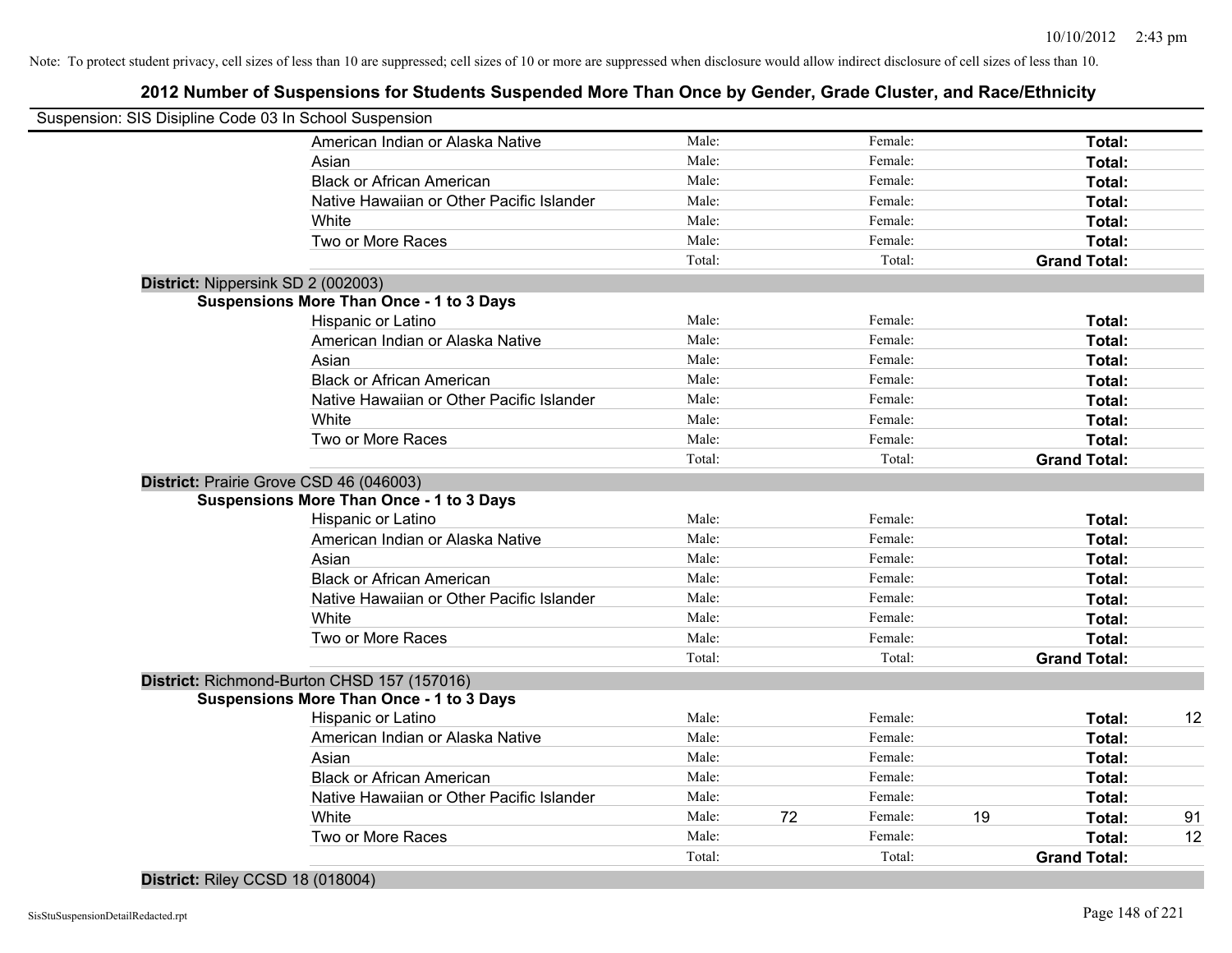| Suspension: SIS Disipline Code 03 In School Suspension |                                                 |        |     |         |     |                     |     |
|--------------------------------------------------------|-------------------------------------------------|--------|-----|---------|-----|---------------------|-----|
|                                                        | <b>Suspensions More Than Once - 1 to 3 Days</b> |        |     |         |     |                     |     |
|                                                        | Hispanic or Latino                              | Male:  |     | Female: |     | Total:              |     |
|                                                        | American Indian or Alaska Native                | Male:  |     | Female: |     | Total:              |     |
|                                                        | Asian                                           | Male:  |     | Female: |     | Total:              |     |
|                                                        | <b>Black or African American</b>                | Male:  |     | Female: |     | Total:              |     |
|                                                        | Native Hawaiian or Other Pacific Islander       | Male:  |     | Female: |     | Total:              |     |
|                                                        | White                                           | Male:  |     | Female: |     | Total:              |     |
|                                                        | Two or More Races                               | Male:  |     | Female: |     | Total:              |     |
|                                                        |                                                 | Total: |     | Total:  |     | <b>Grand Total:</b> |     |
|                                                        | District: Woodstock CUSD 200 (200026)           |        |     |         |     |                     |     |
|                                                        | <b>Suspensions More Than Once - 1 to 3 Days</b> |        |     |         |     |                     |     |
|                                                        | Hispanic or Latino                              | Male:  | 153 | Female: | 148 | Total:              | 301 |
|                                                        | American Indian or Alaska Native                | Male:  |     | Female: |     | Total:              |     |
|                                                        | Asian                                           | Male:  |     | Female: |     | Total:              | 11  |
|                                                        | <b>Black or African American</b>                | Male:  | 15  | Female: | 14  | Total:              | 29  |
|                                                        | Native Hawaiian or Other Pacific Islander       | Male:  |     | Female: |     | Total:              |     |
|                                                        | White                                           | Male:  | 249 | Female: | 88  | Total:              | 337 |
|                                                        | Two or More Races                               | Male:  |     | Female: |     | Total:              | 13  |
|                                                        |                                                 | Total: |     | Total:  |     | <b>Grand Total:</b> |     |
| County: Non-Public School (000)                        |                                                 |        |     |         |     |                     |     |
| District: McHenry ROE (000000)                         |                                                 |        |     |         |     |                     |     |
|                                                        | <b>Suspensions More Than Once - 1 to 3 Days</b> |        |     |         |     |                     |     |
|                                                        | Hispanic or Latino                              | Male:  |     | Female: |     | Total:              |     |
|                                                        | American Indian or Alaska Native                | Male:  |     | Female: |     | Total:              |     |
|                                                        | Asian                                           | Male:  |     | Female: |     | Total:              |     |
|                                                        | <b>Black or African American</b>                | Male:  |     | Female: |     | Total:              |     |
|                                                        | Native Hawaiian or Other Pacific Islander       | Male:  |     | Female: |     | Total:              |     |
|                                                        | White                                           | Male:  |     | Female: |     | Total:              |     |
|                                                        | Two or More Races                               | Male:  |     | Female: |     | Total:              |     |
|                                                        |                                                 | Total: |     | Total:  |     | <b>Grand Total:</b> |     |
|                                                        |                                                 |        |     |         |     |                     |     |
| Region: Monroe/Randolph ROE (45)                       |                                                 |        |     |         |     |                     |     |
| County: Monroe (067)                                   |                                                 |        |     |         |     |                     |     |
|                                                        | District: Columbia CUSD 4 (004026)              |        |     |         |     |                     |     |
|                                                        | <b>Suspensions More Than Once - 1 to 3 Days</b> |        |     |         |     |                     |     |
|                                                        | Hispanic or Latino                              | Male:  |     | Female: |     | Total:              |     |
|                                                        | American Indian or Alaska Native                | Male:  |     | Female: |     | Total:              |     |
|                                                        | Asian                                           | Male:  |     | Female: |     | Total:              |     |
|                                                        |                                                 |        |     |         |     |                     |     |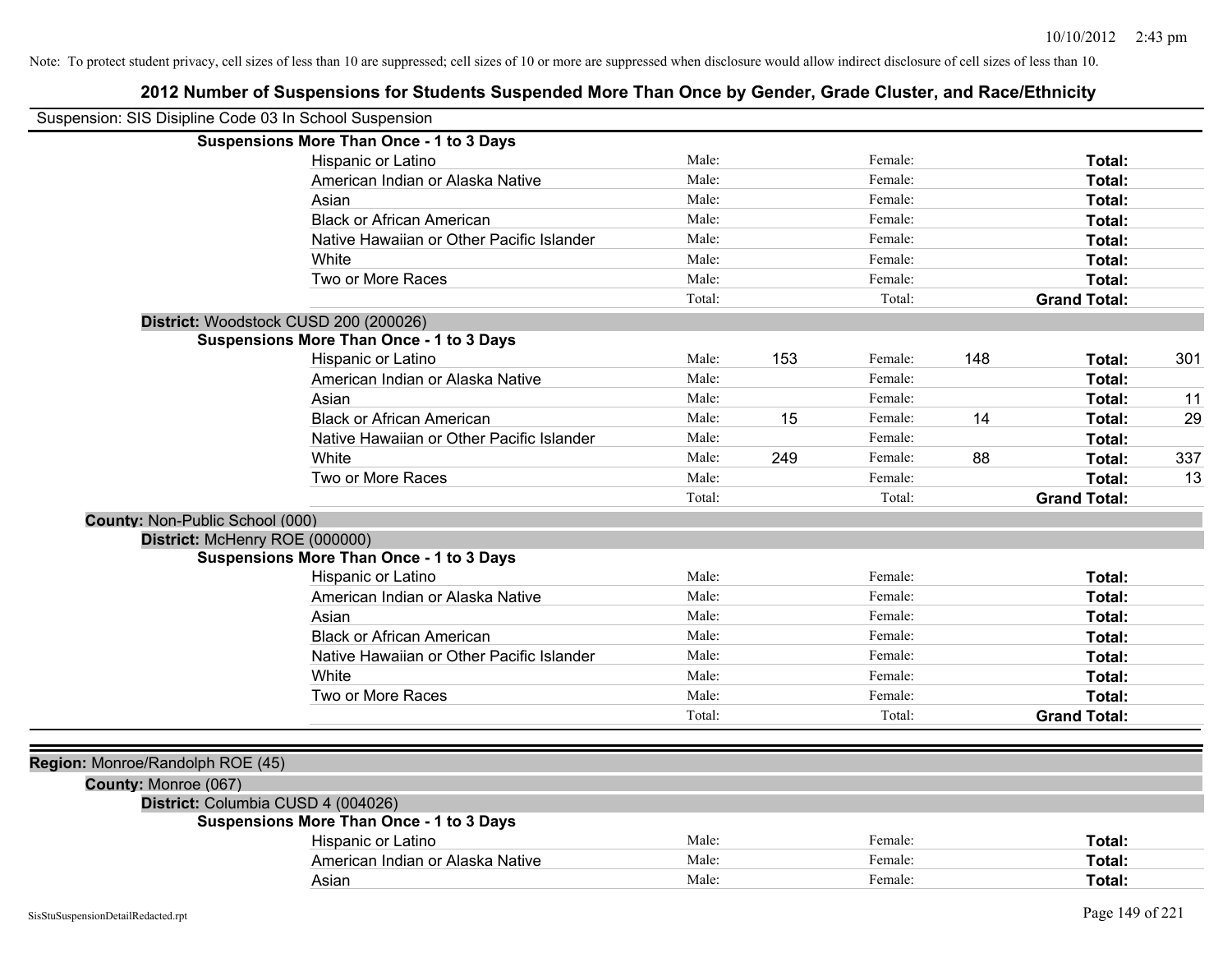| Suspension: SIS Disipline Code 03 In School Suspension |                                                    |        |     |         |    |                     |     |
|--------------------------------------------------------|----------------------------------------------------|--------|-----|---------|----|---------------------|-----|
|                                                        | <b>Black or African American</b>                   | Male:  |     | Female: |    | Total:              |     |
|                                                        | Native Hawaiian or Other Pacific Islander          | Male:  |     | Female: |    | Total:              |     |
|                                                        | White                                              | Male:  |     | Female: |    | Total:              | 12  |
|                                                        | Two or More Races                                  | Male:  |     | Female: |    | Total:              |     |
|                                                        |                                                    | Total: |     | Total:  |    | <b>Grand Total:</b> | 27  |
|                                                        | District: Valmeyer CUSD 3 (003026)                 |        |     |         |    |                     |     |
|                                                        | <b>Suspensions More Than Once - 1 to 3 Days</b>    |        |     |         |    |                     |     |
|                                                        | Hispanic or Latino                                 | Male:  |     | Female: |    | Total:              |     |
|                                                        | American Indian or Alaska Native                   | Male:  |     | Female: |    | Total:              |     |
|                                                        | Asian                                              | Male:  |     | Female: |    | Total:              |     |
|                                                        | <b>Black or African American</b>                   | Male:  |     | Female: |    | Total:              |     |
|                                                        | Native Hawaiian or Other Pacific Islander          | Male:  |     | Female: |    | Total:              |     |
|                                                        | White                                              | Male:  |     | Female: |    | Total:              | 12  |
|                                                        | Two or More Races                                  | Male:  |     | Female: |    | Total:              |     |
|                                                        |                                                    | Total: |     | Total:  |    | <b>Grand Total:</b> |     |
|                                                        | District: Waterloo CUSD 5 (005026)                 |        |     |         |    |                     |     |
|                                                        | <b>Suspensions More Than Once - 1 to 3 Days</b>    |        |     |         |    |                     |     |
|                                                        | Hispanic or Latino                                 | Male:  |     | Female: |    | Total:              |     |
|                                                        | American Indian or Alaska Native                   | Male:  |     | Female: |    | Total:              |     |
|                                                        | Asian                                              | Male:  |     | Female: |    | Total:              |     |
|                                                        | <b>Black or African American</b>                   | Male:  |     | Female: |    | Total:              |     |
|                                                        | Native Hawaiian or Other Pacific Islander          | Male:  |     | Female: |    | Total:              |     |
|                                                        | White                                              | Male:  | 202 | Female: | 82 | Total:              | 284 |
|                                                        | Two or More Races                                  | Male:  |     | Female: |    | Total:              |     |
|                                                        |                                                    | Total: |     | Total:  |    | <b>Grand Total:</b> |     |
|                                                        | <b>Suspensions More Than Once - 4 or More Days</b> |        |     |         |    |                     |     |
|                                                        | Hispanic or Latino                                 | Male:  |     | Female: |    | Total:              |     |
|                                                        | American Indian or Alaska Native                   | Male:  |     | Female: |    | Total:              |     |
|                                                        | Asian                                              | Male:  |     | Female: |    | Total:              |     |
|                                                        | <b>Black or African American</b>                   | Male:  |     | Female: |    | Total:              |     |
|                                                        | Native Hawaiian or Other Pacific Islander          | Male:  |     | Female: |    | Total:              |     |
|                                                        | White                                              | Male:  |     | Female: |    | Total:              |     |
|                                                        | Two or More Races                                  | Male:  |     | Female: |    | Total:              |     |
|                                                        |                                                    | Total: |     | Total:  |    | <b>Grand Total:</b> |     |
| County: Non-Public School (000)                        |                                                    |        |     |         |    |                     |     |
|                                                        | District: Monroe/Randolph ROE (000000)             |        |     |         |    |                     |     |
|                                                        | <b>Suspensions More Than Once - 1 to 3 Days</b>    |        |     |         |    |                     |     |
|                                                        | Hispanic or Latino                                 | Male:  |     | Female: |    | Total:              |     |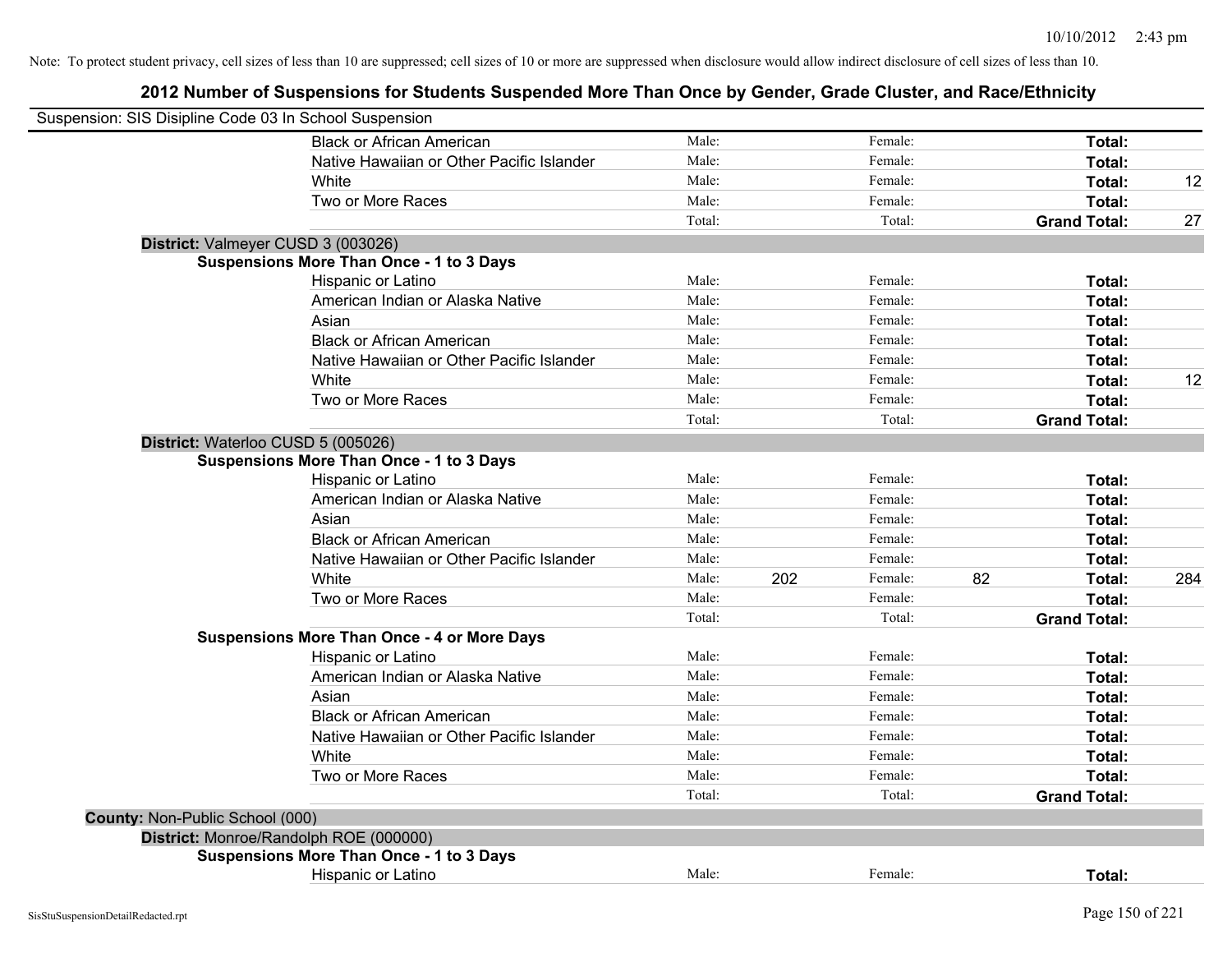# **2012 Number of Suspensions for Students Suspended More Than Once by Gender, Grade Cluster, and Race/Ethnicity**

| Suspension: SIS Disipline Code 03 In School Suspension |                                                    |        |    |         |    |                     |     |
|--------------------------------------------------------|----------------------------------------------------|--------|----|---------|----|---------------------|-----|
|                                                        | American Indian or Alaska Native                   | Male:  |    | Female: |    | Total:              |     |
|                                                        | Asian                                              | Male:  |    | Female: |    | Total:              |     |
|                                                        | <b>Black or African American</b>                   | Male:  |    | Female: |    | Total:              |     |
|                                                        | Native Hawaiian or Other Pacific Islander          | Male:  |    | Female: |    | Total:              |     |
|                                                        | White                                              | Male:  |    | Female: |    | Total:              |     |
|                                                        | Two or More Races                                  | Male:  |    | Female: |    | Total:              |     |
|                                                        |                                                    | Total: |    | Total:  |    | <b>Grand Total:</b> |     |
| District: Non-Public School (0000)                     |                                                    |        |    |         |    |                     |     |
|                                                        | <b>Suspensions More Than Once - 1 to 3 Days</b>    |        |    |         |    |                     |     |
|                                                        | Hispanic or Latino                                 | Male:  |    | Female: |    | Total:              |     |
|                                                        | American Indian or Alaska Native                   | Male:  |    | Female: |    | Total:              |     |
|                                                        | Asian                                              | Male:  |    | Female: |    | Total:              |     |
|                                                        | <b>Black or African American</b>                   | Male:  |    | Female: |    | Total:              |     |
|                                                        | Native Hawaiian or Other Pacific Islander          | Male:  |    | Female: |    | Total:              |     |
|                                                        | White                                              | Male:  |    | Female: |    | Total:              |     |
|                                                        | Two or More Races                                  | Male:  |    | Female: |    | <b>Total:</b>       |     |
|                                                        |                                                    | Total: |    | Total:  |    | <b>Grand Total:</b> | 10  |
|                                                        | <b>Suspensions More Than Once - 4 or More Days</b> |        |    |         |    |                     |     |
|                                                        | Hispanic or Latino                                 | Male:  |    | Female: |    | Total:              |     |
|                                                        | American Indian or Alaska Native                   | Male:  |    | Female: |    | Total:              |     |
|                                                        | Asian                                              | Male:  |    | Female: |    | Total:              |     |
|                                                        | <b>Black or African American</b>                   | Male:  |    | Female: |    | Total:              |     |
|                                                        | Native Hawaiian or Other Pacific Islander          | Male:  |    | Female: |    | Total:              |     |
|                                                        | White                                              | Male:  |    | Female: |    | Total:              |     |
|                                                        | Two or More Races                                  | Male:  |    | Female: |    | Total:              |     |
|                                                        |                                                    | Total: |    | Total:  |    | <b>Grand Total:</b> |     |
| County: Randolph (079)                                 |                                                    |        |    |         |    |                     |     |
|                                                        | District: Chester CUSD 139 (139026)                |        |    |         |    |                     |     |
|                                                        | <b>Suspensions More Than Once - 1 to 3 Days</b>    |        |    |         |    |                     |     |
|                                                        | Hispanic or Latino                                 | Male:  |    | Female: |    | Total:              |     |
|                                                        | American Indian or Alaska Native                   | Male:  |    | Female: |    | Total:              |     |
|                                                        | Asian                                              | Male:  |    | Female: |    | Total:              |     |
|                                                        | <b>Black or African American</b>                   | Male:  |    | Female: |    | Total:              |     |
|                                                        | Native Hawaiian or Other Pacific Islander          | Male:  |    | Female: |    | Total:              |     |
|                                                        | White                                              | Male:  | 96 | Female: | 31 | Total:              | 127 |
|                                                        | Two or More Races                                  | Male:  |    | Female: |    | Total:              |     |
|                                                        |                                                    | Total: |    | Total:  |    | <b>Grand Total:</b> |     |
|                                                        |                                                    |        |    |         |    |                     |     |

**District:** Red Bud CUSD 132 (132026)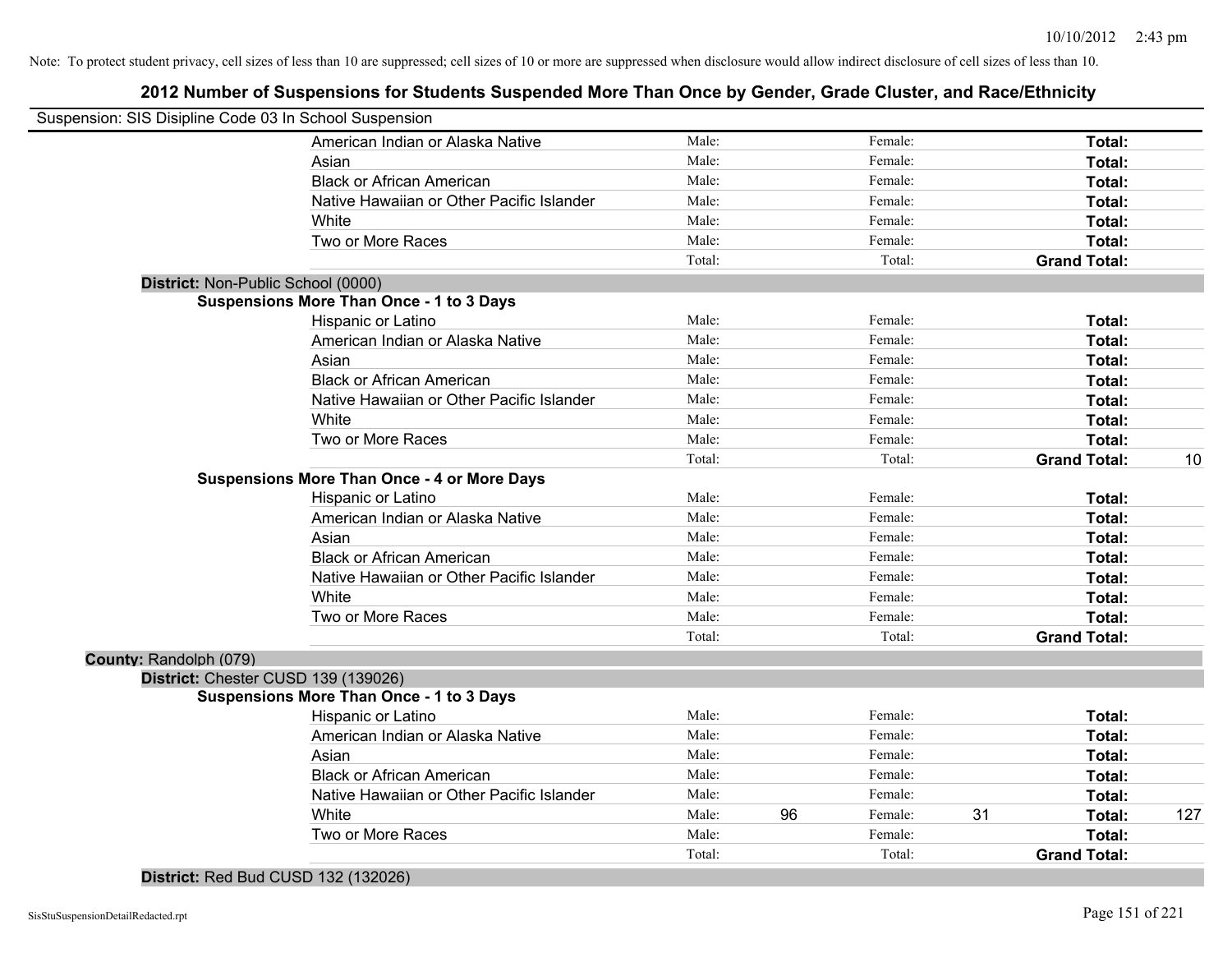| Suspension: SIS Disipline Code 03 In School Suspension |                                                    |        |    |         |    |                     |     |
|--------------------------------------------------------|----------------------------------------------------|--------|----|---------|----|---------------------|-----|
|                                                        | <b>Suspensions More Than Once - 1 to 3 Days</b>    |        |    |         |    |                     |     |
|                                                        | Hispanic or Latino                                 | Male:  |    | Female: |    | Total:              |     |
|                                                        | American Indian or Alaska Native                   | Male:  |    | Female: |    | Total:              |     |
|                                                        | Asian                                              | Male:  |    | Female: |    | Total:              |     |
|                                                        | <b>Black or African American</b>                   | Male:  |    | Female: |    | Total:              |     |
|                                                        | Native Hawaiian or Other Pacific Islander          | Male:  |    | Female: |    | Total:              |     |
|                                                        | White                                              | Male:  |    | Female: |    | Total:              | 27  |
|                                                        | Two or More Races                                  | Male:  |    | Female: |    | Total:              |     |
|                                                        |                                                    | Total: |    | Total:  |    | <b>Grand Total:</b> |     |
| District: Sparta CUSD 140 (140026)                     |                                                    |        |    |         |    |                     |     |
|                                                        | <b>Suspensions More Than Once - 1 to 3 Days</b>    |        |    |         |    |                     |     |
|                                                        | Hispanic or Latino                                 | Male:  |    | Female: |    | Total:              |     |
|                                                        | American Indian or Alaska Native                   | Male:  |    | Female: |    | Total:              |     |
|                                                        | Asian                                              | Male:  |    | Female: |    | Total:              |     |
|                                                        | <b>Black or African American</b>                   | Male:  | 56 | Female: | 46 | Total:              | 102 |
|                                                        | Native Hawaiian or Other Pacific Islander          | Male:  |    | Female: |    | Total:              |     |
|                                                        | White                                              | Male:  | 87 | Female: | 38 | Total:              | 125 |
|                                                        | Two or More Races                                  | Male:  |    | Female: |    | Total:              | 24  |
|                                                        |                                                    | Total: |    | Total:  |    | <b>Grand Total:</b> |     |
|                                                        | <b>Suspensions More Than Once - 4 or More Days</b> |        |    |         |    |                     |     |
|                                                        | Hispanic or Latino                                 | Male:  |    | Female: |    | Total:              |     |
|                                                        | American Indian or Alaska Native                   | Male:  |    | Female: |    | Total:              |     |
|                                                        | Asian                                              | Male:  |    | Female: |    | Total:              |     |
|                                                        | <b>Black or African American</b>                   | Male:  |    | Female: |    | Total:              |     |
|                                                        | Native Hawaiian or Other Pacific Islander          | Male:  |    | Female: |    | Total:              |     |
|                                                        | White                                              | Male:  |    | Female: |    | Total:              |     |
|                                                        | Two or More Races                                  | Male:  |    | Female: |    | Total:              |     |
|                                                        |                                                    | Total: |    | Total:  |    | <b>Grand Total:</b> |     |
| District: Steeleville CUSD 138 (138026)                |                                                    |        |    |         |    |                     |     |
|                                                        | <b>Suspensions More Than Once - 1 to 3 Days</b>    |        |    |         |    |                     |     |
|                                                        | Hispanic or Latino                                 | Male:  |    | Female: |    | Total:              |     |
|                                                        | American Indian or Alaska Native                   | Male:  |    | Female: |    | Total:              |     |
|                                                        | Asian                                              | Male:  |    | Female: |    | Total:              |     |
|                                                        | <b>Black or African American</b>                   | Male:  |    | Female: |    | Total:              |     |
|                                                        | Native Hawaiian or Other Pacific Islander          | Male:  |    | Female: |    | Total:              |     |
|                                                        | White                                              | Male:  |    | Female: |    | Total:              |     |
|                                                        | Two or More Races                                  | Male:  |    | Female: |    | Total:              |     |
|                                                        |                                                    | Total: |    | Total:  |    | <b>Grand Total:</b> |     |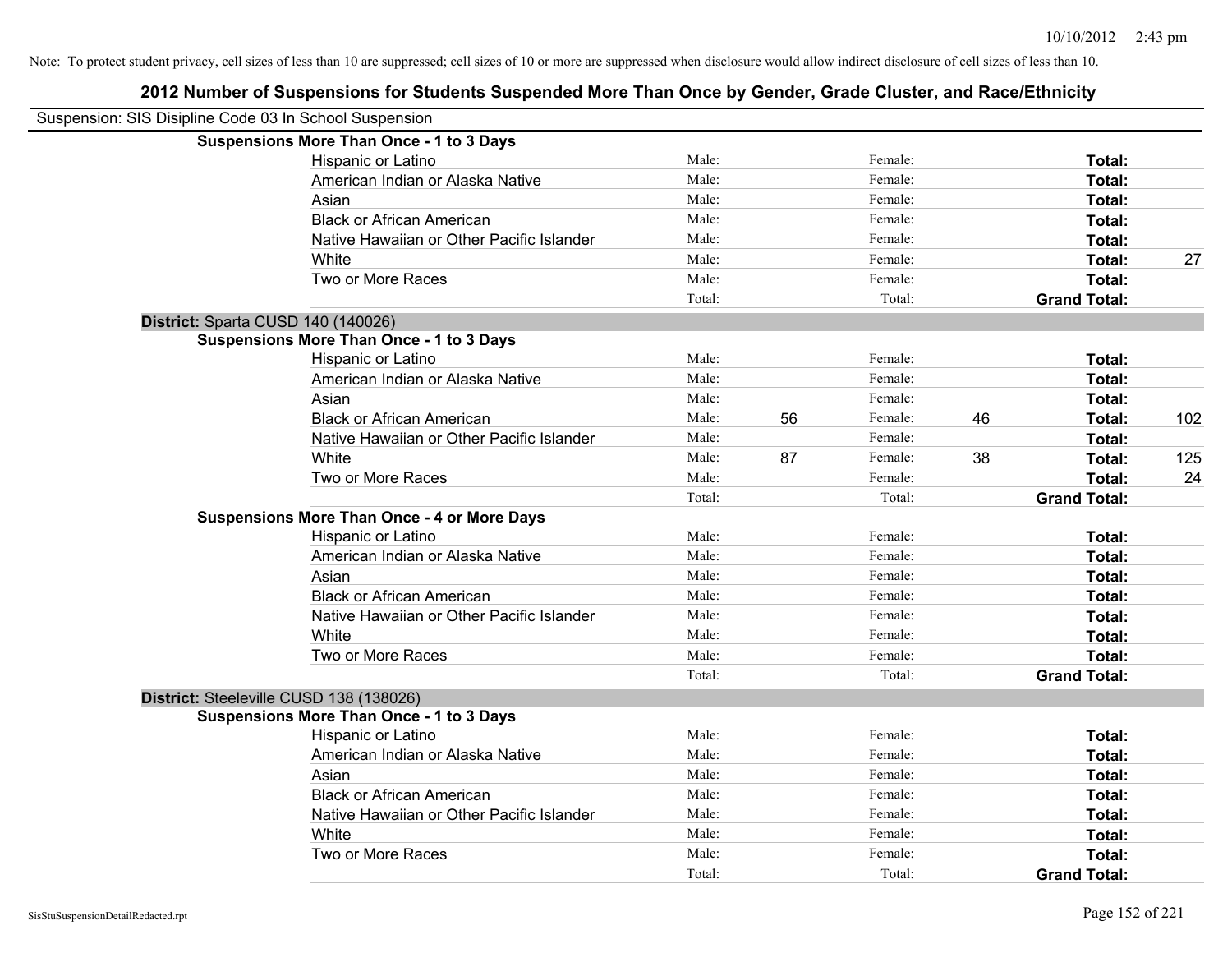# **2012 Number of Suspensions for Students Suspended More Than Once by Gender, Grade Cluster, and Race/Ethnicity**

Suspension: SIS Disipline Code 03 In School Suspension

| Region: Peoria ROE (48)         |                                                    |        |         |                     |    |
|---------------------------------|----------------------------------------------------|--------|---------|---------------------|----|
| County: Non-Public School (000) |                                                    |        |         |                     |    |
|                                 | District: Peoria ROE (000000)                      |        |         |                     |    |
|                                 | <b>Suspensions More Than Once - 1 to 3 Days</b>    |        |         |                     |    |
|                                 | Hispanic or Latino                                 | Male:  | Female: | Total:              |    |
|                                 | American Indian or Alaska Native                   | Male:  | Female: | Total:              |    |
|                                 | Asian                                              | Male:  | Female: | Total:              |    |
|                                 | <b>Black or African American</b>                   | Male:  | Female: | Total:              | 15 |
|                                 | Native Hawaiian or Other Pacific Islander          | Male:  | Female: | Total:              |    |
|                                 | White                                              | Male:  | Female: | Total:              |    |
|                                 | Two or More Races                                  | Male:  | Female: | Total:              |    |
|                                 |                                                    | Total: | Total:  | <b>Grand Total:</b> |    |
| County: Peoria (072)            |                                                    |        |         |                     |    |
|                                 | District: Bartonville SD 66 (066002)               |        |         |                     |    |
|                                 | <b>Suspensions More Than Once - 1 to 3 Days</b>    |        |         |                     |    |
|                                 | Hispanic or Latino                                 | Male:  | Female: | <b>Total:</b>       |    |
|                                 | American Indian or Alaska Native                   | Male:  | Female: | Total:              |    |
|                                 | Asian                                              | Male:  | Female: | Total:              |    |
|                                 | <b>Black or African American</b>                   | Male:  | Female: | Total:              |    |
|                                 | Native Hawaiian or Other Pacific Islander          | Male:  | Female: | Total:              |    |
|                                 | White                                              | Male:  | Female: | Total:              | 24 |
|                                 | Two or More Races                                  | Male:  | Female: | Total:              |    |
|                                 |                                                    | Total: | Total:  | <b>Grand Total:</b> |    |
|                                 | <b>Suspensions More Than Once - 4 or More Days</b> |        |         |                     |    |
|                                 | Hispanic or Latino                                 | Male:  | Female: | Total:              |    |
|                                 | American Indian or Alaska Native                   | Male:  | Female: | Total:              |    |
|                                 | Asian                                              | Male:  | Female: | Total:              |    |
|                                 | <b>Black or African American</b>                   | Male:  | Female: | Total:              |    |
|                                 | Native Hawaiian or Other Pacific Islander          | Male:  | Female: | Total:              |    |
|                                 | White                                              | Male:  | Female: | Total:              |    |
|                                 | Two or More Races                                  | Male:  | Female: | Total:              |    |
|                                 |                                                    | Total: | Total:  | <b>Grand Total:</b> |    |
|                                 | District: Brimfield CUSD 309 (309026)              |        |         |                     |    |
|                                 | <b>Suspensions More Than Once - 4 or More Days</b> |        |         |                     |    |
|                                 | Hispanic or Latino                                 | Male:  | Female: | Total:              |    |
|                                 | American Indian or Alaska Native                   | Male:  | Female: | Total:              |    |
|                                 | Asian                                              | Male:  | Female: | Total:              |    |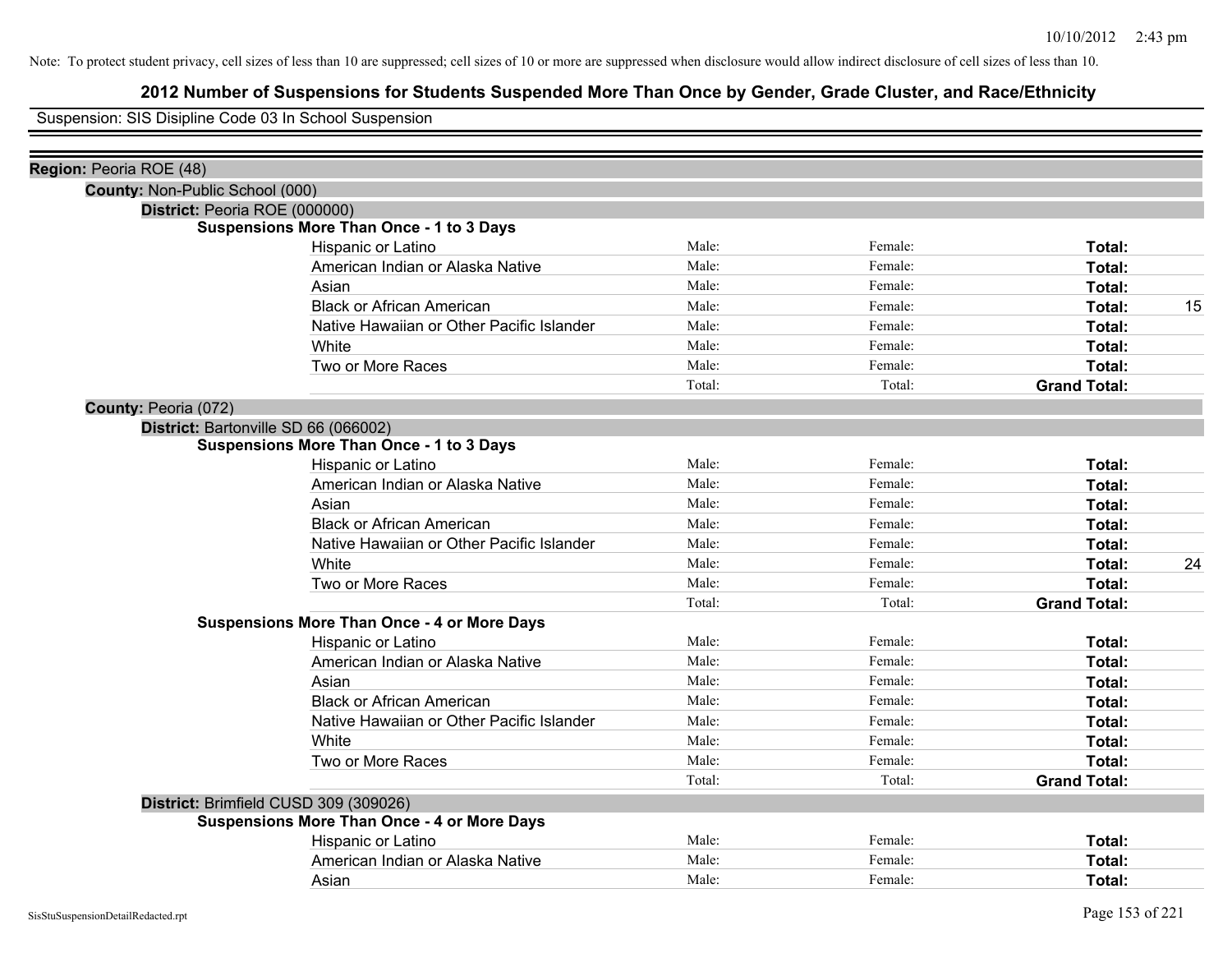| Suspension: SIS Disipline Code 03 In School Suspension |                                                 |        |         |                     |    |
|--------------------------------------------------------|-------------------------------------------------|--------|---------|---------------------|----|
|                                                        | <b>Black or African American</b>                | Male:  | Female: | Total:              |    |
|                                                        | Native Hawaiian or Other Pacific Islander       | Male:  | Female: | Total:              |    |
|                                                        | White                                           | Male:  | Female: | Total:              |    |
|                                                        | Two or More Races                               | Male:  | Female: | Total:              |    |
|                                                        |                                                 | Total: | Total:  | <b>Grand Total:</b> |    |
|                                                        | District: Dunlap CUSD 323 (323026)              |        |         |                     |    |
|                                                        | <b>Suspensions More Than Once - 1 to 3 Days</b> |        |         |                     |    |
|                                                        | Hispanic or Latino                              | Male:  | Female: | Total:              |    |
|                                                        | American Indian or Alaska Native                | Male:  | Female: | Total:              |    |
|                                                        | Asian                                           | Male:  | Female: | Total:              |    |
|                                                        | <b>Black or African American</b>                | Male:  | Female: | Total:              | 10 |
|                                                        | Native Hawaiian or Other Pacific Islander       | Male:  | Female: | Total:              |    |
|                                                        | White                                           | Male:  | Female: | Total:              | 26 |
|                                                        | Two or More Races                               | Male:  | Female: | Total:              |    |
|                                                        |                                                 | Total: | Total:  | <b>Grand Total:</b> |    |
|                                                        | District: Elmwood CUSD 322 (322026)             |        |         |                     |    |
|                                                        | <b>Suspensions More Than Once - 1 to 3 Days</b> |        |         |                     |    |
|                                                        | Hispanic or Latino                              | Male:  | Female: | Total:              |    |
|                                                        | American Indian or Alaska Native                | Male:  | Female: | Total:              |    |
|                                                        | Asian                                           | Male:  | Female: | Total:              |    |
|                                                        | <b>Black or African American</b>                | Male:  | Female: | Total:              |    |
|                                                        | Native Hawaiian or Other Pacific Islander       | Male:  | Female: | Total:              |    |
|                                                        | White                                           | Male:  | Female: | Total:              |    |
|                                                        | Two or More Races                               | Male:  | Female: | Total:              |    |
|                                                        |                                                 | Total: | Total:  | <b>Grand Total:</b> |    |
|                                                        | District: Farmington Central CUSD 265 (265026)  |        |         |                     |    |
|                                                        | <b>Suspensions More Than Once - 1 to 3 Days</b> |        |         |                     |    |
|                                                        | Hispanic or Latino                              | Male:  | Female: | Total:              |    |
|                                                        | American Indian or Alaska Native                | Male:  | Female: | Total:              |    |
|                                                        | Asian                                           | Male:  | Female: | Total:              |    |
|                                                        | <b>Black or African American</b>                | Male:  | Female: | Total:              |    |
|                                                        | Native Hawaiian or Other Pacific Islander       | Male:  | Female: | Total:              |    |
|                                                        | White                                           | Male:  | Female: | Total:              | 69 |
|                                                        | Two or More Races                               | Male:  | Female: | Total:              |    |
|                                                        |                                                 | Total: | Total:  | <b>Grand Total:</b> |    |
|                                                        | District: Hollis Cons SD 328 (328003)           |        |         |                     |    |
|                                                        | <b>Suspensions More Than Once - 1 to 3 Days</b> |        |         |                     |    |
|                                                        | Hispanic or Latino                              | Male:  | Female: | Total:              |    |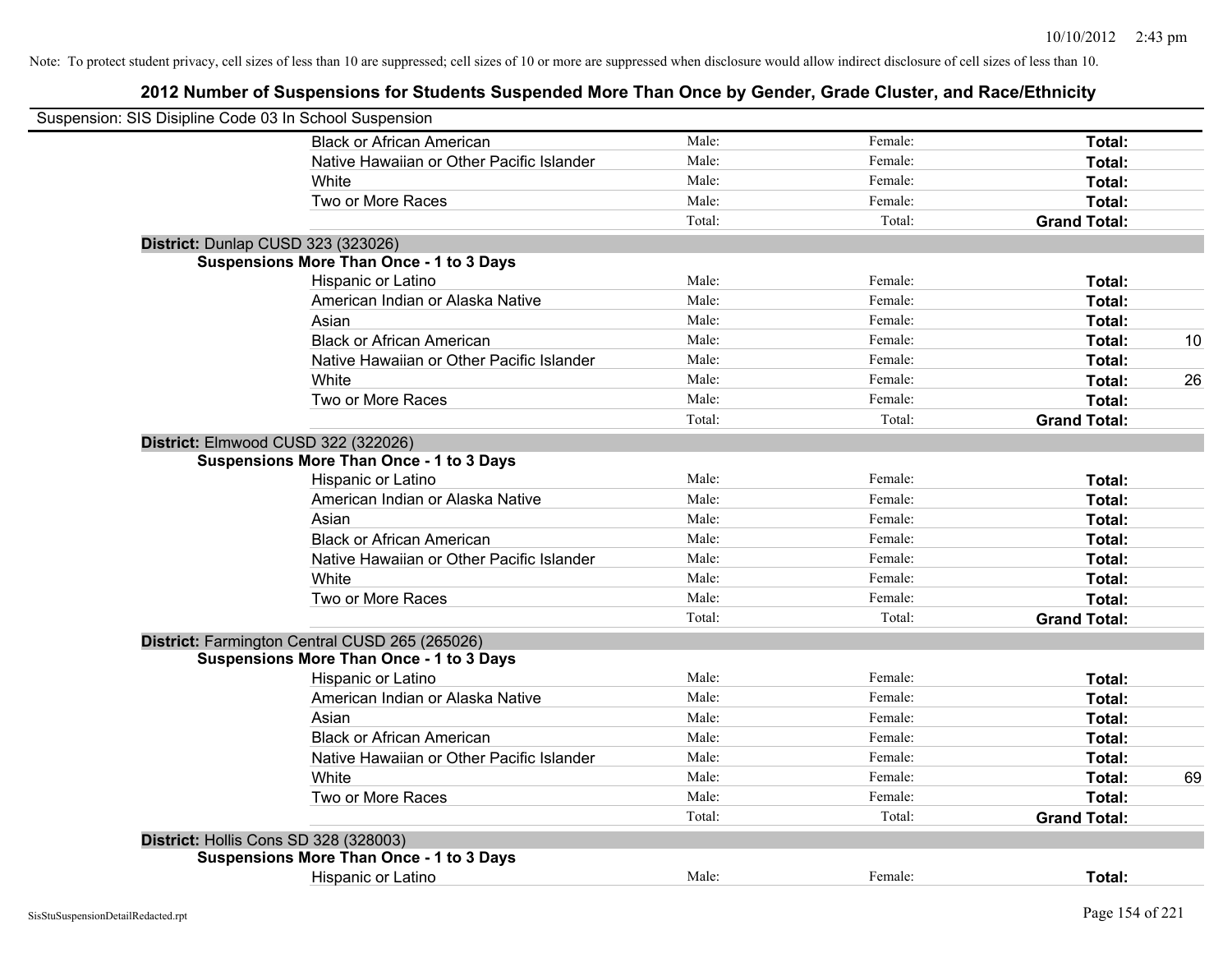# **2012 Number of Suspensions for Students Suspended More Than Once by Gender, Grade Cluster, and Race/Ethnicity**

| Suspension: SIS Disipline Code 03 In School Suspension |                                                 |        |       |         |     |                     |       |
|--------------------------------------------------------|-------------------------------------------------|--------|-------|---------|-----|---------------------|-------|
|                                                        | American Indian or Alaska Native                | Male:  |       | Female: |     | Total:              |       |
|                                                        | Asian                                           | Male:  |       | Female: |     | Total:              |       |
|                                                        | <b>Black or African American</b>                | Male:  |       | Female: |     | Total:              |       |
|                                                        | Native Hawaiian or Other Pacific Islander       | Male:  |       | Female: |     | Total:              |       |
|                                                        | White                                           | Male:  |       | Female: |     | Total:              | 10    |
|                                                        | Two or More Races                               | Male:  |       | Female: |     | Total:              |       |
|                                                        |                                                 | Total: |       | Total:  |     | <b>Grand Total:</b> |       |
|                                                        | District: Illini Bluffs CUSD 327 (327026)       |        |       |         |     |                     |       |
|                                                        | <b>Suspensions More Than Once - 1 to 3 Days</b> |        |       |         |     |                     |       |
|                                                        | Hispanic or Latino                              | Male:  |       | Female: |     | Total:              |       |
|                                                        | American Indian or Alaska Native                | Male:  |       | Female: |     | Total:              |       |
|                                                        | Asian                                           | Male:  |       | Female: |     | Total:              |       |
|                                                        | <b>Black or African American</b>                | Male:  |       | Female: |     | Total:              |       |
|                                                        | Native Hawaiian or Other Pacific Islander       | Male:  |       | Female: |     | Total:              |       |
|                                                        | White                                           | Male:  | 42    | Female: | 11  | Total:              | 53    |
|                                                        | Two or More Races                               | Male:  |       | Female: |     | Total:              |       |
|                                                        |                                                 | Total: |       | Total:  |     | <b>Grand Total:</b> | 66    |
| District: Norwood ESD 63 (063002)                      |                                                 |        |       |         |     |                     |       |
|                                                        | <b>Suspensions More Than Once - 1 to 3 Days</b> |        |       |         |     |                     |       |
|                                                        | Hispanic or Latino                              | Male:  |       | Female: |     | Total:              |       |
|                                                        | American Indian or Alaska Native                | Male:  |       | Female: |     | Total:              |       |
|                                                        | Asian                                           | Male:  |       | Female: |     | Total:              |       |
|                                                        | <b>Black or African American</b>                | Male:  |       | Female: |     | Total:              |       |
|                                                        | Native Hawaiian or Other Pacific Islander       | Male:  |       | Female: |     | Total:              |       |
|                                                        | White                                           | Male:  |       | Female: |     | Total:              |       |
|                                                        | Two or More Races                               | Male:  |       | Female: |     | Total:              |       |
|                                                        |                                                 | Total: |       | Total:  |     | <b>Grand Total:</b> |       |
| District: Peoria SD 150 (150025)                       |                                                 |        |       |         |     |                     |       |
|                                                        | <b>Suspensions More Than Once - 1 to 3 Days</b> |        |       |         |     |                     |       |
|                                                        | Hispanic or Latino                              | Male:  | 50    | Female: | 14  | Total:              | 64    |
|                                                        | American Indian or Alaska Native                | Male:  |       | Female: |     | Total:              |       |
|                                                        | Asian                                           | Male:  |       | Female: |     | Total:              |       |
|                                                        | <b>Black or African American</b>                | Male:  | 1,147 | Female: | 910 | Total:              | 2,057 |
|                                                        | Native Hawaiian or Other Pacific Islander       | Male:  |       | Female: |     | Total:              |       |
|                                                        | White                                           | Male:  | 111   | Female: | 50  | Total:              | 161   |
|                                                        | Two or More Races                               | Male:  | 108   | Female: | 66  | Total:              | 174   |
|                                                        |                                                 | Total: |       | Total:  |     | <b>Grand Total:</b> |       |

**Suspensions More Than Once - 4 or More Days**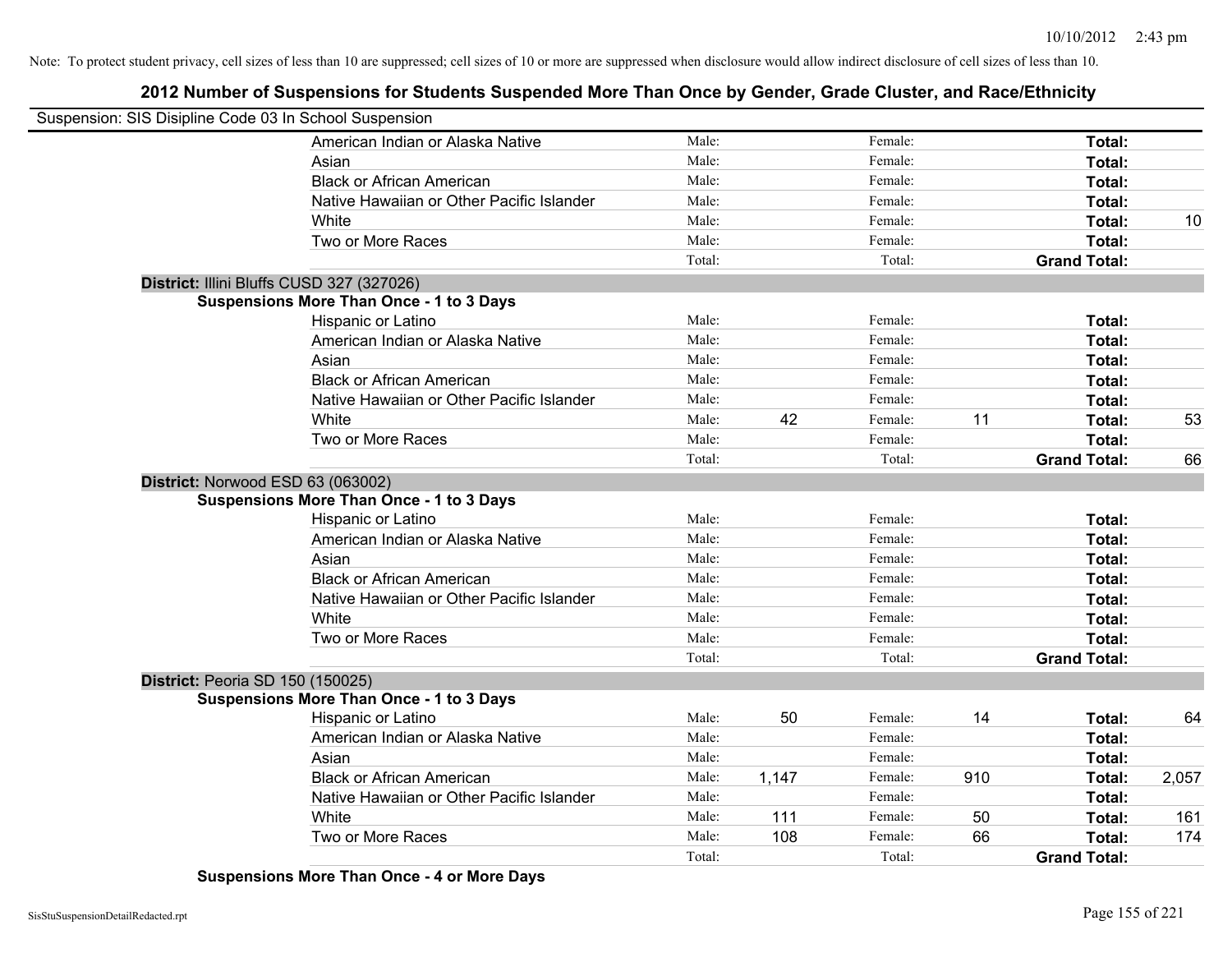| Suspension: SIS Disipline Code 03 In School Suspension |        |         |                     |    |
|--------------------------------------------------------|--------|---------|---------------------|----|
| <b>Hispanic or Latino</b>                              | Male:  | Female: | Total:              |    |
| American Indian or Alaska Native                       | Male:  | Female: | Total:              |    |
| Asian                                                  | Male:  | Female: | Total:              |    |
| <b>Black or African American</b>                       | Male:  | Female: | Total:              |    |
| Native Hawaiian or Other Pacific Islander              | Male:  | Female: | Total:              |    |
| White                                                  | Male:  | Female: | Total:              |    |
| Two or More Races                                      | Male:  | Female: | Total:              |    |
|                                                        | Total: | Total:  | <b>Grand Total:</b> |    |
| District: Pleasant Hill SD 69 (069002)                 |        |         |                     |    |
| <b>Suspensions More Than Once - 1 to 3 Days</b>        |        |         |                     |    |
| Hispanic or Latino                                     | Male:  | Female: | Total:              |    |
| American Indian or Alaska Native                       | Male:  | Female: | Total:              |    |
| Asian                                                  | Male:  | Female: | Total:              |    |
| <b>Black or African American</b>                       | Male:  | Female: | Total:              | 11 |
| Native Hawaiian or Other Pacific Islander              | Male:  | Female: | Total:              |    |
| White                                                  | Male:  | Female: | Total:              | 16 |
| Two or More Races                                      | Male:  | Female: | Total:              |    |
|                                                        | Total: | Total:  | <b>Grand Total:</b> |    |
| District: Pleasant Valley SD 62 (062002)               |        |         |                     |    |
| <b>Suspensions More Than Once - 1 to 3 Days</b>        |        |         |                     |    |
| Hispanic or Latino                                     | Male:  | Female: | Total:              |    |
| American Indian or Alaska Native                       | Male:  | Female: | Total:              |    |
| Asian                                                  | Male:  | Female: | Total:              |    |
| <b>Black or African American</b>                       | Male:  | Female: | Total:              | 13 |
| Native Hawaiian or Other Pacific Islander              | Male:  | Female: | Total:              |    |
| White                                                  | Male:  | Female: | Total:              |    |
| Two or More Races                                      | Male:  | Female: | Total:              |    |
|                                                        | Total: | Total:  | <b>Grand Total:</b> |    |
| District: Princeville CUSD 326 (326026)                |        |         |                     |    |
| <b>Suspensions More Than Once - 1 to 3 Days</b>        |        |         |                     |    |
| Hispanic or Latino                                     | Male:  | Female: | Total:              |    |
| American Indian or Alaska Native                       | Male:  | Female: | Total:              |    |
| Asian                                                  | Male:  | Female: | Total:              |    |
| <b>Black or African American</b>                       | Male:  | Female: | Total:              |    |
| Native Hawaiian or Other Pacific Islander              | Male:  | Female: | Total:              |    |
| White                                                  | Male:  | Female: | Total:              | 10 |
| Two or More Races                                      | Male:  | Female: | Total:              |    |
|                                                        | Total: | Total:  | <b>Grand Total:</b> |    |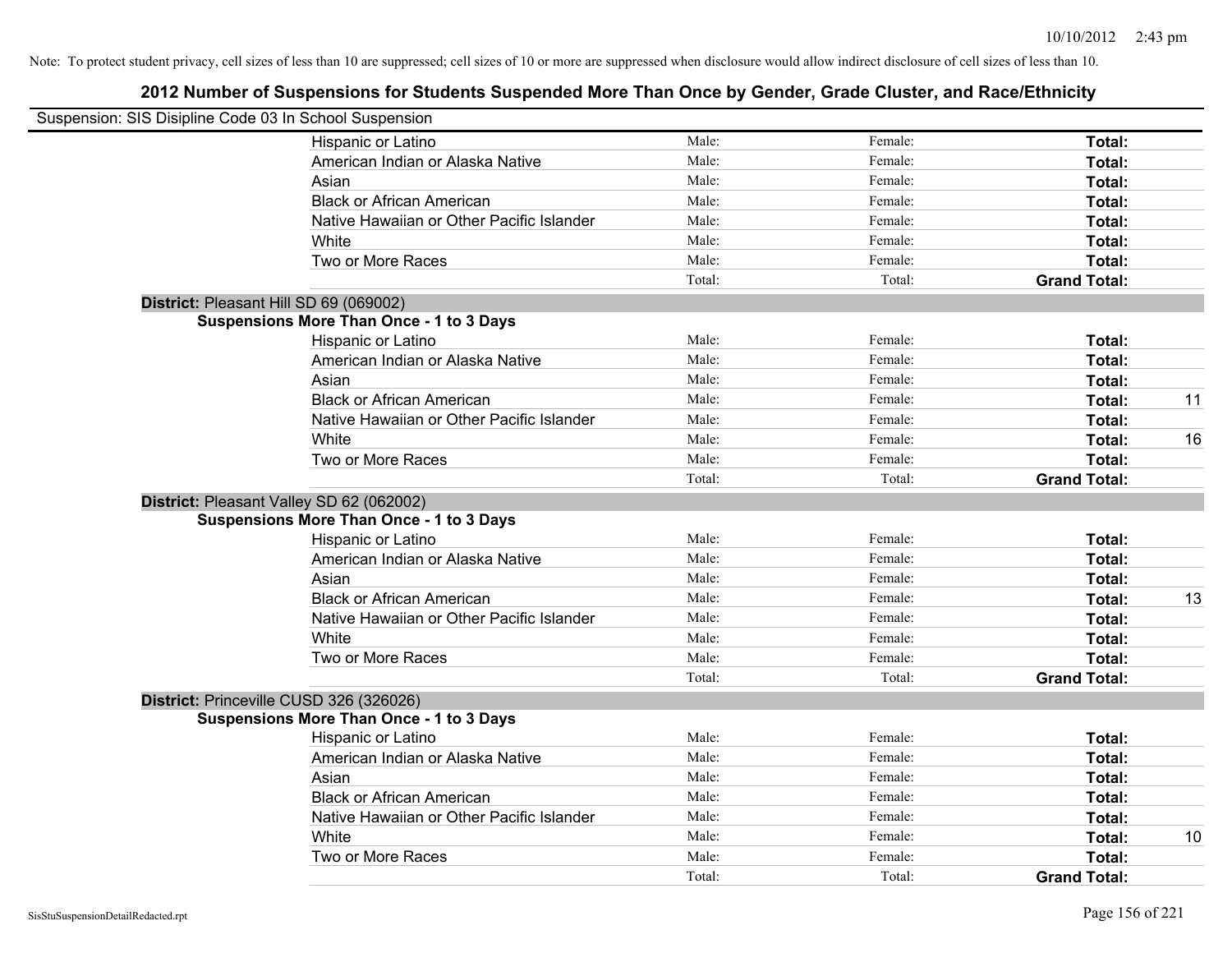# **2012 Number of Suspensions for Students Suspended More Than Once by Gender, Grade Cluster, and Race/Ethnicity**

Suspension: SIS Disipline Code 03 In School Suspension

| Region: Region 05 North Cook ISC 1 (05)         |                                           |        |         |                     |    |
|-------------------------------------------------|-------------------------------------------|--------|---------|---------------------|----|
| County: Cook (016)                              |                                           |        |         |                     |    |
| District: Arlington Heights SD 25 (025002)      |                                           |        |         |                     |    |
| <b>Suspensions More Than Once - 1 to 3 Days</b> |                                           |        |         |                     |    |
| Hispanic or Latino                              |                                           | Male:  | Female: | Total:              |    |
|                                                 | American Indian or Alaska Native          | Male:  | Female: | Total:              |    |
| Asian                                           |                                           | Male:  | Female: | Total:              |    |
| <b>Black or African American</b>                |                                           | Male:  | Female: | Total:              |    |
|                                                 | Native Hawaiian or Other Pacific Islander | Male:  | Female: | Total:              |    |
| White                                           |                                           | Male:  | Female: | Total:              | 14 |
| Two or More Races                               |                                           | Male:  | Female: | Total:              |    |
|                                                 |                                           | Total: | Total:  | <b>Grand Total:</b> |    |
| <b>District: Avoca SD 37 (037002)</b>           |                                           |        |         |                     |    |
| <b>Suspensions More Than Once - 1 to 3 Days</b> |                                           |        |         |                     |    |
| Hispanic or Latino                              |                                           | Male:  | Female: | Total:              |    |
|                                                 | American Indian or Alaska Native          | Male:  | Female: | Total:              |    |
| Asian                                           |                                           | Male:  | Female: | Total:              |    |
| <b>Black or African American</b>                |                                           | Male:  | Female: | Total:              |    |
|                                                 | Native Hawaiian or Other Pacific Islander | Male:  | Female: | Total:              |    |
| White                                           |                                           | Male:  | Female: | Total:              |    |
| Two or More Races                               |                                           | Male:  | Female: | Total:              |    |
|                                                 |                                           | Total: | Total:  | <b>Grand Total:</b> |    |
| District: CCSD 62 (062004)                      |                                           |        |         |                     |    |
| <b>Suspensions More Than Once - 1 to 3 Days</b> |                                           |        |         |                     |    |
| Hispanic or Latino                              |                                           | Male:  | Female: | Total:              | 13 |
|                                                 | American Indian or Alaska Native          | Male:  | Female: | Total:              |    |
| Asian                                           |                                           | Male:  | Female: | Total:              |    |
| <b>Black or African American</b>                |                                           | Male:  | Female: | Total:              | 14 |
|                                                 | Native Hawaiian or Other Pacific Islander | Male:  | Female: | Total:              |    |
| White                                           |                                           | Male:  | Female: | Total:              | 12 |
| Two or More Races                               |                                           | Male:  | Female: | Total:              |    |
|                                                 |                                           | Total: | Total:  | <b>Grand Total:</b> |    |
| District: Cove School (006300)                  |                                           |        |         |                     |    |
| <b>Suspensions More Than Once - 1 to 3 Days</b> |                                           |        |         |                     |    |
| Hispanic or Latino                              |                                           | Male:  | Female: | Total:              |    |
|                                                 | American Indian or Alaska Native          | Male:  | Female: | Total:              |    |
| Asian                                           |                                           | Male:  | Female: | Total:              |    |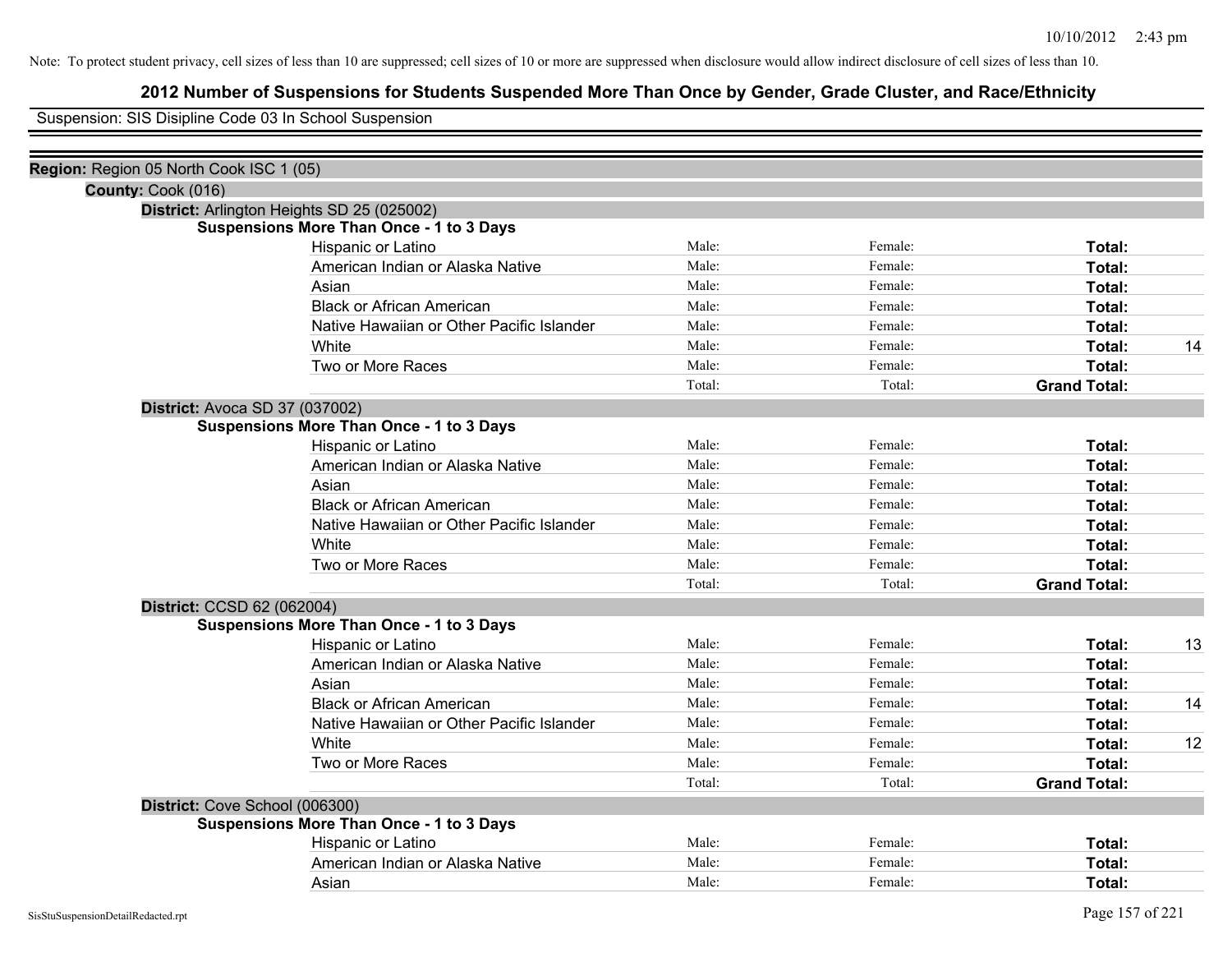| Suspension: SIS Disipline Code 03 In School Suspension |                                                    |        |     |         |     |                     |     |
|--------------------------------------------------------|----------------------------------------------------|--------|-----|---------|-----|---------------------|-----|
|                                                        | <b>Black or African American</b>                   | Male:  |     | Female: |     | Total:              |     |
|                                                        | Native Hawaiian or Other Pacific Islander          | Male:  |     | Female: |     | Total:              |     |
|                                                        | White                                              | Male:  |     | Female: |     | Total:              |     |
|                                                        | Two or More Races                                  | Male:  |     | Female: |     | Total:              |     |
|                                                        |                                                    | Total: |     | Total:  |     | <b>Grand Total:</b> |     |
| District: East Maine SD 63 (063002)                    |                                                    |        |     |         |     |                     |     |
|                                                        | <b>Suspensions More Than Once - 1 to 3 Days</b>    |        |     |         |     |                     |     |
|                                                        | Hispanic or Latino                                 | Male:  |     | Female: |     | Total:              |     |
|                                                        | American Indian or Alaska Native                   | Male:  |     | Female: |     | Total:              |     |
|                                                        | Asian                                              | Male:  |     | Female: |     | Total:              |     |
|                                                        | <b>Black or African American</b>                   | Male:  |     | Female: |     | Total:              |     |
|                                                        | Native Hawaiian or Other Pacific Islander          | Male:  |     | Female: |     | Total:              |     |
|                                                        | White                                              | Male:  |     | Female: |     | Total:              |     |
|                                                        | Two or More Races                                  | Male:  |     | Female: |     | Total:              |     |
|                                                        |                                                    | Total: |     | Total:  |     | <b>Grand Total:</b> |     |
|                                                        | District: Evanston Twp HSD 202 (202017)            |        |     |         |     |                     |     |
|                                                        | <b>Suspensions More Than Once - 1 to 3 Days</b>    |        |     |         |     |                     |     |
|                                                        | Hispanic or Latino                                 | Male:  | 65  | Female: | 34  | Total:              | 99  |
|                                                        | American Indian or Alaska Native                   | Male:  |     | Female: |     | Total:              |     |
|                                                        | Asian                                              | Male:  |     | Female: |     | Total:              |     |
|                                                        | <b>Black or African American</b>                   | Male:  | 311 | Female: | 125 | Total:              | 436 |
|                                                        | Native Hawaiian or Other Pacific Islander          | Male:  |     | Female: |     | Total:              |     |
|                                                        | White                                              | Male:  |     | Female: |     | Total:              | 22  |
|                                                        | Two or More Races                                  | Male:  |     | Female: |     | Total:              | 18  |
|                                                        |                                                    | Total: |     | Total:  |     | <b>Grand Total:</b> |     |
|                                                        | <b>Suspensions More Than Once - 4 or More Days</b> |        |     |         |     |                     |     |
|                                                        | Hispanic or Latino                                 | Male:  |     | Female: |     | Total:              |     |
|                                                        | American Indian or Alaska Native                   | Male:  |     | Female: |     | Total:              |     |
|                                                        | Asian                                              | Male:  |     | Female: |     | Total:              |     |
|                                                        | <b>Black or African American</b>                   | Male:  |     | Female: |     | Total:              | 17  |
|                                                        | Native Hawaiian or Other Pacific Islander          | Male:  |     | Female: |     | Total:              |     |
|                                                        | White                                              | Male:  |     | Female: |     | Total:              |     |
|                                                        | Two or More Races                                  | Male:  |     | Female: |     | Total:              |     |
|                                                        |                                                    | Total: |     | Total:  |     | <b>Grand Total:</b> | 27  |
|                                                        | District: Keystone Ed Management Services (030500) |        |     |         |     |                     |     |
|                                                        | <b>Suspensions More Than Once - 1 to 3 Days</b>    |        |     |         |     |                     |     |
|                                                        | Hispanic or Latino                                 | Male:  |     | Female: |     | Total:              |     |
|                                                        | American Indian or Alaska Native                   | Male:  |     | Female: |     | Total:              |     |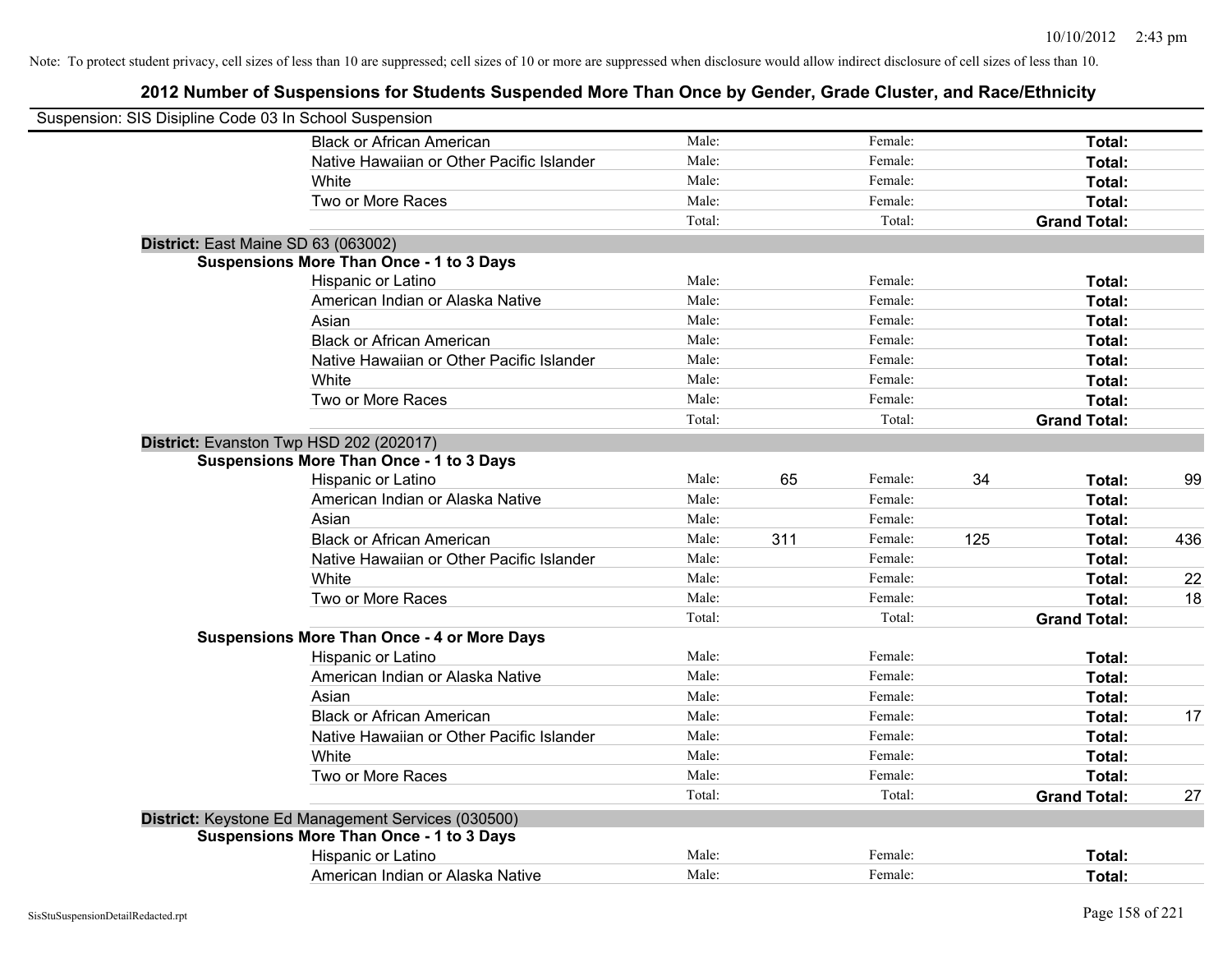| Suspension: SIS Disipline Code 03 In School Suspension |                                                    |        |       |         |     |                     |       |
|--------------------------------------------------------|----------------------------------------------------|--------|-------|---------|-----|---------------------|-------|
|                                                        | Asian                                              | Male:  |       | Female: |     | Total:              |       |
|                                                        | <b>Black or African American</b>                   | Male:  |       | Female: |     | Total:              |       |
|                                                        | Native Hawaiian or Other Pacific Islander          | Male:  |       | Female: |     | Total:              |       |
|                                                        | White                                              | Male:  |       | Female: |     | Total:              | 10    |
|                                                        | Two or More Races                                  | Male:  |       | Female: |     | Total:              |       |
|                                                        |                                                    | Total: |       | Total:  |     | <b>Grand Total:</b> |       |
| District: Lincolnwood SD 74 (074002)                   |                                                    |        |       |         |     |                     |       |
|                                                        | <b>Suspensions More Than Once - 1 to 3 Days</b>    |        |       |         |     |                     |       |
|                                                        | Hispanic or Latino                                 | Male:  |       | Female: |     | Total:              |       |
|                                                        | American Indian or Alaska Native                   | Male:  |       | Female: |     | Total:              |       |
|                                                        | Asian                                              | Male:  |       | Female: |     | Total:              |       |
|                                                        | <b>Black or African American</b>                   | Male:  |       | Female: |     | Total:              |       |
|                                                        | Native Hawaiian or Other Pacific Islander          | Male:  |       | Female: |     | Total:              |       |
|                                                        | White                                              | Male:  |       | Female: |     | Total:              |       |
|                                                        | Two or More Races                                  | Male:  |       | Female: |     | Total:              |       |
|                                                        |                                                    | Total: |       | Total:  |     | <b>Grand Total:</b> |       |
|                                                        | District: Maine Township HSD 207 (207017)          |        |       |         |     |                     |       |
|                                                        | <b>Suspensions More Than Once - 1 to 3 Days</b>    |        |       |         |     |                     |       |
|                                                        | Hispanic or Latino                                 | Male:  | 1,520 | Female: | 933 | Total:              | 2,453 |
|                                                        | American Indian or Alaska Native                   | Male:  | 38    | Female: | 35  | Total:              | 73    |
|                                                        | Asian                                              | Male:  | 269   | Female: | 87  | Total:              | 356   |
|                                                        | <b>Black or African American</b>                   | Male:  | 244   | Female: | 140 | Total:              | 384   |
|                                                        | Native Hawaiian or Other Pacific Islander          | Male:  |       | Female: |     | Total:              | 17    |
|                                                        | White                                              | Male:  | 1,997 | Female: | 812 | Total:              | 2,809 |
|                                                        | Two or More Races                                  | Male:  | 50    | Female: | 49  | Total:              | 99    |
|                                                        |                                                    | Total: |       | Total:  |     | <b>Grand Total:</b> | 6,191 |
|                                                        | <b>Suspensions More Than Once - 4 or More Days</b> |        |       |         |     |                     |       |
|                                                        | Hispanic or Latino                                 | Male:  | 190   | Female: | 96  | Total:              | 286   |
|                                                        | American Indian or Alaska Native                   | Male:  |       | Female: |     | Total:              | 15    |
|                                                        | Asian                                              | Male:  |       | Female: |     | Total:              | 12    |
|                                                        | <b>Black or African American</b>                   | Male:  |       | Female: |     | Total:              | 25    |
|                                                        | Native Hawaiian or Other Pacific Islander          | Male:  |       | Female: |     | Total:              |       |
|                                                        | White                                              | Male:  | 180   | Female: | 78  | Total:              | 258   |
|                                                        | Two or More Races                                  | Male:  |       | Female: |     | Total:              | 10    |
|                                                        |                                                    | Total: |       | Total:  |     | <b>Grand Total:</b> |       |
| District: Morton Grove SD 70 (070002)                  |                                                    |        |       |         |     |                     |       |
|                                                        | <b>Suspensions More Than Once - 1 to 3 Days</b>    |        |       |         |     |                     |       |
|                                                        | Hispanic or Latino                                 | Male:  |       | Female: |     | Total:              |       |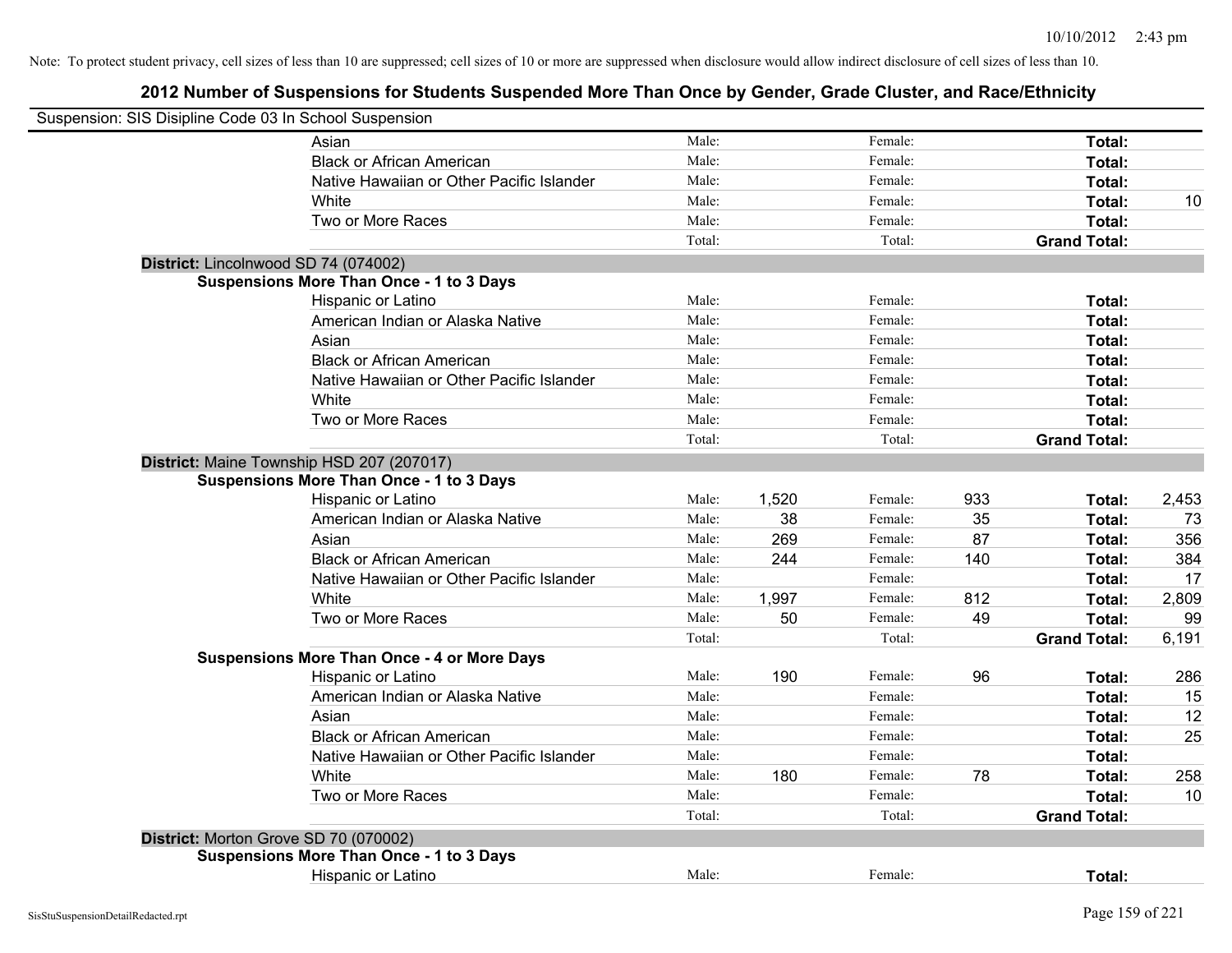# **2012 Number of Suspensions for Students Suspended More Than Once by Gender, Grade Cluster, and Race/Ethnicity**

| Suspension: SIS Disipline Code 03 In School Suspension |                                                 |        |    |         |    |                     |     |
|--------------------------------------------------------|-------------------------------------------------|--------|----|---------|----|---------------------|-----|
|                                                        | American Indian or Alaska Native                | Male:  |    | Female: |    | Total:              |     |
|                                                        | Asian                                           | Male:  |    | Female: |    | Total:              |     |
|                                                        | <b>Black or African American</b>                | Male:  |    | Female: |    | Total:              |     |
|                                                        | Native Hawaiian or Other Pacific Islander       | Male:  |    | Female: |    | Total:              |     |
|                                                        | <b>White</b>                                    | Male:  |    | Female: |    | Total:              |     |
|                                                        | Two or More Races                               | Male:  |    | Female: |    | Total:              |     |
|                                                        |                                                 | Total: |    | Total:  |    | <b>Grand Total:</b> |     |
|                                                        | District: Mount Prospect SD 57 (057002)         |        |    |         |    |                     |     |
|                                                        | <b>Suspensions More Than Once - 1 to 3 Days</b> |        |    |         |    |                     |     |
|                                                        | Hispanic or Latino                              | Male:  |    | Female: |    | Total:              |     |
|                                                        | American Indian or Alaska Native                | Male:  |    | Female: |    | Total:              |     |
|                                                        | Asian                                           | Male:  |    | Female: |    | Total:              |     |
|                                                        | <b>Black or African American</b>                | Male:  |    | Female: |    | Total:              |     |
|                                                        | Native Hawaiian or Other Pacific Islander       | Male:  |    | Female: |    | Total:              |     |
|                                                        | White                                           | Male:  |    | Female: |    | Total:              | 10  |
|                                                        | Two or More Races                               | Male:  |    | Female: |    | Total:              |     |
|                                                        |                                                 | Total: |    | Total:  |    | <b>Grand Total:</b> |     |
|                                                        | <b>District: Niles ESD 71 (071002)</b>          |        |    |         |    |                     |     |
|                                                        | <b>Suspensions More Than Once - 1 to 3 Days</b> |        |    |         |    |                     |     |
|                                                        | <b>Hispanic or Latino</b>                       | Male:  |    | Female: |    | Total:              |     |
|                                                        | American Indian or Alaska Native                | Male:  |    | Female: |    | Total:              |     |
|                                                        | Asian                                           | Male:  |    | Female: |    | Total:              |     |
|                                                        | <b>Black or African American</b>                | Male:  |    | Female: |    | Total:              |     |
|                                                        | Native Hawaiian or Other Pacific Islander       | Male:  |    | Female: |    | Total:              |     |
|                                                        | White                                           | Male:  |    | Female: |    | Total:              |     |
|                                                        | Two or More Races                               | Male:  |    | Female: |    | Total:              |     |
|                                                        |                                                 | Total: |    | Total:  |    | <b>Grand Total:</b> | 10  |
|                                                        | District: Niles Twp CHSD 219 (219017)           |        |    |         |    |                     |     |
|                                                        | <b>Suspensions More Than Once - 1 to 3 Days</b> |        |    |         |    |                     |     |
|                                                        | Hispanic or Latino                              | Male:  | 55 | Female: | 16 | Total:              | 71  |
|                                                        | American Indian or Alaska Native                | Male:  |    | Female: |    | Total:              |     |
|                                                        | Asian                                           | Male:  |    | Female: |    | Total:              | 47  |
|                                                        | <b>Black or African American</b>                | Male:  | 17 | Female: | 54 | Total:              | 71  |
|                                                        | Native Hawaiian or Other Pacific Islander       | Male:  |    | Female: |    | Total:              |     |
|                                                        | White                                           | Male:  | 73 | Female: | 63 | Total:              | 136 |
|                                                        | Two or More Races                               | Male:  |    | Female: |    | Total:              |     |
|                                                        |                                                 | Total: |    | Total:  |    | <b>Grand Total:</b> |     |

**Suspensions More Than Once - 4 or More Days**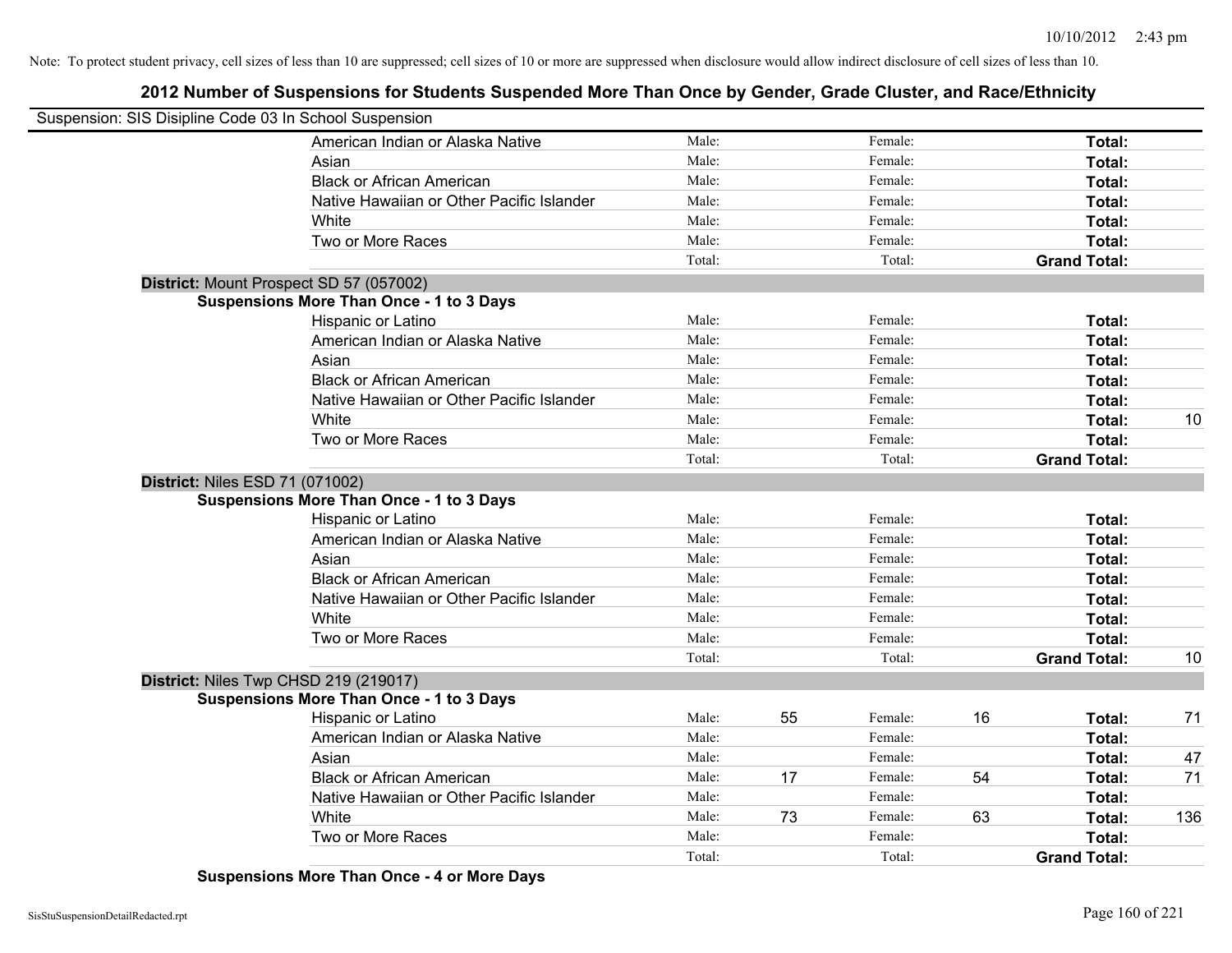| Suspension: SIS Disipline Code 03 In School Suspension |                                                     |        |    |         |    |                     |     |
|--------------------------------------------------------|-----------------------------------------------------|--------|----|---------|----|---------------------|-----|
|                                                        | Hispanic or Latino                                  | Male:  | 63 | Female: | 14 | Total:              | 77  |
|                                                        | American Indian or Alaska Native                    | Male:  |    | Female: |    | Total:              |     |
|                                                        | Asian                                               | Male:  |    | Female: |    | Total:              | 20  |
|                                                        | <b>Black or African American</b>                    | Male:  | 55 | Female: | 22 | Total:              | 77  |
|                                                        | Native Hawaiian or Other Pacific Islander           | Male:  |    | Female: |    | Total:              |     |
|                                                        | White                                               | Male:  | 99 | Female: | 23 | Total:              | 122 |
|                                                        | Two or More Races                                   | Male:  | 12 | Female: | 10 | Total:              | 22  |
|                                                        |                                                     | Total: |    | Total:  |    | <b>Grand Total:</b> |     |
|                                                        | District: Niles Twp District for Spec Educ (807060) |        |    |         |    |                     |     |
|                                                        | <b>Suspensions More Than Once - 1 to 3 Days</b>     |        |    |         |    |                     |     |
|                                                        | Hispanic or Latino                                  | Male:  |    | Female: |    | Total:              |     |
|                                                        | American Indian or Alaska Native                    | Male:  |    | Female: |    | Total:              |     |
|                                                        | Asian                                               | Male:  |    | Female: |    | Total:              |     |
|                                                        | <b>Black or African American</b>                    | Male:  |    | Female: |    | Total:              |     |
|                                                        | Native Hawaiian or Other Pacific Islander           | Male:  |    | Female: |    | Total:              |     |
|                                                        | White                                               | Male:  |    | Female: |    | Total:              |     |
|                                                        | Two or More Races                                   | Male:  |    | Female: |    | Total:              |     |
|                                                        |                                                     | Total: |    | Total:  |    | <b>Grand Total:</b> |     |
|                                                        | District: Northbrook ESD 27 (027002)                |        |    |         |    |                     |     |
|                                                        | <b>Suspensions More Than Once - 1 to 3 Days</b>     |        |    |         |    |                     |     |
|                                                        | Hispanic or Latino                                  | Male:  |    | Female: |    | Total:              |     |
|                                                        | American Indian or Alaska Native                    | Male:  |    | Female: |    | Total:              |     |
|                                                        | Asian                                               | Male:  |    | Female: |    | Total:              |     |
|                                                        | <b>Black or African American</b>                    | Male:  |    | Female: |    | Total:              |     |
|                                                        | Native Hawaiian or Other Pacific Islander           | Male:  |    | Female: |    | Total:              |     |
|                                                        | White                                               | Male:  |    | Female: |    | Total:              |     |
|                                                        | Two or More Races                                   | Male:  |    | Female: |    | Total:              |     |
|                                                        |                                                     | Total: |    | Total:  |    | <b>Grand Total:</b> |     |
|                                                        | District: Northbrook SD 28 (028002)                 |        |    |         |    |                     |     |
|                                                        | <b>Suspensions More Than Once - 1 to 3 Days</b>     |        |    |         |    |                     |     |
|                                                        | Hispanic or Latino                                  | Male:  |    | Female: |    | Total:              |     |
|                                                        | American Indian or Alaska Native                    | Male:  |    | Female: |    | Total:              |     |
|                                                        | Asian                                               | Male:  |    | Female: |    | Total:              |     |
|                                                        | <b>Black or African American</b>                    | Male:  |    | Female: |    | Total:              |     |
|                                                        | Native Hawaiian or Other Pacific Islander           | Male:  |    | Female: |    | Total:              |     |
|                                                        | White                                               | Male:  |    | Female: |    | Total:              |     |
|                                                        | Two or More Races                                   | Male:  |    | Female: |    | Total:              |     |
|                                                        |                                                     | Total: |    | Total:  |    | <b>Grand Total:</b> | 12  |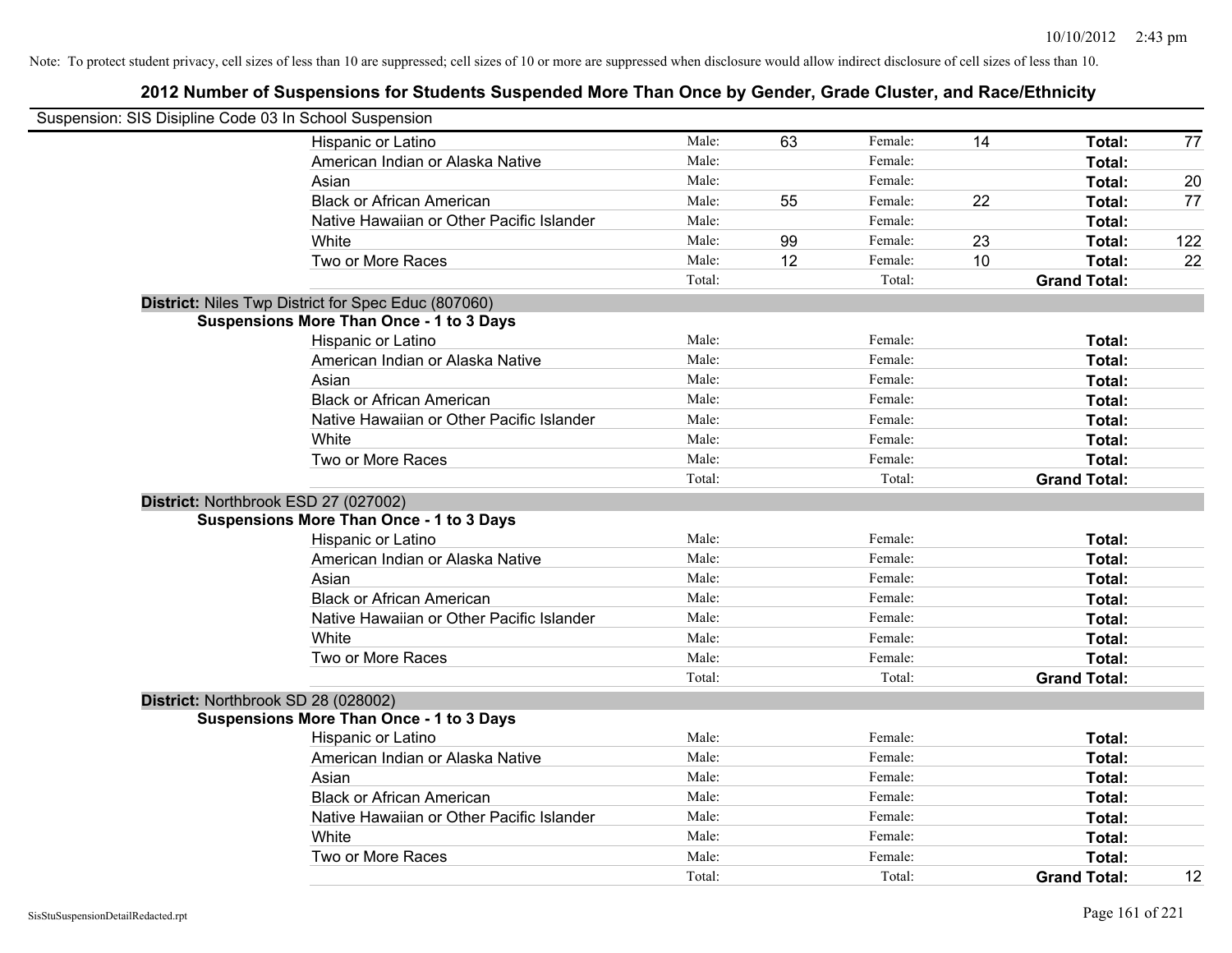| Suspension: SIS Disipline Code 03 In School Suspension |                                                    |        |     |         |    |                     |     |
|--------------------------------------------------------|----------------------------------------------------|--------|-----|---------|----|---------------------|-----|
|                                                        | <b>Suspensions More Than Once - 4 or More Days</b> |        |     |         |    |                     |     |
|                                                        | Hispanic or Latino                                 | Male:  |     | Female: |    | Total:              |     |
|                                                        | American Indian or Alaska Native                   | Male:  |     | Female: |    | Total:              |     |
|                                                        | Asian                                              | Male:  |     | Female: |    | Total:              |     |
|                                                        | <b>Black or African American</b>                   | Male:  |     | Female: |    | Total:              |     |
|                                                        | Native Hawaiian or Other Pacific Islander          | Male:  |     | Female: |    | Total:              |     |
|                                                        | White                                              | Male:  |     | Female: |    | Total:              |     |
|                                                        | Two or More Races                                  | Male:  |     | Female: |    | Total:              |     |
|                                                        |                                                    | Total: |     | Total:  |    | <b>Grand Total:</b> |     |
|                                                        | District: Northfield Twp HSD 225 (225017)          |        |     |         |    |                     |     |
|                                                        | <b>Suspensions More Than Once - 1 to 3 Days</b>    |        |     |         |    |                     |     |
|                                                        | Hispanic or Latino                                 | Male:  | 35  | Female: | 15 | Total:              | 50  |
|                                                        | American Indian or Alaska Native                   | Male:  |     | Female: |    | Total:              |     |
|                                                        | Asian                                              | Male:  |     | Female: |    | Total:              | 10  |
|                                                        | <b>Black or African American</b>                   | Male:  |     | Female: |    | Total:              |     |
|                                                        | Native Hawaiian or Other Pacific Islander          | Male:  |     | Female: |    | Total:              |     |
|                                                        | White                                              | Male:  | 54  | Female: | 19 | Total:              | 73  |
|                                                        | Two or More Races                                  | Male:  |     | Female: |    | Total:              |     |
|                                                        |                                                    | Total: |     | Total:  |    | <b>Grand Total:</b> | 145 |
|                                                        | District: Palatine CCSD 15 (015004)                |        |     |         |    |                     |     |
|                                                        | <b>Suspensions More Than Once - 1 to 3 Days</b>    |        |     |         |    |                     |     |
|                                                        | Hispanic or Latino                                 | Male:  | 145 | Female: | 55 | Total:              | 200 |
|                                                        | American Indian or Alaska Native                   | Male:  |     | Female: |    | Total:              |     |
|                                                        | Asian                                              | Male:  |     | Female: |    | Total:              |     |
|                                                        | <b>Black or African American</b>                   | Male:  |     | Female: |    | Total:              | 36  |
|                                                        | Native Hawaiian or Other Pacific Islander          | Male:  |     | Female: |    | Total:              |     |
|                                                        | White                                              | Male:  | 62  | Female: | 18 | Total:              | 80  |
|                                                        | Two or More Races                                  | Male:  |     | Female: |    | Total:              |     |
|                                                        |                                                    | Total: |     | Total:  |    | <b>Grand Total:</b> |     |
|                                                        | District: River Trails SD 26 (026002)              |        |     |         |    |                     |     |
|                                                        | <b>Suspensions More Than Once - 1 to 3 Days</b>    |        |     |         |    |                     |     |
|                                                        | Hispanic or Latino                                 | Male:  |     | Female: |    | Total:              |     |
|                                                        | American Indian or Alaska Native                   | Male:  |     | Female: |    | Total:              |     |
|                                                        | Asian                                              | Male:  |     | Female: |    | Total:              |     |
|                                                        | <b>Black or African American</b>                   | Male:  |     | Female: |    | Total:              |     |
|                                                        | Native Hawaiian or Other Pacific Islander          | Male:  |     | Female: |    | Total:              |     |
|                                                        | White                                              | Male:  |     | Female: |    | Total:              | 20  |
|                                                        | Two or More Races                                  | Male:  |     | Female: |    | Total:              |     |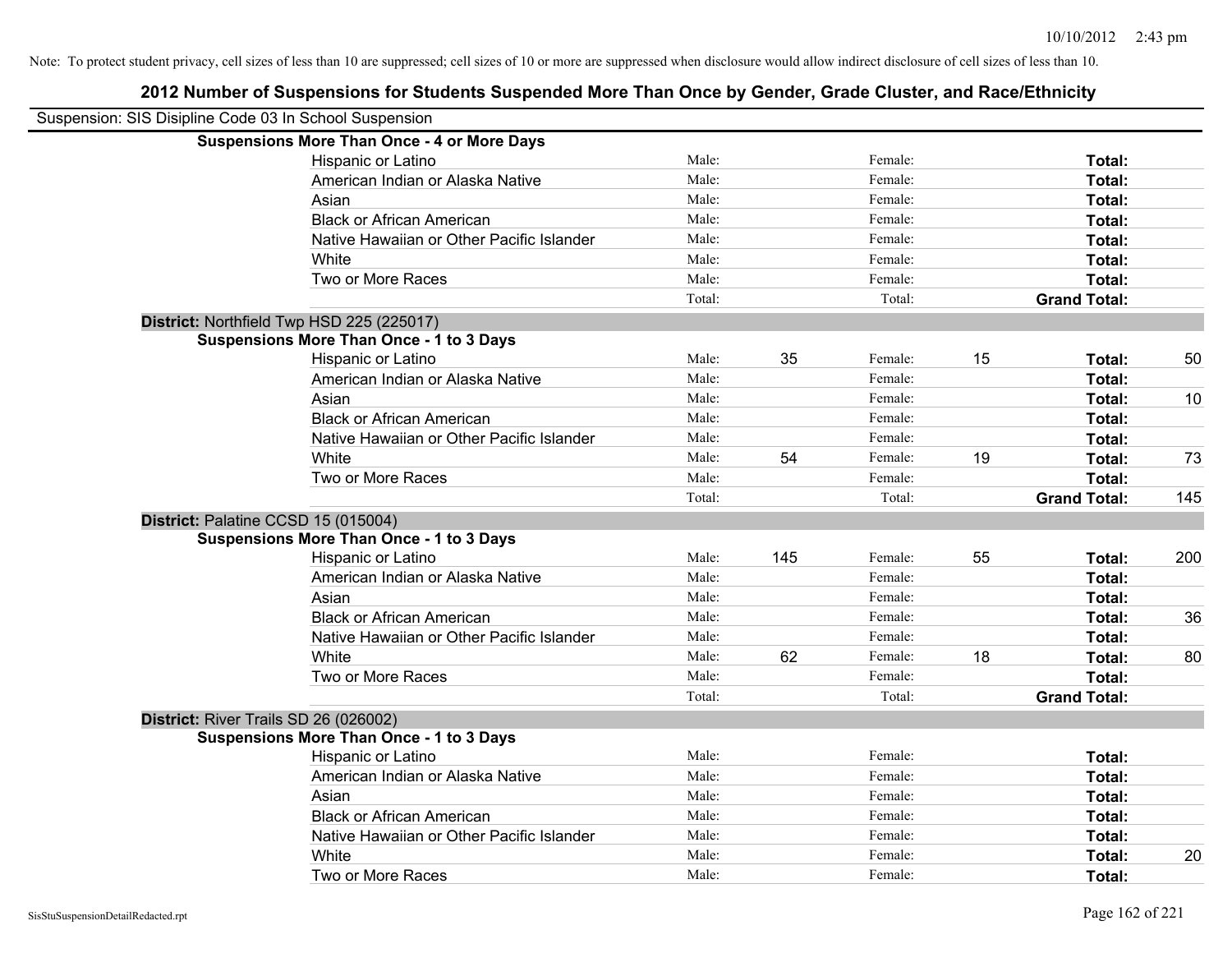| Suspension: SIS Disipline Code 03 In School Suspension |                                                    |        |    |         |    |                     |    |
|--------------------------------------------------------|----------------------------------------------------|--------|----|---------|----|---------------------|----|
|                                                        |                                                    | Total: |    | Total:  |    | <b>Grand Total:</b> | 30 |
|                                                        | District: Schaumburg CCSD 54 (054004)              |        |    |         |    |                     |    |
|                                                        | <b>Suspensions More Than Once - 1 to 3 Days</b>    |        |    |         |    |                     |    |
|                                                        | Hispanic or Latino                                 | Male:  |    | Female: |    | Total:              | 26 |
|                                                        | American Indian or Alaska Native                   | Male:  |    | Female: |    | Total:              |    |
|                                                        | Asian                                              | Male:  |    | Female: |    | Total:              |    |
|                                                        | <b>Black or African American</b>                   | Male:  | 34 | Female: | 20 | Total:              | 54 |
|                                                        | Native Hawaiian or Other Pacific Islander          | Male:  |    | Female: |    | Total:              |    |
|                                                        | White                                              | Male:  |    | Female: |    | Total:              | 31 |
|                                                        | Two or More Races                                  | Male:  |    | Female: |    | Total:              | 11 |
|                                                        |                                                    | Total: |    | Total:  |    | <b>Grand Total:</b> |    |
|                                                        | <b>Suspensions More Than Once - 4 or More Days</b> |        |    |         |    |                     |    |
|                                                        | Hispanic or Latino                                 | Male:  |    | Female: |    | Total:              |    |
|                                                        | American Indian or Alaska Native                   | Male:  |    | Female: |    | Total:              |    |
|                                                        | Asian                                              | Male:  |    | Female: |    | Total:              |    |
|                                                        | <b>Black or African American</b>                   | Male:  |    | Female: |    | Total:              |    |
|                                                        | Native Hawaiian or Other Pacific Islander          | Male:  |    | Female: |    | Total:              |    |
|                                                        | White                                              | Male:  |    | Female: |    | Total:              |    |
|                                                        | Two or More Races                                  | Male:  |    | Female: |    | Total:              |    |
|                                                        |                                                    | Total: |    | Total:  |    | <b>Grand Total:</b> |    |
| District: Skokie SD 68 (068002)                        |                                                    |        |    |         |    |                     |    |
|                                                        | <b>Suspensions More Than Once - 1 to 3 Days</b>    |        |    |         |    |                     |    |
|                                                        | Hispanic or Latino                                 | Male:  |    | Female: |    | Total:              |    |
|                                                        | American Indian or Alaska Native                   | Male:  |    | Female: |    | Total:              |    |
|                                                        | Asian                                              | Male:  |    | Female: |    | Total:              |    |
|                                                        | <b>Black or African American</b>                   | Male:  |    | Female: |    | Total:              | 13 |
|                                                        | Native Hawaiian or Other Pacific Islander          | Male:  |    | Female: |    | Total:              |    |
|                                                        | White                                              | Male:  |    | Female: |    | Total:              | 12 |
|                                                        | Two or More Races                                  | Male:  |    | Female: |    | Total:              |    |
|                                                        |                                                    | Total: | 22 | Total:  | 13 | <b>Grand Total:</b> | 35 |
| District: Skokie SD 69 (069002)                        |                                                    |        |    |         |    |                     |    |
|                                                        | <b>Suspensions More Than Once - 1 to 3 Days</b>    |        |    |         |    |                     |    |
|                                                        | Hispanic or Latino                                 | Male:  |    | Female: |    | Total:              |    |
|                                                        | American Indian or Alaska Native                   | Male:  |    | Female: |    | Total:              |    |
|                                                        | Asian                                              | Male:  |    | Female: |    | Total:              |    |
|                                                        | <b>Black or African American</b>                   | Male:  |    | Female: |    | Total:              |    |
|                                                        | Native Hawaiian or Other Pacific Islander          | Male:  |    | Female: |    | Total:              |    |
|                                                        | White                                              | Male:  |    | Female: |    | Total:              |    |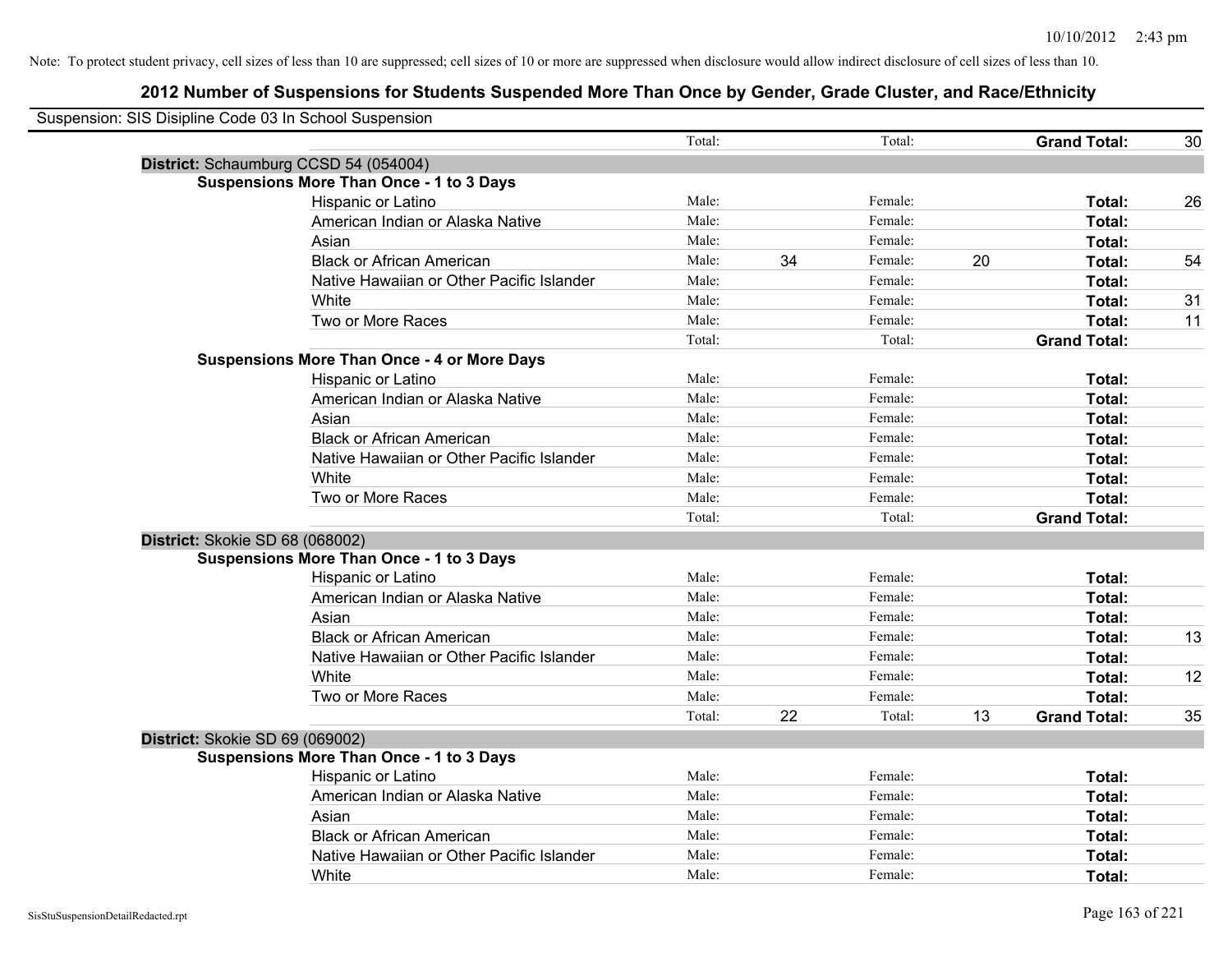| Suspension: SIS Disipline Code 03 In School Suspension |                                                    |        |     |         |     |                     |       |
|--------------------------------------------------------|----------------------------------------------------|--------|-----|---------|-----|---------------------|-------|
|                                                        | Two or More Races                                  | Male:  |     | Female: |     | Total:              |       |
|                                                        |                                                    | Total: |     | Total:  |     | <b>Grand Total:</b> | 12    |
| District: Skokie SD 73-5 (073502)                      |                                                    |        |     |         |     |                     |       |
|                                                        | <b>Suspensions More Than Once - 1 to 3 Days</b>    |        |     |         |     |                     |       |
|                                                        | Hispanic or Latino                                 | Male:  |     | Female: |     | Total:              |       |
|                                                        | American Indian or Alaska Native                   | Male:  |     | Female: |     | Total:              |       |
|                                                        | Asian                                              | Male:  |     | Female: |     | Total:              |       |
|                                                        | <b>Black or African American</b>                   | Male:  |     | Female: |     | Total:              |       |
|                                                        | Native Hawaiian or Other Pacific Islander          | Male:  |     | Female: |     | Total:              |       |
|                                                        | White                                              | Male:  |     | Female: |     | Total:              |       |
|                                                        | Two or More Races                                  | Male:  |     | Female: |     | Total:              |       |
|                                                        |                                                    | Total: |     | Total:  |     | <b>Grand Total:</b> | 12    |
| District: Township HSD 211 (211017)                    |                                                    |        |     |         |     |                     |       |
|                                                        | <b>Suspensions More Than Once - 1 to 3 Days</b>    |        |     |         |     |                     |       |
|                                                        | Hispanic or Latino                                 | Male:  | 702 | Female: | 502 | Total:              | 1,204 |
|                                                        | American Indian or Alaska Native                   | Male:  |     | Female: |     | Total:              |       |
|                                                        | Asian                                              | Male:  | 46  | Female: | 18  | Total:              | 64    |
|                                                        | <b>Black or African American</b>                   | Male:  | 290 | Female: | 163 | Total:              | 453   |
|                                                        | Native Hawaiian or Other Pacific Islander          | Male:  |     | Female: |     | Total:              |       |
|                                                        | White                                              | Male:  | 328 | Female: | 169 | Total:              | 497   |
|                                                        | Two or More Races                                  | Male:  |     | Female: |     | Total:              | 22    |
|                                                        |                                                    | Total: |     | Total:  |     | <b>Grand Total:</b> |       |
|                                                        | <b>Suspensions More Than Once - 4 or More Days</b> |        |     |         |     |                     |       |
|                                                        | Hispanic or Latino                                 | Male:  |     | Female: |     | Total:              |       |
|                                                        | American Indian or Alaska Native                   | Male:  |     | Female: |     | Total:              |       |
|                                                        | Asian                                              | Male:  |     | Female: |     | Total:              |       |
|                                                        | <b>Black or African American</b>                   | Male:  |     | Female: |     | Total:              |       |
|                                                        | Native Hawaiian or Other Pacific Islander          | Male:  |     | Female: |     | Total:              |       |
|                                                        | White                                              | Male:  |     | Female: |     | Total:              |       |
|                                                        | Two or More Races                                  | Male:  |     | Female: |     | Total:              |       |
|                                                        |                                                    | Total: |     | Total:  |     | <b>Grand Total:</b> |       |
| District: Township HSD 214 (214017)                    |                                                    |        |     |         |     |                     |       |
|                                                        | <b>Suspensions More Than Once - 1 to 3 Days</b>    |        |     |         |     |                     |       |
|                                                        | Hispanic or Latino                                 | Male:  | 791 | Female: | 278 | Total:              | 1,069 |
|                                                        | American Indian or Alaska Native                   | Male:  |     | Female: |     | Total:              |       |
|                                                        | Asian                                              | Male:  |     | Female: |     | Total:              | 38    |
|                                                        | <b>Black or African American</b>                   | Male:  | 48  | Female: | 34  | Total:              | 82    |
|                                                        | Native Hawaiian or Other Pacific Islander          | Male:  |     | Female: |     | Total:              |       |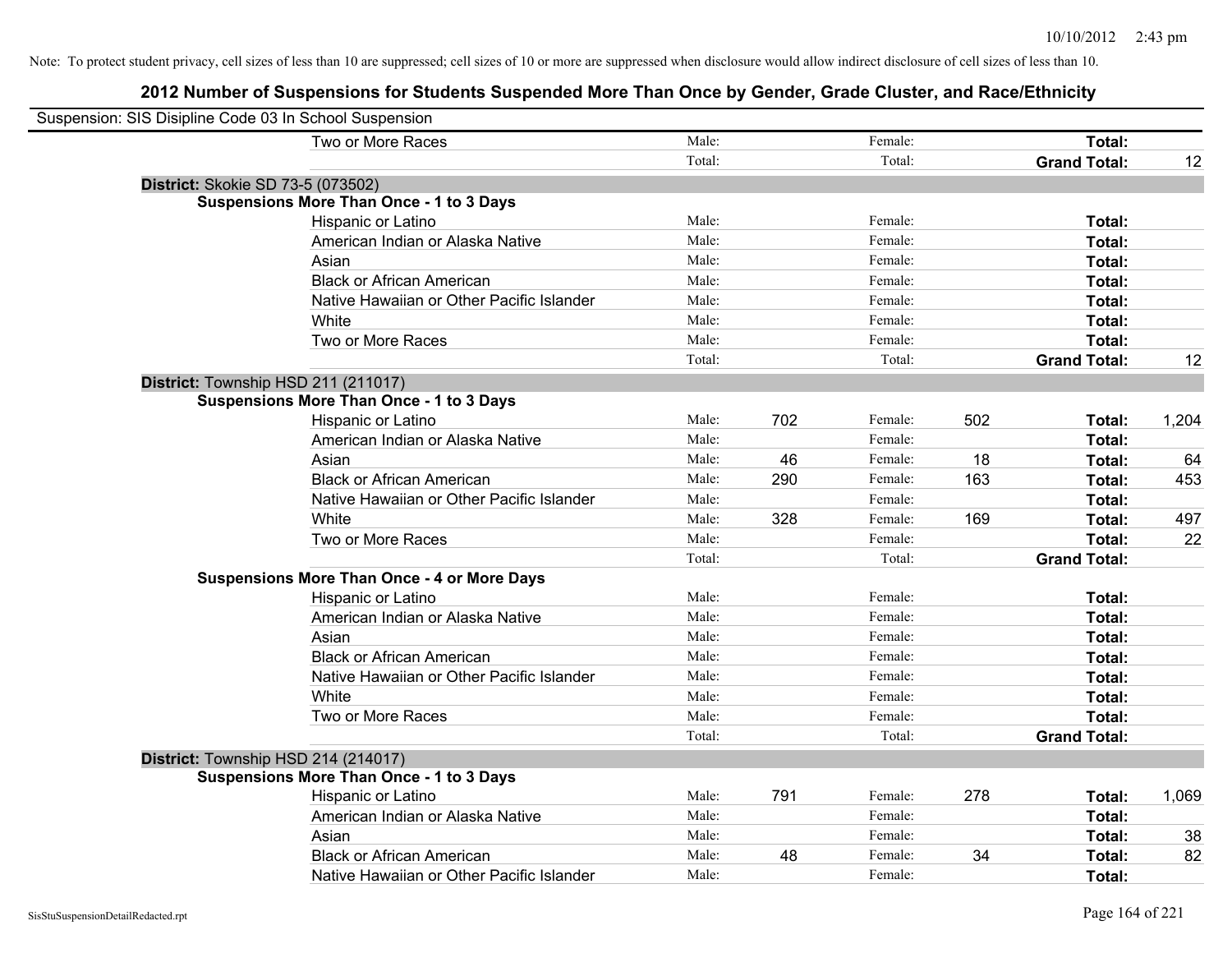| Suspension: SIS Disipline Code 03 In School Suspension |                                                    |        |     |         |    |                     |       |
|--------------------------------------------------------|----------------------------------------------------|--------|-----|---------|----|---------------------|-------|
|                                                        | White                                              | Male:  | 182 | Female: | 94 | Total:              | 276   |
|                                                        | Two or More Races                                  | Male:  |     | Female: |    | Total:              |       |
|                                                        |                                                    | Total: |     | Total:  |    | <b>Grand Total:</b> | 1,477 |
|                                                        | <b>Suspensions More Than Once - 4 or More Days</b> |        |     |         |    |                     |       |
|                                                        | Hispanic or Latino                                 | Male:  |     | Female: |    | Total:              |       |
|                                                        | American Indian or Alaska Native                   | Male:  |     | Female: |    | Total:              |       |
|                                                        | Asian                                              | Male:  |     | Female: |    | Total:              |       |
|                                                        | <b>Black or African American</b>                   | Male:  |     | Female: |    | Total:              |       |
|                                                        | Native Hawaiian or Other Pacific Islander          | Male:  |     | Female: |    | Total:              |       |
|                                                        | White                                              | Male:  |     | Female: |    | Total:              |       |
|                                                        | Two or More Races                                  | Male:  |     | Female: |    | <b>Total:</b>       |       |
|                                                        |                                                    | Total: |     | Total:  |    | <b>Grand Total:</b> |       |
|                                                        | District: West Northfield SD 31 (031002)           |        |     |         |    |                     |       |
|                                                        | <b>Suspensions More Than Once - 1 to 3 Days</b>    |        |     |         |    |                     |       |
|                                                        | Hispanic or Latino                                 | Male:  |     | Female: |    | Total:              |       |
|                                                        | American Indian or Alaska Native                   | Male:  |     | Female: |    | Total:              |       |
|                                                        | Asian                                              | Male:  |     | Female: |    | Total:              |       |
|                                                        | <b>Black or African American</b>                   | Male:  |     | Female: |    | Total:              |       |
|                                                        | Native Hawaiian or Other Pacific Islander          | Male:  |     | Female: |    | Total:              |       |
|                                                        | White                                              | Male:  |     | Female: |    | Total:              |       |
|                                                        | Two or More Races                                  | Male:  |     | Female: |    | Total:              |       |
|                                                        |                                                    | Total: |     | Total:  |    | <b>Grand Total:</b> |       |
|                                                        | District: Wheeling CCSD 21 (021004)                |        |     |         |    |                     |       |
|                                                        | <b>Suspensions More Than Once - 1 to 3 Days</b>    |        |     |         |    |                     |       |
|                                                        | Hispanic or Latino                                 | Male:  | 38  | Female: | 16 | Total:              | 54    |
|                                                        | American Indian or Alaska Native                   | Male:  |     | Female: |    | Total:              |       |
|                                                        | Asian                                              | Male:  |     | Female: |    | Total:              |       |
|                                                        | <b>Black or African American</b>                   | Male:  |     | Female: |    | Total:              |       |
|                                                        | Native Hawaiian or Other Pacific Islander          | Male:  |     | Female: |    | <b>Total:</b>       |       |
|                                                        | White                                              | Male:  |     | Female: |    | <b>Total:</b>       | 30    |
|                                                        | Two or More Races                                  | Male:  |     | Female: |    | Total:              |       |
|                                                        |                                                    | Total: |     | Total:  |    | <b>Grand Total:</b> |       |
|                                                        |                                                    |        |     |         |    |                     |       |
| Region: Region 06 West Cook ISC 2 (06)                 |                                                    |        |     |         |    |                     |       |
| County: Cook (016)                                     |                                                    |        |     |         |    |                     |       |
|                                                        | District: Berkeley SD 87 (087002)                  |        |     |         |    |                     |       |
|                                                        | <b>Suspensions More Than Once - 1 to 3 Days</b>    |        |     |         |    |                     |       |
|                                                        | Hispanic or Latino                                 | Male:  |     | Female: |    | Total:              | 12    |
| SisStuSuspensionDetailRedacted.rpt                     |                                                    |        |     |         |    | Page 165 of 221     |       |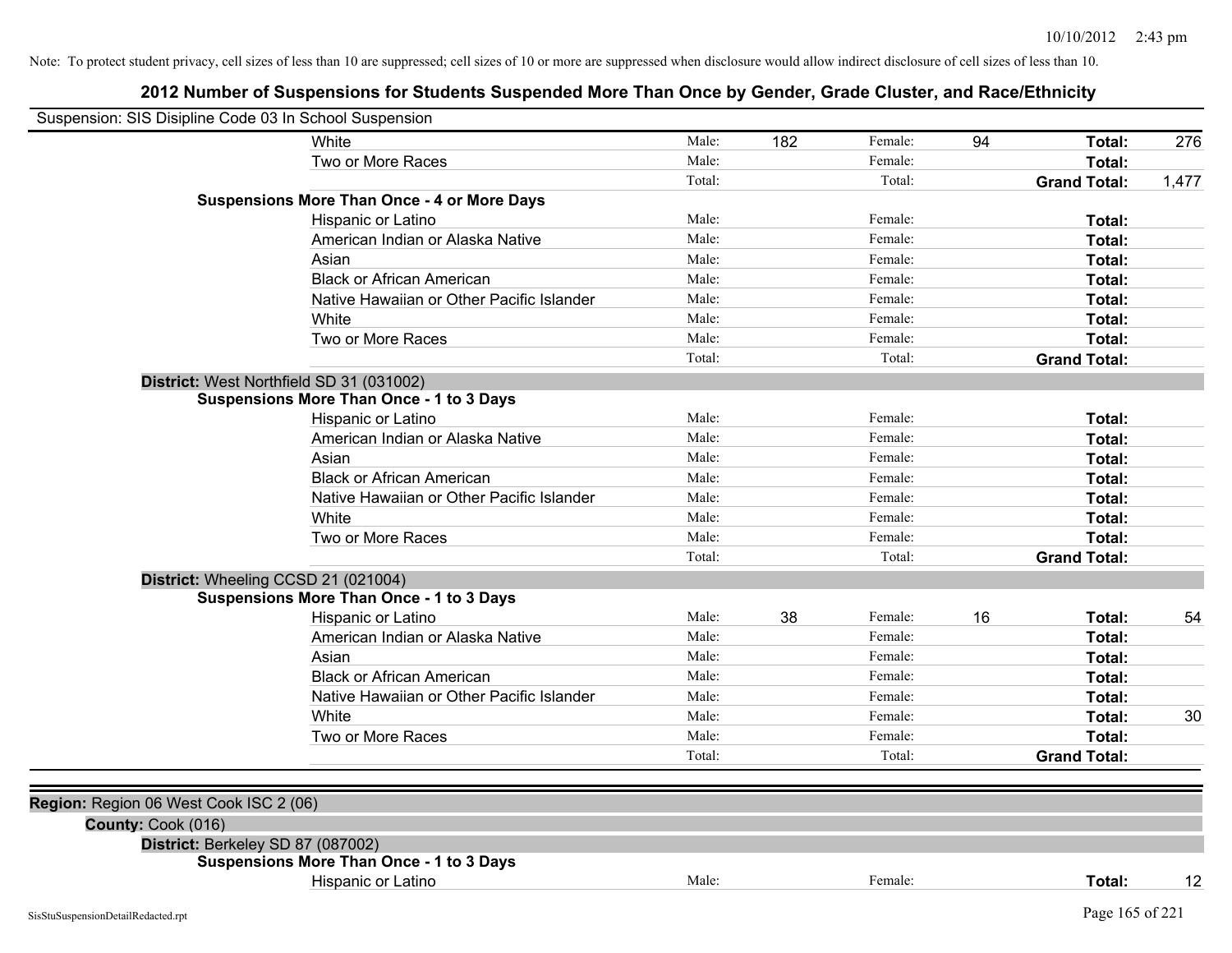| Suspension: SIS Disipline Code 03 In School Suspension |                                                 |        |     |         |     |                     |       |
|--------------------------------------------------------|-------------------------------------------------|--------|-----|---------|-----|---------------------|-------|
|                                                        | American Indian or Alaska Native                | Male:  |     | Female: |     | Total:              |       |
|                                                        | Asian                                           | Male:  |     | Female: |     | Total:              |       |
|                                                        | <b>Black or African American</b>                | Male:  | 119 | Female: | 46  | Total:              | 165   |
|                                                        | Native Hawaiian or Other Pacific Islander       | Male:  |     | Female: |     | Total:              |       |
|                                                        | White                                           | Male:  |     | Female: |     | Total:              |       |
|                                                        | Two or More Races                               | Male:  |     | Female: |     | Total:              | 12    |
|                                                        |                                                 | Total: |     | Total:  |     | <b>Grand Total:</b> |       |
| District: Berwyn North SD 98 (098002)                  |                                                 |        |     |         |     |                     |       |
|                                                        | <b>Suspensions More Than Once - 1 to 3 Days</b> |        |     |         |     |                     |       |
|                                                        | Hispanic or Latino                              | Male:  |     | Female: |     | Total:              | 65    |
|                                                        | American Indian or Alaska Native                | Male:  |     | Female: |     | Total:              |       |
|                                                        | Asian                                           | Male:  |     | Female: |     | Total:              |       |
|                                                        | <b>Black or African American</b>                | Male:  |     | Female: |     | Total:              | 25    |
|                                                        | Native Hawaiian or Other Pacific Islander       | Male:  |     | Female: |     | Total:              |       |
|                                                        | White                                           | Male:  |     | Female: |     | Total:              |       |
|                                                        | Two or More Races                               | Male:  |     | Female: |     | Total:              |       |
|                                                        |                                                 | Total: |     | Total:  |     | <b>Grand Total:</b> |       |
|                                                        | District: Berwyn South SD 100 (100002)          |        |     |         |     |                     |       |
|                                                        | <b>Suspensions More Than Once - 1 to 3 Days</b> |        |     |         |     |                     |       |
|                                                        | Hispanic or Latino                              | Male:  |     | Female: |     | Total:              |       |
|                                                        | American Indian or Alaska Native                | Male:  |     | Female: |     | Total:              |       |
|                                                        | Asian                                           | Male:  |     | Female: |     | Total:              |       |
|                                                        | <b>Black or African American</b>                | Male:  |     | Female: |     | Total:              |       |
|                                                        | Native Hawaiian or Other Pacific Islander       | Male:  |     | Female: |     | Total:              |       |
|                                                        | White                                           | Male:  |     | Female: |     | Total:              | 12    |
|                                                        | Two or More Races                               | Male:  |     | Female: |     | Total:              | 10    |
|                                                        |                                                 | Total: |     | Total:  |     | <b>Grand Total:</b> | 37    |
| District: Cicero SD 99 (099002)                        |                                                 |        |     |         |     |                     |       |
|                                                        | <b>Suspensions More Than Once - 1 to 3 Days</b> |        |     |         |     |                     |       |
|                                                        | Hispanic or Latino                              | Male:  | 835 | Female: | 281 | Total:              | 1,116 |
|                                                        | American Indian or Alaska Native                | Male:  |     | Female: |     | Total:              |       |
|                                                        | Asian                                           | Male:  |     | Female: |     | Total:              |       |
|                                                        | <b>Black or African American</b>                | Male:  | 50  | Female: | 13  | Total:              | 63    |
|                                                        | Native Hawaiian or Other Pacific Islander       | Male:  |     | Female: |     | Total:              |       |
|                                                        | White                                           | Male:  |     | Female: |     | Total:              | 21    |
|                                                        | Two or More Races                               | Male:  |     | Female: |     | Total:              |       |
|                                                        |                                                 | Total: |     | Total:  |     | <b>Grand Total:</b> |       |
|                                                        | District: Elmwood Park CUSD 401 (401026)        |        |     |         |     |                     |       |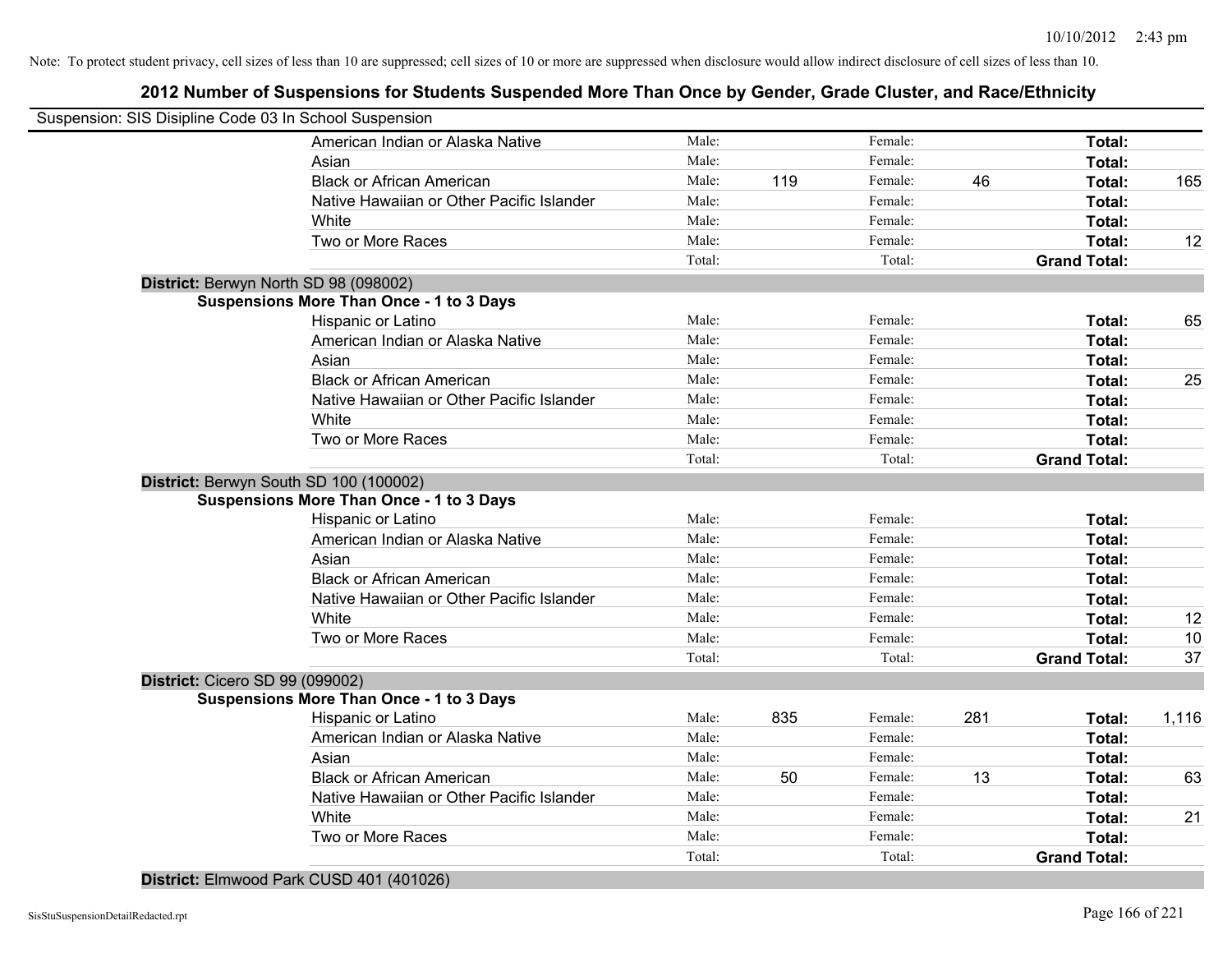| Suspension: SIS Disipline Code 03 In School Suspension |                                                    |        |       |         |       |                     |       |
|--------------------------------------------------------|----------------------------------------------------|--------|-------|---------|-------|---------------------|-------|
|                                                        | <b>Suspensions More Than Once - 1 to 3 Days</b>    |        |       |         |       |                     |       |
|                                                        | Hispanic or Latino                                 | Male:  | 253   | Female: | 91    | Total:              | 344   |
|                                                        | American Indian or Alaska Native                   | Male:  |       | Female: |       | <b>Total:</b>       | 28    |
|                                                        | Asian                                              | Male:  |       | Female: |       | Total:              |       |
|                                                        | <b>Black or African American</b>                   | Male:  |       | Female: |       | Total:              | 48    |
|                                                        | Native Hawaiian or Other Pacific Islander          | Male:  |       | Female: |       | Total:              |       |
|                                                        | White                                              | Male:  | 195   | Female: | 89    | Total:              | 284   |
|                                                        | Two or More Races                                  | Male:  |       | Female: |       | Total:              | 13    |
|                                                        |                                                    | Total: |       | Total:  |       | <b>Grand Total:</b> |       |
| District: Hillside SD 93 (093002)                      |                                                    |        |       |         |       |                     |       |
|                                                        | <b>Suspensions More Than Once - 1 to 3 Days</b>    |        |       |         |       |                     |       |
|                                                        | Hispanic or Latino                                 | Male:  |       | Female: |       | Total:              | 17    |
|                                                        | American Indian or Alaska Native                   | Male:  |       | Female: |       | Total:              |       |
|                                                        | Asian                                              | Male:  |       | Female: |       | Total:              |       |
|                                                        | <b>Black or African American</b>                   | Male:  |       | Female: |       | Total:              | 40    |
|                                                        | Native Hawaiian or Other Pacific Islander          | Male:  |       | Female: |       | Total:              |       |
|                                                        | White                                              | Male:  |       | Female: |       | Total:              |       |
|                                                        | Two or More Races                                  | Male:  |       | Female: |       | Total:              |       |
|                                                        |                                                    | Total: |       | Total:  |       | <b>Grand Total:</b> |       |
| District: J S Morton HSD 201 (201017)                  |                                                    |        |       |         |       |                     |       |
|                                                        | <b>Suspensions More Than Once - 1 to 3 Days</b>    |        |       |         |       |                     |       |
|                                                        | Hispanic or Latino                                 | Male:  | 2,340 | Female: | 1,329 | Total:              | 3,669 |
|                                                        | American Indian or Alaska Native                   | Male:  |       | Female: |       | Total:              |       |
|                                                        | Asian                                              | Male:  | 13    | Female: | 11    | Total:              | 24    |
|                                                        | <b>Black or African American</b>                   | Male:  | 282   | Female: | 115   | Total:              | 397   |
|                                                        | Native Hawaiian or Other Pacific Islander          | Male:  |       | Female: |       | Total:              |       |
|                                                        | White                                              | Male:  | 221   | Female: | 79    | Total:              | 300   |
|                                                        | Two or More Races                                  | Male:  |       | Female: |       | Total:              | 23    |
|                                                        |                                                    | Total: |       | Total:  |       | <b>Grand Total:</b> |       |
|                                                        | <b>Suspensions More Than Once - 4 or More Days</b> |        |       |         |       |                     |       |
|                                                        | Hispanic or Latino                                 | Male:  |       | Female: |       | Total:              |       |
|                                                        | American Indian or Alaska Native                   | Male:  |       | Female: |       | Total:              |       |
|                                                        | Asian                                              | Male:  |       | Female: |       | Total:              |       |
|                                                        | <b>Black or African American</b>                   | Male:  |       | Female: |       | Total:              |       |
|                                                        | Native Hawaiian or Other Pacific Islander          | Male:  |       | Female: |       | Total:              |       |
|                                                        | White                                              | Male:  |       | Female: |       | Total:              |       |
|                                                        | Two or More Races                                  | Male:  |       | Female: |       | <b>Total:</b>       |       |
|                                                        |                                                    | Total: |       | Total:  |       | <b>Grand Total:</b> |       |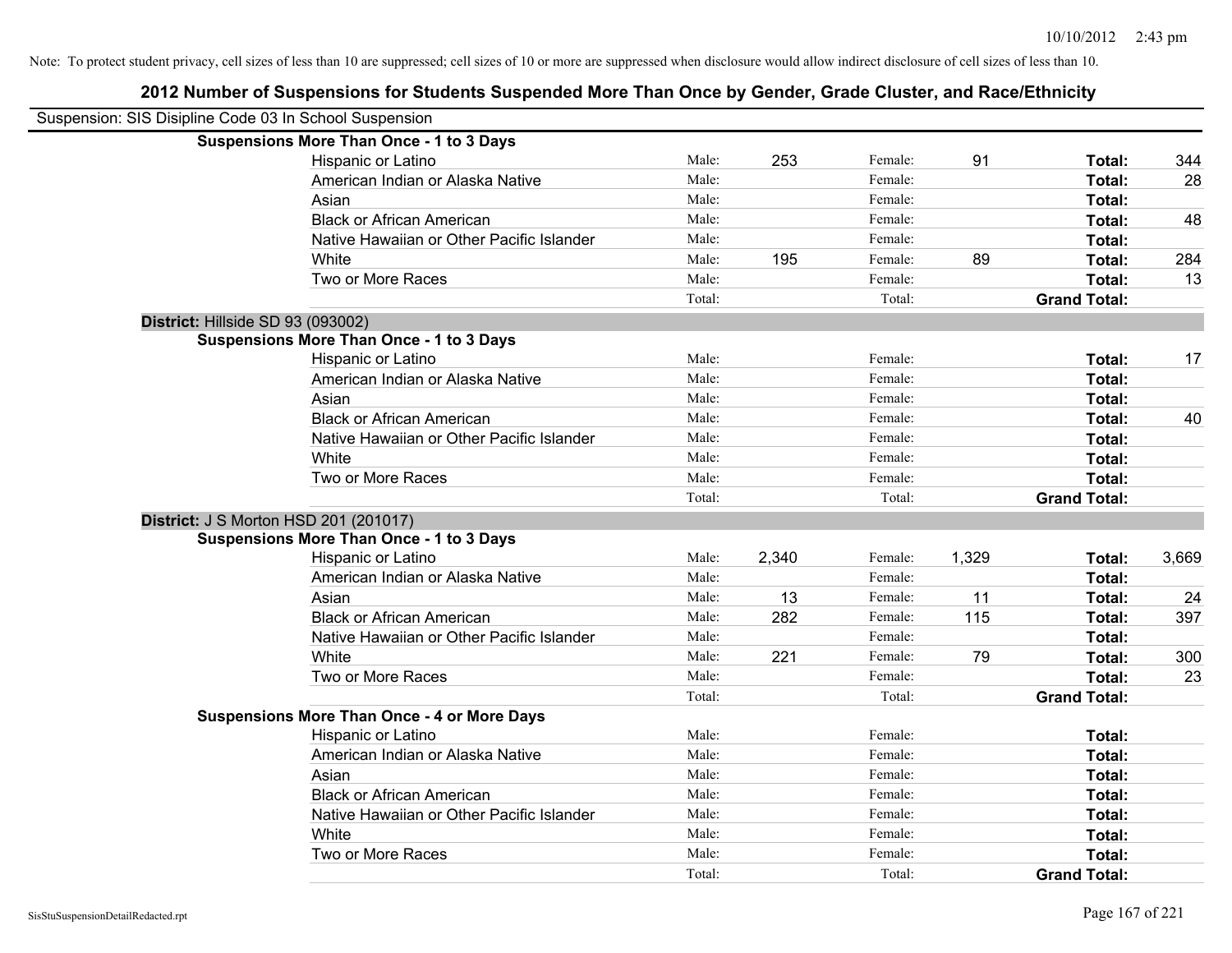| Suspension: SIS Disipline Code 03 In School Suspension |                                                    |        |    |         |    |                     |    |
|--------------------------------------------------------|----------------------------------------------------|--------|----|---------|----|---------------------|----|
|                                                        | District: La Grange SD 102 (102002)                |        |    |         |    |                     |    |
|                                                        | <b>Suspensions More Than Once - 1 to 3 Days</b>    |        |    |         |    |                     |    |
|                                                        | Hispanic or Latino                                 | Male:  |    | Female: |    | Total:              |    |
|                                                        | American Indian or Alaska Native                   | Male:  |    | Female: |    | Total:              |    |
|                                                        | Asian                                              | Male:  |    | Female: |    | Total:              |    |
|                                                        | <b>Black or African American</b>                   | Male:  |    | Female: |    | Total:              |    |
|                                                        | Native Hawaiian or Other Pacific Islander          | Male:  |    | Female: |    | Total:              |    |
|                                                        | White                                              | Male:  |    | Female: |    | Total:              |    |
|                                                        | Two or More Races                                  | Male:  |    | Female: |    | Total:              |    |
|                                                        |                                                    | Total: |    | Total:  |    | <b>Grand Total:</b> | 14 |
| District: Lyons SD 103 (103002)                        |                                                    |        |    |         |    |                     |    |
|                                                        | <b>Suspensions More Than Once - 1 to 3 Days</b>    |        |    |         |    |                     |    |
|                                                        | Hispanic or Latino                                 | Male:  | 76 | Female: | 21 | Total:              | 97 |
|                                                        | American Indian or Alaska Native                   | Male:  |    | Female: |    | Total:              |    |
|                                                        | Asian                                              | Male:  |    | Female: |    | Total:              |    |
|                                                        | <b>Black or African American</b>                   | Male:  |    | Female: |    | Total:              | 21 |
|                                                        | Native Hawaiian or Other Pacific Islander          | Male:  |    | Female: |    | Total:              |    |
|                                                        | White                                              | Male:  | 51 | Female: | 19 | Total:              | 70 |
|                                                        | Two or More Races                                  | Male:  |    | Female: |    | Total:              |    |
|                                                        |                                                    | Total: |    | Total:  |    | <b>Grand Total:</b> |    |
|                                                        | <b>Suspensions More Than Once - 4 or More Days</b> |        |    |         |    |                     |    |
|                                                        | Hispanic or Latino                                 | Male:  |    | Female: |    | Total:              |    |
|                                                        | American Indian or Alaska Native                   | Male:  |    | Female: |    | Total:              |    |
|                                                        | Asian                                              | Male:  |    | Female: |    | Total:              |    |
|                                                        | <b>Black or African American</b>                   | Male:  |    | Female: |    | Total:              |    |
|                                                        | Native Hawaiian or Other Pacific Islander          | Male:  |    | Female: |    | Total:              |    |
|                                                        | White                                              | Male:  |    | Female: |    | Total:              |    |
|                                                        | Two or More Races                                  | Male:  |    | Female: |    | Total:              |    |
|                                                        |                                                    | Total: |    | Total:  |    | <b>Grand Total:</b> | 16 |
|                                                        | District: MacNeal Health Network (014300)          |        |    |         |    |                     |    |
|                                                        | <b>Suspensions More Than Once - 1 to 3 Days</b>    |        |    |         |    |                     |    |
|                                                        | Hispanic or Latino                                 | Male:  |    | Female: |    | Total:              |    |
|                                                        | American Indian or Alaska Native                   | Male:  |    | Female: |    | Total:              |    |
|                                                        | Asian                                              | Male:  |    | Female: |    | Total:              |    |
|                                                        | <b>Black or African American</b>                   | Male:  |    | Female: |    | Total:              |    |
|                                                        | Native Hawaiian or Other Pacific Islander          | Male:  |    | Female: |    | Total:              |    |
|                                                        | White                                              | Male:  |    | Female: |    | Total:              |    |
|                                                        | Two or More Races                                  | Male:  |    | Female: |    | Total:              |    |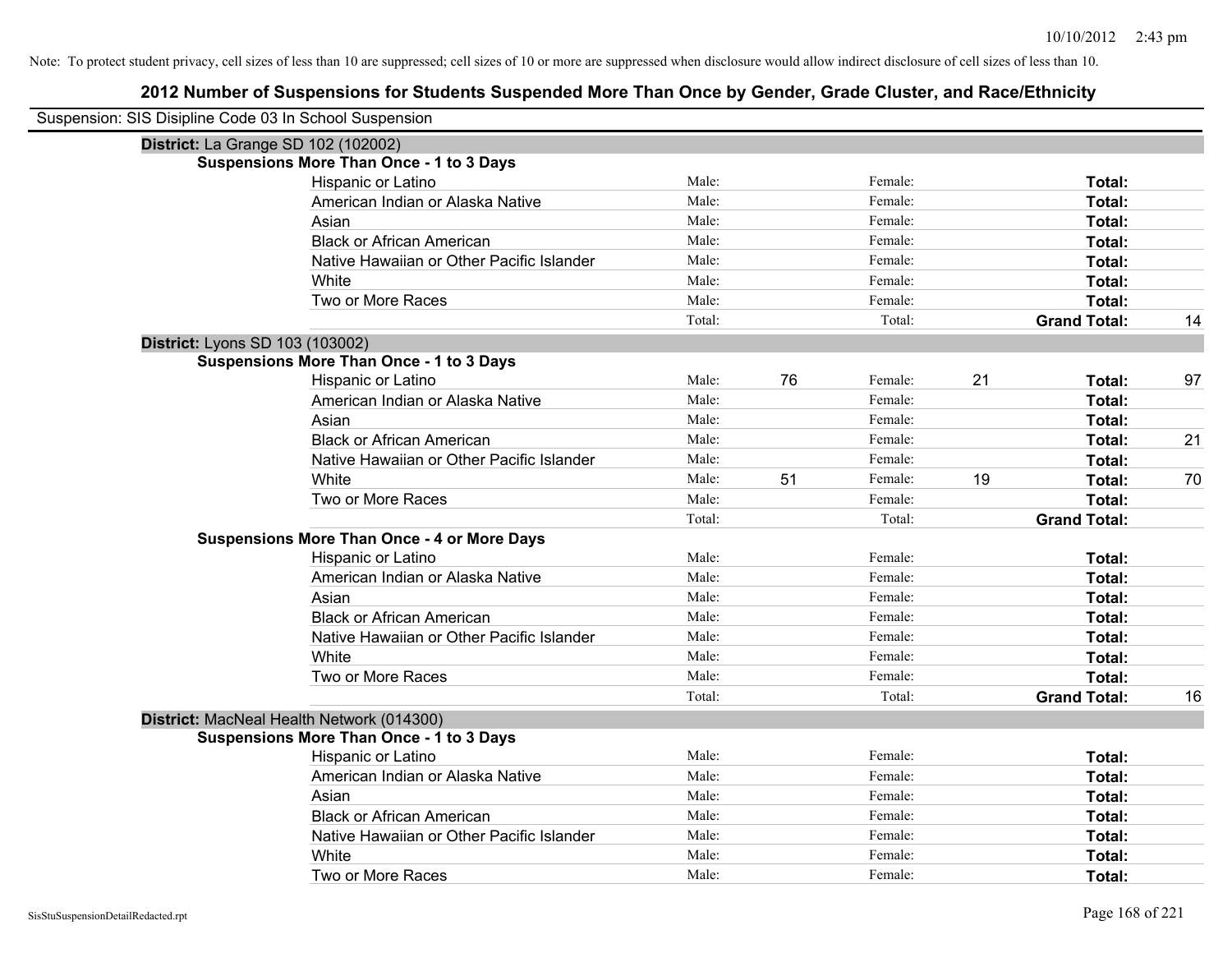| Suspension: SIS Disipline Code 03 In School Suspension |                                                      |        |     |         |     |                     |     |
|--------------------------------------------------------|------------------------------------------------------|--------|-----|---------|-----|---------------------|-----|
|                                                        |                                                      | Total: |     | Total:  |     | <b>Grand Total:</b> |     |
| District: Mannheim SD 83 (083002)                      |                                                      |        |     |         |     |                     |     |
|                                                        | <b>Suspensions More Than Once - 1 to 3 Days</b>      |        |     |         |     |                     |     |
|                                                        | Hispanic or Latino                                   | Male:  | 63  | Female: | 16  | Total:              | 79  |
|                                                        | American Indian or Alaska Native                     | Male:  |     | Female: |     | <b>Total:</b>       |     |
|                                                        | Asian                                                | Male:  |     | Female: |     | Total:              |     |
|                                                        | <b>Black or African American</b>                     | Male:  |     | Female: |     | Total:              |     |
|                                                        | Native Hawaiian or Other Pacific Islander            | Male:  |     | Female: |     | Total:              |     |
|                                                        | White                                                | Male:  |     | Female: |     | Total:              | 17  |
|                                                        | Two or More Races                                    | Male:  |     | Female: |     | Total:              |     |
|                                                        |                                                      | Total: |     | Total:  |     | <b>Grand Total:</b> |     |
|                                                        | District: Maywood-Melrose Park-Broadview 89 (089002) |        |     |         |     |                     |     |
|                                                        | <b>Suspensions More Than Once - 1 to 3 Days</b>      |        |     |         |     |                     |     |
|                                                        | Hispanic or Latino                                   | Male:  |     | Female: |     | Total:              | 47  |
|                                                        | American Indian or Alaska Native                     | Male:  |     | Female: |     | Total:              |     |
|                                                        | Asian                                                | Male:  |     | Female: |     | Total:              |     |
|                                                        | <b>Black or African American</b>                     | Male:  | 89  | Female: | 43  | Total:              | 132 |
|                                                        | Native Hawaiian or Other Pacific Islander            | Male:  |     | Female: |     | Total:              |     |
|                                                        | White                                                | Male:  |     | Female: |     | Total:              |     |
|                                                        | Two or More Races                                    | Male:  |     | Female: |     | Total:              |     |
|                                                        |                                                      | Total: |     | Total:  |     | <b>Grand Total:</b> | 191 |
|                                                        | <b>Suspensions More Than Once - 4 or More Days</b>   |        |     |         |     |                     |     |
|                                                        | Hispanic or Latino                                   | Male:  |     | Female: |     | Total:              |     |
|                                                        | American Indian or Alaska Native                     | Male:  |     | Female: |     | Total:              |     |
|                                                        | Asian                                                | Male:  |     | Female: |     | Total:              |     |
|                                                        | <b>Black or African American</b>                     | Male:  |     | Female: |     | Total:              |     |
|                                                        | Native Hawaiian or Other Pacific Islander            | Male:  |     | Female: |     | Total:              |     |
|                                                        | White                                                | Male:  |     | Female: |     | Total:              |     |
|                                                        | Two or More Races                                    | Male:  |     | Female: |     | Total:              |     |
|                                                        |                                                      | Total: |     | Total:  |     | <b>Grand Total:</b> |     |
|                                                        | District: Oak Park - River Forest SD 200 (200013)    |        |     |         |     |                     |     |
|                                                        | <b>Suspensions More Than Once - 1 to 3 Days</b>      |        |     |         |     |                     |     |
|                                                        | Hispanic or Latino                                   | Male:  | 37  | Female: | 11  | Total:              | 48  |
|                                                        | American Indian or Alaska Native                     | Male:  |     | Female: |     | Total:              |     |
|                                                        | Asian                                                | Male:  |     | Female: |     | Total:              |     |
|                                                        | <b>Black or African American</b>                     | Male:  | 277 | Female: | 132 | Total:              | 409 |
|                                                        | Native Hawaiian or Other Pacific Islander            | Male:  |     | Female: |     | Total:              |     |
|                                                        | White                                                | Male:  | 89  | Female: | 61  | Total:              | 150 |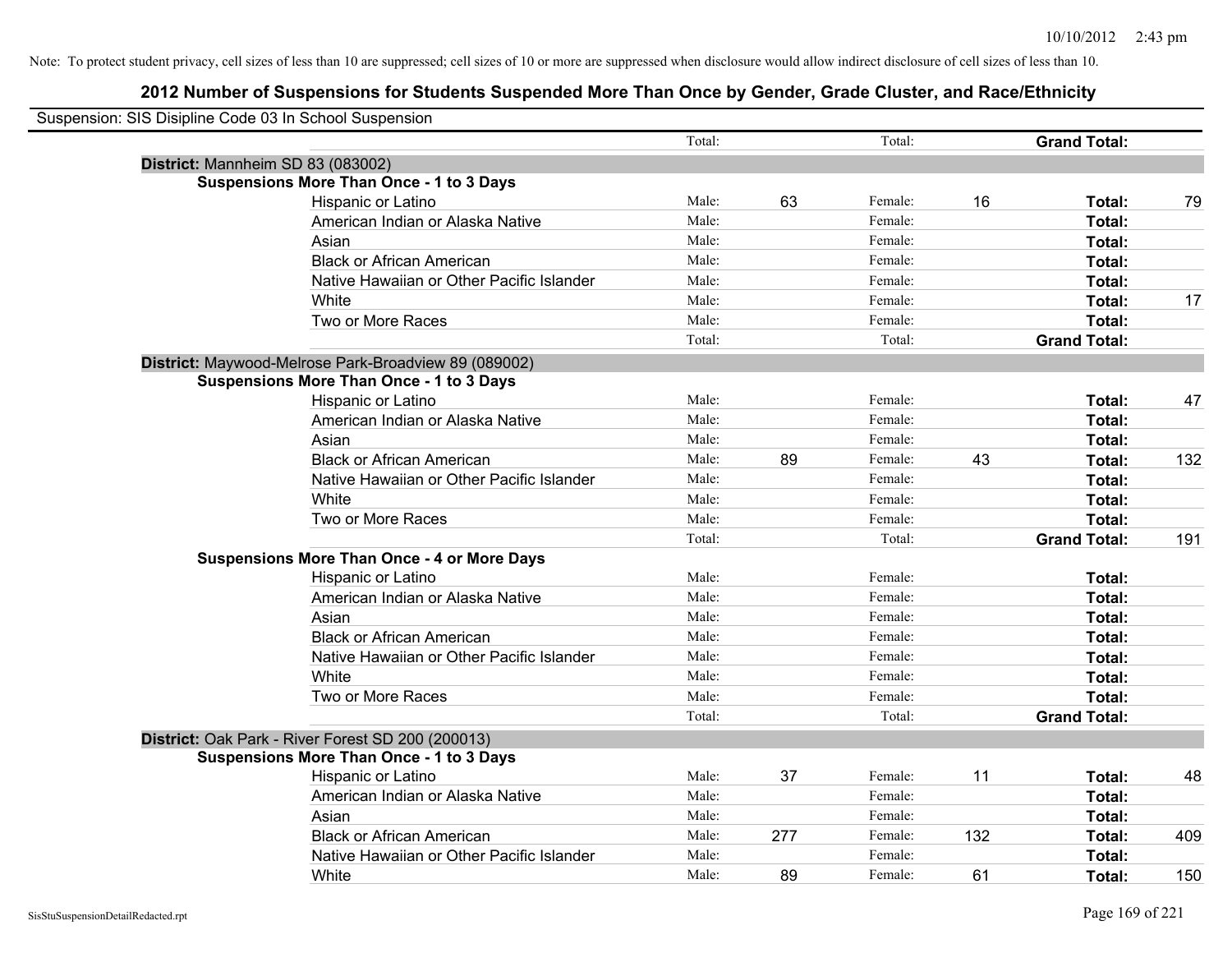| Suspension: SIS Disipline Code 03 In School Suspension |                                                    |        |     |         |     |                     |       |
|--------------------------------------------------------|----------------------------------------------------|--------|-----|---------|-----|---------------------|-------|
|                                                        | Two or More Races                                  | Male:  | 32  | Female: | 30  | Total:              | 62    |
|                                                        |                                                    | Total: |     | Total:  |     | <b>Grand Total:</b> |       |
|                                                        | <b>Suspensions More Than Once - 4 or More Days</b> |        |     |         |     |                     |       |
|                                                        | Hispanic or Latino                                 | Male:  |     | Female: |     | Total:              |       |
|                                                        | American Indian or Alaska Native                   | Male:  |     | Female: |     | Total:              |       |
|                                                        | Asian                                              | Male:  |     | Female: |     | Total:              |       |
|                                                        | <b>Black or African American</b>                   | Male:  |     | Female: |     | Total:              |       |
|                                                        | Native Hawaiian or Other Pacific Islander          | Male:  |     | Female: |     | Total:              |       |
|                                                        | White                                              | Male:  |     | Female: |     | Total:              |       |
|                                                        | Two or More Races                                  | Male:  |     | Female: |     | Total:              |       |
|                                                        |                                                    | Total: |     | Total:  |     | <b>Grand Total:</b> |       |
|                                                        | District: Oak Park ESD 97 (097002)                 |        |     |         |     |                     |       |
|                                                        | <b>Suspensions More Than Once - 1 to 3 Days</b>    |        |     |         |     |                     |       |
|                                                        | Hispanic or Latino                                 | Male:  |     | Female: |     | Total:              |       |
|                                                        | American Indian or Alaska Native                   | Male:  |     | Female: |     | Total:              |       |
|                                                        | Asian                                              | Male:  |     | Female: |     | Total:              |       |
|                                                        | <b>Black or African American</b>                   | Male:  |     | Female: |     | Total:              | 20    |
|                                                        | Native Hawaiian or Other Pacific Islander          | Male:  |     | Female: |     | Total:              |       |
|                                                        | White                                              | Male:  |     | Female: |     | Total:              | 10    |
|                                                        | Two or More Races                                  | Male:  |     | Female: |     | Total:              |       |
|                                                        |                                                    | Total: |     | Total:  |     | <b>Grand Total:</b> |       |
|                                                        | District: Pleasantdale SD 107 (107002)             |        |     |         |     |                     |       |
|                                                        | <b>Suspensions More Than Once - 1 to 3 Days</b>    |        |     |         |     |                     |       |
|                                                        | Hispanic or Latino                                 | Male:  |     | Female: |     | Total:              |       |
|                                                        | American Indian or Alaska Native                   | Male:  |     | Female: |     | Total:              |       |
|                                                        | Asian                                              | Male:  |     | Female: |     | Total:              |       |
|                                                        | <b>Black or African American</b>                   | Male:  |     | Female: |     | Total:              |       |
|                                                        | Native Hawaiian or Other Pacific Islander          | Male:  |     | Female: |     | Total:              |       |
|                                                        | White                                              | Male:  |     | Female: |     | Total:              |       |
|                                                        | Two or More Races                                  | Male:  |     | Female: |     | Total:              |       |
|                                                        |                                                    | Total: |     | Total:  |     | <b>Grand Total:</b> |       |
|                                                        | District: Proviso Twp HSD 209 (209017)             |        |     |         |     |                     |       |
|                                                        | <b>Suspensions More Than Once - 1 to 3 Days</b>    |        |     |         |     |                     |       |
|                                                        | Hispanic or Latino                                 | Male:  | 167 | Female: | 80  | Total:              | 247   |
|                                                        | American Indian or Alaska Native                   | Male:  |     | Female: |     | Total:              |       |
|                                                        | Asian                                              | Male:  |     | Female: |     | Total:              |       |
|                                                        | <b>Black or African American</b>                   | Male:  | 871 | Female: | 571 | Total:              | 1,442 |
|                                                        | Native Hawaiian or Other Pacific Islander          | Male:  |     | Female: |     | Total:              |       |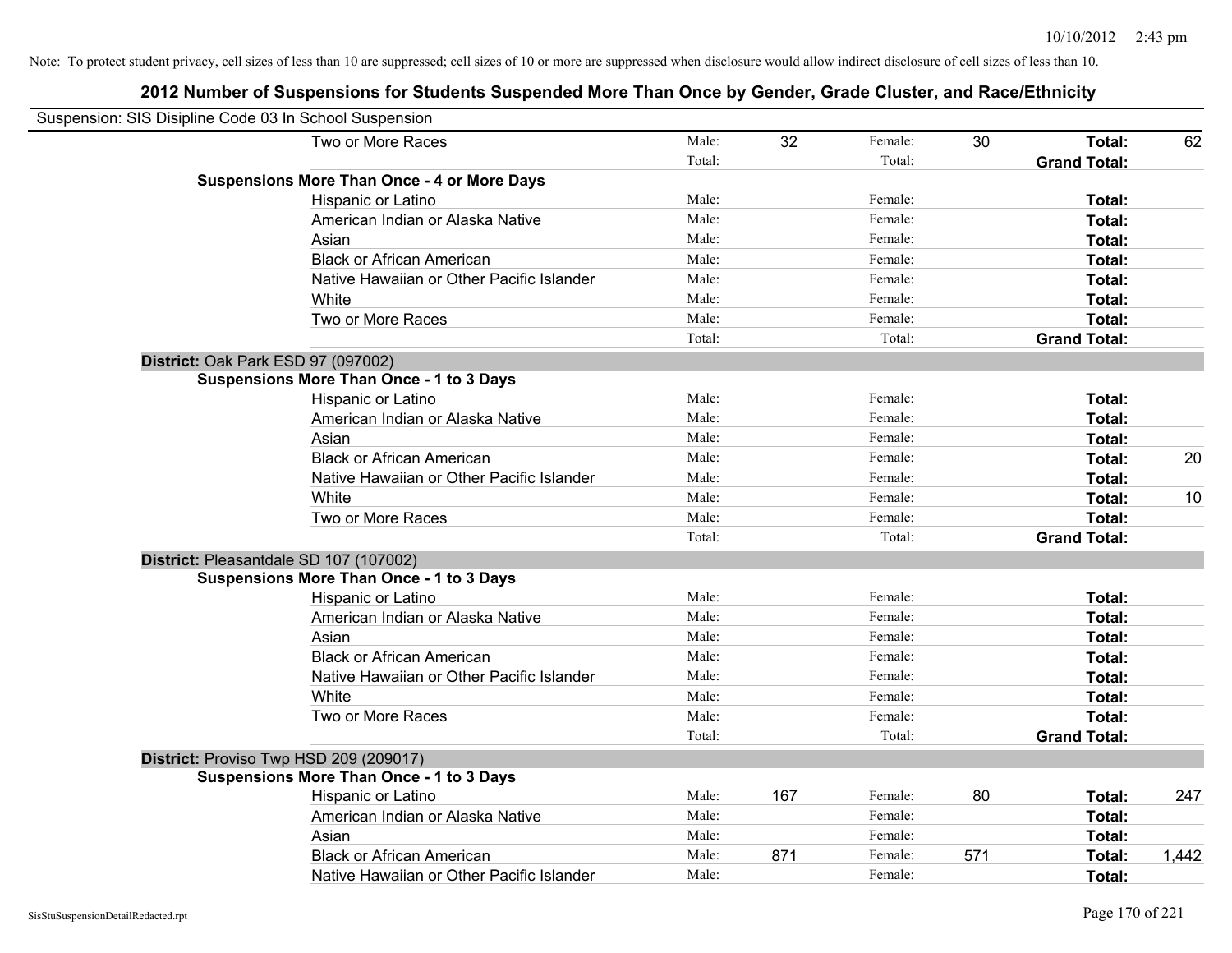| Suspension: SIS Disipline Code 03 In School Suspension |                                                    |        |         |                     |    |
|--------------------------------------------------------|----------------------------------------------------|--------|---------|---------------------|----|
|                                                        | White                                              | Male:  | Female: | Total:              | 11 |
|                                                        | Two or More Races                                  | Male:  | Female: | Total:              | 14 |
|                                                        |                                                    | Total: | Total:  | <b>Grand Total:</b> |    |
|                                                        | <b>Suspensions More Than Once - 4 or More Days</b> |        |         |                     |    |
|                                                        | Hispanic or Latino                                 | Male:  | Female: | Total:              |    |
|                                                        | American Indian or Alaska Native                   | Male:  | Female: | Total:              |    |
|                                                        | Asian                                              | Male:  | Female: | Total:              |    |
|                                                        | <b>Black or African American</b>                   | Male:  | Female: | Total:              | 17 |
|                                                        | Native Hawaiian or Other Pacific Islander          | Male:  | Female: | Total:              |    |
|                                                        | White                                              | Male:  | Female: | Total:              |    |
|                                                        | Two or More Races                                  | Male:  | Female: | Total:              |    |
|                                                        |                                                    | Total: | Total:  | <b>Grand Total:</b> |    |
|                                                        | <b>District: Rhodes SD 84-5 (084502)</b>           |        |         |                     |    |
|                                                        | <b>Suspensions More Than Once - 1 to 3 Days</b>    |        |         |                     |    |
|                                                        | Hispanic or Latino                                 | Male:  | Female: | Total:              |    |
|                                                        | American Indian or Alaska Native                   | Male:  | Female: | Total:              |    |
|                                                        | Asian                                              | Male:  | Female: | Total:              |    |
|                                                        | <b>Black or African American</b>                   | Male:  | Female: | Total:              |    |
|                                                        | Native Hawaiian or Other Pacific Islander          | Male:  | Female: | Total:              |    |
|                                                        | White                                              | Male:  | Female: | Total:              |    |
|                                                        | Two or More Races                                  | Male:  | Female: | Total:              |    |
|                                                        |                                                    | Total: | Total:  | <b>Grand Total:</b> | 15 |
|                                                        | District: River Forest SD 90 (090002)              |        |         |                     |    |
|                                                        | <b>Suspensions More Than Once - 1 to 3 Days</b>    |        |         |                     |    |
|                                                        | Hispanic or Latino                                 | Male:  | Female: | Total:              |    |
|                                                        | American Indian or Alaska Native                   | Male:  | Female: | Total:              |    |
|                                                        | Asian                                              | Male:  | Female: | Total:              |    |
|                                                        | <b>Black or African American</b>                   | Male:  | Female: | Total:              |    |
|                                                        | Native Hawaiian or Other Pacific Islander          | Male:  | Female: | Total:              |    |
|                                                        | White                                              | Male:  | Female: | Total:              |    |
|                                                        | Two or More Races                                  | Male:  | Female: | Total:              |    |
|                                                        |                                                    | Total: | Total:  | <b>Grand Total:</b> |    |
|                                                        | District: River Grove SD 85-5 (085502)             |        |         |                     |    |
|                                                        | <b>Suspensions More Than Once - 1 to 3 Days</b>    |        |         |                     |    |
|                                                        | Hispanic or Latino                                 | Male:  | Female: | Total:              |    |
|                                                        | American Indian or Alaska Native                   | Male:  | Female: | Total:              |    |
|                                                        | Asian                                              | Male:  | Female: | Total:              |    |
|                                                        | <b>Black or African American</b>                   | Male:  | Female: | Total:              |    |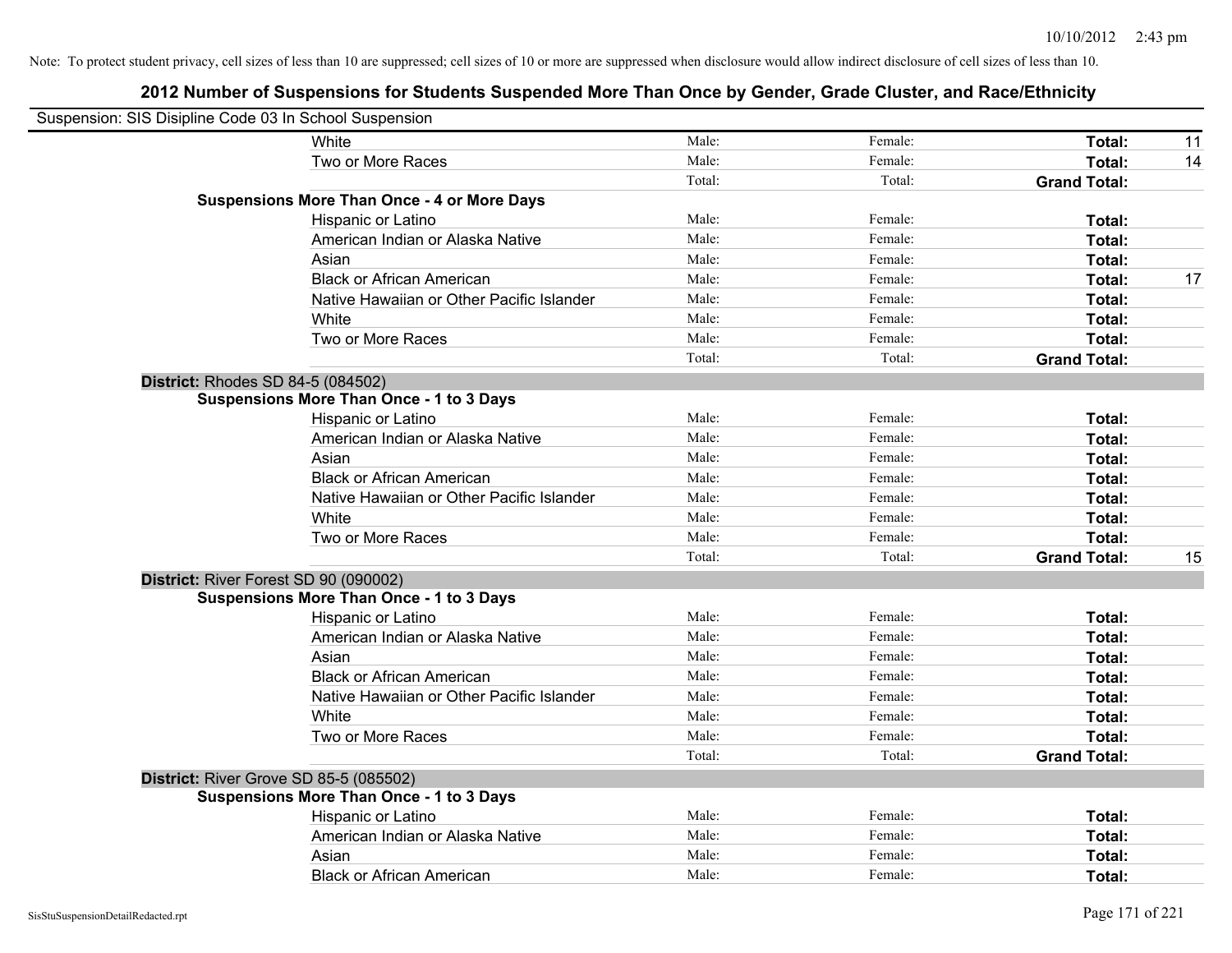# **2012 Number of Suspensions for Students Suspended More Than Once by Gender, Grade Cluster, and Race/Ethnicity**

| Suspension: SIS Disipline Code 03 In School Suspension |        |    |         |    |                     |    |
|--------------------------------------------------------|--------|----|---------|----|---------------------|----|
| Native Hawaiian or Other Pacific Islander              | Male:  |    | Female: |    | Total:              |    |
| White                                                  | Male:  |    | Female: |    | Total:              |    |
| Two or More Races                                      | Male:  |    | Female: |    | Total:              |    |
|                                                        | Total: |    | Total:  |    | <b>Grand Total:</b> |    |
| District: Riverside SD 96 (096002)                     |        |    |         |    |                     |    |
| <b>Suspensions More Than Once - 1 to 3 Days</b>        |        |    |         |    |                     |    |
| Hispanic or Latino                                     | Male:  |    | Female: |    | Total:              | 10 |
| American Indian or Alaska Native                       | Male:  |    | Female: |    | <b>Total:</b>       |    |
| Asian                                                  | Male:  |    | Female: |    | Total:              |    |
| <b>Black or African American</b>                       | Male:  |    | Female: |    | Total:              |    |
| Native Hawaiian or Other Pacific Islander              | Male:  |    | Female: |    | Total:              |    |
| White                                                  | Male:  |    | Female: |    | Total:              |    |
| Two or More Races                                      | Male:  |    | Female: |    | Total:              |    |
|                                                        | Total: |    | Total:  |    | <b>Grand Total:</b> |    |
| District: Western Springs SD 101 (101002)              |        |    |         |    |                     |    |
| <b>Suspensions More Than Once - 1 to 3 Days</b>        |        |    |         |    |                     |    |
| Hispanic or Latino                                     | Male:  |    | Female: |    | Total:              |    |
| American Indian or Alaska Native                       | Male:  |    | Female: |    | Total:              |    |
| Asian                                                  | Male:  |    | Female: |    | Total:              |    |
| <b>Black or African American</b>                       | Male:  |    | Female: |    | Total:              |    |
| Native Hawaiian or Other Pacific Islander              | Male:  |    | Female: |    | Total:              |    |
| White                                                  | Male:  |    | Female: |    | Total:              |    |
| Two or More Races                                      | Male:  |    | Female: |    | Total:              |    |
|                                                        | Total: |    | Total:  |    | <b>Grand Total:</b> |    |
| County: Non-Public School (000)                        |        |    |         |    |                     |    |
| District: Region 06 West Cook ISC 2 (000000)           |        |    |         |    |                     |    |
| <b>Suspensions More Than Once - 1 to 3 Days</b>        |        |    |         |    |                     |    |
| Hispanic or Latino                                     | Male:  | 70 | Female: | 26 | Total:              | 96 |
| American Indian or Alaska Native                       | Male:  |    | Female: |    | Total:              |    |
| Asian                                                  | Male:  |    | Female: |    | Total:              |    |
| <b>Black or African American</b>                       | Male:  |    | Female: |    | Total:              | 40 |
| Native Hawaiian or Other Pacific Islander              | Male:  |    | Female: |    | Total:              |    |
| White                                                  | Male:  |    | Female: |    | <b>Total:</b>       |    |
| Two or More Races                                      | Male:  |    | Female: |    | <b>Total:</b>       |    |
|                                                        | Total: |    | Total:  |    | <b>Grand Total:</b> |    |

**Region:** Region 07 South Cook ISC 4 (07)

**County:** Cook (016)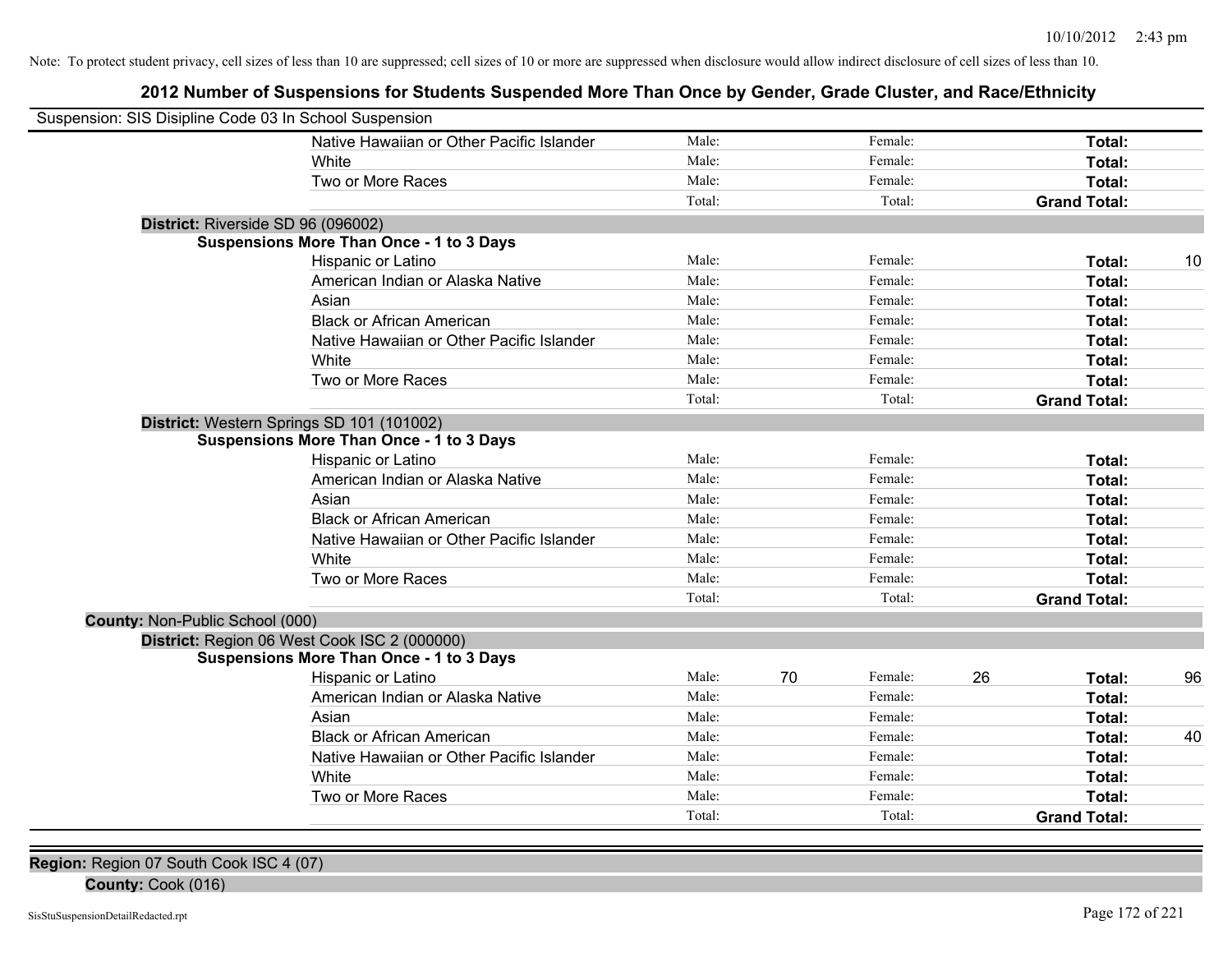| Suspension: SIS Disipline Code 03 In School Suspension |                                                 |        |       |         |     |                     |       |
|--------------------------------------------------------|-------------------------------------------------|--------|-------|---------|-----|---------------------|-------|
|                                                        | District: Alsip-Hazlgrn-Oaklwn SD 126 (126002)  |        |       |         |     |                     |       |
|                                                        | <b>Suspensions More Than Once - 1 to 3 Days</b> |        |       |         |     |                     |       |
|                                                        | Hispanic or Latino                              | Male:  |       | Female: |     | Total:              |       |
|                                                        | American Indian or Alaska Native                | Male:  |       | Female: |     | Total:              |       |
|                                                        | Asian                                           | Male:  |       | Female: |     | Total:              |       |
|                                                        | <b>Black or African American</b>                | Male:  |       | Female: |     | Total:              | 12    |
|                                                        | Native Hawaiian or Other Pacific Islander       | Male:  |       | Female: |     | Total:              |       |
|                                                        | White                                           | Male:  |       | Female: |     | Total:              | 14    |
|                                                        | Two or More Races                               | Male:  |       | Female: |     | Total:              |       |
|                                                        |                                                 | Total: |       | Total:  |     | <b>Grand Total:</b> |       |
| District: Arbor Park SD 145 (145002)                   |                                                 |        |       |         |     |                     |       |
|                                                        | <b>Suspensions More Than Once - 1 to 3 Days</b> |        |       |         |     |                     |       |
|                                                        | Hispanic or Latino                              | Male:  |       | Female: |     | Total:              |       |
|                                                        | American Indian or Alaska Native                | Male:  |       | Female: |     | Total:              |       |
|                                                        | Asian                                           | Male:  |       | Female: |     | Total:              |       |
|                                                        | <b>Black or African American</b>                | Male:  |       | Female: |     | Total:              |       |
|                                                        | Native Hawaiian or Other Pacific Islander       | Male:  |       | Female: |     | Total:              |       |
|                                                        | White                                           | Male:  |       | Female: |     | Total:              | 10    |
|                                                        | Two or More Races                               | Male:  |       | Female: |     | Total:              |       |
|                                                        |                                                 | Total: | 12    | Total:  | 11  | <b>Grand Total:</b> | 23    |
| District: Argo CHSD 217 (217016)                       |                                                 |        |       |         |     |                     |       |
|                                                        | <b>Suspensions More Than Once - 1 to 3 Days</b> |        |       |         |     |                     |       |
|                                                        | Hispanic or Latino                              | Male:  | 360   | Female: | 118 | Total:              | 478   |
|                                                        | American Indian or Alaska Native                | Male:  |       | Female: |     | Total:              |       |
|                                                        | Asian                                           | Male:  |       | Female: |     | Total:              |       |
|                                                        | <b>Black or African American</b>                | Male:  | 217   | Female: | 139 | Total:              | 356   |
|                                                        | Native Hawaiian or Other Pacific Islander       | Male:  |       | Female: |     | Total:              |       |
|                                                        | White                                           | Male:  | 250   | Female: | 97  | Total:              | 347   |
|                                                        | Two or More Races                               | Male:  |       | Female: |     | Total:              | 14    |
|                                                        |                                                 | Total: |       | Total:  |     | <b>Grand Total:</b> |       |
|                                                        | District: Bloom Twp HSD 206 (206017)            |        |       |         |     |                     |       |
|                                                        | <b>Suspensions More Than Once - 1 to 3 Days</b> |        |       |         |     |                     |       |
|                                                        | Hispanic or Latino                              | Male:  | 232   | Female: | 116 | Total:              | 348   |
|                                                        | American Indian or Alaska Native                | Male:  |       | Female: |     | Total:              | 12    |
|                                                        | Asian                                           | Male:  |       | Female: |     | Total:              |       |
|                                                        | <b>Black or African American</b>                | Male:  | 1,518 | Female: | 963 | Total:              | 2,481 |
|                                                        | Native Hawaiian or Other Pacific Islander       | Male:  |       | Female: |     | Total:              |       |
|                                                        | White                                           | Male:  | 73    | Female: | 29  | Total:              | 102   |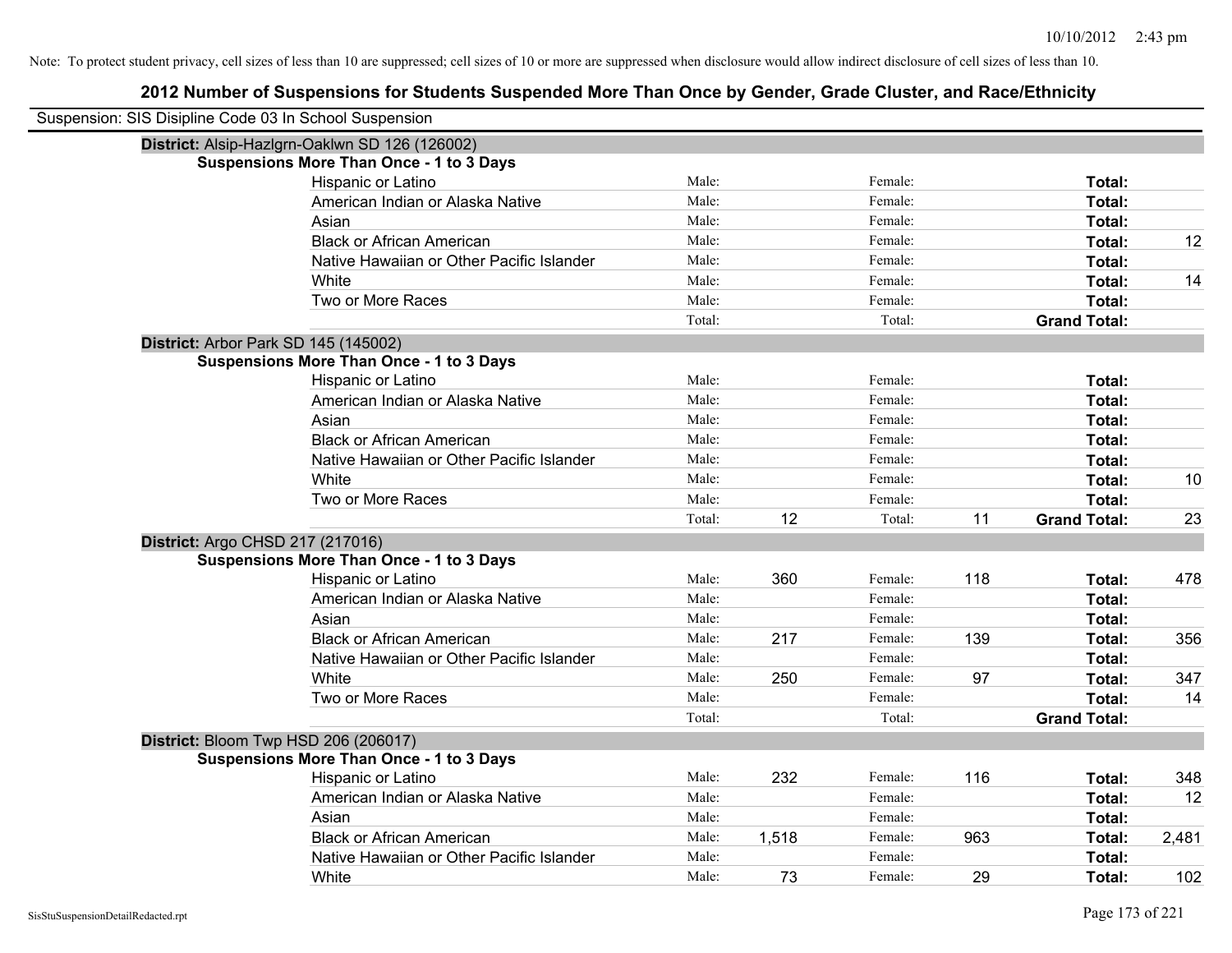| Suspension: SIS Disipline Code 03 In School Suspension |                                                    |        |     |         |     |                     |     |
|--------------------------------------------------------|----------------------------------------------------|--------|-----|---------|-----|---------------------|-----|
|                                                        | Two or More Races                                  | Male:  | 108 | Female: | 68  | Total:              | 176 |
|                                                        |                                                    | Total: |     | Total:  |     | <b>Grand Total:</b> |     |
|                                                        | <b>Suspensions More Than Once - 4 or More Days</b> |        |     |         |     |                     |     |
|                                                        | Hispanic or Latino                                 | Male:  |     | Female: |     | Total:              |     |
|                                                        | American Indian or Alaska Native                   | Male:  |     | Female: |     | Total:              |     |
|                                                        | Asian                                              | Male:  |     | Female: |     | Total:              |     |
|                                                        | <b>Black or African American</b>                   | Male:  |     | Female: |     | Total:              |     |
|                                                        | Native Hawaiian or Other Pacific Islander          | Male:  |     | Female: |     | Total:              |     |
|                                                        | White                                              | Male:  |     | Female: |     | Total:              |     |
|                                                        | Two or More Races                                  | Male:  |     | Female: |     | Total:              |     |
|                                                        |                                                    | Total: |     | Total:  |     | <b>Grand Total:</b> |     |
| District: Bremen CHSD 228 (228016)                     |                                                    |        |     |         |     |                     |     |
|                                                        | <b>Suspensions More Than Once - 1 to 3 Days</b>    |        |     |         |     |                     |     |
|                                                        | Hispanic or Latino                                 | Male:  |     | Female: |     | Total:              | 20  |
|                                                        | American Indian or Alaska Native                   | Male:  |     | Female: |     | <b>Total:</b>       |     |
|                                                        | Asian                                              | Male:  |     | Female: |     | Total:              |     |
|                                                        | <b>Black or African American</b>                   | Male:  | 191 | Female: | 122 | Total:              | 313 |
|                                                        | Native Hawaiian or Other Pacific Islander          | Male:  |     | Female: |     | Total:              |     |
|                                                        | White                                              | Male:  |     | Female: |     | Total:              |     |
|                                                        | Two or More Races                                  | Male:  |     | Female: |     | Total:              |     |
|                                                        |                                                    | Total: | 217 | Total:  | 137 | <b>Grand Total:</b> | 354 |
| District: Brookwood SD 167 (167002)                    |                                                    |        |     |         |     |                     |     |
|                                                        | <b>Suspensions More Than Once - 1 to 3 Days</b>    |        |     |         |     |                     |     |
|                                                        | Hispanic or Latino                                 | Male:  |     | Female: |     | Total:              |     |
|                                                        | American Indian or Alaska Native                   | Male:  |     | Female: |     | Total:              |     |
|                                                        | Asian                                              | Male:  |     | Female: |     | Total:              |     |
|                                                        | <b>Black or African American</b>                   | Male:  |     | Female: |     | Total:              | 20  |
|                                                        | Native Hawaiian or Other Pacific Islander          | Male:  |     | Female: |     | Total:              |     |
|                                                        | White                                              | Male:  |     | Female: |     | Total:              |     |
|                                                        | Two or More Races                                  | Male:  |     | Female: |     | Total:              |     |
|                                                        |                                                    | Total: | 20  | Total:  | 10  | <b>Grand Total:</b> | 30  |
| District: Burbank SD 111 (111002)                      |                                                    |        |     |         |     |                     |     |
|                                                        | <b>Suspensions More Than Once - 1 to 3 Days</b>    |        |     |         |     |                     |     |
|                                                        | Hispanic or Latino                                 | Male:  |     | Female: |     | Total:              |     |
|                                                        | American Indian or Alaska Native                   | Male:  |     | Female: |     | Total:              |     |
|                                                        | Asian                                              | Male:  |     | Female: |     | Total:              |     |
|                                                        | <b>Black or African American</b>                   | Male:  |     | Female: |     | Total:              |     |
|                                                        | Native Hawaiian or Other Pacific Islander          | Male:  |     | Female: |     | Total:              |     |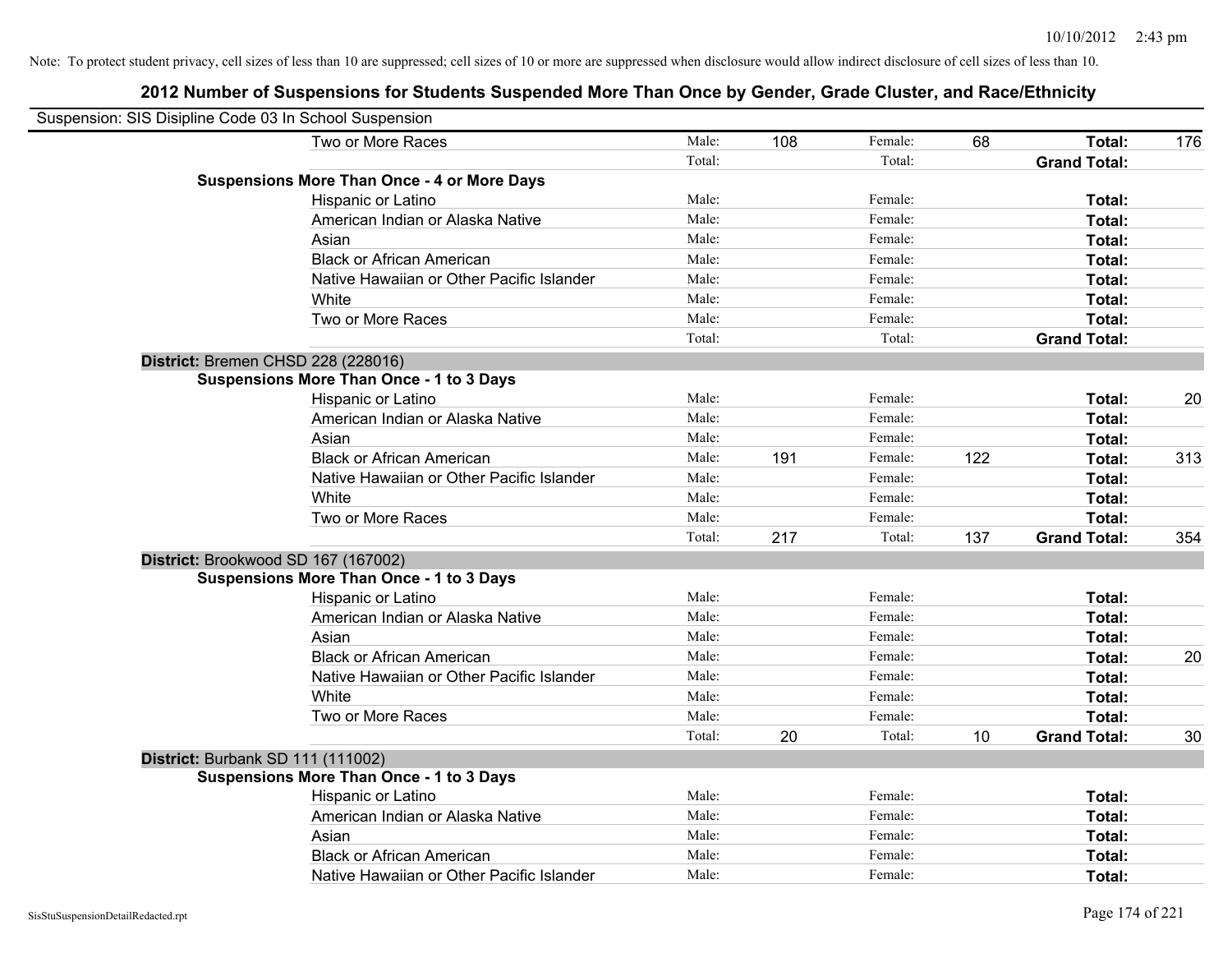| Suspension: SIS Disipline Code 03 In School Suspension |                                                    |        |     |         |     |                     |       |
|--------------------------------------------------------|----------------------------------------------------|--------|-----|---------|-----|---------------------|-------|
|                                                        | White                                              | Male:  |     | Female: |     | Total:              | 14    |
|                                                        | Two or More Races                                  | Male:  |     | Female: |     | Total:              |       |
|                                                        |                                                    | Total: |     | Total:  |     | <b>Grand Total:</b> |       |
| District: Calumet City SD 155 (155002)                 |                                                    |        |     |         |     |                     |       |
|                                                        | <b>Suspensions More Than Once - 1 to 3 Days</b>    |        |     |         |     |                     |       |
|                                                        | Hispanic or Latino                                 | Male:  | 155 | Female: | 31  | Total:              | 186   |
|                                                        | American Indian or Alaska Native                   | Male:  |     | Female: |     | Total:              | 30    |
|                                                        | Asian                                              | Male:  |     | Female: |     | Total:              |       |
|                                                        | <b>Black or African American</b>                   | Male:  | 738 | Female: | 484 | Total:              | 1,222 |
|                                                        | Native Hawaiian or Other Pacific Islander          | Male:  |     | Female: |     | Total:              |       |
|                                                        | White                                              | Male:  |     | Female: |     | Total:              | 39    |
|                                                        | Two or More Races                                  | Male:  | 23  | Female: | 11  | Total:              | 34    |
|                                                        |                                                    | Total: |     | Total:  |     | <b>Grand Total:</b> |       |
|                                                        | <b>Suspensions More Than Once - 4 or More Days</b> |        |     |         |     |                     |       |
|                                                        | Hispanic or Latino                                 | Male:  |     | Female: |     | Total:              |       |
|                                                        | American Indian or Alaska Native                   | Male:  |     | Female: |     | Total:              |       |
|                                                        | Asian                                              | Male:  |     | Female: |     | Total:              |       |
|                                                        | <b>Black or African American</b>                   | Male:  |     | Female: |     | Total:              |       |
|                                                        | Native Hawaiian or Other Pacific Islander          | Male:  |     | Female: |     | Total:              |       |
|                                                        | White                                              | Male:  |     | Female: |     | Total:              |       |
|                                                        | Two or More Races                                  | Male:  |     | Female: |     | Total:              |       |
|                                                        |                                                    | Total: |     | Total:  |     | <b>Grand Total:</b> |       |
| District: CCSD 146 (146004)                            |                                                    |        |     |         |     |                     |       |
|                                                        | <b>Suspensions More Than Once - 1 to 3 Days</b>    |        |     |         |     |                     |       |
|                                                        | Hispanic or Latino                                 | Male:  |     | Female: |     | Total:              |       |
|                                                        | American Indian or Alaska Native                   | Male:  |     | Female: |     | Total:              |       |
|                                                        | Asian                                              | Male:  |     | Female: |     | Total:              |       |
|                                                        | <b>Black or African American</b>                   | Male:  |     | Female: |     | Total:              |       |
|                                                        | Native Hawaiian or Other Pacific Islander          | Male:  |     | Female: |     | Total:              |       |
|                                                        | White                                              | Male:  |     | Female: |     | Total:              | 46    |
|                                                        | Two or More Races                                  | Male:  |     | Female: |     | Total:              |       |
|                                                        |                                                    | Total: |     | Total:  |     | <b>Grand Total:</b> |       |
| District: Central Stickney SD 110 (110002)             |                                                    |        |     |         |     |                     |       |
|                                                        | <b>Suspensions More Than Once - 1 to 3 Days</b>    |        |     |         |     |                     |       |
|                                                        | Hispanic or Latino                                 | Male:  |     | Female: |     | Total:              |       |
|                                                        | American Indian or Alaska Native                   | Male:  |     | Female: |     | Total:              |       |
|                                                        | Asian                                              | Male:  |     | Female: |     | Total:              |       |
|                                                        | <b>Black or African American</b>                   | Male:  |     | Female: |     | Total:              |       |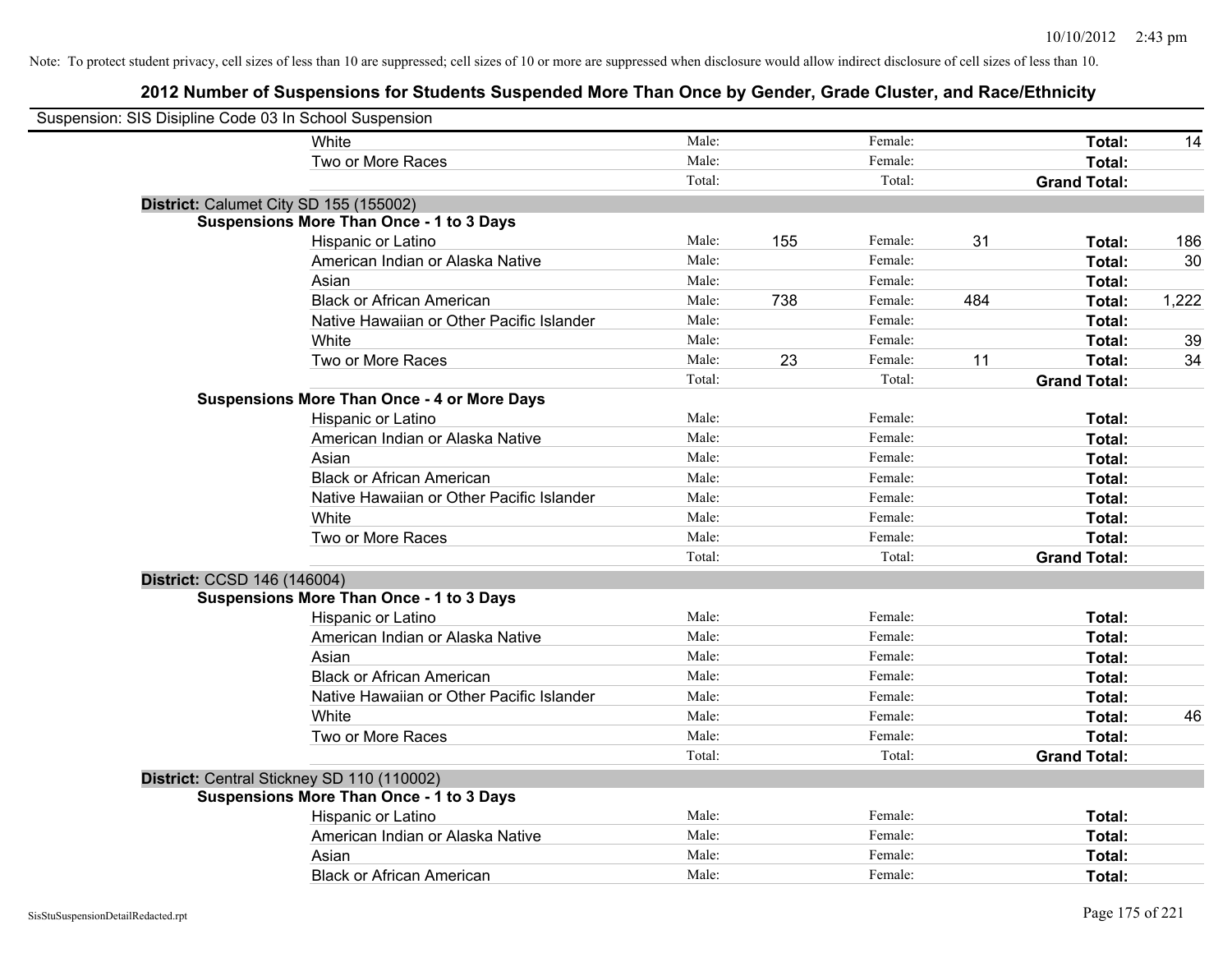| Suspension: SIS Disipline Code 03 In School Suspension |                                                    |        |     |         |     |                     |       |
|--------------------------------------------------------|----------------------------------------------------|--------|-----|---------|-----|---------------------|-------|
|                                                        | Native Hawaiian or Other Pacific Islander          | Male:  |     | Female: |     | Total:              |       |
|                                                        | White                                              | Male:  |     | Female: |     | Total:              |       |
|                                                        | Two or More Races                                  | Male:  |     | Female: |     | Total:              |       |
|                                                        |                                                    | Total: |     | Total:  |     | <b>Grand Total:</b> |       |
|                                                        | District: Chicago Heights SD 170 (170002)          |        |     |         |     |                     |       |
|                                                        | <b>Suspensions More Than Once - 1 to 3 Days</b>    |        |     |         |     |                     |       |
|                                                        | Hispanic or Latino                                 | Male:  |     | Female: |     | Total:              | 11    |
|                                                        | American Indian or Alaska Native                   | Male:  |     | Female: |     | Total:              |       |
|                                                        | Asian                                              | Male:  |     | Female: |     | Total:              |       |
|                                                        | <b>Black or African American</b>                   | Male:  | 31  | Female: | 16  | Total:              | 47    |
|                                                        | Native Hawaiian or Other Pacific Islander          | Male:  |     | Female: |     | Total:              |       |
|                                                        | White                                              | Male:  |     | Female: |     | Total:              |       |
|                                                        | Two or More Races                                  | Male:  |     | Female: |     | Total:              |       |
|                                                        |                                                    | Total: |     | Total:  |     | <b>Grand Total:</b> |       |
|                                                        | District: Chicago Ridge SD 127-5 (127502)          |        |     |         |     |                     |       |
|                                                        | <b>Suspensions More Than Once - 1 to 3 Days</b>    |        |     |         |     |                     |       |
|                                                        | Hispanic or Latino                                 | Male:  |     | Female: |     | Total:              |       |
|                                                        | American Indian or Alaska Native                   | Male:  |     | Female: |     | Total:              |       |
|                                                        | Asian                                              | Male:  |     | Female: |     | Total:              |       |
|                                                        | <b>Black or African American</b>                   | Male:  |     | Female: |     | Total:              |       |
|                                                        | Native Hawaiian or Other Pacific Islander          | Male:  |     | Female: |     | Total:              |       |
|                                                        | White                                              | Male:  |     | Female: |     | Total:              | 16    |
|                                                        | Two or More Races                                  | Male:  |     | Female: |     | Total:              |       |
|                                                        |                                                    | Total: |     | Total:  |     | <b>Grand Total:</b> |       |
| District: CHSD 218 (218016)                            |                                                    |        |     |         |     |                     |       |
|                                                        | <b>Suspensions More Than Once - 1 to 3 Days</b>    |        |     |         |     |                     |       |
|                                                        | Hispanic or Latino                                 | Male:  | 220 | Female: | 122 | Total:              | 342   |
|                                                        | American Indian or Alaska Native                   | Male:  |     | Female: |     | Total:              |       |
|                                                        | Asian                                              | Male:  |     | Female: |     | Total:              | 33    |
|                                                        | <b>Black or African American</b>                   | Male:  | 386 | Female: | 255 | Total:              | 641   |
|                                                        | Native Hawaiian or Other Pacific Islander          | Male:  |     | Female: |     | Total:              |       |
|                                                        | White                                              | Male:  | 353 | Female: | 104 | Total:              | 457   |
|                                                        | Two or More Races                                  | Male:  |     | Female: |     | Total:              | 10    |
|                                                        |                                                    | Total: | 996 | Total:  | 499 | <b>Grand Total:</b> | 1,495 |
|                                                        | <b>Suspensions More Than Once - 4 or More Days</b> |        |     |         |     |                     |       |
|                                                        | Hispanic or Latino                                 | Male:  |     | Female: |     | Total:              |       |
|                                                        | American Indian or Alaska Native                   | Male:  |     | Female: |     | <b>Total:</b>       |       |
|                                                        | Asian                                              | Male:  |     | Female: |     | Total:              |       |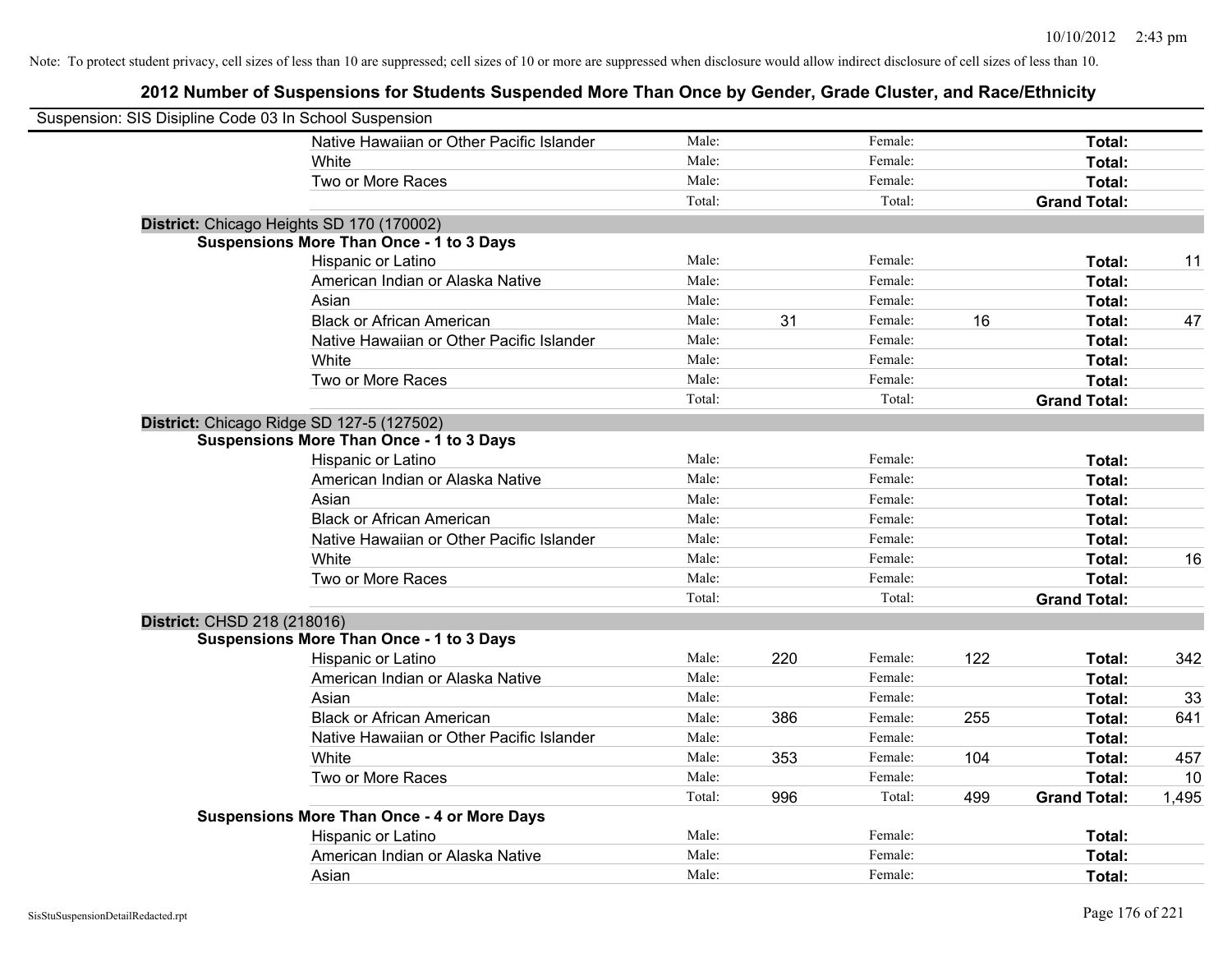| Suspension: SIS Disipline Code 03 In School Suspension |                                                    |        |     |         |     |                     |     |
|--------------------------------------------------------|----------------------------------------------------|--------|-----|---------|-----|---------------------|-----|
|                                                        | <b>Black or African American</b>                   | Male:  |     | Female: |     | Total:              |     |
|                                                        | Native Hawaiian or Other Pacific Islander          | Male:  |     | Female: |     | Total:              |     |
|                                                        | White                                              | Male:  |     | Female: |     | Total:              |     |
|                                                        | Two or More Races                                  | Male:  |     | Female: |     | Total:              |     |
|                                                        |                                                    | Total: |     | Total:  |     | <b>Grand Total:</b> |     |
| District: Cons HSD 230 (230013)                        |                                                    |        |     |         |     |                     |     |
|                                                        | <b>Suspensions More Than Once - 1 to 3 Days</b>    |        |     |         |     |                     |     |
|                                                        | Hispanic or Latino                                 | Male:  | 73  | Female: | 39  | Total:              | 112 |
|                                                        | American Indian or Alaska Native                   | Male:  |     | Female: |     | Total:              |     |
|                                                        | Asian                                              | Male:  |     | Female: |     | Total:              |     |
|                                                        | <b>Black or African American</b>                   | Male:  | 40  | Female: | 28  | Total:              | 68  |
|                                                        | Native Hawaiian or Other Pacific Islander          | Male:  |     | Female: |     | Total:              |     |
|                                                        | White                                              | Male:  | 550 | Female: | 178 | Total:              | 728 |
|                                                        | Two or More Races                                  | Male:  |     | Female: |     | Total:              | 20  |
|                                                        |                                                    | Total: | 679 | Total:  | 259 | <b>Grand Total:</b> | 938 |
|                                                        | <b>Suspensions More Than Once - 4 or More Days</b> |        |     |         |     |                     |     |
|                                                        | Hispanic or Latino                                 | Male:  |     | Female: |     | Total:              |     |
|                                                        | American Indian or Alaska Native                   | Male:  |     | Female: |     | Total:              |     |
|                                                        | Asian                                              | Male:  |     | Female: |     | Total:              |     |
|                                                        | <b>Black or African American</b>                   | Male:  |     | Female: |     | Total:              |     |
|                                                        | Native Hawaiian or Other Pacific Islander          | Male:  |     | Female: |     | Total:              |     |
|                                                        | White                                              | Male:  |     | Female: |     | Total:              |     |
|                                                        | Two or More Races                                  | Male:  |     | Female: |     | Total:              |     |
|                                                        |                                                    | Total: |     | Total:  |     | <b>Grand Total:</b> |     |
| District: Cook County SD 130 (130002)                  |                                                    |        |     |         |     |                     |     |
|                                                        | <b>Suspensions More Than Once - 1 to 3 Days</b>    |        |     |         |     |                     |     |
|                                                        | Hispanic or Latino                                 | Male:  |     | Female: |     | Total:              |     |
|                                                        | American Indian or Alaska Native                   | Male:  |     | Female: |     | Total:              |     |
|                                                        | Asian                                              | Male:  |     | Female: |     | Total:              |     |
|                                                        | <b>Black or African American</b>                   | Male:  |     | Female: |     | Total:              | 12  |
|                                                        | Native Hawaiian or Other Pacific Islander          | Male:  |     | Female: |     | Total:              |     |
|                                                        | White                                              | Male:  |     | Female: |     | Total:              |     |
|                                                        | Two or More Races                                  | Male:  |     | Female: |     | Total:              |     |
|                                                        |                                                    | Total: |     | Total:  |     | <b>Grand Total:</b> | 23  |
|                                                        | District: Country Club Hills SD 160 (160002)       |        |     |         |     |                     |     |
|                                                        | <b>Suspensions More Than Once - 1 to 3 Days</b>    |        |     |         |     |                     |     |
|                                                        | Hispanic or Latino                                 | Male:  |     | Female: |     | <b>Total:</b>       |     |
|                                                        | American Indian or Alaska Native                   | Male:  |     | Female: |     | Total:              |     |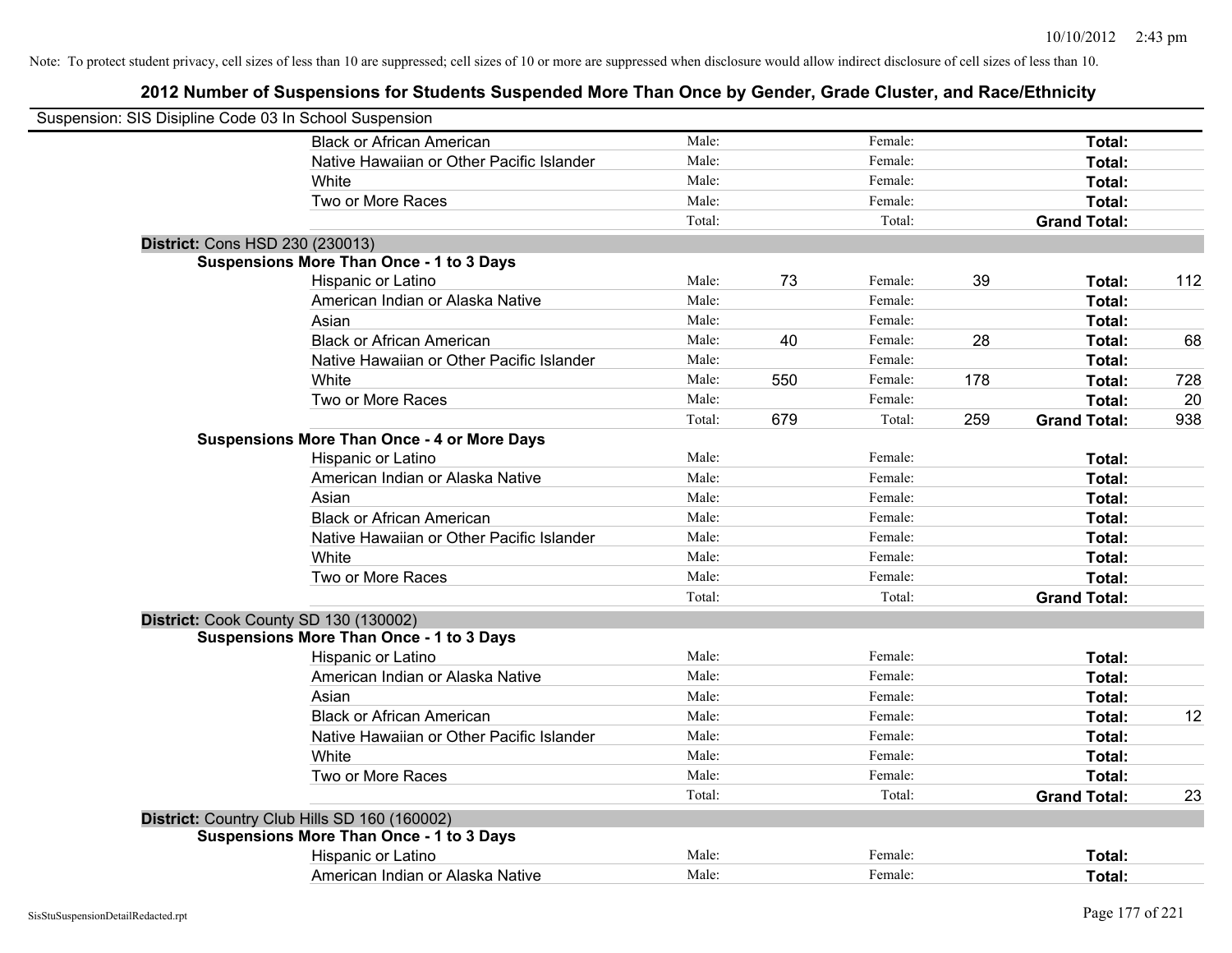| Suspension: SIS Disipline Code 03 In School Suspension |                                                    |        |     |         |    |                     |     |
|--------------------------------------------------------|----------------------------------------------------|--------|-----|---------|----|---------------------|-----|
|                                                        | Asian                                              | Male:  |     | Female: |    | Total:              |     |
|                                                        | <b>Black or African American</b>                   | Male:  | 112 | Female: | 39 | Total:              | 151 |
|                                                        | Native Hawaiian or Other Pacific Islander          | Male:  |     | Female: |    | Total:              |     |
|                                                        | White                                              | Male:  |     | Female: |    | Total:              |     |
|                                                        | Two or More Races                                  | Male:  |     | Female: |    | Total:              |     |
|                                                        |                                                    | Total: |     | Total:  |    | <b>Grand Total:</b> |     |
|                                                        | <b>Suspensions More Than Once - 4 or More Days</b> |        |     |         |    |                     |     |
|                                                        | Hispanic or Latino                                 | Male:  |     | Female: |    | Total:              |     |
|                                                        | American Indian or Alaska Native                   | Male:  |     | Female: |    | Total:              |     |
|                                                        | Asian                                              | Male:  |     | Female: |    | Total:              |     |
|                                                        | <b>Black or African American</b>                   | Male:  |     | Female: |    | Total:              |     |
|                                                        | Native Hawaiian or Other Pacific Islander          | Male:  |     | Female: |    | Total:              |     |
|                                                        | White                                              | Male:  |     | Female: |    | Total:              |     |
|                                                        | Two or More Races                                  | Male:  |     | Female: |    | Total:              |     |
|                                                        |                                                    | Total: |     | Total:  |    | <b>Grand Total:</b> |     |
|                                                        | <b>District: Dolton SD 148 (148002)</b>            |        |     |         |    |                     |     |
|                                                        | <b>Suspensions More Than Once - 1 to 3 Days</b>    |        |     |         |    |                     |     |
|                                                        | Hispanic or Latino                                 | Male:  |     | Female: |    | Total:              |     |
|                                                        | American Indian or Alaska Native                   | Male:  |     | Female: |    | Total:              |     |
|                                                        | Asian                                              | Male:  |     | Female: |    | Total:              |     |
|                                                        | <b>Black or African American</b>                   | Male:  | 29  | Female: | 14 | Total:              | 43  |
|                                                        | Native Hawaiian or Other Pacific Islander          | Male:  |     | Female: |    | Total:              |     |
|                                                        | White                                              | Male:  |     | Female: |    | Total:              |     |
|                                                        | Two or More Races                                  | Male:  |     | Female: |    | Total:              |     |
|                                                        |                                                    | Total: |     | Total:  |    | <b>Grand Total:</b> |     |
|                                                        | <b>Suspensions More Than Once - 4 or More Days</b> |        |     |         |    |                     |     |
|                                                        | Hispanic or Latino                                 | Male:  |     | Female: |    | Total:              |     |
|                                                        | American Indian or Alaska Native                   | Male:  |     | Female: |    | Total:              |     |
|                                                        | Asian                                              | Male:  |     | Female: |    | Total:              |     |
|                                                        | <b>Black or African American</b>                   | Male:  | 18  | Female: | 13 | Total:              | 31  |
|                                                        | Native Hawaiian or Other Pacific Islander          | Male:  |     | Female: |    | Total:              |     |
|                                                        | White                                              | Male:  |     | Female: |    | Total:              |     |
|                                                        | Two or More Races                                  | Male:  |     | Female: |    | Total:              |     |
|                                                        |                                                    | Total: |     | Total:  |    | <b>Grand Total:</b> |     |
| District: ESD 159 (159002)                             |                                                    |        |     |         |    |                     |     |
|                                                        | <b>Suspensions More Than Once - 1 to 3 Days</b>    |        |     |         |    |                     |     |
|                                                        | Hispanic or Latino                                 | Male:  |     | Female: |    | Total:              |     |
|                                                        | American Indian or Alaska Native                   | Male:  |     | Female: |    | Total:              |     |
|                                                        | Asian                                              | Male:  |     | Female: |    | Total:              |     |
| SisStuSuspensionDetailRedacted.rpt                     |                                                    |        |     |         |    | Page 178 of 221     |     |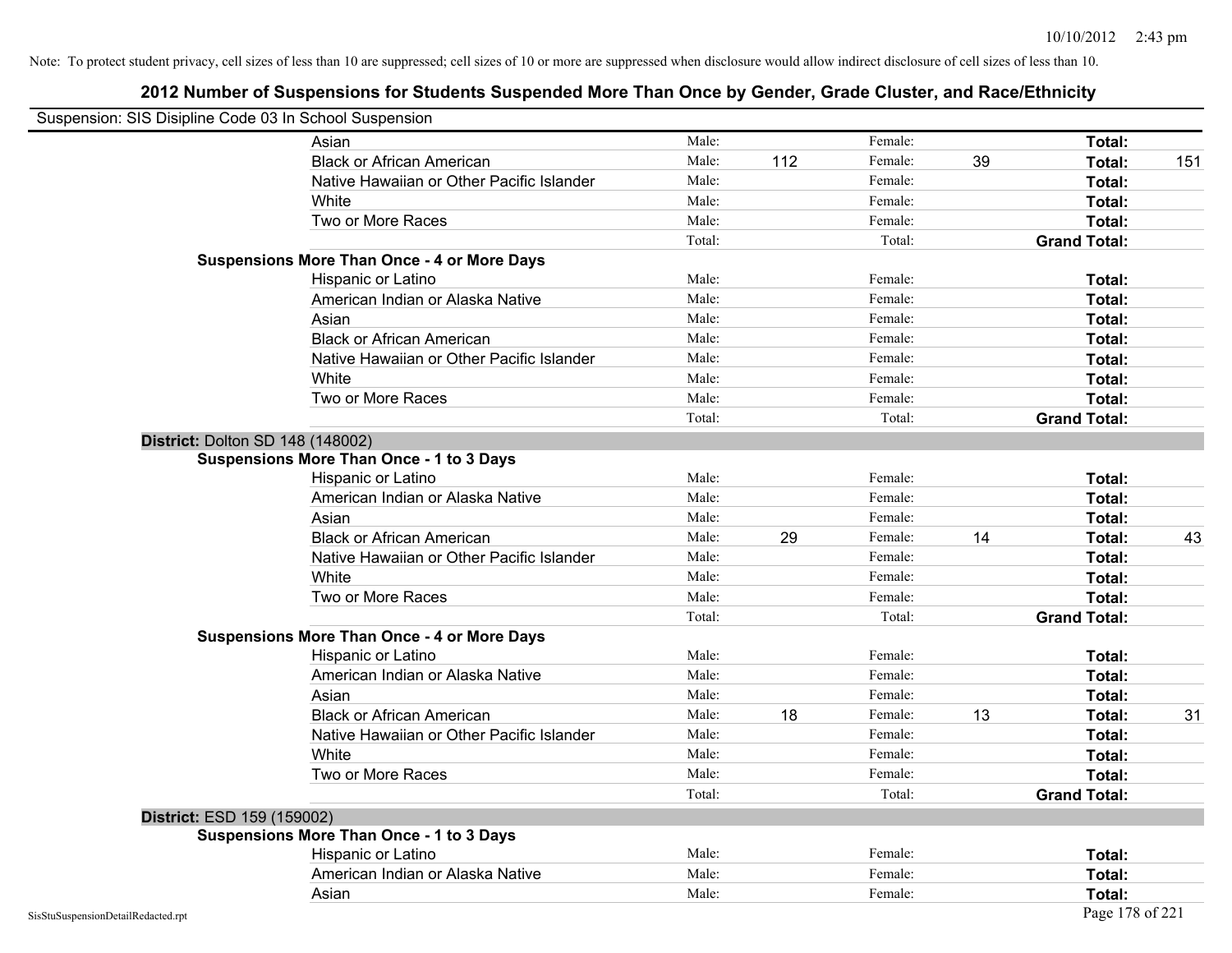| Suspension: SIS Disipline Code 03 In School Suspension |                                                    |        |    |         |    |                     |     |
|--------------------------------------------------------|----------------------------------------------------|--------|----|---------|----|---------------------|-----|
|                                                        | <b>Black or African American</b>                   | Male:  |    | Female: |    | Total:              |     |
|                                                        | Native Hawaiian or Other Pacific Islander          | Male:  |    | Female: |    | Total:              |     |
|                                                        | White                                              | Male:  |    | Female: |    | Total:              |     |
|                                                        | Two or More Races                                  | Male:  |    | Female: |    | Total:              |     |
|                                                        |                                                    | Total: |    | Total:  |    | <b>Grand Total:</b> |     |
|                                                        | District: Evergreen Park CHSD 231 (231016)         |        |    |         |    |                     |     |
|                                                        | <b>Suspensions More Than Once - 1 to 3 Days</b>    |        |    |         |    |                     |     |
|                                                        | Hispanic or Latino                                 | Male:  | 25 | Female: | 14 | Total:              | 39  |
|                                                        | American Indian or Alaska Native                   | Male:  |    | Female: |    | Total:              |     |
|                                                        | Asian                                              | Male:  |    | Female: |    | Total:              |     |
|                                                        | <b>Black or African American</b>                   | Male:  | 56 | Female: | 40 | Total:              | 96  |
|                                                        | Native Hawaiian or Other Pacific Islander          | Male:  |    | Female: |    | Total:              |     |
|                                                        | White                                              | Male:  | 98 | Female: | 50 | Total:              | 148 |
|                                                        | Two or More Races                                  | Male:  |    | Female: |    | Total:              |     |
|                                                        |                                                    | Total: |    | Total:  |    | <b>Grand Total:</b> |     |
|                                                        | <b>Suspensions More Than Once - 4 or More Days</b> |        |    |         |    |                     |     |
|                                                        | Hispanic or Latino                                 | Male:  |    | Female: |    | Total:              |     |
|                                                        | American Indian or Alaska Native                   | Male:  |    | Female: |    | Total:              |     |
|                                                        | Asian                                              | Male:  |    | Female: |    | Total:              |     |
|                                                        | <b>Black or African American</b>                   | Male:  |    | Female: |    | Total:              |     |
|                                                        | Native Hawaiian or Other Pacific Islander          | Male:  |    | Female: |    | Total:              |     |
|                                                        | White                                              | Male:  |    | Female: |    | Total:              |     |
|                                                        | Two or More Races                                  | Male:  |    | Female: |    | Total:              |     |
|                                                        |                                                    | Total: |    | Total:  |    | <b>Grand Total:</b> |     |
|                                                        | District: Evergreen Park ESD 124 (124002)          |        |    |         |    |                     |     |
|                                                        | <b>Suspensions More Than Once - 1 to 3 Days</b>    |        |    |         |    |                     |     |
|                                                        | Hispanic or Latino                                 | Male:  |    | Female: |    | Total:              |     |
|                                                        | American Indian or Alaska Native                   | Male:  |    | Female: |    | Total:              |     |
|                                                        | Asian                                              | Male:  |    | Female: |    | Total:              |     |
|                                                        | <b>Black or African American</b>                   | Male:  |    | Female: |    | Total:              | 26  |
|                                                        | Native Hawaiian or Other Pacific Islander          | Male:  |    | Female: |    | Total:              |     |
|                                                        | White                                              | Male:  |    | Female: |    | Total:              |     |
|                                                        | Two or More Races                                  | Male:  |    | Female: |    | Total:              |     |
|                                                        |                                                    | Total: |    | Total:  |    | <b>Grand Total:</b> |     |
|                                                        | District: Flossmoor SD 161 (161002)                |        |    |         |    |                     |     |
|                                                        | <b>Suspensions More Than Once - 1 to 3 Days</b>    |        |    |         |    |                     |     |
|                                                        | Hispanic or Latino                                 | Male:  |    | Female: |    | Total:              |     |
|                                                        | American Indian or Alaska Native                   | Male:  |    | Female: |    | Total:              |     |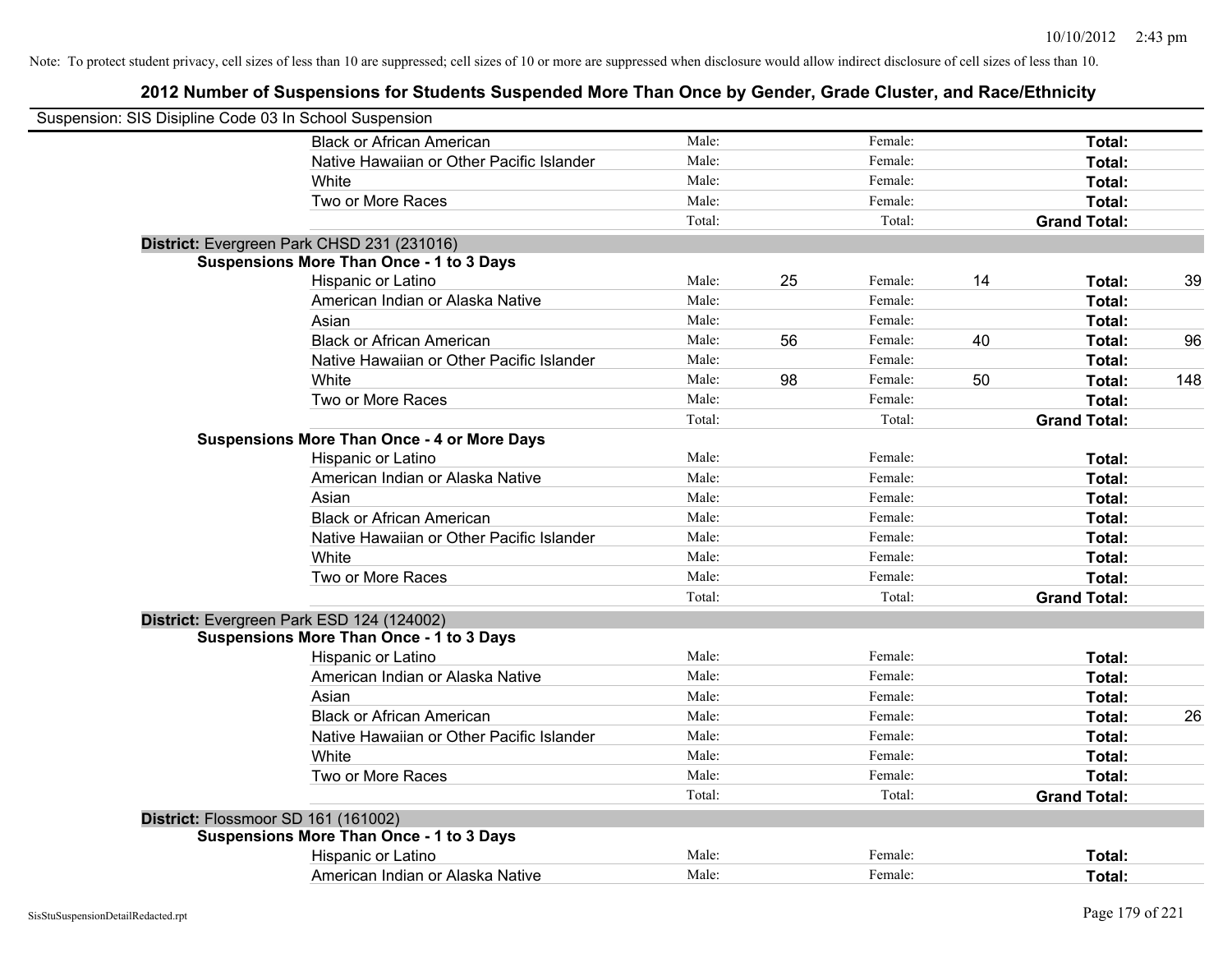# **2012 Number of Suspensions for Students Suspended More Than Once by Gender, Grade Cluster, and Race/Ethnicity**

| Suspension: SIS Disipline Code 03 In School Suspension                                    |        |         |                     |
|-------------------------------------------------------------------------------------------|--------|---------|---------------------|
| Asian                                                                                     | Male:  | Female: | Total:              |
| <b>Black or African American</b>                                                          | Male:  | Female: | Total:              |
| Native Hawaiian or Other Pacific Islander                                                 | Male:  | Female: | Total:              |
| White                                                                                     | Male:  | Female: | Total:              |
| Two or More Races                                                                         | Male:  | Female: | Total:              |
|                                                                                           | Total: | Total:  | <b>Grand Total:</b> |
| District: Ford Heights SD 169 (169002)                                                    |        |         |                     |
| <b>Suspensions More Than Once - 1 to 3 Days</b>                                           |        |         |                     |
| <b>Hispanic or Latino</b>                                                                 | Male:  | Female: | Total:              |
| American Indian or Alaska Native                                                          | Male:  | Female: | Total:              |
| Asian                                                                                     | Male:  | Female: | Total:              |
| <b>Black or African American</b>                                                          | Male:  | Female: | Total:              |
| Native Hawaiian or Other Pacific Islander                                                 | Male:  | Female: | Total:              |
| White                                                                                     | Male:  | Female: | Total:              |
| Two or More Races                                                                         | Male:  | Female: | Total:              |
|                                                                                           | Total: | Total:  | <b>Grand Total:</b> |
| District: Forest Ridge SD 142 (142002)<br><b>Suspensions More Than Once - 1 to 3 Days</b> |        |         |                     |
| Hispanic or Latino                                                                        | Male:  | Female: | Total:              |
| American Indian or Alaska Native                                                          | Male:  | Female: | Total:              |
| Asian                                                                                     | Male:  | Female: | Total:              |
| <b>Black or African American</b>                                                          | Male:  | Female: | Total:              |
| Native Hawaiian or Other Pacific Islander                                                 | Male:  | Female: | Total:              |
| White                                                                                     | Male:  | Female: | Total:              |
| Two or More Races                                                                         | Male:  | Female: | Total:              |
|                                                                                           | Total: | Total:  | <b>Grand Total:</b> |
| District: Gen George Patton SD 133 (133002)                                               |        |         |                     |
| <b>Suspensions More Than Once - 1 to 3 Days</b>                                           |        |         |                     |
| Hispanic or Latino                                                                        | Male:  | Female: | Total:              |
| American Indian or Alaska Native                                                          | Male:  | Female: | Total:              |
| Asian                                                                                     | Male:  | Female: | Total:              |
| <b>Black or African American</b>                                                          | Male:  | Female: | Total:              |
| Native Hawaiian or Other Pacific Islander                                                 | Male:  | Female: | Total:              |
| White                                                                                     | Male:  | Female: | Total:              |
| Two or More Races                                                                         | Male:  | Female: | <b>Total:</b>       |
|                                                                                           | Total: | Total:  | <b>Grand Total:</b> |

**Suspensions More Than Once - 1 to 3 Days**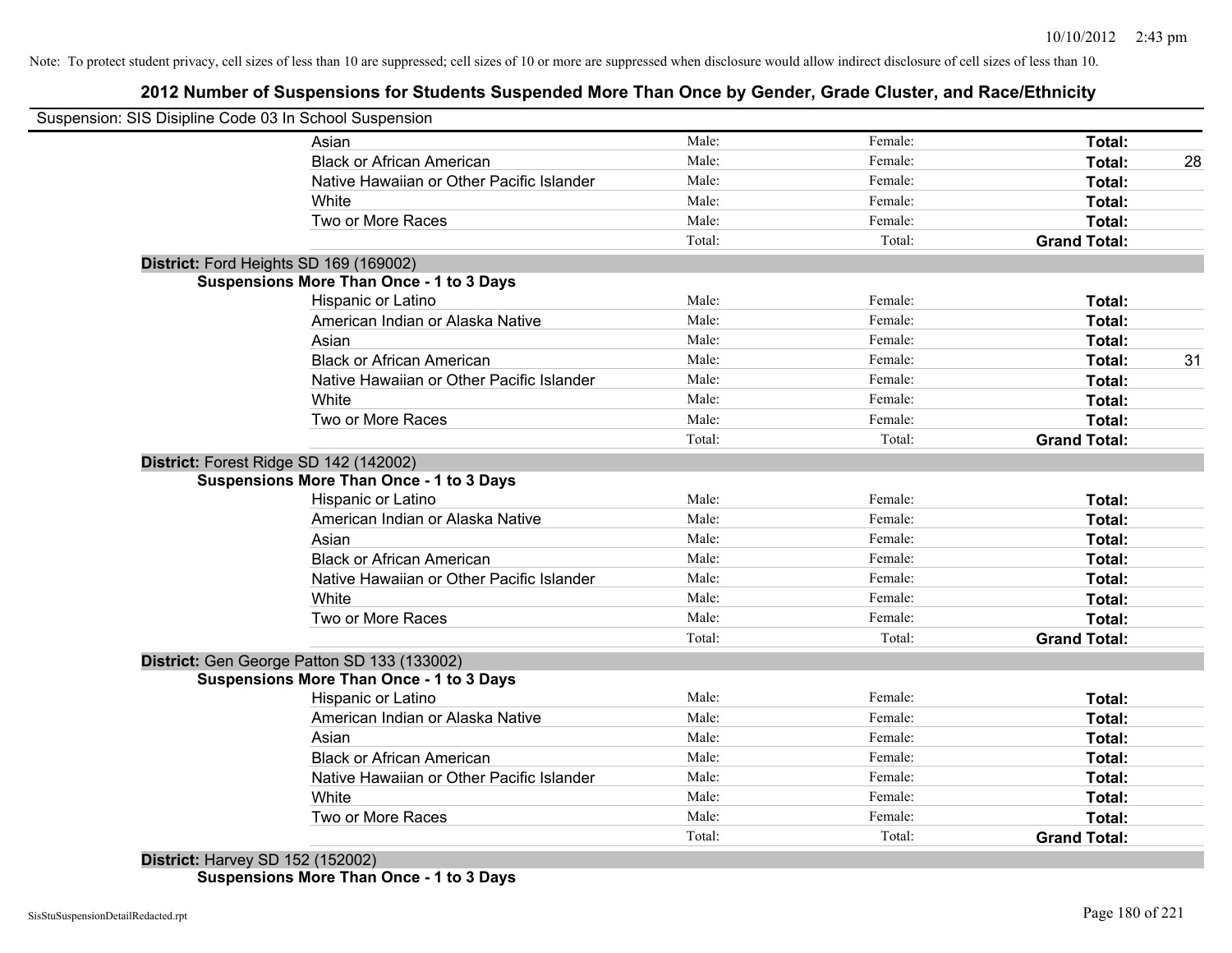| Suspension: SIS Disipline Code 03 In School Suspension |        |     |         |     |                     |     |
|--------------------------------------------------------|--------|-----|---------|-----|---------------------|-----|
| Hispanic or Latino                                     | Male:  |     | Female: |     | Total:              |     |
| American Indian or Alaska Native                       | Male:  |     | Female: |     | Total:              |     |
| Asian                                                  | Male:  |     | Female: |     | Total:              |     |
| <b>Black or African American</b>                       | Male:  | 91  | Female: | 77  | Total:              | 168 |
| Native Hawaiian or Other Pacific Islander              | Male:  |     | Female: |     | Total:              |     |
| White                                                  | Male:  |     | Female: |     | Total:              |     |
| Two or More Races                                      | Male:  |     | Female: |     | Total:              |     |
|                                                        | Total: |     | Total:  |     | <b>Grand Total:</b> |     |
| <b>Suspensions More Than Once - 4 or More Days</b>     |        |     |         |     |                     |     |
| Hispanic or Latino                                     | Male:  |     | Female: |     | Total:              |     |
| American Indian or Alaska Native                       | Male:  |     | Female: |     | Total:              |     |
| Asian                                                  | Male:  |     | Female: |     | Total:              |     |
| <b>Black or African American</b>                       | Male:  |     | Female: |     | Total:              |     |
| Native Hawaiian or Other Pacific Islander              | Male:  |     | Female: |     | Total:              |     |
| White                                                  | Male:  |     | Female: |     | Total:              |     |
| Two or More Races                                      | Male:  |     | Female: |     | Total:              |     |
|                                                        | Total: |     | Total:  |     | <b>Grand Total:</b> |     |
| District: Hazel Crest SD 152-5 (152502)                |        |     |         |     |                     |     |
| <b>Suspensions More Than Once - 1 to 3 Days</b>        |        |     |         |     |                     |     |
| Hispanic or Latino                                     | Male:  |     | Female: |     | Total:              |     |
| American Indian or Alaska Native                       | Male:  |     | Female: |     | Total:              |     |
| Asian                                                  | Male:  |     | Female: |     | Total:              |     |
| <b>Black or African American</b>                       | Male:  |     | Female: |     | Total:              |     |
| Native Hawaiian or Other Pacific Islander              | Male:  |     | Female: |     | Total:              |     |
| White                                                  | Male:  |     | Female: |     | Total:              |     |
| Two or More Races                                      | Male:  |     | Female: |     | Total:              |     |
|                                                        | Total: |     | Total:  |     | <b>Grand Total:</b> |     |
| District: Homewood Flossmoor CHSD 233 (233016)         |        |     |         |     |                     |     |
| <b>Suspensions More Than Once - 1 to 3 Days</b>        |        |     |         |     |                     |     |
| Hispanic or Latino                                     | Male:  |     | Female: |     | Total:              | 40  |
| American Indian or Alaska Native                       | Male:  |     | Female: |     | Total:              |     |
| Asian                                                  | Male:  |     | Female: |     | Total:              |     |
| <b>Black or African American</b>                       | Male:  | 340 | Female: | 132 | Total:              | 472 |
| Native Hawaiian or Other Pacific Islander              | Male:  |     | Female: |     | Total:              |     |
| White                                                  | Male:  | 46  | Female: | 15  | Total:              | 61  |
| Two or More Races                                      | Male:  |     | Female: |     | Total:              | 14  |
|                                                        | Total: |     | Total:  |     | <b>Grand Total:</b> |     |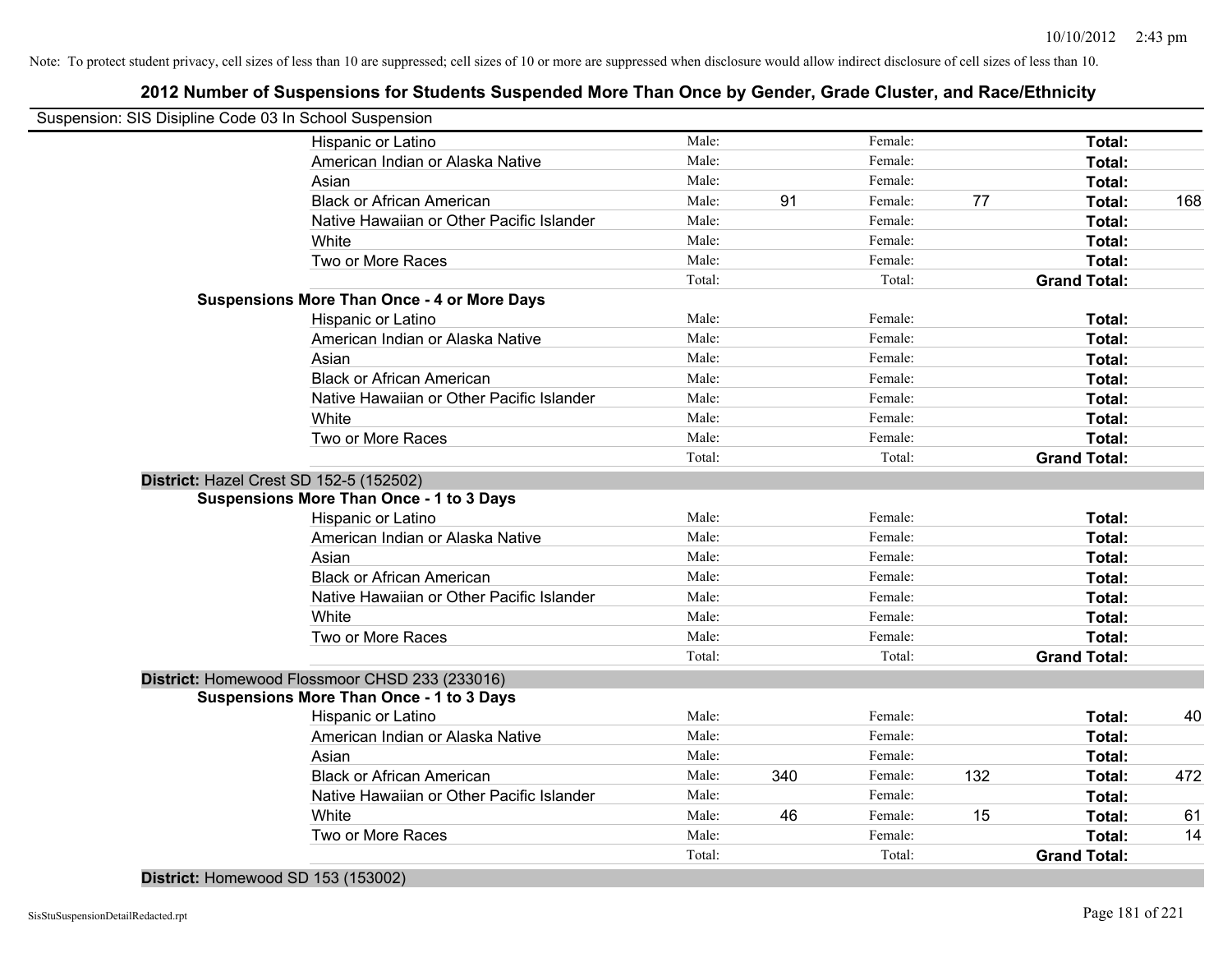| Suspension: SIS Disipline Code 03 In School Suspension |                                                    |        |    |         |    |                     |    |
|--------------------------------------------------------|----------------------------------------------------|--------|----|---------|----|---------------------|----|
|                                                        | <b>Suspensions More Than Once - 1 to 3 Days</b>    |        |    |         |    |                     |    |
|                                                        | Hispanic or Latino                                 | Male:  |    | Female: |    | Total:              |    |
|                                                        | American Indian or Alaska Native                   | Male:  |    | Female: |    | Total:              |    |
|                                                        | Asian                                              | Male:  |    | Female: |    | Total:              |    |
|                                                        | <b>Black or African American</b>                   | Male:  |    | Female: |    | Total:              | 32 |
|                                                        | Native Hawaiian or Other Pacific Islander          | Male:  |    | Female: |    | Total:              |    |
|                                                        | White                                              | Male:  |    | Female: |    | Total:              |    |
|                                                        | Two or More Races                                  | Male:  |    | Female: |    | Total:              |    |
|                                                        |                                                    | Total: |    | Total:  |    | <b>Grand Total:</b> | 43 |
|                                                        | District: Hoover-Schrum Memorial SD 157 (157002)   |        |    |         |    |                     |    |
|                                                        | <b>Suspensions More Than Once - 1 to 3 Days</b>    |        |    |         |    |                     |    |
|                                                        | Hispanic or Latino                                 | Male:  |    | Female: |    | Total:              |    |
|                                                        | American Indian or Alaska Native                   | Male:  |    | Female: |    | Total:              |    |
|                                                        | Asian                                              | Male:  |    | Female: |    | Total:              |    |
|                                                        | <b>Black or African American</b>                   | Male:  | 38 | Female: | 10 | Total:              | 48 |
|                                                        | Native Hawaiian or Other Pacific Islander          | Male:  |    | Female: |    | Total:              |    |
|                                                        | White                                              | Male:  |    | Female: |    | Total:              |    |
|                                                        | Two or More Races                                  | Male:  |    | Female: |    | Total:              |    |
|                                                        |                                                    | Total: |    | Total:  |    | <b>Grand Total:</b> |    |
|                                                        | District: Indian Springs SD 109 (109002)           |        |    |         |    |                     |    |
|                                                        | <b>Suspensions More Than Once - 1 to 3 Days</b>    |        |    |         |    |                     |    |
|                                                        | Hispanic or Latino                                 | Male:  |    | Female: |    | Total:              |    |
|                                                        | American Indian or Alaska Native                   | Male:  |    | Female: |    | Total:              |    |
|                                                        | Asian                                              | Male:  |    | Female: |    | Total:              |    |
|                                                        | <b>Black or African American</b>                   | Male:  |    | Female: |    | Total:              | 15 |
|                                                        | Native Hawaiian or Other Pacific Islander          | Male:  |    | Female: |    | Total:              |    |
|                                                        | White                                              | Male:  |    | Female: |    | Total:              |    |
|                                                        | Two or More Races                                  | Male:  |    | Female: |    | Total:              |    |
|                                                        |                                                    | Total: |    | Total:  |    | <b>Grand Total:</b> |    |
|                                                        | <b>Suspensions More Than Once - 4 or More Days</b> |        |    |         |    |                     |    |
|                                                        | Hispanic or Latino                                 | Male:  |    | Female: |    | Total:              |    |
|                                                        | American Indian or Alaska Native                   | Male:  |    | Female: |    | Total:              |    |
|                                                        | Asian                                              | Male:  |    | Female: |    | Total:              |    |
|                                                        | <b>Black or African American</b>                   | Male:  |    | Female: |    | Total:              |    |
|                                                        | Native Hawaiian or Other Pacific Islander          | Male:  |    | Female: |    | Total:              |    |
|                                                        | White                                              | Male:  |    | Female: |    | Total:              |    |
|                                                        | Two or More Races                                  | Male:  |    | Female: |    | Total:              |    |
|                                                        |                                                    | Total: |    | Total:  |    | <b>Grand Total:</b> |    |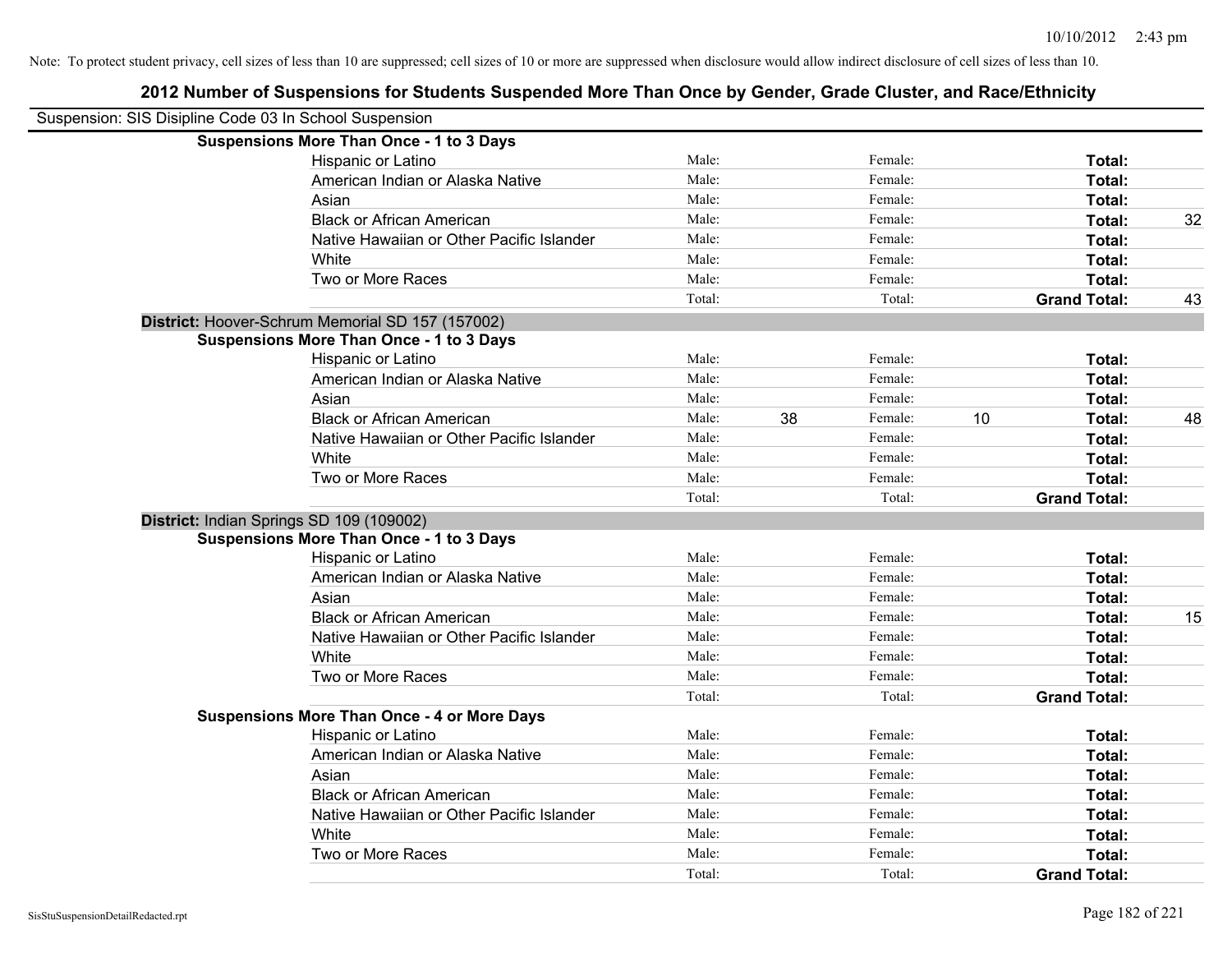| Suspension: SIS Disipline Code 03 In School Suspension |                                                    |        |    |         |    |                     |     |
|--------------------------------------------------------|----------------------------------------------------|--------|----|---------|----|---------------------|-----|
| <b>District: Kirby SD 140 (140002)</b>                 |                                                    |        |    |         |    |                     |     |
|                                                        | <b>Suspensions More Than Once - 1 to 3 Days</b>    |        |    |         |    |                     |     |
|                                                        | Hispanic or Latino                                 | Male:  |    | Female: |    | Total:              |     |
|                                                        | American Indian or Alaska Native                   | Male:  |    | Female: |    | Total:              |     |
|                                                        | Asian                                              | Male:  |    | Female: |    | Total:              |     |
|                                                        | <b>Black or African American</b>                   | Male:  |    | Female: |    | Total:              |     |
|                                                        | Native Hawaiian or Other Pacific Islander          | Male:  |    | Female: |    | Total:              |     |
|                                                        | White                                              | Male:  |    | Female: |    | Total:              |     |
|                                                        | Two or More Races                                  | Male:  |    | Female: |    | Total:              |     |
|                                                        |                                                    | Total: |    | Total:  |    | <b>Grand Total:</b> | 11  |
| <b>District: Lansing SD 158 (158002)</b>               |                                                    |        |    |         |    |                     |     |
|                                                        | <b>Suspensions More Than Once - 1 to 3 Days</b>    |        |    |         |    |                     |     |
|                                                        | Hispanic or Latino                                 | Male:  |    | Female: |    | Total:              | 10  |
|                                                        | American Indian or Alaska Native                   | Male:  |    | Female: |    | Total:              |     |
|                                                        | Asian                                              | Male:  |    | Female: |    | Total:              |     |
|                                                        | <b>Black or African American</b>                   | Male:  | 79 | Female: | 26 | Total:              | 105 |
|                                                        | Native Hawaiian or Other Pacific Islander          | Male:  |    | Female: |    | <b>Total:</b>       |     |
|                                                        | White                                              | Male:  |    | Female: |    | Total:              |     |
|                                                        | Two or More Races                                  | Male:  |    | Female: |    | Total:              |     |
|                                                        |                                                    | Total: |    | Total:  |    | <b>Grand Total:</b> | 127 |
|                                                        | <b>Suspensions More Than Once - 4 or More Days</b> |        |    |         |    |                     |     |
|                                                        | Hispanic or Latino                                 | Male:  |    | Female: |    | Total:              |     |
|                                                        | American Indian or Alaska Native                   | Male:  |    | Female: |    | Total:              |     |
|                                                        | Asian                                              | Male:  |    | Female: |    | Total:              |     |
|                                                        | <b>Black or African American</b>                   | Male:  |    | Female: |    | Total:              |     |
|                                                        | Native Hawaiian or Other Pacific Islander          | Male:  |    | Female: |    | <b>Total:</b>       |     |
|                                                        | White                                              | Male:  |    | Female: |    | Total:              |     |
|                                                        | Two or More Races                                  | Male:  |    | Female: |    | Total:              |     |
|                                                        |                                                    | Total: |    | Total:  |    | <b>Grand Total:</b> |     |
|                                                        | District: Lemont-Bromberek CSD 113A (113A02)       |        |    |         |    |                     |     |
|                                                        | <b>Suspensions More Than Once - 1 to 3 Days</b>    |        |    |         |    |                     |     |
|                                                        | Hispanic or Latino                                 | Male:  |    | Female: |    | Total:              |     |
|                                                        | American Indian or Alaska Native                   | Male:  |    | Female: |    | Total:              |     |
|                                                        | Asian                                              | Male:  |    | Female: |    | Total:              |     |
|                                                        | <b>Black or African American</b>                   | Male:  |    | Female: |    | Total:              |     |
|                                                        | Native Hawaiian or Other Pacific Islander          | Male:  |    | Female: |    | Total:              |     |
|                                                        | White                                              | Male:  |    | Female: |    | <b>Total:</b>       | 10  |
|                                                        | Two or More Races                                  | Male:  |    | Female: |    | Total:              |     |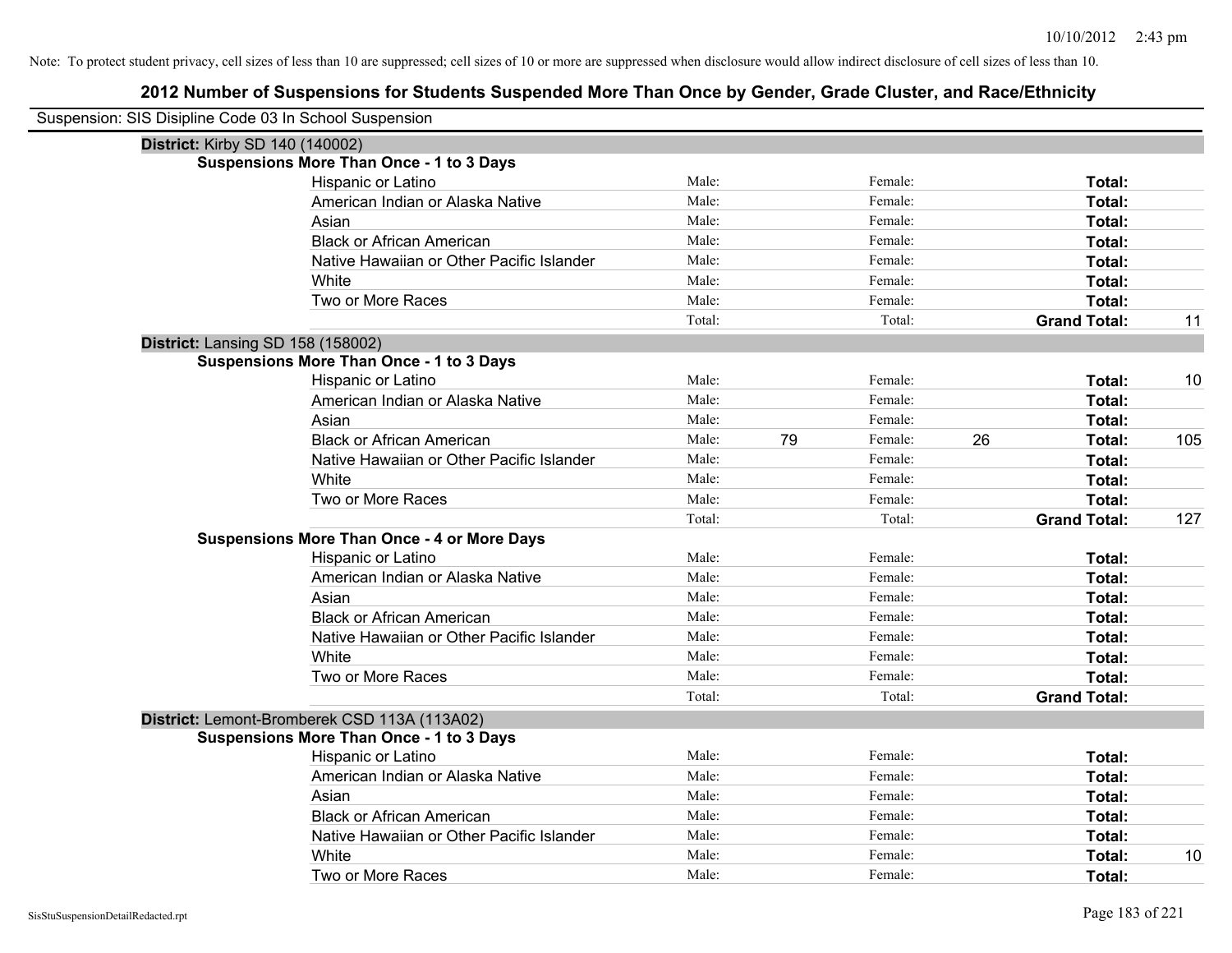| Suspension: SIS Disipline Code 03 In School Suspension |                                                 |        |     |         |     |                     |     |
|--------------------------------------------------------|-------------------------------------------------|--------|-----|---------|-----|---------------------|-----|
|                                                        |                                                 | Total: |     | Total:  |     | <b>Grand Total:</b> |     |
|                                                        | District: Lincoln ESD 156 (156002)              |        |     |         |     |                     |     |
|                                                        | <b>Suspensions More Than Once - 1 to 3 Days</b> |        |     |         |     |                     |     |
|                                                        | Hispanic or Latino                              | Male:  |     | Female: |     | Total:              | 11  |
|                                                        | American Indian or Alaska Native                | Male:  |     | Female: |     | <b>Total:</b>       |     |
|                                                        | Asian                                           | Male:  |     | Female: |     | Total:              |     |
|                                                        | <b>Black or African American</b>                | Male:  | 166 | Female: | 36  | Total:              | 202 |
|                                                        | Native Hawaiian or Other Pacific Islander       | Male:  |     | Female: |     | Total:              |     |
|                                                        | White                                           | Male:  |     | Female: |     | Total:              |     |
|                                                        | Two or More Races                               | Male:  |     | Female: |     | Total:              |     |
|                                                        |                                                 | Total: |     | Total:  |     | <b>Grand Total:</b> |     |
|                                                        | District: Matteson ESD 162 (162002)             |        |     |         |     |                     |     |
|                                                        | <b>Suspensions More Than Once - 1 to 3 Days</b> |        |     |         |     |                     |     |
|                                                        | Hispanic or Latino                              | Male:  |     | Female: |     | Total:              |     |
|                                                        | American Indian or Alaska Native                | Male:  |     | Female: |     | Total:              |     |
|                                                        | Asian                                           | Male:  |     | Female: |     | Total:              |     |
|                                                        | <b>Black or African American</b>                | Male:  | 48  | Female: | 12  | Total:              | 60  |
|                                                        | Native Hawaiian or Other Pacific Islander       | Male:  |     | Female: |     | Total:              |     |
|                                                        | White                                           | Male:  |     | Female: |     | Total:              |     |
|                                                        | Two or More Races                               | Male:  |     | Female: |     | Total:              |     |
|                                                        |                                                 | Total: |     | Total:  |     | <b>Grand Total:</b> |     |
|                                                        | District: North Palos SD 117 (117002)           |        |     |         |     |                     |     |
|                                                        | <b>Suspensions More Than Once - 1 to 3 Days</b> |        |     |         |     |                     |     |
|                                                        | Hispanic or Latino                              | Male:  |     | Female: |     | Total:              | 17  |
|                                                        | American Indian or Alaska Native                | Male:  |     | Female: |     | Total:              |     |
|                                                        | Asian                                           | Male:  |     | Female: |     | Total:              |     |
|                                                        | <b>Black or African American</b>                | Male:  |     | Female: |     | Total:              |     |
|                                                        | Native Hawaiian or Other Pacific Islander       | Male:  |     | Female: |     | Total:              |     |
|                                                        | White                                           | Male:  |     | Female: |     | Total:              | 46  |
|                                                        | Two or More Races                               | Male:  |     | Female: |     | Total:              |     |
|                                                        |                                                 | Total: |     | Total:  |     | <b>Grand Total:</b> | 73  |
|                                                        | District: Oak Lawn CHSD 229 (229016)            |        |     |         |     |                     |     |
|                                                        | <b>Suspensions More Than Once - 1 to 3 Days</b> |        |     |         |     |                     |     |
|                                                        | Hispanic or Latino                              | Male:  | 134 | Female: | 122 | Total:              | 256 |
|                                                        | American Indian or Alaska Native                | Male:  |     | Female: |     | <b>Total:</b>       |     |
|                                                        | Asian                                           | Male:  |     | Female: |     | Total:              |     |
|                                                        | <b>Black or African American</b>                | Male:  | 98  | Female: | 39  | Total:              | 137 |
|                                                        | Native Hawaiian or Other Pacific Islander       | Male:  |     | Female: |     | Total:              |     |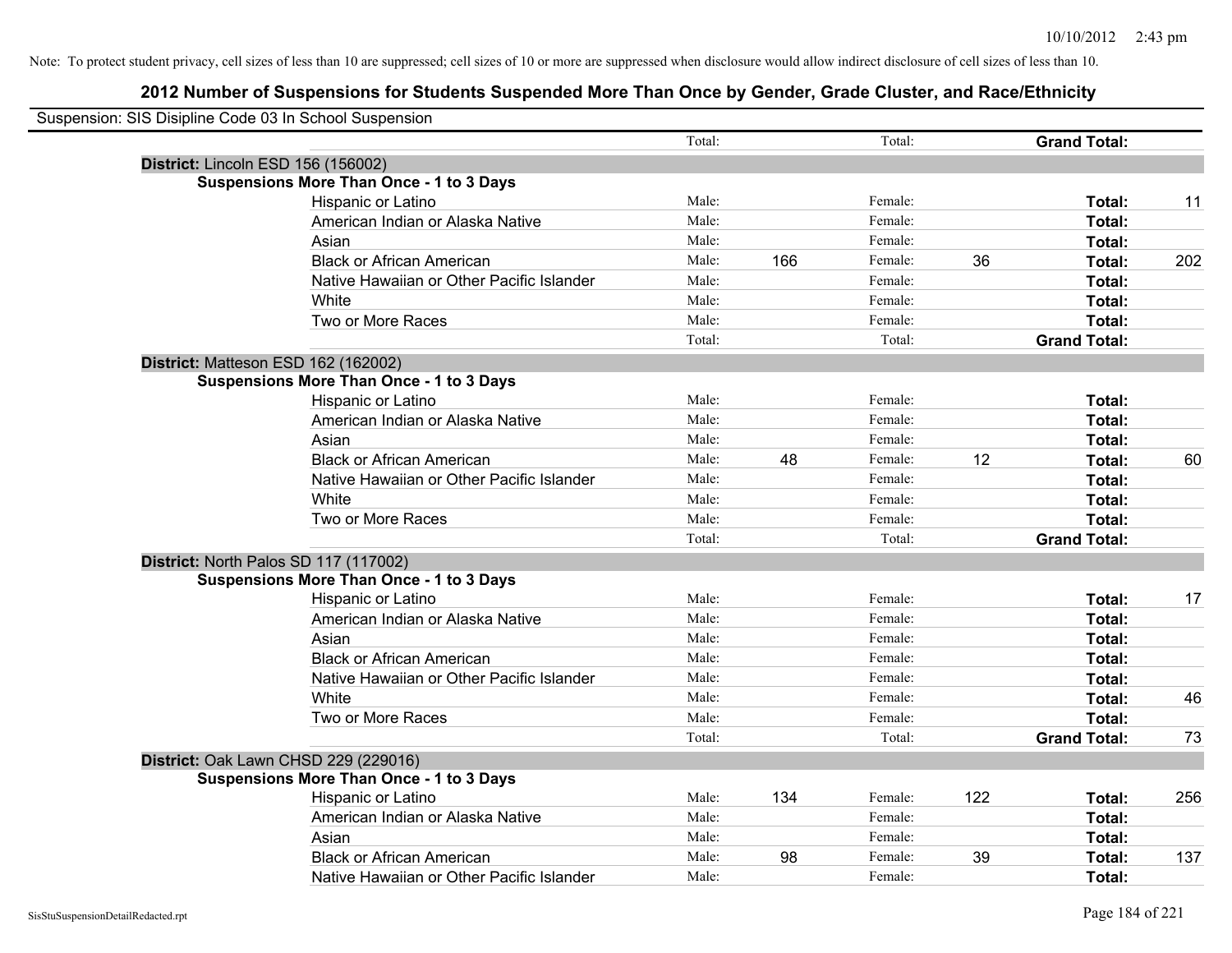| Suspension: SIS Disipline Code 03 In School Suspension |                                                    |        |     |         |     |                     |     |
|--------------------------------------------------------|----------------------------------------------------|--------|-----|---------|-----|---------------------|-----|
|                                                        | White                                              | Male:  | 365 | Female: | 132 | Total:              | 497 |
|                                                        | Two or More Races                                  | Male:  |     | Female: |     | <b>Total:</b>       |     |
|                                                        |                                                    | Total: |     | Total:  |     | <b>Grand Total:</b> |     |
|                                                        | District: Oak Lawn-Hometown SD 123 (123002)        |        |     |         |     |                     |     |
|                                                        | <b>Suspensions More Than Once - 1 to 3 Days</b>    |        |     |         |     |                     |     |
|                                                        | Hispanic or Latino                                 | Male:  |     | Female: |     | Total:              |     |
|                                                        | American Indian or Alaska Native                   | Male:  |     | Female: |     | Total:              |     |
|                                                        | Asian                                              | Male:  |     | Female: |     | Total:              |     |
|                                                        | <b>Black or African American</b>                   | Male:  |     | Female: |     | Total:              |     |
|                                                        | Native Hawaiian or Other Pacific Islander          | Male:  |     | Female: |     | Total:              |     |
|                                                        | White                                              | Male:  |     | Female: |     | Total:              |     |
|                                                        | Two or More Races                                  | Male:  |     | Female: |     | Total:              |     |
|                                                        |                                                    | Total: |     | Total:  |     | <b>Grand Total:</b> |     |
|                                                        | <b>Suspensions More Than Once - 4 or More Days</b> |        |     |         |     |                     |     |
|                                                        | Hispanic or Latino                                 | Male:  |     | Female: |     | Total:              |     |
|                                                        | American Indian or Alaska Native                   | Male:  |     | Female: |     | Total:              |     |
|                                                        | Asian                                              | Male:  |     | Female: |     | Total:              |     |
|                                                        | <b>Black or African American</b>                   | Male:  |     | Female: |     | Total:              |     |
|                                                        | Native Hawaiian or Other Pacific Islander          | Male:  |     | Female: |     | Total:              |     |
|                                                        | White                                              | Male:  |     | Female: |     | Total:              |     |
|                                                        | Two or More Races                                  | Male:  |     | Female: |     | Total:              |     |
|                                                        |                                                    | Total: |     | Total:  |     | <b>Grand Total:</b> |     |
| District: Palos CCSD 118 (118004)                      |                                                    |        |     |         |     |                     |     |
|                                                        | <b>Suspensions More Than Once - 1 to 3 Days</b>    |        |     |         |     |                     |     |
|                                                        | Hispanic or Latino                                 | Male:  |     | Female: |     | Total:              |     |
|                                                        | American Indian or Alaska Native                   | Male:  |     | Female: |     | Total:              |     |
|                                                        | Asian                                              | Male:  |     | Female: |     | Total:              |     |
|                                                        | <b>Black or African American</b>                   | Male:  |     | Female: |     | Total:              |     |
|                                                        | Native Hawaiian or Other Pacific Islander          | Male:  |     | Female: |     | Total:              |     |
|                                                        | White                                              | Male:  |     | Female: |     | Total:              | 32  |
|                                                        | Two or More Races                                  | Male:  |     | Female: |     | Total:              |     |
|                                                        |                                                    | Total: |     | Total:  |     | <b>Grand Total:</b> |     |
| District: Park Forest SD 163 (163002)                  |                                                    |        |     |         |     |                     |     |
|                                                        | <b>Suspensions More Than Once - 1 to 3 Days</b>    |        |     |         |     |                     |     |
|                                                        | Hispanic or Latino                                 | Male:  |     | Female: |     | Total:              |     |
|                                                        | American Indian or Alaska Native                   | Male:  |     | Female: |     | Total:              |     |
|                                                        | Asian                                              | Male:  |     | Female: |     | Total:              |     |
|                                                        | <b>Black or African American</b>                   | Male:  | 296 | Female: | 124 | Total:              | 420 |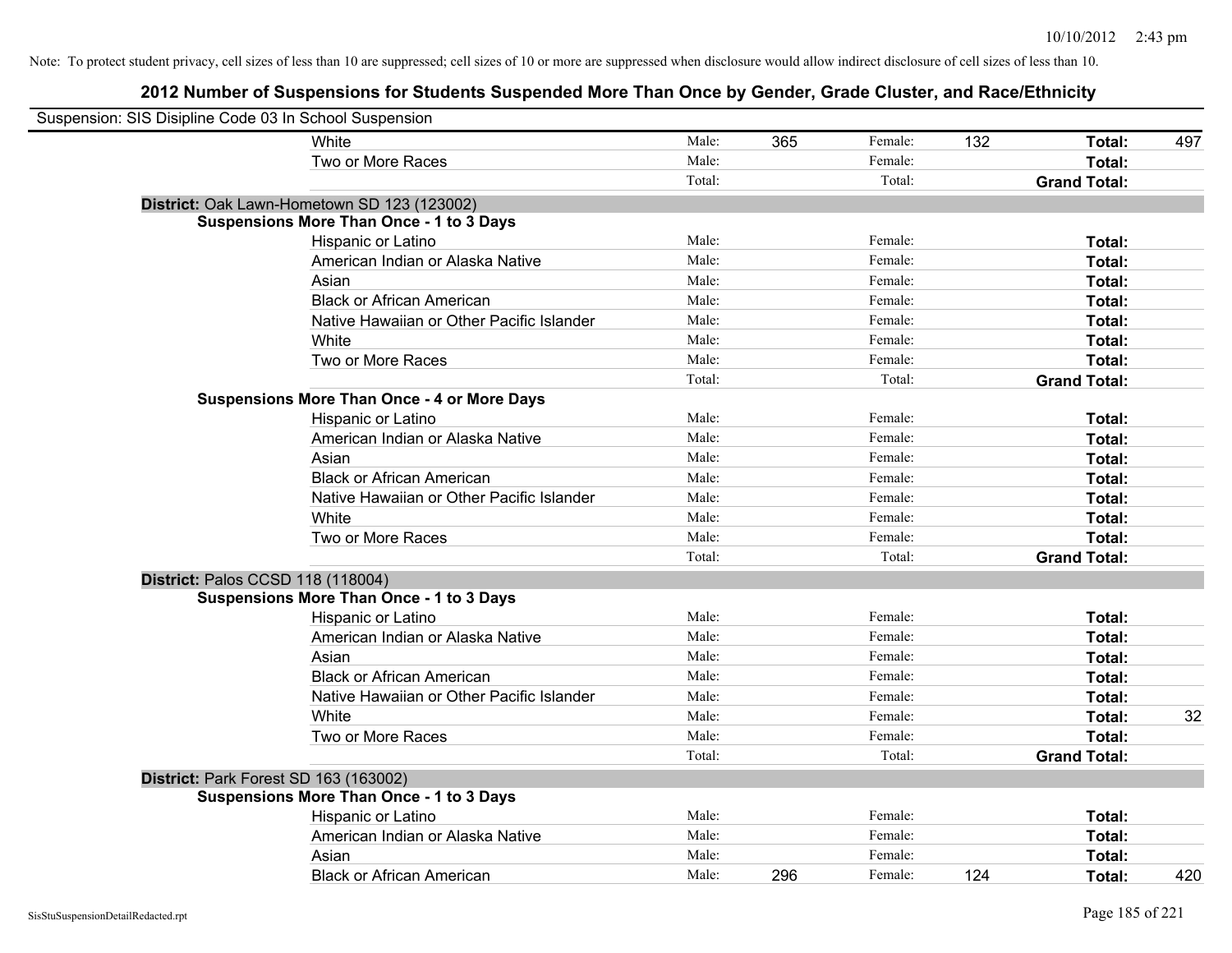| Suspension: SIS Disipline Code 03 In School Suspension |                                                    |        |     |         |     |                     |     |
|--------------------------------------------------------|----------------------------------------------------|--------|-----|---------|-----|---------------------|-----|
|                                                        | Native Hawaiian or Other Pacific Islander          | Male:  |     | Female: |     | Total:              |     |
|                                                        | White                                              | Male:  |     | Female: |     | Total:              |     |
|                                                        | Two or More Races                                  | Male:  |     | Female: |     | Total:              | 15  |
|                                                        |                                                    | Total: |     | Total:  |     | <b>Grand Total:</b> |     |
|                                                        | <b>Suspensions More Than Once - 4 or More Days</b> |        |     |         |     |                     |     |
|                                                        | Hispanic or Latino                                 | Male:  |     | Female: |     | Total:              |     |
|                                                        | American Indian or Alaska Native                   | Male:  |     | Female: |     | Total:              |     |
|                                                        | Asian                                              | Male:  |     | Female: |     | Total:              |     |
|                                                        | <b>Black or African American</b>                   | Male:  |     | Female: |     | Total:              |     |
|                                                        | Native Hawaiian or Other Pacific Islander          | Male:  |     | Female: |     | Total:              |     |
|                                                        | White                                              | Male:  |     | Female: |     | Total:              |     |
|                                                        | Two or More Races                                  | Male:  |     | Female: |     | Total:              |     |
|                                                        |                                                    | Total: |     | Total:  |     | <b>Grand Total:</b> |     |
|                                                        | District: Reavis Twp HSD 220 (220017)              |        |     |         |     |                     |     |
|                                                        | <b>Suspensions More Than Once - 1 to 3 Days</b>    |        |     |         |     |                     |     |
|                                                        | Hispanic or Latino                                 | Male:  | 99  | Female: | 41  | Total:              | 140 |
|                                                        | American Indian or Alaska Native                   | Male:  |     | Female: |     | Total:              |     |
|                                                        | Asian                                              | Male:  |     | Female: |     | Total:              |     |
|                                                        | <b>Black or African American</b>                   | Male:  |     | Female: |     | Total:              | 10  |
|                                                        | Native Hawaiian or Other Pacific Islander          | Male:  |     | Female: |     | Total:              |     |
|                                                        | White                                              | Male:  | 117 | Female: | 37  | Total:              | 154 |
|                                                        | Two or More Races                                  | Male:  |     | Female: |     | Total:              |     |
|                                                        |                                                    | Total: |     | Total:  |     | <b>Grand Total:</b> |     |
|                                                        | <b>Suspensions More Than Once - 4 or More Days</b> |        |     |         |     |                     |     |
|                                                        | Hispanic or Latino                                 | Male:  |     | Female: |     | Total:              |     |
|                                                        | American Indian or Alaska Native                   | Male:  |     | Female: |     | Total:              |     |
|                                                        | Asian                                              | Male:  |     | Female: |     | Total:              |     |
|                                                        | <b>Black or African American</b>                   | Male:  |     | Female: |     | Total:              |     |
|                                                        | Native Hawaiian or Other Pacific Islander          | Male:  |     | Female: |     | Total:              |     |
|                                                        | White                                              | Male:  |     | Female: |     | Total:              |     |
|                                                        | Two or More Races                                  | Male:  |     | Female: |     | Total:              |     |
|                                                        |                                                    | Total: |     | Total:  |     | <b>Grand Total:</b> |     |
|                                                        | District: Rich Twp HSD 227 (227017)                |        |     |         |     |                     |     |
|                                                        | <b>Suspensions More Than Once - 1 to 3 Days</b>    |        |     |         |     |                     |     |
|                                                        | Hispanic or Latino                                 | Male:  |     | Female: |     | Total:              | 11  |
|                                                        | American Indian or Alaska Native                   | Male:  |     | Female: |     | Total:              |     |
|                                                        | Asian                                              | Male:  |     | Female: |     | Total:              |     |
|                                                        | <b>Black or African American</b>                   | Male:  | 508 | Female: | 260 | Total:              | 768 |
|                                                        | Native Hawaiian or Other Pacific Islander          | Male:  |     | Female: |     | Total:              |     |
| SisStuSuspensionDetailRedacted.rpt                     |                                                    |        |     |         |     | Page 186 of 221     |     |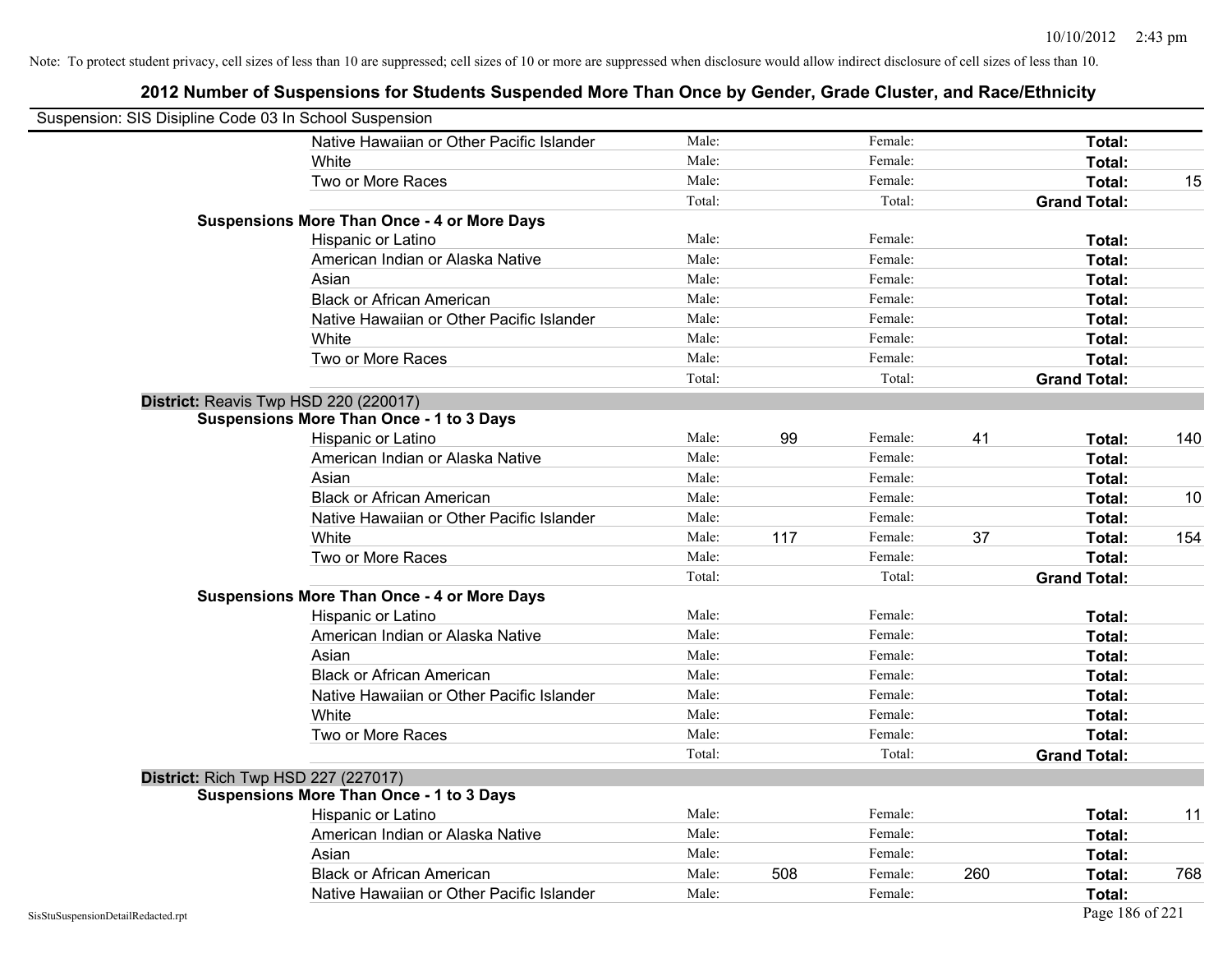| Suspension: SIS Disipline Code 03 In School Suspension |                                                    |        |     |         |     |                     |     |
|--------------------------------------------------------|----------------------------------------------------|--------|-----|---------|-----|---------------------|-----|
|                                                        | White                                              | Male:  |     | Female: |     | <b>Total:</b>       |     |
|                                                        | Two or More Races                                  | Male:  |     | Female: |     | Total:              | 18  |
|                                                        |                                                    | Total: | 536 | Total:  | 272 | <b>Grand Total:</b> | 808 |
|                                                        | <b>Suspensions More Than Once - 4 or More Days</b> |        |     |         |     |                     |     |
|                                                        | Hispanic or Latino                                 | Male:  |     | Female: |     | Total:              |     |
|                                                        | American Indian or Alaska Native                   | Male:  |     | Female: |     | Total:              |     |
|                                                        | Asian                                              | Male:  |     | Female: |     | Total:              |     |
|                                                        | <b>Black or African American</b>                   | Male:  |     | Female: |     | Total:              |     |
|                                                        | Native Hawaiian or Other Pacific Islander          | Male:  |     | Female: |     | Total:              |     |
|                                                        | White                                              | Male:  |     | Female: |     | Total:              |     |
|                                                        | Two or More Races                                  | Male:  |     | Female: |     | Total:              |     |
|                                                        |                                                    | Total: |     | Total:  |     | <b>Grand Total:</b> |     |
|                                                        | District: Ridgeland SD 122 (122002)                |        |     |         |     |                     |     |
|                                                        | <b>Suspensions More Than Once - 1 to 3 Days</b>    |        |     |         |     |                     |     |
|                                                        | Hispanic or Latino                                 | Male:  |     | Female: |     | Total:              | 17  |
|                                                        | American Indian or Alaska Native                   | Male:  |     | Female: |     | <b>Total:</b>       |     |
|                                                        | Asian                                              | Male:  |     | Female: |     | Total:              |     |
|                                                        | <b>Black or African American</b>                   | Male:  |     | Female: |     | Total:              | 10  |
|                                                        | Native Hawaiian or Other Pacific Islander          | Male:  |     | Female: |     | Total:              |     |
|                                                        | White                                              | Male:  | 33  | Female: | 10  | Total:              | 43  |
|                                                        | Two or More Races                                  | Male:  |     | Female: |     | Total:              |     |
|                                                        |                                                    | Total: |     | Total:  |     | <b>Grand Total:</b> |     |
|                                                        | District: Sandridge SD 172 (172002)                |        |     |         |     |                     |     |
|                                                        | <b>Suspensions More Than Once - 1 to 3 Days</b>    |        |     |         |     |                     |     |
|                                                        | Hispanic or Latino                                 | Male:  | 10  | Female: | 11  | Total:              | 21  |
|                                                        | American Indian or Alaska Native                   | Male:  |     | Female: |     | Total:              |     |
|                                                        | Asian                                              | Male:  |     | Female: |     | Total:              |     |
|                                                        | <b>Black or African American</b>                   | Male:  | 26  | Female: | 19  | Total:              | 45  |
|                                                        | Native Hawaiian or Other Pacific Islander          | Male:  |     | Female: |     | Total:              |     |
|                                                        | White                                              | Male:  |     | Female: |     | Total:              | 14  |
|                                                        | Two or More Races                                  | Male:  |     | Female: |     | Total:              |     |
|                                                        |                                                    | Total: |     | Total:  |     | <b>Grand Total:</b> |     |
|                                                        | <b>Suspensions More Than Once - 4 or More Days</b> |        |     |         |     |                     |     |
|                                                        | Hispanic or Latino                                 | Male:  |     | Female: |     | Total:              |     |
|                                                        | American Indian or Alaska Native                   | Male:  |     | Female: |     | Total:              |     |
|                                                        | Asian                                              | Male:  |     | Female: |     | Total:              |     |
|                                                        | <b>Black or African American</b>                   | Male:  |     | Female: |     | Total:              |     |
|                                                        | Native Hawaiian or Other Pacific Islander          | Male:  |     | Female: |     | Total:              |     |
|                                                        | White                                              | Male:  |     | Female: |     | Total:              |     |
| SisStuSuspensionDetailRedacted.rpt                     |                                                    |        |     |         |     | Page 187 of 221     |     |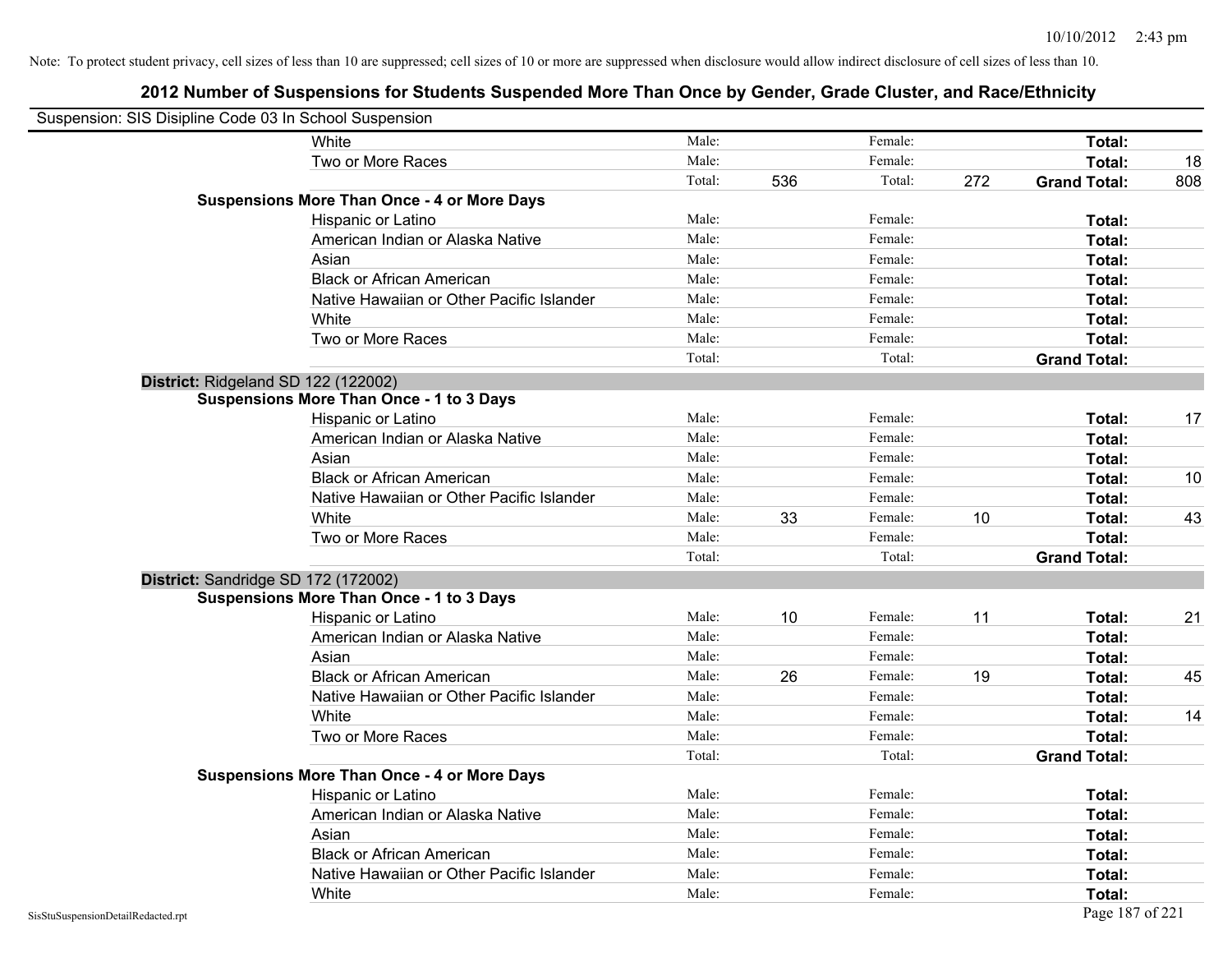| Suspension: SIS Disipline Code 03 In School Suspension |                                                    |        |    |         |    |                     |    |
|--------------------------------------------------------|----------------------------------------------------|--------|----|---------|----|---------------------|----|
|                                                        | Two or More Races                                  | Male:  |    | Female: |    | Total:              |    |
|                                                        |                                                    | Total: |    | Total:  |    | <b>Grand Total:</b> |    |
|                                                        | District: South Holland SD 151 (151002)            |        |    |         |    |                     |    |
|                                                        | <b>Suspensions More Than Once - 1 to 3 Days</b>    |        |    |         |    |                     |    |
|                                                        | Hispanic or Latino                                 | Male:  |    | Female: |    | Total:              |    |
|                                                        | American Indian or Alaska Native                   | Male:  |    | Female: |    | Total:              |    |
|                                                        | Asian                                              | Male:  |    | Female: |    | Total:              |    |
|                                                        | <b>Black or African American</b>                   | Male:  | 53 | Female: | 29 | Total:              | 82 |
|                                                        | Native Hawaiian or Other Pacific Islander          | Male:  |    | Female: |    | Total:              |    |
|                                                        | White                                              | Male:  |    | Female: |    | Total:              |    |
|                                                        | Two or More Races                                  | Male:  |    | Female: |    | Total:              |    |
|                                                        |                                                    | Total: |    | Total:  |    | <b>Grand Total:</b> |    |
|                                                        | <b>Suspensions More Than Once - 4 or More Days</b> |        |    |         |    |                     |    |
|                                                        | Hispanic or Latino                                 | Male:  |    | Female: |    | Total:              |    |
|                                                        | American Indian or Alaska Native                   | Male:  |    | Female: |    | Total:              |    |
|                                                        | Asian                                              | Male:  |    | Female: |    | Total:              |    |
|                                                        | <b>Black or African American</b>                   | Male:  |    | Female: |    | Total:              |    |
|                                                        | Native Hawaiian or Other Pacific Islander          | Male:  |    | Female: |    | Total:              |    |
|                                                        | White                                              | Male:  |    | Female: |    | Total:              |    |
|                                                        | Two or More Races                                  | Male:  |    | Female: |    | Total:              |    |
|                                                        |                                                    | Total: |    | Total:  |    | <b>Grand Total:</b> |    |
|                                                        | District: Southland College Prep (901025)          |        |    |         |    |                     |    |
|                                                        | <b>Suspensions More Than Once - 1 to 3 Days</b>    |        |    |         |    |                     |    |
|                                                        | Hispanic or Latino                                 | Male:  |    | Female: |    | Total:              |    |
|                                                        | American Indian or Alaska Native                   | Male:  |    | Female: |    | Total:              |    |
|                                                        | Asian                                              | Male:  |    | Female: |    | Total:              |    |
|                                                        | <b>Black or African American</b>                   | Male:  |    | Female: |    | Total:              |    |
|                                                        | Native Hawaiian or Other Pacific Islander          | Male:  |    | Female: |    | Total:              |    |
|                                                        | White                                              | Male:  |    | Female: |    | Total:              |    |
|                                                        | Two or More Races                                  | Male:  |    | Female: |    | Total:              |    |
|                                                        |                                                    | Total: |    | Total:  |    | <b>Grand Total:</b> |    |
|                                                        | <b>Suspensions More Than Once - 4 or More Days</b> |        |    |         |    |                     |    |
|                                                        | Hispanic or Latino                                 | Male:  |    | Female: |    | Total:              |    |
|                                                        | American Indian or Alaska Native                   | Male:  |    | Female: |    | Total:              |    |
|                                                        | Asian                                              | Male:  |    | Female: |    | Total:              |    |
|                                                        | <b>Black or African American</b>                   | Male:  |    | Female: |    | Total:              |    |
|                                                        | Native Hawaiian or Other Pacific Islander          | Male:  |    | Female: |    | Total:              |    |
|                                                        | White                                              | Male:  |    | Female: |    | Total:              |    |
|                                                        | Two or More Races                                  | Male:  |    | Female: |    | Total:              |    |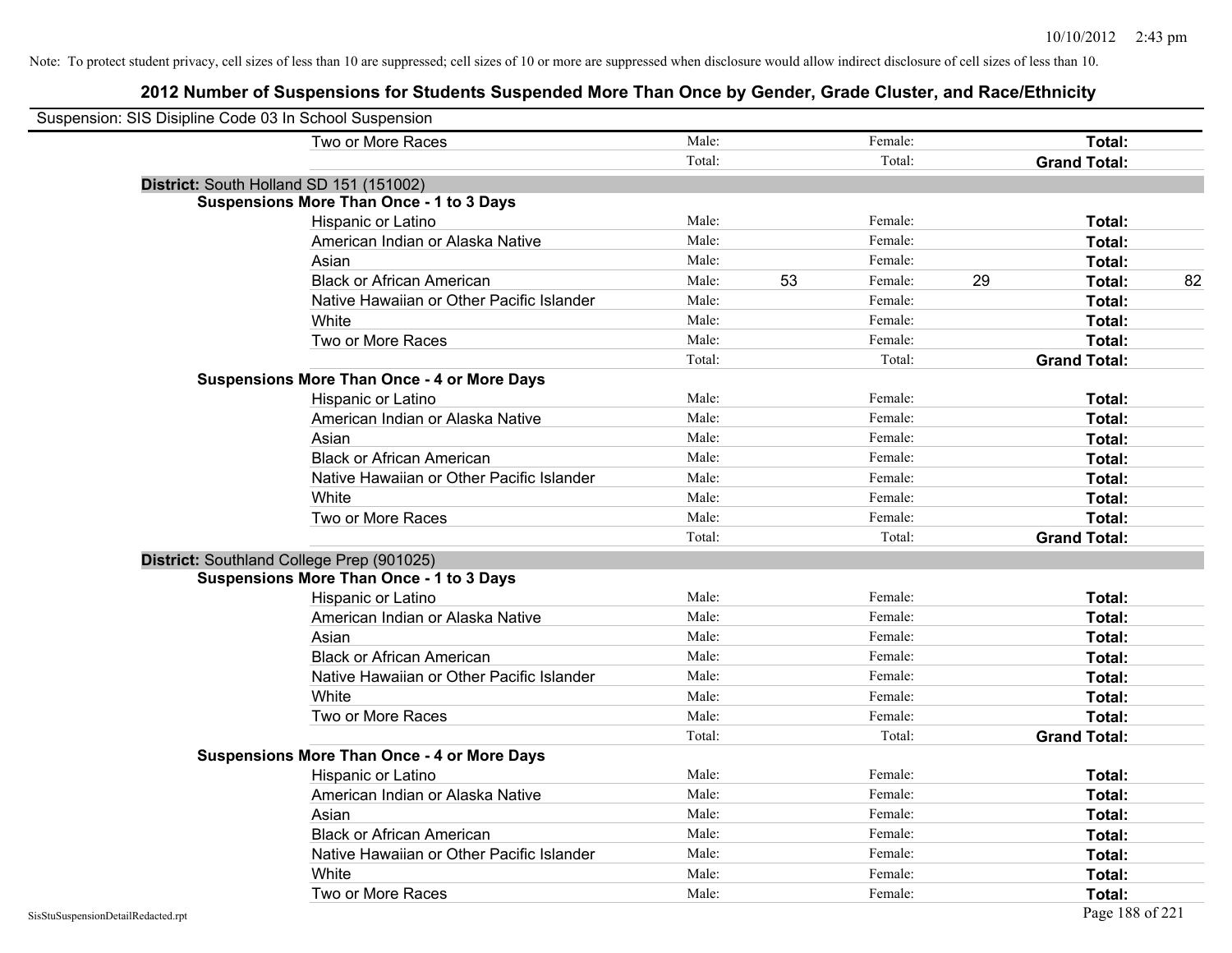| Suspension: SIS Disipline Code 03 In School Suspension |        |                |                     |     |
|--------------------------------------------------------|--------|----------------|---------------------|-----|
|                                                        | Total: | Total:         | <b>Grand Total:</b> |     |
| District: Speed SEJA #802 (802060)                     |        |                |                     |     |
| <b>Suspensions More Than Once - 1 to 3 Days</b>        |        |                |                     |     |
| Hispanic or Latino                                     | Male:  | Female:        | Total:              |     |
| American Indian or Alaska Native                       | Male:  | Female:        | Total:              |     |
| Asian                                                  | Male:  | Female:        | Total:              |     |
| <b>Black or African American</b>                       | Male:  | Female:        | Total:              |     |
| Native Hawaiian or Other Pacific Islander              | Male:  | Female:        | Total:              |     |
| White                                                  | Male:  | Female:        | Total:              |     |
| Two or More Races                                      | Male:  | Female:        | Total:              |     |
|                                                        | Total: | Total:         | <b>Grand Total:</b> |     |
| District: Steger SD 194 (194002)                       |        |                |                     |     |
| <b>Suspensions More Than Once - 1 to 3 Days</b>        |        |                |                     |     |
| Hispanic or Latino                                     | Male:  | Female:        | Total:              |     |
| American Indian or Alaska Native                       | Male:  | Female:        | Total:              |     |
| Asian                                                  | Male:  | Female:        | Total:              |     |
| <b>Black or African American</b>                       | Male:  | Female:        | Total:              | 13  |
| Native Hawaiian or Other Pacific Islander              | Male:  | Female:        | Total:              |     |
| White                                                  | Male:  | Female:        | Total:              | 11  |
| Two or More Races                                      | Male:  | Female:        | Total:              |     |
|                                                        | Total: | Total:         | <b>Grand Total:</b> |     |
| <b>District: Summit SD 104 (104002)</b>                |        |                |                     |     |
| <b>Suspensions More Than Once - 1 to 3 Days</b>        |        |                |                     |     |
| Hispanic or Latino                                     | Male:  | Female:        | Total:              |     |
| American Indian or Alaska Native                       | Male:  | Female:        | Total:              |     |
| Asian                                                  | Male:  | Female:        | Total:              |     |
| <b>Black or African American</b>                       | Male:  | Female:        | Total:              |     |
| Native Hawaiian or Other Pacific Islander              | Male:  | Female:        | Total:              |     |
| White                                                  | Male:  | Female:        | Total:              |     |
| Two or More Races                                      | Male:  | Female:        | Total:              |     |
|                                                        | Total: | Total:         | <b>Grand Total:</b> |     |
| District: Sunnybrook SD 171 (171002)                   |        |                |                     |     |
| <b>Suspensions More Than Once - 1 to 3 Days</b>        |        |                |                     |     |
| Hispanic or Latino                                     | Male:  | Female:        | Total:              | 10  |
| American Indian or Alaska Native                       | Male:  | Female:        | Total:              |     |
| Asian                                                  | Male:  | Female:        | Total:              |     |
| <b>Black or African American</b>                       | Male:  | Female:<br>123 | 18<br>Total:        | 141 |
| Native Hawaiian or Other Pacific Islander              | Male:  | Female:        | Total:              |     |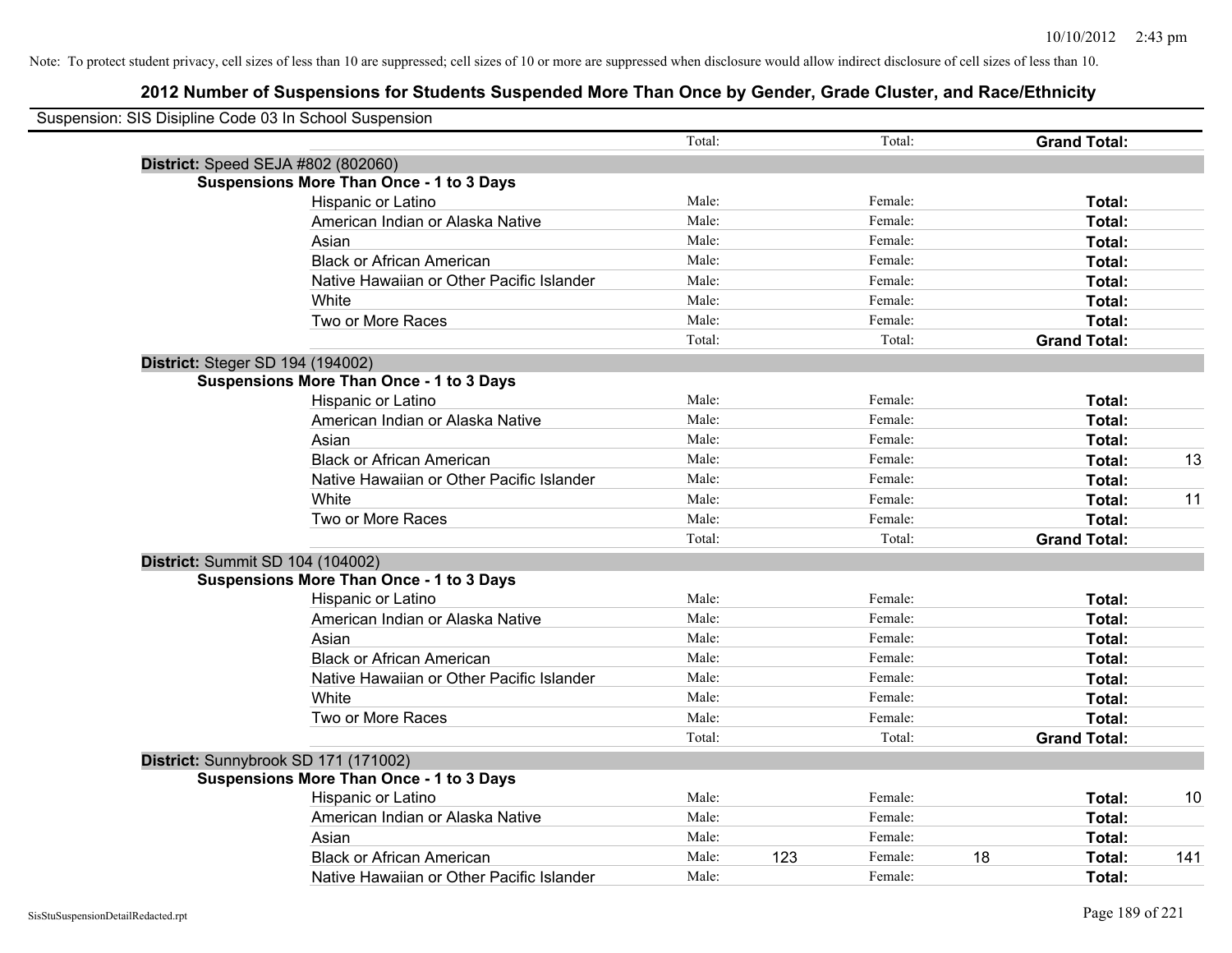| Suspension: SIS Disipline Code 03 In School Suspension |                                                    |        |       |         |     |                     |       |
|--------------------------------------------------------|----------------------------------------------------|--------|-------|---------|-----|---------------------|-------|
|                                                        | White                                              | Male:  |       | Female: |     | Total:              |       |
|                                                        | Two or More Races                                  | Male:  |       | Female: |     | Total:              |       |
|                                                        |                                                    | Total: |       | Total:  |     | <b>Grand Total:</b> |       |
|                                                        | District: Thornton Fractional Twp HSD 215 (215017) |        |       |         |     |                     |       |
|                                                        | <b>Suspensions More Than Once - 1 to 3 Days</b>    |        |       |         |     |                     |       |
|                                                        | Hispanic or Latino                                 | Male:  | 209   | Female: | 101 | Total:              | 310   |
|                                                        | American Indian or Alaska Native                   | Male:  |       | Female: |     | Total:              |       |
|                                                        | Asian                                              | Male:  |       | Female: |     | Total:              |       |
|                                                        | <b>Black or African American</b>                   | Male:  | 1,028 | Female: | 892 | Total:              | 1,920 |
|                                                        | Native Hawaiian or Other Pacific Islander          | Male:  |       | Female: |     | Total:              |       |
|                                                        | White                                              | Male:  | 111   | Female: | 71  | Total:              | 182   |
|                                                        | Two or More Races                                  | Male:  | 25    | Female: | 27  | Total:              | 52    |
|                                                        |                                                    | Total: |       | Total:  |     | <b>Grand Total:</b> |       |
|                                                        | <b>Suspensions More Than Once - 4 or More Days</b> |        |       |         |     |                     |       |
|                                                        | Hispanic or Latino                                 | Male:  |       | Female: |     | Total:              |       |
|                                                        | American Indian or Alaska Native                   | Male:  |       | Female: |     | Total:              |       |
|                                                        | Asian                                              | Male:  |       | Female: |     | Total:              |       |
|                                                        | <b>Black or African American</b>                   | Male:  |       | Female: |     | Total:              |       |
|                                                        | Native Hawaiian or Other Pacific Islander          | Male:  |       | Female: |     | Total:              |       |
|                                                        | White                                              | Male:  |       | Female: |     | Total:              |       |
|                                                        | Two or More Races                                  | Male:  |       | Female: |     | Total:              |       |
|                                                        |                                                    | Total: |       | Total:  |     | <b>Grand Total:</b> |       |
| District: Thornton SD 154 (154002)                     |                                                    |        |       |         |     |                     |       |
|                                                        | <b>Suspensions More Than Once - 1 to 3 Days</b>    |        |       |         |     |                     |       |
|                                                        | Hispanic or Latino                                 | Male:  |       | Female: |     | Total:              |       |
|                                                        | American Indian or Alaska Native                   | Male:  |       | Female: |     | Total:              |       |
|                                                        | Asian                                              | Male:  |       | Female: |     | Total:              |       |
|                                                        | <b>Black or African American</b>                   | Male:  |       | Female: |     | Total:              |       |
|                                                        | Native Hawaiian or Other Pacific Islander          | Male:  |       | Female: |     | Total:              |       |
|                                                        | White                                              | Male:  |       | Female: |     | Total:              |       |
|                                                        | Two or More Races                                  | Male:  |       | Female: |     | Total:              |       |
|                                                        |                                                    | Total: |       | Total:  |     | <b>Grand Total:</b> |       |
|                                                        | District: Thornton Twp HSD 205 (205017)            |        |       |         |     |                     |       |
|                                                        | <b>Suspensions More Than Once - 1 to 3 Days</b>    |        |       |         |     |                     |       |
|                                                        | Hispanic or Latino                                 | Male:  | 27    | Female: | 20  | Total:              | 47    |
|                                                        | American Indian or Alaska Native                   | Male:  |       | Female: |     | Total:              |       |
|                                                        | Asian                                              | Male:  |       | Female: |     | <b>Total:</b>       |       |
|                                                        | <b>Black or African American</b>                   | Male:  | 1,156 | Female: | 770 | Total:              | 1,926 |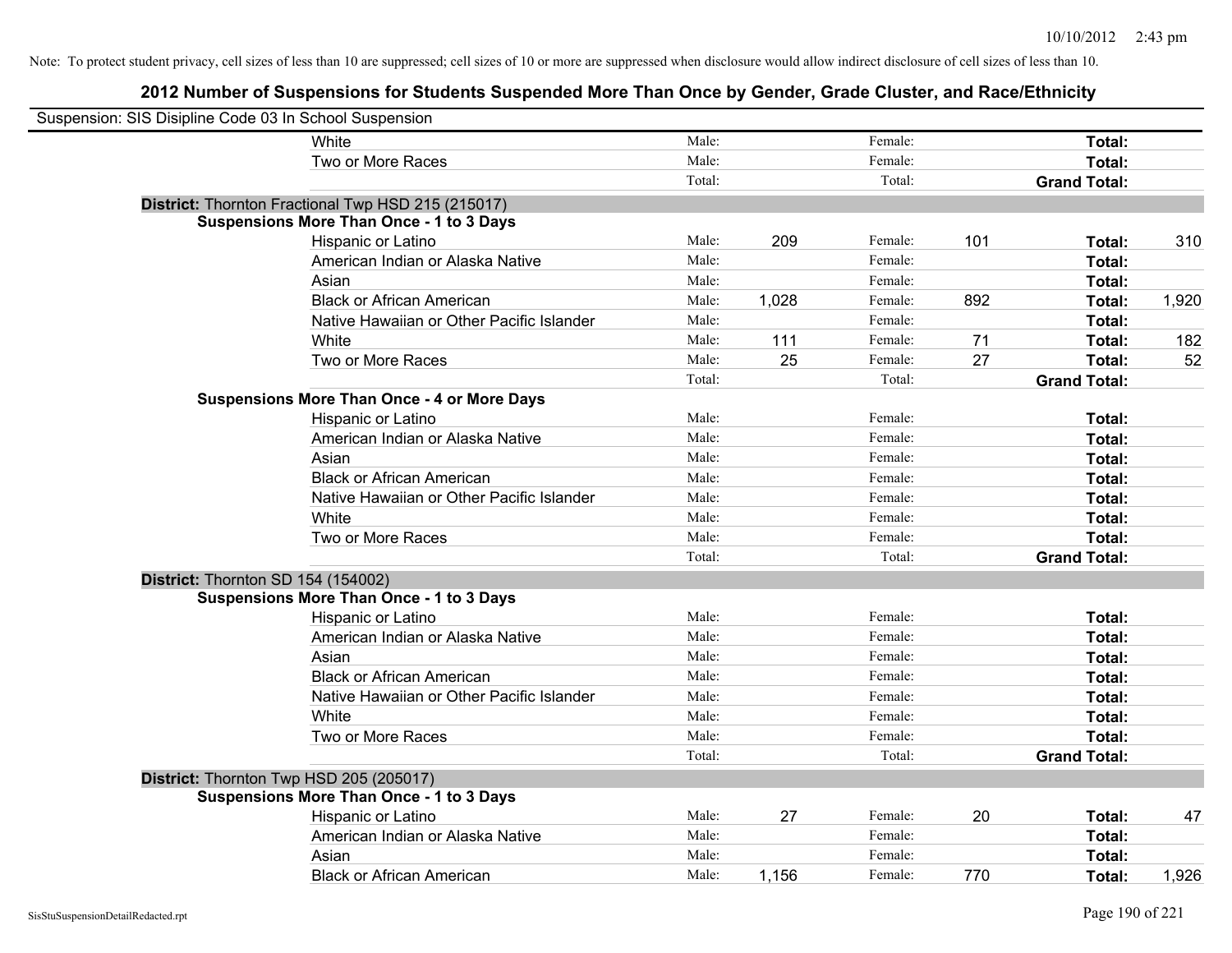## **2012 Number of Suspensions for Students Suspended More Than Once by Gender, Grade Cluster, and Race/Ethnicity**

| Suspension: SIS Disipline Code 03 In School Suspension |                                                    |        |    |         |    |                     |       |
|--------------------------------------------------------|----------------------------------------------------|--------|----|---------|----|---------------------|-------|
|                                                        | Native Hawaiian or Other Pacific Islander          | Male:  |    | Female: |    | Total:              |       |
|                                                        | White                                              | Male:  |    | Female: |    | Total:              |       |
|                                                        | Two or More Races                                  | Male:  |    | Female: |    | Total:              |       |
|                                                        |                                                    | Total: |    | Total:  |    | <b>Grand Total:</b> | 1,984 |
|                                                        | <b>Suspensions More Than Once - 4 or More Days</b> |        |    |         |    |                     |       |
|                                                        | Hispanic or Latino                                 | Male:  |    | Female: |    | Total:              |       |
|                                                        | American Indian or Alaska Native                   | Male:  |    | Female: |    | Total:              |       |
|                                                        | Asian                                              | Male:  |    | Female: |    | Total:              |       |
|                                                        | <b>Black or African American</b>                   | Male:  | 37 | Female: | 16 | Total:              | 53    |
|                                                        | Native Hawaiian or Other Pacific Islander          | Male:  |    | Female: |    | Total:              |       |
|                                                        | White                                              | Male:  |    | Female: |    | Total:              |       |
|                                                        | Two or More Races                                  | Male:  |    | Female: |    | Total:              |       |
|                                                        |                                                    | Total: |    | Total:  |    | <b>Grand Total:</b> |       |
|                                                        | District: Willow Springs SD 108 (108002)           |        |    |         |    |                     |       |
|                                                        | <b>Suspensions More Than Once - 1 to 3 Days</b>    |        |    |         |    |                     |       |
|                                                        | Hispanic or Latino                                 | Male:  |    | Female: |    | Total:              |       |
|                                                        | American Indian or Alaska Native                   | Male:  |    | Female: |    | Total:              |       |
|                                                        | Asian                                              | Male:  |    | Female: |    | Total:              |       |
|                                                        | <b>Black or African American</b>                   | Male:  |    | Female: |    | Total:              |       |
|                                                        | Native Hawaiian or Other Pacific Islander          | Male:  |    | Female: |    | Total:              |       |
|                                                        | White                                              | Male:  |    | Female: |    | Total:              |       |
|                                                        | Two or More Races                                  | Male:  |    | Female: |    | <b>Total:</b>       |       |
|                                                        |                                                    | Total: |    | Total:  |    | <b>Grand Total:</b> |       |
|                                                        |                                                    |        |    |         |    |                     |       |
| Region: Rock Island ROE (49)                           |                                                    |        |    |         |    |                     |       |
| County: Rock Island (081)                              |                                                    |        |    |         |    |                     |       |
|                                                        | District: Carbon Cliff-Barstow SD 36 (036002)      |        |    |         |    |                     |       |
|                                                        | <b>Suspensions More Than Once - 1 to 3 Days</b>    |        |    |         |    |                     |       |
|                                                        | Hispanic or Latino                                 | Male:  |    | Female: |    | Total:              |       |
|                                                        | American Indian or Alaska Native                   | Male:  |    | Female: |    | Total:              |       |
|                                                        | Asian                                              | Male:  |    | Female: |    | Total:              |       |
|                                                        | <b>Black or African American</b>                   | Male:  |    | Female: |    | Total:              |       |
|                                                        | Native Hawaiian or Other Pacific Islander          | Male:  |    | Female: |    | Total:              |       |
|                                                        | White                                              | Male:  |    | Female: |    | Total:              |       |
|                                                        | Two or More Races                                  | Male:  |    | Female: |    | Total:              |       |
|                                                        |                                                    | Total: |    | Total:  |    | <b>Grand Total:</b> | 20    |
|                                                        | $Dimitation$ $Tast$ Meline CD 27 (027002)          |        |    |         |    |                     |       |

**District:** East Moline SD 37 (037002) **Suspensions More Than Once - 1 to 3 Days**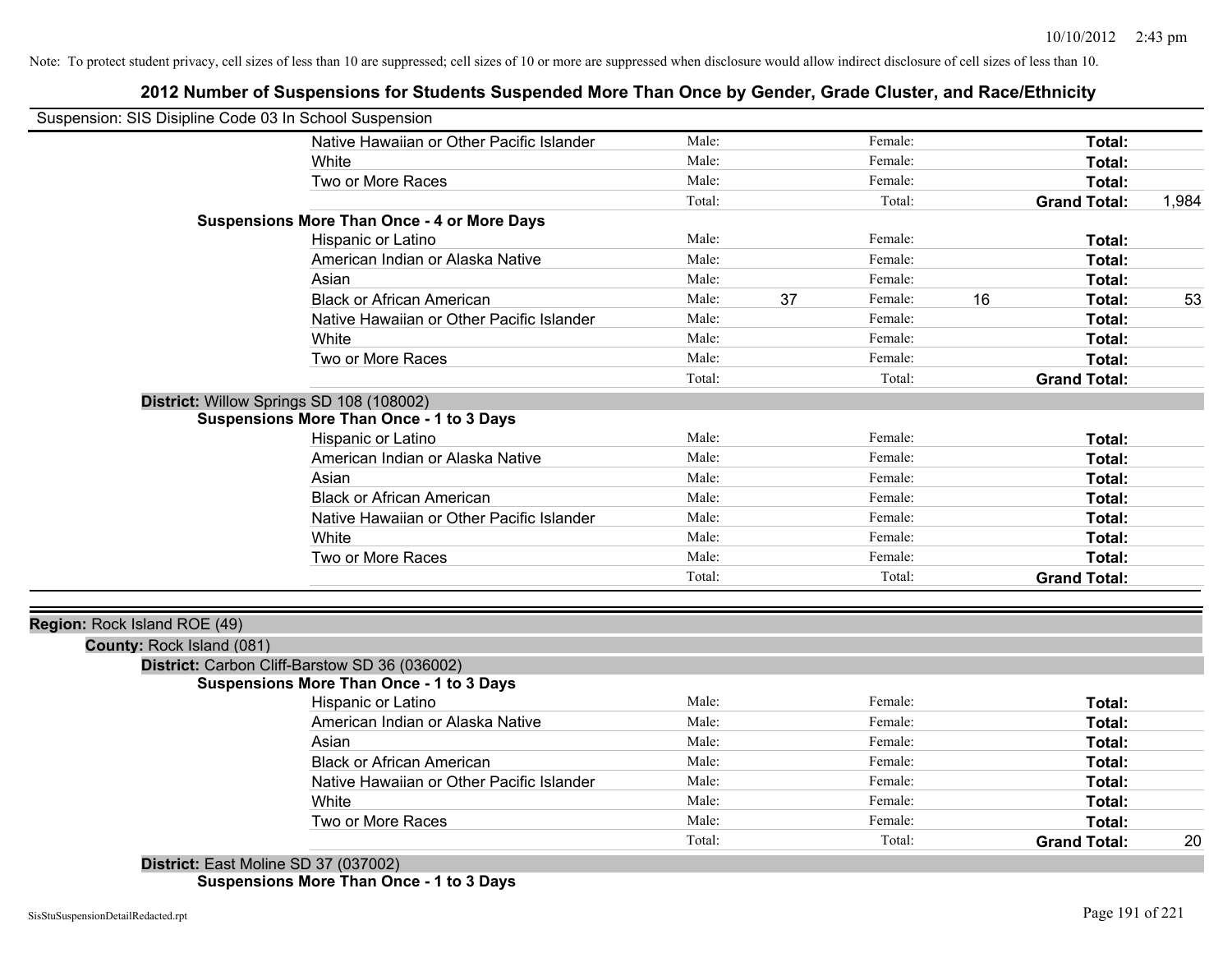## **2012 Number of Suspensions for Students Suspended More Than Once by Gender, Grade Cluster, and Race/Ethnicity**

| Suspension: SIS Disipline Code 03 In School Suspension |        |     |         |     |                     |     |
|--------------------------------------------------------|--------|-----|---------|-----|---------------------|-----|
| Hispanic or Latino                                     | Male:  | 45  | Female: | 37  | Total:              | 82  |
| American Indian or Alaska Native                       | Male:  |     | Female: |     | Total:              |     |
| Asian                                                  | Male:  |     | Female: |     | Total:              |     |
| <b>Black or African American</b>                       | Male:  | 85  | Female: | 21  | Total:              | 106 |
| Native Hawaiian or Other Pacific Islander              | Male:  |     | Female: |     | Total:              |     |
| White                                                  | Male:  | 160 | Female: | 35  | Total:              | 195 |
| Two or More Races                                      | Male:  |     | Female: |     | Total:              | 73  |
|                                                        | Total: | 363 | Total:  | 105 | <b>Grand Total:</b> | 468 |
| District: Moline USD 40 (040022)                       |        |     |         |     |                     |     |
| <b>Suspensions More Than Once - 1 to 3 Days</b>        |        |     |         |     |                     |     |
| Hispanic or Latino                                     | Male:  | 126 | Female: | 13  | Total:              | 139 |
| American Indian or Alaska Native                       | Male:  |     | Female: |     | Total:              |     |
| Asian                                                  | Male:  |     | Female: |     | Total:              |     |
| <b>Black or African American</b>                       | Male:  | 35  | Female: | 12  | Total:              | 47  |
| Native Hawaiian or Other Pacific Islander              | Male:  |     | Female: |     | Total:              |     |
| White                                                  | Male:  | 107 | Female: | 26  | Total:              | 133 |
| Two or More Races                                      | Male:  | 14  | Female: | 11  | Total:              | 25  |
|                                                        | Total: |     | Total:  |     | <b>Grand Total:</b> |     |
| <b>Suspensions More Than Once - 4 or More Days</b>     |        |     |         |     |                     |     |
| Hispanic or Latino                                     | Male:  |     | Female: |     | Total:              |     |
| American Indian or Alaska Native                       | Male:  |     | Female: |     | Total:              |     |
| Asian                                                  | Male:  |     | Female: |     | Total:              |     |
| <b>Black or African American</b>                       | Male:  |     | Female: |     | Total:              |     |
| Native Hawaiian or Other Pacific Islander              | Male:  |     | Female: |     | Total:              |     |
| White                                                  | Male:  |     | Female: |     | Total:              |     |
| Two or More Races                                      | Male:  |     | Female: |     | Total:              |     |
|                                                        | Total: |     | Total:  |     | <b>Grand Total:</b> |     |
| District: Non-Public School (0300)                     |        |     |         |     |                     |     |
| <b>Suspensions More Than Once - 1 to 3 Days</b>        |        |     |         |     |                     |     |
| Hispanic or Latino                                     | Male:  |     | Female: |     | Total:              |     |
| American Indian or Alaska Native                       | Male:  |     | Female: |     | Total:              |     |
| Asian                                                  | Male:  |     | Female: |     | Total:              |     |
| <b>Black or African American</b>                       | Male:  |     | Female: |     | Total:              |     |
| Native Hawaiian or Other Pacific Islander              | Male:  |     | Female: |     | Total:              |     |
| White                                                  | Male:  |     | Female: |     | Total:              |     |
| Two or More Races                                      | Male:  |     | Female: |     | Total:              |     |
|                                                        | Total: |     | Total:  |     | <b>Grand Total:</b> |     |

**District:** Riverdale CUSD 100 (100026)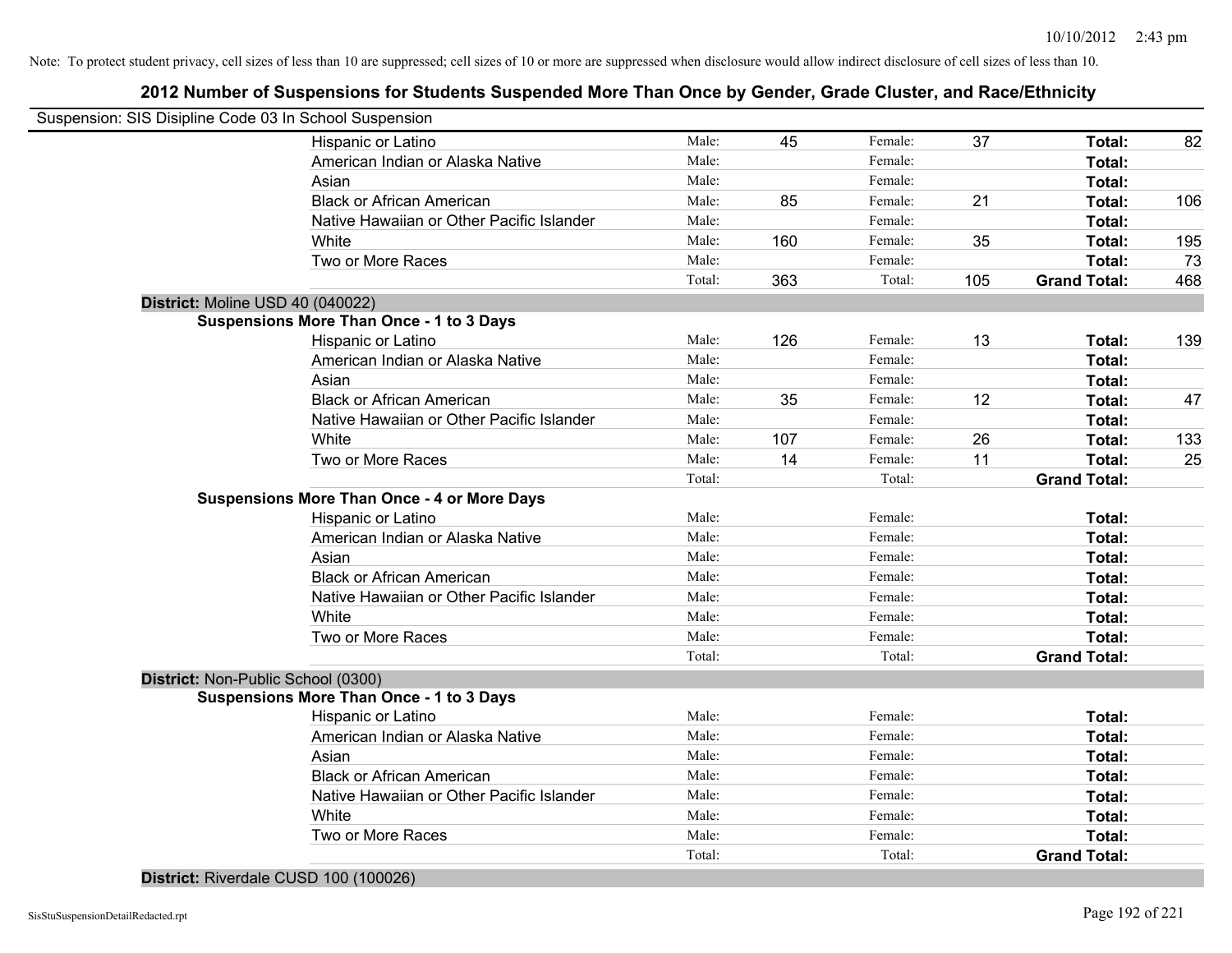| Suspension: SIS Disipline Code 03 In School Suspension |                                                 |        |     |         |     |                     |     |
|--------------------------------------------------------|-------------------------------------------------|--------|-----|---------|-----|---------------------|-----|
|                                                        | <b>Suspensions More Than Once - 1 to 3 Days</b> |        |     |         |     |                     |     |
|                                                        | Hispanic or Latino                              | Male:  |     | Female: |     | Total:              |     |
|                                                        | American Indian or Alaska Native                | Male:  |     | Female: |     | Total:              |     |
|                                                        | Asian                                           | Male:  |     | Female: |     | Total:              |     |
|                                                        | <b>Black or African American</b>                | Male:  |     | Female: |     | Total:              |     |
|                                                        | Native Hawaiian or Other Pacific Islander       | Male:  |     | Female: |     | Total:              |     |
|                                                        | White                                           | Male:  |     | Female: |     | Total:              |     |
|                                                        | Two or More Races                               | Male:  |     | Female: |     | Total:              |     |
|                                                        |                                                 | Total: |     | Total:  |     | <b>Grand Total:</b> |     |
|                                                        | District: Rock Island SD 41 (041025)            |        |     |         |     |                     |     |
|                                                        | <b>Suspensions More Than Once - 1 to 3 Days</b> |        |     |         |     |                     |     |
|                                                        | Hispanic or Latino                              | Male:  | 96  | Female: | 51  | Total:              | 147 |
|                                                        | American Indian or Alaska Native                | Male:  |     | Female: |     | Total:              |     |
|                                                        | Asian                                           | Male:  |     | Female: |     | Total:              |     |
|                                                        | <b>Black or African American</b>                | Male:  | 567 | Female: | 199 | Total:              | 766 |
|                                                        | Native Hawaiian or Other Pacific Islander       | Male:  |     | Female: |     | Total:              |     |
|                                                        | White                                           | Male:  | 298 | Female: | 112 | Total:              | 410 |
|                                                        | Two or More Races                               | Male:  |     | Female: |     | Total:              | 23  |
|                                                        |                                                 | Total: |     | Total:  |     | <b>Grand Total:</b> |     |
|                                                        | District: Rockridge CUSD 300 (300026)           |        |     |         |     |                     |     |
|                                                        | <b>Suspensions More Than Once - 1 to 3 Days</b> |        |     |         |     |                     |     |
|                                                        | Hispanic or Latino                              | Male:  |     | Female: |     | Total:              |     |
|                                                        | American Indian or Alaska Native                | Male:  |     | Female: |     | Total:              |     |
|                                                        | Asian                                           | Male:  |     | Female: |     | Total:              |     |
|                                                        | <b>Black or African American</b>                | Male:  |     | Female: |     | Total:              |     |
|                                                        | Native Hawaiian or Other Pacific Islander       | Male:  |     | Female: |     | Total:              |     |
|                                                        | White                                           | Male:  |     | Female: |     | Total:              | 65  |
|                                                        | Two or More Races                               | Male:  |     | Female: |     | Total:              |     |
|                                                        |                                                 | Total: |     | Total:  |     | <b>Grand Total:</b> |     |
|                                                        | District: Sherrard CUSD 200 (200026)            |        |     |         |     |                     |     |
|                                                        | <b>Suspensions More Than Once - 1 to 3 Days</b> |        |     |         |     |                     |     |
|                                                        | Hispanic or Latino                              | Male:  |     | Female: |     | Total:              |     |
|                                                        | American Indian or Alaska Native                | Male:  |     | Female: |     | Total:              |     |
|                                                        | Asian                                           | Male:  |     | Female: |     | Total:              |     |
|                                                        | <b>Black or African American</b>                | Male:  |     | Female: |     | Total:              |     |
|                                                        | Native Hawaiian or Other Pacific Islander       | Male:  |     | Female: |     | Total:              |     |
|                                                        | White                                           | Male:  | 26  | Female: | 12  | <b>Total:</b>       | 38  |
|                                                        | Two or More Races                               | Male:  |     | Female: |     | Total:              |     |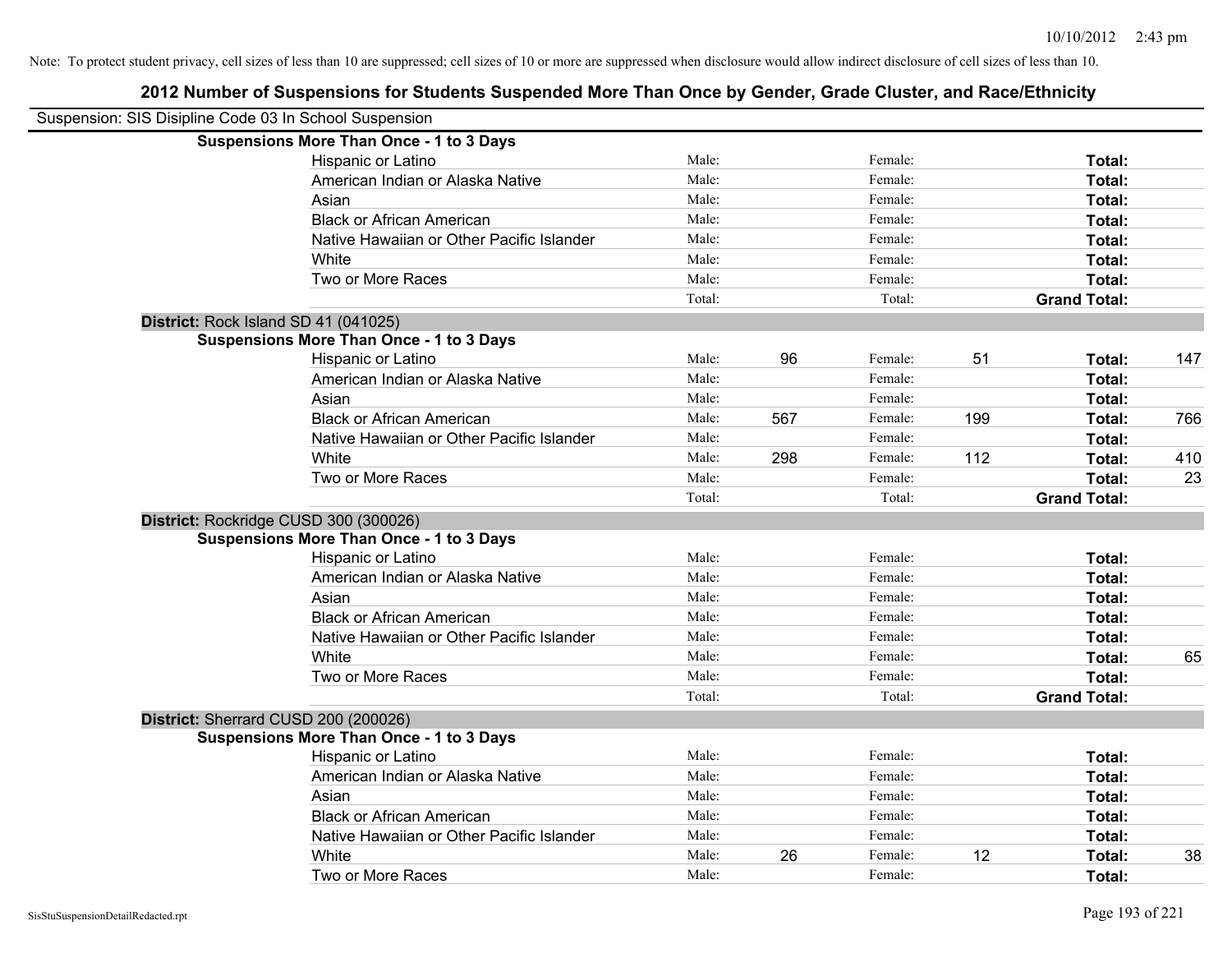| Suspension: SIS Disipline Code 03 In School Suspension |        |       |         |     |                     |       |
|--------------------------------------------------------|--------|-------|---------|-----|---------------------|-------|
|                                                        | Total: |       | Total:  |     | <b>Grand Total:</b> |       |
| <b>District: Silvis SD 34 (034002)</b>                 |        |       |         |     |                     |       |
| <b>Suspensions More Than Once - 1 to 3 Days</b>        |        |       |         |     |                     |       |
| Hispanic or Latino                                     | Male:  |       | Female: |     | Total:              |       |
| American Indian or Alaska Native                       | Male:  |       | Female: |     | Total:              |       |
| Asian                                                  | Male:  |       | Female: |     | Total:              |       |
| <b>Black or African American</b>                       | Male:  |       | Female: |     | Total:              |       |
| Native Hawaiian or Other Pacific Islander              | Male:  |       | Female: |     | Total:              |       |
| White                                                  | Male:  |       | Female: |     | Total:              |       |
| Two or More Races                                      | Male:  |       | Female: |     | Total:              |       |
|                                                        | Total: |       | Total:  |     | <b>Grand Total:</b> |       |
| District: United Twp HSD 30 (030017)                   |        |       |         |     |                     |       |
| <b>Suspensions More Than Once - 1 to 3 Days</b>        |        |       |         |     |                     |       |
| Hispanic or Latino                                     | Male:  | 351   | Female: | 185 | Total:              | 536   |
| American Indian or Alaska Native                       | Male:  |       | Female: |     | Total:              |       |
| Asian                                                  | Male:  |       | Female: |     | Total:              | 15    |
| <b>Black or African American</b>                       | Male:  | 345   | Female: | 177 | Total:              | 522   |
| Native Hawaiian or Other Pacific Islander              | Male:  |       | Female: |     | Total:              |       |
| White                                                  | Male:  | 1,039 | Female: | 497 | Total:              | 1,536 |
| Two or More Races                                      | Male:  | 71    | Female: | 18  | Total:              | 89    |
|                                                        | Total: |       | Total:  |     | <b>Grand Total:</b> |       |
| <b>Suspensions More Than Once - 4 or More Days</b>     |        |       |         |     |                     |       |
| Hispanic or Latino                                     | Male:  |       | Female: |     | Total:              |       |
| American Indian or Alaska Native                       | Male:  |       | Female: |     | Total:              |       |
| Asian                                                  | Male:  |       | Female: |     | Total:              |       |
| <b>Black or African American</b>                       | Male:  |       | Female: |     | Total:              |       |
| Native Hawaiian or Other Pacific Islander              | Male:  |       | Female: |     | Total:              |       |
| White                                                  | Male:  |       | Female: |     | Total:              | 11    |
| Two or More Races                                      | Male:  |       | Female: |     | <b>Total:</b>       |       |
|                                                        | Total: |       | Total:  |     | <b>Grand Total:</b> | 22    |
|                                                        |        |       |         |     |                     |       |
| Region: Sangamon ROE (51)                              |        |       |         |     |                     |       |
| County: Non-Public School (000)                        |        |       |         |     |                     |       |
| District: Sangamon ROE (000000)                        |        |       |         |     |                     |       |
| <b>Suspensions More Than Once - 1 to 3 Days</b>        |        |       |         |     |                     |       |
| Hispanic or Latino                                     | Male:  |       | Female: |     | Total:              |       |
| American Indian or Alaska Native                       | Male:  |       | Female: |     | Total:              |       |
| Asian                                                  | Male:  |       | Female: |     | Total:              |       |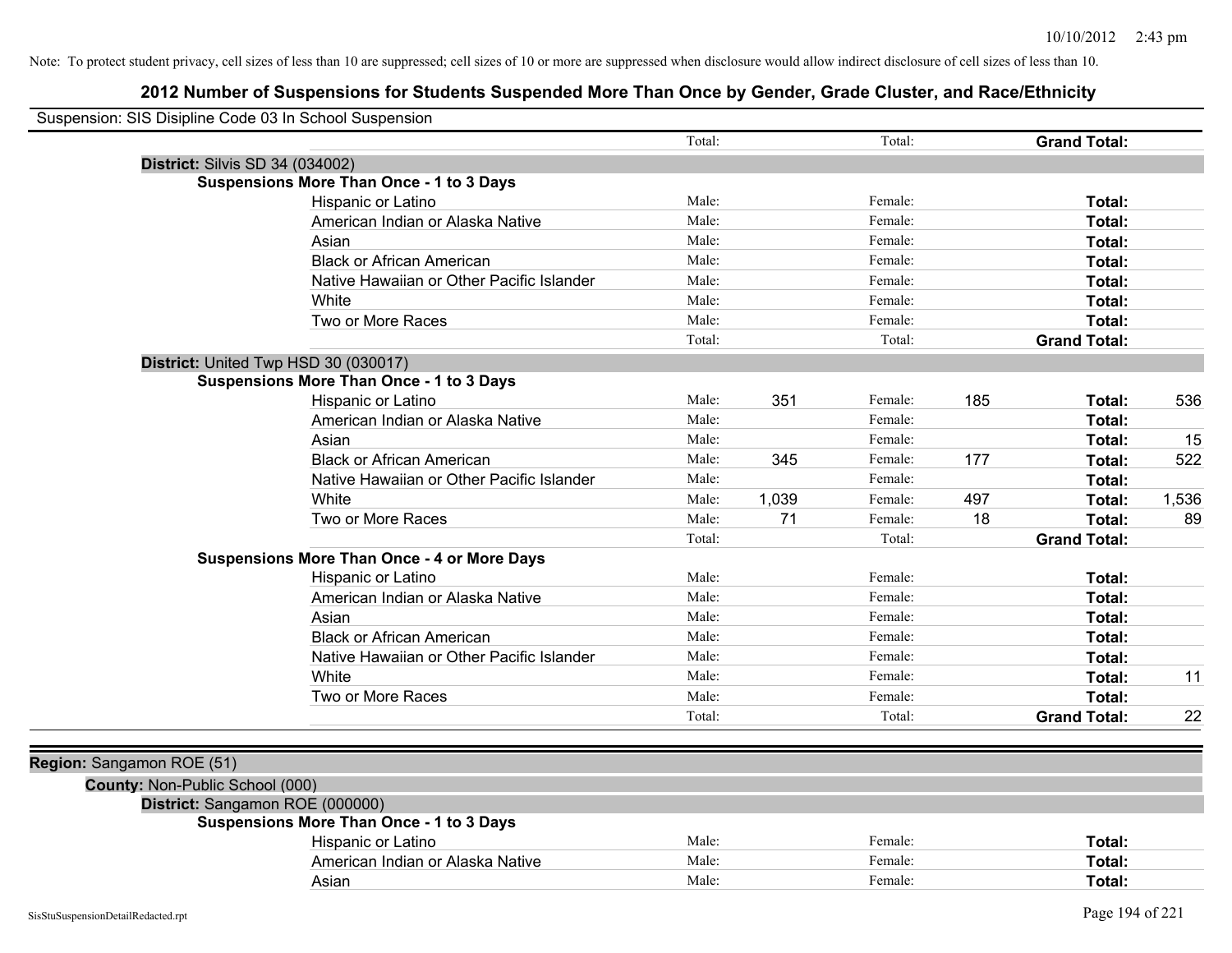| Suspension: SIS Disipline Code 03 In School Suspension |                                                    |        |         |                     |    |
|--------------------------------------------------------|----------------------------------------------------|--------|---------|---------------------|----|
|                                                        | <b>Black or African American</b>                   | Male:  | Female: | Total:              |    |
|                                                        | Native Hawaiian or Other Pacific Islander          | Male:  | Female: | Total:              |    |
|                                                        | White                                              | Male:  | Female: | Total:              |    |
|                                                        | Two or More Races                                  | Male:  | Female: | Total:              |    |
|                                                        |                                                    | Total: | Total:  | <b>Grand Total:</b> |    |
| County: Sangamon (084)                                 |                                                    |        |         |                     |    |
|                                                        | District: Auburn CUSD 10 (010026)                  |        |         |                     |    |
|                                                        | <b>Suspensions More Than Once - 1 to 3 Days</b>    |        |         |                     |    |
|                                                        | Hispanic or Latino                                 | Male:  | Female: | Total:              |    |
|                                                        | American Indian or Alaska Native                   | Male:  | Female: | Total:              |    |
|                                                        | Asian                                              | Male:  | Female: | Total:              |    |
|                                                        | <b>Black or African American</b>                   | Male:  | Female: | Total:              |    |
|                                                        | Native Hawaiian or Other Pacific Islander          | Male:  | Female: | Total:              |    |
|                                                        | White                                              | Male:  | Female: | Total:              | 25 |
|                                                        | Two or More Races                                  | Male:  | Female: | Total:              |    |
|                                                        |                                                    | Total: | Total:  | <b>Grand Total:</b> |    |
|                                                        | District: Pawnee CUSD 11 (011026)                  |        |         |                     |    |
|                                                        | <b>Suspensions More Than Once - 1 to 3 Days</b>    |        |         |                     |    |
|                                                        | Hispanic or Latino                                 | Male:  | Female: | Total:              |    |
|                                                        | American Indian or Alaska Native                   | Male:  | Female: | Total:              |    |
|                                                        | Asian                                              | Male:  | Female: | Total:              |    |
|                                                        | <b>Black or African American</b>                   | Male:  | Female: | Total:              |    |
|                                                        | Native Hawaiian or Other Pacific Islander          | Male:  | Female: | Total:              |    |
|                                                        | White                                              | Male:  | Female: | Total:              | 18 |
|                                                        | Two or More Races                                  | Male:  | Female: | Total:              |    |
|                                                        |                                                    | Total: | Total:  | <b>Grand Total:</b> |    |
|                                                        | <b>Suspensions More Than Once - 4 or More Days</b> |        |         |                     |    |
|                                                        | Hispanic or Latino                                 | Male:  | Female: | Total:              |    |
|                                                        | American Indian or Alaska Native                   | Male:  | Female: | Total:              |    |
|                                                        | Asian                                              | Male:  | Female: | Total:              |    |
|                                                        | <b>Black or African American</b>                   | Male:  | Female: | Total:              |    |
|                                                        | Native Hawaiian or Other Pacific Islander          | Male:  | Female: | Total:              |    |
|                                                        | White                                              | Male:  | Female: | Total:              |    |
|                                                        | Two or More Races                                  | Male:  | Female: | Total:              |    |
|                                                        |                                                    | Total: | Total:  | <b>Grand Total:</b> |    |
|                                                        | District: Pleasant Plains CUSD 8 (008026)          |        |         |                     |    |
|                                                        | <b>Suspensions More Than Once - 1 to 3 Days</b>    |        |         |                     |    |
|                                                        | <b>Hispanic or Latino</b>                          | Male:  | Female: | Total:              |    |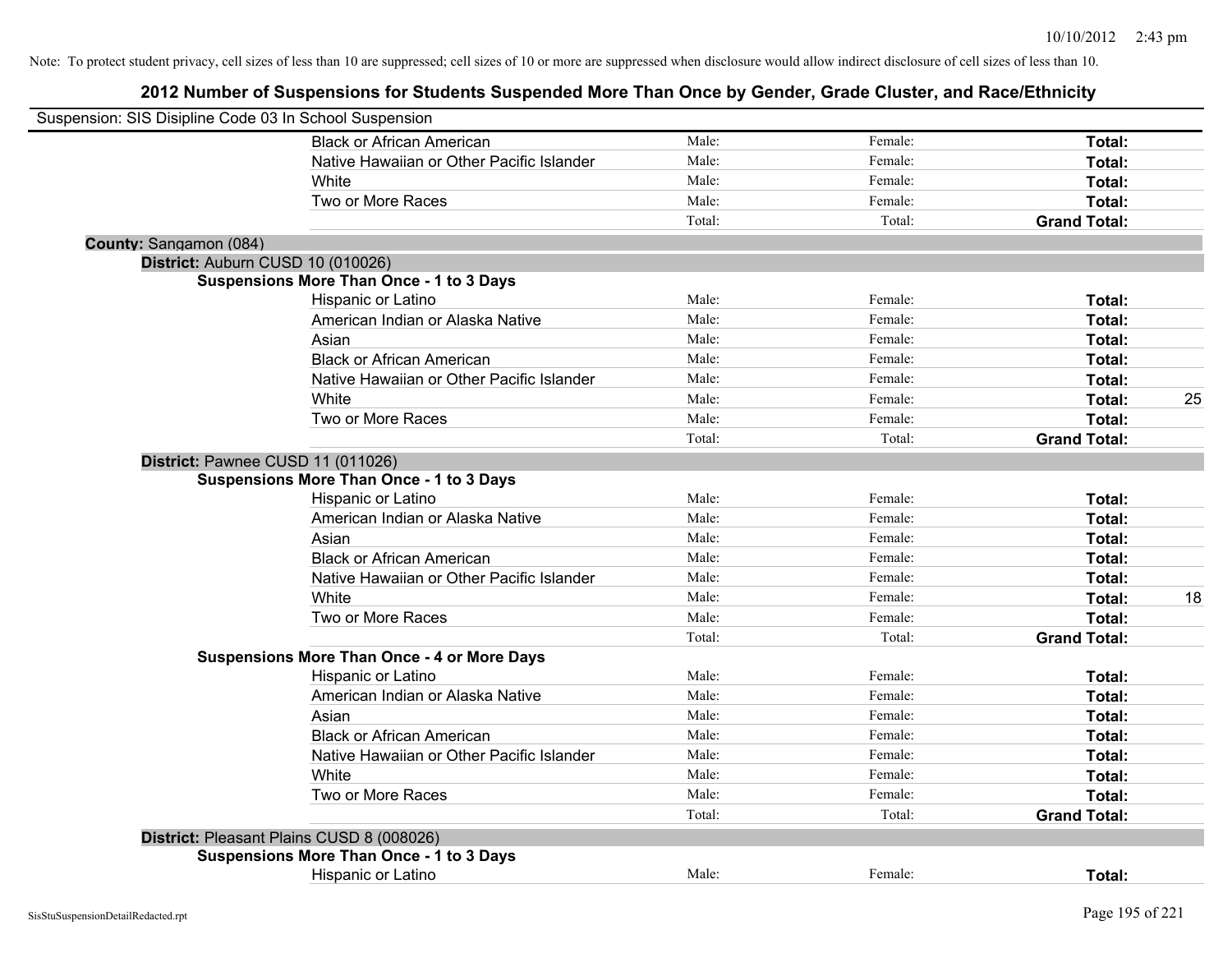## **2012 Number of Suspensions for Students Suspended More Than Once by Gender, Grade Cluster, and Race/Ethnicity**

| Suspension: SIS Disipline Code 03 In School Suspension |        |     |         |    |                     |     |
|--------------------------------------------------------|--------|-----|---------|----|---------------------|-----|
| American Indian or Alaska Native                       | Male:  |     | Female: |    | Total:              |     |
| Asian                                                  | Male:  |     | Female: |    | Total:              |     |
| <b>Black or African American</b>                       | Male:  |     | Female: |    | Total:              | 13  |
| Native Hawaiian or Other Pacific Islander              | Male:  |     | Female: |    | Total:              |     |
| White                                                  | Male:  |     | Female: |    | Total:              | 71  |
| Two or More Races                                      | Male:  |     | Female: |    | Total:              |     |
|                                                        | Total: |     | Total:  |    | <b>Grand Total:</b> |     |
| District: Riverton CUSD 14 (014026)                    |        |     |         |    |                     |     |
| <b>Suspensions More Than Once - 1 to 3 Days</b>        |        |     |         |    |                     |     |
| Hispanic or Latino                                     | Male:  |     | Female: |    | Total:              |     |
| American Indian or Alaska Native                       | Male:  |     | Female: |    | Total:              |     |
| Asian                                                  | Male:  |     | Female: |    | Total:              |     |
| <b>Black or African American</b>                       | Male:  |     | Female: |    | Total:              |     |
| Native Hawaiian or Other Pacific Islander              | Male:  |     | Female: |    | Total:              |     |
| White                                                  | Male:  | 164 | Female: | 56 | Total:              | 220 |
| Two or More Races                                      | Male:  |     | Female: |    | Total:              |     |
|                                                        | Total: |     | Total:  |    | <b>Grand Total:</b> | 232 |
| <b>Suspensions More Than Once - 4 or More Days</b>     |        |     |         |    |                     |     |
| Hispanic or Latino                                     | Male:  |     | Female: |    | Total:              |     |
| American Indian or Alaska Native                       | Male:  |     | Female: |    | Total:              |     |
| Asian                                                  | Male:  |     | Female: |    | Total:              |     |
| <b>Black or African American</b>                       | Male:  |     | Female: |    | Total:              |     |
| Native Hawaiian or Other Pacific Islander              | Male:  |     | Female: |    | Total:              |     |
| White                                                  | Male:  |     | Female: |    | Total:              |     |
| Two or More Races                                      | Male:  |     | Female: |    | Total:              |     |
|                                                        | Total: |     | Total:  |    | <b>Grand Total:</b> |     |
| District: Rochester CUSD 3A (003A26)                   |        |     |         |    |                     |     |
| <b>Suspensions More Than Once - 1 to 3 Days</b>        |        |     |         |    |                     |     |
| <b>Hispanic or Latino</b>                              | Male:  |     | Female: |    | Total:              |     |
| American Indian or Alaska Native                       | Male:  |     | Female: |    | Total:              |     |
| Asian                                                  | Male:  |     | Female: |    | Total:              |     |
| <b>Black or African American</b>                       | Male:  |     | Female: |    | Total:              | 14  |
| Native Hawaiian or Other Pacific Islander              | Male:  |     | Female: |    | Total:              |     |
| White                                                  | Male:  | 50  | Female: | 10 | Total:              | 60  |
| Two or More Races                                      | Male:  |     | Female: |    | Total:              |     |
|                                                        | Total: |     | Total:  |    | <b>Grand Total:</b> |     |

**Suspensions More Than Once - 1 to 3 Days**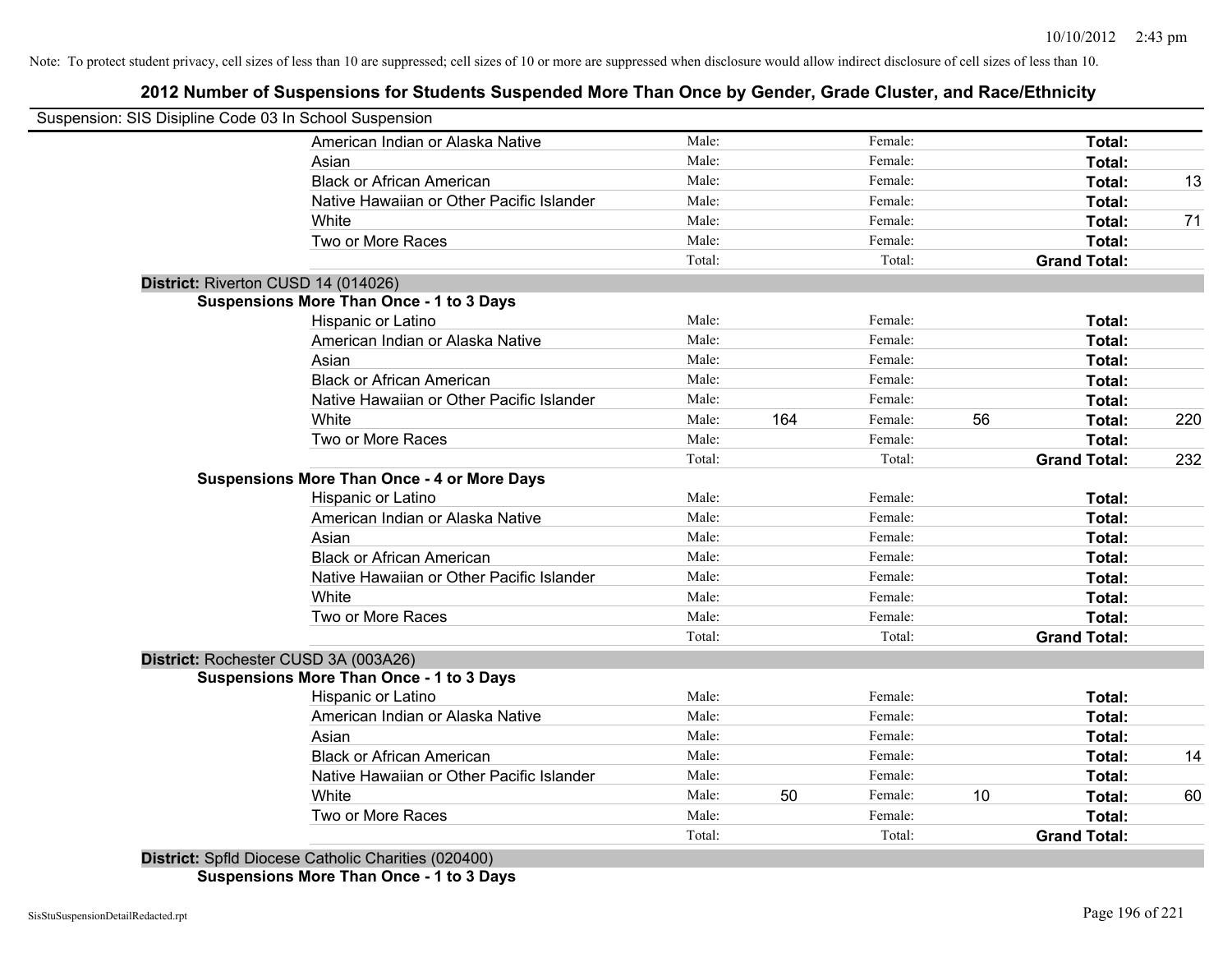| Suspension: SIS Disipline Code 03 In School Suspension |                                                 |        |       |         |       |                     |       |
|--------------------------------------------------------|-------------------------------------------------|--------|-------|---------|-------|---------------------|-------|
|                                                        | Hispanic or Latino                              | Male:  |       | Female: |       | Total:              |       |
|                                                        | American Indian or Alaska Native                | Male:  |       | Female: |       | Total:              |       |
|                                                        | Asian                                           | Male:  |       | Female: |       | Total:              |       |
|                                                        | <b>Black or African American</b>                | Male:  |       | Female: |       | Total:              |       |
|                                                        | Native Hawaiian or Other Pacific Islander       | Male:  |       | Female: |       | Total:              |       |
|                                                        | White                                           | Male:  |       | Female: |       | Total:              |       |
|                                                        | Two or More Races                               | Male:  |       | Female: |       | Total:              |       |
|                                                        |                                                 | Total: |       | Total:  |       | <b>Grand Total:</b> |       |
| District: Springfield SD 186 (186025)                  |                                                 |        |       |         |       |                     |       |
|                                                        | <b>Suspensions More Than Once - 1 to 3 Days</b> |        |       |         |       |                     |       |
|                                                        | Hispanic or Latino                              | Male:  | 84    | Female: | 41    | Total:              | 125   |
|                                                        | American Indian or Alaska Native                | Male:  |       | Female: |       | Total:              | 10    |
|                                                        | Asian                                           | Male:  |       | Female: |       | Total:              | 11    |
|                                                        | <b>Black or African American</b>                | Male:  | 3,081 | Female: | 1,669 | Total:              | 4,750 |
|                                                        | Native Hawaiian or Other Pacific Islander       | Male:  |       | Female: |       | Total:              |       |
|                                                        | White                                           | Male:  | 1,121 | Female: | 727   | Total:              | 1,848 |
|                                                        | Two or More Races                               | Male:  | 333   | Female: | 192   | Total:              | 525   |
|                                                        |                                                 | Total: |       | Total:  |       | <b>Grand Total:</b> |       |
| District: Tri City CUSD 1 (001026)                     |                                                 |        |       |         |       |                     |       |
|                                                        | <b>Suspensions More Than Once - 1 to 3 Days</b> |        |       |         |       |                     |       |
|                                                        | Hispanic or Latino                              | Male:  |       | Female: |       | Total:              |       |
|                                                        | American Indian or Alaska Native                | Male:  |       | Female: |       | Total:              |       |
|                                                        | Asian                                           | Male:  |       | Female: |       | Total:              |       |
|                                                        | <b>Black or African American</b>                | Male:  |       | Female: |       | Total:              |       |
|                                                        | Native Hawaiian or Other Pacific Islander       | Male:  |       | Female: |       | Total:              |       |
|                                                        | White                                           | Male:  |       | Female: |       | Total:              | 20    |
|                                                        | Two or More Races                               | Male:  |       | Female: |       | Total:              |       |
|                                                        |                                                 | Total: |       | Total:  |       | <b>Grand Total:</b> |       |
|                                                        |                                                 |        |       |         |       |                     |       |
| Region: St Clair ROE (50)                              |                                                 |        |       |         |       |                     |       |
| County: Non-Public School (000)                        |                                                 |        |       |         |       |                     |       |
| District: St Clair ROE (000000)                        |                                                 |        |       |         |       |                     |       |
|                                                        | <b>Suspensions More Than Once - 1 to 3 Days</b> |        |       |         |       |                     |       |
|                                                        | Hispanic or Latino                              | Male:  |       | Female: |       | Total:              |       |
|                                                        | American Indian or Alaska Native                | Male:  |       | Female: |       | Total:              |       |
|                                                        | Asian                                           | Male:  |       | Female: |       | Total:              |       |
|                                                        | <b>Black or African American</b>                | Male:  |       | Female: |       | Total:              |       |
|                                                        | Native Hawaiian or Other Pacific Islander       | Male:  |       | Female: |       | Total:              |       |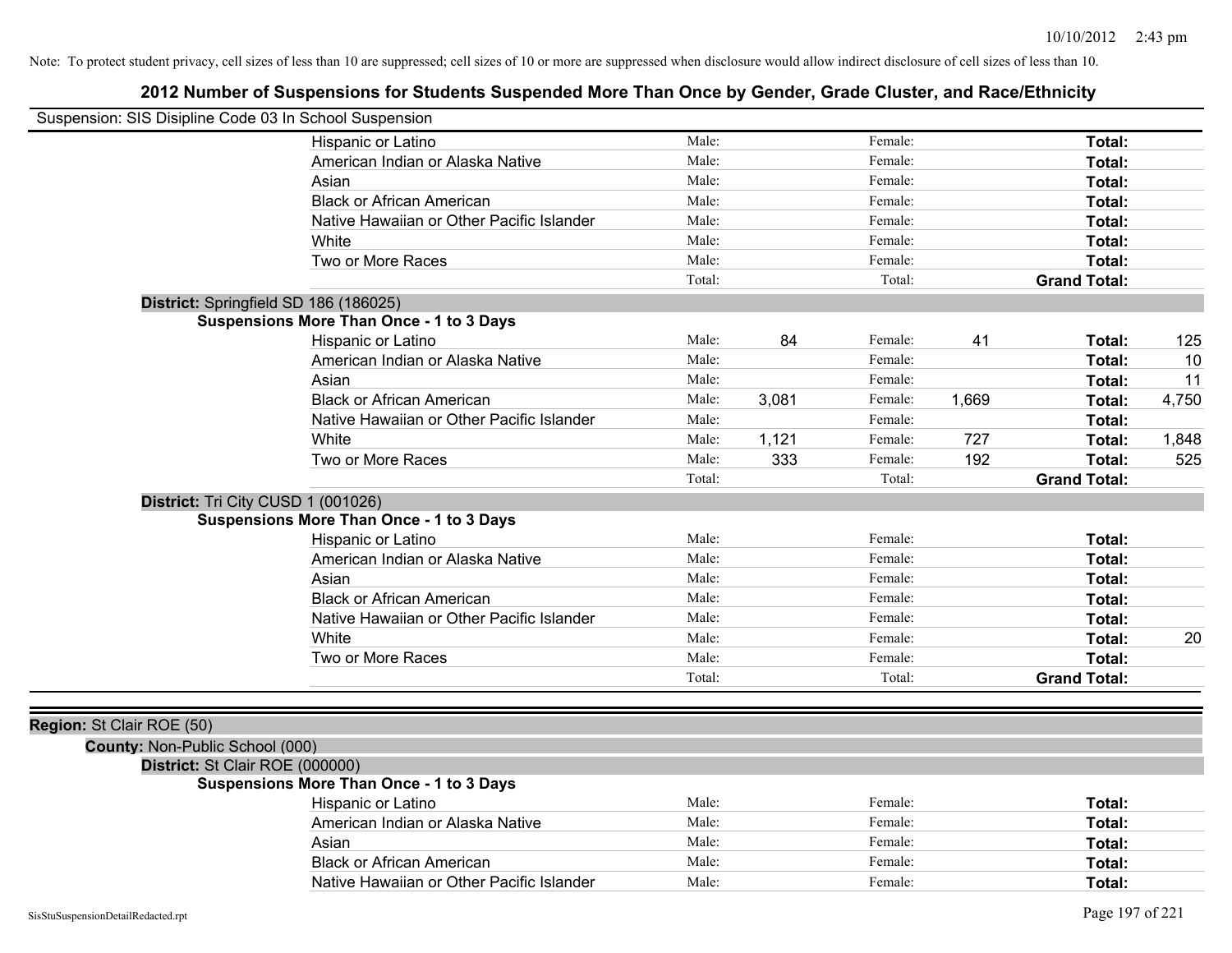| Suspension: SIS Disipline Code 03 In School Suspension |                                                    |        |     |         |    |                     |     |
|--------------------------------------------------------|----------------------------------------------------|--------|-----|---------|----|---------------------|-----|
|                                                        | White                                              | Male:  |     | Female: |    | Total:              |     |
|                                                        | Two or More Races                                  | Male:  |     | Female: |    | Total:              |     |
|                                                        |                                                    | Total: |     | Total:  |    | <b>Grand Total:</b> |     |
| County: Saint clair (082)                              |                                                    |        |     |         |    |                     |     |
|                                                        | District: Belle Valley SD 119 (119002)             |        |     |         |    |                     |     |
|                                                        | <b>Suspensions More Than Once - 1 to 3 Days</b>    |        |     |         |    |                     |     |
|                                                        | Hispanic or Latino                                 | Male:  |     | Female: |    | Total:              |     |
|                                                        | American Indian or Alaska Native                   | Male:  |     | Female: |    | Total:              |     |
|                                                        | Asian                                              | Male:  |     | Female: |    | Total:              |     |
|                                                        | <b>Black or African American</b>                   | Male:  | 111 | Female: | 84 | Total:              | 195 |
|                                                        | Native Hawaiian or Other Pacific Islander          | Male:  |     | Female: |    | Total:              |     |
|                                                        | White                                              | Male:  |     | Female: |    | Total:              | 26  |
|                                                        | Two or More Races                                  | Male:  |     | Female: |    | Total:              | 22  |
|                                                        |                                                    | Total: |     | Total:  |    | <b>Grand Total:</b> |     |
|                                                        | <b>Suspensions More Than Once - 4 or More Days</b> |        |     |         |    |                     |     |
|                                                        | Hispanic or Latino                                 | Male:  |     | Female: |    | Total:              |     |
|                                                        | American Indian or Alaska Native                   | Male:  |     | Female: |    | Total:              |     |
|                                                        | Asian                                              | Male:  |     | Female: |    | Total:              |     |
|                                                        | <b>Black or African American</b>                   | Male:  |     | Female: |    | Total:              |     |
|                                                        | Native Hawaiian or Other Pacific Islander          | Male:  |     | Female: |    | Total:              |     |
|                                                        | White                                              | Male:  |     | Female: |    | Total:              |     |
|                                                        | Two or More Races                                  | Male:  |     | Female: |    | Total:              |     |
|                                                        |                                                    | Total: |     | Total:  |    | <b>Grand Total:</b> | 12  |
|                                                        | District: Belleville SD 118 (118002)               |        |     |         |    |                     |     |
|                                                        | <b>Suspensions More Than Once - 1 to 3 Days</b>    |        |     |         |    |                     |     |
|                                                        | Hispanic or Latino                                 | Male:  |     | Female: |    | Total:              |     |
|                                                        | American Indian or Alaska Native                   | Male:  |     | Female: |    | Total:              |     |
|                                                        | Asian                                              | Male:  |     | Female: |    | Total:              |     |
|                                                        | <b>Black or African American</b>                   | Male:  |     | Female: |    | Total:              |     |
|                                                        | Native Hawaiian or Other Pacific Islander          | Male:  |     | Female: |    | Total:              |     |
|                                                        | <b>White</b>                                       | Male:  |     | Female: |    | Total:              | 10  |
|                                                        | Two or More Races                                  | Male:  |     | Female: |    | Total:              |     |
|                                                        |                                                    | Total: |     | Total:  |    | <b>Grand Total:</b> |     |
|                                                        | District: Central SD 104 (104002)                  |        |     |         |    |                     |     |
|                                                        | <b>Suspensions More Than Once - 1 to 3 Days</b>    |        |     |         |    |                     |     |
|                                                        | Hispanic or Latino                                 | Male:  |     | Female: |    | Total:              |     |
|                                                        | American Indian or Alaska Native                   | Male:  |     | Female: |    | <b>Total:</b>       |     |
|                                                        | Asian                                              | Male:  |     | Female: |    | Total:              |     |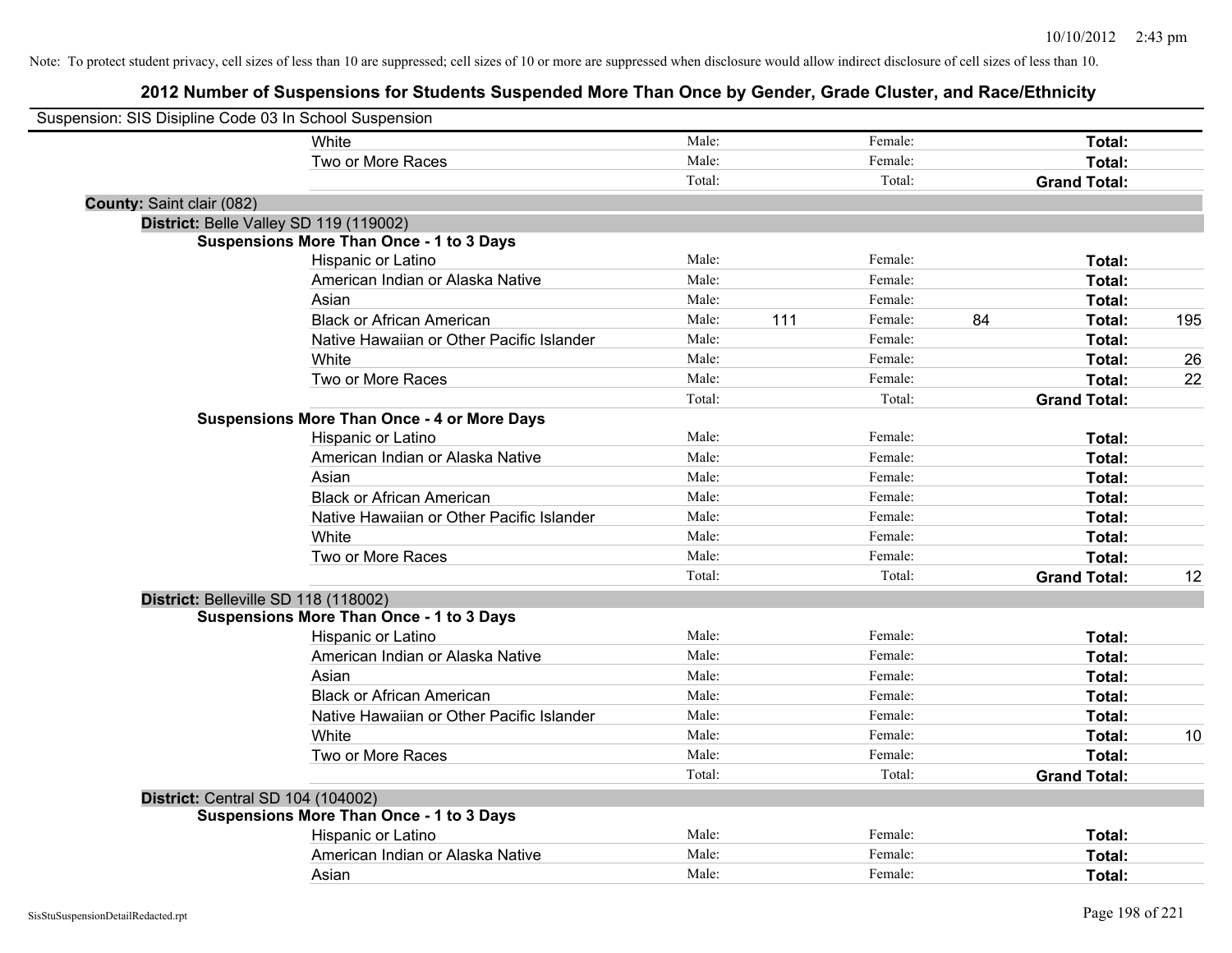| Suspension: SIS Disipline Code 03 In School Suspension |                                                    |        |     |         |    |                     |     |
|--------------------------------------------------------|----------------------------------------------------|--------|-----|---------|----|---------------------|-----|
|                                                        | <b>Black or African American</b>                   | Male:  |     | Female: |    | Total:              |     |
|                                                        | Native Hawaiian or Other Pacific Islander          | Male:  |     | Female: |    | Total:              |     |
|                                                        | White                                              | Male:  |     | Female: |    | Total:              |     |
|                                                        | Two or More Races                                  | Male:  |     | Female: |    | Total:              |     |
|                                                        |                                                    | Total: |     | Total:  |    | <b>Grand Total:</b> |     |
| District: Dupo CUSD 196 (196026)                       |                                                    |        |     |         |    |                     |     |
|                                                        | <b>Suspensions More Than Once - 1 to 3 Days</b>    |        |     |         |    |                     |     |
|                                                        | Hispanic or Latino                                 | Male:  |     | Female: |    | Total:              |     |
|                                                        | American Indian or Alaska Native                   | Male:  |     | Female: |    | Total:              |     |
|                                                        | Asian                                              | Male:  |     | Female: |    | Total:              |     |
|                                                        | <b>Black or African American</b>                   | Male:  | 51  | Female: | 16 | Total:              | 67  |
|                                                        | Native Hawaiian or Other Pacific Islander          | Male:  |     | Female: |    | Total:              |     |
|                                                        | White                                              | Male:  | 290 | Female: | 85 | Total:              | 375 |
|                                                        | Two or More Races                                  | Male:  |     | Female: |    | Total:              | 23  |
|                                                        |                                                    | Total: |     | Total:  |    | <b>Grand Total:</b> |     |
| District: East St Louis SD 189 (189022)                |                                                    |        |     |         |    |                     |     |
|                                                        | <b>Suspensions More Than Once - 1 to 3 Days</b>    |        |     |         |    |                     |     |
|                                                        | Hispanic or Latino                                 | Male:  |     | Female: |    | Total:              |     |
|                                                        | American Indian or Alaska Native                   | Male:  |     | Female: |    | Total:              |     |
|                                                        | Asian                                              | Male:  |     | Female: |    | Total:              |     |
|                                                        | <b>Black or African American</b>                   | Male:  | 89  | Female: | 62 | Total:              | 151 |
|                                                        | Native Hawaiian or Other Pacific Islander          | Male:  |     | Female: |    | Total:              |     |
|                                                        | White                                              | Male:  |     | Female: |    | Total:              |     |
|                                                        | Two or More Races                                  | Male:  |     | Female: |    | Total:              |     |
|                                                        |                                                    | Total: |     | Total:  |    | <b>Grand Total:</b> |     |
|                                                        | <b>Suspensions More Than Once - 4 or More Days</b> |        |     |         |    |                     |     |
|                                                        | Hispanic or Latino                                 | Male:  |     | Female: |    | Total:              |     |
|                                                        | American Indian or Alaska Native                   | Male:  |     | Female: |    | Total:              |     |
|                                                        | Asian                                              | Male:  |     | Female: |    | Total:              |     |
|                                                        | <b>Black or African American</b>                   | Male:  |     | Female: |    | Total:              |     |
|                                                        | Native Hawaiian or Other Pacific Islander          | Male:  |     | Female: |    | Total:              |     |
|                                                        | White                                              | Male:  |     | Female: |    | Total:              |     |
|                                                        | Two or More Races                                  | Male:  |     | Female: |    | Total:              |     |
|                                                        |                                                    | Total: |     | Total:  |    | <b>Grand Total:</b> |     |
| District: Freeburg CCSD 70 (070004)                    |                                                    |        |     |         |    |                     |     |
|                                                        | <b>Suspensions More Than Once - 1 to 3 Days</b>    |        |     |         |    |                     |     |
|                                                        | Hispanic or Latino                                 | Male:  |     | Female: |    | Total:              |     |
|                                                        | American Indian or Alaska Native                   | Male:  |     | Female: |    | Total:              |     |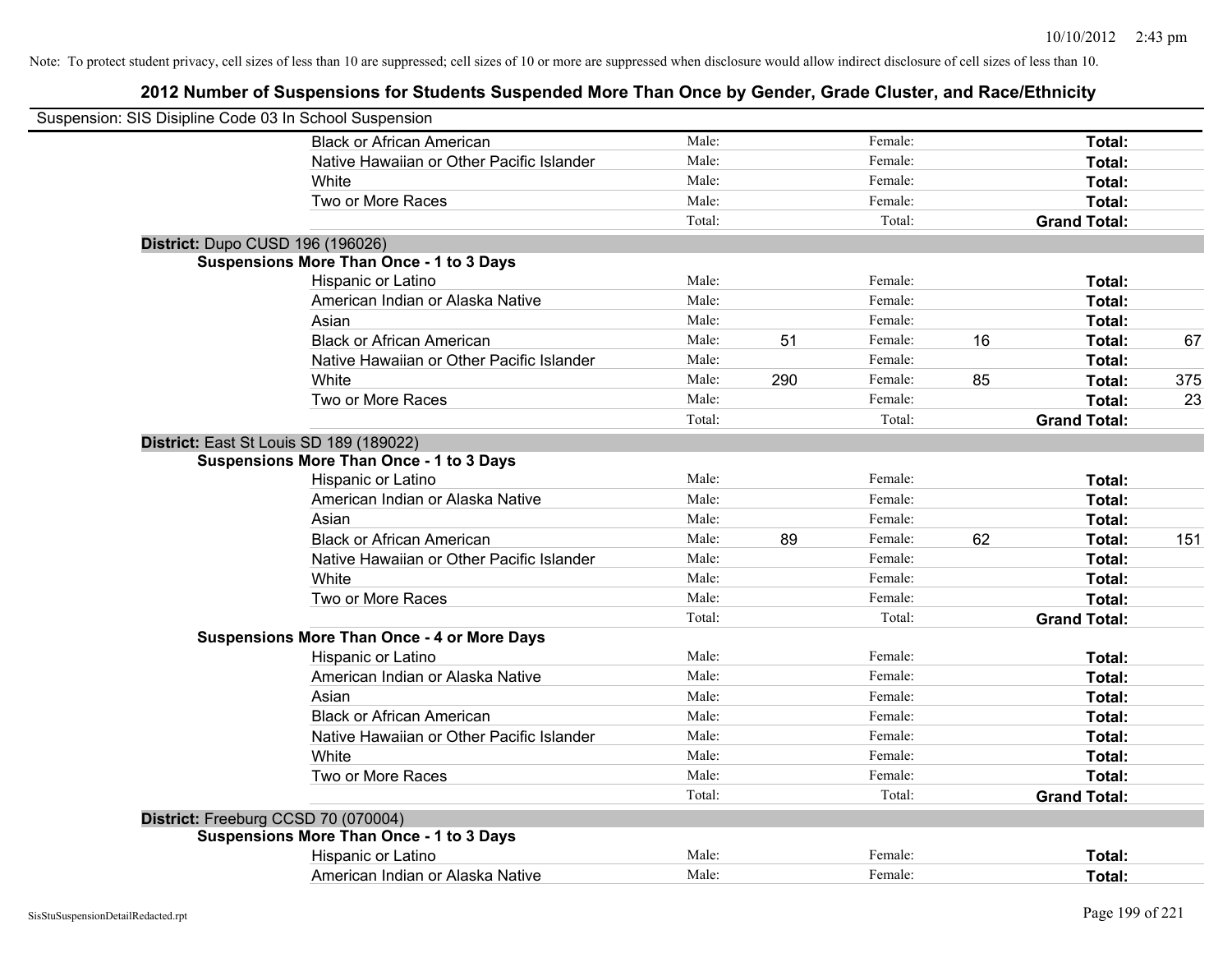| Suspension: SIS Disipline Code 03 In School Suspension |                                                    |        |         |                           |
|--------------------------------------------------------|----------------------------------------------------|--------|---------|---------------------------|
|                                                        | Asian                                              | Male:  | Female: | Total:                    |
|                                                        | <b>Black or African American</b>                   | Male:  | Female: | Total:                    |
|                                                        | Native Hawaiian or Other Pacific Islander          | Male:  | Female: | Total:                    |
|                                                        | White                                              | Male:  | Female: | Total:                    |
|                                                        | Two or More Races                                  | Male:  | Female: | Total:                    |
|                                                        |                                                    | Total: | Total:  | <b>Grand Total:</b>       |
|                                                        | <b>Suspensions More Than Once - 4 or More Days</b> |        |         |                           |
|                                                        | Hispanic or Latino                                 | Male:  | Female: | Total:                    |
|                                                        | American Indian or Alaska Native                   | Male:  | Female: | Total:                    |
|                                                        | Asian                                              | Male:  | Female: | Total:                    |
|                                                        | <b>Black or African American</b>                   | Male:  | Female: | Total:                    |
|                                                        | Native Hawaiian or Other Pacific Islander          | Male:  | Female: | Total:                    |
|                                                        | White                                              | Male:  | Female: | Total:                    |
|                                                        | Two or More Races                                  | Male:  | Female: | Total:                    |
|                                                        |                                                    | Total: | Total:  | <b>Grand Total:</b>       |
|                                                        | District: High Mount SD 116 (116002)               |        |         |                           |
|                                                        | <b>Suspensions More Than Once - 1 to 3 Days</b>    |        |         |                           |
|                                                        | Hispanic or Latino                                 | Male:  | Female: | Total:                    |
|                                                        | American Indian or Alaska Native                   | Male:  | Female: | Total:                    |
|                                                        | Asian                                              | Male:  | Female: | Total:                    |
|                                                        | <b>Black or African American</b>                   | Male:  | Female: | Total:                    |
|                                                        | Native Hawaiian or Other Pacific Islander          | Male:  | Female: | Total:                    |
|                                                        | White                                              | Male:  | Female: | Total:                    |
|                                                        | Two or More Races                                  | Male:  | Female: | Total:                    |
|                                                        |                                                    | Total: | Total:  | 10<br><b>Grand Total:</b> |
|                                                        | <b>Suspensions More Than Once - 4 or More Days</b> |        |         |                           |
|                                                        | Hispanic or Latino                                 | Male:  | Female: | Total:                    |
|                                                        | American Indian or Alaska Native                   | Male:  | Female: | Total:                    |
|                                                        | Asian                                              | Male:  | Female: | Total:                    |
|                                                        | <b>Black or African American</b>                   | Male:  | Female: | Total:                    |
|                                                        | Native Hawaiian or Other Pacific Islander          | Male:  | Female: | Total:                    |
|                                                        | White                                              | Male:  | Female: | Total:                    |
|                                                        | Two or More Races                                  | Male:  | Female: | Total:                    |
|                                                        |                                                    | Total: | Total:  | <b>Grand Total:</b>       |
|                                                        | District: Lebanon CUSD 9 (009026)                  |        |         |                           |
|                                                        | <b>Suspensions More Than Once - 1 to 3 Days</b>    |        |         |                           |
|                                                        | Hispanic or Latino                                 | Male:  | Female: | Total:                    |
|                                                        | American Indian or Alaska Native                   | Male:  | Female: | Total:                    |
|                                                        | Asian                                              | Male:  | Female: | Total:                    |
| SisStuSuspensionDetailRedacted.rpt                     |                                                    |        |         | Page 200 of 221           |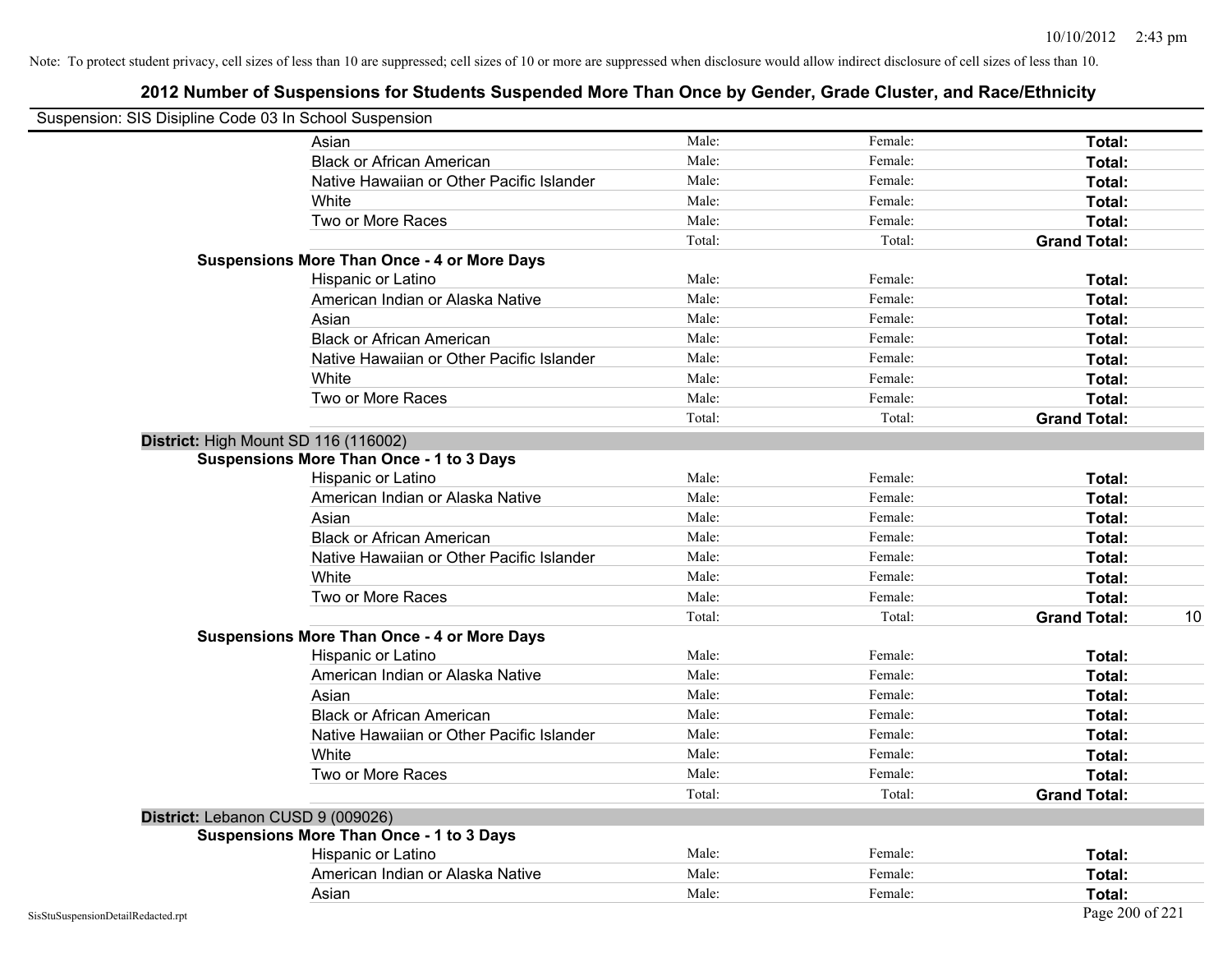| Suspension: SIS Disipline Code 03 In School Suspension |                                                    |        |    |         |    |                     |     |
|--------------------------------------------------------|----------------------------------------------------|--------|----|---------|----|---------------------|-----|
|                                                        | <b>Black or African American</b>                   | Male:  | 20 | Female: | 40 | Total:              | 60  |
|                                                        | Native Hawaiian or Other Pacific Islander          | Male:  |    | Female: |    | Total:              |     |
|                                                        | White                                              | Male:  | 46 | Female: | 33 | Total:              | 79  |
|                                                        | Two or More Races                                  | Male:  |    | Female: |    | Total:              |     |
|                                                        |                                                    | Total: |    | Total:  |    | <b>Grand Total:</b> |     |
|                                                        | District: Marissa CUSD 40 (040026)                 |        |    |         |    |                     |     |
|                                                        | <b>Suspensions More Than Once - 1 to 3 Days</b>    |        |    |         |    |                     |     |
|                                                        | Hispanic or Latino                                 | Male:  |    | Female: |    | Total:              |     |
|                                                        | American Indian or Alaska Native                   | Male:  |    | Female: |    | Total:              |     |
|                                                        | Asian                                              | Male:  |    | Female: |    | Total:              |     |
|                                                        | <b>Black or African American</b>                   | Male:  |    | Female: |    | Total:              |     |
|                                                        | Native Hawaiian or Other Pacific Islander          | Male:  |    | Female: |    | Total:              |     |
|                                                        | White                                              | Male:  | 45 | Female: | 12 | Total:              | 57  |
|                                                        | Two or More Races                                  | Male:  |    | Female: |    | Total:              |     |
|                                                        |                                                    | Total: |    | Total:  |    | <b>Grand Total:</b> |     |
|                                                        | <b>Suspensions More Than Once - 4 or More Days</b> |        |    |         |    |                     |     |
|                                                        | Hispanic or Latino                                 | Male:  |    | Female: |    | Total:              |     |
|                                                        | American Indian or Alaska Native                   | Male:  |    | Female: |    | Total:              |     |
|                                                        | Asian                                              | Male:  |    | Female: |    | Total:              |     |
|                                                        | <b>Black or African American</b>                   | Male:  |    | Female: |    | Total:              |     |
|                                                        | Native Hawaiian or Other Pacific Islander          | Male:  |    | Female: |    | Total:              |     |
|                                                        | White                                              | Male:  |    | Female: |    | Total:              |     |
|                                                        | Two or More Races                                  | Male:  |    | Female: |    | Total:              |     |
|                                                        |                                                    | Total: |    | Total:  |    | <b>Grand Total:</b> |     |
|                                                        | District: Mascoutah CUD 19 (019026)                |        |    |         |    |                     |     |
|                                                        | <b>Suspensions More Than Once - 1 to 3 Days</b>    |        |    |         |    |                     |     |
|                                                        | Hispanic or Latino                                 | Male:  |    | Female: |    | Total:              |     |
|                                                        | American Indian or Alaska Native                   | Male:  |    | Female: |    | Total:              |     |
|                                                        | Asian                                              | Male:  |    | Female: |    | Total:              |     |
|                                                        | <b>Black or African American</b>                   | Male:  |    | Female: |    | Total:              | 45  |
|                                                        | Native Hawaiian or Other Pacific Islander          | Male:  |    | Female: |    | Total:              |     |
|                                                        | White                                              | Male:  | 36 | Female: | 12 | Total:              | 48  |
|                                                        | Two or More Races                                  | Male:  |    | Female: |    | Total:              | 13  |
|                                                        |                                                    | Total: | 91 | Total:  | 25 | <b>Grand Total:</b> | 116 |
|                                                        | <b>Suspensions More Than Once - 4 or More Days</b> |        |    |         |    |                     |     |
|                                                        | Hispanic or Latino                                 | Male:  |    | Female: |    | Total:              |     |
|                                                        | American Indian or Alaska Native                   | Male:  |    | Female: |    | Total:              |     |
|                                                        | Asian                                              | Male:  |    | Female: |    | Total:              |     |
|                                                        | <b>Black or African American</b>                   | Male:  |    | Female: |    | Total:              |     |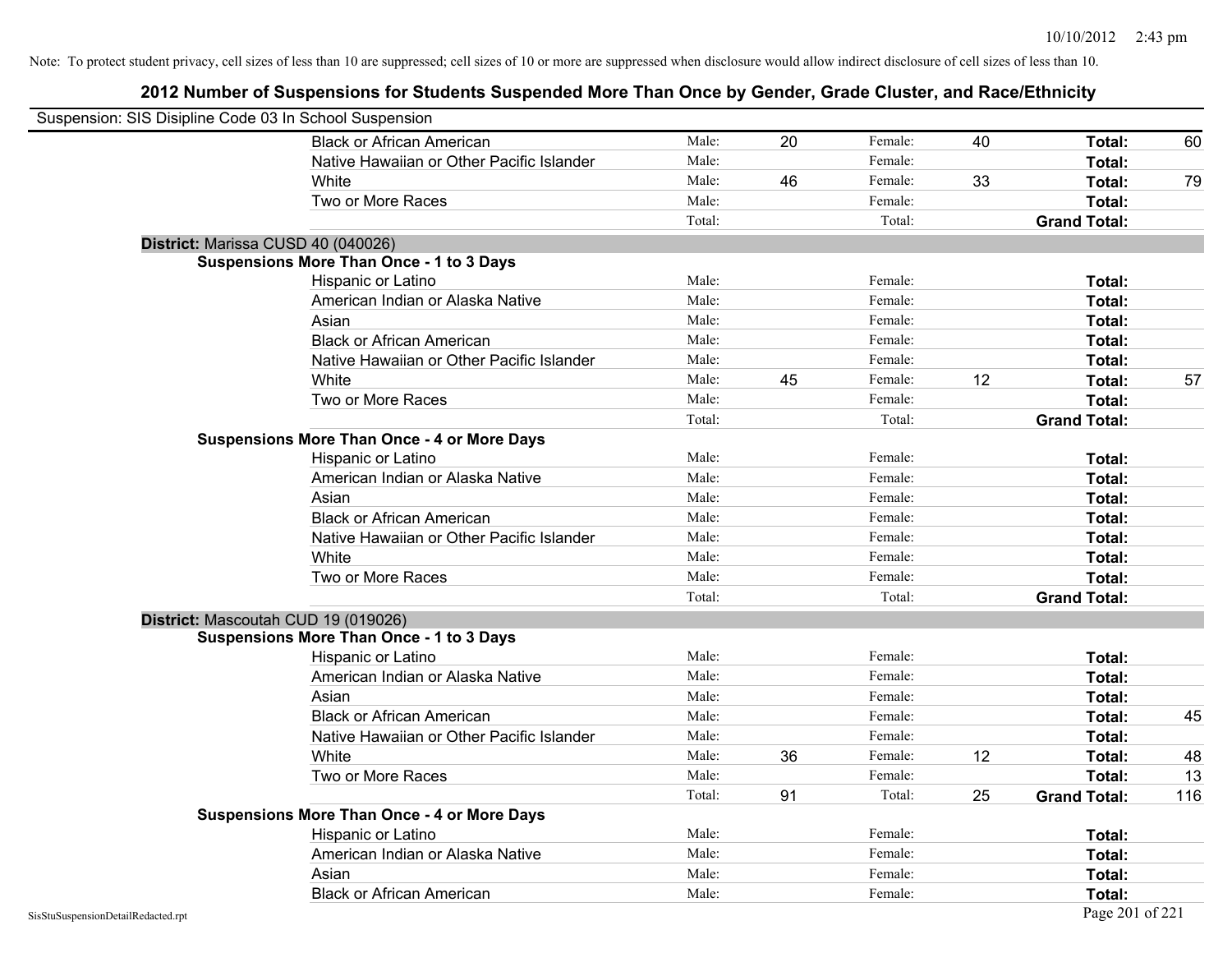| Suspension: SIS Disipline Code 03 In School Suspension |                                                    |        |     |         |    |                     |     |
|--------------------------------------------------------|----------------------------------------------------|--------|-----|---------|----|---------------------|-----|
|                                                        | Native Hawaiian or Other Pacific Islander          | Male:  |     | Female: |    | Total:              |     |
|                                                        | White                                              | Male:  |     | Female: |    | Total:              |     |
|                                                        | Two or More Races                                  | Male:  |     | Female: |    | Total:              |     |
|                                                        |                                                    | Total: |     | Total:  |    | <b>Grand Total:</b> |     |
| District: New Athens CUSD 60 (060026)                  |                                                    |        |     |         |    |                     |     |
|                                                        | <b>Suspensions More Than Once - 1 to 3 Days</b>    |        |     |         |    |                     |     |
|                                                        | Hispanic or Latino                                 | Male:  |     | Female: |    | Total:              |     |
|                                                        | American Indian or Alaska Native                   | Male:  |     | Female: |    | Total:              |     |
|                                                        | Asian                                              | Male:  |     | Female: |    | Total:              |     |
|                                                        | <b>Black or African American</b>                   | Male:  |     | Female: |    | Total:              |     |
|                                                        | Native Hawaiian or Other Pacific Islander          | Male:  |     | Female: |    | Total:              |     |
|                                                        | White                                              | Male:  |     | Female: |    | Total:              | 14  |
|                                                        | Two or More Races                                  | Male:  |     | Female: |    | Total:              |     |
|                                                        |                                                    | Total: |     | Total:  |    | <b>Grand Total:</b> |     |
| District: O Fallon CCSD 90 (090004)                    |                                                    |        |     |         |    |                     |     |
|                                                        | <b>Suspensions More Than Once - 1 to 3 Days</b>    |        |     |         |    |                     |     |
|                                                        | Hispanic or Latino                                 | Male:  |     | Female: |    | Total:              |     |
|                                                        | American Indian or Alaska Native                   | Male:  |     | Female: |    | Total:              |     |
|                                                        | Asian                                              | Male:  |     | Female: |    | Total:              |     |
|                                                        | <b>Black or African American</b>                   | Male:  | 108 | Female: | 40 | Total:              | 148 |
|                                                        | Native Hawaiian or Other Pacific Islander          | Male:  |     | Female: |    | Total:              |     |
|                                                        | White                                              | Male:  | 80  | Female: | 20 | Total:              | 100 |
|                                                        | Two or More Races                                  | Male:  |     | Female: |    | Total:              |     |
|                                                        |                                                    | Total: |     | Total:  |    | <b>Grand Total:</b> | 262 |
|                                                        | <b>Suspensions More Than Once - 4 or More Days</b> |        |     |         |    |                     |     |
|                                                        | Hispanic or Latino                                 | Male:  |     | Female: |    | Total:              |     |
|                                                        | American Indian or Alaska Native                   | Male:  |     | Female: |    | Total:              |     |
|                                                        | Asian                                              | Male:  |     | Female: |    | Total:              |     |
|                                                        | <b>Black or African American</b>                   | Male:  |     | Female: |    | Total:              |     |
|                                                        | Native Hawaiian or Other Pacific Islander          | Male:  |     | Female: |    | Total:              |     |
|                                                        | White                                              | Male:  |     | Female: |    | Total:              |     |
|                                                        | Two or More Races                                  | Male:  |     | Female: |    | Total:              |     |
|                                                        |                                                    | Total: |     | Total:  |    | <b>Grand Total:</b> |     |
| District: O Fallon Twp HSD 203 (203017)                |                                                    |        |     |         |    |                     |     |
|                                                        | <b>Suspensions More Than Once - 1 to 3 Days</b>    |        |     |         |    |                     |     |
|                                                        | Hispanic or Latino                                 | Male:  |     | Female: |    | Total:              | 27  |
|                                                        | American Indian or Alaska Native                   | Male:  |     | Female: |    | Total:              |     |
|                                                        | Asian                                              | Male:  |     | Female: |    | Total:              |     |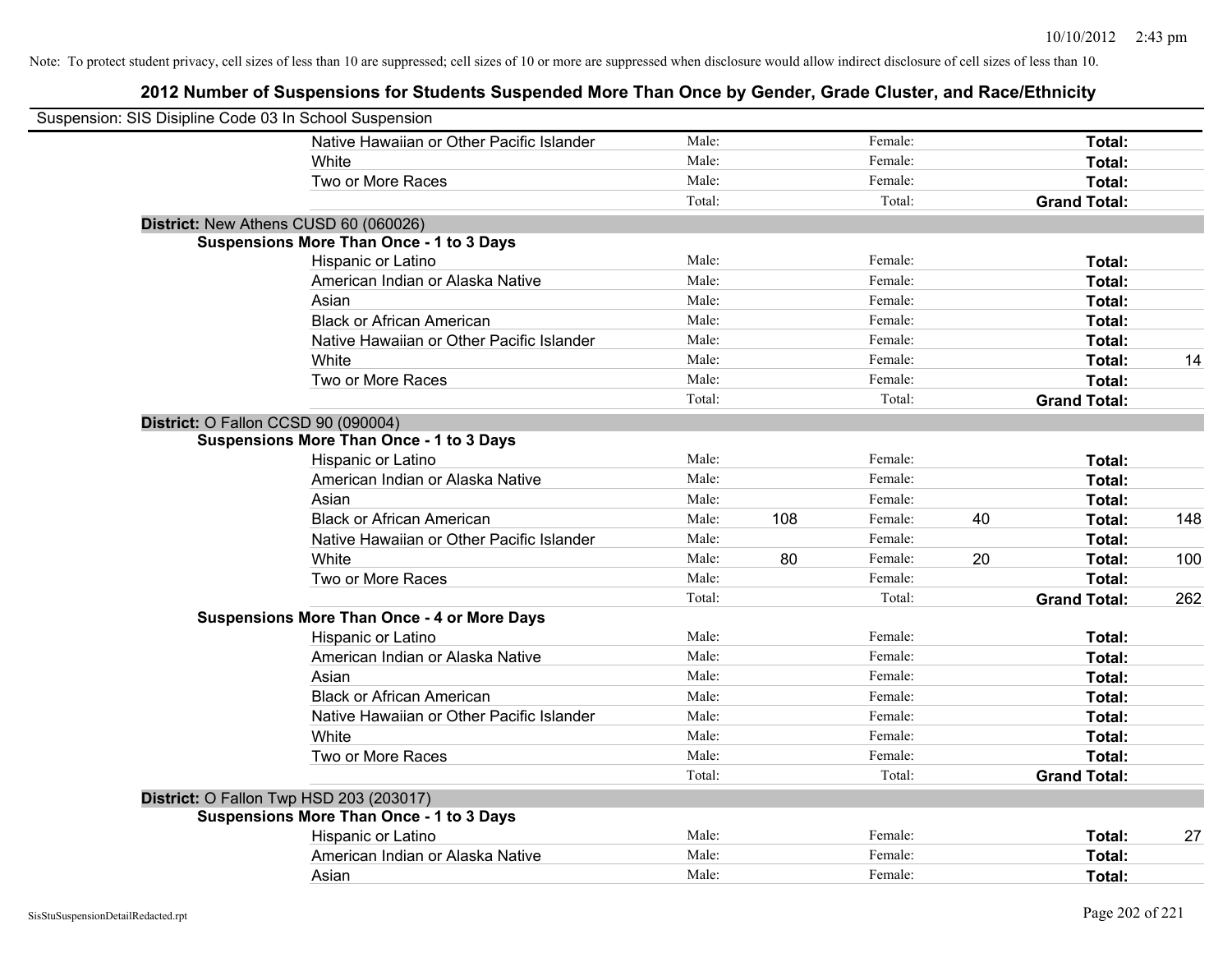| Suspension: SIS Disipline Code 03 In School Suspension |                                                 |        |     |         |     |                     |     |
|--------------------------------------------------------|-------------------------------------------------|--------|-----|---------|-----|---------------------|-----|
|                                                        | <b>Black or African American</b>                | Male:  | 167 | Female: | 106 | Total:              | 273 |
|                                                        | Native Hawaiian or Other Pacific Islander       | Male:  |     | Female: |     | Total:              |     |
|                                                        | White                                           | Male:  | 196 | Female: | 63  | Total:              | 259 |
|                                                        | Two or More Races                               | Male:  | 37  | Female: | 26  | Total:              | 63  |
|                                                        |                                                 | Total: |     | Total:  |     | <b>Grand Total:</b> |     |
|                                                        | District: Signal Hill SD 181 (181002)           |        |     |         |     |                     |     |
|                                                        | <b>Suspensions More Than Once - 1 to 3 Days</b> |        |     |         |     |                     |     |
|                                                        | Hispanic or Latino                              | Male:  |     | Female: |     | Total:              |     |
|                                                        | American Indian or Alaska Native                | Male:  |     | Female: |     | Total:              |     |
|                                                        | Asian                                           | Male:  |     | Female: |     | Total:              |     |
|                                                        | <b>Black or African American</b>                | Male:  |     | Female: |     | Total:              |     |
|                                                        | Native Hawaiian or Other Pacific Islander       | Male:  |     | Female: |     | Total:              |     |
|                                                        | White                                           | Male:  |     | Female: |     | Total:              |     |
|                                                        | Two or More Races                               | Male:  |     | Female: |     | Total:              |     |
|                                                        |                                                 | Total: |     | Total:  |     | <b>Grand Total:</b> |     |
|                                                        | District: Smithton CCSD 130 (130004)            |        |     |         |     |                     |     |
|                                                        | <b>Suspensions More Than Once - 1 to 3 Days</b> |        |     |         |     |                     |     |
|                                                        | Hispanic or Latino                              | Male:  |     | Female: |     | <b>Total:</b>       |     |
|                                                        | American Indian or Alaska Native                | Male:  |     | Female: |     | <b>Total:</b>       |     |
|                                                        | Asian                                           | Male:  |     | Female: |     | Total:              |     |
|                                                        | <b>Black or African American</b>                | Male:  |     | Female: |     | Total:              |     |
|                                                        | Native Hawaiian or Other Pacific Islander       | Male:  |     | Female: |     | Total:              |     |
|                                                        | White                                           | Male:  |     | Female: |     | Total:              | 10  |
|                                                        | Two or More Races                               | Male:  |     | Female: |     | Total:              |     |
|                                                        |                                                 | Total: |     | Total:  |     | <b>Grand Total:</b> |     |
|                                                        | District: Wolf Branch SD 113 (113002)           |        |     |         |     |                     |     |
|                                                        | <b>Suspensions More Than Once - 1 to 3 Days</b> |        |     |         |     |                     |     |
|                                                        | Hispanic or Latino                              | Male:  |     | Female: |     | Total:              |     |
|                                                        | American Indian or Alaska Native                | Male:  |     | Female: |     | Total:              |     |
|                                                        | Asian                                           | Male:  |     | Female: |     | Total:              |     |
|                                                        | <b>Black or African American</b>                | Male:  |     | Female: |     | Total:              |     |
|                                                        | Native Hawaiian or Other Pacific Islander       | Male:  |     | Female: |     | Total:              |     |
|                                                        | White                                           | Male:  |     | Female: |     | Total:              |     |
|                                                        | Two or More Races                               | Male:  |     | Female: |     | Total:              |     |
|                                                        |                                                 | Total: |     | Total:  |     | <b>Grand Total:</b> | 10  |
|                                                        |                                                 |        |     |         |     |                     |     |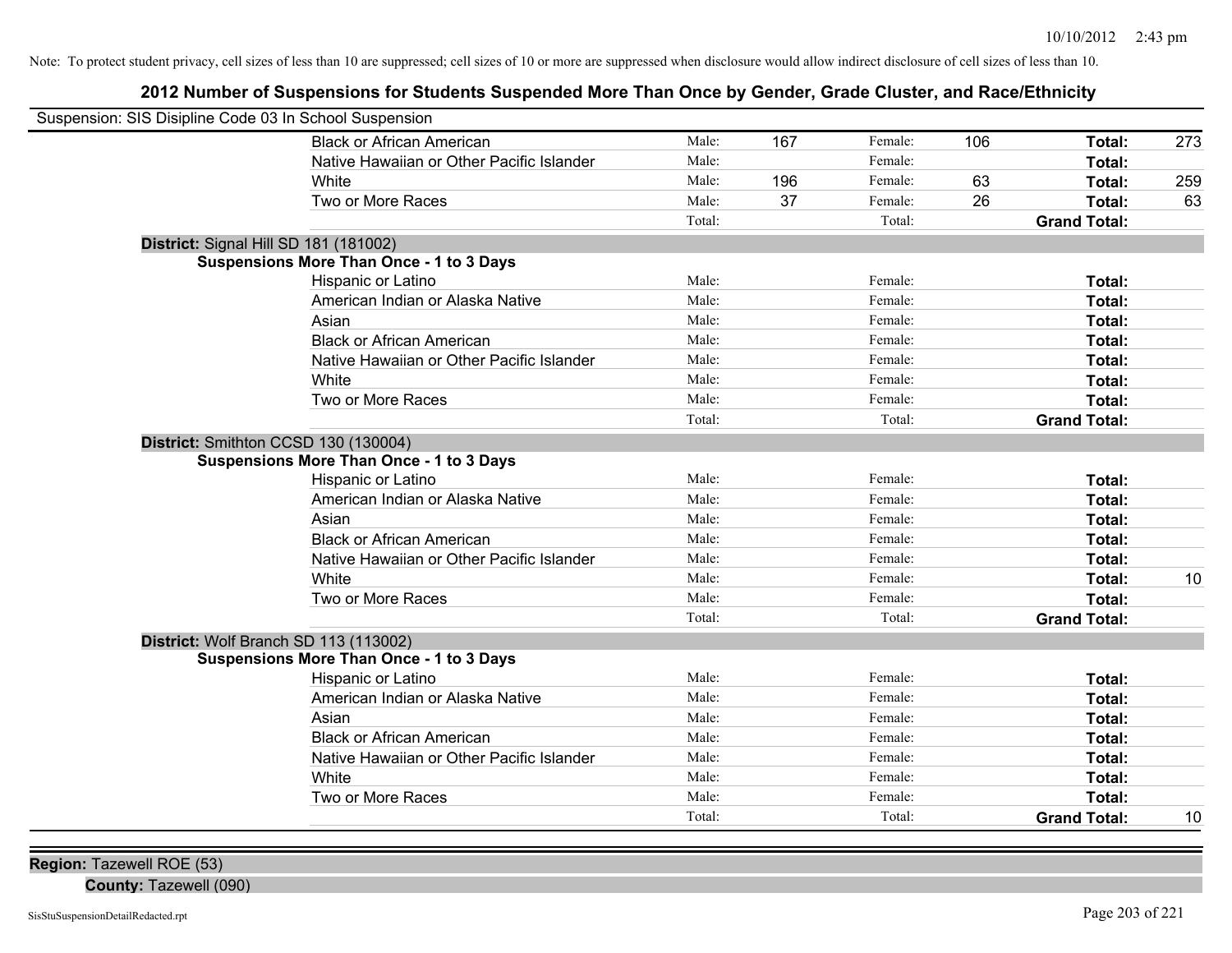| Suspension: SIS Disipline Code 03 In School Suspension |                                                    |        |    |         |    |                     |    |
|--------------------------------------------------------|----------------------------------------------------|--------|----|---------|----|---------------------|----|
| District: Central SD 51 (051002)                       |                                                    |        |    |         |    |                     |    |
|                                                        | <b>Suspensions More Than Once - 1 to 3 Days</b>    |        |    |         |    |                     |    |
|                                                        | Hispanic or Latino                                 | Male:  |    | Female: |    | Total:              |    |
|                                                        | American Indian or Alaska Native                   | Male:  |    | Female: |    | Total:              |    |
|                                                        | Asian                                              | Male:  |    | Female: |    | Total:              |    |
|                                                        | <b>Black or African American</b>                   | Male:  |    | Female: |    | Total:              |    |
|                                                        | Native Hawaiian or Other Pacific Islander          | Male:  |    | Female: |    | Total:              |    |
|                                                        | White                                              | Male:  |    | Female: |    | Total:              |    |
|                                                        | Two or More Races                                  | Male:  |    | Female: |    | Total:              |    |
|                                                        |                                                    | Total: |    | Total:  |    | <b>Grand Total:</b> |    |
|                                                        | District: Creve Coeur SD 76 (076002)               |        |    |         |    |                     |    |
|                                                        | <b>Suspensions More Than Once - 1 to 3 Days</b>    |        |    |         |    |                     |    |
|                                                        | Hispanic or Latino                                 | Male:  |    | Female: |    | Total:              |    |
|                                                        | American Indian or Alaska Native                   | Male:  |    | Female: |    | Total:              |    |
|                                                        | Asian                                              | Male:  |    | Female: |    | Total:              |    |
|                                                        | <b>Black or African American</b>                   | Male:  |    | Female: |    | Total:              |    |
|                                                        | Native Hawaiian or Other Pacific Islander          | Male:  |    | Female: |    | Total:              |    |
|                                                        | White                                              | Male:  |    | Female: |    | <b>Total:</b>       | 21 |
|                                                        | Two or More Races                                  | Male:  |    | Female: |    | Total:              |    |
|                                                        |                                                    | Total: |    | Total:  |    | <b>Grand Total:</b> |    |
|                                                        | <b>Suspensions More Than Once - 4 or More Days</b> |        |    |         |    |                     |    |
|                                                        | Hispanic or Latino                                 | Male:  |    | Female: |    | Total:              |    |
|                                                        | American Indian or Alaska Native                   | Male:  |    | Female: |    | Total:              |    |
|                                                        | Asian                                              | Male:  |    | Female: |    | Total:              |    |
|                                                        | <b>Black or African American</b>                   | Male:  |    | Female: |    | Total:              |    |
|                                                        | Native Hawaiian or Other Pacific Islander          | Male:  |    | Female: |    | Total:              |    |
|                                                        | White                                              | Male:  |    | Female: |    | Total:              |    |
|                                                        | Two or More Races                                  | Male:  |    | Female: |    | Total:              |    |
|                                                        |                                                    | Total: |    | Total:  |    | <b>Grand Total:</b> |    |
|                                                        | District: Delavan CUSD 703 (703026)                |        |    |         |    |                     |    |
|                                                        | <b>Suspensions More Than Once - 1 to 3 Days</b>    |        |    |         |    |                     |    |
|                                                        | Hispanic or Latino                                 | Male:  |    | Female: |    | Total:              |    |
|                                                        | American Indian or Alaska Native                   | Male:  |    | Female: |    | Total:              |    |
|                                                        | Asian                                              | Male:  |    | Female: |    | Total:              |    |
|                                                        | <b>Black or African American</b>                   | Male:  |    | Female: |    | Total:              |    |
|                                                        | Native Hawaiian or Other Pacific Islander          | Male:  |    | Female: |    | Total:              |    |
|                                                        | White                                              | Male:  | 40 | Female: | 19 | <b>Total:</b>       | 59 |
|                                                        | Two or More Races                                  | Male:  |    | Female: |    | Total:              |    |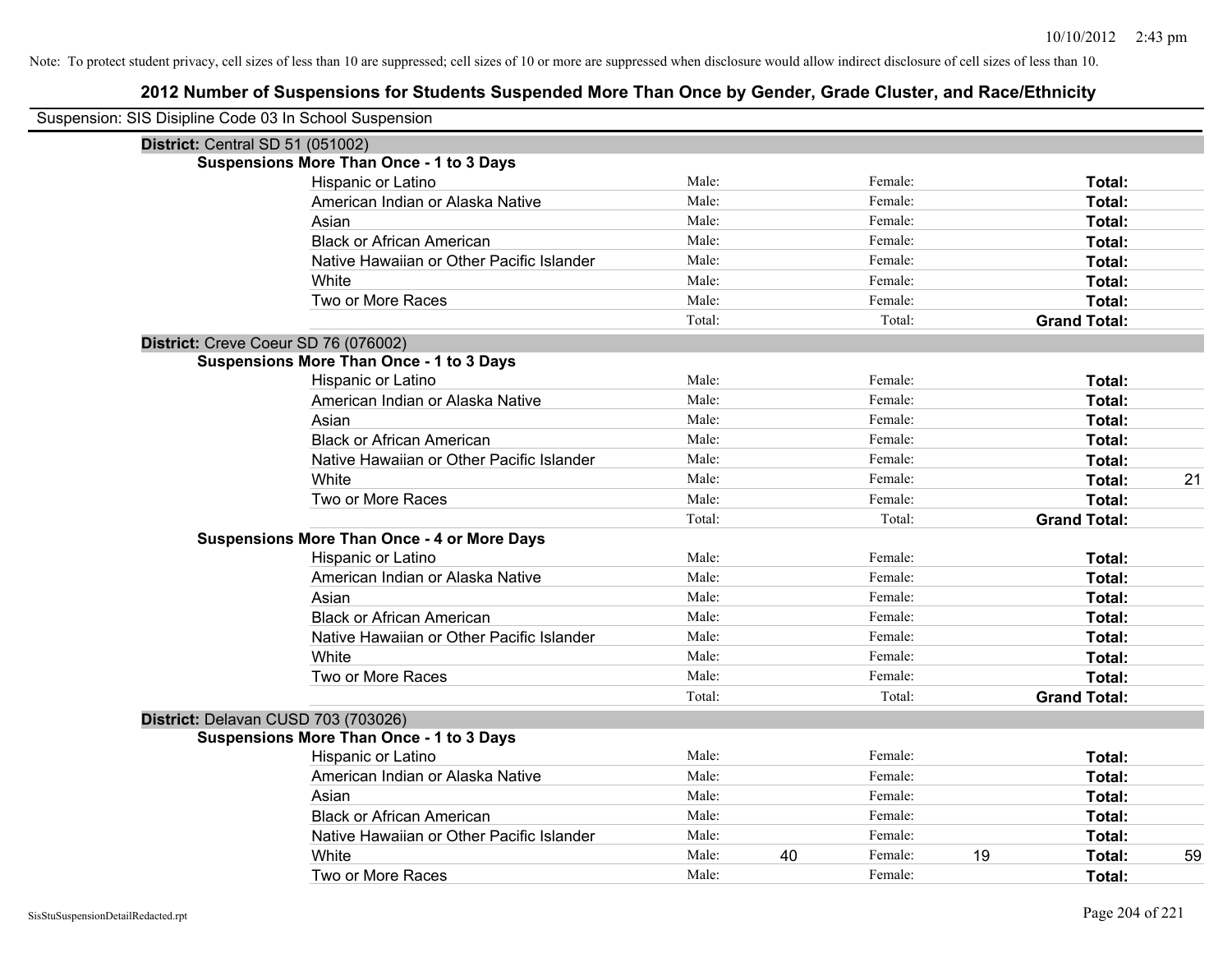| Suspension: SIS Disipline Code 03 In School Suspension<br>Total:<br>Total:<br><b>Grand Total:</b><br>69<br>District: District 50 Schools (050002)<br><b>Suspensions More Than Once - 1 to 3 Days</b><br>Male:<br>Hispanic or Latino<br>Female:<br>Total:<br>American Indian or Alaska Native<br>Male:<br>Female:<br>Total:<br>Male:<br>Asian<br>Female:<br>Total:<br>Male:<br><b>Black or African American</b><br>Female:<br>Total:<br>Native Hawaiian or Other Pacific Islander<br>Male:<br>Female:<br>Total:<br>White<br>Male:<br>Female:<br>Total:<br>Two or More Races<br>Male:<br>Female:<br>Total:<br>Total:<br>Total:<br><b>Grand Total:</b><br>District: Morton CUSD 709 (709026)<br><b>Suspensions More Than Once - 1 to 3 Days</b><br>Male:<br>Female:<br>Hispanic or Latino<br>Total:<br>Male:<br>American Indian or Alaska Native<br>Female:<br>Total:<br>Male:<br>Female:<br>Total:<br>Asian<br>Male:<br><b>Black or African American</b><br>Female:<br>22<br>Total:<br>Male:<br>Female:<br>Native Hawaiian or Other Pacific Islander<br>Total:<br>Male:<br>Female:<br>White<br>Total:<br>30<br>Male:<br>Two or More Races<br>Female:<br>Total:<br>Total:<br>Total:<br><b>Grand Total:</b><br>District: N Pekin & Marquette Hght SD 102 (102002)<br><b>Suspensions More Than Once - 1 to 3 Days</b><br>Male:<br>Hispanic or Latino<br>Female:<br>Total:<br>American Indian or Alaska Native<br>Male:<br>Female:<br>Total:<br>Male:<br>Asian<br>Female:<br>Total:<br>Male:<br><b>Black or African American</b><br>Female:<br>Total:<br>Native Hawaiian or Other Pacific Islander<br>Male:<br>Female:<br>Total:<br>White<br>Male:<br>18<br>Female:<br>Total:<br>Two or More Races<br>Male:<br><b>Total:</b><br>Female:<br>Total:<br>Total:<br><b>Grand Total:</b><br>District: Pekin PSD 108 (108002)<br><b>Suspensions More Than Once - 1 to 3 Days</b><br>Male:<br>Female:<br>Hispanic or Latino<br>Total:<br>Male:<br>American Indian or Alaska Native<br>Female:<br>Total:<br>Male:<br>Female:<br>Total:<br>Asian<br>Male:<br><b>Black or African American</b><br>Female:<br>Total: |                                           |       |         |        |  |
|----------------------------------------------------------------------------------------------------------------------------------------------------------------------------------------------------------------------------------------------------------------------------------------------------------------------------------------------------------------------------------------------------------------------------------------------------------------------------------------------------------------------------------------------------------------------------------------------------------------------------------------------------------------------------------------------------------------------------------------------------------------------------------------------------------------------------------------------------------------------------------------------------------------------------------------------------------------------------------------------------------------------------------------------------------------------------------------------------------------------------------------------------------------------------------------------------------------------------------------------------------------------------------------------------------------------------------------------------------------------------------------------------------------------------------------------------------------------------------------------------------------------------------------------------------------------------------------------------------------------------------------------------------------------------------------------------------------------------------------------------------------------------------------------------------------------------------------------------------------------------------------------------------------------------------------------------------------------------------------------------------------------------------------------------------------------------------------------------|-------------------------------------------|-------|---------|--------|--|
|                                                                                                                                                                                                                                                                                                                                                                                                                                                                                                                                                                                                                                                                                                                                                                                                                                                                                                                                                                                                                                                                                                                                                                                                                                                                                                                                                                                                                                                                                                                                                                                                                                                                                                                                                                                                                                                                                                                                                                                                                                                                                                    |                                           |       |         |        |  |
|                                                                                                                                                                                                                                                                                                                                                                                                                                                                                                                                                                                                                                                                                                                                                                                                                                                                                                                                                                                                                                                                                                                                                                                                                                                                                                                                                                                                                                                                                                                                                                                                                                                                                                                                                                                                                                                                                                                                                                                                                                                                                                    |                                           |       |         |        |  |
|                                                                                                                                                                                                                                                                                                                                                                                                                                                                                                                                                                                                                                                                                                                                                                                                                                                                                                                                                                                                                                                                                                                                                                                                                                                                                                                                                                                                                                                                                                                                                                                                                                                                                                                                                                                                                                                                                                                                                                                                                                                                                                    |                                           |       |         |        |  |
|                                                                                                                                                                                                                                                                                                                                                                                                                                                                                                                                                                                                                                                                                                                                                                                                                                                                                                                                                                                                                                                                                                                                                                                                                                                                                                                                                                                                                                                                                                                                                                                                                                                                                                                                                                                                                                                                                                                                                                                                                                                                                                    |                                           |       |         |        |  |
|                                                                                                                                                                                                                                                                                                                                                                                                                                                                                                                                                                                                                                                                                                                                                                                                                                                                                                                                                                                                                                                                                                                                                                                                                                                                                                                                                                                                                                                                                                                                                                                                                                                                                                                                                                                                                                                                                                                                                                                                                                                                                                    |                                           |       |         |        |  |
|                                                                                                                                                                                                                                                                                                                                                                                                                                                                                                                                                                                                                                                                                                                                                                                                                                                                                                                                                                                                                                                                                                                                                                                                                                                                                                                                                                                                                                                                                                                                                                                                                                                                                                                                                                                                                                                                                                                                                                                                                                                                                                    |                                           |       |         |        |  |
|                                                                                                                                                                                                                                                                                                                                                                                                                                                                                                                                                                                                                                                                                                                                                                                                                                                                                                                                                                                                                                                                                                                                                                                                                                                                                                                                                                                                                                                                                                                                                                                                                                                                                                                                                                                                                                                                                                                                                                                                                                                                                                    |                                           |       |         |        |  |
|                                                                                                                                                                                                                                                                                                                                                                                                                                                                                                                                                                                                                                                                                                                                                                                                                                                                                                                                                                                                                                                                                                                                                                                                                                                                                                                                                                                                                                                                                                                                                                                                                                                                                                                                                                                                                                                                                                                                                                                                                                                                                                    |                                           |       |         |        |  |
|                                                                                                                                                                                                                                                                                                                                                                                                                                                                                                                                                                                                                                                                                                                                                                                                                                                                                                                                                                                                                                                                                                                                                                                                                                                                                                                                                                                                                                                                                                                                                                                                                                                                                                                                                                                                                                                                                                                                                                                                                                                                                                    |                                           |       |         |        |  |
|                                                                                                                                                                                                                                                                                                                                                                                                                                                                                                                                                                                                                                                                                                                                                                                                                                                                                                                                                                                                                                                                                                                                                                                                                                                                                                                                                                                                                                                                                                                                                                                                                                                                                                                                                                                                                                                                                                                                                                                                                                                                                                    |                                           |       |         |        |  |
|                                                                                                                                                                                                                                                                                                                                                                                                                                                                                                                                                                                                                                                                                                                                                                                                                                                                                                                                                                                                                                                                                                                                                                                                                                                                                                                                                                                                                                                                                                                                                                                                                                                                                                                                                                                                                                                                                                                                                                                                                                                                                                    |                                           |       |         |        |  |
|                                                                                                                                                                                                                                                                                                                                                                                                                                                                                                                                                                                                                                                                                                                                                                                                                                                                                                                                                                                                                                                                                                                                                                                                                                                                                                                                                                                                                                                                                                                                                                                                                                                                                                                                                                                                                                                                                                                                                                                                                                                                                                    |                                           |       |         |        |  |
|                                                                                                                                                                                                                                                                                                                                                                                                                                                                                                                                                                                                                                                                                                                                                                                                                                                                                                                                                                                                                                                                                                                                                                                                                                                                                                                                                                                                                                                                                                                                                                                                                                                                                                                                                                                                                                                                                                                                                                                                                                                                                                    |                                           |       |         |        |  |
|                                                                                                                                                                                                                                                                                                                                                                                                                                                                                                                                                                                                                                                                                                                                                                                                                                                                                                                                                                                                                                                                                                                                                                                                                                                                                                                                                                                                                                                                                                                                                                                                                                                                                                                                                                                                                                                                                                                                                                                                                                                                                                    |                                           |       |         |        |  |
|                                                                                                                                                                                                                                                                                                                                                                                                                                                                                                                                                                                                                                                                                                                                                                                                                                                                                                                                                                                                                                                                                                                                                                                                                                                                                                                                                                                                                                                                                                                                                                                                                                                                                                                                                                                                                                                                                                                                                                                                                                                                                                    |                                           |       |         |        |  |
|                                                                                                                                                                                                                                                                                                                                                                                                                                                                                                                                                                                                                                                                                                                                                                                                                                                                                                                                                                                                                                                                                                                                                                                                                                                                                                                                                                                                                                                                                                                                                                                                                                                                                                                                                                                                                                                                                                                                                                                                                                                                                                    |                                           |       |         |        |  |
|                                                                                                                                                                                                                                                                                                                                                                                                                                                                                                                                                                                                                                                                                                                                                                                                                                                                                                                                                                                                                                                                                                                                                                                                                                                                                                                                                                                                                                                                                                                                                                                                                                                                                                                                                                                                                                                                                                                                                                                                                                                                                                    |                                           |       |         |        |  |
|                                                                                                                                                                                                                                                                                                                                                                                                                                                                                                                                                                                                                                                                                                                                                                                                                                                                                                                                                                                                                                                                                                                                                                                                                                                                                                                                                                                                                                                                                                                                                                                                                                                                                                                                                                                                                                                                                                                                                                                                                                                                                                    |                                           |       |         |        |  |
|                                                                                                                                                                                                                                                                                                                                                                                                                                                                                                                                                                                                                                                                                                                                                                                                                                                                                                                                                                                                                                                                                                                                                                                                                                                                                                                                                                                                                                                                                                                                                                                                                                                                                                                                                                                                                                                                                                                                                                                                                                                                                                    |                                           |       |         |        |  |
|                                                                                                                                                                                                                                                                                                                                                                                                                                                                                                                                                                                                                                                                                                                                                                                                                                                                                                                                                                                                                                                                                                                                                                                                                                                                                                                                                                                                                                                                                                                                                                                                                                                                                                                                                                                                                                                                                                                                                                                                                                                                                                    |                                           |       |         |        |  |
|                                                                                                                                                                                                                                                                                                                                                                                                                                                                                                                                                                                                                                                                                                                                                                                                                                                                                                                                                                                                                                                                                                                                                                                                                                                                                                                                                                                                                                                                                                                                                                                                                                                                                                                                                                                                                                                                                                                                                                                                                                                                                                    |                                           |       |         |        |  |
|                                                                                                                                                                                                                                                                                                                                                                                                                                                                                                                                                                                                                                                                                                                                                                                                                                                                                                                                                                                                                                                                                                                                                                                                                                                                                                                                                                                                                                                                                                                                                                                                                                                                                                                                                                                                                                                                                                                                                                                                                                                                                                    |                                           |       |         |        |  |
|                                                                                                                                                                                                                                                                                                                                                                                                                                                                                                                                                                                                                                                                                                                                                                                                                                                                                                                                                                                                                                                                                                                                                                                                                                                                                                                                                                                                                                                                                                                                                                                                                                                                                                                                                                                                                                                                                                                                                                                                                                                                                                    |                                           |       |         |        |  |
|                                                                                                                                                                                                                                                                                                                                                                                                                                                                                                                                                                                                                                                                                                                                                                                                                                                                                                                                                                                                                                                                                                                                                                                                                                                                                                                                                                                                                                                                                                                                                                                                                                                                                                                                                                                                                                                                                                                                                                                                                                                                                                    |                                           |       |         |        |  |
|                                                                                                                                                                                                                                                                                                                                                                                                                                                                                                                                                                                                                                                                                                                                                                                                                                                                                                                                                                                                                                                                                                                                                                                                                                                                                                                                                                                                                                                                                                                                                                                                                                                                                                                                                                                                                                                                                                                                                                                                                                                                                                    |                                           |       |         |        |  |
|                                                                                                                                                                                                                                                                                                                                                                                                                                                                                                                                                                                                                                                                                                                                                                                                                                                                                                                                                                                                                                                                                                                                                                                                                                                                                                                                                                                                                                                                                                                                                                                                                                                                                                                                                                                                                                                                                                                                                                                                                                                                                                    |                                           |       |         |        |  |
|                                                                                                                                                                                                                                                                                                                                                                                                                                                                                                                                                                                                                                                                                                                                                                                                                                                                                                                                                                                                                                                                                                                                                                                                                                                                                                                                                                                                                                                                                                                                                                                                                                                                                                                                                                                                                                                                                                                                                                                                                                                                                                    |                                           |       |         |        |  |
|                                                                                                                                                                                                                                                                                                                                                                                                                                                                                                                                                                                                                                                                                                                                                                                                                                                                                                                                                                                                                                                                                                                                                                                                                                                                                                                                                                                                                                                                                                                                                                                                                                                                                                                                                                                                                                                                                                                                                                                                                                                                                                    |                                           |       |         |        |  |
|                                                                                                                                                                                                                                                                                                                                                                                                                                                                                                                                                                                                                                                                                                                                                                                                                                                                                                                                                                                                                                                                                                                                                                                                                                                                                                                                                                                                                                                                                                                                                                                                                                                                                                                                                                                                                                                                                                                                                                                                                                                                                                    |                                           |       |         |        |  |
|                                                                                                                                                                                                                                                                                                                                                                                                                                                                                                                                                                                                                                                                                                                                                                                                                                                                                                                                                                                                                                                                                                                                                                                                                                                                                                                                                                                                                                                                                                                                                                                                                                                                                                                                                                                                                                                                                                                                                                                                                                                                                                    |                                           |       |         |        |  |
|                                                                                                                                                                                                                                                                                                                                                                                                                                                                                                                                                                                                                                                                                                                                                                                                                                                                                                                                                                                                                                                                                                                                                                                                                                                                                                                                                                                                                                                                                                                                                                                                                                                                                                                                                                                                                                                                                                                                                                                                                                                                                                    |                                           |       |         |        |  |
|                                                                                                                                                                                                                                                                                                                                                                                                                                                                                                                                                                                                                                                                                                                                                                                                                                                                                                                                                                                                                                                                                                                                                                                                                                                                                                                                                                                                                                                                                                                                                                                                                                                                                                                                                                                                                                                                                                                                                                                                                                                                                                    |                                           |       |         |        |  |
|                                                                                                                                                                                                                                                                                                                                                                                                                                                                                                                                                                                                                                                                                                                                                                                                                                                                                                                                                                                                                                                                                                                                                                                                                                                                                                                                                                                                                                                                                                                                                                                                                                                                                                                                                                                                                                                                                                                                                                                                                                                                                                    |                                           |       |         |        |  |
|                                                                                                                                                                                                                                                                                                                                                                                                                                                                                                                                                                                                                                                                                                                                                                                                                                                                                                                                                                                                                                                                                                                                                                                                                                                                                                                                                                                                                                                                                                                                                                                                                                                                                                                                                                                                                                                                                                                                                                                                                                                                                                    |                                           |       |         |        |  |
|                                                                                                                                                                                                                                                                                                                                                                                                                                                                                                                                                                                                                                                                                                                                                                                                                                                                                                                                                                                                                                                                                                                                                                                                                                                                                                                                                                                                                                                                                                                                                                                                                                                                                                                                                                                                                                                                                                                                                                                                                                                                                                    |                                           |       |         |        |  |
|                                                                                                                                                                                                                                                                                                                                                                                                                                                                                                                                                                                                                                                                                                                                                                                                                                                                                                                                                                                                                                                                                                                                                                                                                                                                                                                                                                                                                                                                                                                                                                                                                                                                                                                                                                                                                                                                                                                                                                                                                                                                                                    |                                           |       |         |        |  |
|                                                                                                                                                                                                                                                                                                                                                                                                                                                                                                                                                                                                                                                                                                                                                                                                                                                                                                                                                                                                                                                                                                                                                                                                                                                                                                                                                                                                                                                                                                                                                                                                                                                                                                                                                                                                                                                                                                                                                                                                                                                                                                    |                                           |       |         |        |  |
|                                                                                                                                                                                                                                                                                                                                                                                                                                                                                                                                                                                                                                                                                                                                                                                                                                                                                                                                                                                                                                                                                                                                                                                                                                                                                                                                                                                                                                                                                                                                                                                                                                                                                                                                                                                                                                                                                                                                                                                                                                                                                                    |                                           |       |         |        |  |
|                                                                                                                                                                                                                                                                                                                                                                                                                                                                                                                                                                                                                                                                                                                                                                                                                                                                                                                                                                                                                                                                                                                                                                                                                                                                                                                                                                                                                                                                                                                                                                                                                                                                                                                                                                                                                                                                                                                                                                                                                                                                                                    | Native Hawaiian or Other Pacific Islander | Male: | Female: | Total: |  |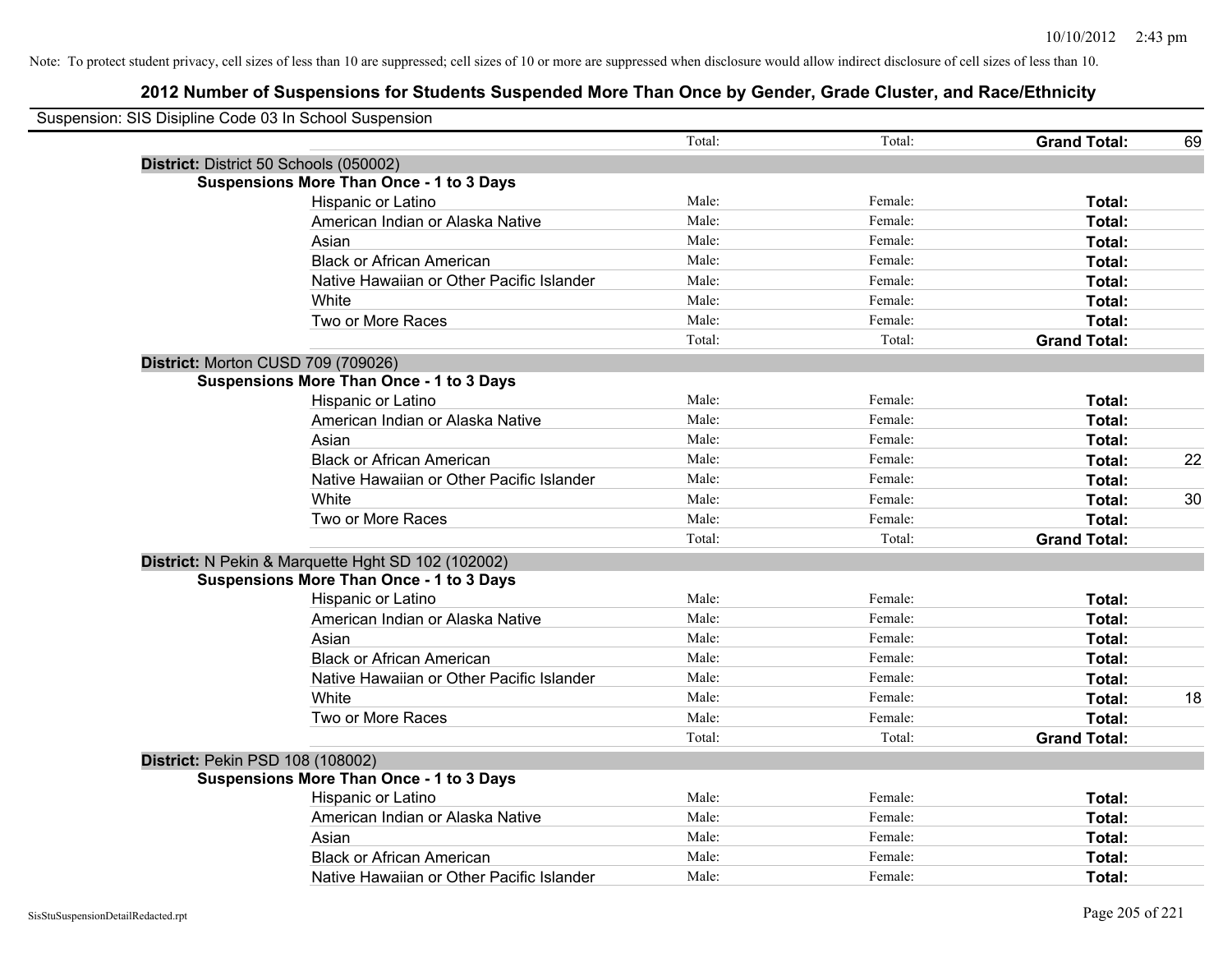| Suspension: SIS Disipline Code 03 In School Suspension |                                                    |        |     |         |    |                     |     |
|--------------------------------------------------------|----------------------------------------------------|--------|-----|---------|----|---------------------|-----|
|                                                        | White                                              | Male:  | 126 | Female: | 18 | Total:              | 144 |
|                                                        | Two or More Races                                  | Male:  |     | Female: |    | Total:              |     |
|                                                        |                                                    | Total: |     | Total:  |    | <b>Grand Total:</b> | 157 |
|                                                        | <b>Suspensions More Than Once - 4 or More Days</b> |        |     |         |    |                     |     |
|                                                        | Hispanic or Latino                                 | Male:  |     | Female: |    | Total:              |     |
|                                                        | American Indian or Alaska Native                   | Male:  |     | Female: |    | Total:              |     |
|                                                        | Asian                                              | Male:  |     | Female: |    | Total:              |     |
|                                                        | <b>Black or African American</b>                   | Male:  |     | Female: |    | Total:              |     |
|                                                        | Native Hawaiian or Other Pacific Islander          | Male:  |     | Female: |    | Total:              |     |
|                                                        | White                                              | Male:  |     | Female: |    | Total:              |     |
|                                                        | Two or More Races                                  | Male:  |     | Female: |    | Total:              |     |
|                                                        |                                                    | Total: |     | Total:  |    | <b>Grand Total:</b> |     |
| District: Rankin CSD 98 (098002)                       |                                                    |        |     |         |    |                     |     |
|                                                        | <b>Suspensions More Than Once - 1 to 3 Days</b>    |        |     |         |    |                     |     |
|                                                        | Hispanic or Latino                                 | Male:  |     | Female: |    | Total:              |     |
|                                                        | American Indian or Alaska Native                   | Male:  |     | Female: |    | Total:              |     |
|                                                        | Asian                                              | Male:  |     | Female: |    | Total:              |     |
|                                                        | <b>Black or African American</b>                   | Male:  |     | Female: |    | Total:              |     |
|                                                        | Native Hawaiian or Other Pacific Islander          | Male:  |     | Female: |    | Total:              |     |
|                                                        | White                                              | Male:  |     | Female: |    | Total:              | 12  |
|                                                        | Two or More Races                                  | Male:  |     | Female: |    | Total:              |     |
|                                                        |                                                    | Total: |     | Total:  |    | <b>Grand Total:</b> |     |
| District: Robein SD 85 (085002)                        |                                                    |        |     |         |    |                     |     |
|                                                        | <b>Suspensions More Than Once - 1 to 3 Days</b>    |        |     |         |    |                     |     |
|                                                        | Hispanic or Latino                                 | Male:  |     | Female: |    | Total:              |     |
|                                                        | American Indian or Alaska Native                   | Male:  |     | Female: |    | Total:              |     |
|                                                        | Asian                                              | Male:  |     | Female: |    | Total:              |     |
|                                                        | <b>Black or African American</b>                   | Male:  |     | Female: |    | Total:              |     |
|                                                        | Native Hawaiian or Other Pacific Islander          | Male:  |     | Female: |    | Total:              |     |
|                                                        | White                                              | Male:  |     | Female: |    | Total:              |     |
|                                                        | Two or More Races                                  | Male:  |     | Female: |    | Total:              |     |
|                                                        |                                                    | Total: |     | Total:  |    | <b>Grand Total:</b> |     |
| District: South Pekin SD 137 (137002)                  |                                                    |        |     |         |    |                     |     |
|                                                        | <b>Suspensions More Than Once - 1 to 3 Days</b>    |        |     |         |    |                     |     |
|                                                        | Hispanic or Latino                                 | Male:  |     | Female: |    | Total:              |     |
|                                                        | American Indian or Alaska Native                   | Male:  |     | Female: |    | Total:              |     |
|                                                        | Asian                                              | Male:  |     | Female: |    | Total:              |     |
|                                                        | <b>Black or African American</b>                   | Male:  |     | Female: |    | Total:              |     |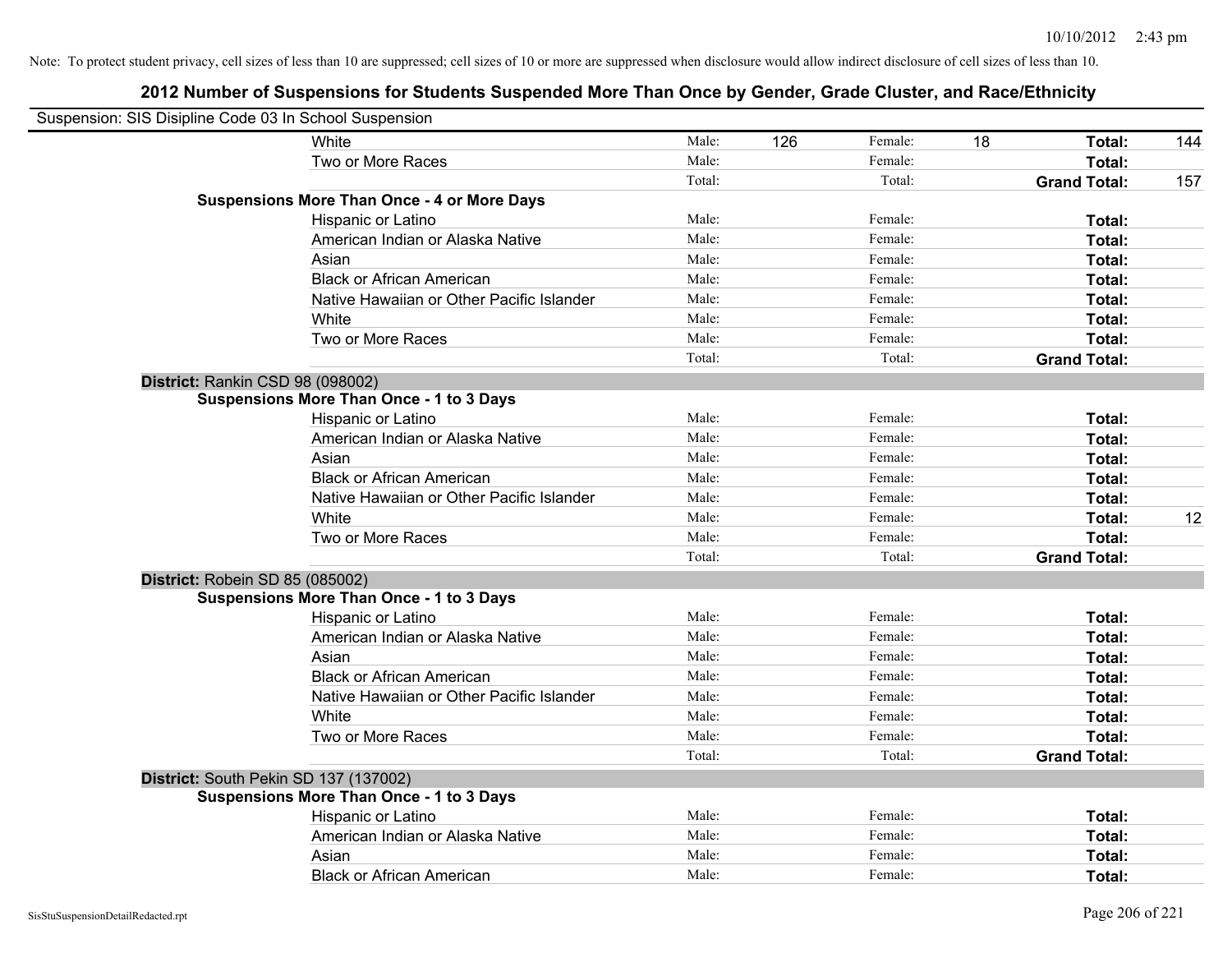| Suspension: SIS Disipline Code 03 In School Suspension |                                                    |        |         |                     |
|--------------------------------------------------------|----------------------------------------------------|--------|---------|---------------------|
|                                                        | Native Hawaiian or Other Pacific Islander          | Male:  | Female: | Total:              |
|                                                        | White                                              | Male:  | Female: | Total:<br>15        |
|                                                        | Two or More Races                                  | Male:  | Female: | Total:              |
|                                                        |                                                    | Total: | Total:  | <b>Grand Total:</b> |
|                                                        | <b>Suspensions More Than Once - 4 or More Days</b> |        |         |                     |
|                                                        | Hispanic or Latino                                 | Male:  | Female: | Total:              |
|                                                        | American Indian or Alaska Native                   | Male:  | Female: | Total:              |
|                                                        | Asian                                              | Male:  | Female: | Total:              |
|                                                        | <b>Black or African American</b>                   | Male:  | Female: | Total:              |
|                                                        | Native Hawaiian or Other Pacific Islander          | Male:  | Female: | Total:              |
|                                                        | White                                              | Male:  | Female: | Total:              |
|                                                        | Two or More Races                                  | Male:  | Female: | Total:              |
|                                                        |                                                    | Total: | Total:  | <b>Grand Total:</b> |
|                                                        | District: Washington SD 52 (052002)                |        |         |                     |
|                                                        | <b>Suspensions More Than Once - 1 to 3 Days</b>    |        |         |                     |
|                                                        | Hispanic or Latino                                 | Male:  | Female: | Total:              |
|                                                        | American Indian or Alaska Native                   | Male:  | Female: | Total:              |
|                                                        | Asian                                              | Male:  | Female: | Total:              |
|                                                        | <b>Black or African American</b>                   | Male:  | Female: | Total:              |
|                                                        | Native Hawaiian or Other Pacific Islander          | Male:  | Female: | Total:              |
|                                                        | White                                              | Male:  | Female: | Total:              |
|                                                        | Two or More Races                                  | Male:  | Female: | Total:              |
|                                                        |                                                    | Total: | Total:  | <b>Grand Total:</b> |
|                                                        | <b>Suspensions More Than Once - 4 or More Days</b> |        |         |                     |
|                                                        | Hispanic or Latino                                 | Male:  | Female: | Total:              |
|                                                        | American Indian or Alaska Native                   | Male:  | Female: | Total:              |
|                                                        | Asian                                              | Male:  | Female: | Total:              |
|                                                        | <b>Black or African American</b>                   | Male:  | Female: | Total:              |
|                                                        | Native Hawaiian or Other Pacific Islander          | Male:  | Female: | Total:              |
|                                                        | White                                              | Male:  | Female: | Total:              |
|                                                        | Two or More Races                                  | Male:  | Female: | Total:              |
|                                                        |                                                    | Total: | Total:  | <b>Grand Total:</b> |
|                                                        |                                                    |        |         |                     |
| Region: Vermilion ROE (54)                             |                                                    |        |         |                     |
| <b>County: Vermilion (092)</b>                         |                                                    |        |         |                     |
|                                                        | District: Armstrong Twp HSD 225 (225017)           |        |         |                     |
|                                                        | <b>Suspensions More Than Once - 1 to 3 Days</b>    |        |         |                     |
|                                                        | Hispanic or Latino                                 | Male:  | Female: | Total:              |
| SisStuSuspensionDetailRedacted.rpt                     |                                                    |        |         | Page 207 of 221     |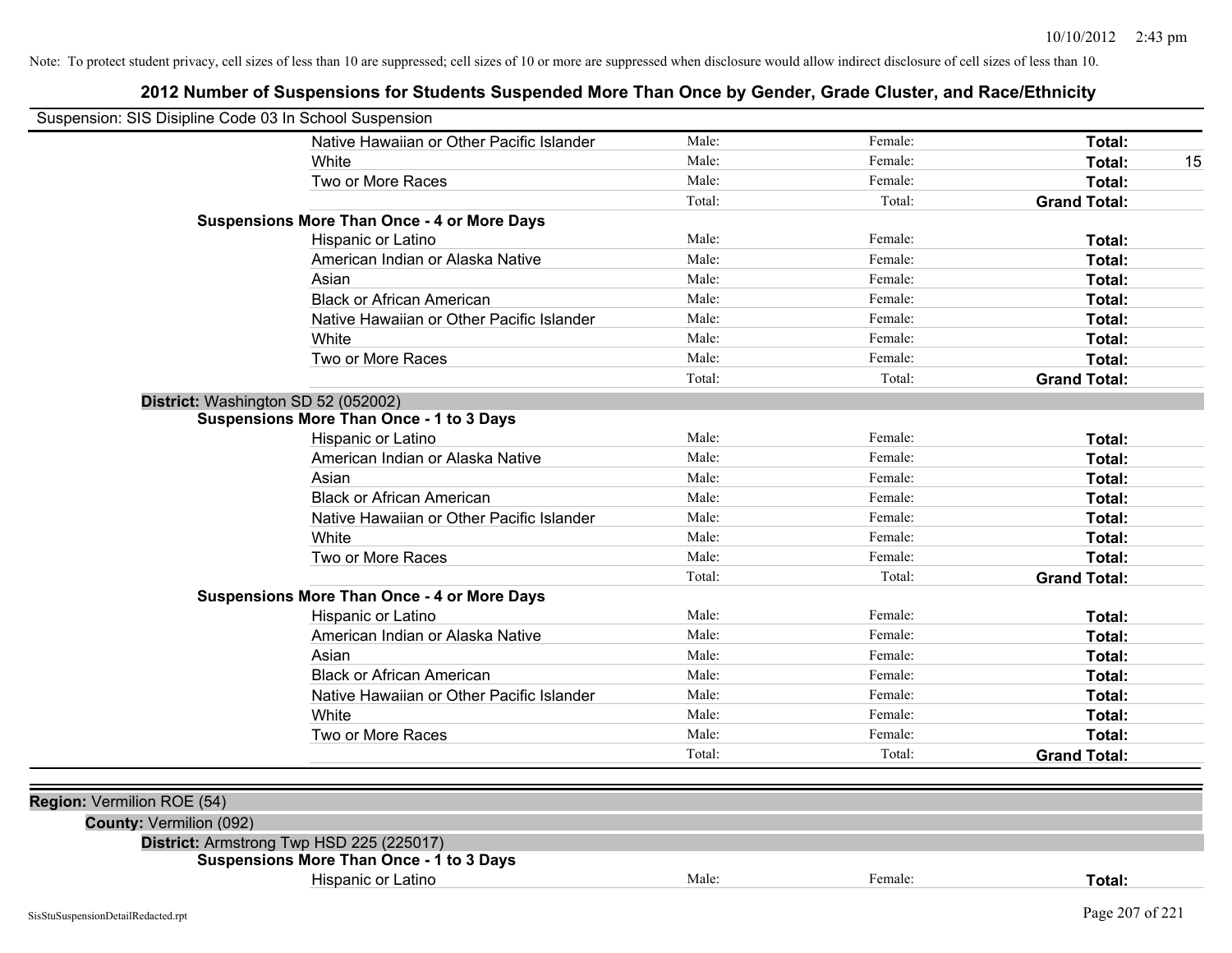## **2012 Number of Suspensions for Students Suspended More Than Once by Gender, Grade Cluster, and Race/Ethnicity**

| Suspension: SIS Disipline Code 03 In School Suspension |        |     |         |     |                     |     |
|--------------------------------------------------------|--------|-----|---------|-----|---------------------|-----|
| American Indian or Alaska Native                       | Male:  |     | Female: |     | Total:              |     |
| Asian                                                  | Male:  |     | Female: |     | Total:              |     |
| <b>Black or African American</b>                       | Male:  |     | Female: |     | Total:              |     |
| Native Hawaiian or Other Pacific Islander              | Male:  |     | Female: |     | Total:              |     |
| White                                                  | Male:  |     | Female: |     | Total:              |     |
| Two or More Races                                      | Male:  |     | Female: |     | Total:              |     |
|                                                        | Total: |     | Total:  |     | <b>Grand Total:</b> |     |
| District: Armstrong-Ellis Cons SD 61 (061003)          |        |     |         |     |                     |     |
| <b>Suspensions More Than Once - 1 to 3 Days</b>        |        |     |         |     |                     |     |
| Hispanic or Latino                                     | Male:  |     | Female: |     | Total:              |     |
| American Indian or Alaska Native                       | Male:  |     | Female: |     | Total:              |     |
| Asian                                                  | Male:  |     | Female: |     | Total:              |     |
| <b>Black or African American</b>                       | Male:  |     | Female: |     | Total:              |     |
| Native Hawaiian or Other Pacific Islander              | Male:  |     | Female: |     | Total:              |     |
| White                                                  | Male:  |     | Female: |     | Total:              |     |
| Two or More Races                                      | Male:  |     | Female: |     | Total:              |     |
|                                                        | Total: |     | Total:  |     | <b>Grand Total:</b> |     |
| District: Danville CCSD 118 (118024)                   |        |     |         |     |                     |     |
| <b>Suspensions More Than Once - 1 to 3 Days</b>        |        |     |         |     |                     |     |
| Hispanic or Latino                                     | Male:  | 21  | Female: | 31  | Total:              | 52  |
| American Indian or Alaska Native                       | Male:  |     | Female: |     | Total:              |     |
| Asian                                                  | Male:  |     | Female: |     | Total:              |     |
| <b>Black or African American</b>                       | Male:  | 437 | Female: | 465 | Total:              | 902 |
| Native Hawaiian or Other Pacific Islander              | Male:  |     | Female: |     | Total:              | 14  |
| White                                                  | Male:  | 137 | Female: | 123 | Total:              | 260 |
| Two or More Races                                      | Male:  | 32  | Female: | 42  | Total:              | 74  |
|                                                        | Total: |     | Total:  |     | <b>Grand Total:</b> |     |
| <b>Suspensions More Than Once - 4 or More Days</b>     |        |     |         |     |                     |     |
| <b>Hispanic or Latino</b>                              | Male:  |     | Female: |     | Total:              |     |
| American Indian or Alaska Native                       | Male:  |     | Female: |     | Total:              |     |
| Asian                                                  | Male:  |     | Female: |     | Total:              |     |
| <b>Black or African American</b>                       | Male:  |     | Female: |     | Total:              |     |
| Native Hawaiian or Other Pacific Islander              | Male:  |     | Female: |     | Total:              |     |
| White                                                  | Male:  |     | Female: |     | Total:              |     |
| Two or More Races                                      | Male:  |     | Female: |     | Total:              |     |
|                                                        | Total: |     | Total:  |     | <b>Grand Total:</b> |     |

**District:** Georgetown-Ridge Farm CUD 4 (004026) **Suspensions More Than Once - 1 to 3 Days**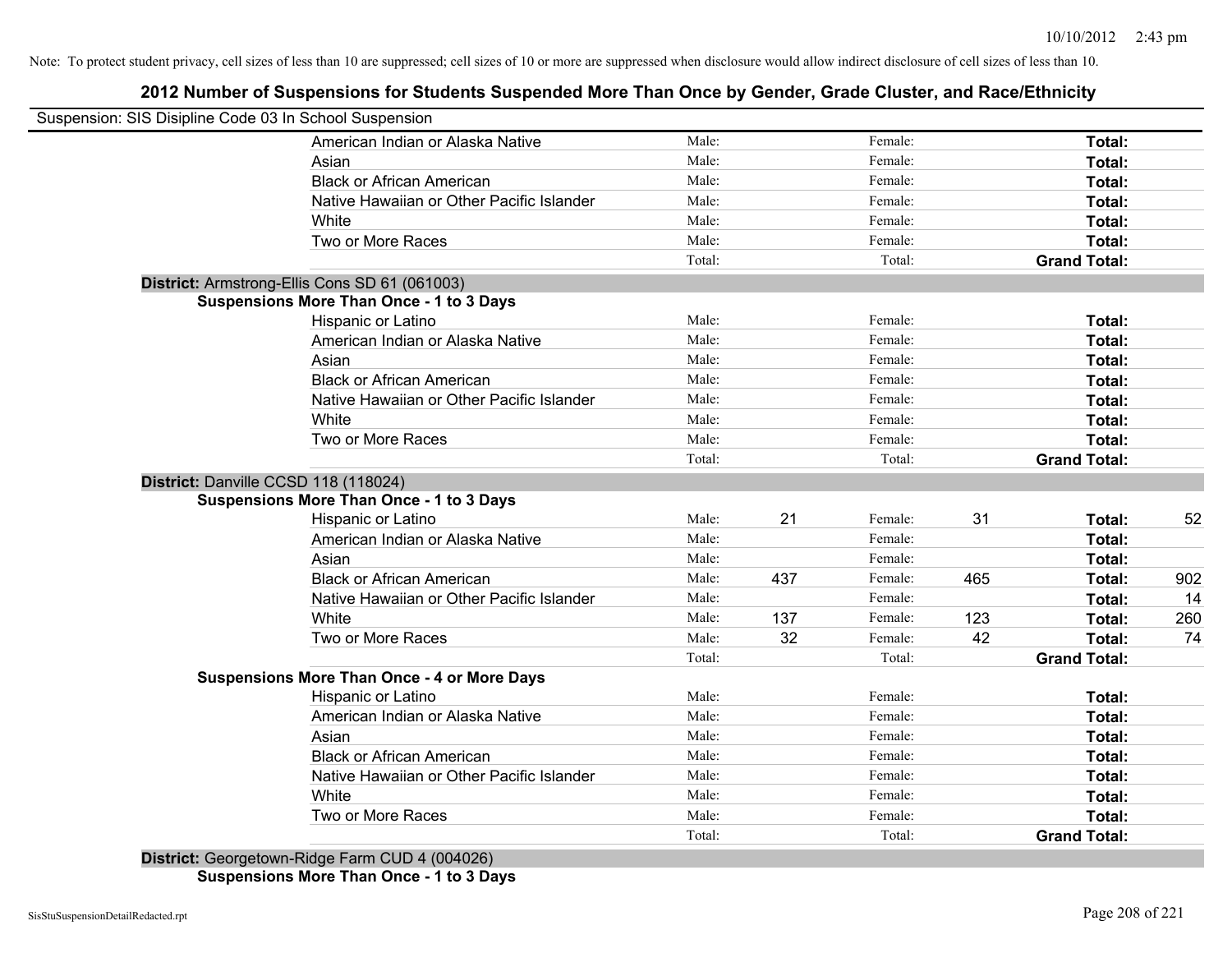| Suspension: SIS Disipline Code 03 In School Suspension |                                                    |        |    |         |    |                     |     |
|--------------------------------------------------------|----------------------------------------------------|--------|----|---------|----|---------------------|-----|
|                                                        | Hispanic or Latino                                 | Male:  |    | Female: |    | Total:              |     |
|                                                        | American Indian or Alaska Native                   | Male:  |    | Female: |    | Total:              |     |
|                                                        | Asian                                              | Male:  |    | Female: |    | Total:              |     |
|                                                        | <b>Black or African American</b>                   | Male:  |    | Female: |    | Total:              |     |
|                                                        | Native Hawaiian or Other Pacific Islander          | Male:  |    | Female: |    | Total:              |     |
|                                                        | White                                              | Male:  | 60 | Female: | 35 | Total:              | 95  |
|                                                        | Two or More Races                                  | Male:  |    | Female: |    | Total:              |     |
|                                                        |                                                    | Total: |    | Total:  |    | <b>Grand Total:</b> | 105 |
|                                                        | District: Hoopeston Area CUSD 11 (011026)          |        |    |         |    |                     |     |
|                                                        | <b>Suspensions More Than Once - 1 to 3 Days</b>    |        |    |         |    |                     |     |
|                                                        | Hispanic or Latino                                 | Male:  |    | Female: |    | Total:              | 18  |
|                                                        | American Indian or Alaska Native                   | Male:  |    | Female: |    | Total:              |     |
|                                                        | Asian                                              | Male:  |    | Female: |    | Total:              |     |
|                                                        | <b>Black or African American</b>                   | Male:  |    | Female: |    | Total:              | 16  |
|                                                        | Native Hawaiian or Other Pacific Islander          | Male:  |    | Female: |    | Total:              |     |
|                                                        | White                                              | Male:  | 69 | Female: | 51 | Total:              | 120 |
|                                                        | Two or More Races                                  | Male:  |    | Female: |    | Total:              |     |
|                                                        |                                                    | Total: |    | Total:  |    | <b>Grand Total:</b> |     |
|                                                        | <b>Suspensions More Than Once - 4 or More Days</b> |        |    |         |    |                     |     |
|                                                        | Hispanic or Latino                                 | Male:  |    | Female: |    | Total:              |     |
|                                                        | American Indian or Alaska Native                   | Male:  |    | Female: |    | Total:              |     |
|                                                        | Asian                                              | Male:  |    | Female: |    | Total:              |     |
|                                                        | <b>Black or African American</b>                   | Male:  |    | Female: |    | Total:              |     |
|                                                        | Native Hawaiian or Other Pacific Islander          | Male:  |    | Female: |    | Total:              |     |
|                                                        | White                                              | Male:  |    | Female: |    | Total:              |     |
|                                                        | Two or More Races                                  | Male:  |    | Female: |    | Total:              |     |
|                                                        |                                                    | Total: |    | Total:  |    | <b>Grand Total:</b> |     |
| District: Oakwood CUSD 76 (076026)                     |                                                    |        |    |         |    |                     |     |
|                                                        | <b>Suspensions More Than Once - 1 to 3 Days</b>    |        |    |         |    |                     |     |
|                                                        | Hispanic or Latino                                 | Male:  |    | Female: |    | Total:              |     |
|                                                        | American Indian or Alaska Native                   | Male:  |    | Female: |    | Total:              |     |
|                                                        | Asian                                              | Male:  |    | Female: |    | Total:              |     |
|                                                        | <b>Black or African American</b>                   | Male:  |    | Female: |    | Total:              |     |
|                                                        | Native Hawaiian or Other Pacific Islander          | Male:  |    | Female: |    | Total:              |     |
|                                                        | White                                              | Male:  |    | Female: |    | Total:              | 16  |
|                                                        | Two or More Races                                  | Male:  |    | Female: |    | Total:              |     |
|                                                        |                                                    | Total: |    | Total:  |    | <b>Grand Total:</b> |     |
|                                                        | <b>Suspensions More Than Once - 4 or More Days</b> |        |    |         |    |                     |     |
|                                                        | Hispanic or Latino                                 | Male:  |    | Female: |    | Total:              |     |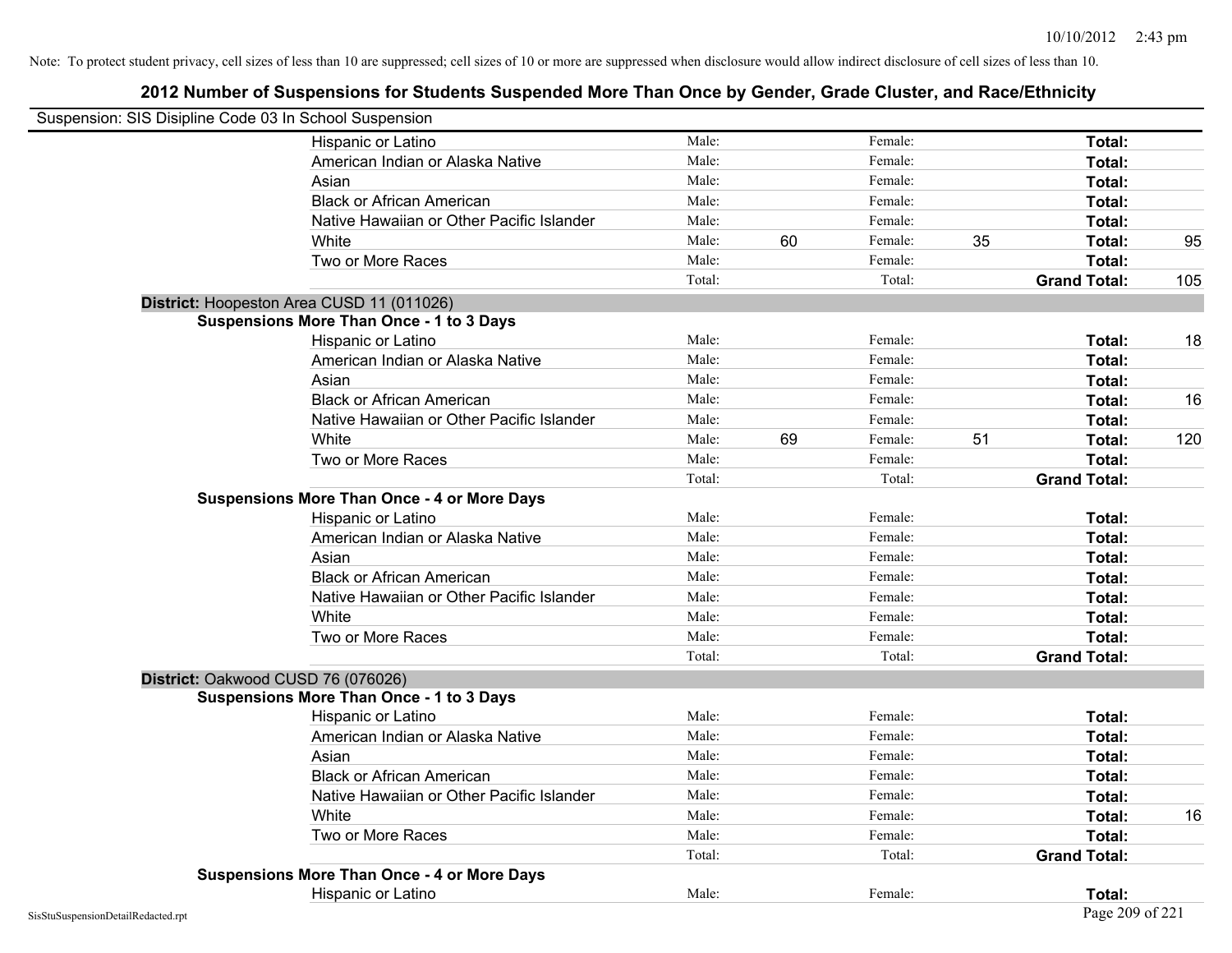| Suspension: SIS Disipline Code 03 In School Suspension |                                                 |        |         |                     |
|--------------------------------------------------------|-------------------------------------------------|--------|---------|---------------------|
|                                                        | American Indian or Alaska Native                | Male:  | Female: | Total:              |
|                                                        | Asian                                           | Male:  | Female: | Total:              |
|                                                        | <b>Black or African American</b>                | Male:  | Female: | Total:              |
|                                                        | Native Hawaiian or Other Pacific Islander       | Male:  | Female: | Total:              |
|                                                        | White                                           | Male:  | Female: | <b>Total:</b>       |
|                                                        | Two or More Races                               | Male:  | Female: | Total:              |
|                                                        |                                                 | Total: | Total:  | <b>Grand Total:</b> |
|                                                        | District: Rossville-Alvin CUSD 7 (007026)       |        |         |                     |
|                                                        | <b>Suspensions More Than Once - 1 to 3 Days</b> |        |         |                     |
|                                                        | Hispanic or Latino                              | Male:  | Female: | Total:              |
|                                                        | American Indian or Alaska Native                | Male:  | Female: | Total:              |
|                                                        | Asian                                           | Male:  | Female: | Total:              |
|                                                        | <b>Black or African American</b>                | Male:  | Female: | Total:              |
|                                                        | Native Hawaiian or Other Pacific Islander       | Male:  | Female: | Total:              |
|                                                        | White                                           | Male:  | Female: | 31<br>Total:        |
|                                                        | Two or More Races                               | Male:  | Female: | Total:              |
|                                                        |                                                 | Total: | Total:  | <b>Grand Total:</b> |
| District: Westville CUSD 2 (002026)                    |                                                 |        |         |                     |
|                                                        | <b>Suspensions More Than Once - 1 to 3 Days</b> |        |         |                     |
|                                                        | Hispanic or Latino                              | Male:  | Female: | Total:              |
|                                                        | American Indian or Alaska Native                | Male:  | Female: | Total:              |
|                                                        | Asian                                           | Male:  | Female: | <b>Total:</b>       |
|                                                        | <b>Black or African American</b>                | Male:  | Female: | Total:              |
|                                                        | Native Hawaiian or Other Pacific Islander       | Male:  | Female: | Total:              |
|                                                        | White                                           | Male:  | Female: | Total:              |
|                                                        | Two or More Races                               | Male:  | Female: | Total:              |
|                                                        |                                                 | Total: | Total:  | <b>Grand Total:</b> |
|                                                        |                                                 |        |         |                     |
| Region: Whiteside ROE (55)                             |                                                 |        |         |                     |
| County: Whiteside (098)                                |                                                 |        |         |                     |
| District: Erie CUSD 1 (001026)                         |                                                 |        |         |                     |
|                                                        | <b>Suspensions More Than Once - 1 to 3 Days</b> |        |         |                     |
|                                                        | Hispanic or Latino                              | Male:  | Female: | Total:              |
|                                                        | American Indian or Alaska Native                | Male:  | Female: | Total:              |
|                                                        | Asian                                           | Male:  | Female: | Total:              |
|                                                        | <b>Black or African American</b>                | Male:  | Female: | Total:              |
|                                                        | Native Hawaiian or Other Pacific Islander       | Male:  | Female: | Total:              |
|                                                        | White                                           | Male:  | Female: | Total:              |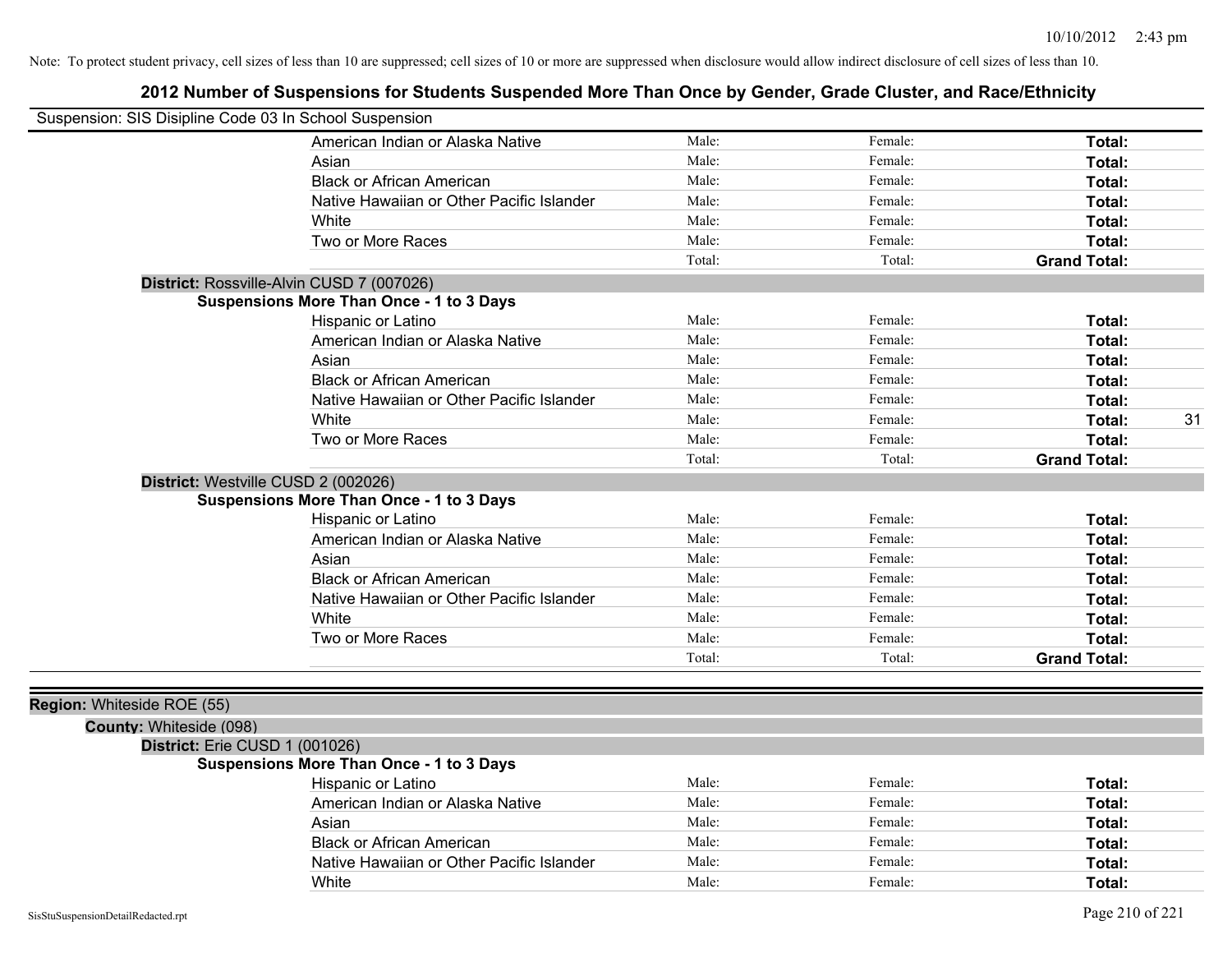| Suspension: SIS Disipline Code 03 In School Suspension |                                                      |        |    |         |    |                     |     |
|--------------------------------------------------------|------------------------------------------------------|--------|----|---------|----|---------------------|-----|
|                                                        | Two or More Races                                    | Male:  |    | Female: |    | Total:              |     |
|                                                        |                                                      | Total: |    | Total:  |    | <b>Grand Total:</b> |     |
|                                                        | District: Montmorency CCSD 145 (145004)              |        |    |         |    |                     |     |
|                                                        | <b>Suspensions More Than Once - 1 to 3 Days</b>      |        |    |         |    |                     |     |
|                                                        | Hispanic or Latino                                   | Male:  |    | Female: |    | Total:              |     |
|                                                        | American Indian or Alaska Native                     | Male:  |    | Female: |    | Total:              |     |
|                                                        | Asian                                                | Male:  |    | Female: |    | Total:              |     |
|                                                        | <b>Black or African American</b>                     | Male:  |    | Female: |    | Total:              |     |
|                                                        | Native Hawaiian or Other Pacific Islander            | Male:  |    | Female: |    | Total:              |     |
|                                                        | White                                                | Male:  |    | Female: |    | Total:              |     |
|                                                        | Two or More Races                                    | Male:  |    | Female: |    | Total:              |     |
|                                                        |                                                      | Total: |    | Total:  |    | <b>Grand Total:</b> |     |
|                                                        | District: Morrison CUSD 6 (006026)                   |        |    |         |    |                     |     |
|                                                        | <b>Suspensions More Than Once - 1 to 3 Days</b>      |        |    |         |    |                     |     |
|                                                        | Hispanic or Latino                                   | Male:  |    | Female: |    | Total:              |     |
|                                                        | American Indian or Alaska Native                     | Male:  |    | Female: |    | Total:              |     |
|                                                        | Asian                                                | Male:  |    | Female: |    | Total:              |     |
|                                                        | <b>Black or African American</b>                     | Male:  |    | Female: |    | Total:              |     |
|                                                        | Native Hawaiian or Other Pacific Islander            | Male:  |    | Female: |    | Total:              |     |
|                                                        | White                                                | Male:  |    | Female: |    | Total:              | 18  |
|                                                        | Two or More Races                                    | Male:  |    | Female: |    | Total:              |     |
|                                                        |                                                      | Total: |    | Total:  |    | <b>Grand Total:</b> |     |
|                                                        | District: Prophetstown-Lyndon-Tampico CUSD3 (003026) |        |    |         |    |                     |     |
|                                                        | <b>Suspensions More Than Once - 1 to 3 Days</b>      |        |    |         |    |                     |     |
|                                                        | Hispanic or Latino                                   | Male:  |    | Female: |    | Total:              |     |
|                                                        | American Indian or Alaska Native                     | Male:  |    | Female: |    | Total:              |     |
|                                                        | Asian                                                | Male:  |    | Female: |    | Total:              |     |
|                                                        | <b>Black or African American</b>                     | Male:  |    | Female: |    | Total:              |     |
|                                                        | Native Hawaiian or Other Pacific Islander            | Male:  |    | Female: |    | Total:              |     |
|                                                        | White                                                | Male:  | 91 | Female: | 37 | Total:              | 128 |
|                                                        | Two or More Races                                    | Male:  |    | Female: |    | Total:              |     |
|                                                        |                                                      | Total: |    | Total:  |    | <b>Grand Total:</b> | 143 |
|                                                        | <b>Suspensions More Than Once - 4 or More Days</b>   |        |    |         |    |                     |     |
|                                                        | Hispanic or Latino                                   | Male:  |    | Female: |    | Total:              |     |
|                                                        | American Indian or Alaska Native                     | Male:  |    | Female: |    | Total:              |     |
|                                                        | Asian                                                | Male:  |    | Female: |    | Total:              |     |
|                                                        | <b>Black or African American</b>                     | Male:  |    | Female: |    | Total:              |     |
|                                                        | Native Hawaiian or Other Pacific Islander            | Male:  |    | Female: |    | Total:              |     |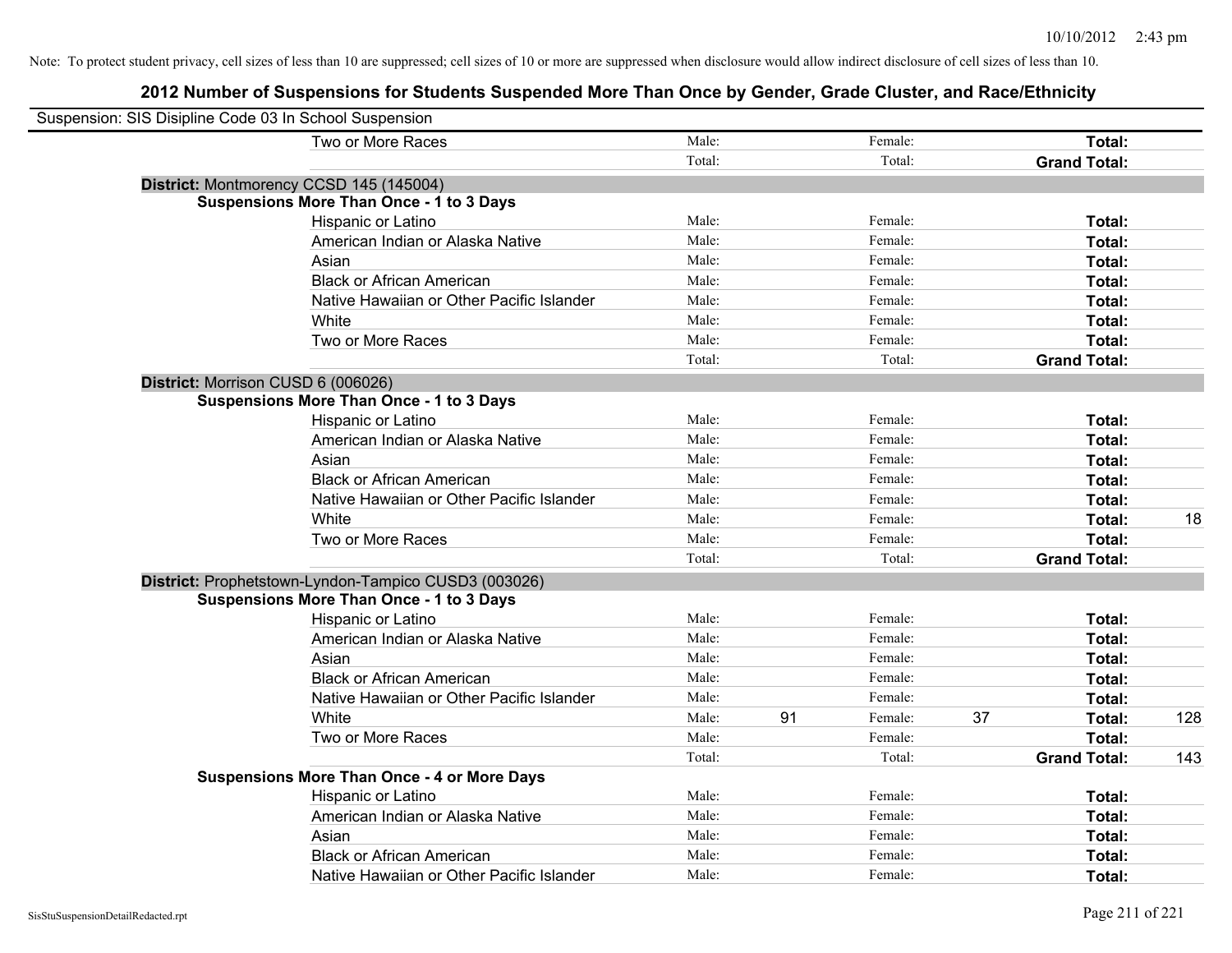| Suspension: SIS Disipline Code 03 In School Suspension |                                                    |        |     |         |     |                     |     |
|--------------------------------------------------------|----------------------------------------------------|--------|-----|---------|-----|---------------------|-----|
|                                                        | White                                              | Male:  |     | Female: |     | Total:              |     |
|                                                        | Two or More Races                                  | Male:  |     | Female: |     | Total:              |     |
|                                                        |                                                    | Total: |     | Total:  |     | <b>Grand Total:</b> | 13  |
| District: River Bend CUSD 2 (002026)                   |                                                    |        |     |         |     |                     |     |
|                                                        | <b>Suspensions More Than Once - 1 to 3 Days</b>    |        |     |         |     |                     |     |
|                                                        | Hispanic or Latino                                 | Male:  |     | Female: |     | Total:              |     |
|                                                        | American Indian or Alaska Native                   | Male:  |     | Female: |     | Total:              |     |
|                                                        | Asian                                              | Male:  |     | Female: |     | Total:              |     |
|                                                        | <b>Black or African American</b>                   | Male:  |     | Female: |     | Total:              |     |
|                                                        | Native Hawaiian or Other Pacific Islander          | Male:  |     | Female: |     | Total:              |     |
|                                                        | White                                              | Male:  | 53  | Female: | 13  | Total:              | 66  |
|                                                        | Two or More Races                                  | Male:  |     | Female: |     | Total:              |     |
|                                                        |                                                    | Total: |     | Total:  |     | <b>Grand Total:</b> |     |
| District: Riverdale SD 14 (014002)                     |                                                    |        |     |         |     |                     |     |
|                                                        | <b>Suspensions More Than Once - 1 to 3 Days</b>    |        |     |         |     |                     |     |
|                                                        | Hispanic or Latino                                 | Male:  |     | Female: |     | Total:              |     |
|                                                        | American Indian or Alaska Native                   | Male:  |     | Female: |     | Total:              |     |
|                                                        | Asian                                              | Male:  |     | Female: |     | Total:              |     |
|                                                        | <b>Black or African American</b>                   | Male:  |     | Female: |     | Total:              |     |
|                                                        | Native Hawaiian or Other Pacific Islander          | Male:  |     | Female: |     | Total:              |     |
|                                                        | White                                              | Male:  |     | Female: |     | Total:              | 17  |
|                                                        | Two or More Races                                  | Male:  |     | Female: |     | Total:              |     |
|                                                        |                                                    | Total: |     | Total:  |     | <b>Grand Total:</b> |     |
|                                                        | District: Rock Falls Twp HSD 301 (301017)          |        |     |         |     |                     |     |
|                                                        | <b>Suspensions More Than Once - 1 to 3 Days</b>    |        |     |         |     |                     |     |
|                                                        | Hispanic or Latino                                 | Male:  | 113 | Female: | 45  | Total:              | 158 |
|                                                        | American Indian or Alaska Native                   | Male:  |     | Female: |     | Total:              | 12  |
|                                                        | Asian                                              | Male:  |     | Female: |     | Total:              |     |
|                                                        | <b>Black or African American</b>                   | Male:  |     | Female: |     | Total:              | 40  |
|                                                        | Native Hawaiian or Other Pacific Islander          | Male:  |     | Female: |     | Total:              |     |
|                                                        | White                                              | Male:  | 409 | Female: | 126 | Total:              | 535 |
|                                                        | Two or More Races                                  | Male:  |     | Female: |     | Total:              | 14  |
|                                                        |                                                    | Total: |     | Total:  |     | <b>Grand Total:</b> |     |
|                                                        | <b>Suspensions More Than Once - 4 or More Days</b> |        |     |         |     |                     |     |
|                                                        | Hispanic or Latino                                 | Male:  |     | Female: |     | Total:              |     |
|                                                        | American Indian or Alaska Native                   | Male:  |     | Female: |     | Total:              |     |
|                                                        | Asian                                              | Male:  |     | Female: |     | Total:              |     |
|                                                        | <b>Black or African American</b>                   | Male:  |     | Female: |     | Total:              |     |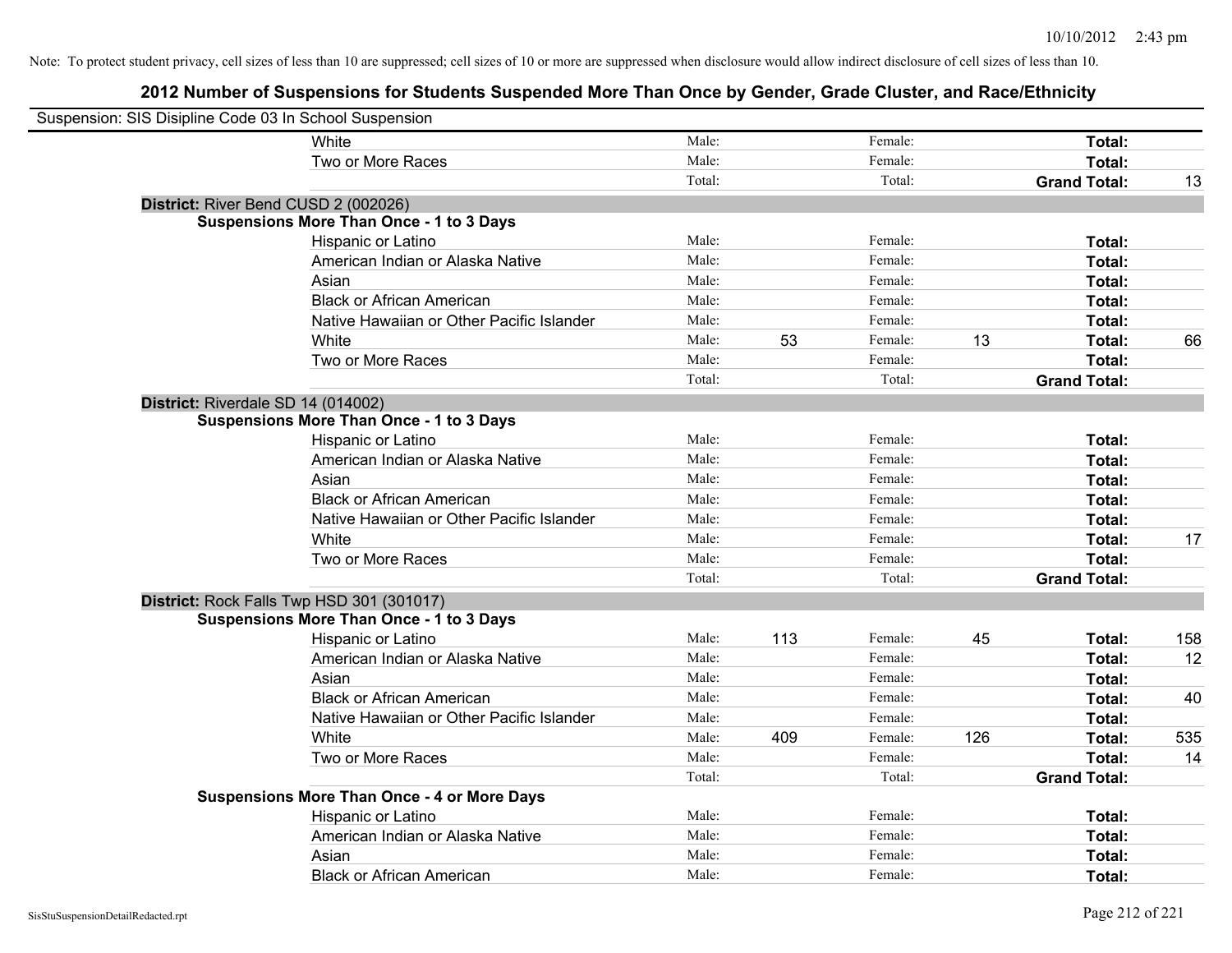| Suspension: SIS Disipline Code 03 In School Suspension |                                                 |        |    |         |    |                     |    |
|--------------------------------------------------------|-------------------------------------------------|--------|----|---------|----|---------------------|----|
|                                                        | Native Hawaiian or Other Pacific Islander       | Male:  |    | Female: |    | Total:              |    |
|                                                        | White                                           | Male:  |    | Female: |    | Total:              |    |
|                                                        | Two or More Races                               | Male:  |    | Female: |    | Total:              |    |
|                                                        |                                                 | Total: |    | Total:  |    | <b>Grand Total:</b> |    |
| Region: Will ROE (56)                                  |                                                 |        |    |         |    |                     |    |
| County: Non-Public School (000)                        |                                                 |        |    |         |    |                     |    |
|                                                        | District: Will ROE (000000)                     |        |    |         |    |                     |    |
|                                                        | <b>Suspensions More Than Once - 1 to 3 Days</b> |        |    |         |    |                     |    |
|                                                        | Hispanic or Latino                              | Male:  |    | Female: |    | Total:              | 17 |
|                                                        | American Indian or Alaska Native                | Male:  |    | Female: |    | Total:              |    |
|                                                        | Asian                                           | Male:  |    | Female: |    | Total:              |    |
|                                                        | <b>Black or African American</b>                | Male:  | 65 | Female: | 30 | Total:              | 95 |
|                                                        | Native Hawaiian or Other Pacific Islander       | Male:  |    | Female: |    | Total:              |    |
|                                                        | White                                           | Male:  |    | Female: |    | Total:              |    |
|                                                        | Two or More Races                               | Male:  |    | Female: |    | Total:              |    |
|                                                        |                                                 | Total: |    | Total:  |    | <b>Grand Total:</b> |    |
| County: Will (099)                                     |                                                 |        |    |         |    |                     |    |
|                                                        | District: Beecher CUSD 200U (200U26)            |        |    |         |    |                     |    |
|                                                        | <b>Suspensions More Than Once - 1 to 3 Days</b> |        |    |         |    |                     |    |
|                                                        | Hispanic or Latino                              | Male:  |    | Female: |    | Total:              |    |
|                                                        | American Indian or Alaska Native                | Male:  |    | Female: |    | Total:              |    |
|                                                        | Asian                                           | Male:  |    | Female: |    | Total:              |    |
|                                                        | <b>Black or African American</b>                | Male:  |    | Female: |    | Total:              |    |
|                                                        | Native Hawaiian or Other Pacific Islander       | Male:  |    | Female: |    | Total:              |    |
|                                                        | White                                           | Male:  |    | Female: |    | Total:              |    |
|                                                        | Two or More Races                               | Male:  |    | Female: |    | Total:              |    |
|                                                        |                                                 | Total: |    | Total:  |    | <b>Grand Total:</b> | 13 |
|                                                        | District: Chaney-Monge SD 88 (088002)           |        |    |         |    |                     |    |
|                                                        | <b>Suspensions More Than Once - 1 to 3 Days</b> |        |    |         |    |                     |    |
|                                                        | Hispanic or Latino                              | Male:  |    | Female: |    | Total:              | 21 |
|                                                        | American Indian or Alaska Native                | Male:  |    | Female: |    | Total:              |    |
|                                                        | Asian                                           | Male:  |    | Female: |    | Total:              |    |
|                                                        | <b>Black or African American</b>                | Male:  |    | Female: |    | Total:              | 10 |
|                                                        | Native Hawaiian or Other Pacific Islander       | Male:  |    | Female: |    | Total:              |    |
|                                                        | White                                           | Male:  |    | Female: |    | Total:              | 19 |
|                                                        | Two or More Races                               | Male:  |    | Female: |    | Total:              |    |
|                                                        |                                                 | Total: |    | Total:  |    | <b>Grand Total:</b> |    |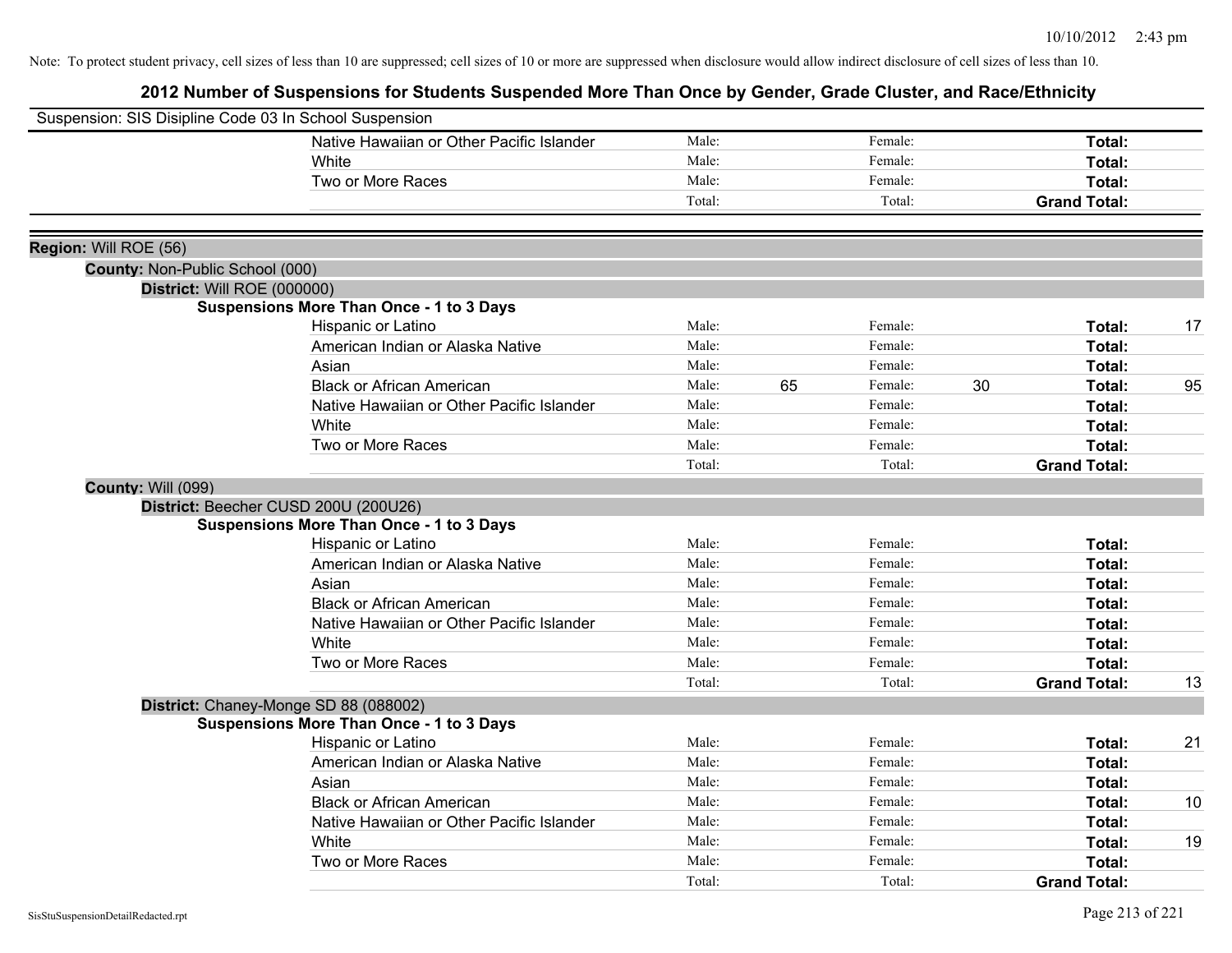| Suspension: SIS Disipline Code 03 In School Suspension |                                                    |        |     |         |     |                     |       |
|--------------------------------------------------------|----------------------------------------------------|--------|-----|---------|-----|---------------------|-------|
|                                                        | <b>Suspensions More Than Once - 4 or More Days</b> |        |     |         |     |                     |       |
|                                                        | Hispanic or Latino                                 | Male:  |     | Female: |     | Total:              |       |
|                                                        | American Indian or Alaska Native                   | Male:  |     | Female: |     | Total:              |       |
|                                                        | Asian                                              | Male:  |     | Female: |     | Total:              |       |
|                                                        | <b>Black or African American</b>                   | Male:  |     | Female: |     | Total:              |       |
|                                                        | Native Hawaiian or Other Pacific Islander          | Male:  |     | Female: |     | Total:              |       |
|                                                        | White                                              | Male:  |     | Female: |     | Total:              |       |
|                                                        | Two or More Races                                  | Male:  |     | Female: |     | Total:              |       |
|                                                        |                                                    | Total: |     | Total:  |     | <b>Grand Total:</b> |       |
| District: Channahon SD 17 (017002)                     |                                                    |        |     |         |     |                     |       |
|                                                        | <b>Suspensions More Than Once - 1 to 3 Days</b>    |        |     |         |     |                     |       |
|                                                        | Hispanic or Latino                                 | Male:  |     | Female: |     | Total:              |       |
|                                                        | American Indian or Alaska Native                   | Male:  |     | Female: |     | Total:              |       |
|                                                        | Asian                                              | Male:  |     | Female: |     | Total:              |       |
|                                                        | <b>Black or African American</b>                   | Male:  |     | Female: |     | Total:              |       |
|                                                        | Native Hawaiian or Other Pacific Islander          | Male:  |     | Female: |     | Total:              |       |
|                                                        | White                                              | Male:  |     | Female: |     | Total:              |       |
|                                                        | Two or More Races                                  | Male:  |     | Female: |     | Total:              |       |
|                                                        |                                                    | Total: |     | Total:  |     | <b>Grand Total:</b> |       |
|                                                        | <b>Suspensions More Than Once - 4 or More Days</b> |        |     |         |     |                     |       |
|                                                        | Hispanic or Latino                                 | Male:  |     | Female: |     | Total:              |       |
|                                                        | American Indian or Alaska Native                   | Male:  |     | Female: |     | Total:              |       |
|                                                        | Asian                                              | Male:  |     | Female: |     | Total:              |       |
|                                                        | <b>Black or African American</b>                   | Male:  |     | Female: |     | Total:              |       |
|                                                        | Native Hawaiian or Other Pacific Islander          | Male:  |     | Female: |     | Total:              |       |
|                                                        | White                                              | Male:  |     | Female: |     | Total:              |       |
|                                                        | Two or More Races                                  | Male:  |     | Female: |     | Total:              |       |
|                                                        |                                                    | Total: |     | Total:  |     | <b>Grand Total:</b> |       |
| District: Crete Monee CUSD 201U (201U26)               |                                                    |        |     |         |     |                     |       |
|                                                        | <b>Suspensions More Than Once - 1 to 3 Days</b>    |        |     |         |     |                     |       |
|                                                        | Hispanic or Latino                                 | Male:  | 43  | Female: | 40  | Total:              | 83    |
|                                                        | American Indian or Alaska Native                   | Male:  |     | Female: |     | Total:              |       |
|                                                        | Asian                                              | Male:  |     | Female: |     | Total:              |       |
|                                                        | <b>Black or African American</b>                   | Male:  | 755 | Female: | 314 | Total:              | 1,069 |
|                                                        | Native Hawaiian or Other Pacific Islander          | Male:  |     | Female: |     | Total:              |       |
|                                                        | White                                              | Male:  | 78  | Female: | 28  | <b>Total:</b>       | 106   |
|                                                        | Two or More Races                                  | Male:  | 25  | Female: | 20  | Total:              | 45    |
|                                                        |                                                    | Total: |     | Total:  |     | <b>Grand Total:</b> |       |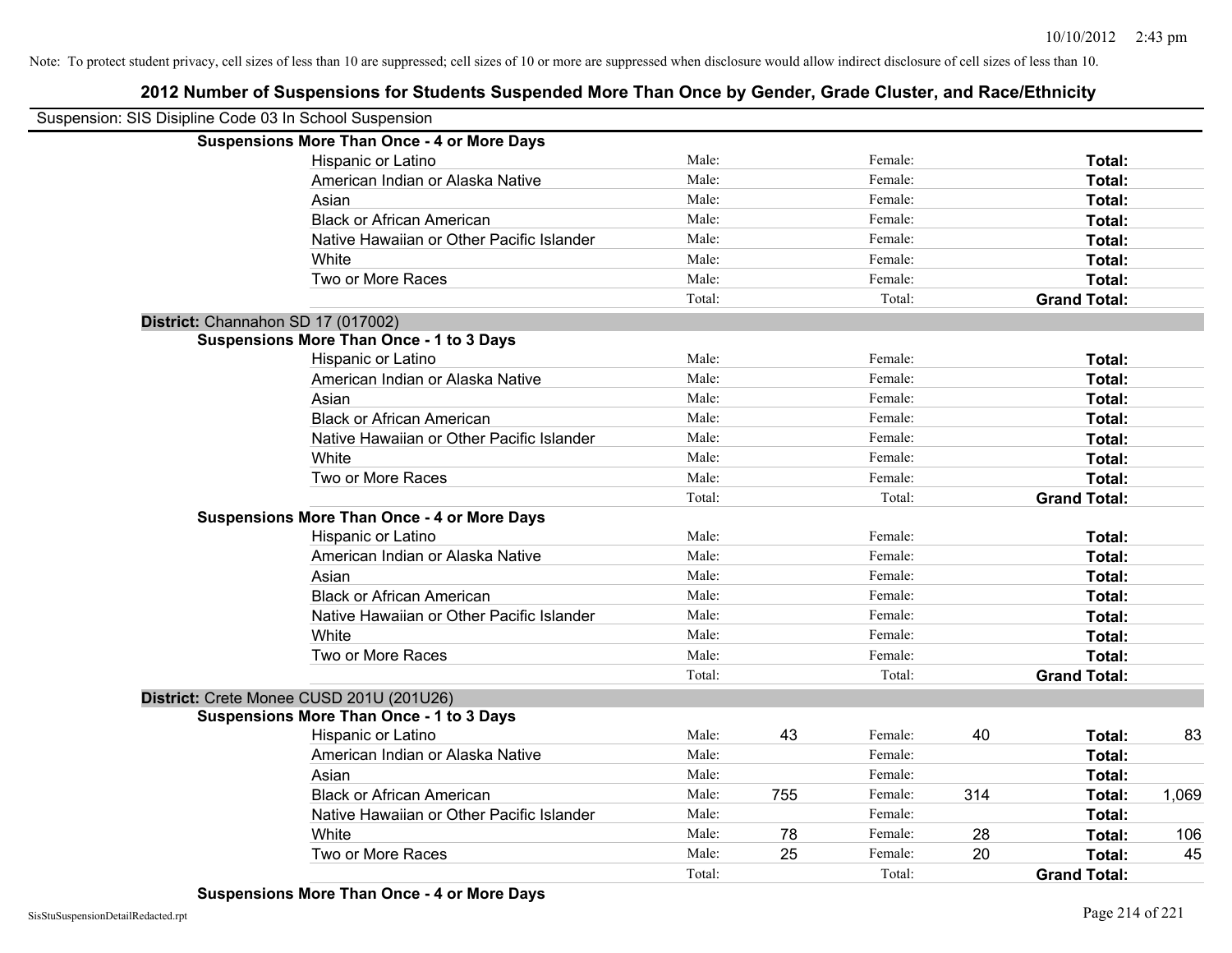## **2012 Number of Suspensions for Students Suspended More Than Once by Gender, Grade Cluster, and Race/Ethnicity**

|                                   | Suspension: SIS Disipline Code 03 In School Suspension |        |         |                     |    |
|-----------------------------------|--------------------------------------------------------|--------|---------|---------------------|----|
|                                   | Hispanic or Latino                                     | Male:  | Female: | Total:              |    |
|                                   | American Indian or Alaska Native                       | Male:  | Female: | Total:              |    |
|                                   | Asian                                                  | Male:  | Female: | Total:              |    |
|                                   | <b>Black or African American</b>                       | Male:  | Female: | Total:              |    |
|                                   | Native Hawaiian or Other Pacific Islander              | Male:  | Female: | Total:              |    |
|                                   | White                                                  | Male:  | Female: | Total:              |    |
|                                   | Two or More Races                                      | Male:  | Female: | Total:              |    |
|                                   |                                                        | Total: | Total:  | <b>Grand Total:</b> |    |
| District: Fairmont SD 89 (089002) |                                                        |        |         |                     |    |
|                                   | <b>Suspensions More Than Once - 1 to 3 Days</b>        |        |         |                     |    |
|                                   | Hispanic or Latino                                     | Male:  | Female: | Total:              |    |
|                                   | American Indian or Alaska Native                       | Male:  | Female: | Total:              |    |
|                                   | Asian                                                  | Male:  | Female: | Total:              |    |
|                                   | <b>Black or African American</b>                       | Male:  | Female: | Total:              | 19 |
|                                   | Native Hawaiian or Other Pacific Islander              | Male:  | Female: | Total:              |    |
|                                   | White                                                  | Male:  | Female: | Total:              |    |
|                                   | Two or More Races                                      | Male:  | Female: | Total:              |    |
|                                   |                                                        | Total: | Total:  | <b>Grand Total:</b> |    |
|                                   | <b>Suspensions More Than Once - 4 or More Days</b>     |        |         |                     |    |
|                                   | Hispanic or Latino                                     | Male:  | Female: | Total:              |    |
|                                   | American Indian or Alaska Native                       | Male:  | Female: | Total:              |    |
|                                   | Asian                                                  | Male:  | Female: | Total:              |    |
|                                   | <b>Black or African American</b>                       | Male:  | Female: | Total:              |    |
|                                   | Native Hawaiian or Other Pacific Islander              | Male:  | Female: | Total:              |    |
|                                   | White                                                  | Male:  | Female: | Total:              |    |
|                                   | Two or More Races                                      | Male:  | Female: | Total:              |    |
|                                   |                                                        | Total: | Total:  | <b>Grand Total:</b> |    |
|                                   | District: Frankfort CCSD 157C (157C04)                 |        |         |                     |    |
|                                   | <b>Suspensions More Than Once - 1 to 3 Days</b>        |        |         |                     |    |
|                                   | Hispanic or Latino                                     | Male:  | Female: | Total:              |    |
|                                   | American Indian or Alaska Native                       | Male:  | Female: | Total:              |    |
|                                   | Asian                                                  | Male:  | Female: | Total:              |    |
|                                   | <b>Black or African American</b>                       | Male:  | Female: | Total:              |    |
|                                   | Native Hawaiian or Other Pacific Islander              | Male:  | Female: | Total:              |    |
|                                   | White                                                  | Male:  | Female: | Total:              | 16 |
|                                   | Two or More Races                                      | Male:  | Female: | Total:              |    |
|                                   |                                                        | Total: | Total:  | <b>Grand Total:</b> |    |
|                                   |                                                        |        |         |                     |    |

**District:** Homer CCSD 33C (033C04)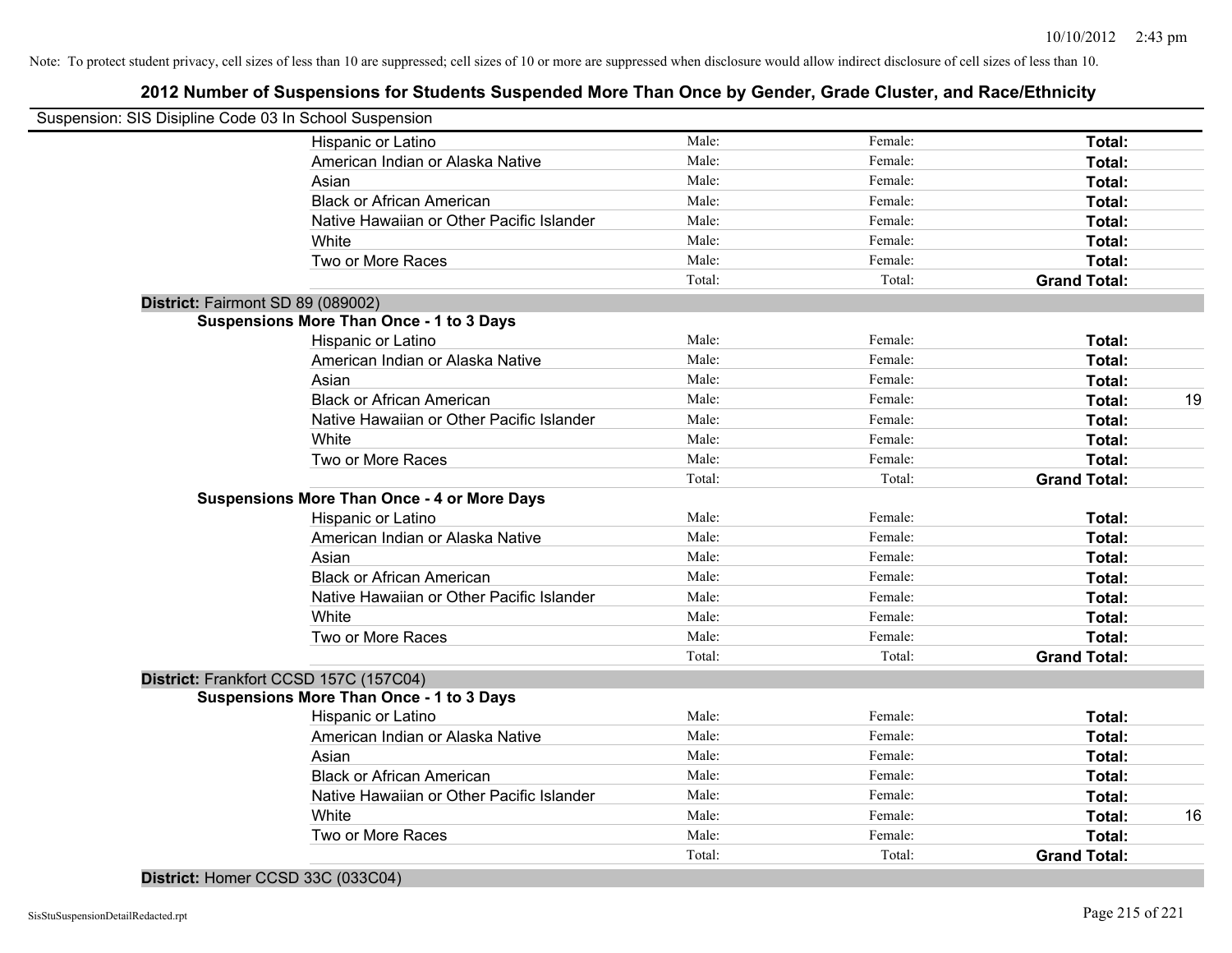| Suspension: SIS Disipline Code 03 In School Suspension |                                                 |        |     |         |     |                     |       |
|--------------------------------------------------------|-------------------------------------------------|--------|-----|---------|-----|---------------------|-------|
|                                                        | <b>Suspensions More Than Once - 1 to 3 Days</b> |        |     |         |     |                     |       |
|                                                        | Hispanic or Latino                              | Male:  |     | Female: |     | Total:              |       |
|                                                        | American Indian or Alaska Native                | Male:  |     | Female: |     | Total:              |       |
|                                                        | Asian                                           | Male:  |     | Female: |     | Total:              |       |
|                                                        | <b>Black or African American</b>                | Male:  |     | Female: |     | Total:              |       |
|                                                        | Native Hawaiian or Other Pacific Islander       | Male:  |     | Female: |     | Total:              |       |
|                                                        | White                                           | Male:  |     | Female: |     | Total:              | 31    |
|                                                        | Two or More Races                               | Male:  |     | Female: |     | Total:              |       |
|                                                        |                                                 | Total: |     | Total:  |     | <b>Grand Total:</b> |       |
| District: Joliet PSD 86 (086005)                       |                                                 |        |     |         |     |                     |       |
|                                                        | <b>Suspensions More Than Once - 1 to 3 Days</b> |        |     |         |     |                     |       |
|                                                        | Hispanic or Latino                              | Male:  | 149 | Female: | 45  | Total:              | 194   |
|                                                        | American Indian or Alaska Native                | Male:  |     | Female: |     | Total:              |       |
|                                                        | Asian                                           | Male:  |     | Female: |     | Total:              |       |
|                                                        | <b>Black or African American</b>                | Male:  | 367 | Female: | 133 | Total:              | 500   |
|                                                        | Native Hawaiian or Other Pacific Islander       | Male:  |     | Female: |     | Total:              |       |
|                                                        | White                                           | Male:  | 71  | Female: | 18  | Total:              | 89    |
|                                                        | Two or More Races                               | Male:  | 20  | Female: | 14  | Total:              | 34    |
|                                                        |                                                 | Total: |     | Total:  |     | <b>Grand Total:</b> |       |
| District: Joliet Twp HSD 204 (204017)                  |                                                 |        |     |         |     |                     |       |
|                                                        | <b>Suspensions More Than Once - 1 to 3 Days</b> |        |     |         |     |                     |       |
|                                                        | Hispanic or Latino                              | Male:  | 680 | Female: | 424 | Total:              | 1,104 |
|                                                        | American Indian or Alaska Native                | Male:  |     | Female: |     | Total:              |       |
|                                                        | Asian                                           | Male:  |     | Female: |     | Total:              | 10    |
|                                                        | <b>Black or African American</b>                | Male:  | 607 | Female: | 324 | Total:              | 931   |
|                                                        | Native Hawaiian or Other Pacific Islander       | Male:  |     | Female: |     | Total:              |       |
|                                                        | White                                           | Male:  | 291 | Female: | 143 | Total:              | 434   |
|                                                        | Two or More Races                               | Male:  | 47  | Female: | 21  | Total:              | 68    |
|                                                        |                                                 | Total: |     | Total:  |     | <b>Grand Total:</b> |       |
| District: Laraway CCSD 70C (070C04)                    |                                                 |        |     |         |     |                     |       |
|                                                        | <b>Suspensions More Than Once - 1 to 3 Days</b> |        |     |         |     |                     |       |
|                                                        | Hispanic or Latino                              | Male:  |     | Female: |     | Total:              |       |
|                                                        | American Indian or Alaska Native                | Male:  |     | Female: |     | Total:              |       |
|                                                        | Asian                                           | Male:  |     | Female: |     | Total:              |       |
|                                                        | <b>Black or African American</b>                | Male:  |     | Female: |     | Total:              |       |
|                                                        | Native Hawaiian or Other Pacific Islander       | Male:  |     | Female: |     | Total:              |       |
|                                                        | White                                           | Male:  |     | Female: |     | Total:              |       |
|                                                        | Two or More Races                               | Male:  |     | Female: |     | Total:              |       |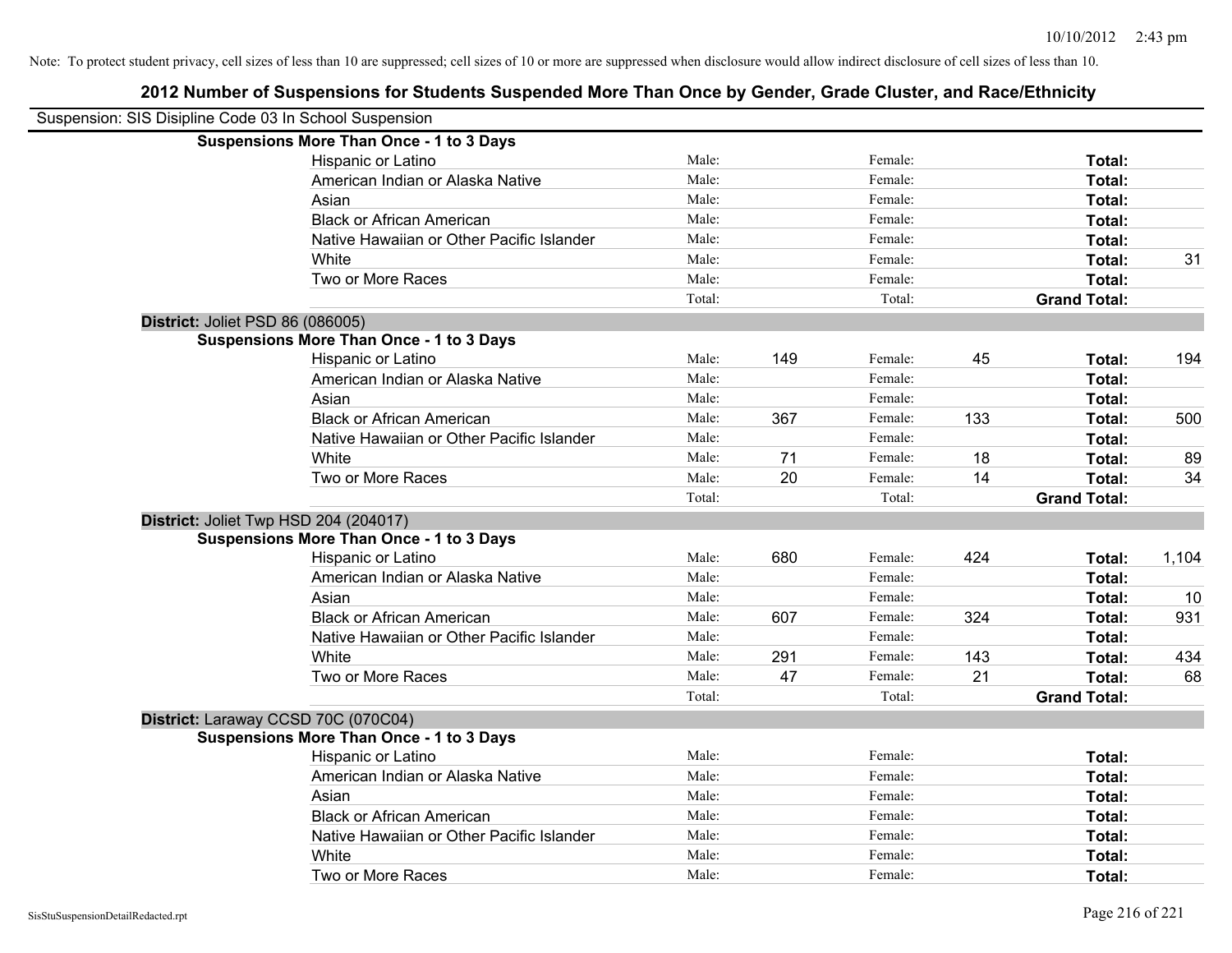| Suspension: SIS Disipline Code 03 In School Suspension |                                                    |        |     |         |     |                     |       |
|--------------------------------------------------------|----------------------------------------------------|--------|-----|---------|-----|---------------------|-------|
|                                                        |                                                    | Total: |     | Total:  |     | <b>Grand Total:</b> |       |
|                                                        | District: Lincoln Way CHSD 210 (210016)            |        |     |         |     |                     |       |
|                                                        | <b>Suspensions More Than Once - 1 to 3 Days</b>    |        |     |         |     |                     |       |
|                                                        | Hispanic or Latino                                 | Male:  | 54  | Female: | 27  | Total:              | 81    |
|                                                        | American Indian or Alaska Native                   | Male:  |     | Female: |     | Total:              |       |
|                                                        | Asian                                              | Male:  |     | Female: |     | Total:              | 21    |
|                                                        | <b>Black or African American</b>                   | Male:  | 69  | Female: | 33  | Total:              | 102   |
|                                                        | Native Hawaiian or Other Pacific Islander          | Male:  |     | Female: |     | Total:              |       |
|                                                        | White                                              | Male:  | 789 | Female: | 410 | Total:              | 1,199 |
|                                                        | Two or More Races                                  | Male:  | 56  | Female: | 21  | Total:              | 77    |
|                                                        |                                                    | Total: |     | Total:  |     | <b>Grand Total:</b> |       |
|                                                        | <b>Suspensions More Than Once - 4 or More Days</b> |        |     |         |     |                     |       |
|                                                        | Hispanic or Latino                                 | Male:  |     | Female: |     | Total:              |       |
|                                                        | American Indian or Alaska Native                   | Male:  |     | Female: |     | Total:              |       |
|                                                        | Asian                                              | Male:  |     | Female: |     | Total:              |       |
|                                                        | <b>Black or African American</b>                   | Male:  |     | Female: |     | Total:              |       |
|                                                        | Native Hawaiian or Other Pacific Islander          | Male:  |     | Female: |     | Total:              |       |
|                                                        | White                                              | Male:  |     | Female: |     | Total:              |       |
|                                                        | Two or More Races                                  | Male:  |     | Female: |     | Total:              |       |
|                                                        |                                                    | Total: |     | Total:  |     | <b>Grand Total:</b> |       |
|                                                        | District: Lockport Twp HSD 205 (205017)            |        |     |         |     |                     |       |
|                                                        | <b>Suspensions More Than Once - 1 to 3 Days</b>    |        |     |         |     |                     |       |
|                                                        | Hispanic or Latino                                 | Male:  |     | Female: |     | Total:              | 64    |
|                                                        | American Indian or Alaska Native                   | Male:  |     | Female: |     | Total:              |       |
|                                                        | Asian                                              | Male:  |     | Female: |     | Total:              |       |
|                                                        | <b>Black or African American</b>                   | Male:  | 72  | Female: | 30  | Total:              | 102   |
|                                                        | Native Hawaiian or Other Pacific Islander          | Male:  |     | Female: |     | Total:              |       |
|                                                        | White                                              | Male:  | 104 | Female: | 39  | Total:              | 143   |
|                                                        | Two or More Races                                  | Male:  |     | Female: |     | Total:              | 10    |
|                                                        |                                                    | Total: |     | Total:  |     | <b>Grand Total:</b> |       |
| <b>District: Mokena SD 159 (159002)</b>                |                                                    |        |     |         |     |                     |       |
|                                                        | <b>Suspensions More Than Once - 1 to 3 Days</b>    |        |     |         |     |                     |       |
|                                                        | Hispanic or Latino                                 | Male:  |     | Female: |     | Total:              |       |
|                                                        | American Indian or Alaska Native                   | Male:  |     | Female: |     | Total:              |       |
|                                                        | Asian                                              | Male:  |     | Female: |     | Total:              |       |
|                                                        | <b>Black or African American</b>                   | Male:  |     | Female: |     | Total:              |       |
|                                                        | Native Hawaiian or Other Pacific Islander          | Male:  |     | Female: |     | Total:              |       |
|                                                        | White                                              | Male:  |     | Female: |     | Total:              |       |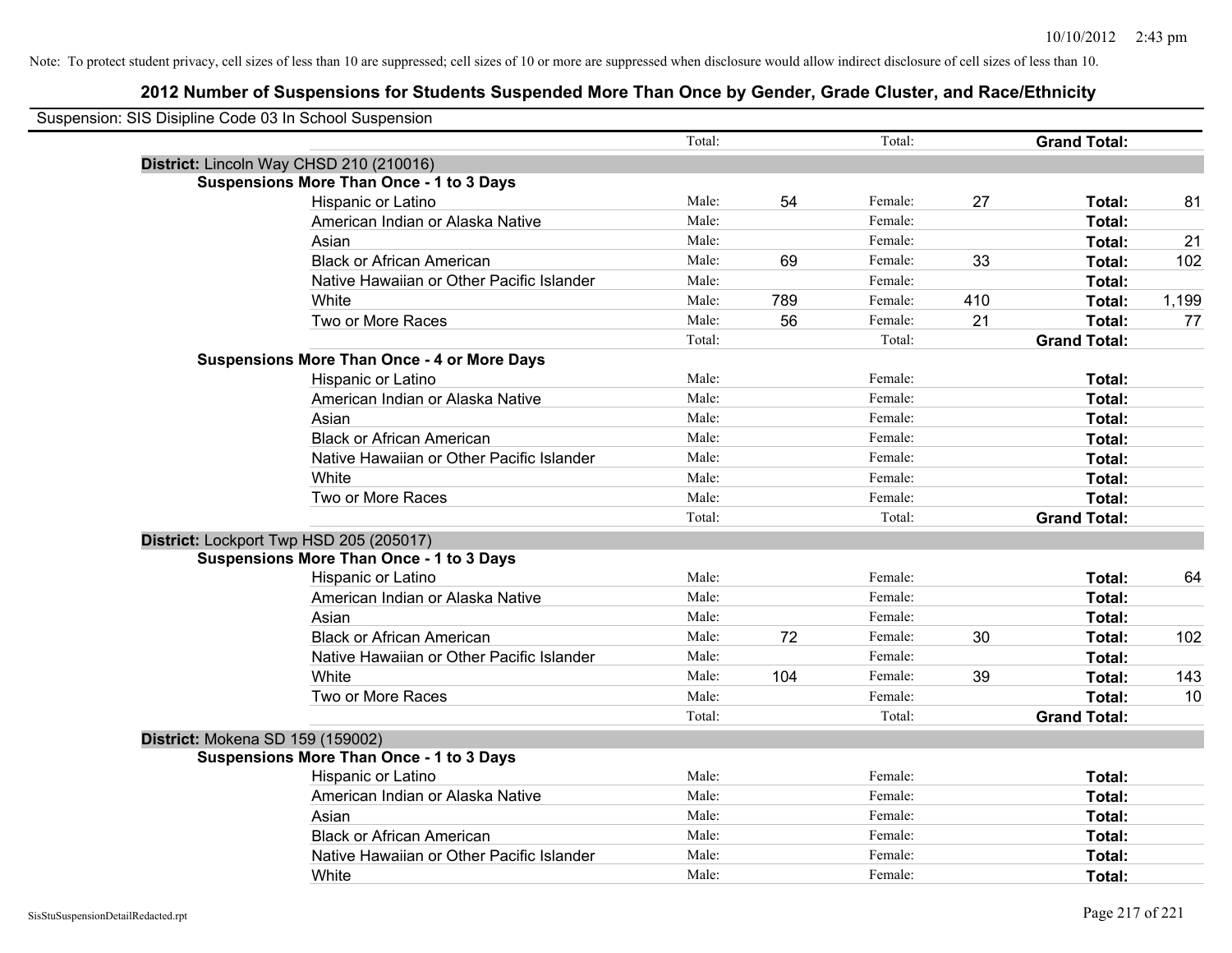| Suspension: SIS Disipline Code 03 In School Suspension |                                                    |        |     |         |     |                     |     |
|--------------------------------------------------------|----------------------------------------------------|--------|-----|---------|-----|---------------------|-----|
|                                                        | Two or More Races                                  | Male:  |     | Female: |     | Total:              |     |
|                                                        |                                                    | Total: |     | Total:  |     | <b>Grand Total:</b> | 15  |
|                                                        | <b>District: New Lenox SD 122 (122002)</b>         |        |     |         |     |                     |     |
|                                                        | <b>Suspensions More Than Once - 1 to 3 Days</b>    |        |     |         |     |                     |     |
|                                                        | Hispanic or Latino                                 | Male:  |     | Female: |     | Total:              | 16  |
|                                                        | American Indian or Alaska Native                   | Male:  |     | Female: |     | Total:              |     |
|                                                        | Asian                                              | Male:  |     | Female: |     | Total:              |     |
|                                                        | <b>Black or African American</b>                   | Male:  |     | Female: |     | Total:              |     |
|                                                        | Native Hawaiian or Other Pacific Islander          | Male:  |     | Female: |     | Total:              |     |
|                                                        | White                                              | Male:  | 149 | Female: | 11  | Total:              | 160 |
|                                                        | Two or More Races                                  | Male:  |     | Female: |     | Total:              |     |
|                                                        |                                                    | Total: |     | Total:  |     | <b>Grand Total:</b> |     |
|                                                        | <b>Suspensions More Than Once - 4 or More Days</b> |        |     |         |     |                     |     |
|                                                        | Hispanic or Latino                                 | Male:  |     | Female: |     | Total:              |     |
|                                                        | American Indian or Alaska Native                   | Male:  |     | Female: |     | Total:              |     |
|                                                        | Asian                                              | Male:  |     | Female: |     | Total:              |     |
|                                                        | <b>Black or African American</b>                   | Male:  |     | Female: |     | Total:              |     |
|                                                        | Native Hawaiian or Other Pacific Islander          | Male:  |     | Female: |     | Total:              |     |
|                                                        | White                                              | Male:  |     | Female: |     | Total:              |     |
|                                                        | Two or More Races                                  | Male:  |     | Female: |     | Total:              |     |
|                                                        |                                                    | Total: |     | Total:  |     | <b>Grand Total:</b> |     |
|                                                        | District: Peotone CUSD 207U (207U26)               |        |     |         |     |                     |     |
|                                                        | <b>Suspensions More Than Once - 1 to 3 Days</b>    |        |     |         |     |                     |     |
|                                                        | Hispanic or Latino                                 | Male:  |     | Female: |     | Total:              |     |
|                                                        | American Indian or Alaska Native                   | Male:  |     | Female: |     | Total:              |     |
|                                                        | Asian                                              | Male:  |     | Female: |     | Total:              |     |
|                                                        | <b>Black or African American</b>                   | Male:  |     | Female: |     | Total:              |     |
|                                                        | Native Hawaiian or Other Pacific Islander          | Male:  |     | Female: |     | Total:              |     |
|                                                        | White                                              | Male:  |     | Female: |     | Total:              | 11  |
|                                                        | Two or More Races                                  | Male:  |     | Female: |     | Total:              |     |
|                                                        |                                                    | Total: |     | Total:  |     | <b>Grand Total:</b> |     |
| District: Plainfield SD 202 (202022)                   |                                                    |        |     |         |     |                     |     |
|                                                        | <b>Suspensions More Than Once - 1 to 3 Days</b>    |        |     |         |     |                     |     |
|                                                        | Hispanic or Latino                                 | Male:  | 229 | Female: | 151 | Total:              | 380 |
|                                                        | American Indian or Alaska Native                   | Male:  |     | Female: |     | Total:              |     |
|                                                        | Asian                                              | Male:  |     | Female: |     | Total:              | 12  |
|                                                        | <b>Black or African American</b>                   | Male:  | 200 | Female: | 70  | Total:              | 270 |
|                                                        | Native Hawaiian or Other Pacific Islander          | Male:  |     | Female: |     | Total:              |     |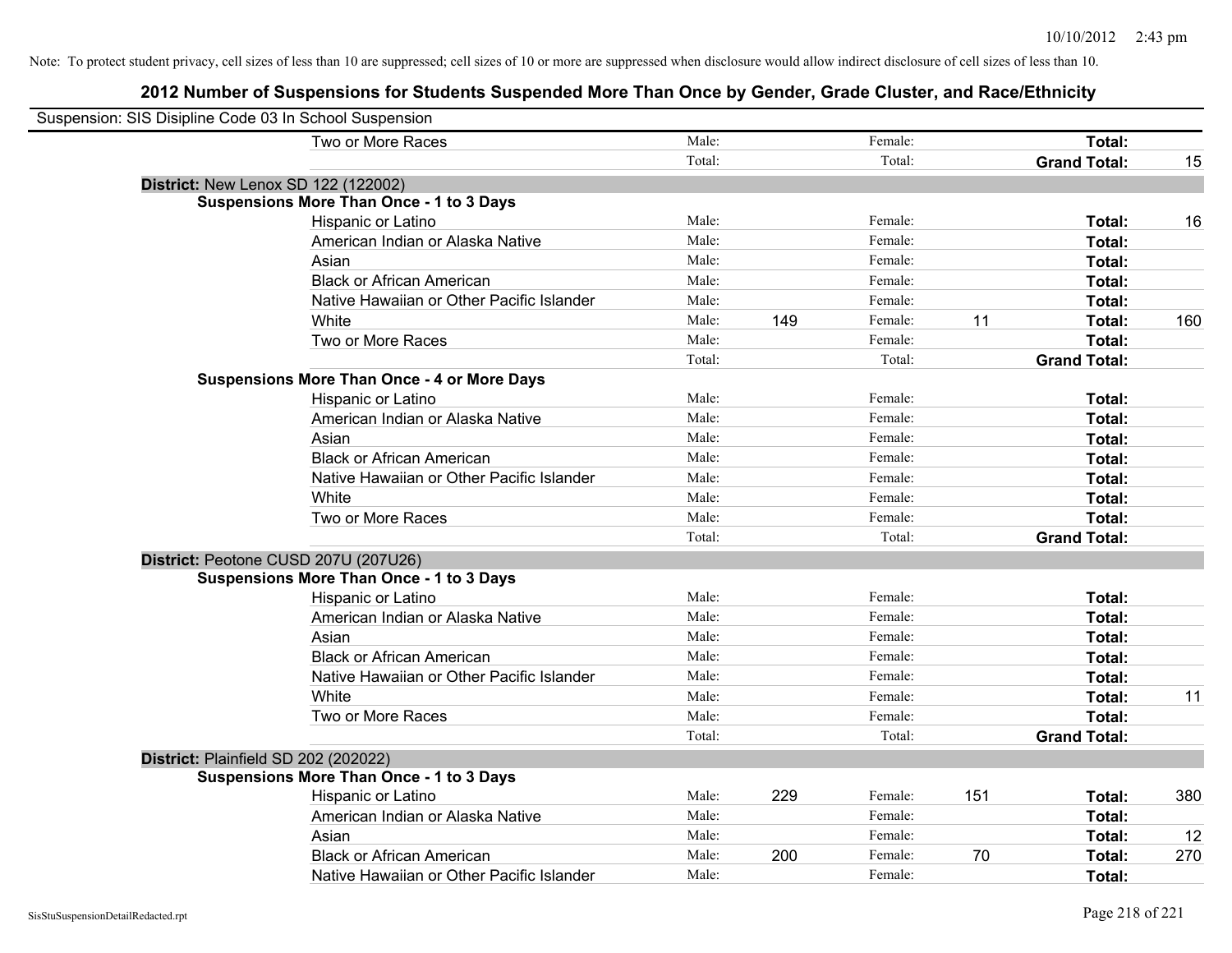| Suspension: SIS Disipline Code 03 In School Suspension |                                                    |        |     |         |     |                     |     |
|--------------------------------------------------------|----------------------------------------------------|--------|-----|---------|-----|---------------------|-----|
|                                                        | White                                              | Male:  | 367 | Female: | 129 | Total:              | 496 |
|                                                        | Two or More Races                                  | Male:  |     | Female: |     | Total:              | 28  |
|                                                        |                                                    | Total: |     | Total:  |     | <b>Grand Total:</b> |     |
|                                                        | <b>Suspensions More Than Once - 4 or More Days</b> |        |     |         |     |                     |     |
|                                                        | Hispanic or Latino                                 | Male:  |     | Female: |     | Total:              |     |
|                                                        | American Indian or Alaska Native                   | Male:  |     | Female: |     | Total:              |     |
|                                                        | Asian                                              | Male:  |     | Female: |     | Total:              |     |
|                                                        | <b>Black or African American</b>                   | Male:  |     | Female: |     | Total:              |     |
|                                                        | Native Hawaiian or Other Pacific Islander          | Male:  |     | Female: |     | Total:              |     |
|                                                        | White                                              | Male:  |     | Female: |     | Total:              |     |
|                                                        | Two or More Races                                  | Male:  |     | Female: |     | Total:              |     |
|                                                        |                                                    | Total: |     | Total:  |     | <b>Grand Total:</b> |     |
| District: Richland GSD 88A (088A02)                    |                                                    |        |     |         |     |                     |     |
|                                                        | <b>Suspensions More Than Once - 1 to 3 Days</b>    |        |     |         |     |                     |     |
|                                                        | Hispanic or Latino                                 | Male:  | 16  | Female: | 17  | Total:              | 33  |
|                                                        | American Indian or Alaska Native                   | Male:  |     | Female: |     | Total:              |     |
|                                                        | Asian                                              | Male:  |     | Female: |     | Total:              |     |
|                                                        | <b>Black or African American</b>                   | Male:  |     | Female: |     | Total:              | 82  |
|                                                        | Native Hawaiian or Other Pacific Islander          | Male:  |     | Female: |     | Total:              |     |
|                                                        | White                                              | Male:  | 36  | Female: | 20  | Total:              | 56  |
|                                                        | Two or More Races                                  | Male:  |     | Female: |     | Total:              | 14  |
|                                                        |                                                    | Total: |     | Total:  |     | <b>Grand Total:</b> |     |
| District: Rockdale SD 84 (084002)                      |                                                    |        |     |         |     |                     |     |
|                                                        | <b>Suspensions More Than Once - 1 to 3 Days</b>    |        |     |         |     |                     |     |
|                                                        | Hispanic or Latino                                 | Male:  |     | Female: |     | Total:              | 24  |
|                                                        | American Indian or Alaska Native                   | Male:  |     | Female: |     | Total:              |     |
|                                                        | Asian                                              | Male:  |     | Female: |     | Total:              |     |
|                                                        | <b>Black or African American</b>                   | Male:  |     | Female: |     | Total:              |     |
|                                                        | Native Hawaiian or Other Pacific Islander          | Male:  |     | Female: |     | Total:              |     |
|                                                        | White                                              | Male:  |     | Female: |     | Total:              | 14  |
|                                                        | Two or More Races                                  | Male:  |     | Female: |     | Total:              |     |
|                                                        |                                                    | Total: |     | Total:  |     | <b>Grand Total:</b> |     |
| District: Summit Hill SD 161 (161002)                  |                                                    |        |     |         |     |                     |     |
|                                                        | <b>Suspensions More Than Once - 1 to 3 Days</b>    |        |     |         |     |                     |     |
|                                                        | Hispanic or Latino                                 | Male:  |     | Female: |     | Total:              | 10  |
|                                                        | American Indian or Alaska Native                   | Male:  |     | Female: |     | Total:              |     |
|                                                        | Asian                                              | Male:  |     | Female: |     | Total:              |     |
|                                                        | <b>Black or African American</b>                   | Male:  |     | Female: |     | Total:              |     |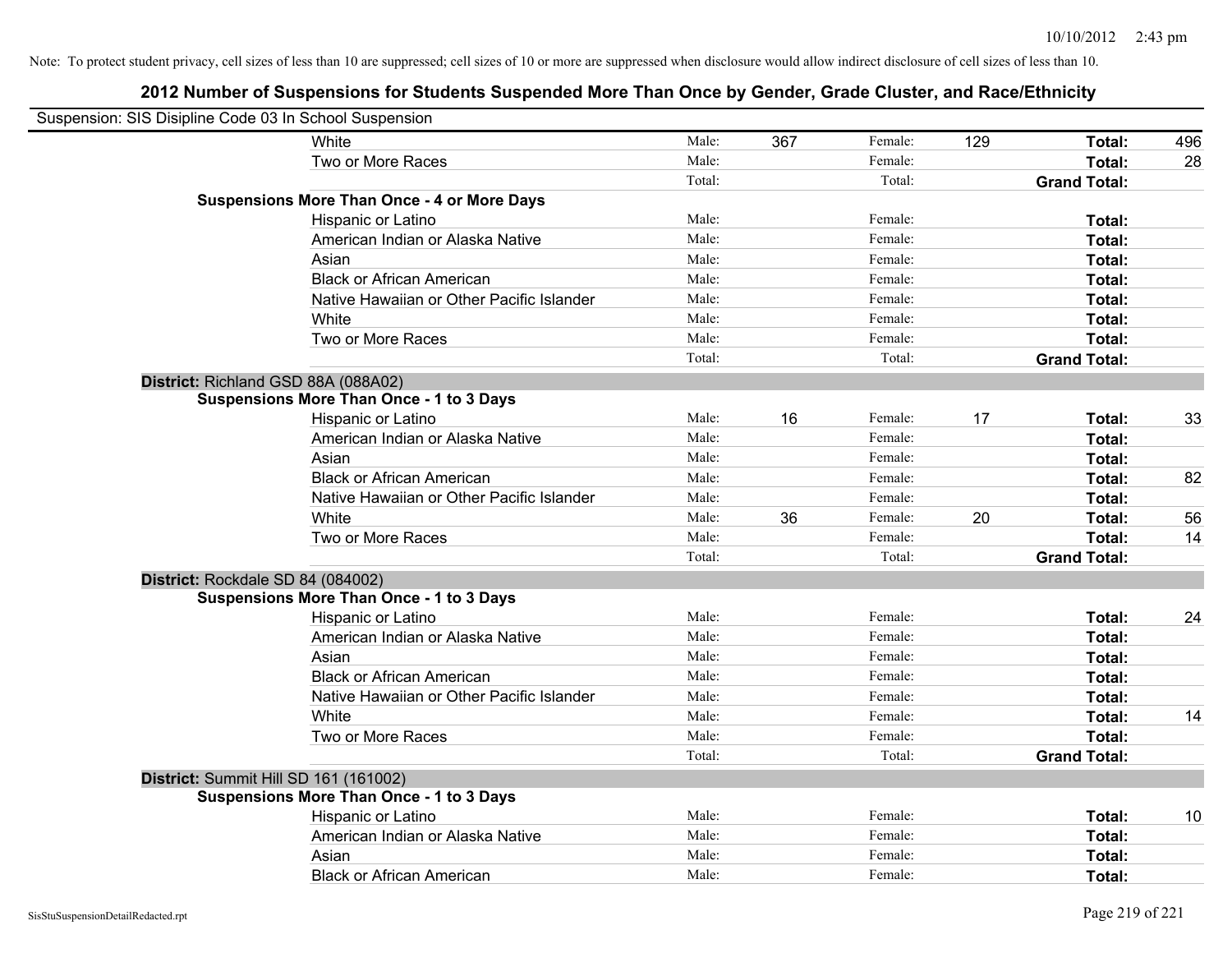| Suspension: SIS Disipline Code 03 In School Suspension |                                                    |        |    |         |    |                     |     |
|--------------------------------------------------------|----------------------------------------------------|--------|----|---------|----|---------------------|-----|
|                                                        | Native Hawaiian or Other Pacific Islander          | Male:  |    | Female: |    | Total:              |     |
|                                                        | White                                              | Male:  | 63 | Female: | 14 | Total:              | 77  |
|                                                        | Two or More Races                                  | Male:  |    | Female: |    | Total:              |     |
|                                                        |                                                    | Total: |    | Total:  |    | <b>Grand Total:</b> | 102 |
|                                                        | <b>Suspensions More Than Once - 4 or More Days</b> |        |    |         |    |                     |     |
|                                                        | Hispanic or Latino                                 | Male:  |    | Female: |    | Total:              |     |
|                                                        | American Indian or Alaska Native                   | Male:  |    | Female: |    | Total:              |     |
|                                                        | Asian                                              | Male:  |    | Female: |    | Total:              |     |
|                                                        | <b>Black or African American</b>                   | Male:  |    | Female: |    | Total:              |     |
|                                                        | Native Hawaiian or Other Pacific Islander          | Male:  |    | Female: |    | Total:              |     |
|                                                        | White                                              | Male:  |    | Female: |    | Total:              |     |
|                                                        | Two or More Races                                  | Male:  |    | Female: |    | Total:              |     |
|                                                        |                                                    | Total: |    | Total:  |    | <b>Grand Total:</b> |     |
| <b>District: Taft SD 90 (090002)</b>                   |                                                    |        |    |         |    |                     |     |
|                                                        | <b>Suspensions More Than Once - 1 to 3 Days</b>    |        |    |         |    |                     |     |
|                                                        | Hispanic or Latino                                 | Male:  |    | Female: |    | Total:              |     |
|                                                        | American Indian or Alaska Native                   | Male:  |    | Female: |    | Total:              |     |
|                                                        | Asian                                              | Male:  |    | Female: |    | Total:              |     |
|                                                        | <b>Black or African American</b>                   | Male:  |    | Female: |    | Total:              |     |
|                                                        | Native Hawaiian or Other Pacific Islander          | Male:  |    | Female: |    | Total:              |     |
|                                                        | White                                              | Male:  |    | Female: |    | Total:              | 32  |
|                                                        | Two or More Races                                  | Male:  |    | Female: |    | Total:              |     |
|                                                        |                                                    | Total: |    | Total:  |    | <b>Grand Total:</b> | 43  |
| District: Troy CCSD 30C (030C04)                       |                                                    |        |    |         |    |                     |     |
|                                                        | <b>Suspensions More Than Once - 1 to 3 Days</b>    |        |    |         |    |                     |     |
|                                                        | Hispanic or Latino                                 | Male:  | 42 | Female: | 40 | Total:              | 82  |
|                                                        | American Indian or Alaska Native                   | Male:  |    | Female: |    | Total:              |     |
|                                                        | Asian                                              | Male:  |    | Female: |    | Total:              |     |
|                                                        | <b>Black or African American</b>                   | Male:  |    | Female: |    | Total:              | 46  |
|                                                        | Native Hawaiian or Other Pacific Islander          | Male:  |    | Female: |    | Total:              |     |
|                                                        | White                                              | Male:  |    | Female: |    | Total:              | 48  |
|                                                        | Two or More Races                                  | Male:  |    | Female: |    | Total:              |     |
|                                                        |                                                    | Total: |    | Total:  |    | <b>Grand Total:</b> |     |
| <b>District: Union SD 81 (081002)</b>                  |                                                    |        |    |         |    |                     |     |
|                                                        | <b>Suspensions More Than Once - 1 to 3 Days</b>    |        |    |         |    |                     |     |
|                                                        | Hispanic or Latino                                 | Male:  |    | Female: |    | Total:              |     |
|                                                        | American Indian or Alaska Native                   | Male:  |    | Female: |    | Total:              |     |
|                                                        | Asian                                              | Male:  |    | Female: |    | Total:              |     |